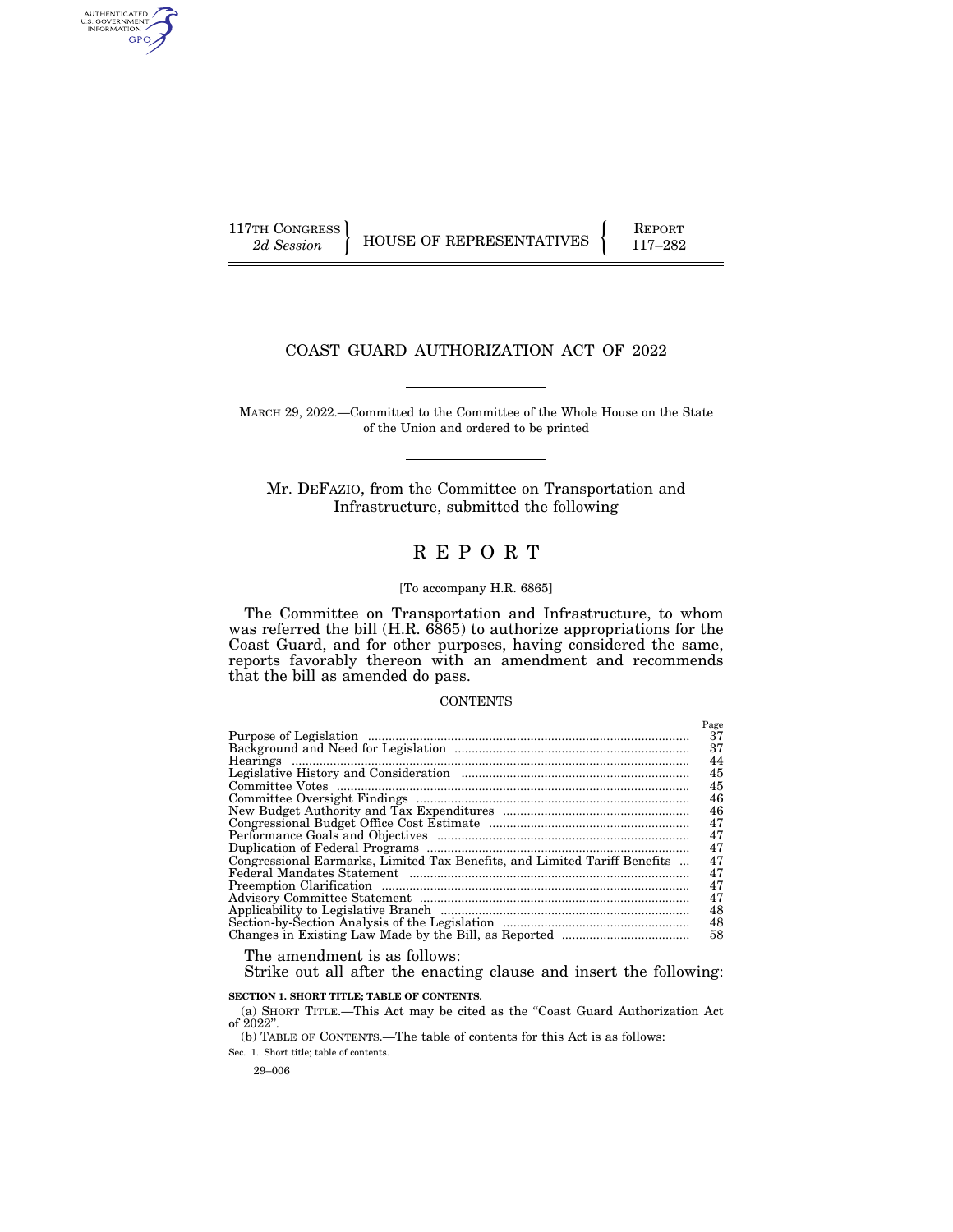# 2 TITLE I—AUTHORIZATION

- 
- Sec. 101. Authorization of appropriations. Sec. 102. Authorized levels of military strength and training. Sec. 103. Shoreside infrastructure and facilities.
- Sec. 104. Availability of amounts for acquisition of additional cutters.
- 

### TITLE II—COAST GUARD

### Subtitle A—Military Personnel Matters

- 
- 
- 
- Sec. 201. Authorized strength.<br>Sec. 202. Continuation of officers with certain critical skills on active duty.<br>Sec. 203. Number and distribution of officers on active duty promotion list.<br>Sec. 204. Coast Guard behavioral h

#### Subtitle B—Operational Matters

# Sec. 206. Pilot project for enhancing Coast Guard cutter readiness through condition-based maintenance. Sec. 207. Unmanned systems strategy.

- 
- 
- 
- 
- Sec. 208. Budgeting of Coast Guard relating to certain operations.<br>Sec. 209. Report on San Diego maritime domain awareness.<br>Sec. 211. Cerat Lakes winter shipping.<br>Sec. 211. Center of expertise for Great Lakes oil spill sea

#### Subtitle C—Other Matters

- Sec. 213. Responses of Commandant of the Coast Guard to safety recommendations.<br>Sec. 214. Conveyance of Coast Guard vessels for public purposes.<br>Sec. 215. Acquisition life-cycle cost estimates.<br>Sec. 216. National Coast Gua
- 
- 
- 
- 
- Sec. 219. Notification of communication outages.

### TITLE III—MARITIME

### Subtitle A—Shipping

- 
- Sec. 301. Nonoperating individual. Sec. 302. Oceanographic research vessels. Sec. 303. Atlantic Coast port access routes briefing.

# Subtitle B—Vessel Safety

#### Sec. 304. Fishing vessel safety.

- Sec. 305. Requirements for DUKW-type amphibious passenger vessels.<br>Sec. 306. Exoneration and limitation of liability for small passengers vessels.<br>Sec. 307. Automatic identification system requirements.
- -

- Sec. 308. Loans for retrofitting to qualify as a vessel of the United States.
- Sec. 309. Qualified vessel. Sec. 310. Establishing a capital construction fund.
	-

#### TITLE IV—MISCELLANEOUS

#### Subtitle A—Navigation

- Sec. 401. Restriction on changing salvors.
- 
- Sec. 402. Towing vessel inspection fees.<br>Sec. 403. Providing requirements for vessels anchored in established anchorage grounds.<br>Sec. 404. Aquatic Nuisance Species Task Force.<br>Sec. 405. Limitation on recovery for certain i
- 

#### Subtitle B—Other Matters

- 
- 
- 
- 
- 
- 
- 
- 
- 
- 
- 
- Sec. 407. Information on type approval certificates.<br>Sec. 407. Passenger vessel security and safety requirements.<br>Sec. 408. Cargo waiting time reduction.<br>Sec. 408. Cargo waiting time reduction.<br>Sec. 410. Port Coordination
	- TITLE V—SEXUAL ASSAULT AND SEXUAL HARASSMENT PREVENTION AND RESPONSE

- 
- Sec. 501. Definitions.<br>Sec. 501. Definitions.<br>Sec. 502. Convicted sex offender as grounds for denial.<br>Sec. 503. Sexual harassment or sexual assault as grounds for suspension or revocation.<br>Sec. 505. Protection against disc
- 
- 
- 
- 

# Subtitle C—Shipbuilding Program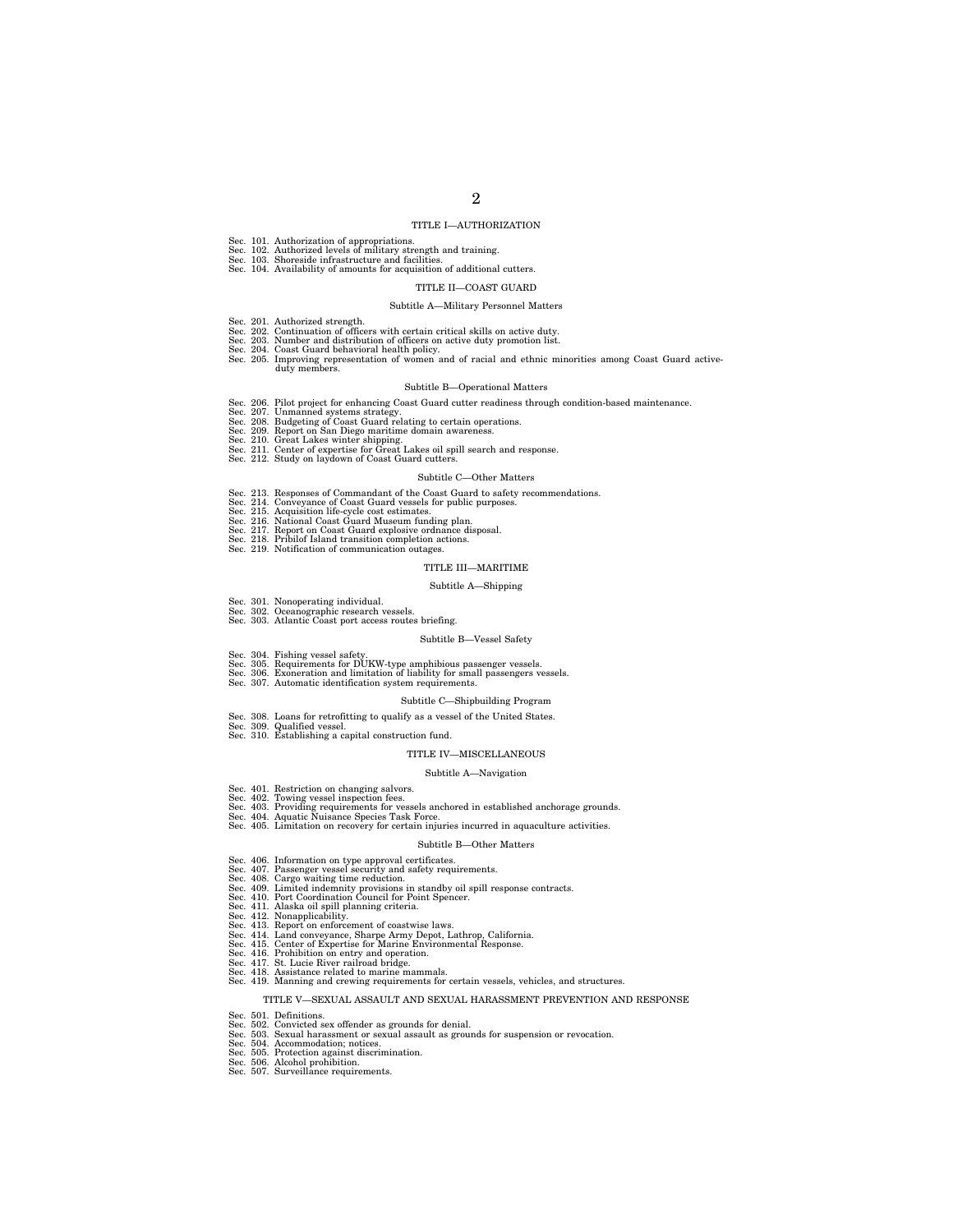- Sec. 508. Master key control. Sec. 509. Safety management systems.
- 
- 
- Sec. 510. Requirement to report sexual assault and harassment.<br>Sec. 511. Civil actions for personal injury or death of seamen.<br>Sec. 512. Administration of sexual assault forensic examination kits.
	- TITLE VI—TECHNICAL, CONFORMING, AND CLARIFYING AMENDMENTS

Sec. 601. Technical corrections. Sec. 602. Transportation worker identification credential technical amendments. Sec. 603. Reinstatement.

# **TITLE I—AUTHORIZATION**

#### **SEC. 101. AUTHORIZATION OF APPROPRIATIONS.**

Section 4902 of title 14, United States Code, is amended—

(1) in the matter preceding paragraph (1) by striking ''years 2020 and 2021'' and inserting ''years 2022 and 2023'';

 $(2)$  in paragraph  $(1)$ –

(A) in subparagraph (A)—

(i) by striking  $\frac{65}{56}$ , 151, 620, 850 for fiscal year 2020" and inserting ''\$9,282,360,000 for fiscal year 2022''; and

(ii) by striking ''\$8,396,169,475 for fiscal year 2021'' and inserting ''\$10,210,596,000 for fiscal year 2023'';

(B) in subparagraph (B) by striking ''\$17,035,000'' and inserting ''\$17,723,520''; and

(C) in subparagraph (C) by striking ''\$17,376,000'' and inserting ''\$18,077,990'';

(3) in paragraph (2)—

 $(A)$  in subparagraph  $(A)$ —

(i) by striking ''\$2,794,745,000 for fiscal year 2020'' and inserting ''\$3,312,114,000 for fiscal year 2022''; and

 $(i)$  by striking "\$3,312,114,000 for fiscal year 2021" and inserting ''\$3,477,600,000 for fiscal year 2023''; and

(B) in subparagraph (B)—

(i) by striking " $$10,000,000$  for fiscal year 2020" and inserting ''\$20,400,000 for fiscal year 2022''; and

(ii) by striking ''\$20,000,000 for fiscal year 2021'' and inserting ''\$20,808,000 for fiscal year 2023'';

(4) in paragraph  $(3)$ —

 $(A)$  by striking "\$13,834,000 for fiscal year 2020" and inserting ''\$14,393,220 for fiscal year 2022''; and

(B) by striking ''\$14,111,000 for fiscal year 2021'' and inserting ''\$14,681,084 for fiscal year 2023''; and

 $(5)$  in paragraph  $(4)$ —

(A) by striking ''\$205,107,000 for fiscal year 2020'' and inserting ''\$213,393,180 for fiscal year 2022''; and

(B) by striking ''\$209,209,000 for fiscal year 2021'' and inserting  $*$ \$217,661,044 for fiscal year 2023".

# **SEC. 102. AUTHORIZED LEVELS OF MILITARY STRENGTH AND TRAINING.**

Section 4904 of title 14, United States Code, is amended—

(1) in subsection (a) by striking ''fiscal years 2020 and 2021'' and inserting ''fiscal years 2022 and 2023''; and

(2) in subsection (b) by striking ''fiscal years 2020 and 2021'' and inserting ''fiscal years 2022 and 2023''.

#### **SEC. 103. SHORESIDE INFRASTRUCTURE AND FACILITIES.**

(a) IN GENERAL.—Of the amounts authorized to be appropriated under section 4902(2)(A) of title 14, United States Code, for each of fiscal years 2022 and 2023, up to \$585,000,000 shall be authorized for the Secretary of the department in which the Coast Guard is operating to fund the acquisition, construction, rebuilding, or improvement of Coast Guard shoreside infrastructure and facilities necessary to support Coast Guard operations and readiness.

(b) BALTIMORE COAST GUARD YARD.—Of the amounts set aside under subsection (a), up to \$175,000,000 shall be authorized to improve facilities at the Coast Guard Yard in Baltimore, Maryland, including improvements to piers and wharves, dry dock, capital equipment utilities, or dredging necessary to facilitate access to such Yard.

(c) TRAINING CENTER CAPE MAY.—Of the amounts set aside under subsection (a), up to \$60,000,000 shall be authorized to fund Phase I, in fiscal year 2022, and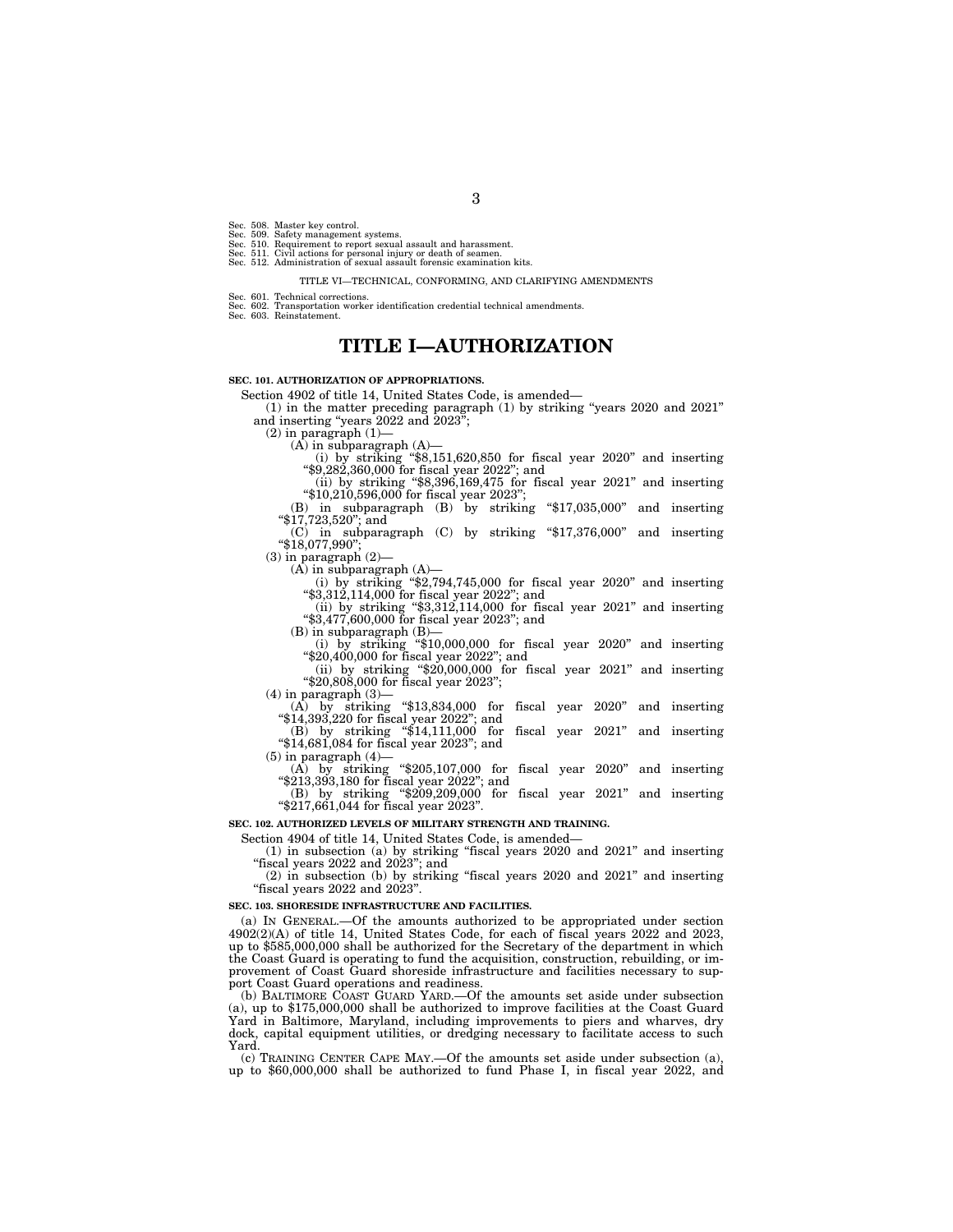Phase II, in fiscal year 2023, for the recapitalization of the barracks at the United States Coast Guard Training Center Cape May in Cape May, New Jersey.

(d) MITIGATION OF HAZARD RISKS.—In carrying out projects with funds authorized under this section, the Coast Guard shall mitigate, to the greatest extent practicable, natural hazard risks identified in any Shore Infrastructure Vulnerability Assessment for Phase I related to such projects.

(e) FORT WADSWORTH, NEW YORK.—Of the amounts set aside under subsection  $(a)$ , up to \$1,200,000 shall be authorized to fund a construction project to-

(1) complete repairs to the Station, New York, waterfront, including repairs to the concrete pier; and

(2) replace floating piers Alpha and Bravo, the South Breakwater and Ice Screen, the North Breakwater and Ice Screen, and the seawall.

### **SEC. 104. AVAILABILITY OF AMOUNTS FOR ACQUISITION OF ADDITIONAL CUTTERS.**

(a) IN GENERAL.—Of the amounts authorized to be appropriated under— (1) section  $4902(2)(A)(i)$  of title 14, United States Code, as amended by section

101 of this title, for fiscal year 2022; (A) \$300,000,000 shall be authorized for the acquisition of a twelfth National Security Cutter; and

(B) \$210,000,000 shall be authorized for the acquisition of 3 Fast Response Cutters; and

 $(2)$  section 4902 $(2)(A)(ii)$  of title 14, United States Code, as amended by section 101 of this title, for fiscal year 2023;

(A) \$300,000,000 shall be authorized for the acquisition of a twelfth National Security Cutter; and

(B) \$210,000,000 shall be authorized for the acquisition of 3 Fast Response Cutters.

(b) TREATMENT OF ACQUIRED CUTTER.—Any cutter acquired using amounts authorized under subsection (a) shall be in addition to the National Security Cutters and Fast Response Cutters approved under the existing acquisition baseline in the program of record for the National Security Cutter and Fast Response Cutter.

(c) GREAT LAKES ICEBREAKER ACQUISITION.—Of the amounts authorized to be appropriated under section 4902(2)(A)(ii) of title 14, United States Code—

(1) for fiscal year 2022, \$350,000,000 shall be authorized for the acquisition of a Great Lakes icebreaker at least as capable as Coast Guard Cutter *Mackinaw* (WLBB–30); and

(2) for fiscal year 2023, \$20,000,000 shall be authorized for the design and selection of icebreaking cutters for operation in the Great Lakes, the Northeastern United States, and the Arctic, as appropriate, that are at least as capable as the Coast Guard 140-foot icebreaking tugs.

(d) DRUG AND MIGRANT INTERDICTION.—Of the Fast Response Cutters authorized for acquisition under subsection (a), at least 1 shall be used for drug and migrant interdiction in the Caribbean Basin (including the Gulf of Mexico).

# **TITLE II—COAST GUARD**

# **Subtitle A—Military Personnel Matters**

# **SEC. 201. AUTHORIZED STRENGTH.**

Section 3702 of title 14, United States Code, is amended by adding at the end the following:

''(c) The Secretary may vary the authorized end strength of the Coast Guard Selected Reserves for a fiscal year by a number equal to not more than 3 percent of such end strength upon a determination by the Secretary that varying such authorized end strength is in the national interest.

''(d) The Commandant may increase the authorized end strength of the Coast Guard Selected Reserves by a number equal to not more than 2 percent of such authorized end strength upon a determination by the Commandant that such increase would enhance manning and readiness in essential units or in critical specialties or ratings.''.

#### **SEC. 202. CONTINUATION OF OFFICERS WITH CERTAIN CRITICAL SKILLS ON ACTIVE DUTY.**

(a) IN GENERAL.—Chapter 21 of title 14, United States Code, is amended by inserting after section 2165 the following: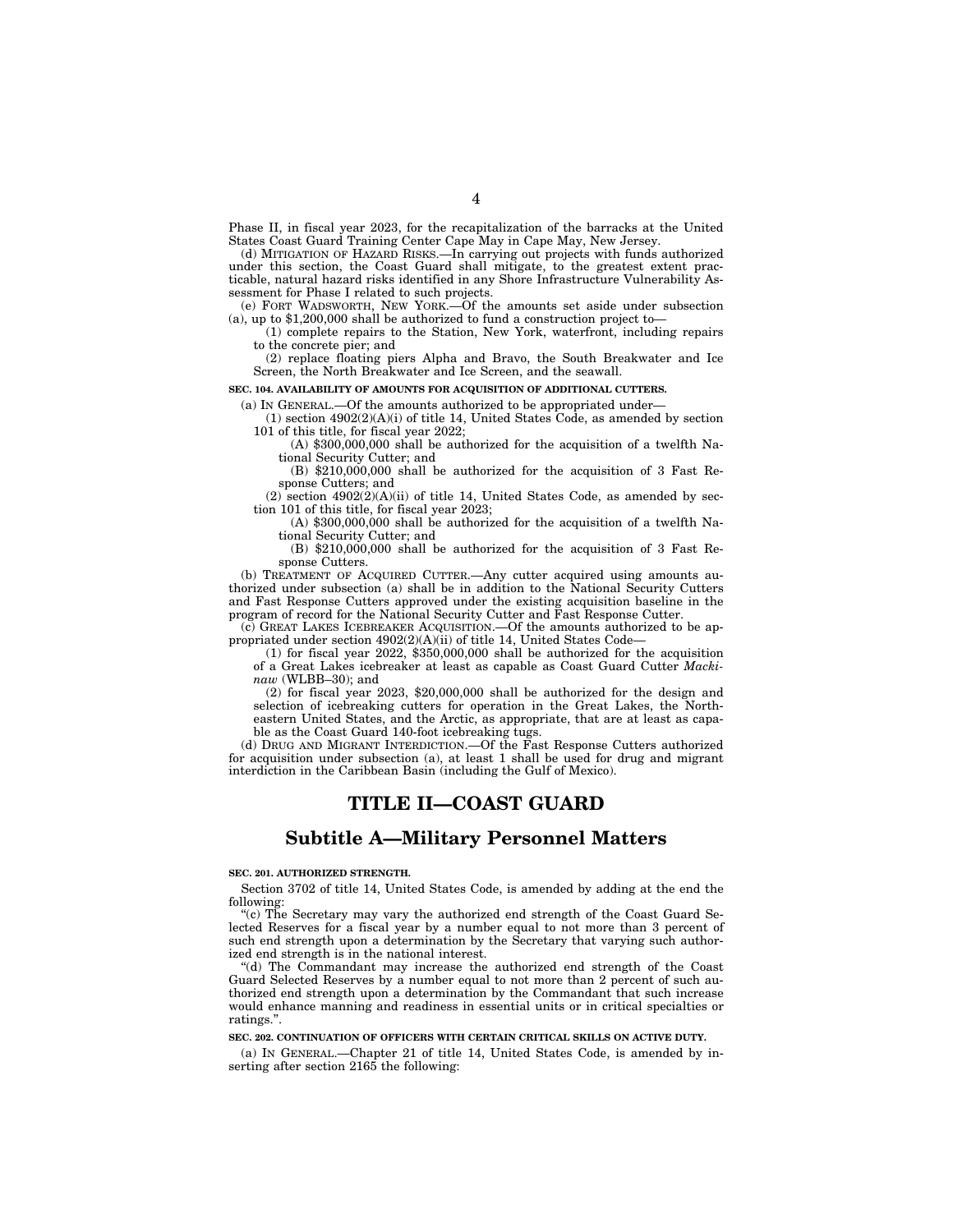### **''§ 2166. Continuation on active duty; Coast Guard officers with certain critical skills**

''(a) IN GENERAL.—The Commandant may authorize an officer in a grade above grade O–2 to remain on active duty after the date otherwise provided for the retirement of such officer in section 2154 of this title, if the officer possesses a critical skill, or specialty, or is in a career field designated pursuant to subsection (b).

''(b) CRITICAL SKILLS, SPECIALTY, OR CAREER FIELD.—The Commandant shall designate any critical skill, specialty, or career field eligible for continuation on active duty as provided in subsection (a).

''(c) DURATION OF CONTINUATION.—An officer continued on active duty pursuant to this section shall, if not earlier retired, be retired on the first day of the month after the month in which the officer completes 40 years of active service.

''(d) POLICY.—The Commandant shall carry out this section by prescribing policy which shall specify the criteria to be used in designating any critical skill, specialty, or career field for purposes of subsection (b).''.

(b) CLERICAL AMENDMENT.—The analysis for chapter 21 of title 14, United States Code, is amended by inserting after the item relating to section 2165 the following: ''2166. Continuation on active duty; Coast Guard officers with certain critical skills.''.

#### **SEC. 203. NUMBER AND DISTRIBUTION OF OFFICERS ON ACTIVE DUTY PROMOTION LIST.**

(a) MAXIMUM NUMBER OF OFFICERS.—Section 2103(a) of title 14, United States Code, is amended to read as follows:

"(a) MAXIMUM TOTAL NUMBER.

''(1) IN GENERAL.—The total number of Coast Guard commissioned officers on the active duty promotion list, excluding warrant officers, shall not exceed—

 $(A)$  7,100 in fiscal year 2022;

"(B)  $7,200$  in fiscal year 2023;

"(C)  $7,300$  in fiscal year 2024; and

 $(0)$  7,400 in fiscal year 2025 and each subsequent fiscal year.

''(2) TEMPORARY INCREASE.—Notwithstanding paragraph (1), the Commandant may temporarily increase the total number of commissioned officers permitted under such paragraph by up to 2 percent for no more than 60 days following the date of the commissioning of a Coast Guard Academy class.

''(3) NOTIFICATION.—Not later than 30 days after exceeding the total number of commissioned officers permitted under paragraph (1), and each 30 days thereafter until the total number of commissioned officers no longer exceeds the number of such officers permitted under paragraph (1), the Commandant shall notify the Committee on Transportation and Infrastructure of the House of Representatives and the Committee on Commerce, Science, and Transportation of the Senate of the number of officers on the active duty promotion list on the last day of the preceding 30-day period.''.

(b) OFFICERS NOT ON ACTIVE DUTY PROMOTION LIST.—

(1) IN GENERAL.—Chapter 51 of title 14, United States Code, is amended by adding at the end the following:

# **''§ 5113. Officers not on active duty promotion list**

''Not later than 60 days after the date on which the President submits to Congress a budget pursuant to section 1105 of title 31, the Commandant shall submit to the Committee on Transportation and Infrastructure of the House of Representatives and the Committee on Commerce, Science, and Transportation of the Senate the number of Coast Guard officers serving at other Federal entities on a reimbursable basis but not on the active duty promotion list."

(2) CLERICAL AMENDMENT.—The analysis for chapter 51 of title 14, United States Code, is amended by adding at the end the following:

''5113. Officers not on active duty promotion list.''.

# **SEC. 204. COAST GUARD BEHAVIORAL HEALTH POLICY.**

(a) INTERIM BEHAVIORAL HEALTH POLICY.—Not later than 60 days after the date of enactment of this Act, the Commandant of the Coast Guard shall establish an interim behavioral health policy for members of the Coast Guard equivalent to the policy described in section 5.28 (relating to behavioral health) of Department of Defense Instruction 6130.03, volume 2, ''Medical Standards for Military Service: Retention''.

(b) TERMINATION.—The interim policy established under subsection (a) shall remain in effect until the date on which the Commandant issues a permanent behavior health policy for members of the Coast Guard which is, to the extent practicable, equivalent to such section 5.28.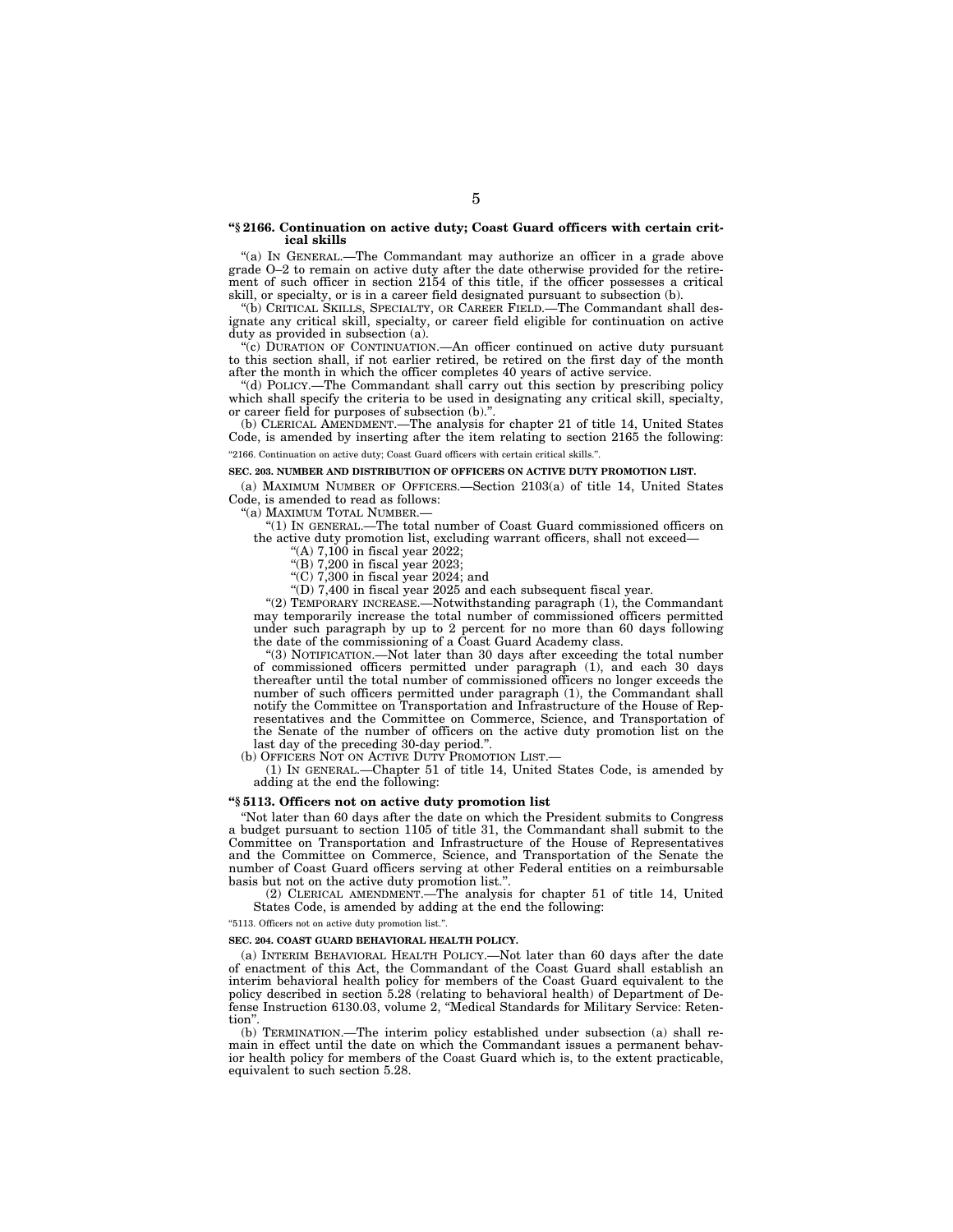**SEC. 205. IMPROVING REPRESENTATION OF WOMEN AND OF RACIAL AND ETHNIC MINORI-TIES AMONG COAST GUARD ACTIVE-DUTY MEMBERS.** 

(a) IN GENERAL.—Not later than 180 days after the date of enactment of this Act, the Commandant of the Coast Guard shall—

(1) determine which recommendations in the RAND representation report can practicably be implemented to promote improved representation in the Coast Guard of—

(A) women; and

(B) racial and ethnic minorities; and (2) submit to the Committee on Transportation and Infrastructure of the House of Representatives and the Committee on Commerce, Science, and Transportation of the Senate a report on the actions the Commandant has taken, or plans to take, to implement such recommendations.

(b) CURRICULUM AND TRAINING.—The Commandant shall update, to reflect actions described under subsection  $(a)(2)$ , the curriculum and training materials used at

(1) officer accession points, including the Coast Guard Academy and the Leadership Development Center;

(2) enlisted member accession at the United States Coast Guard Training Center Cape May in Cape May, New Jersey; and

(3) the officer, enlisted member, and civilian leadership courses managed by the Leadership Development Center.

(c) DEFINITION.—In this section, the term ''RAND representation report'' means the report titled ''Improving the Representation of Women and Racial/Ethnic Minorities Among U.S. Coast Guard Active-Duty Members'' issued by the Homeland Security Operational Analysis Center of the RAND Corporation on August 11, 2021.

# **Subtitle B—Operational Matters**

#### **SEC. 206. PILOT PROJECT FOR ENHANCING COAST GUARD CUTTER READINESS THROUGH CONDITION-BASED MAINTENANCE.**

(a) IN GENERAL.—Not later than 2 years after the date of enactment of this Act, the Commandant of the Coast Guard shall conduct a pilot project to enhance cutter readiness and reduce lost patrol days through the deployment of commercially developed condition-based program standards for cutter maintenance, in accordance with the criteria set forth in subsection (b).

(b) CRITERIA FOR CONDITION-BASED MAINTENANCE EVALUATION.—In conducting the pilot project under subsection (a), the Commandant shall—

(1) select at least 1 legacy cutter asset and 1 class of cutters under construction with respect to which the application of the pilot project would enhance readiness;

(2) use commercially developed condition-based program standards similar to those applicable to privately owned and operated vessels or vessels owned or operated by other Federal agencies (such as those currently operating under the direction of Military Sealift Command);

(3) create and model a full ship digital twin for the cutters selected under paragraph (1);

(4) install or modify instrumentation capable of producing full hull, mechanical, and electrical data necessary to analyze cutter operational conditions with active maintenance alerts; and

(5) deploy artificial intelligence, prognostic-based integrated maintenance planning modeled after standards described in paragraph (2).

(c) REPORT TO CONGRESS.—The Commandant shall submit to the Committee on Commerce, Science, and Transportation of the Senate and the Committee on Transportation and Infrastructure of the House of Representatives—

(1) an interim report not later than 6 months after the date of enactment of this Act on the progress in carrying out the pilot project described in subsection (a); and

(2) a final report not later than 2 years after the date of enactment of this Act on the results of the pilot project described in subsection (a) that includes— (A) options to integrate commercially developed condition-based program

standards for cutter maintenance to Coast Guard cutters; and

(B) plans to deploy commercially developed condition-based program standards for cutter maintenance to Coast Guard cutters.

#### **SEC. 207. UNMANNED SYSTEMS STRATEGY.**

(a) SUBMISSION TO CONGRESS.—Not later than 180 days after the date of enactment of this Act, the Commandant of the Coast Guard shall submit to the Committee on Transportation and Infrastructure of the House of Representatives and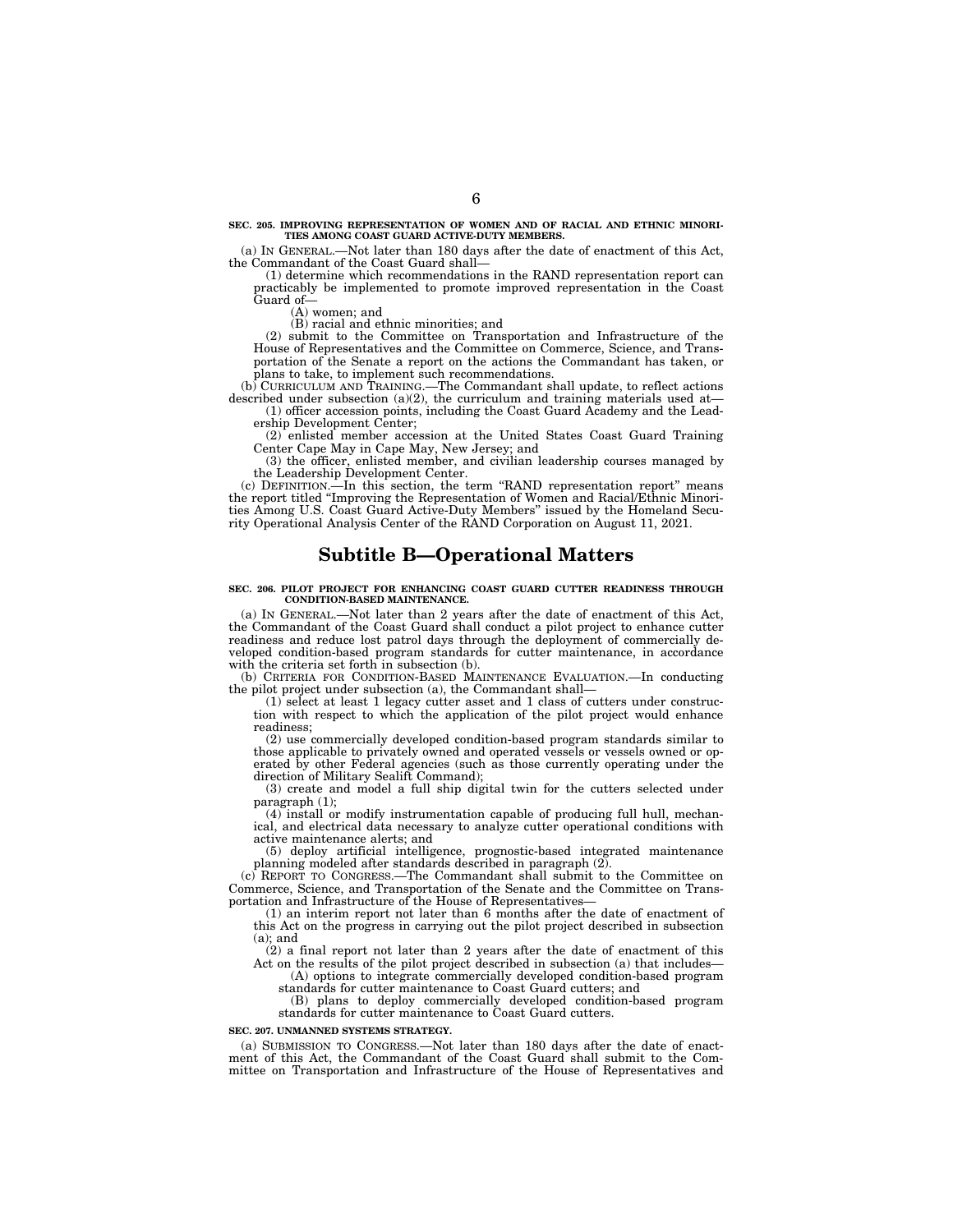the Committee on Commerce, Science, and Transportation of the Senate a detailed description of the strategy of the Coast Guard to implement unmanned systems across mission areas, including—

(1) the steps taken to implement actions recommended in the consensus study report of the National Academies of Sciences, Engineering, and Medicine published on November 12, 2020, titled ''Leveraging Unmanned Systems for Coast Guard Missions: A Strategic Imperative'';

(2) the strategic goals and acquisition strategies for proposed uses and procurements of unmanned systems;

(3) a strategy to sustain competition and innovation for procurement of unmanned systems and services for the Coast Guard, including defining opportunities for new and existing technologies; and

(4) an estimate of the timeline, costs, staff resources, technology, or other resources necessary to accomplish the strategy.

(b) PILOT PROJECT.—

(1) AUTONOMOUS CONTROL AND COMPUTER VISION TECHNOLOGY.—The Commandant of the Coast Guard, acting through the Blue Technology Center of Expertise, shall conduct a pilot project to retrofit an existing Coast Guard small boat with—

(A) commercially available autonomous control and computer vision technology; and

(B) such sensors and methods of communication as are necessary to demonstrate the ability of such control and technology to assist in conducting search and rescue, surveillance, and interdiction missions.

(2) COLLECTION OF DATA.—The pilot project under paragraph (1) shall evaluate commercially available products in the field and collect operational data to inform future requirements.

(3) BRIEFING.—Not later than 6 months after completing the pilot project required under paragraph (1), the Commandant shall brief the Committee on Transportation and Infrastructure of the House of Representatives and the Committee on commerce, Science, and Transportation of the Senate on the evaluation of the data derived from the project.

#### **SEC. 208. BUDGETING OF COAST GUARD RELATING TO CERTAIN OPERATIONS.**

(a) IN GENERAL.—Chapter 51 of title 14, United States Code, is further amended by adding at the end the following:

### **''§ 5114. Expenses of performing and executing defense readiness mission activities**

''The Commandant of the Coast Guard shall include in the annual budget submission of the President under section 1105(a) of title 31, a dedicated budget line item that adequately represents a calculation of the annual costs and expenditures of performing and executing all defense readiness mission activities, including—

"(1) all expenses related to the Coast Guard's coordination, training, and execution of defense readiness mission activities in the Coast Guard's capacity as an Armed Force (as such term is defined in section 101 of title 10) in support of Department of Defense national security operations and activities or for any other military department or defense agency (as such terms are defined in such section);

''(2) costs associated with Coast Guard detachments assigned in support of the Coast Guard's defense readiness mission; and

''(3) any other expenses, costs, or matters the Commandant determines appropriate or otherwise of interest to Congress.''.

(b) CLERICAL AMENDMENT.—The analysis for chapter 51 of title 14, United States Code, is further amended by adding at the end the following:

''5114. Expenses of performing and executing defense readiness mission activities.''.

#### **SEC. 209. REPORT ON SAN DIEGO MARITIME DOMAIN AWARENESS.**

Not later than 180 days after the date of enactment of this Act, the Commandant of the Coast Guard shall submit to the Committee on Transportation and Infrastructure of the House of Representatives and the Committee on Commerce, Science, and Transportation of the Senate a report containing—

(1) an overview of the maritime domain awareness in the area of responsibility of the Coast Guard sector responsible for San Diego, California, including—

(A) the average volume of known maritime traffic that transited the area during fiscal years 2020 through 2022;

(B) current sensor platforms deployed by such sector to monitor illicit activity occurring at sea in such area;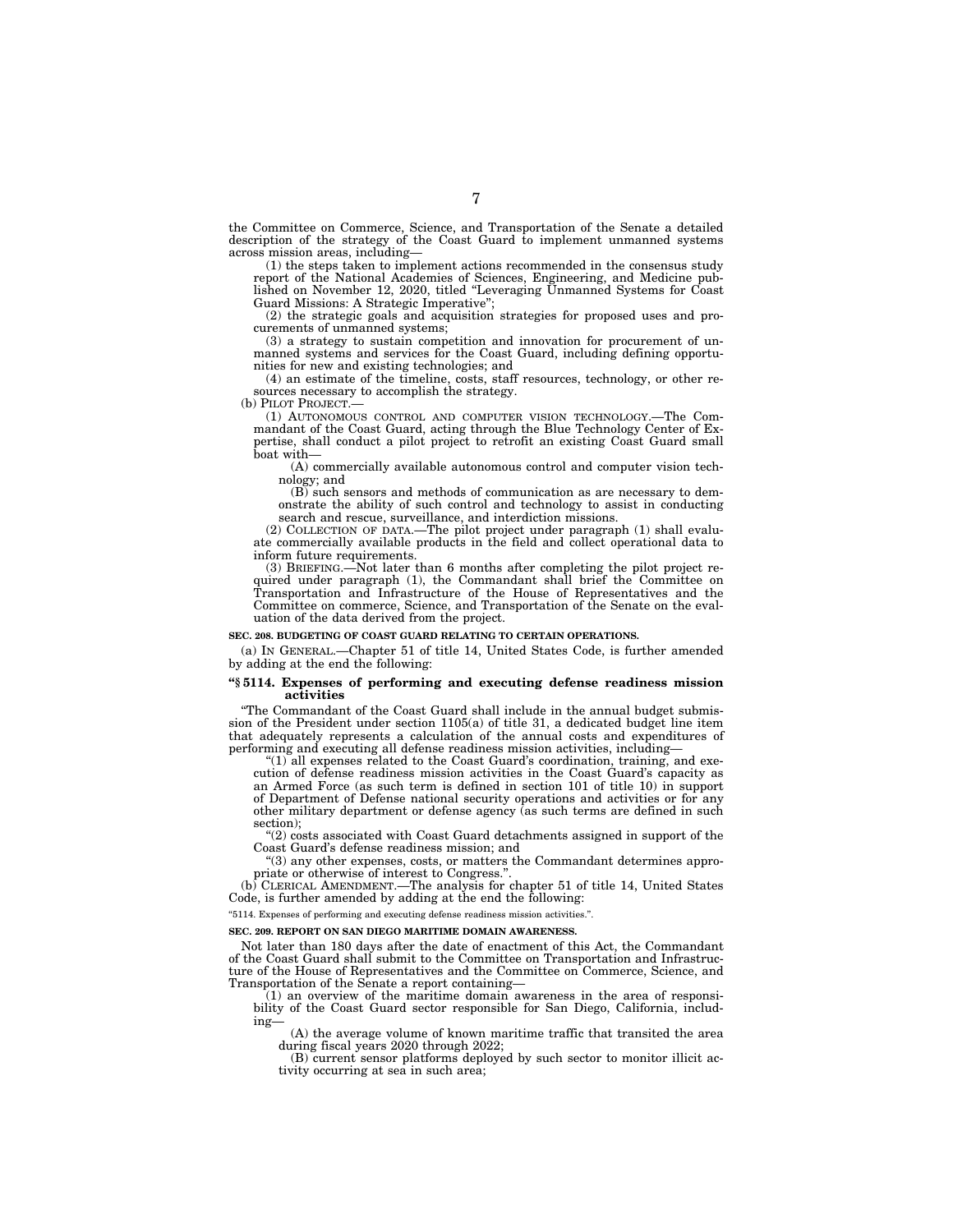(C) the number of illicit activity incidents at sea in such area that the sector responded to during fiscal years 2020 through 2022;

(D) an estimate of the volume of traffic engaged in illicit activity at sea in such area and the type and description of any vessels used to carry out illicit activities that such sector responded to during fiscal years 2020 through 2022; and

(E) the maritime domain awareness requirements to effectively meet the mission of such sector;

(2) a description of current actions taken by the Coast Guard to partner with Federal, regional, State, and local entities to meet the maritime domain awareness needs of such area;

(3) a description of any gaps in maritime domain awareness within the area of responsibility of such sector resulting from an inability to meet the enduring maritime domain awareness requirements of the sector or adequately respond to maritime disorder;

(4) an identification of current technology and assets the Coast Guard has to mitigate the gaps identified in paragraph (3);

(5) an identification of capabilities needed to mitigate such gaps, including any capabilities the Coast Guard currently possesses that can be deployed to the sector;

(6) an identification of technology and assets the Coast Guard does not currently possess and are needed to acquire in order to address such gaps; and

(7) an identification of any financial obstacles that prevent the Coast Guard from deploying existing commercially available sensor technology to address such gaps.

# **SEC. 210. GREAT LAKES WINTER SHIPPING.**

(a) GREAT LAKES ICEBREAKING OPERATIONS.—

(1) GOVERNMENT ACCOUNTABILITY OFFICE REPORT.—

(A) IN GENERAL.—Not later than 1 year after the date of enactment of this Act, the Comptroller General of the United States shall submit to the Committee on Commerce, Science, and Transportation of the Senate and the Committee on Transportation and Infrastructure of the House of Representatives a report on Coast Guard icebreaking in the Great Lakes.

(B) ELEMENTS.—The report required under subparagraph (A) shall—

(i) evaluate—

(I) the economic impact related to vessel delays or cancellations associated with ice coverage on the Great Lakes;

(II) the impact the standards proposed in paragraph (2) would have on Coast Guard operations in the Great Lakes if such standards were adopted;

(III) the fleet mix of medium icebreakers and icebreaking tugs necessary to meet the standards proposed in paragraph (2); and

(IV) the resources necessary to support the fleet described in sub-

clause (III), including billets for crew and operating costs; and (ii) make recommendations to the Commandant for improvements to the Great Lakes icebreaking program, including with respect to facilitating shipping and meeting all Coast Guard mission needs.

(2) PROPOSED STANDARDS FOR ICEBREAKING OPERATIONS.—The proposed standards, the impact of the adoption of which is evaluated in subclauses (II) and (III) of paragraph  $(1)(B)(i)$ , are the following:

(A) Except as provided in subparagraph (B), the ice-covered waterways in the Great Lakes shall be open to navigation not less than 90 percent of the hours that vessels engaged in commercial service and ferries attempt to transit such ice-covered waterways.

(B) In a year in which the Great Lakes are not open to navigation, as described in subparagraph (A), because of ice of a thickness that occurs on average only once every 10 years, ice-covered waterways in the Great Lakes shall be open to navigation at least 70 percent of the hours that vessels engaged in commercial service and ferries attempt to transit such ice-covered waterways.

(3) REPORT BY COMMANDANT.—Not later than 90 days after the date on which the Comptroller General submits the report under paragraph (1), the Commandant shall submit to the Committee on Commerce, Science, and Transportation of the Senate and the Committee on Transportation and Infrastructure of the House of Representatives a report that includes the following:

(A) A plan for Coast Guard implementation of any recommendation made by the Comptroller General under paragraph (1)(B)(ii) with which the Commandant concurs.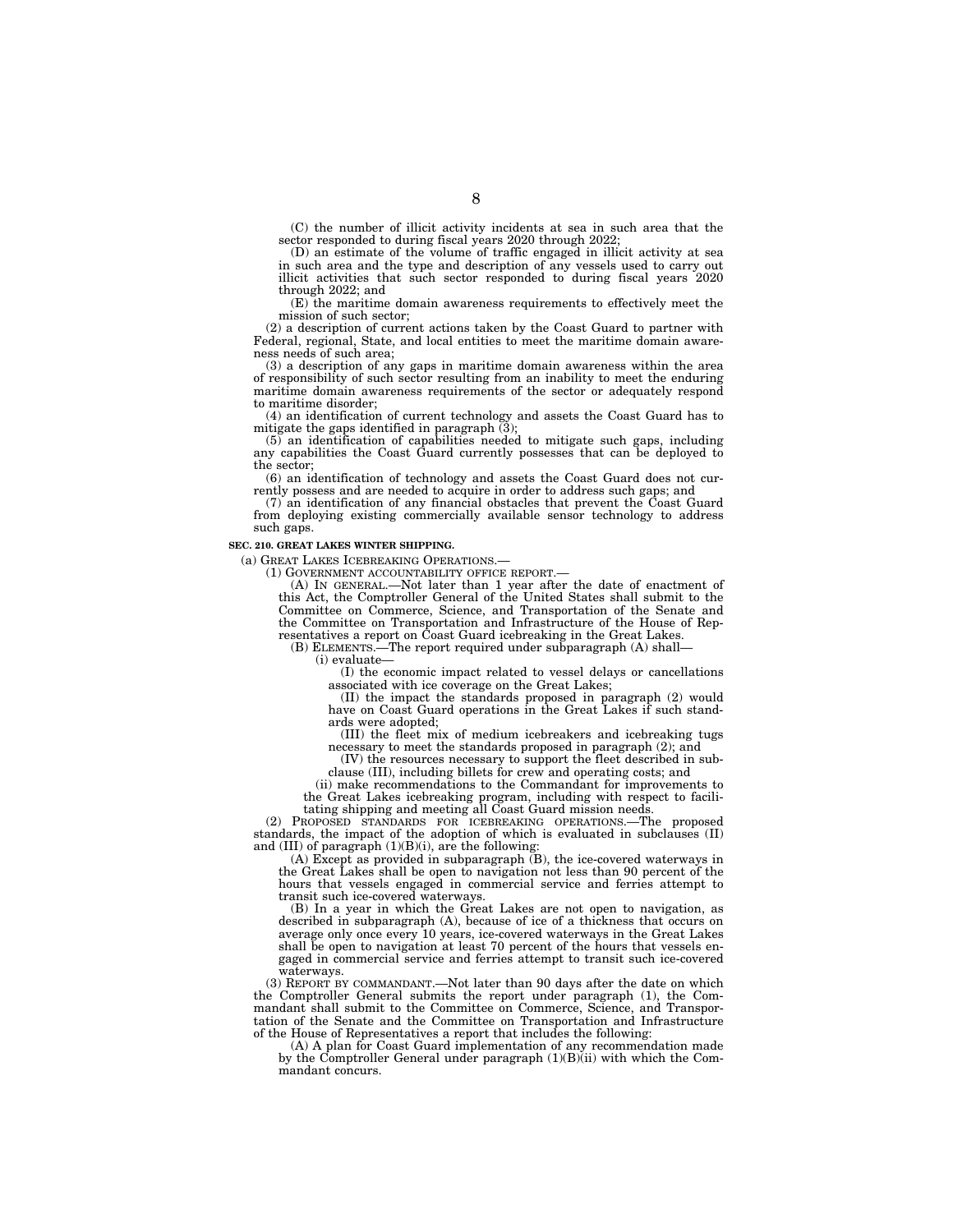(B) With respect to any recommendation made under paragraph (1)(B)(ii) with which the Commandant does not concur, an explanation of the reasons why the Commandant does not concur.

(C) A review of, and a proposed implementation plan for, the results of the fleet mix analysis under paragraph (1)(B)(i)(III).

(D) Any proposed modifications to current Coast Guard standards for icebreaking operations in the Great Lakes.

(4) PILOT PROGRAM.—During the 5 ice seasons following the date of enactment of this Act, the Coast Guard shall conduct a pilot program to determine the extent to which the current Coast Guard Great Lakes icebreaking cutter fleet can meet the proposed standards described in paragraph (2).

(1) IN GENERAL.—The Commandant shall collect, during ice season, archive, and disseminate data on icebreaking operations and transits on ice-covered waterways in the Great Lakes of vessels engaged in commercial service and ferries.

(2) ELEMENTS.—Data collected, archived, and disseminated under paragraph (1) shall include the following: (A) Voyages by vessels engaged in commercial service and ferries to tran-

sit ice-covered waterways in the Great Lakes that are delayed or canceled because of the nonavailability of a suitable icebreaking vessel.

(B) Voyages attempted by vessels engaged in commercial service and ferries to transit ice-covered waterways in the Great Lakes that do not reach their intended destination because of the nonavailability of a suitable icebreaking vessel.

(C) The period of time that each vessel engaged in commercial service or ferry was delayed in getting underway or during a transit of ice-covered waterways in the Great Lakes due to the nonavailability of a suitable icebreaking vessel.

(D) The period of time elapsed between each request for icebreaking assistance by a vessel engaged in commercial service or ferry and the arrival of a suitable icebreaking vessel and whether such icebreaking vessel was a Coast Guard or commercial asset.

(E) The percentage of hours that Great Lakes ice-covered waterways were open to navigation while vessels engaged in commercial service and ferries attempted to transit such waterways for each ice season after the date of enactment of this Act.

(F) Relevant communications of each vessel engaged in commercial service or ferry with the Coast Guard or commercial icebreaking service providers with respect to subparagraphs (A) through (D).

(G) A description of any mitigating circumstance, such as Coast Guard Great Lakes icebreaker diversions to higher priority missions, that may have contributed to the amount of time described in subparagraphs (C) and (D) or the percentage of time described in subparagraph (E).

(3) VOLUNTARY REPORTING.—Any reporting by operators of commercial vessels engaged in commercial service or ferries under this section shall be voluntary. (4) PUBLIC AVAILABILITY.—The Commandant shall make the data collected,

archived, and disseminated under this subsection available to the public on a publicly accessible internet website of the Coast Guard. (5) CONSULTATION WITH INDUSTRY.—With respect to the Great Lakes

icebreaking operations of the Coast Guard and the development of the data collected, archived, and disseminated under this subsection, the Commandant shall consult operators of—

(A) vessels engaged in commercial service; and

(B) ferries.

(c) REPORT ON COMMON HULL DESIGN.—Section 8105 of the William M. (Mac) Thornberry National Defense Authorization Act for Fiscal Year 2021 (Public Law 116–283) is amended by striking subsection (b) and inserting the following:

''(b) REPORT.—Not later than 90 days after the date of enactment of this subsection, the Commandant shall submit to the Committee on Commerce, Science, and Transportation of the Senate and the Committee on Transportation and Infrastructure of the House of Representatives a report on the operational benefits and limitations of a common hull design for icebreaking cutters for operation in the Great Lakes, the Northeastern United States, and the Arctic, as appropriate, that are at least as capable as the Coast Guard 140-foot icebreaking tugs.

(d) DEFINITIONS.—In this section:

(1) COMMERCIAL SERVICE.—The term ''commercial service'' has the meaning given such term in section 2101 of title 46, United States Code.

(2) GREAT LAKES.—The term ''Great Lakes''—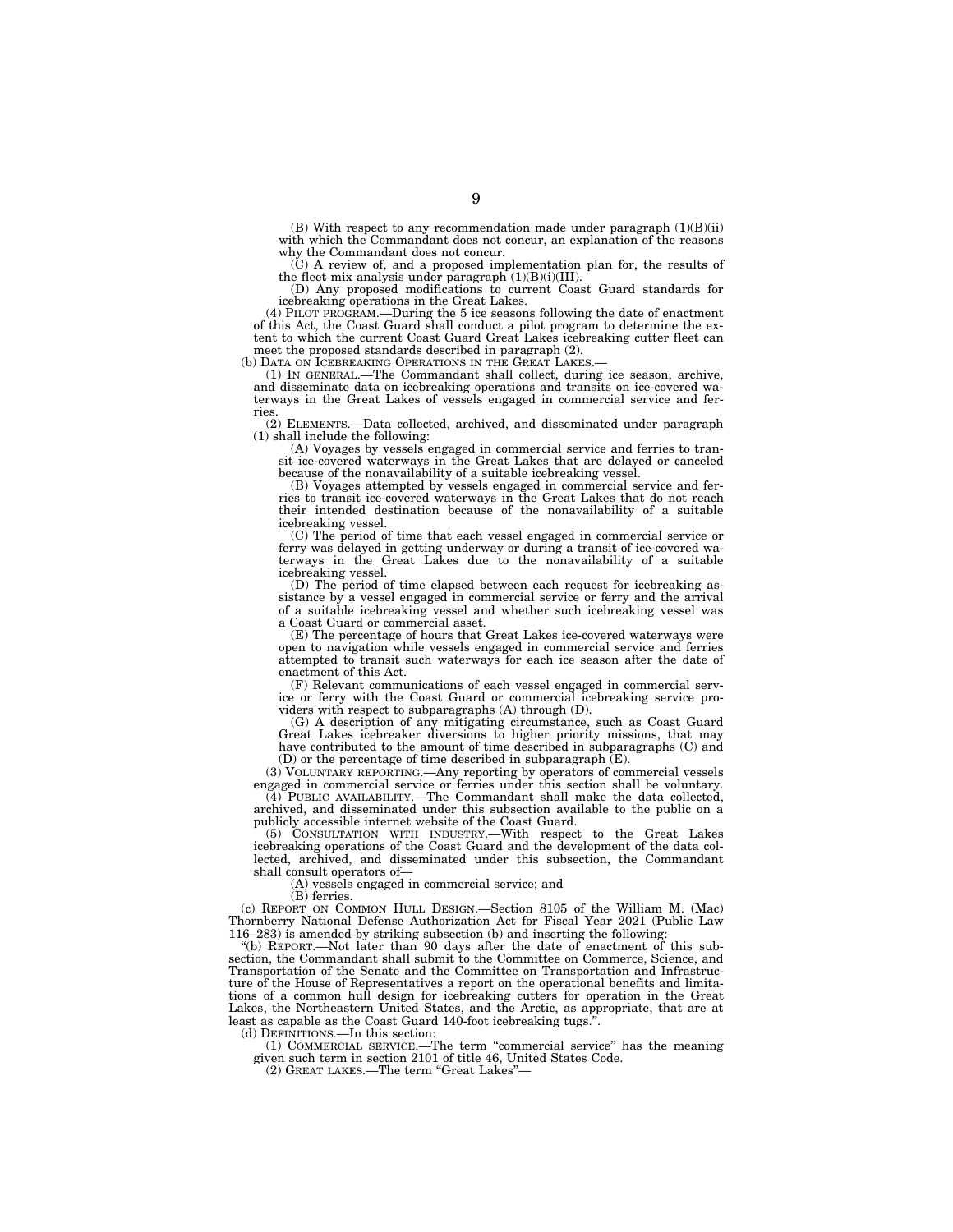(A) has the meaning given such term in section 118 of the Federal Water Pollution Control Act (33 U.S.C. 1268); and

(B) includes harbors adjacent to such waters.

(3) ICE-COVERED WATERWAY.—The term ''ice-covered waterway'' means any portion of the Great Lakes in which vessels engaged in commercial service or ferries operate that is 70 percent or greater covered by ice, but does not include any waters adjacent to piers or docks for which commercial icebreaking services are available and adequate for the ice conditions.

(4) OPEN TO NAVIGATION.—The term ''open to navigation'' means navigable to the extent necessary to—

(A) meet the reasonable demands of shipping;

(B) minimize delays to passenger ferries;

(C) extricate vessels and persons from danger;

(D) prevent damage due to flooding; and (E) conduct other Coast Guard missions, as required.

(5) REASONABLE DEMANDS OF SHIPPING.—The term ''reasonable demands of shipping'' means the safe movement of vessels engaged in commercial service and ferries transiting ice-covered waterways in the Great Lakes to their intended destination, regardless of type of cargo.

#### **SEC. 211. CENTER OF EXPERTISE FOR GREAT LAKES OIL SPILL SEARCH AND RESPONSE.**

Section 807(d) of the Frank LoBiondo Coast Guard Authorization Act of 2018 (14 U.S.C. 313 note) is amended to read as follows:

''(d) DEFINITION.—In this section, the term 'Great Lakes' means—

''(1) Lake Ontario;

 $\sqrt{\frac{2}{2}}$  Lake Erie;

''(3) Lake Huron (including Lake St. Clair);

"(4) Lake Michigan;

''(5) Lake Superior; and ''(6) the connecting channels (including the following rivers and tributaries of such rivers: Saint Mary's River, Saint Clair River, Detroit River, Niagara River, Illinois River, Chicago River, Fox River, Grand River, St. Joseph River, St. Louis River, Menominee River, Muskegon River, Kalamazoo River, and Saint Lawrence River to the Canadian border).''.

# **SEC. 212. STUDY ON LAYDOWN OF COAST GUARD CUTTERS.**

Not later than 120 days after the date of enactment of this Act, the Secretary of Homeland Security, in consultation with the Secretary of Transportation, shall con-duct a study on the laydown of Coast Guard Fast Response Cutters to assess Coast Guard mission readiness and to identify areas of need for asset coverage.

# **Subtitle C—Other Matters**

**SEC. 213. RESPONSES OF COMMANDANT OF THE COAST GUARD TO SAFETY RECOMMENDA-TIONS.** 

(a) IN GENERAL.—Chapter 7 of title 14, United States Code, is amended by adding at the end the following:

# **''§ 721. Responses to safety recommendations**

''(a) IN GENERAL.—Not later than 90 days after the submission to the Commandant of the Coast Guard of a recommendation by the National Transportation Safety Board relating to transportation safety, the Commandant shall submit to the Board a written response to each recommendation, which shall include whether the Commandant—

''(1) concurs with the recommendation;

 $''(2)$  partially concurs with the recommendation; or

''(3) does not concur with the recommendation.

''(b) EXPLANATION OF CONCURRENCE.—A response under subsection (a) shall include—

''(1) with respect to a recommendation to which the Commandant concurs, an explanation of the actions the Commandant intends to take to implement such recommendation;

"(2) with respect to a recommendation to which the Commandant partially concurs, an explanation of the actions the Commandant intends to take to implement the portion of such recommendation with which the Commandant partially concurs; and

" $(3)$  with respect to a recommendation to which the Commandant does not concur, the reasons why the Commandant does not concur with such recommendation.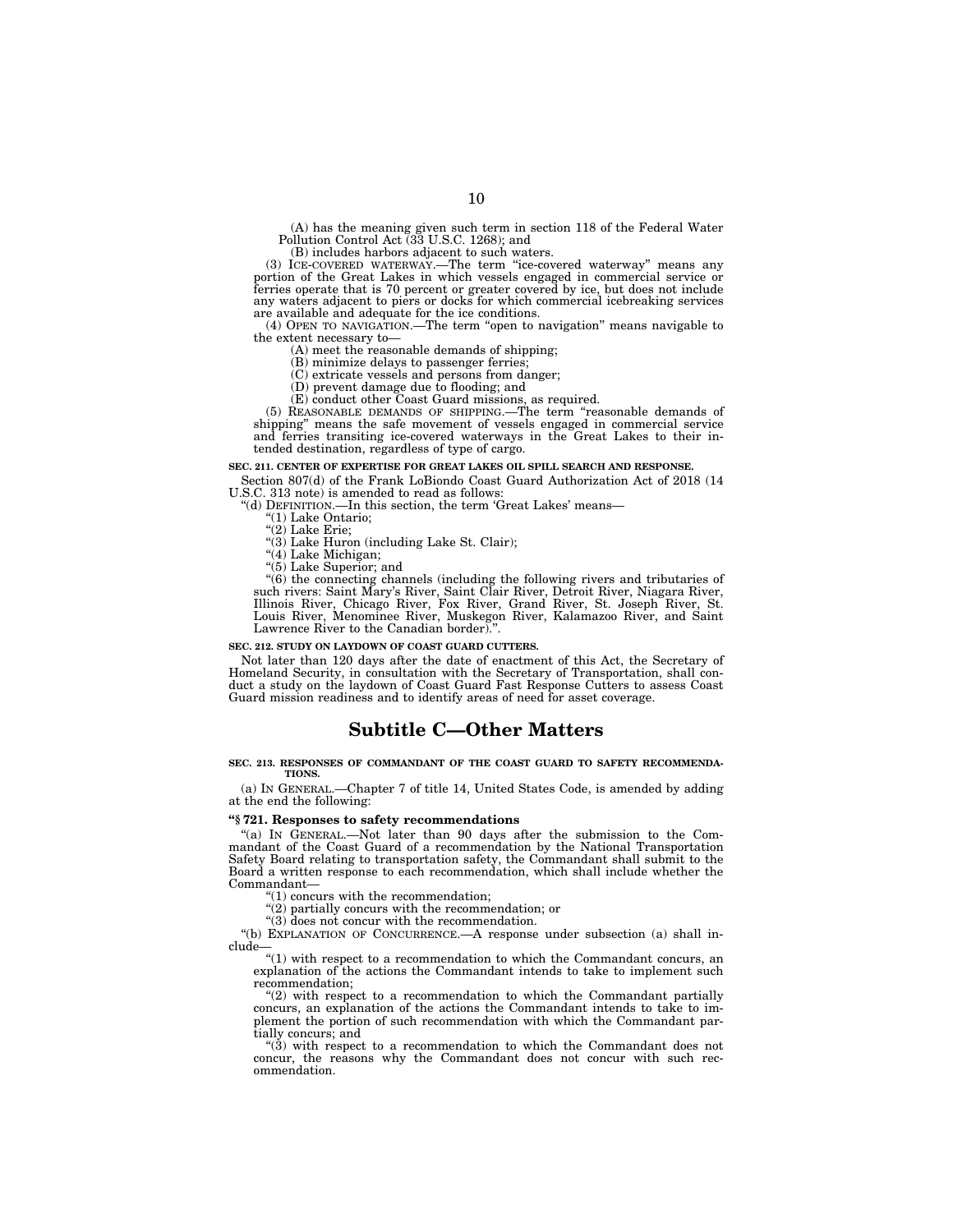"(c) FAILURE TO RESPOND.—If the Board has not received the written response required under subsection (a) by the end of the time period described in such subsection, the Board shall notify the Committee on Transportation and Infrastructure of the House of Representatives and the Committee on Commerce, Science, and Transportation of the Senate that such response has not been received.

(b) CLERICAL AMENDMENT.—The analysis for chapter 7 of title 14, United States Code, is amended by inserting after the item relating to section 720 the following: ''721. Responses to safety recommendations.''.

### **SEC. 214. CONVEYANCE OF COAST GUARD VESSELS FOR PUBLIC PURPOSES.**

(a) REDESIGNATION AND TRANSFER.—

(1) IN GENERAL.—Section 914 of the Coast Guard Authorization Act of 2010 (Public Law 111–281) is transferred to chapter 5 of title 14, United States Code, inserted after section 508, redesignated as section 509, and amended so that the enumerator, section heading, typeface, and typestyle conform to those appearing in other sections in title 46, United States Code.

(2) CLERICAL AMENDMENTS.—

(A) COAST GUARD AUTHORIZATION ACT OF 2010.—The table of contents in section 1(b) of the Coast Guard Authorization Act of 2010 (Public Law 111– 281) is amended by striking the item relating to section 914.

(B) TITLE 46.—The analysis for chapter 5 of title 14, United States Code,

is amended by inserting after the item relating to section 508 the following: ''509. Conveyance of Coast Guard vessels for public purposes.''.

(b) CONVEYANCE OF COAST GUARD VESSELS FOR PUBLIC PURPOSES.—Section 509 of title 14, United States Code (as transferred and redesignated under subsection  $(a)$ , is amended-

(1) by amending subsection (a) to read as follows:

"(a) IN GENERAL.—At the request of the Commandant, the Administrator of the General Services Administration may transfer ownership of a Coast Guard vessel or aircraft to an eligible entity for use for educational, cultural, historical, charitable, recreational, or other public purposes if such transfer is authorized by law.''; and

 $(2)$  in subsection  $(b)$ -

 $(A)$  in paragraph  $(1)$ —

(i) by inserting "as if such a request were being processed" after "vessels''; and

(ii) by inserting '', as in effect on the date of enactment of the Coast Guard Authorization Act of 2021" after "Code of Federal Regulations"; and

(B) in paragraph (2) by inserting '', as in effect on the date of enactment of the Coast Guard Authorization Act of 2021'' after ''such title''.

# **SEC. 215. ACQUISITION LIFE-CYCLE COST ESTIMATES.**

Section 1132(e) of title 14, United States Code, is amended by striking paragraphs (2) and (3) and inserting the following:

''(2) TYPES OF ESTIMATES.—For each Level 1 or Level 2 acquisition project or program, in addition to life-cycle cost estimates developed under paragraph (1), the Commandant shall require that—

''(A) such life-cycle cost estimates be updated before—

(i) each milestone decision is concluded; and ''(ii) the project or program enters a new acquisition phase; and

''(B) an independent cost estimate or independent cost assessment, as appropriate, be developed to validate such life-cycle cost estimates developed under paragraph  $(1)$ .

#### **SEC. 216. NATIONAL COAST GUARD MUSEUM FUNDING PLAN.**

Section 316(c)(4) of title 14, United States Code, is amended by striking "the Inspector General of the department in which the Coast Guard is operating'' and inserting "a third party entity qualified to undertake such a certification process".

# **SEC. 217. REPORT ON COAST GUARD EXPLOSIVE ORDNANCE DISPOSAL.**

(a) IN GENERAL.—Not later than 1 year after the date of enactment of this Act, the Commandant of the Coast Guard shall submit to the Committee on Transportation and Infrastructure of the House of Representatives and the Committee on Commerce, Science, and Transportation of the Senate a report on the viability of establishing an explosive ordnance disposal program (hereinafter referred to as the ''Program'') in the Coast Guard.

(b) CONTENTS.—The report required under subsection (a) shall contain, at a minimum, an explanation of the following with respect to such a Program: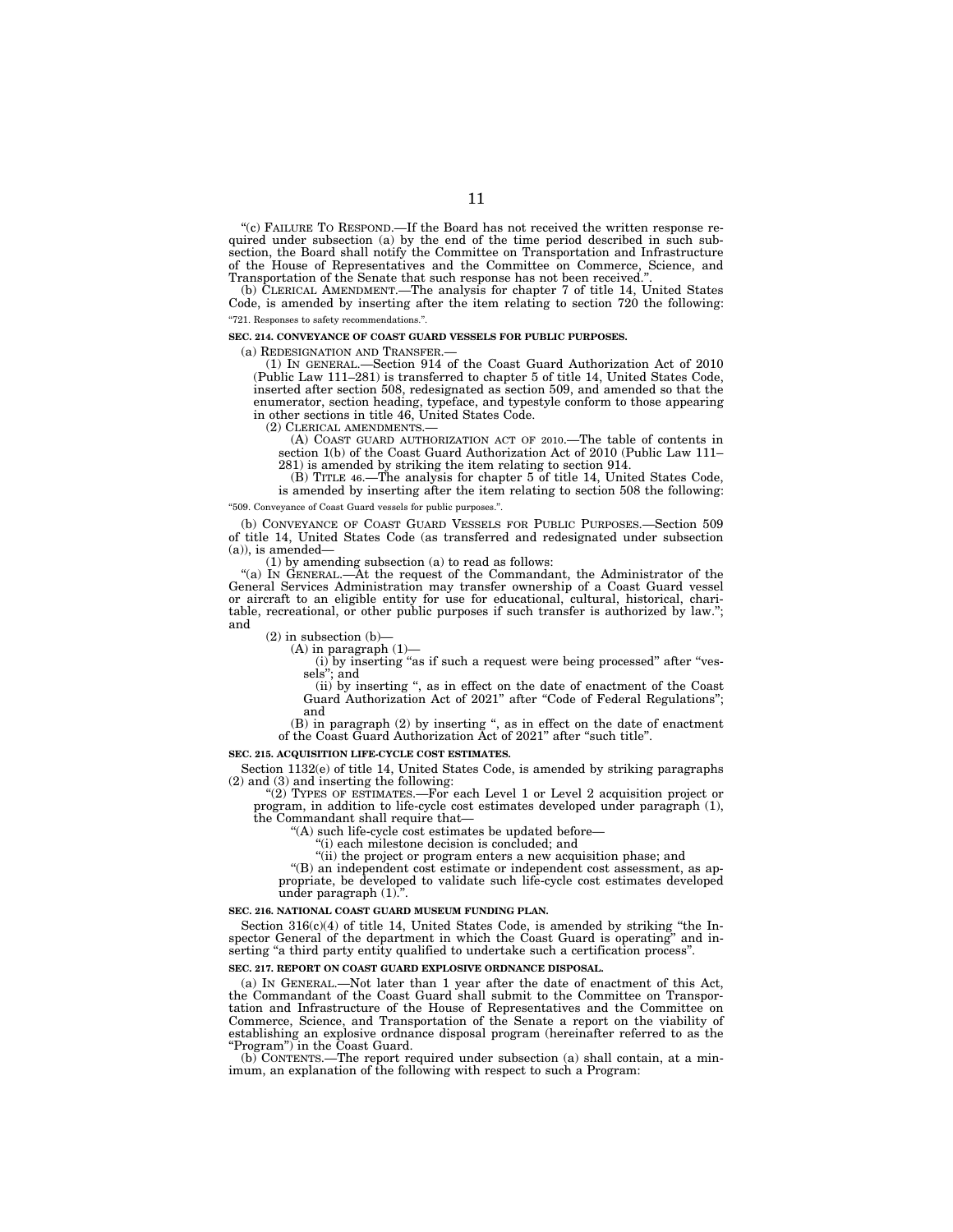(1) Where within the organizational structure of the Coast Guard the Program would be located, including a discussion of whether the Program should reside in—

(A) Maritime Safety and Security Teams;

(B) Maritime Security Response Teams;

(C) a combination of the teams described under subparagraphs (A) and (B); or

(D) elsewhere within the Coast Guard.

(3) The vehicles and dive craft that are Coast Guard airframe and vessel transportable that would be required for the transportation of explosive ordnance disposal elements.

(4) The Coast Guard stations at which—

(A) portable explosives storage magazines would be available for explosive ordnance disposal elements; and

(B) explosive ordnance disposal elements equipment would be pre-positioned.

(5) How the Program would support other elements within the Department of Homeland Security, the Department of Justice, and in wartime, the Department of Defense to-

(A) counter improvised explosive devices;

(B) counter unexploded ordnance;

(C) combat weapons of destruction;

(D) provide service in support of the President; and

(E) support national security special events.

(6) The career progression of Coast Guardsman participating in the Program from

(A) Seaman Recruit to Command Master Chief Petty Officer;

(B) Chief Warrant Officer 2 to that of Chief Warrant Officer 4; and

(C) Ensign to that of Rear Admiral.

(7) Initial and annual budget justification estimates on a single program element of the Program for—

(A) civilian and military pay with details on military pay, including special and incentive pays such as—

(i) officer responsibility pay;

(ii) officer SCUBA diving duty pay;

(iii) officer demolition hazardous duty pay;

(iv) enlisted SCUBA diving duty pay;

(v) enlisted demolition hazardous duty pay;

(vi) enlisted special duty assignment pay at level special duty-5;

(vii) enlisted assignment incentive pays;

(viii) enlistment and reenlistment bonuses;

(ix) officer and enlisted full civilian clothing allowances;

(x) an exception to the policy allowing a third hazardous duty pay for explosive ordnance disposal-qualified officers and enlisted; and

(xi) parachutist hazardous duty pay;

(B) research, development, test, and evaluation;

(C) procurement;

(D) other transaction agreements;

(E) operations and support; and

(F) overseas contingency operations.

**SEC. 218. PRIBILOF ISLAND TRANSITION COMPLETION ACTIONS.** 

(a) EXTENSIONS.—Section 524 of the Pribilof Island Transition Completion Act of 2016 (Public Law 114–120) is amended—

 $(1)$  in subsection  $(b)(5)$  by striking "5 years" and inserting "6 years"; and

 $(2)$  in subsection  $(c)(3)$  by striking "60 days" and inserting "120 days".

(b) ACTUAL USE AND OCCUPANCY REPORTS.—Not later than 90 days after enactment of this Act, and quarterly thereafter, the Secretary of the department in which the Coast Guard is operating shall submit to the Committee on Transportation and Infrastructure of the House of Representatives and the Committee on Commerce, Science, and Transportation of the Senate a report describing—

(1) the degree to which Coast Guard personnel and equipment are deployed to St. Paul Island, Alaska, in actual occupancy of the facilities, as required under section 524 of the Pribilof Island Transition Completion Act of 2016 (Public Law 114–120); and

(2) the status of the activities described in subsections (c) and (d) until such activities have been completed.

(c) AIRCRAFT HANGER.—The Secretary may—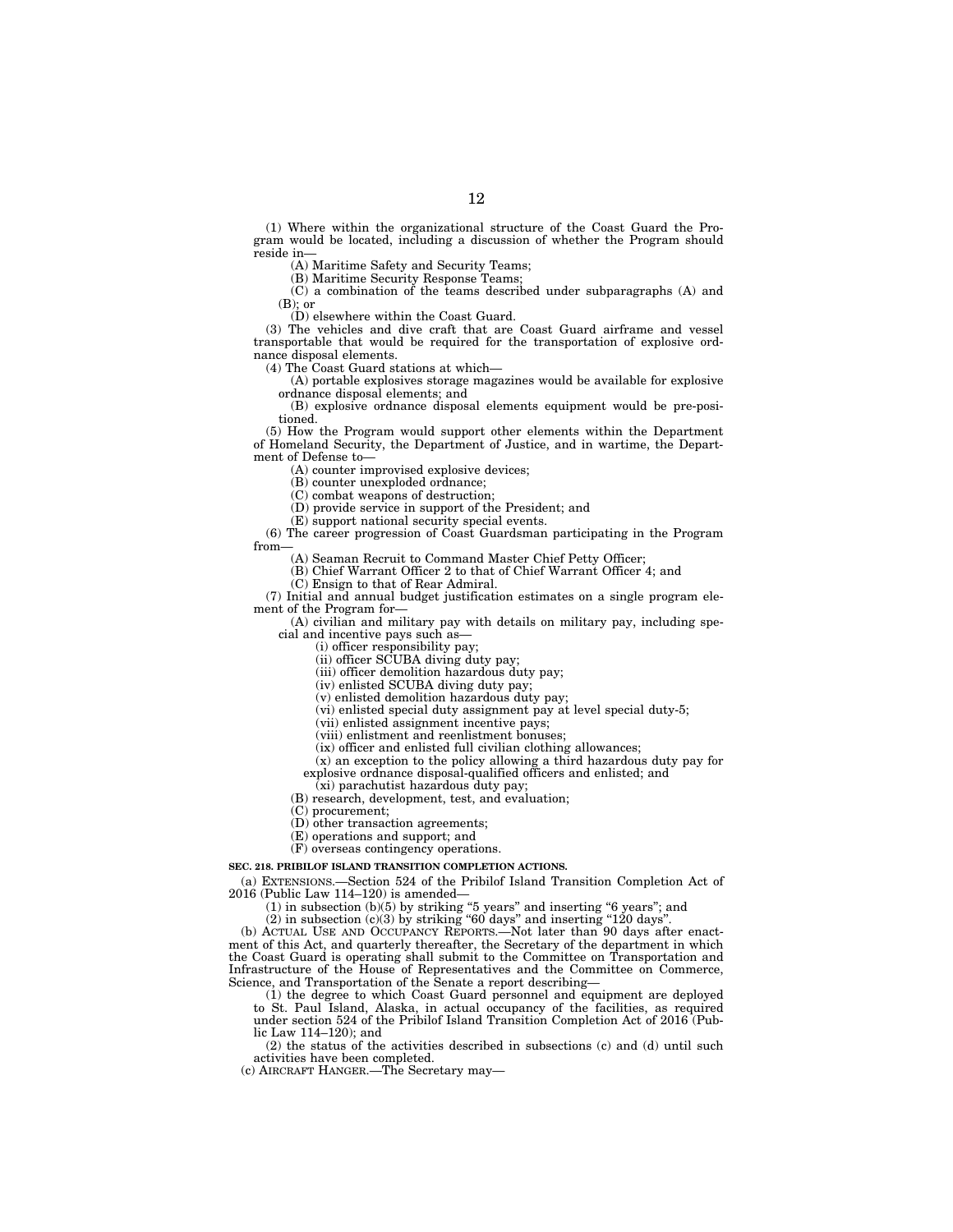(1) enter into a lease for a hangar to house deployed Coast Guard aircraft if such hanger was previously under lease by the Coast Guard for purposes of housing such aircraft; and

(2) may enter into an agreement with the lessor of such a hanger in which the Secretary may carry out repairs necessary to support the deployment of such aircraft and the cost such repairs may be offset under the terms of the lease.

(d) FUEL TANK.

(1) DETERMINATION.—Not later than 30 days after the date of enactment of this Act, the Secretary shall determine whether the fuel tank located on St. Paul Island, Alaska, that is owned by the Coast Guard is needed for Coast Guard operations.

(2) TRANSFER.—Subject to paragraph (3), if the Secretary determines such tank is not needed for operations, the Secretary shall, not later than 90 days after making such determination, transfer such tank to the Alaska Native Village Corporation for St. Paul Island, Alaska.

(3) FAIR MARKET VALUE EXCEPTION.—The Secretary may only carry out a transfer under paragraph (2) if the fair market value of such tank is less than the aggregate value of any lease payments for the property on which the tank is located that the Coast Guard would have paid to the Alaska Native Village Corporation for St. Paul Island, Alaska, had such lease been extended at the same rate.

(e) SAVINGS CLAUSE.—Nothing in this section shall be construed to limit any rights of the Alaska Native Village Corporation for St. Paul to receive conveyance of all or part of the lands and improvements related to Tract 43 under the same terms and conditions as prescribed in section 524 of the Pribilof Island Transition Completion Act of 2016 (Public Law 114–120).

### **SEC. 219. NOTIFICATION OF COMMUNICATION OUTAGES.**

Not later than 180 days after the date of enactment of this Act, the Commandant of the Coast Guard shall submit to the Committee on Transportation and Infrastructure of the House of Representatives and the Committee on Commerce, Science, and Transportation of the Senate a report that-

 $(1)$  contains a plan for the Coast Guard to notify mariners of radio outages for towers owned and operated by the Coast Guard in District 17;

(2) address in such plan how the Coast Guard in District 17 will—

(A) disseminate outage updates regarding outages on social media at least every 48 hours;

(B) provide updates on a publicly accessible website at least every 48 hours;

(C) develop methods for notifying mariners where cellular connectivity does not exist;

(D) generate receipt confirmation and acknowledgment of outages from mariners; and

(E) develop and advertise a web-based communications update hub on AM/FM radio for mariners; and

(3) identifies technology gaps necessary to implement the plan and provide a budgetary assessment necessary to implement the plan.

# **TITLE III—MARITIME**

# **Subtitle A—Shipping**

#### **SEC. 301. NONOPERATING INDIVIDUAL.**

Section 8313(b) of the William M. (Mac) Thornberry National Defense Authorization Act for Fiscal Year 2021 (Public Law 116–283) is amended by striking ''the date that is 2 years after the date of the enactment of this Act'' and inserting ''January 1, 2025''.

#### **SEC. 302. OCEANOGRAPHIC RESEARCH VESSELS.**

(a) REPORT REQUIRED.—Not later than 180 days after the date of enactment of this Act, the Secretary of Transportation, in consultation with the Secretary of the department in which the Coast Guard is operating, shall submit to the Committee on Transportation and Infrastructure of the House of Representatives and the Committee on Commerce, Science, and Transportation of the Senate a report detailing the total number of vessels known or estimated to operate or to have operated under section 50503 of title 46, United States Code, during each of the past 10 fiscal years.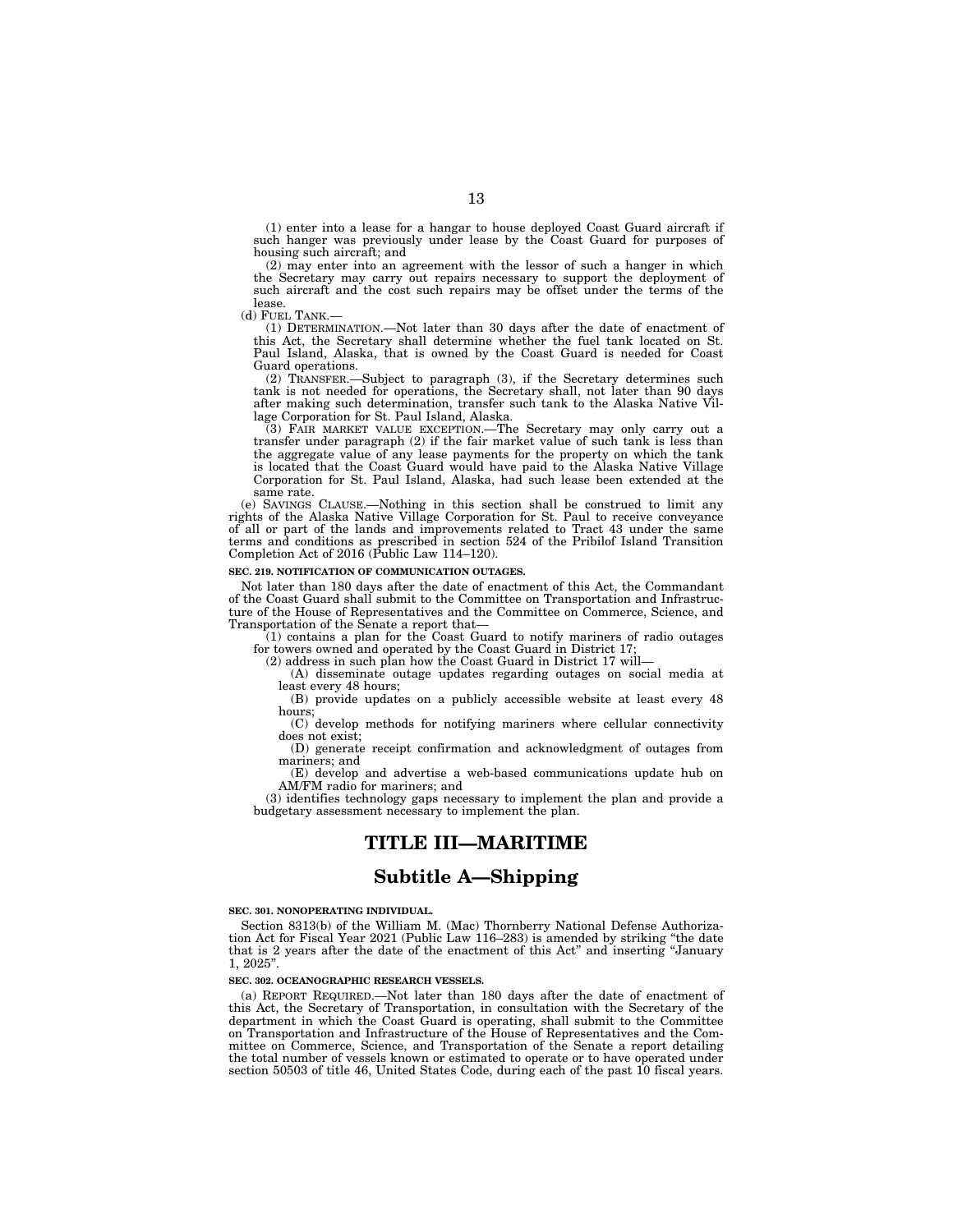(b) CONTENTS.—The report required by subsection (a) shall include the following elements:

(1) The total number of foreign-flagged vessels known or estimated to operate or to have operated as oceanographic research vessels (as such term is defined in section 2101 of title 46, United States Code) during each of the past 10 fiscal years.

(2) The total number of United States-flagged vessels known or estimated to operate or to have operated as oceanographic research vessels (as such term is defined section 2101 of title 46, United States Code) during each of the past 10 fiscal years.

#### **SEC. 303. ATLANTIC COAST PORT ACCESS ROUTES BRIEFING.**

Not later than 30 days after the date of enactment of this Act, and every 30 days thereafter until the requirements of section 70003 of title 46, United States Code, are fully executed with respect to the Atlantic Coast Port Access Route, the Secretary of the department in which the Coast Guard is operating shall brief the Committee on Transportation and Infrastructure of the House of Representatives and the Committee on Commerce, Science, and Transportation of the Senate on any progress made to execute such requirements.

# **Subtitle B—Vessel Safety**

### **SEC. 304. FISHING VESSEL SAFETY.**

(a) IN GENERAL.—Chapter 45 of title 46, United States Code, is amended—

(1) in section  $4502(f)(2)$  by striking "certain vessels described in subsection (b) if requested by the owner or operator; and'' and inserting ''vessels described in subsection (b) if-

 $(A)$  requested by an owner or operator; or

" $(B)$  the vessel is-

''(i) at least 50 feet overall in length;

"(ii) built before July 1, 2013; and

"(iii) 25 years of age or older; and";

 $(2)$  in section 4503(b) by striking "Except as provided in section 4503a, subsection (a)" and inserting "Subsection (a)"; and

(3) by repealing section 4503a.

(b) ALTERNATIVE SAFETY COMPLIANCE AGREEMENTS.—Nothing in this section or the amendments made by this section shall be construed to affect or apply to any alternative compliance and safety agreement entered into by the Coast Guard that is in effect on the date of enactment of this Act.

(c) CONFORMING AMENDMENTS.—The table of sections in chapter 45 of title 46, United States Code, is amended by striking the item relating to section 4503a.

# **SEC. 305. REQUIREMENTS FOR DUKW-TYPE AMPHIBIOUS PASSENGER VESSELS.**

(a) REGULATIONS REQUIRED.—Not later than 1 year after the date of enactment of this Act, the Commandant of the Coast Guard shall issue regulations for DUKWtype amphibious passenger vessels operating in waters subject to the jurisdiction of the United States, as defined in section 2.38 of title 33, Code of Federal Regulations (as in effect on the date of enactment of this Act).

(b) DEADLINE FOR COMPLIANCE.—The regulations issued under subsection (a) shall take effect not later than 24 months after the date of enactment of this Act.

(c) REQUIREMENTS.—The regulations required under subsection (a) shall include the following:

(1) A requirement that operators of DUKW-type amphibious passenger vessels provide reserve buoyancy for such vessels through passive means, including watertight compartmentalization, built-in flotation, or such other means as determined appropriate by the Commandant, in order to ensure that such vessels remain afloat and upright in the event of flooding, including when carrying a full complement of passengers and crew.

(2) A requirement that an operator of a DUKW-type amphibious passenger vessel—

(A) review and notate the forecast of the National Weather Service of the National Oceanic and Atmospheric Administration in the logbook of the vessel before getting underway and periodically while underway;

(B) proceed to the nearest harbor or safe refuge in any case in which a watch or warning is issued for wind speeds exceeding the wind speed equivalent used to certify the stability of such DUKW-type amphibious passenger vessel; and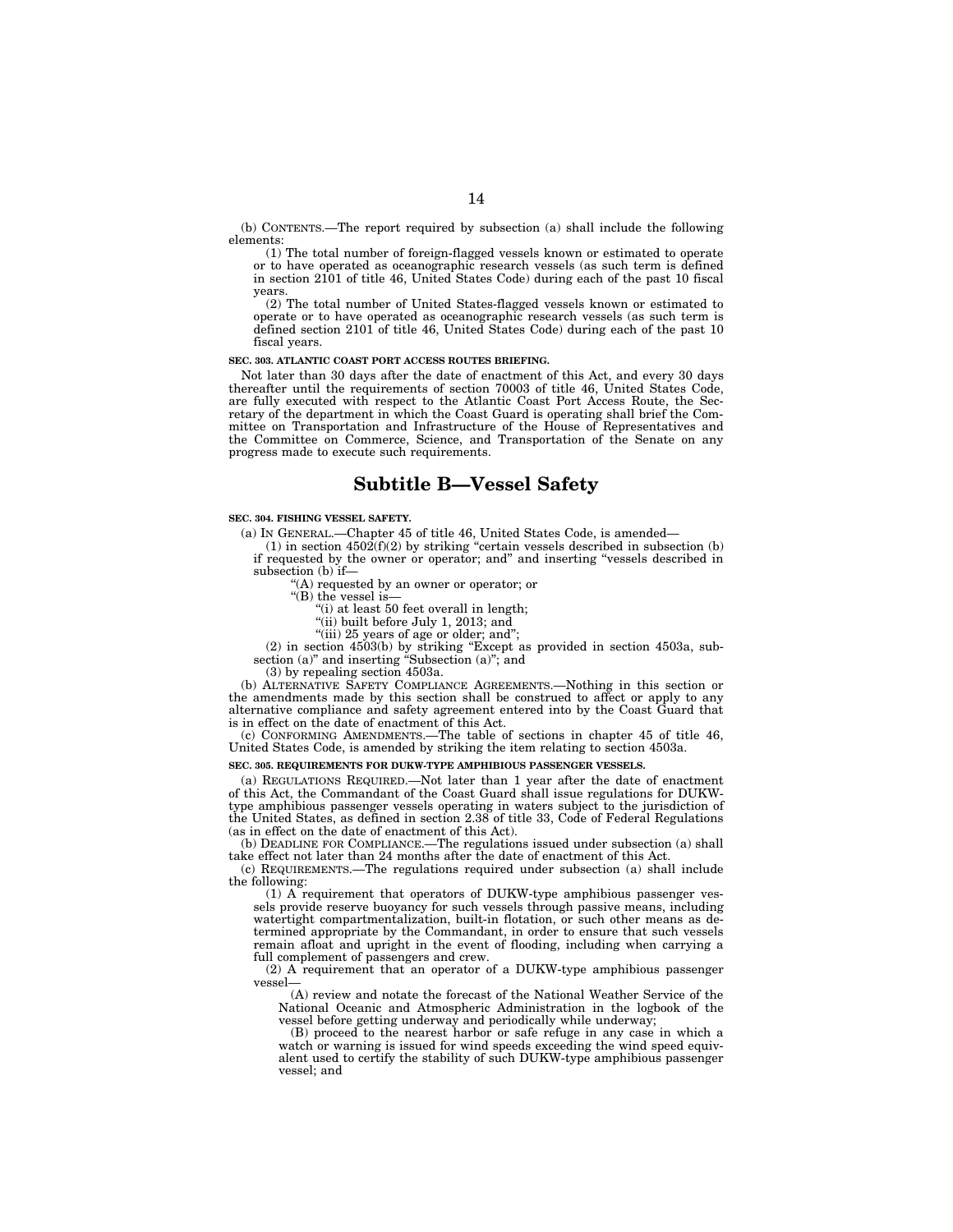(C) maintain and monitor a weather monitor radio receiver at the operator station of the vessel that is automatically activated by the warning alarm device of the National Weather Service.

(3) A requirement that—

(A) operators of DUKW-type amphibious passenger vessels inform passengers that seat belts may not be worn during waterborne operations;

(B) before the commencement of waterborne operations, a crew member shall visually check that the seatbelt of each passenger is unbuckled; and (C) operators or crew maintain a log recording the actions described in subparagraphs (A) and (B).

(4) A requirement for annual training for operators and crew of DUKW-type amphibious passengers vessels, including—

(A) training for personal flotation and seat belt requirements, verifying the integrity of the vessel at the onset of each waterborne departure, identification of weather hazards, and use of National Weather Service resources prior to operation; and

(B) training for crew to respond to emergency situations, including flooding, engine compartment fires, man-overboard situations, and in water emergency egress procedures.

(d) CONSIDERATION.—In issuing the regulations required under subsection (a), the Commandant shall consider whether personal flotation devices should be required for the duration of the waterborne transit of a DUKW-type amphibious passenger vessel.

(e) INTERIM REQUIREMENTS.—Beginning on the date on which the regulations under subsection (a) are issued, the Commandant shall require that operators of DUKW-type amphibious passenger vessels that are not in compliance with such regulations shall be subject to the following requirements:

(1) Remove the canopies and any window coverings of such vessels for waterborne operations, or install in such vessels a canopy that does not restrict horizontal or vertical escape by passengers in the event of flooding or sinking.

(2) If a canopy and window coverings are removed from any such vessel pursuant to paragraph (1), require that all passengers wear a personal flotation device approved by the Coast Guard before the onset of waterborne operations of

such vessel.

(3) Reengineer such vessels to permanently close all unnecessary access plugs and reduce all through-hull penetrations to the minimum number and size necessary for operation.

(4) Install in such vessels independently powered electric bilge pumps that are capable of dewatering such vessels at the volume of the largest remaining penetration in order to supplement an operable Higgins pump or a dewatering pump of equivalent or greater capacity.

(5) Install in such vessels not fewer than 4 independently powered bilge alarms.

(6) Conduct an in-water inspection of any such vessel after each time a through-hull penetration of such vessel has been removed or uncovered.

(7) Verify through an in-water inspection the watertight integrity of any such vessel at the outset of each waterborne departure of such vessel.

(8) Install underwater LED lights that activate automatically in an emergency.

(9) Otherwise comply with any other provisions of relevant Coast Guard guidance or instructions in the inspection, configuration, and operation of such vessels.

**SEC. 306. EXONERATION AND LIMITATION OF LIABILITY FOR SMALL PASSENGERS VESSELS.** 

(a) RESTRUCTURING.—Chapter 305 of title 46, United States Code, is amended— (1) by inserting the following before section 30501 the following:

# **''Subchapter I—General Provisions'';**

(2) by inserting the following before section 30503:

# **''Subchapter II—Exoneration and Limitation of Liability'';**

and

(3) by redesignating sections 30503 through 30512 as sections 30521 through 30530, respectively.

(b) DEFINITIONS.—Section 30501 of title 46, United States Code, is amended to read as follows: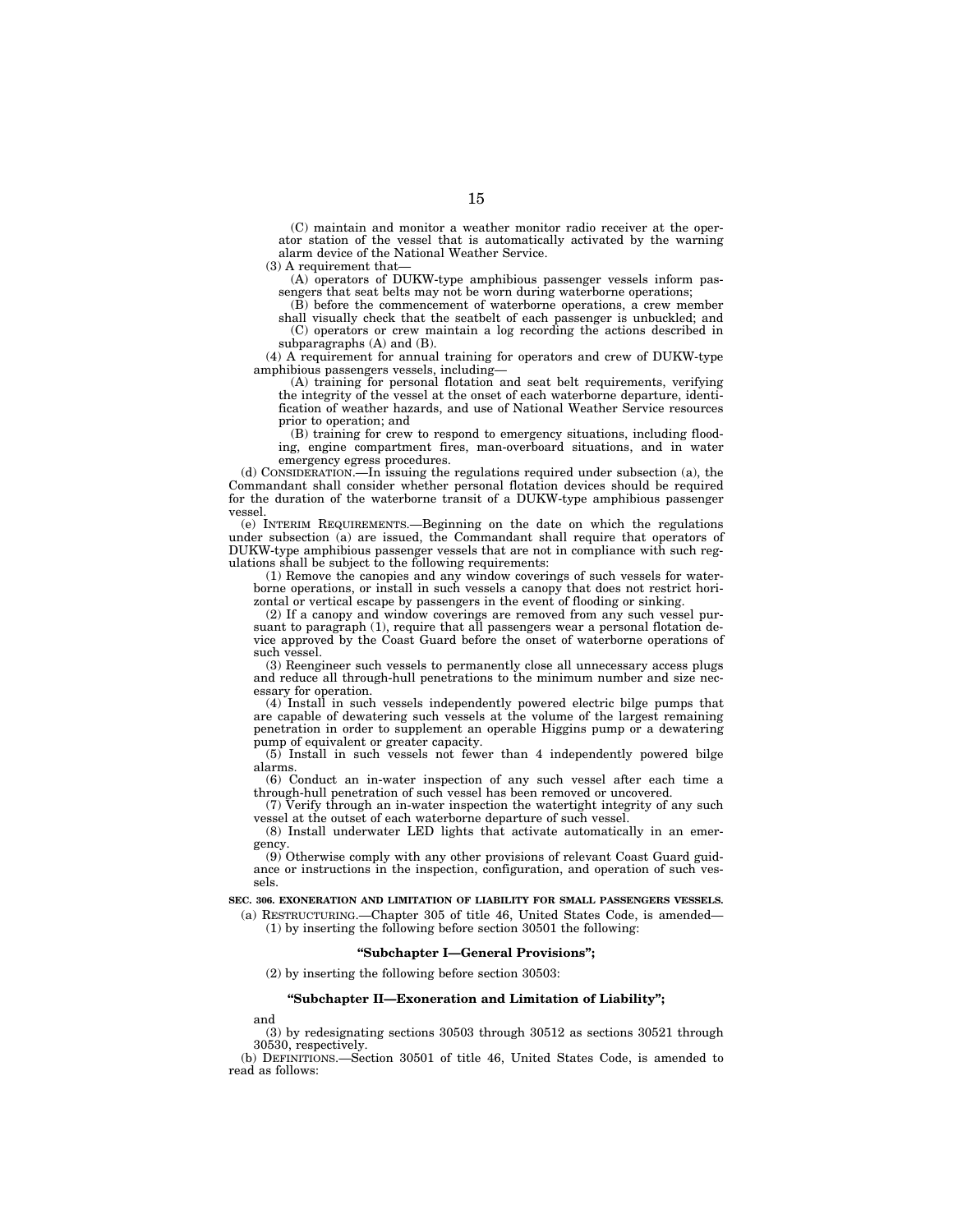**''§ 30501. Definitions** 

''In this chapter:

''(1) COVERED SMALL PASSENGER VESSEL.—The term 'covered small passenger vessel

''(A) means a small passenger vessel, as defined in section 2101 that is— ''(i) not a wing-in-ground craft; and

''(ii) carrying—

''(I) not more than 49 passengers on an overnight domestic voyage; and age; and <br>"(II) not more than 150 passengers on any voyage that is not an

overnight domestic voyage; and

''(B) includes any wooden vessel constructed prior to March 11, 1996, carrying at least 1 passenger for hire.

"(2) OWNER.—The term 'owner' includes a charterer that mans, supplies, and navigates a vessel at the charterer's own expense or by the charterer's own procurement.

(c) CLERICAL AMENDMENT.—The item relating to section 30501 in the analysis for chapter 305 of title 46, United States Code, is amended to read as follows:

''30501. Definitions.''.

(d) APPLICABILITY.—Section 30502 of title 46, United States Code, is amended by inserting "as to covered small passenger vessels, and" before "as otherwise provided<sup>'</sup>

(e) PROVISIONS REQUIRING NOTICE OF CLAIM OR LIMITING TIME FOR BRINGING AC-TION.—Section 30526 of title 46, United States Code, as redesignated by subsection (a), is amended—

(1) in subsection (a), by inserting ''and covered small passenger vessels'' after ''seagoing vessels'';

 $(2)$  in subsection  $(b)(1)$ , by striking "6 months" and inserting "2 years"; and  $(3)$  in subsection  $(b)(2)$ , by striking "one year" and inserting "2 years".

(f) TABLES OF SUBCHAPTERS AND TABLES OF SECTIONS.—The table of sections for chapter 305 of title 46, United States Code, is amended—

(1) by inserting before section 30501 the following:

### ''SUBCHAPTER I—GENERAL PROVISIONS'';

(2) by inserting after section 30502 the following:

''SUBCHAPTER II—EXONERATION AND LIMITATION OF LIABILITY'';

and

(3) by redesignating the items relating to sections 30503 through 30512 as items relating to sections 30521 through 30530, respectively.

(g) CONFORMING AMENDMENTS.—Title 46, United States Code, is further amended—

 $(1)$  in section  $14305(a)(5)$ , by striking "section 30506" and inserting "section 30524'';

 $(2)$  in section 30523(a), as redesignated by subsection (a), by striking "section 30506'' and inserting ''section 30524'';

(3) in section 30524(b), as redesignated by subsection (a), by striking ''section 30505'' and inserting ''section 30523''; and

 $(4)$  in section 30525, as redesignated by subsection  $(a)$ —

(A) in the matter preceding paragraph (1), by striking ''sections 30505 and 30506'' and inserting ''sections 30523 and 30524'';

(B) in paragraph (1) by striking ''section 30505'' and inserting ''section  $30523$  ; and

(C) in paragraph (2) by striking ''section 30506(b)'' and inserting ''section 30524(b)''.

### **SEC. 307. AUTOMATIC IDENTIFICATION SYSTEM REQUIREMENTS.**

(a) REQUIREMENT FOR FISHING VESSELS TO HAVE AUTOMATIC IDENTIFICATION SYS-TEMS.—Section 70114(a)(1) of title 46, United States Code, is amended—

(1) by striking '', while operating on the navigable waters of the United States,

(2) by redesignating subparagraphs (A) through (D) as clauses (i) through (iv); (3) by inserting before clauses (i) through (iv), as redesignated by paragraph

(2), the following: ''(A) While operating on the navigable waters of the United States:''; and

(4) by adding at the end the following:

''(B) A vessel of the United States that is more than 65 feet overall in length, while engaged in fishing, fish processing, or fish tendering operations on the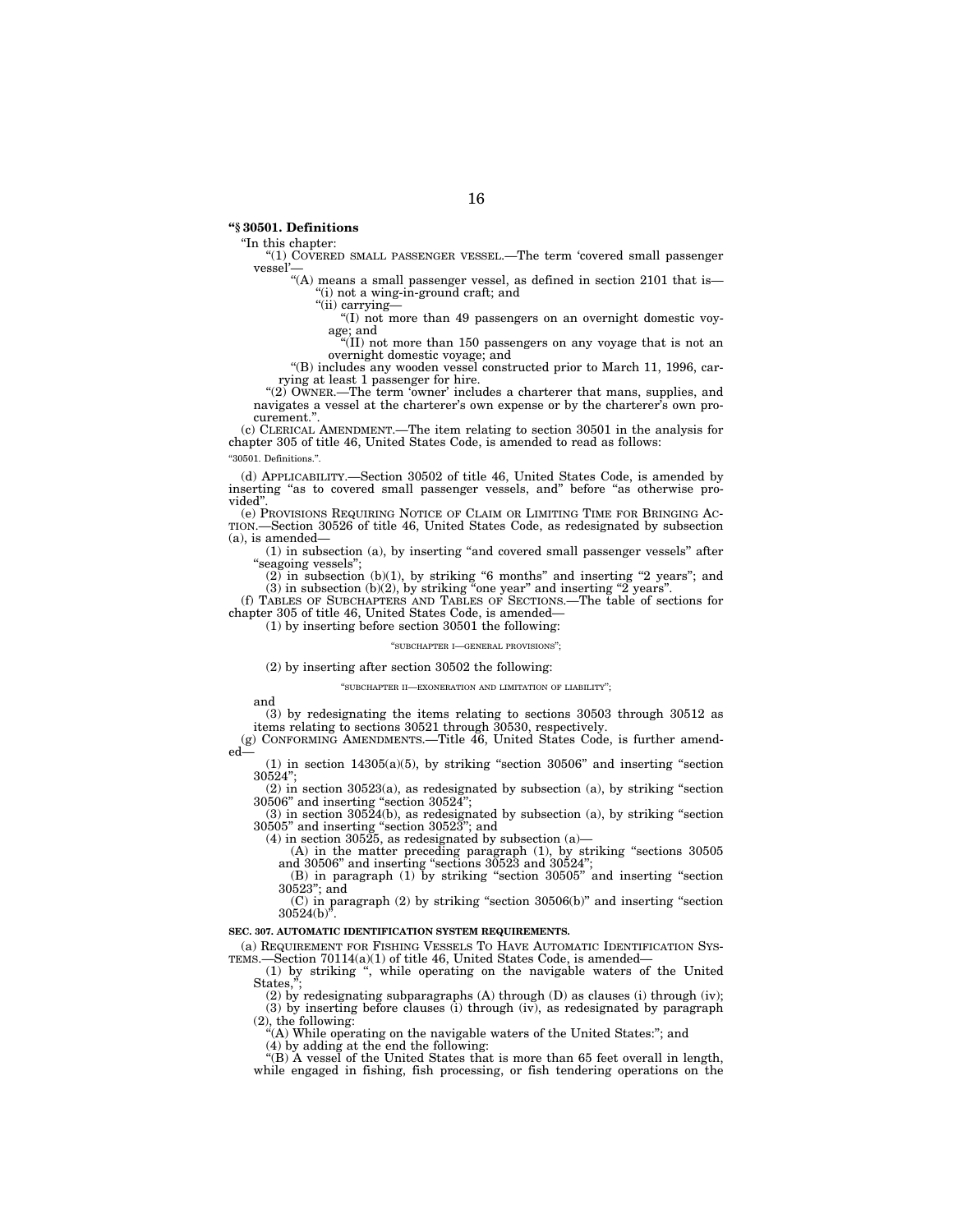navigable waters of the United States or in the United States exclusive economic zone.'

(b) AUTHORIZATION OF APPROPRIATIONS.—There is authorized to be appropriated to the Secretary of Commerce for fiscal year 2022, \$5,000,000, to remain available until expended, to purchase automatic identification systems for fishing vessels, fish processing vessels, fish tender vessels more than 50 feet in length, as described under this section and the amendments made by this section.

# **Subtitle C—Shipbuilding Program**

# **SEC. 308. LOANS FOR RETROFITTING TO QUALIFY AS A VESSEL OF THE UNITED STATES.**

Section 53706(a) of title 46, United States Code, is amended by adding at the end the following:

" $(8)$  Financing (including reimbursement of an obligor for expenditures previously made for) the reconstruction, reconditioning, retrofitting, repair, or similar work in a shipyard located in the United States

"(A) required for the vessel to be a vessel of the United States;

''(B) required for the vessel to be issued a coastwise endorsement under chapter 121;

''(C) to convert a civilian vessel of the United States to a more useful military configuration; ''(D) for any vessel under contract to the Federal Government; or

''(E) for any vessel participating in— "(i) the Maritime Security Program or the Emergency Preparedness Program under chapter 531;

"(ii) the Cable Security Fleet under chapter 532

"(iii) the Tanker Security Fleet under chapter 534; or

''(iv) the National Defense Reserve Fleet under section 57100.''.

# **SEC. 309. QUALIFIED VESSEL.**

(a) ELIGIBLE VESSEL.—Section 53501(2) of title 46, United States Code, is amended—

 $(1)$  in subparagraph  $(A)(iii)$  by striking "and" at the end;

 $(2)$  in subparagraph  $(B)(v)$  by striking the period at the end and inserting a semicolon; and

(3) by adding at the end the following:

 $E^2(C)$  a ferry, as such term is defined in section 2101; and

''(D) a passenger vessel or small passenger vessel, as such terms are defined in section 2101, that has a passenger capacity of 50 passengers or greater.''.

(b) QUALIFIED VESSEL.—Section 53501(5) of title 46, United States Code, is amended—

 $(1)$  in subparagraph  $(A)(iii)$  by striking "and" at the end;

 $(2)$  in subparagraph  $(B)(v)$  by striking the period at the end and inserting a semicolon; and

(3) by adding at the end the following:

 $\mathcal{E}(C)$  a ferry, as such term is defined in section 2101; and

''(D) a passenger vessel or small passenger vessel, as such terms are defined in section 2101, that has a passenger capacity of 50 passengers or greater.''.

**SEC. 310. ESTABLISHING A CAPITAL CONSTRUCTION FUND.** 

Section 53503(b) of title 46, United States Code, is amended by inserting ''(including transportation on a ferry, passenger vessel, or small passenger vessel, as such terms are defined in section 2101, that has a passenger capacity of 50 passengers or greater)'' after ''short sea transportation''.

# **TITLE IV—MISCELLANEOUS**

# **Subtitle A—Navigation**

**SEC. 401. RESTRICTION ON CHANGING SALVORS.** 

Section 311(c)(3) of the Federal Water Pollution Control Act (33 U.S.C. 1321(c)(3)) is amended by adding at the end the following:

''(C) An owner or operator may not change salvors as part of a deviation under subparagraph  $(B)$  in cases in which the original salvor satisfies the Coast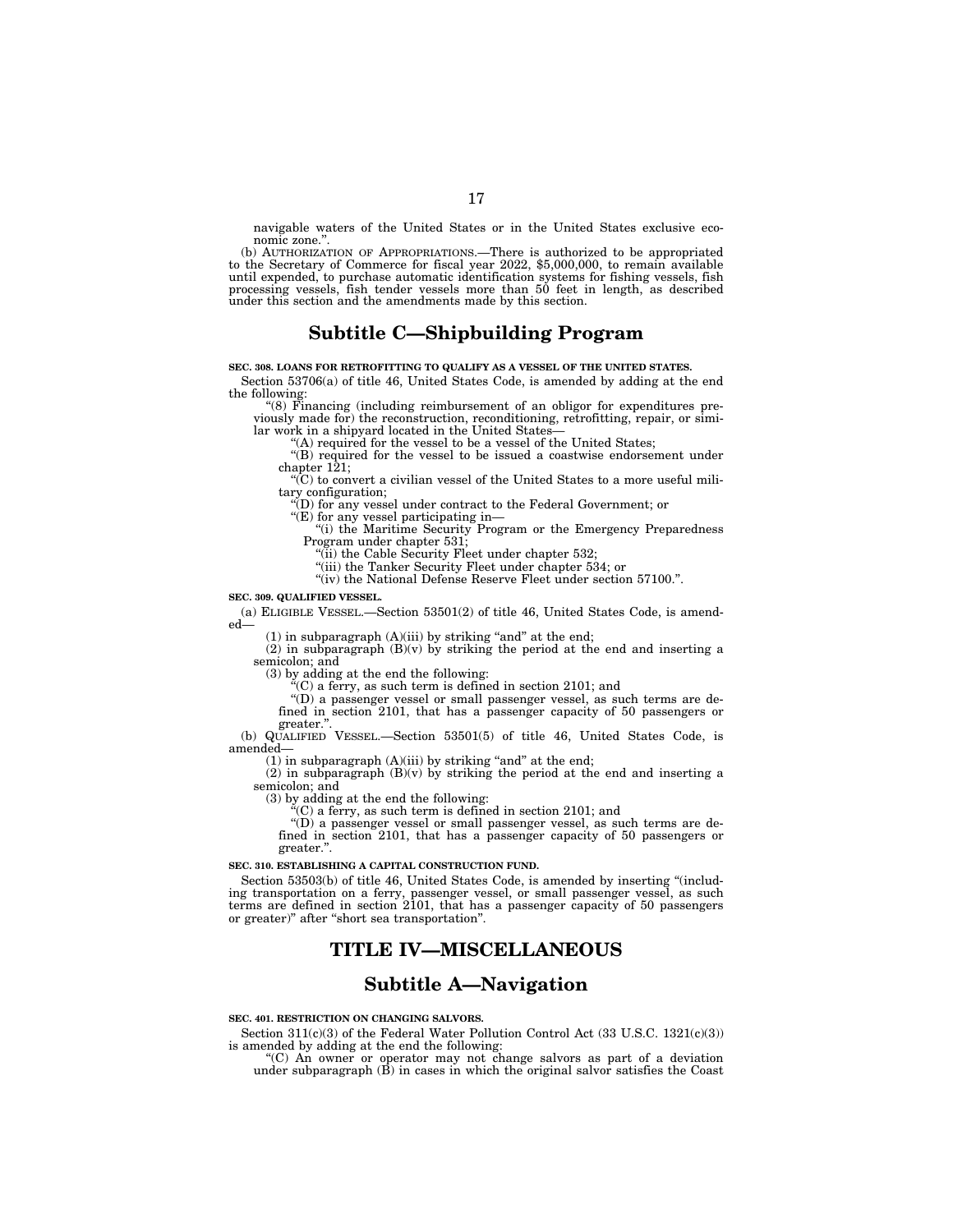Guard requirements in accordance with the National Contingency Plan and the applicable response plan required under subsection (j).

(D) In any case in which the Coast Guard authorizes a deviation from the salvor as part of a deviation under subparagraph (B) from the applicable response plan required under subsection  $(j)$ , the Commandant shall submit to the Committee on Transportation and Infrastructure of the House of Representatives and the Committee on Commerce, Science, and Transportation of the Senate a report describing the deviation and the reasons for such deviation.''.

#### **SEC. 402. TOWING VESSEL INSPECTION FEES.**

Notwithstanding section 9701 of title 31, United States Code, and section 2110 of title 46, United States Code, the Secretary of the department in which the Coast Guard is operating may not charge an inspection fee for towing vessels required to have a Certificate of Inspection under subchapter M of title 46, Code of Federal Regulations, until—

(1) the completion of the review required under section 815 of the Frank LoBiondo Coast Guard Authorization Act of 2018 (Public Law 115–282); and

(2) the promulgation of regulations to establish specific inspection fees for such vessels.

#### **SEC. 403. PROVIDING REQUIREMENTS FOR VESSELS ANCHORED IN ESTABLISHED ANCHOR-AGE GROUNDS.**

(a) IN GENERAL.—Section 70006 of title 46, United States Code, is amended to read as follows:

# **''§ 70006. Anchorage grounds**

''(a) ANCHORAGE GROUNDS.—

''(1) ESTABLISHMENT.—The Secretary of the department in which the Coast Guard is operating shall define and establish anchorage grounds in the navigable waters of the United States for vessels operating in such waters.

"(2) RELEVANT FACTORS FOR ESTABLISHMENT.—In carrying out paragraph (1), the Secretary shall take into account all relevant factors concerning navigational safety, protection of the marine environment, proximity to undersea pipelines and cables, safe and efficient use of Marine Transportation System, and national security.

''(b) VESSEL REQUIREMENTS.—Vessels, of certain sizes or type determined by the Secretary, shall—

''(1) set and maintain an anchor alarm for the duration of an anchorage;

"(2) comply with any directions or orders issued by the Captain of the Port; and

''(3) comply with any applicable anchorage regulations.

''(c) PROHIBITIONS.—A vessel may not—

''(1) anchor in any Federal navigation channel unless authorized or directed to by the Captain of the Port;

"(2) anchor in near proximity, within distances determined by the Coast Guard, to an undersea pipeline or cable, unless authorized or directed to by the Captain of the Port; and

''(3) anchor or remain anchored in an anchorage ground during any period in which the Captain of the Port orders closure of the anchorage ground due to inclement weather, navigational hazard, a threat to the environment, or other safety or security concern.

''(d) SAFETY EXCEPTION.—Nothing in this section shall be construed to prevent a vessel from taking actions necessary to maintain the safety of the vessel or to prevent the loss of life or property.''.

(b) REGULATORY REVIEW.—

(1) REVIEW REQUIRED.—Not later than 1 year after the date of enactment of this Act, the Secretary of the department in which the Coast Guard is operating shall complete a review of existing anchorage regulations and identify regulations that may need modification—

(A) in the interest of marine safety, security, and environmental concerns, taking into account undersea pipelines, cables, or other infrastructure; and (B) to implement the amendments made by this section.

(2) BRIEFING.—Upon completion of the review under paragraph (1), but not later than 2 years after the date of enactment of this Act, the Secretary shall provide a briefing to the Committee on Commerce, Science, and Transportation of the Senate and the Subcommittee on Coast Guard and Maritime Transportation of the Committee on Transportation and Infrastructure of the House of Representatives that summarizes the review.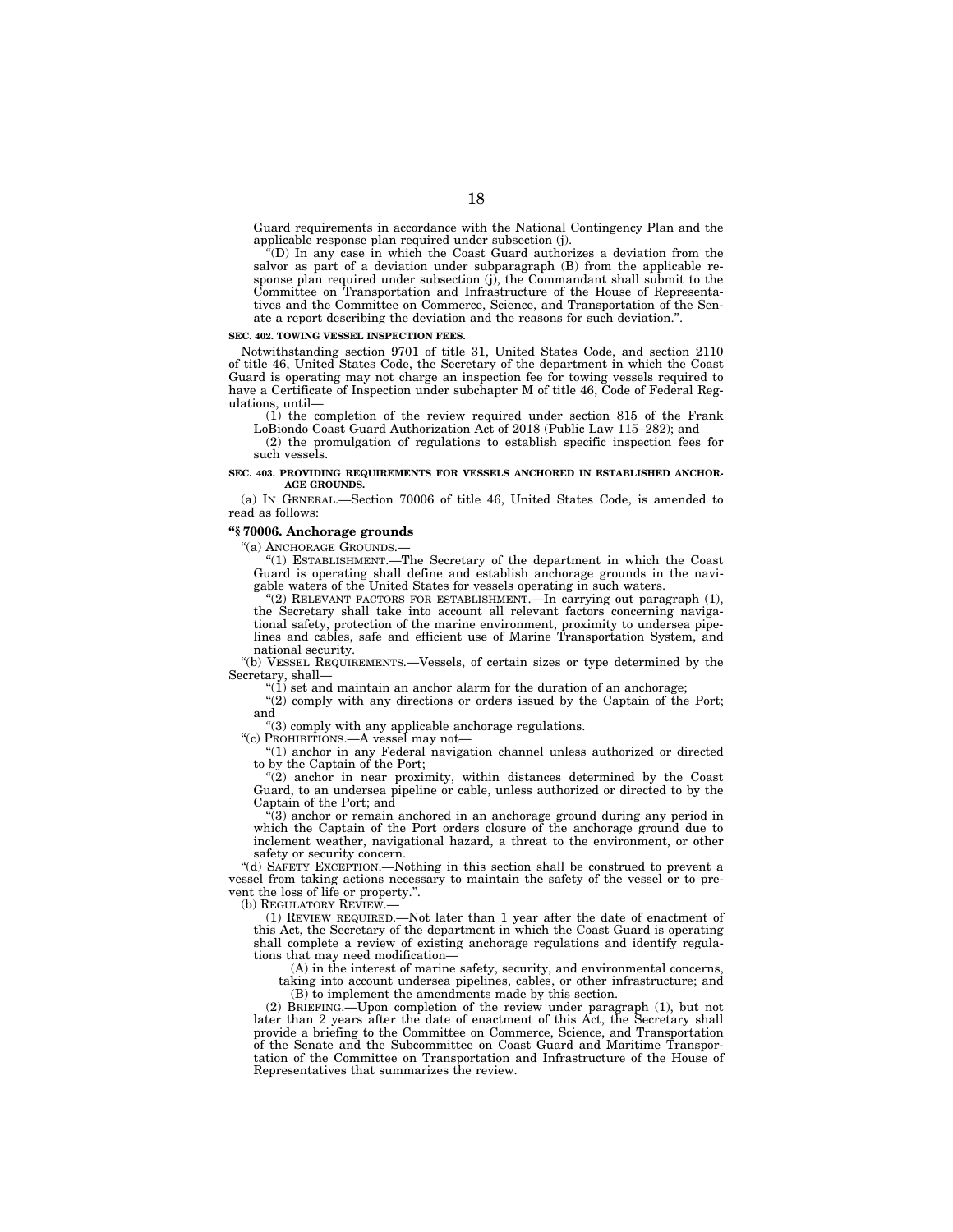(c) CLERICAL AMENDMENT.—The table of sections for chapter 700 of title 46, United States Code, is amended by striking the item relating to section 70006 and inserting the following:

#### ''70006. Anchorage grounds.''.

(d) APPLICABILITY OF REGULATIONS.—The amendments made by subsection (a) may not be construed to alter any existing rules, regulations, or final agency actions issued under section 70006 of title 46, United States Code, as in effect on the day before the date of enactment of this Act until all regulations required under subsection (b) take effect.

#### **SEC. 404. AQUATIC NUISANCE SPECIES TASK FORCE.**

(a) RECREATIONAL VESSEL DEFINED.—Section 1003 of the Nonindigenous Aquatic Nuisance Prevention and Control Act of 1990 (16 U.S.C. 4702) is amended—

(1) by redesignating paragraphs (13) through (17) as paragraphs (15) through (19), respectively; and

(2) by inserting after paragraph (12) the following:<br>"(13) 'State' means each of the several States, the District of Columbia, American Samoa, Guam, Puerto Rico, the Northern Mariana Islands, and the Virgin Islands of the United States;

"(14) 'recreational vessel' has the meaning given that term in section 502 of the Federal Water Pollution Control Act  $(33 \text{ U.S.C. } 1362)$ ,".

(b) OBSERVERS.—Section 1201 of the Nonindigenous Aquatic Nuisance Prevention and Control Act of 1990 (16 U.S.C. 4721) is amended by adding at the end the following:

"(g) OBSERVERS.—The chairpersons designated under subsection (d) may invite representatives of nongovernmental entities to participate as observers of the Task Force.

(c) AQUATIC NUISANCE SPECIES TASK FORCE.—Section 1201(b) of the Nonindigenous Aquatic Nuisance Prevention and Control Act of 1990 (16 U.S.C. 4721(b)) is amended—

(1) in paragraph (6), by striking "and" at the end;<br>(2) by redesignating paragraph (7) as paragraph (10); and

(3) by inserting after paragraph (6) the following: ''(7) the Director of the National Park Service;

''(8) the Director of the Bureau of Land Management; ''(9) the Commissioner of Reclamation; and''.

(d) AQUATIC NUISANCE SPECIES PROGRAM.—Section 1202 of the Nonindigenous Aquatic Nuisance Prevention and Control Act of 1990 (16 U.S.C. 4722) is amended—

(1) in subsection (e) by adding at the end the following: ''(4) TECHNICAL ASSISTANCE AND RECOMMENDATIONS.—The Task Force may provide technical assistance and recommendations for best practices to an agency or entity engaged in vessel inspections or decontaminations for the purpose of—

''(A) effectively managing and controlling the movement of aquatic nui-sance species into, within, or out of water of the United States; and

''(B) inspecting recreational vessels in a manner that minimizes disruptions to public access for boating and recreation in non-contaminated vessels.

''(5) CONSULTATION.—In carrying out paragraph (4), including the develop-ment of recommendations, the Task Force may consult with—

 $(A)$  State fish and wildlife management agencies;

''(B) other State agencies that manage fishery resources of the State or sustain fishery habitat; and

''(C) relevant nongovernmental entities.''; and

(2) in subsection (k) by adding at the end the following:

''(3) Not later than 90 days after the date of enactment of the Coast Guard Authorization Act of 2022, the Task Force shall submit a report to Congress recommending legislative, programmatic, or regulatory changes to eliminate remaining gaps in authorities between members of the Task Force to effectively manage and control the movement of aquatic nuisance species.'

(e) TECHNICAL CORRECTIONS AND CONFORMING AMENDMENTS.—The Nonindigenous Aquatic Nuisance Prevention and Control Act of 1990 (16 U.S.C. 4701 et seq.) is further amended—

 $(1)$  in section  $1002(b)(2)$ , by inserting a comma after "funded";

 $(2)$  in section 1003, in paragraph  $(7)$ , by striking "Canandian" and inserting ''Canadian'';

(3) in section 1203(a)—

 $(A)$  in paragraph  $(1)(F)$ , by inserting "and" after "research,"; and

(B) in paragraph (3), by striking ''encourage'' and inserting ''encouraged'';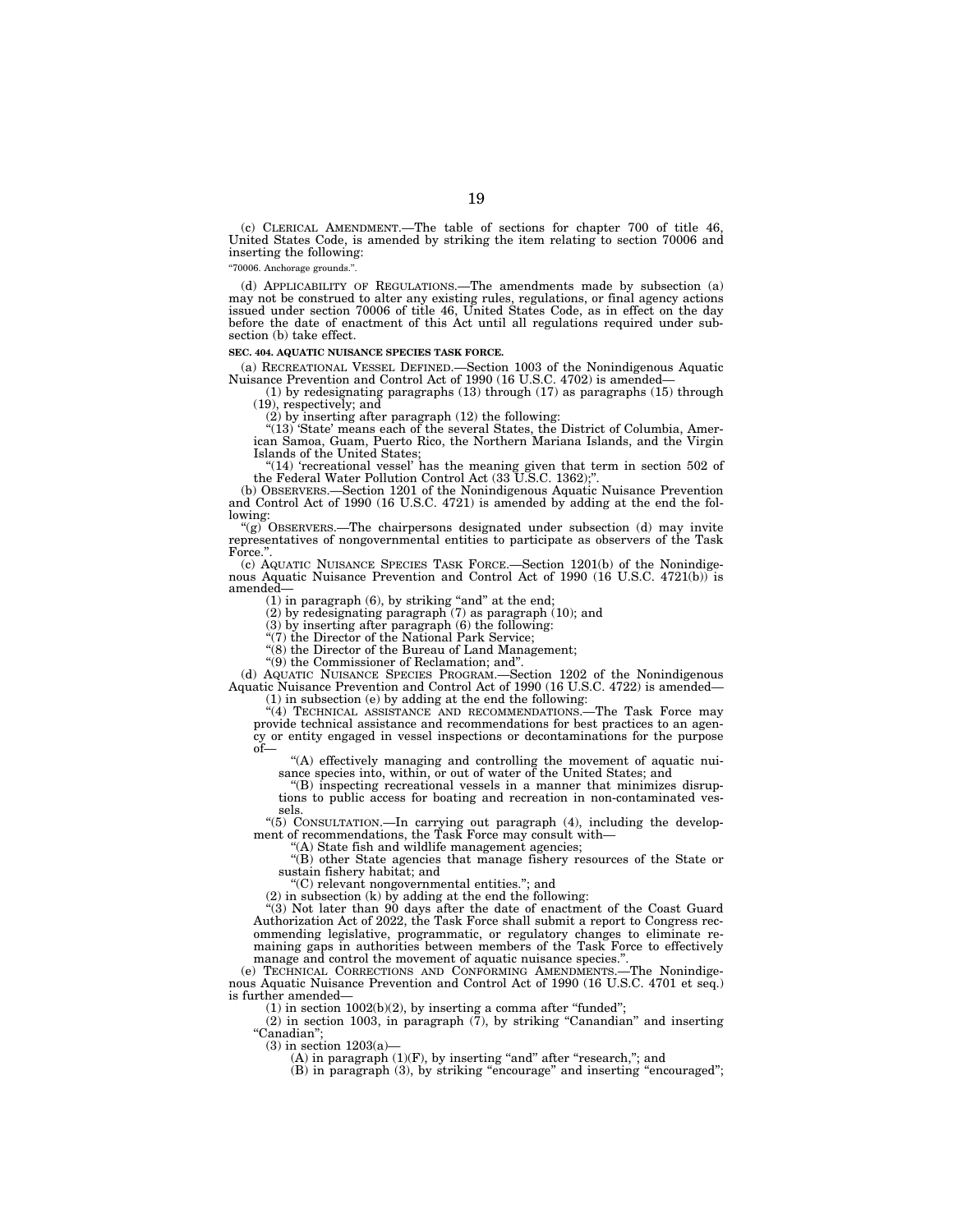(4) in section  $1204(b)(4)$ , in the paragraph heading, by striking "ADMINISRATIVE" and inserting "ADMINISTRATIVE"; and

(5) in section 1209, by striking ''subsection (a)'' and inserting ''section  $1202(a)$ ".

#### **SEC. 405. LIMITATION ON RECOVERY FOR CERTAIN INJURIES INCURRED IN AQUACULTURE ACTIVITIES.**

(a) IN GENERAL.—Section 30104 of title 46, United States Code, is amended— (1) by inserting ''(a) IN GENERAL.—'' before the first sentence; and

(2) by adding at the end the following:<br>"(b) LIMITATION ON RECOVERY BY AQUACULTURE WORKERS.

"(1) IN GENERAL.—For purposes of subsection (a), the term 'seaman' does not include an individual who—

''(A) is an aquaculture worker if State workers' compensation is available to such individual; and

''(B) was, at the time of injury, engaged in aquaculture in a place where such individual had lawful access.

" $(2)$  AQUACULTURE WORKER DEFINED.—In this subsection, the term 'aquaculture worker' means an individual who—

''(A) is employed by a commercial enterprise that is involved in the controlled cultivation and harvest of aquatic plants and animals, including—

"(i) the cleaning, processing, or canning of fish and fish products;

"(ii) the cultivation and harvesting of shellfish; and

"(iii) the controlled growing and harvesting of other aquatic species; "(B) does not hold a license issued under section  $7101(c)$ ; and

''(C) is not required to hold a merchant mariner credential under part F of subtitle II.'

(b) APPLICABILITY.—The amendments made by this section shall apply to an injury incurred on or after the date of enactment of this Act.

# **Subtitle B—Other Matters**

### **SEC. 406. INFORMATION ON TYPE APPROVAL CERTIFICATES.**

(a) IN GENERAL.—Title IX of the Frank LoBiondo Coast Guard Authorization Act of 2018 (Public Law 115–282) is amended by adding at the end the following:

#### **''SEC. 904. INFORMATION ON TYPE APPROVAL CERTIFICATES.**

''The Commandant of the Coast Guard shall, upon request by any State, the District of Columbia, or territory of the United States, provide all data possessed by the Coast Guard pertaining to challenge water quality characteristics, challenge water biological organism concentrations, post-treatment water quality characteristics, and post-treatment biological organism concentrations data for a ballast water management system with a type approval certificate approved by the Coast Guard pursuant to subpart 162.060 of title 46, Code of Federal Regulations.

(b) CLERICAL AMENDMENT.—The table of contents for the Frank LoBiondo Coast Guard Authorization Act of 2018 (Public Law 115–282) is amended by inserting after the item relating to section 903 the following:

''904. Information on type approval certificates.''.

# **SEC. 407. PASSENGER VESSEL SECURITY AND SAFETY REQUIREMENTS.**

Section 3507(k)(1) of title 46, United States Code, is amended—

 $(1)$  in subparagraph  $(A)$  by striking "at least  $250$ " and inserting "250 or more"; and

(2) by striking subparagraph (B) and inserting the following:

''(B) has overnight accommodations for 250 or more passengers; and''.

#### **SEC. 408. CARGO WAITING TIME REDUCTION.**

(a) INTERAGENCY TASK FORCE.—The President shall, acting through the Supply Chain Disruptions Task Force established under Executive Order 14017 (relating to supply chains) of February 24, 2021 (86 Fed. Reg. 11849) (hereinafter referred to as the ''Task Force''), carry out the duties described in subsection (c).

(b) DUTIES.—In carrying out this section, the Task Force shall—

(1) evaluate and quantify the economic and environmental impact of cargo backlogs;

(2) evaluate and quantify the costs incurred by each Federal agency represented on the Task Force, and by State and local governments, due to such cargo backlogs;

(3) evaluate the responses of each such Federal agency to such cargo backlogs; and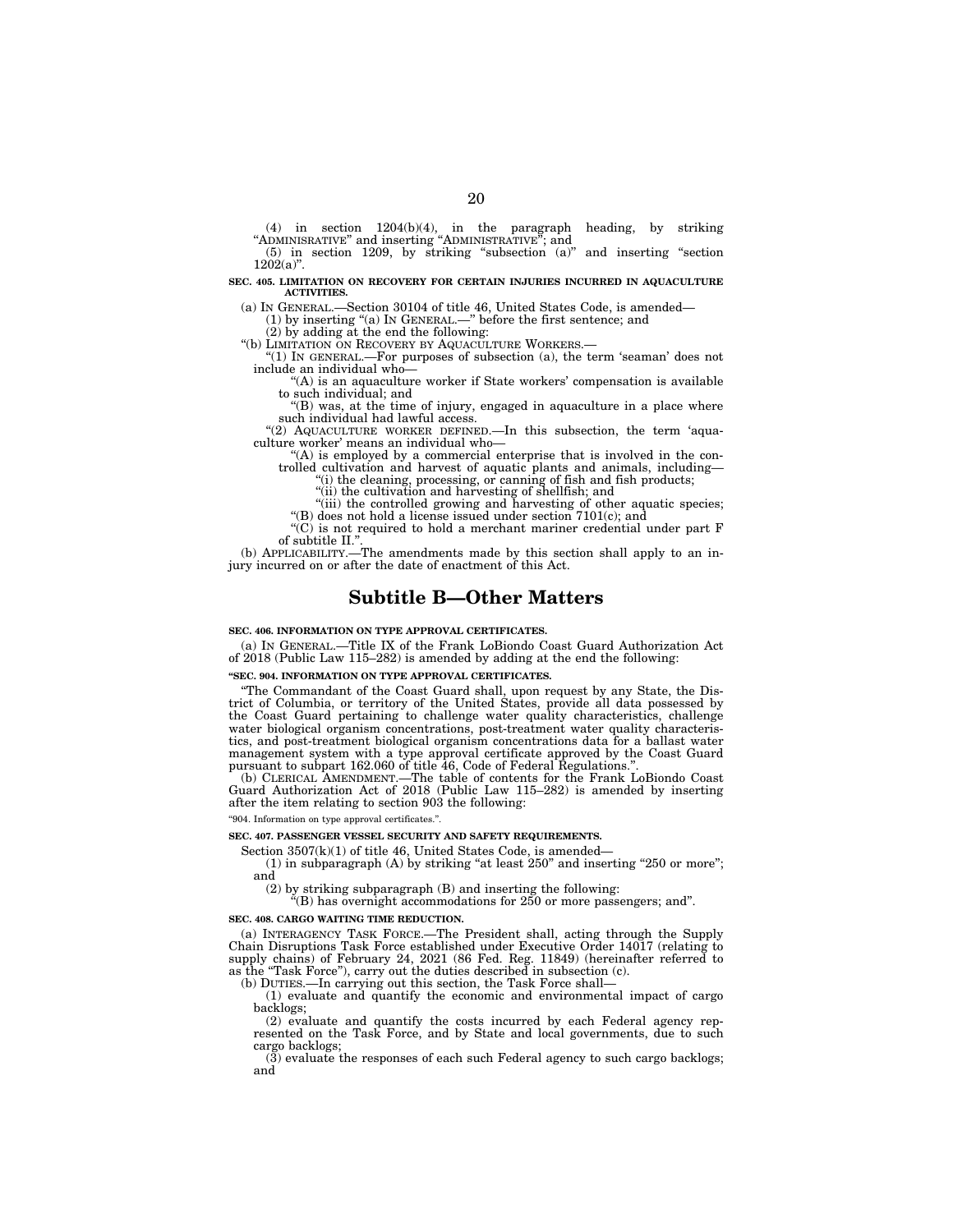(A) develop a plan to—

(i) significantly reduce or eliminate such cargo backlog; and (ii) reduce nationwide cargo processing delays, including the Port of Los Angeles and the Port of Long Beach; and

(B) submit to the Committee on Transportation and Infrastructure of the House of Representatives and the Committee on Commerce, Science, and Transportation of the Senate a report containing the plan developed under subparagraph (A).

(c) REPORT OF THE COMMANDANT.—No later than 90 days after the date of enact-ment of this Act, the Commandant of the Coast Guard shall submit to the Committee on Transportation and Infrastructure of the House of Representatives and the Committee on Commerce, Science, and Transportation of the Senate a report on cargo backlogs that includes—

(1) an explanation of the extent to which vessels carrying cargo are complying with the requirements of chapter 700 of title 46, United States Code;

(2) the status of the investigation on the cause of the oil spill that occurred in October 2021 on the waters over the San Pedro Shelf related to an anchor strike, including the expected date on which the Marine Casualty Investigation Report with respect to such spill will be released; and

(3) with respect to such vessels, a summary of actions taken or planned to be taken by the Commandant to—

(A) provide additional protections against oil spills caused by anchor strikes; and

(B) address other safety concerns and environmental impacts.

# **SEC. 409. LIMITED INDEMNITY PROVISIONS IN STANDBY OIL SPILL RESPONSE CONTRACTS.**

(a) IN GENERAL.—Subject to subsections (b) and (c), a contract for the containment or removal of a discharge entered into by the President under section 311(c) of the Federal Water Pollution Control Act (33 U.S.C. 1321(c)) shall contain a provision to indemnify a contractor for liabilities and expenses incidental to the containment or removal arising out of the performance of the contract that is substantially identical to the terms contained in subsections (d) through (h) of section H.4 (except for paragraph (1) of subsection (d)) of the contract offered by the Coast Guard in the solicitation numbered DTCG89–98– A–68F953, dated November 17, 1998.

 $(1)$  SOURCE OF FUNDS.—The provision required under subsection (a) shall include a provision that the obligation to indemnify is limited to funds available in the Oil Spill Liability Trust Fund established by section 9509(a) of the Internal Revenue Code of 1986 at the time the claim for indemnity is made.

(2) UNCOMPENSATED REMOVAL.—A claim for indemnity under a contract described in subsection (a) shall be made as a claim for uncompensated removal costs under section  $1012(a)(4)$  of the Oil Pollution Act of 1990 (33 U.S.C. 2712(a)(4)).

(3) LIMITATION.—The total indemnity for a claim under a contract described in subsection (a) may not be more than \$50,000 per incident.

(c) APPLICABILITY OF EXEMPTIONS.—Notwithstanding subsection (a), the United States shall not be obligated to indemnify a contractor for any act or omission of the contractor carried out pursuant to a contract entered into under this section where such act or omission is grossly negligent or which constitutes willful misconduct.

# **SEC. 410. PORT COORDINATION COUNCIL FOR POINT SPENCER.**

Section 541 of the Coast Guard Authorization Act of 2016 (Public Law 114–120) is amended—

(1) in subsection (b) by striking paragraphs (1) and (2) and inserting the following:

''(1) BSNC (to serve as Council Chair).

"(2) The Secretary of Homeland Security.

''(3) An Oil Spill Response Organization that serves the area in which such Port is located.

 $(2)$  in subsection  $(c)(1)$ —

(A) in subparagraph (B) by adding "and" at the end; and

(B) by striking subparagraphs (C) and (D) and inserting the following:

''(C) land use planning and development on the Bering Sea, the Chukchi Sea, and the Arctic Ocean, in support of—

''(i) search and rescue;

"(ii) shipping safety;

''(iii) economic development;

"(iv) oil spill prevention and response;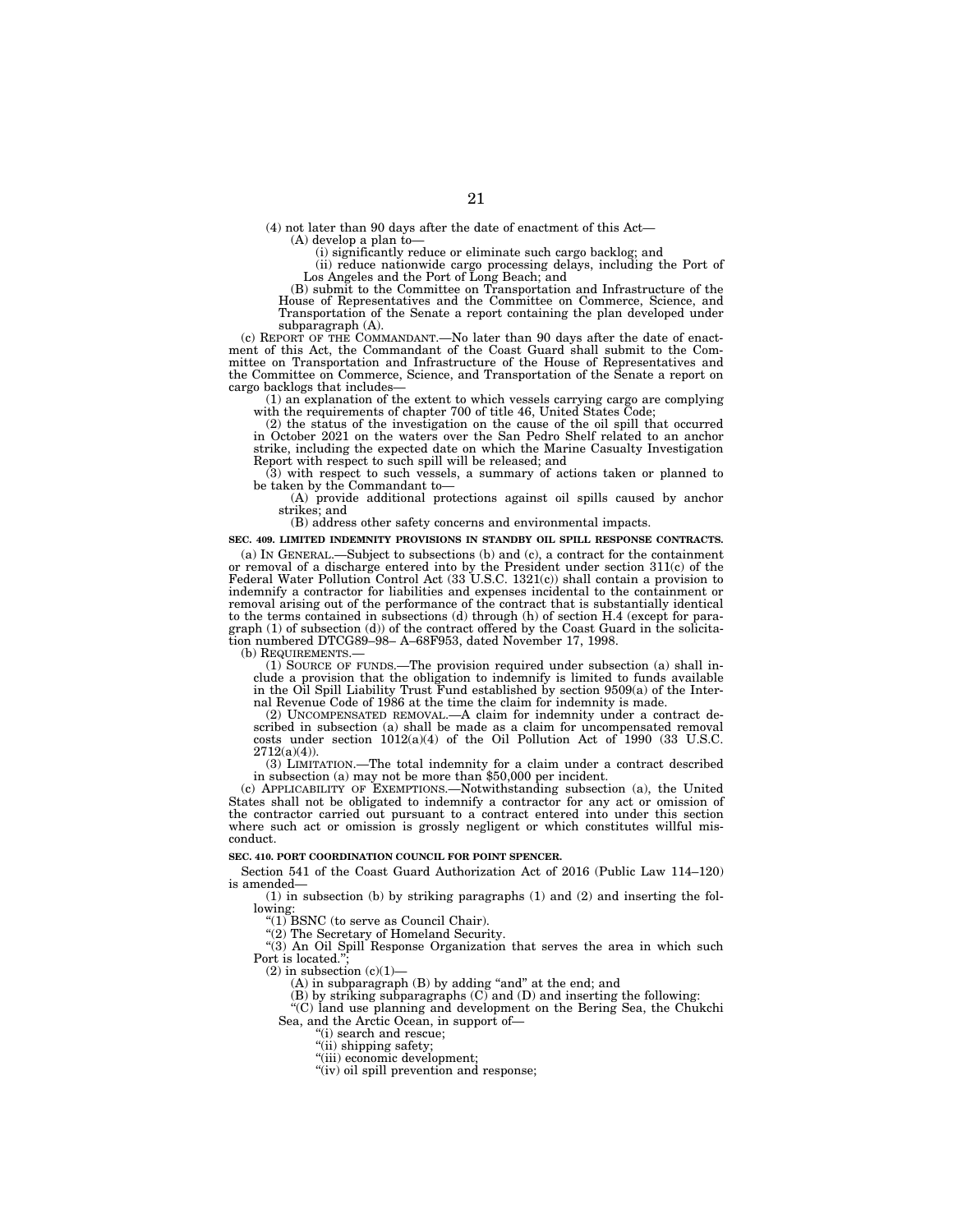''(v) national security;

"(vi) major marine casualties;

"(vii) protection of Alaska Native archaeological and cultural resources; and

"(viii) port of refuge, arctic research, and maritime law enforcement."; (3) by amending subsection  $(c)(3)$  to read as follows:

 $\cdot$ (3) Facilitate coordination among members of the Council on the development and use of the land and coastline of Point Spencer, as such development and use relate to activities of the Council at the Port of Point Spencer.''; and (4) in subsection (e)—

(A) by striking ''Operations and management costs'' and inserting the following:

''(1) DETERMINATION OF COSTS.—Operations and management costs''; and (B) by adding at the end the following:

''(2) FUNDING.—To facilitate the mooring buoy system in Port Clarence and to assist the Council in the development of other oil spill prevention and response infrastructure, including reactivating the airstrip at Point Spencer with appropriate technology and safety equipment in support of response operations, there is authorized to be made available \$5,000,000 for each of fiscal years 2023 through 2025 from the interest generated from the Oil Spill Liability Trust Fund.'

#### **SEC. 411. ALASKA OIL SPILL PLANNING CRITERIA.**

(a) ALASKA OIL SPILL PLANNING CRITERIA.—Section 311(j)(5) of the Federal Water Pollution Control Act (33 U.S.C. 1321(j)(5)) is amended by adding at the end the following:

''(J)(i) Except as provided in clause (iv), in any case in which the Secretary has determined that the national planning criteria established pursuant to this subsection are inappropriate for a vessel operating in the area of responsibility of Coast Guard Sector Anchorage, a response plan required under this paragraph with respect to a discharge of oil for the vessel shall comply with the planning criteria established under clause (ii), which planning criteria shall, with respect to a discharge of oil from the vessel, supercede the national planning criteria and apply in lieu of any alternative planning criteria approved for vessels operating in such area.

''(ii) The President shall establish planning criteria for a worst case discharge of oil, and a substantial threat of such a discharge, within the area of responsibility of Coast Guard Sector Anchorage, including planning criteria for the following:

''(I) Mechanical oil spill response resources that are required to be located within such area.

''(II) Response times for mobilization of oil spill response resources and arrival on the scene of a worst case discharge of oil, or substantial threat of such a discharge, occurring within such area.

''(III) Dedicated vessels for oil spill response that are capable of operating in the ocean environment and required to be located within such area.

"(IV) Ensuring the availability of at least one oil spill removal organization that is classified by the Coast Guard and that—

"(aa) is capable of responding in all operating environments in such area;

''(bb) provides vessel routing measures consistent with international routing measure deviation protocols;

"(cc) maintains real-time continuous vessel tracking, monitoring, and engagement protocols with the ability to detect and address vessel operation anomalies;

''(dd) has the capability to manage wildlife protection and rehabilitation;

''(ee) controls oil spill response resources of dedicated and nondedicated resource providers within such area, through ownership, contracts, agreements, or other means approved by the President, sufficient to mobilize and sustain a response to a worst case discharge of oil and to contain, recover, and temporarily store discharged oil; and

''(ff) has pre-positioned all of its oil spill response resources in strategic locations throughout such area in a manner that ensures the ability to support response personnel, marine operations, air cargo, or other related logistics infrastructure.

''(V) Temporary storage capability using both dedicated and non-dedicated assets located within such area.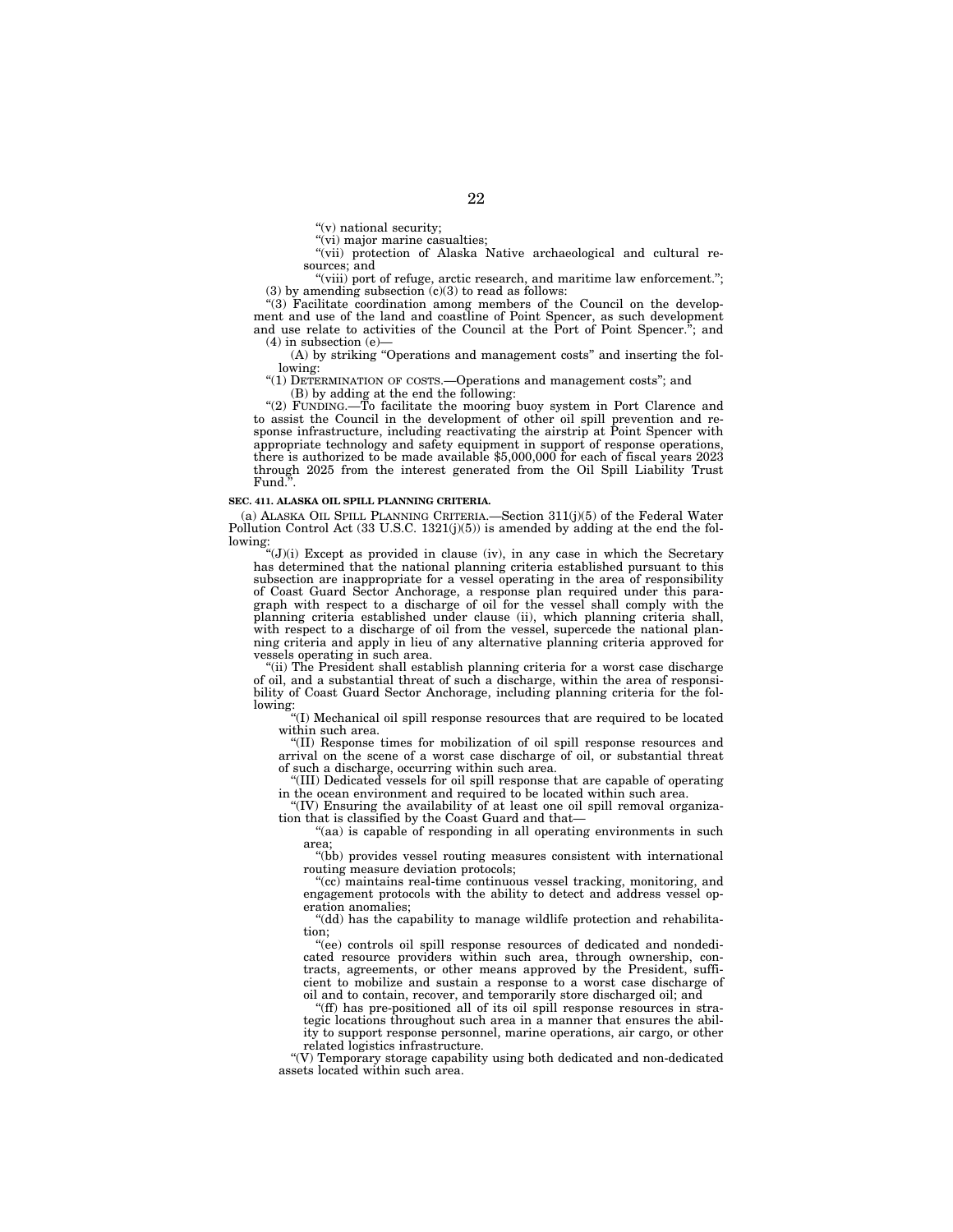''(VI) Non-mechanical oil spill response resources, to be available under contracts, agreements, or other means approved by the President, capable of responding to both a discharge of persistent oil and a discharge of nonpersistent oil, whether the discharged oil was carried by a vessel as fuel or cargo.

''(VII) With respect to tank barges carrying non-persistent oil in bulk as cargo to be delivered to communities within such area, oil spill response resources that is required to be carried on board.

''(VIII) Ensuring that oil spill response resources otherwise required to be included in a response plan for purposes of compliance with salvage and marine firefighting requirements are not used to meet the requirements of this subparagraph.

"(IX) Specifying a minimum length of time that approval of a response plan under this subparagraph is valid.

''(iii) The President may approve a response plan for a vessel under this subparagraph only if the owner or operator of the vessel demonstrates the availability of the oil spill response resources required to be included in the response plan under the planning criteria established under clause (ii).

"(iv) Nothing in this subparagraph affects-

''(I) vessels operating within the area of responsibility of the Coast Guard sector responsible for Anchorage, Alaska, with primary operations occurring within Cook Inlet, Alaska; or

''(II) the requirements applicable to tank vessels subject to section 5005 of the Oil Pollution Act of 1990 (33 U.S.C. 2735).''.

(b) ESTABLISHMENT OF ALASKA OIL SPILL PLANNING CRITERIA.

(1) DEADLINE.—Not later than 180 days after the date of enactment of this Act, the President shall establish the planning criteria required to be established under subparagraph (J) of section 311(j)(5) of the Federal Water Pollution Control Act of  $(3\overline{3} \text{ U.S.C.} \text{ 1321}(j)(5))$ , as added by this section.

(2) CONSULTATION.—In establishing such planning criteria, the President shall consult with the State of Alaska, owners and operators of vessels subject to such planning criteria, oil spill removal organizations, Alaska Native organizations, and environmental non-governmental organizations located within the State of Alaska.

(c) CONGRESSIONAL REPORT.—Not later than one year after the date of enactment of this Act, the Secretary of the department in which the Coast Guard is operating shall submit to Congress a report regarding the status of implementing the requirements of subparagraph (J) of section 311(j)(5) of the Federal Water Pollution Control Act (33 U.S.C.  $13\overline{2}1(j)(5)$ ), as added by this section.

#### **SEC. 412. NONAPPLICABILITY.**

Requirements under sections 3507(d), 3507(e), 3508, and 3509 of title 46, United States Code, shall not apply to the passenger vessel *American Queen* (U.S. Coast Guard Official Number 1030765) or any other passenger vessel—

(1) on which construction identifiable with the specific vessel begins prior to the date of enactment of this Act; and

(2) to which sections 3507 and 3508 would otherwise apply when such vessels are operating inside the boundary line.

#### **SEC. 413. REPORT ON ENFORCEMENT OF COASTWISE LAWS.**

The Commandant of the Coast Guard shall submit to Congress a report describing any changes to the enforcement of chapters 121 and 551 of title 46, United States Code, as a result of the amendments to section  $4(a)(1)$  of the Outer Continental Shelf Lands Act  $(43 \text{ U.S.C. } 1333(a)(1))$  made by section 9503 of the William M. (Mac) Thornberry National Defense Authorization Act for Fiscal Year 2021 (Public Law 116–283).

# **SEC. 414. LAND CONVEYANCE, SHARPE ARMY DEPOT, LATHROP, CALIFORNIA.**

Not later than 1 year after the date of enactment of this Act, the Administrator of the Maritime Administration shall complete the land conveyance required under section 2833 of the William M. (Mac) Thornberry National Defense Authorization Act for Fiscal Year 2021 (Public Law 116–283).

#### **SEC. 415. CENTER OF EXPERTISE FOR MARINE ENVIRONMENTAL RESPONSE.**

(a) IN GENERAL.—Not later than 1 year after the date of enactment of this Act, the Commandant of the Coast Guard, in consultation with the Administrator of the National Oceanic and Atmospheric Administration, shall establish a Center of Expertise for Marine Environmental Response (referred to in this section as the ''Center of Expertise'') in accordance with section 313 of title 14, United States Code.

(b) LOCATION.—The Center of Expertise shall be located in close proximity to—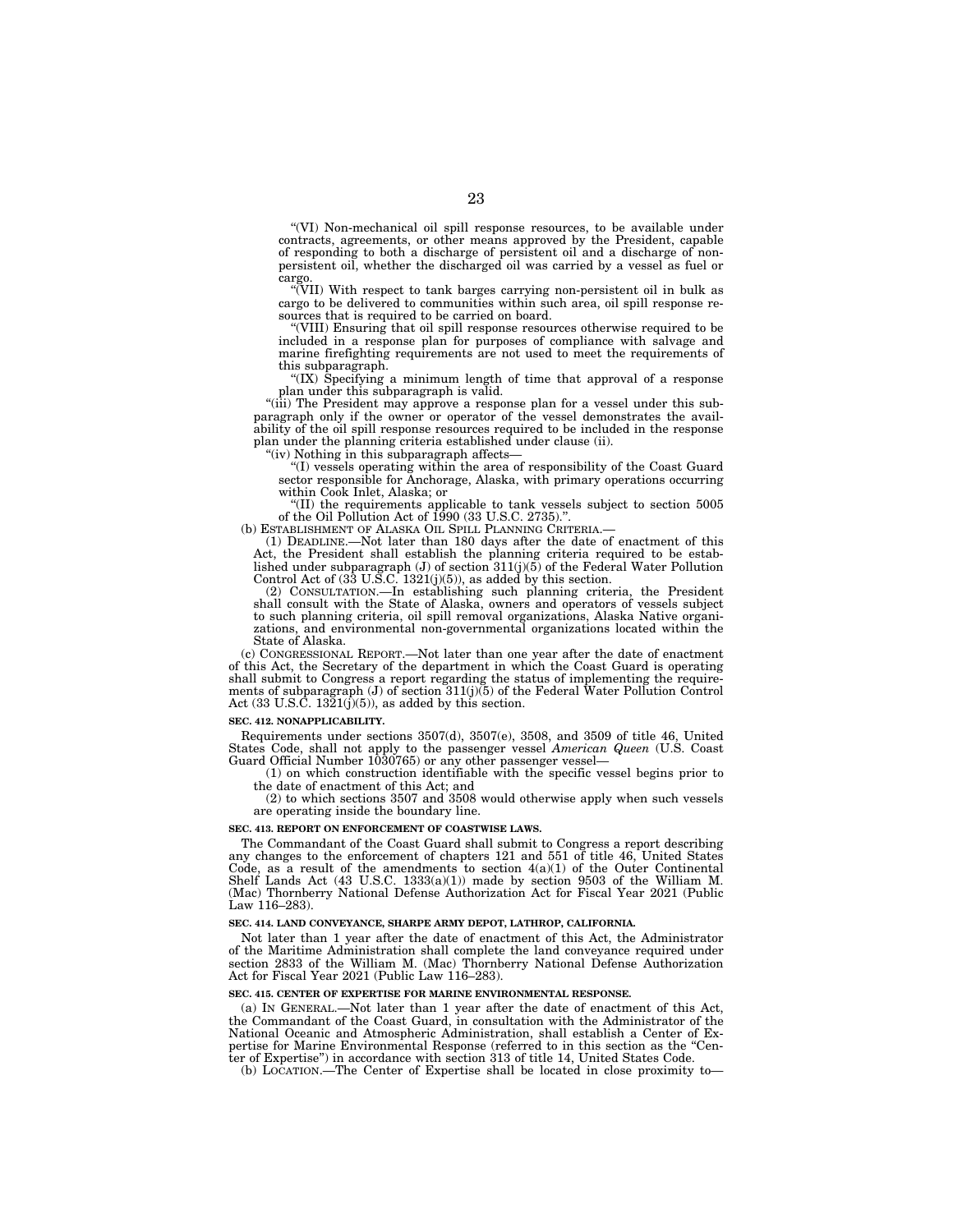(1) an area of the country with quick access to State, Federal, and international waters, port and marine environments, coastal and estuary environments, and the intercoastal waterway;

(2) multiple Coast Guard sea and air stations;

(3) multiple Federal agencies that are engaged in coastal and fisheries management;

(4) one or more designated national estuaries;

(5) State coastal and wildlife management agencies; and

(6) an institution of higher education with adequate marine science search laboratory facilities and capabilities and expertise in coastal marine ecology, ecosystems, environmental chemistry, fish and wildlife management, coastal mapping, water resources, and marine technology development.

(c) FUNCTIONS.—The Center of Expertise shall—

(1) monitor and assess, on an ongoing basis, the state of knowledge regarding training, education, and technology development for marine environmental response protocols in State, Federal, and international waters, port and marine environments, coastal and estuary environments, and the intercoastal waterway

 $(2)$  identify any significant gaps in research related to marine environmental response protocols, including an assessment of major scientific or technological deficiencies in responses to past incidents in these waterways that are interconnected, and seek to fill such gaps;

(3) conduct research, development, testing, and evaluation for marine environmental response equipment, technologies, and techniques to mitigate and respond to environmental incidents in these waterways;

(4) educate and train Federal, State, and local first responders in—

(A) the incident command system structure;

(B) marine environmental response techniques and strategies; and

(C) public affairs; and

(5) work with academic and private sector response training centers to develop and standardize marine environmental response training and techniques. (d) MARINE ENVIRONMENTAL RESPONSE DEFINED.—In this section, the term ''marine environmental response'' means any response to incidents that—

 $(1)$  impacts-

(A) the marine environment of State, Federal or international waterways;

(B) port and marine environments;

(C) coastal and estuary environments; or

(D) the intercoastal waterway; and

(2) promotes—

(A) the protection and conservation of the marine environment;

(B) the health of fish, animal populations, and endangered species; and (C) the resilience of coastal ecosystems and infrastructure.

#### **SEC. 416. PROHIBITION ON ENTRY AND OPERATION.**

(a) PROHIBITION.—

(1) IN GENERAL.—Except as otherwise provided in this section, during the period in which Executive Order 14065 (87 Fed. Reg. 10293, relating to blocking certain Russian property or transactions), or any successor Executive Order is in effect, no vessel described in subsection (b) may enter or operate in the navigable waters of the United States or transfer cargo in any port or place under the jurisdiction of the United States.

 $(2)$  LIMITATIONS ON APPLICATION.

(A) IN GENERAL.—The prohibition under paragraph (1) shall not apply with respect to vessel described in subsection (b) if the Secretary of State determines that—

(i) the vessel is owned or operated by a Russian national or operated by the government of the Russian Federation; and

(ii) it is in the national security interest not to apply the prohibition to such vessel.

(B) NOTICE.—Not later than 15 days after making a determination under subparagraph (A), the Secretary of State shall submit to the Committee on Foreign Affairs and the Committee on Transportation and Infrastructure of the House of Representatives and the Committee on Foreign Relations and the Committee on Commerce, Science, and Transportation of the Senate written notice of the determination and the basis upon which the determination was made.

(C) PUBLICATION.—The Secretary of State shall publish a notice in the Federal Register of each determination made under subparagraph (A).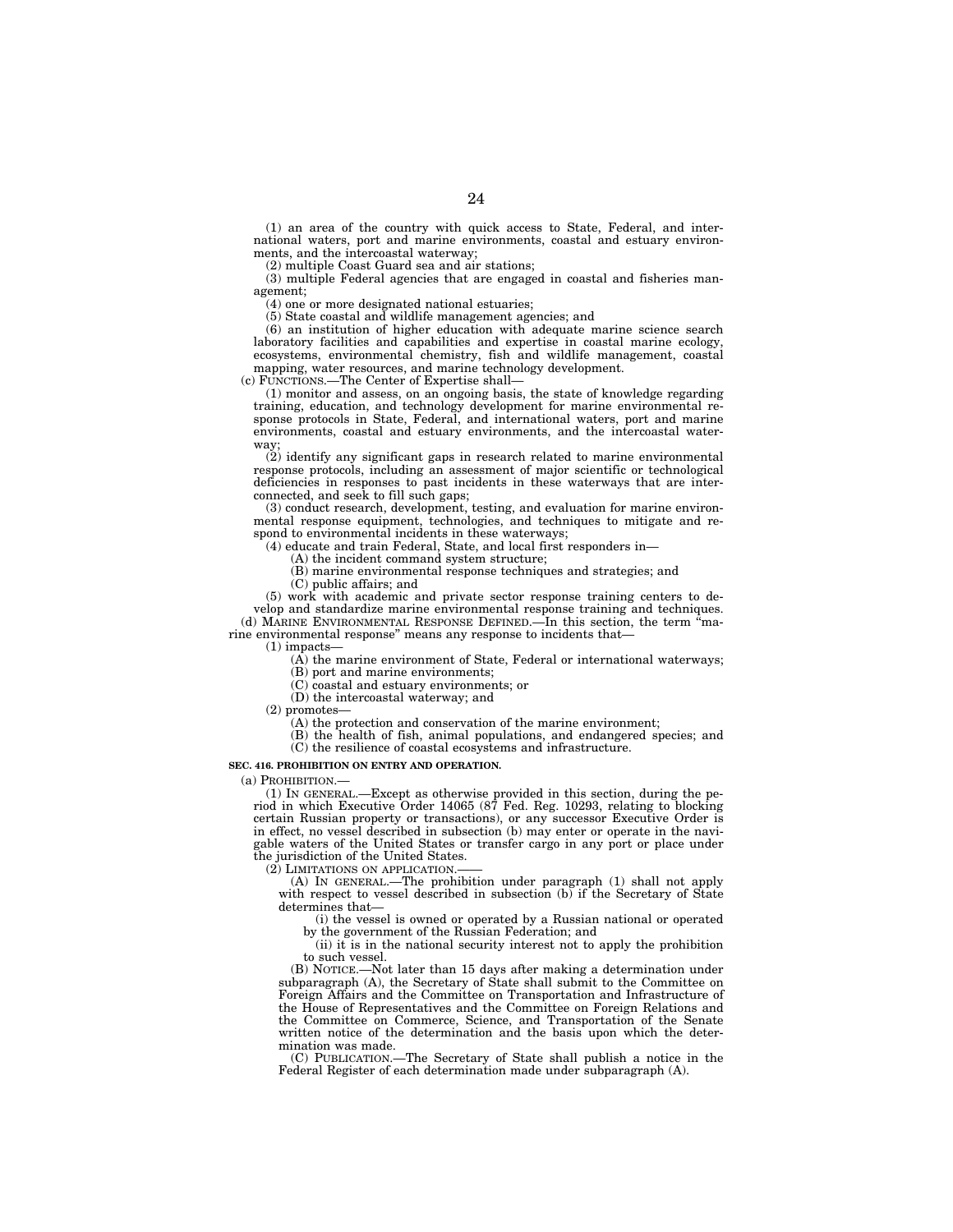(b) VESSELS DESCRIBED.—A vessel referred to in subsection (a) is a vessel owned or operated by a Russian national or operated by the government of the Russian Federation.

(c) INFORMATION AND PUBLICATION.—The Secretary of the department in which the Coast Guard is operating, with the concurrence of the Secretary of State, shall—

(1) maintain timely information on the registrations of all foreign vessels owned or operated by or on behalf of the Government of the Russian Federation, a Russian national, or a entity organized under the laws of the Russian Federation or any jurisdiction within the Russian Federation; and

(2) periodically publish in the Federal Register a list of the vessels described in paragraph (1).

(d) NOTIFICATION OF GOVERNMENTS.— (1) IN GENERAL.—The Secretary of State shall notify each government, the agents or instrumentalities of which are maintaining a registration of a foreign vessel that is included on a list published under subsection (c)(2), not later than 30 days after such publication, that all vessels registered under such govern-ment's authority are subject to subsection (a).

(2) ADDITIONAL NOTIFICATION.—In the case of a government that continues to maintain a registration for a vessel that is included on such list after receiving an initial notification under paragraph (1), the Secretary shall issue an addi-tional notification to such government not later than 120 days after the publication of a list under subsection (c)(2).

(e) NOTIFICATION OF VESSELS.—Upon receiving a notice of arrival under section 70001(a)(5) of title 46, United States Code, from a vessel described in subsection (b), the Secretary of the department in which the Coast Guard is operating shall notify the master of such vessel that the vessel may not enter or operate in the navigable waters of the United States or transfer cargo in any port or place under the jurisdiction of the United States, unless—

(1) the Secretary of State has made a determination under subsection  $(a)(2)$ ; or

(2) the Secretary of the department in which the Coast Guard is operating allows provisional entry of the vessel, or transfer of cargo from the vessel, under subsection (f).

(f) PROVISIONAL ENTRY OR CARGO TRANSFER.—Notwithstanding any other provision of this section, the Secretary of the department in which the Coast Guard is operating may allow provisional entry of, or transfer of cargo from, a vessel, if such entry or transfer is necessary for the safety of the vessel or persons aboard.

### **SEC. 417. ST. LUCIE RIVER RAILROAD BRIDGE.**

The Commandant of the Coast Guard shall take such actions as are necessary to implement any recommendations for the St. Lucie River railroad bridge made by the Coast Guard in the document titled ''Waterways Analysis and Management System for Intracoastal Waterway Miles 925-1005 (WAMS #07301)'' published by Coast Guard Sector Miami in 2018.

#### **SEC. 418. ASSISTANCE RELATED TO MARINE MAMMALS.**

(a) MARITIME ENVIRONMENTAL AND TECHNICAL ASSISTANCE PROGRAM.—Section 50307(b) of title 46, United States Code, is amended—

- $(1)$  in paragraph  $(1)(D)$  by striking "and" at the end;
- (2) in paragraph (2) by striking the period and insert ''; and''; and
- (3) by adding at the end the following:

 $\cdot$ (3) technologies that quantifiably reduce underwater noise from marine vessels, including noise produced incidental to the propulsion of marine vessels.''. (b) ASSISTANCE TO REDUCE IMPACTS OF VESSEL STRIKES AND NOISE ON MARINE MAMMALS.

(1) IN GENERAL.—Chapter 541 of title 46, United States Code, is amended by adding at the end the following:

#### **''§ 54102. Assistance to reduce impacts of vessel strikes and noise on marine mammals**

''(a) IN GENERAL.—The Administrator of the Maritime Administration, in coordination with the Secretary of the department in which the Coast Guard is operating, may make grants to, or enter into contracts or cooperative agreements with, academic, public, private, and nongovernmental entities to develop and implement mitigation measures that will lead to a quantifiable reduction in—

 $(1)$  impacts to marine mammals from vessels; and

"(2) underwater noise from vessels, including noise produced incidental to the propulsion of vessels.

''(b) ELIGIBLE USE.—Assistance under this section may be used to develop, assess, and carry out activities that reduce threats to marine mammals by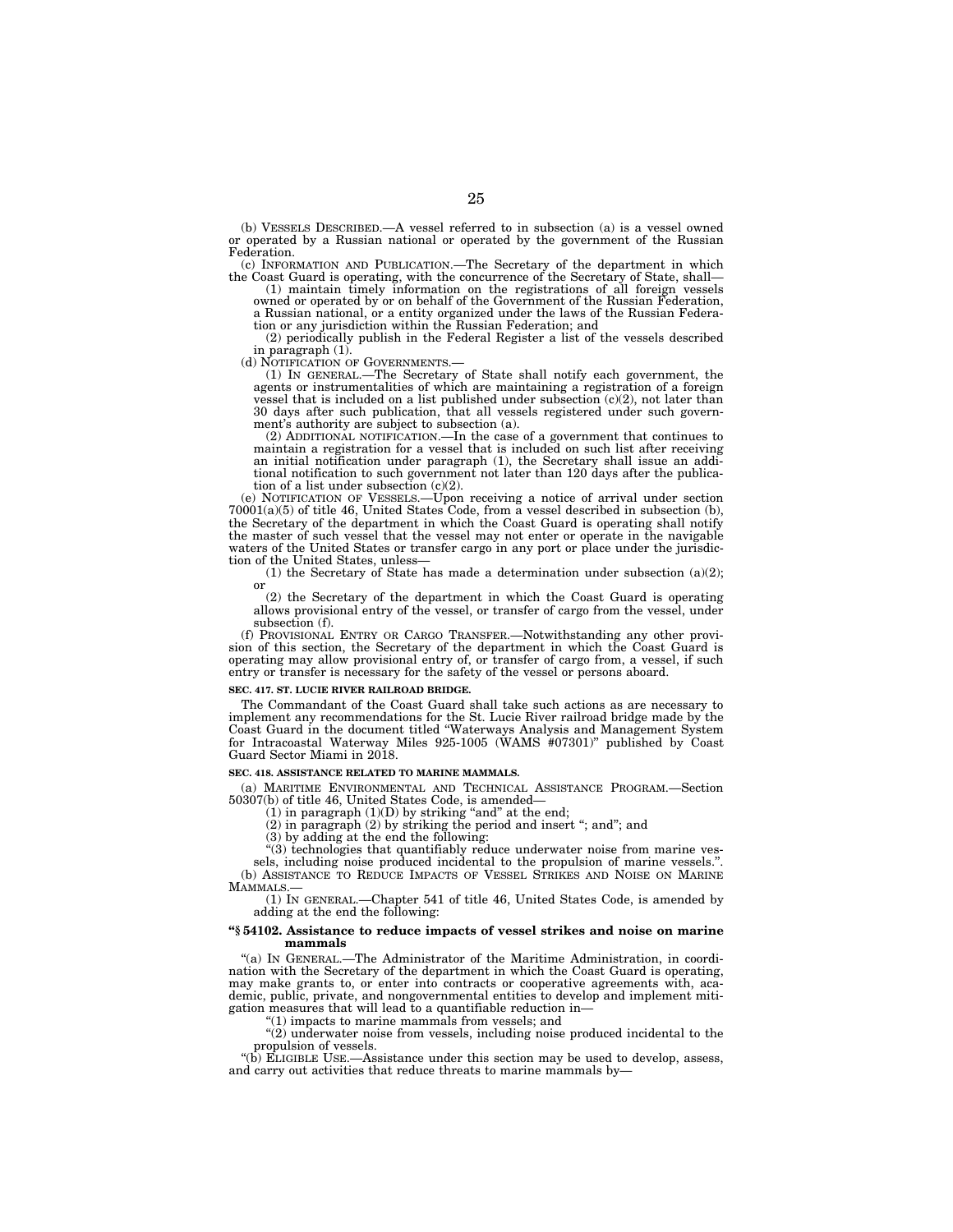''(1) reducing—

''(A) stressors related to vessel traffic; and

''(B) vessel strike mortality, and serious injury; or

''(2) monitoring—

''(A) sound; and

''(B) vessel interactions with marine mammals.

''(c) PRIORITY.—The Administrator shall prioritize assistance under this section for projects that—

''(1) is based on the best available science on methods to reduce threats related to vessels traffic;

 $f(2)$  collect data on the reduction of such threats;

 $\widetilde{''(3)}$  reduce-

''(A) disturbances from vessel presence;

''(B) mortality risk; or

''(C) serious injury from vessel strikes; or

''(4) conduct risk assessments, or tracks progress toward threat reduction.

''(d) BRIEFING.—The Administrator shall provide to the Committee on Transportation and Infrastructure of the House of Representatives, and the Committee on Commerce, Science, and Transportation of the Senate, an annual briefing that includes the following:

 $(1)$  The name and location of each entity receiving a grant under this section.  $\sqrt{\frac{2}{2}}$  The amount of each such grant.

 $(3)$  A description of the activities carried out with assistance provided under this section.

''(4) An estimate of the impact that a project carried out with such assistance has on the reduction of threats to marine mammals.

''(e) AUTHORIZATION OF APPROPRIATIONS.—There is authorized to be appropriated to the Administrator to carry out this section \$10,000,000 for each of fiscal years 2022 through 2026, to remain available until expended.''.

(2) CLERICAL AMENDMENT.—The analysis for chapter 541 of title 46, United States Code, is amended by adding at the end the following:

''54102. Assistance to reduce impacts of vessel strikes and noise on marine mammals.''.

(c) NEAR REAL-TIME MONITORING AND MITIGATION PROGRAM FOR LARGE WHALES.—

(1) IN GENERAL.—Part of A of subtitle V of title 46, United States Code, is amended by adding at the end the following:

# **''CHAPTER 507—MONITORING AND MITIGATION**

"Sec.<br>"50701. Near real-time monitoring and mitigation program for large whales. ''50702. Pilot project.

#### **''§ 50701. Near real-time monitoring and mitigation program for large whales**

''(a) ESTABLISHMENT.—The Administrator of the Maritime Administration, in consultation with the Commandant of the Coast Guard, shall design and deploy a near real-time large whale monitoring and mitigation program (in this section referred to as the Program) informed by the technologies, monitoring methods, and mitigation protocols developed pursuant to the pilot program required under section 50702.

''(b) PURPOSE.—The purpose of the Program will be to reduce the risk to large whales of vessel collisions and to minimize other impacts.

''(c) REQUIREMENTS.—In designing and deploying the Program, the Administrator shall—

" $(1)$  prioritize species of large whales for which vessel collision impacts are of particular concern;

"(2) prioritize areas where such vessel impacts are of particular concern;

''(3) develop technologies capable of detecting and alerting individuals and enforcement agencies of the probable location of large whales on a near real-time basis, to include real time data whenever possible;

''(4) inform sector-specific mitigation protocols to effectively reduce takes of large whales; and

''(5) integrate technology improvements as such improvements become available.

''(d) AUTHORITY.—The Administrator may make grants or enter into and contracts, leases, or cooperative agreements as may be necessary to carry out the purposes of this section on such terms as the Administrator considers appropriate, consistent with Federal acquisition regulations.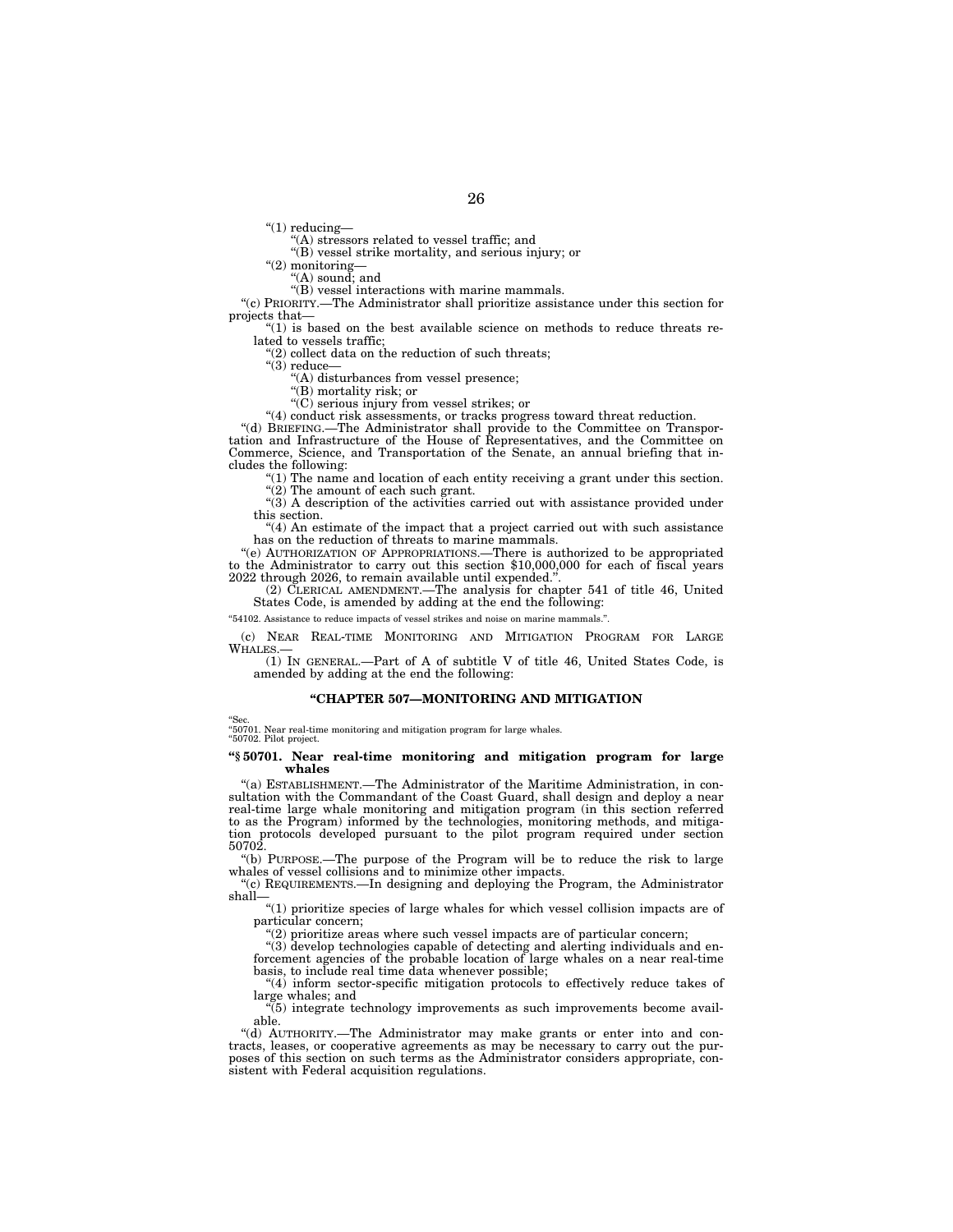# **''§ 50702. Pilot project**

''(a) ESTABLISHMENT.—The Administrator of the Maritime Administration shall carry out a pilot monitoring and mitigation project for North Atlantic right whales (in this section referred to as the 'Pilot Program') for purposes of informing a costeffective, efficient, and results-oriented near real-time monitoring and mitigation program for large whales under 50701.

''(b) PILOT PROJECT REQUIREMENTS.—In carrying out the pilot program, the Ad-ministrator, in coordination with the Commandant of the Coast Guard, using best available scientific information, shall identify and ensure coverage of—<br>"(1) core foraging habitats of North Atlantic right whales, including—

 $(A)$  the South of the Islands core foraging habitat;

''(B) the Cape Cod Bay Area core foraging habitat;

''(C) the Great South Channel core foraging habitat; and

''(D) the Gulf of Maine; and

''(2) important feeding, breeding, calving, rearing, or migratory habitats of North Atlantic right whales that co-occur with areas of high risk of mortality, serious injury, or other impacts to such whales, including from vessels or vessel strikes.<br>"(c) PILOT PROJECT COMPONENTS.-

''(c) PILOT PROJECT COMPONENTS.— ''(1) IN GENERAL.—Not later than 3 years after the date of enactment of the Coast Guard Authorization Act of 2022, the Administrator, in consultation with the Commandant, Tribal governments, and with input from affected stake-holders, shall design and deploy a near real-time monitoring system for North Atlantic right whales that—

 $(A)$  comprises the best available detection and survey technologies to de-

tect North Atlantic right whales within core foraging habitats; ''(B) uses dynamic habitat suitability models to inform the likelihood of North Atlantic right whale occurrence in core foraging habitat at any given time;

 $"(\acute{C})$  coordinates with the Integrated Ocean Observing System and Coast Guard vessel traffic service centers, and may coordinate with Regional Ocean Partnerships to leverage monitoring assets;

''(D) integrates historical data;

 $\mathcal{L}(E)$  integrates new near real-time monitoring methods and technologies as they become available;

 $\mathrm{``(F)}$  accurately verifies and rapidly communicates detection data;

''(G) creates standards for allowing ocean users to contribute data to the monitoring system using comparable near real-time monitoring methods and technologies; and

''(H) communicates the risks of injury to large whales to ocean users in a way that is most likely to result in informed decision making regarding the mitigation of those risks.

"(2) NATIONAL SECURITY CONSIDERATIONS.—All monitoring methods, technologies, and protocols under this section shall be consistent with national security considerations and interests.

 $^{4}(3)$  ACCESS TO DATA.—The Administrator shall provide access to data generated by the monitoring system deployed under paragraph (1) for purposes of scientific research and evaluation, and public awareness and education, including through the NOAA Right Whale Sighting Advisory System and WhaleMap or other successive public web portals, subject to review for national security considerations.

''(d) MITIGATION PROTOCOLS.—The Administrator, in consultation with the Commandant, and with input from affected stakeholders, develop and deploy mitigation protocols that make use of the near real-time monitoring system deployed under subsection (c) to direct sector-specific mitigation measures that avoid and significantly reduce risk of serious injury and mortality to North Atlantic right whales. ''(e) REPORTING.—

''(1) PRELIMINARY REPORT.—Not later than 2 years after the date of the enactment of the Coast Guard Authorization Act of 2022, the Administrator, in consultation with the Commandant, shall submit to the appropriate Congressional Committees and make available to the public a preliminary report which shall include—

''(A) a description of the monitoring methods and technology in use or planned for deployment;

''(B) analyses of the efficacy of the methods and technology in use or planned for deployment for detecting North Atlantic right whales;

''(C) how the monitoring system is directly informing and improving North American right whale management, health, and survival;

''(D) a prioritized identification of technology or research gaps;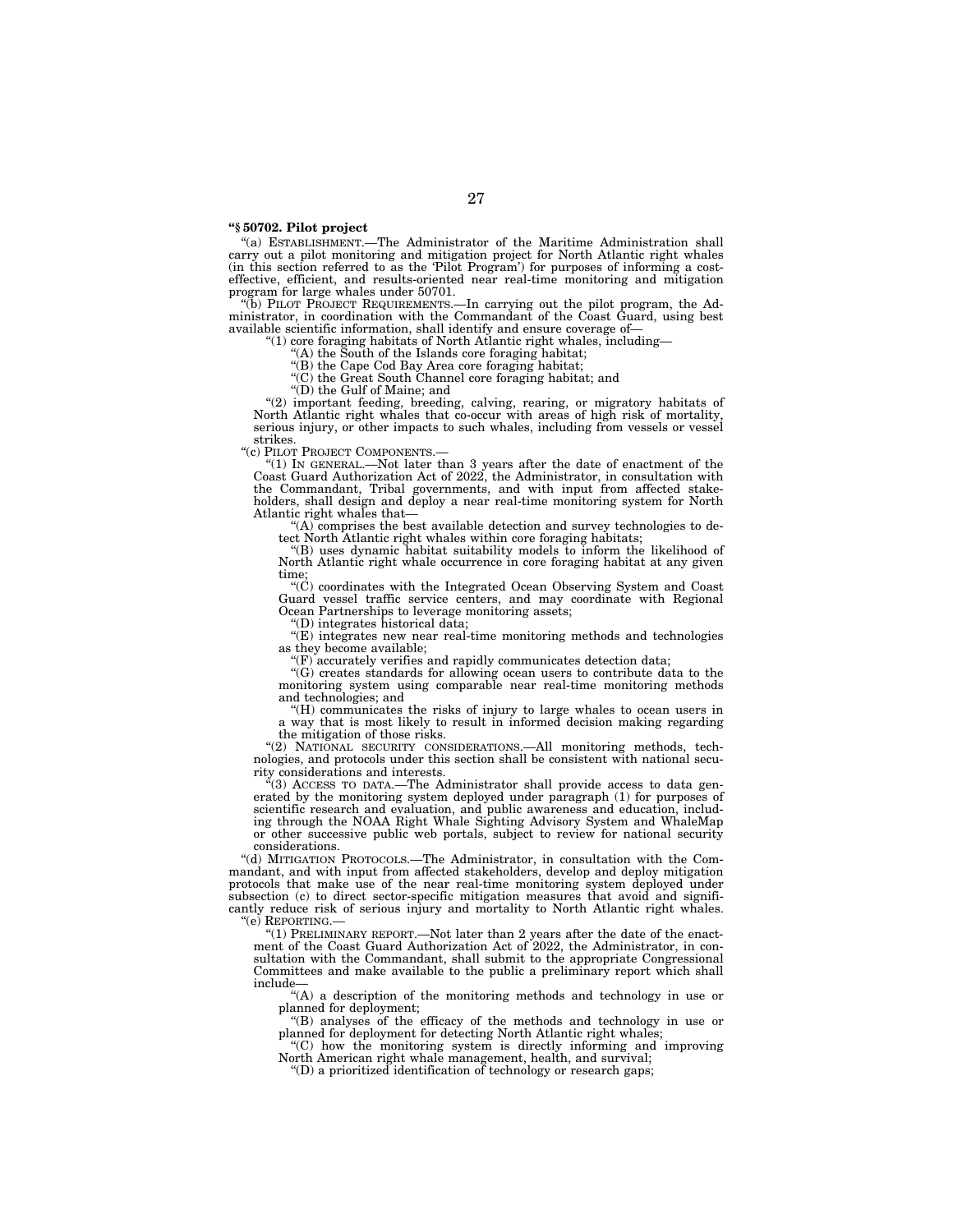"(E) a plan to communicate the risks of injury to large whales to ocean users in a way that is most likely to result in informed decision making regarding the mitigation of those risks; and

 $f(F)$  additional information, as appropriate.

''(2) FINAL REPORT.—Not later than 6 years after the date of the enactment of the Coast Guard Authorization Act of 2022, the Administrator, in consultation with the Commandant, shall submit to the appropriate congressional committees and make available to the public a final report, addressing the components in subparagraph (A) and including—

 $(1)$  an assessment of the benefits and efficacy of the near real-time monitoring and mitigation program;

''(B) a strategic plan to expand the pilot program to provide near realtime monitoring and mitigation measures;

''(i) to additional large whale species of concern for which such meas-ures would reduce risk of serious injury or death; and

''(ii) in important feeding, breeding, calving, rearing, or migratory habitats of whales that co-occur with areas of high risk of mortality or

serious injury of such whales from vessel strikes or disturbance;<br>"(C) a prioritized plan for acquisition, deployment, and maintenance of

monitoring technologies;<br>"(D) the locations or species for which the plan would apply; and

''(E) a budget and description of funds necessary to carry out the strategic plan.

''(f) ADDITIONAL AUTHORITY.—The Administrator may make grants enter into contracts, leases, or cooperative agreements as may be necessary to carry out the purposes of this section on such terms as the Administrator considers appropriate, con-

sistent with Federal acquisition regulations. ''(g) AUTHORIZATION OF APPROPRIATIONS.—There is authorized to be appropriated to the Administrator to carry out this section \$17,000,000 for each of fiscal years 2022 through 2026.

''(h) DEFINITIONS.—In this section and section 50701:

''(1) APPROPRIATE CONGRESSIONAL COMMITTEES.—The term 'appropriate congressional committees' means the Committee Transportation and Infrastructure of the House of Representatives and the Committee on Commerce, Science, and Transportation of the Senate.

" $(2)$  CORE FORAGING HABITATS.—The term 'core foraging habitats' means areas with biological and physical oceanographic features that aggregate Calanus finmarchicus and where North Atlantic right whales foraging aggregations have been well documented.

''(3) NEAR REAL-TIME.—The term 'near real-time' means detected activity that is visual, acoustic, or in any other form, of North Atlantic right whales that are transmitted and reported as soon as technically feasible after such detected activity has occurred.

''(4) LARGE WHALE.—The term 'large whale' means all Mysticeti species and species within the genera Physeter and Orcinus.''.

(2) CLERICAL AMENDMENT.—The table of chapters for subtitle V of title 46, United States Code is amended by adding after the item related to chapter 505 the following:

### **''507. Monitoring and Mitigation** ...................................................................................................................**50701''. SEC. 419. MANNING AND CREWING REQUIREMENTS FOR CERTAIN VESSELS, VEHICLES, AND STRUCTURES.**

(a) AUTHORIZATION OF LIMITED EXEMPTIONS FROM MANNING AND CREW REQUIREMENT.—Chapter 81 of title 46, United States Code, is amended by adding at the end the following:

# **''§ 8108. Exemptions from manning and crew requirements**

''(a) IN GENERAL.—The Secretary may provide an exemption described in subsection (b) to the owner or operator of a covered facility if each individual who is manning or crewing the covered facility is—

"(1) a citizen of the United States;<br>"(2) an alien lawfully admitted to the United States for permanent residence;  $\lq$  (2) an alien lawfully admitted to the United States for permanent residence; or

''(3) a citizen of the nation under the laws of which the vessel is documented. ''(b) REQUIREMENTS FOR ELIGIBILITY FOR EXEMPTION.—An exemption under this subsection is an exemption from the regulations established pursuant to section  $302(a)(3)$  of the Outer Continental Shelf Lands Act  $(43 \text{ U.S.C. } 1356(a)(3))$ .

''(c) LIMITATIONS.—An exemption under this section—

''(1) shall provide that the number of individuals manning or crewing the covered facility who are described in paragraphs (2) and (3) of subsection (a) may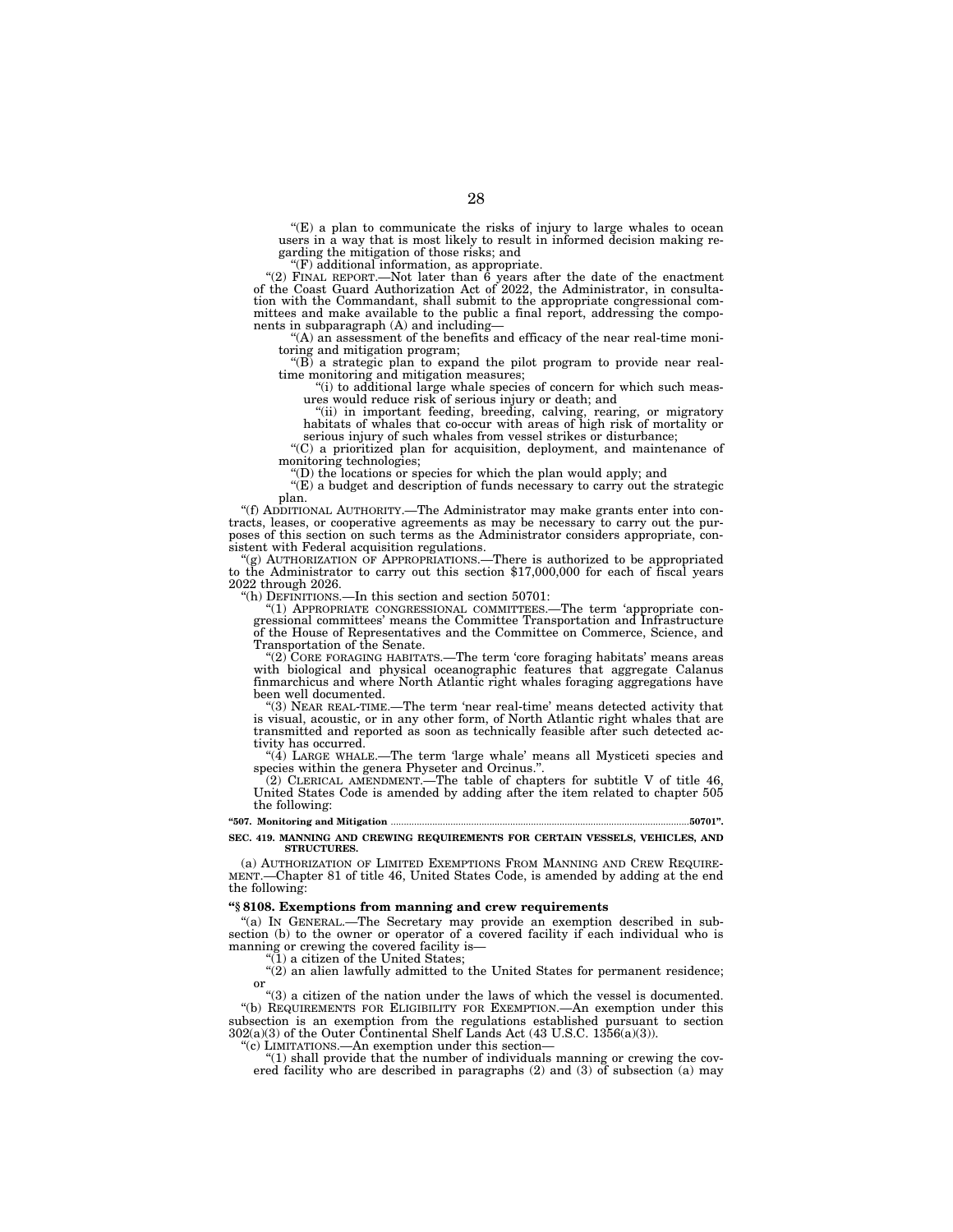not exceed two and one- half times the number of individuals required to man or crew the covered facility under the laws of the nation under the laws of which the covered facility is documented; and

"(2) shall be effective for not more than 12 months, but may be renewed by application to and approval by the Secretary.

''(d) APPLICATION.—To be eligible for an exemption or a renewal of an exemption under this section, the owner or operator of a covered facility shall apply to the Secretary with an application that includes a sworn statement by the applicant of all information required for the issuance of the exemption.

''(e) REVOCATION.—

''(1) IN GENERAL.—The Secretary—

"(A) may revoke an exemption for a covered facility under this section if the Secretary determines that information provided in the application for the exemption was false or incomplete, or is no longer true or complete; and ''(B) shall immediately revoke such an exemption if the Secretary deter-

mines that the covered facility, in the effective period of the exemption, was manned or crewed in a manner not authorized by the exemption.

''(2) NOTICE REQUIRED.—The Secretary shall provides notice of a determination under subparagraph (A) or (B) of paragraph (1) to the owner or operator of the covered facility.

''(f) REVIEW OF COMPLIANCE.—The Secretary shall periodically, but not less than once annually, inspect each covered facility that operates under an exemption under this section to verify the owner or operator of the covered facility's compliance with the exemption. During an inspection under this subsection, the Secretary shall require all crew members serving under the exemption to hold a valid transportation security card issued under section 70105.

''(g) PENALTY.—In addition to revocation under subsection (e), the Secretary may impose on the owner or operator of a covered facility a civil penalty of \$10,000 per day for each day the covered facility-

 $''(1)$  is manned or crewed in violation of an exemption under this subsection; or

"(2) operated under an exemption under this subsection that the Secretary determines was not validly obtained.

''(h) NOTIFICATION OF SECRETARY OF STATE.—The Secretary shall notify the Secretary of State of each exemption issued under this section, including the effective period of the exemption.

''(i) DEFINITIONS.—In this section:

"(1) COVERED FACILITY.—The term 'covered facility' means any vessel, rig, platform, or other vehicle or structure, over 50 percent of which is owned by citizens of a foreign nation or with respect to which the citizens of a foreign nation have the right effectively to control, except to the extent and to the degree that the President determines that the government of such foreign nation or any of its political subdivisions has implemented, by statute, regulation, policy, or practice, a national manning requirement for equipment engaged in the exploring for, developing, or producing resources, including non-mineral energy resources in its offshore areas.

''(2) SECRETARY.—The term 'Secretary' means the Secretary of the department in which the Coast Guard is operating.''.

(b) ANNUAL REPORT.—

(1) IN GENERAL.—Not later than 1 year after the date of enactment of this Act, and annually thereafter, the Secretary shall submit to Congress a report containing information on each letter of nonapplicability of section 8109 of title 46, United States Code, with respect to a covered facility that was issued by the Secretary during the preceding year.

(2) CONTENTS.—The report under paragraph (1) shall include, for each covered facility—

(A) the name and International Maritime Organization number;

(B) the nation in which the covered facility is documented;

(C) the nationality of owner or owners; and

(D) for any covered facility that was previously issued a letter of nonapplicability in a prior year, any changes in the information described in subparagraphs (A) through (C).

(c) REGULATIONS.—Not later than 90 days after the date of the enactment of this Act, the Secretary shall promulgate regulations that specify the documentary and other requirements for the issuance of an exemption under the amendment made by this section.

(d) EXISTING EXEMPTIONS.—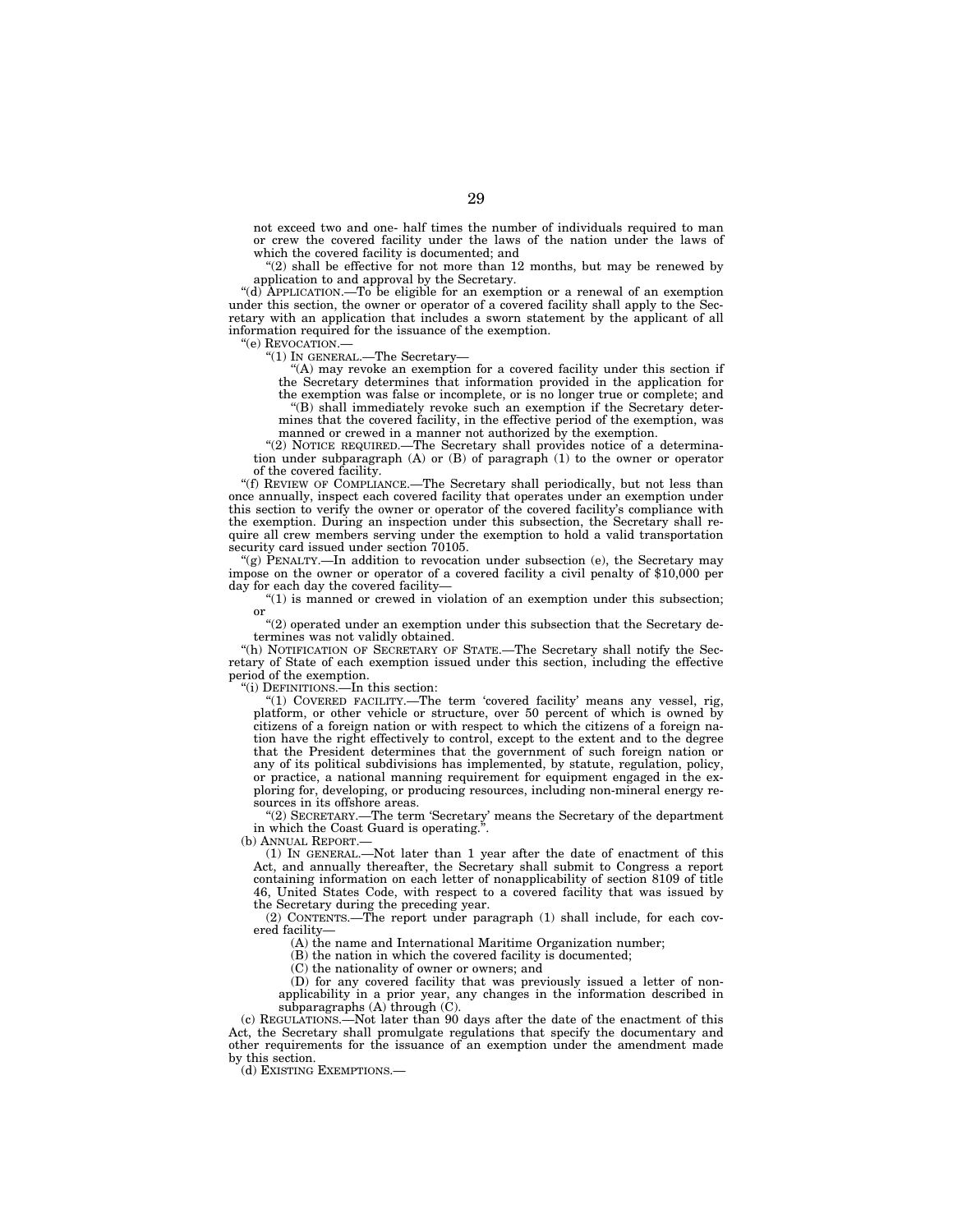(1) EFFECT OF AMENDMENTS; TERMINATION.—Each exemption under section  $30(c)(2)$  of the Outer Continental Shelf Lands Act (43 U.S.C. 1356 $(c)(2)$ ) issued before the date of the enactment of this Act—

(A) shall not be affected by the amendments made by this section during the 120-day period beginning on the date of the enactment of this Act; and (B) shall not be effective after such period.

(2) NOTIFICATION OF HOLDERS.—Not later than 60 days after the date of the enactment of this Act, the Secretary shall notify all persons that hold such an exemption that it will expire as provided in paragraph (1).

(e) CLERICAL AMENDMENT.—The analysis for chapter 81 of the title 46, United States Code, is amended by adding at the end the following:

''8108. Exemptions from manning and crew requirements.''.

# **TITLE V—SEXUAL ASSAULT AND SEXUAL HARASSMENT PREVENTION AND RESPONSE**

#### **SEC. 501. DEFINITIONS.**

(a) IN GENERAL.—Section 2101 of title 46, United States Code, is amended—

(1) by redesignating paragraphs (45) through (54) as paragraphs (47) through (56), respectively; and

 $(2)$  by inserting after paragraph  $(44)$  the following:

"(45) 'sexual assault' means any form of abuse or contact as defined in chapter 109A of title 18, or a substantially similar State, local, or Tribal offense.

''(46) 'sexual harassment' means— ''(A) conduct that—

''(i) involves unwelcome sexual advances, requests for sexual favors, or deliberate or repeated offensive comments or gestures of a sexual nature if any-

''(I) submission to such conduct is made either explicitly or implicitly a term or condition of employment, pay, career, benefits, or entitlements of the individual;

''(II) submission to, or rejection, of such conduct by an individual is used as a basis for decisions affecting that individual's job, pay, career, benefits, or entitlements;

''(III) such conduct has the purpose or effect of unreasonably interfering with an individual's work performance or creates an intimidating, hostile, or offensive work environment; or

"(IV) conduct may have been by an individual's supervisor, a supervisor in another area, a co-worker, or another credentialed mariner; and

"(ii) is so severe or pervasive that a reasonable person would perceive, and the victim does perceive, the environment as hostile or offensive;

''(B) any use or condonation associated with first-hand or personal knowledge, by any individual in a supervisory or command position, of any form of sexual behavior to control, influence, or affect the career, pay, benefits, entitlements, or employment of a subordinate; and

''(C) any deliberate or repeated unwelcome verbal comment or gesture of a sexual nature by any fellow employee of the complainant.''.

(b) REPORT.—The Commandant of the Coast Guard shall submit to the Committee on Transportation and Infrastructure of the House of Representatives and the Committee on Commerce, Science, and Transportation of the Senate a report describing any changes the Commandant may propose to the definitions added by the amendments in subsection (a).

#### **SEC. 502. CONVICTED SEX OFFENDER AS GROUNDS FOR DENIAL.**

(a) IN GENERAL.—Chapter 75 of title 46, United States Code, is amended by adding at the end the following:

### **''§ 7511. Convicted sex offender as grounds for denial**

''(a) SEXUAL ABUSE.—A license, certificate of registry, or merchant mariner's document authorized to be issued under this part shall be denied to an individual who has been convicted of a sexual offense prohibited under chapter 109A of title 18, except for subsection (b) of section  $2244$  of title 18, or a substantially similar State, local, or Tribal offense.

''(b) ABUSIVE SEXUAL CONTACT.—A license, certificate of registry, or merchant mariner's document authorized to be issued under this part may be denied to an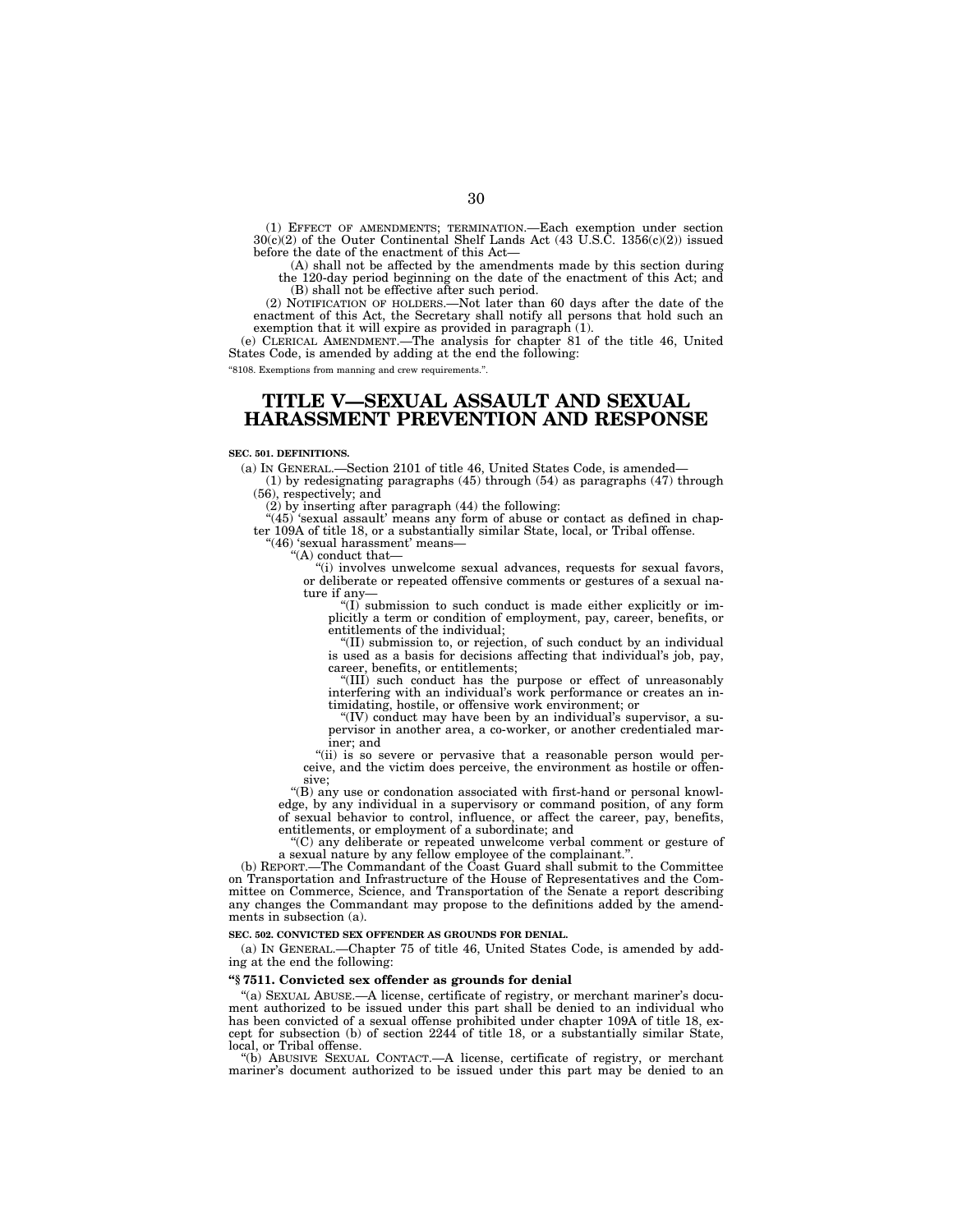individual who within 5 years before applying for the license, certificate, or document, has been convicted of a sexual offense prohibited under subsection (b) of section 2244 of title 18, or a substantially similar State, local, or Tribal offense."

(b) CLERICAL AMENDMENT.—The analysis for chapter 75 of title 46, United States Code, is amended by adding at the end the following:

''7511. Convicted sex offender as grounds for denial.''.

#### **SEC. 503. SEXUAL HARASSMENT OR SEXUAL ASSAULT AS GROUNDS FOR SUSPENSION OR REVOCATION.**

(a) IN GENERAL.—Chapter 77 of title 46, United States Code, is amended by inserting after section  $770\overline{4}$  the following:

### **''§ 7704a. Sexual harassment or sexual assault as grounds for suspension or revocation**

''(a) SEXUAL HARASSMENT.—If it is shown at a hearing under this chapter that a holder of a license, certificate of registry, or merchant mariner's document issued under this part, within 5 years before the beginning of the suspension and revocation proceedings, is the subject of an official finding of sexual harassment, then the license, certificate of registry, or merchant mariner's document may be suspended or revoked.

''(b) SEXUAL ASSAULT.—If it is shown at a hearing under this chapter that a holder of a license, certificate of registry, or merchant mariner's document issued under this part, within 10 years before the beginning of the suspension and revocation proceedings, is the subject of an official finding of sexual assault, then the license, certificate of registry, or merchant mariner's document shall be revoked.

"(c) OFFICIAL FINDING.

" $(1)$  In GENERAL.—In this section, the term 'official finding' means—

''(A) a legal proceeding or agency finding or decision that determines the individual committed sexual harassment or sexual assault in violation of any Federal, State, local, or Tribal law or regulation; or

''(B) a determination after an investigation by the Coast Guard that, by a preponderance of the evidence, the individual committed sexual harassment or sexual assault if the investigation affords appropriate due process rights to the subject of the investigation.

"(2) INVESTIGATION BY THE COAST GUARD.—An investigation by the Coast Guard under paragraph (1)(B) shall include, at a minimum, evaluation of the following materials that, upon request, shall be provided to the Coast Guard:

''(A) Any inquiry or determination made by the employer or former employer of the individual as to whether the individual committed sexual harassment or sexual assault.

''(B) Any investigative materials, documents, records, or files in the possession of an employer or former employer of the individual that are related to the claim of sexual harassment or sexual assault by the individual.

''(3) ADMINISTRATIVE LAW JUDGE REVIEW.—

''(A) COAST GUARD INVESTIGATION.—A determination under paragraph (1)(B) shall be reviewed and affirmed by an administrative law judge within the same proceeding as any suspension or revocation of a license, certificate of registry, or merchant mariner's document under subsection (a) or (b).

''(B) LEGAL PROCEEDING.—A determination under paragraph (1)(A) that an individual committed sexual harassment or sexual assault is conclusive in suspension and revocation proceedings.<sup>3</sup>

(b) CLERICAL AMENDMENT.—The chapter analysis of chapter 77 of title 46, United States Code, is amended by inserting after the item relating to section 7704 the following:

''7704a. Sexual harassment or sexual assault as grounds for suspension or revocation.''.

**SEC. 504. ACCOMMODATION; NOTICES.** 

Section 11101 of title 46, United States Code, is amended—

 $(1)$  in subsection  $(a)(3)$ , by striking "and" at the end;

 $(2)$  in subsection  $(a)(4)$ , by striking the period at the end and inserting "; and"; (3) in subsection (a), by adding at the end the following:

''(5) each crew berthing area shall be equipped with information regarding— "(A) vessel owner or company policies prohibiting sexual assault and sexual harassment, retaliation, and drug and alcohol usage; and

''(B) procedures and resources to report crimes, including sexual assault and sexual harassment, including information—

"(i) on the contact information, website address, and mobile application to the Coast Guard Investigative Services for reporting of crimes and the Coast Guard National Command Center;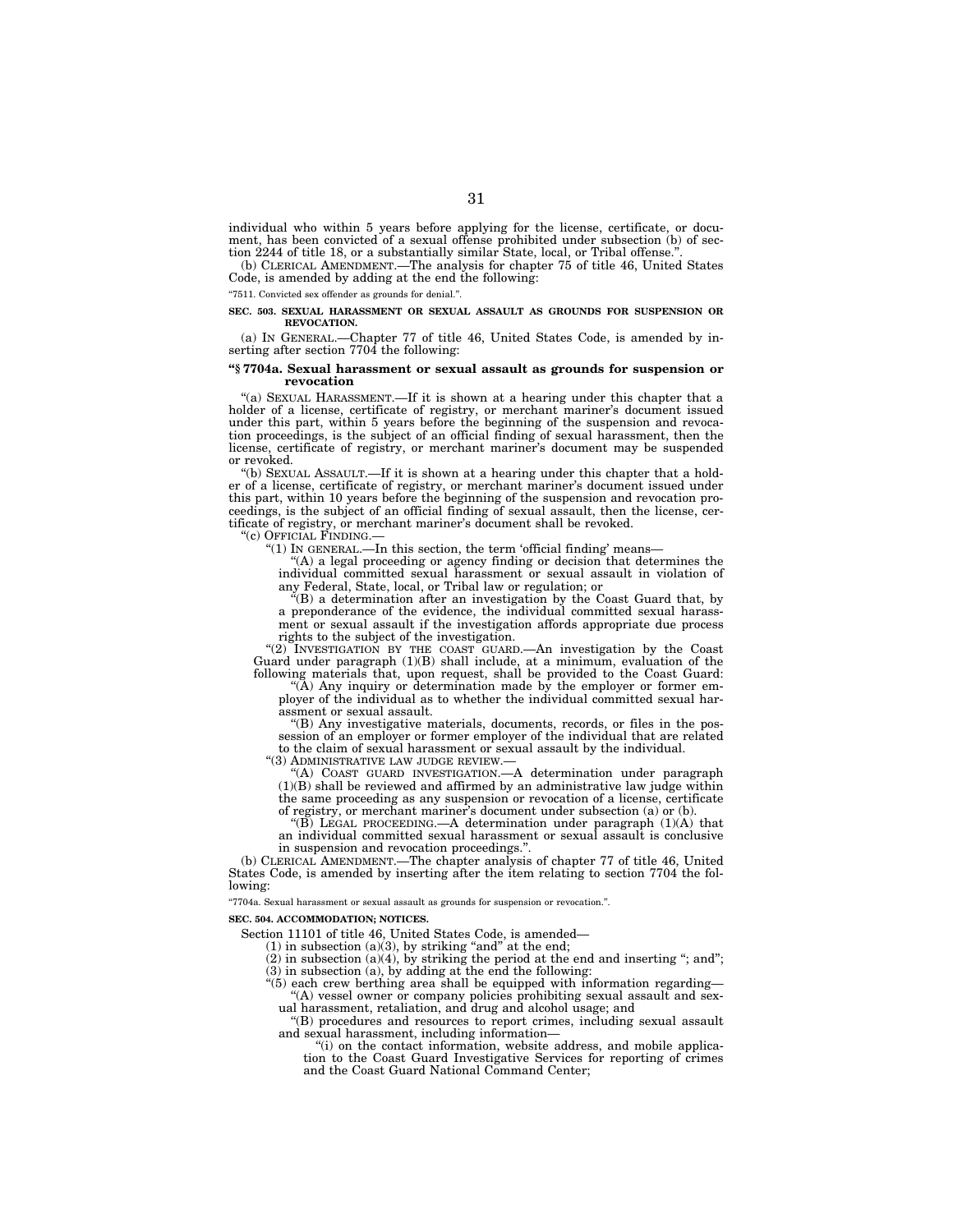"(ii) on vessel owner or company procedures to report violations of company policy and access resources;

''(iii) on resources provided by outside organizations such as sexual assault hotlines and counseling;<br>"(iv) on the retention period for surveillance video recording after an

incident of sexual harassment or sexual assault is reported; and

 $(v)$  additional items specified in regulations issued by, and at the discretion of, the Secretary of the department in which the Coast Guard is operating.''; and

(4) in subsection (d), by adding at the end the following: ''In each washing space in a visible location there shall be information regarding procedures and resources to report crimes upon the vessel, including sexual assault and sexual harassment, and vessel owner or company policies prohibiting sexual assault and sexual harassment, retaliation, and drug and alcohol usage.

#### **SEC. 505. PROTECTION AGAINST DISCRIMINATION.**

Section  $2114(a)(1)$  of title 46, United States Code, is amended—

(1) by redesignating subparagraphs (B) through (G) as subparagraphs (C) through (H), respectively; and

(2) by inserting after subparagraph (A) the following:

''(B) the seaman in good faith has reported or is about to report to the vessel owner, Coast Guard or other appropriate Federal agency or department sexual harassment or sexual assault against the seaman or knowledge of sexual harassment or sexual assault against another seaman;''.

## **SEC. 506. ALCOHOL PROHIBITION.**

(a) REGULATIONS.

(1) IN GENERAL.—Not later than 1 year after the date of enactment of this Act, the Secretary of the department in which the Coast Guard is operating shall, taking into account the safety and security of every individual on documented vessels, issue such regulations as are necessary relating to alcohol consumption on documented vessels, according to the following requirements:

(A) The Secretary shall determine safe levels of alcohol consumption by crewmembers aboard documented vessels engaged in commercial service.

(B) If the Secretary determines there is no alcohol policy that can be implemented to ensure a safe environment for crew and passengers, the Secretary shall implement a prohibition on possession and consumption of alcohol by crewmembers while aboard a vessel, except when possession is associated with the commercial sale or gift to non-crew members aboard the vessel.

(2) IMMUNITY FROM CIVIL LIABILITY.—Any crewmember who reports an incident of sexual assault or sexual harassment that is directly related to a violation of the regulations issued under paragraph (1) is immune from civil liability for any related violation of such regulations.

#### **SEC. 507. SURVEILLANCE REQUIREMENTS.**

(a) IN GENERAL.—Part B of subtitle II of title 46, United States Code, is amended by adding at the end the following:

# **''CHAPTER 49—OCEANGOING NON-PASSENGER COMMERCIAL VESSELS**

# "Sec.<br>"4901. Surveillance requirements.

# **''§ 4901. Surveillance requirements**

''(a) IN GENERAL.—A vessel engaged in commercial service that does not carry passengers, shall maintain a video surveillance system.

''(b) APPLICABILITY.—The requirements in this section shall apply to—

 $(1)$  documented vessels with overnight accommodations for at least 10 persons on board—

''(A) is on a voyage of at least 600 miles and crosses seaward of the Boundary Line; or

"(B) is at least 24 meters (79 feet) in overall length and required to have a load line under chapter 51;

''(2) documented vessels of at least 500 gross tons as measured under section 14502, or an alternate tonnage measured under section 14302 as prescribed by the Secretary under section 14104 on an international voyage; and

''(3) vessels with overnight accommodations for at least 10 persons on board that are operating for no less than 72 hours on waters superjacent to the Outer Continental Shelf.

''(c) PLACEMENT OF VIDEO AND AUDIO SURVEILLANCE EQUIPMENT.—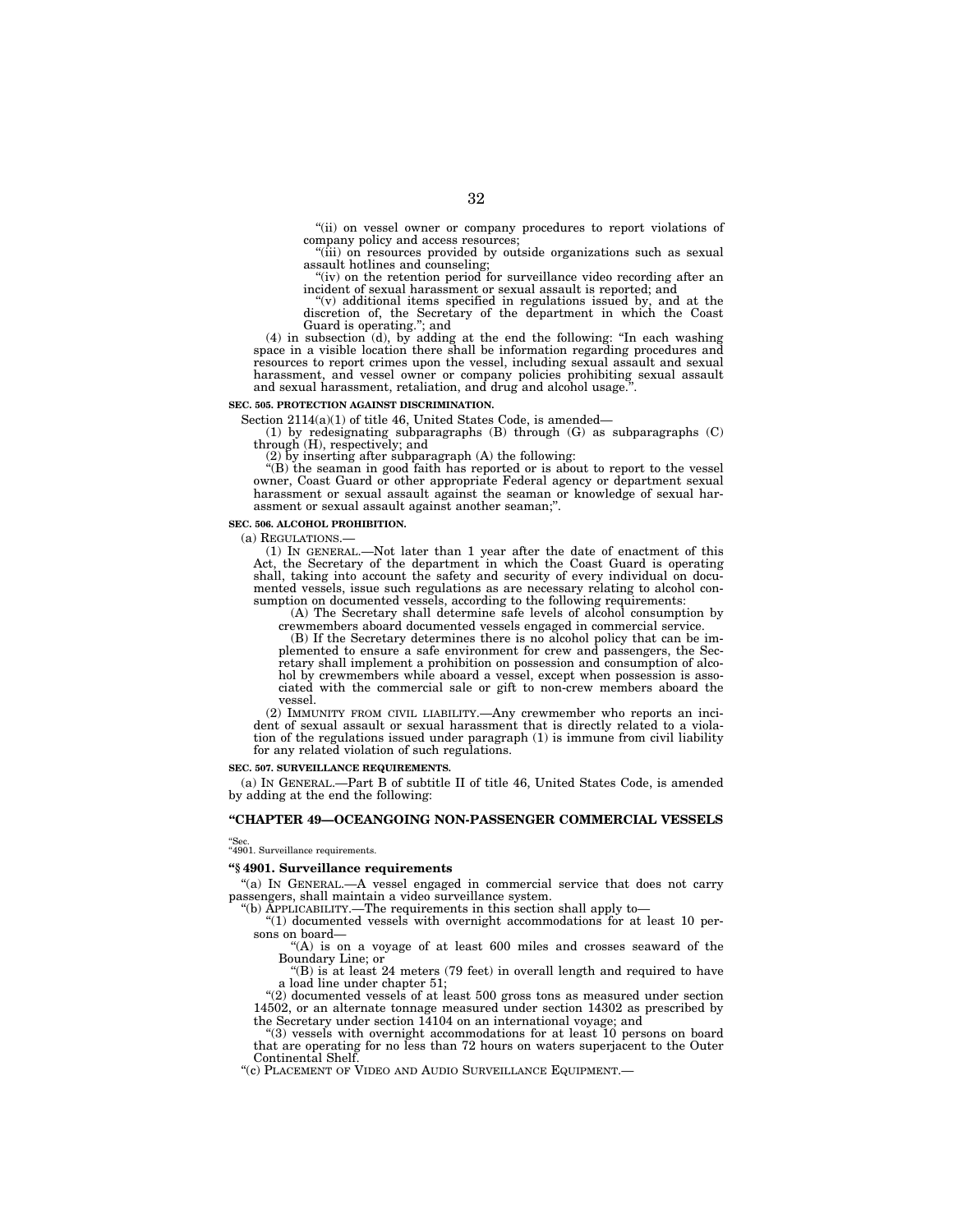"(1) IN GENERAL.—The owner of a vessel to which this section applies shall install video and audio surveillance equipment aboard the vessel not later than 2 years after enactment of the Coast Guard Authorization Act of 2022, or during the next scheduled drydock, whichever is later.

''(2) LOCATIONS.—Video and audio surveillance equipment shall be placed in passageways on to which doors from staterooms open. Such equipment shall be placed in a manner ensuring the visibility of every door in each such passageway.

''(d) NOTICE OF VIDEO AND AUDIO SURVEILLANCE.—The owner of a vessel to which this section applies shall provide clear and conspicuous signs on board the vessel notifying the crew of the presence of video and audio surveillance equipment.

''(e) ACCESS TO VIDEO AND AUDIO RECORDS.—

"(1) IN GENERAL.—The owner of a vessel to which this section applies shall provide to any Federal, state, or other law enforcement official performing official duties in the course and scope of a criminal or marine safety investigation, upon request, a copy of all records of video and audio surveillance that the official believes is relevant to the investigation.

''(2) CIVIL ACTIONS.—Except as proscribed by law enforcement authorities or court order, the owner of a vessel to which this section applies shall, upon written request, provide to any individual or the individual's legal representative a copy of all records of video and audio surveillance—

"(A) in which the individual is a subject of the video and audio surveillance;

''(B) the request is in conjunction with a legal proceeding or investigation; and

''(C) that may provide evidence of any sexual harassment or sexual assault incident in a civil action.

''(3) LIMITED ACCESS.—The owner of a vessel to which this section applies shall ensure that access to records of video and audio surveillance is limited to the purposes described in this paragraph and not used as part of a labor action against a crew member or employment dispute unless used in a criminal or civil action.

''(f) RETENTION REQUIREMENTS.—The owner of a vessel to which this section applies shall retain all records of audio and video surveillance for not less than 150 days after the footage is obtained. Any video and audio surveillance found to be associated with an alleged incident should be preserved for not less than 4 years from the date of the alleged incident. The Federal Bureau of Investigation and the Coast Guard are authorized access to all records of video and audio surveillance relevant to an investigation into criminal conduct.

''(g) DEFINITION.—In this section, the term 'owner' means the owner, charterer, managing operator, master, or other individual in charge of a vessel.

''(h) EXEMPTION.—Fishing vessels, fish processing vessels, and fish tender vessels are exempt from this section.''.

(b) CLERICAL AMENDMENT.—The table of chapters for subtitle II of title 46, United States Code, is amended by adding after the item related to chapter 47 the following:

# **''49. Oceangoing Non-Passenger Commercial Vessels** ............................................................................. **4901''. SEC. 508. MASTER KEY CONTROL.**

(a) IN GENERAL.—Chapter 31 of title 46, United States Code, is amended by adding at the end the following:

# **''§ 3106. Master key control system**

''(a) IN GENERAL.—The owner of a vessel subject to inspection under section 3301 shall—

''(1) ensure that such vessel is equipped with a vessel master key control system, manual or electronic, which provides controlled access to all copies of the vessel's master key of which access shall only be available to the individuals described in paragraph (2);

"(2) establish a list of all crew, identified by position, allowed to access and use the master key and maintain such list upon the vessel, within owner records and included in the vessel safety management system;

''(3) record in a log book, located in a centralized location that is readily accessible to law enforcement personnel, information on all access and use of the vessel's master key; and

"(4) make the list under paragraph  $(2)$  and the log book under paragraph  $(3)$ available upon request to any agent of the Federal Bureau of Investigation, any member of the Coast Guard, and any law enforcement officer performing official duties in the course and scope of an investigation.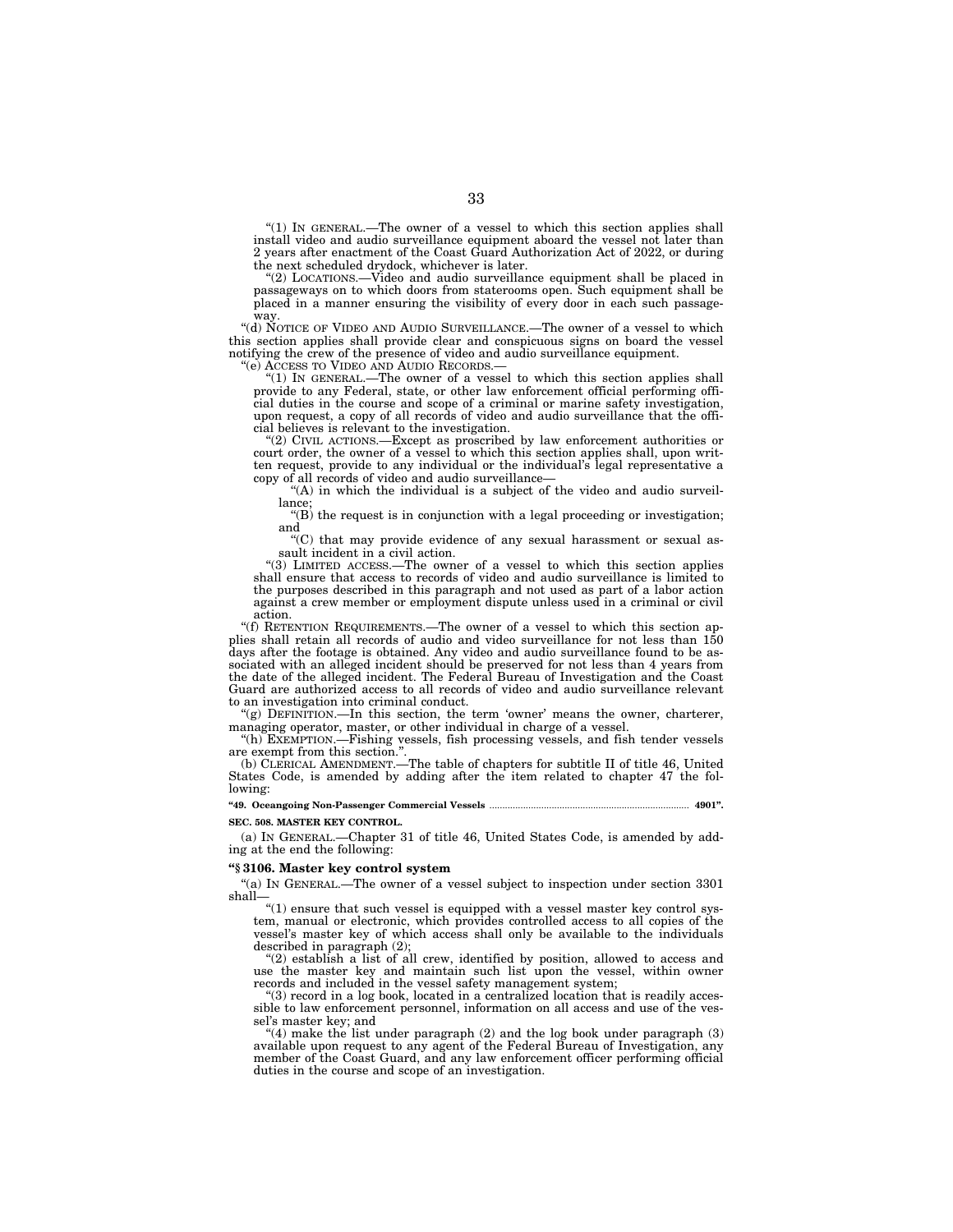''(b) PROHIBITED USE.—Crew not included on the list described in subsection (a)(2) shall not have access to or use the master key unless in an emergency and shall immediately notify the master and owner of the vessel following use of such key. "(c) REQUIREMENTS FOR LOG BOOK.—The log book described in subsection  $(a)(3)$ —

" $(1)$  may be-

''(A) electronic; and

''(B) included in the vessel safety management system; and

"(2) shall include-

''(A) dates and times of access;

''(B) the room or location accessed; and

''(C) the name and rank of the crew member that used the master key. ''(d) PENALTY.—Any crew member who uses the master key without having been granted access pursuant to subsection  $(a)(2)$  shall be liable to the United States Government for a civil penalty of not more than \$1,000 and may be subject to suspension or revocation under section 7703.

''(e) EXEMPTION.—This section shall not apply to vessels subject to section  $3507(f)$ .

(b) CLERICAL AMENDMENT.—The analysis for chapter 31 of title 46, United States Code, is amended by adding at the end the following:

''3106. Master key control system.''.

### **SEC. 509. SAFETY MANAGEMENT SYSTEMS.**

Section 3203 of title 46, United States Code, is amended—

 $(1)$  in subsection  $(a)$ 

(A) by redesignating paragraphs (5) and (6) as paragraphs (7) and (8); and

(B) by inserting after paragraph (4) the following:

''(5) with respect to sexual harassment and sexual assault, procedures for, and annual training requirements for all shipboard personnel on—

''(A) prevention;

''(B) bystander intervention;

''(C) reporting;

''(D) response; and

''(E) investigation;

 $(6)$  the log book required under section 3106;";

 $(2)$  by redesignating subsections (b) and (c) as subsections (c) and (d), respectively; and

(3) by inserting after subsection (a) the following: ''(b) PROCEDURES AND TRAINING REQUIREMENTS.—In prescribing regulations for the procedures and training requirements described in subsection  $(a)(5)$ , such procedures and requirements shall be consistent with the requirements to report sexual harassment or sexual assault under section 10104.'

### **SEC. 510. REQUIREMENT TO REPORT SEXUAL ASSAULT AND HARASSMENT.**

Section 10104 of title 46, United States Code, is amended by striking subsections (a) and (b) and inserting the following:

''(a) MANDATORY REPORTING BY CREW MEMBER.—

''(1) IN GENERAL.—A crew member of a documented vessel shall report to the Secretary any complaint or incident of sexual harassment or sexual assault of which the crewmember has first-hand or personal knowledge.

''(2) PENALTY.—A crew member with first-hand or personal knowledge of a sexual assault or sexual harassment incident on a documented vessel who knowingly fails to report in compliance with paragraph (a)(1) is liable to the United States Government for a civil penalty of not more than \$5,000.

''(3) AMNESTY.—A crew member who fails to make the required reporting under paragraph (1) shall not be subject to the penalty described in paragraph (2) if the complaint is shared in confidence with the crew member directly from the assaulted individual or the crew member is a victim advocate as defined in section 40002(a) of the Violent Crime Control and Law Enforcement Act of 1994 (34 U.S.C. 12291(a)).

''(b) MANDATORY REPORTING BY VESSEL OWNER.—

" $(1)$  IN GENERAL.—A vessel owner or managing operator of a documented vessel or the employer of a seafarer on that vessel shall report to the Secretary any complaint or incident of harassment, sexual harassment, or sexual assault in violation of employer policy or law, of which such vessel owner or managing operator of a vessel engaged in commercial service, or the employer of the seafarer is made aware. Such reporting shall include results of any investigation into the incident, if applicable, and any action taken against the offending crewmember.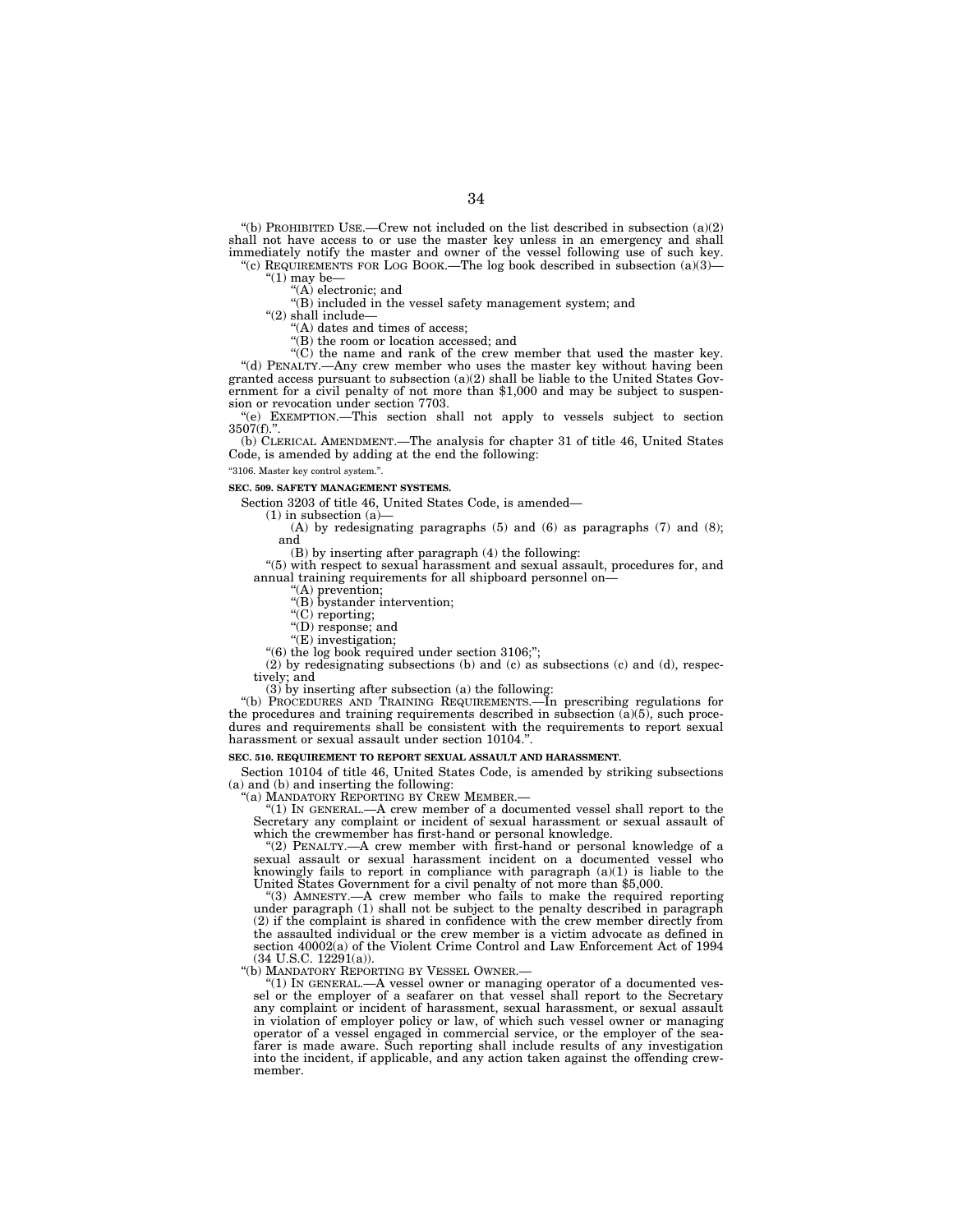''(2) PENALTY.—A vessel owner or managing operator of a vessel engaged in commercial service, or the employer of a seafarer on that vessel who knowingly fails to report in compliance with paragraph (1) is liable to the United States Government for a civil penalty of not more than \$25,000.<br>"(c) REPORTING PROCEDURES.—

 $(1)$  A report required under subsection (a) shall be made as soon as practicable, but no later than 10 days after the individual develops first-hand or personal knowledge of the sexual assault or sexual harassment incident to the Coast Guard National Command Center by the fastest telecommunication channel available.

''(2) A report required under subsection (b) shall be made immediately after the vessel owner, managing operator, or employer of the seafarer gains knowl-edge of a sexual assault or sexual harassment incident by the fastest telecommunication channel available, and such report shall be made to the Coast Guard National Command Center—

'(A) the nearest Coast Guard Captain of the Port; or

''(B) the appropriate officer or agency of the government of the country in whose waters the incident occurs.<br>"(3) A report required under subsections (a) and (b) shall include, to the best

of the reporter's knowledge—<br>"(A) the name, official position or role in relation to the vessel, and contact information of the individual making the report; ''(B) the name and official number of the documented vessel;

" $(C)$  the time and date of the incident:

''(D) the geographic position or location of the vessel when the incident

occurred; and  $\mathrm{``(E)}$  a brief description of the alleged sexual harassment or sexual assault

being reported. "(4) After receipt of the report made under this subsection, the Coast Guard will collect information related to the identity of each alleged victim, alleged perpetrator, and witness through means designed to protect, to the extent practicable, the personal identifiable information of such individuals.

''(d) REGULATIONS.—The requirements of this section are effective as of the date of enactment of Coast Guard Authorization Act of 2022. The Secretary may issue additional regulations to implement the requirements of this section.''.

# **SEC. 511. CIVIL ACTIONS FOR PERSONAL INJURY OR DEATH OF SEAMEN.**

(a) PERSONAL INJURY TO OR DEATH OF SEAMEN.—Section 30104(a) of title 46, United States Code, as so designated by section  $405(a)(1)$ , is amended by inserting , including an injury resulting from sexual assault or sexual harassment," after "in the course of employment''.

(b) TIME LIMIT ON BRINGING MARITIME ACTION.—Section 30106 of title 46, United States Code, is amended—

(1) in the section heading by striking ''**for personal injury or death**'';

(2) by striking ''Except as otherwise'' and inserting the following:

''(a) IN GENERAL.—Except as otherwise''; and

(3) by adding at the end the following:

"(b) EXTENSION FOR SEXUAL OFFENSE.— $\tilde{A}$  civil action under subsection (a) arising out of a maritime tort for a claim of sexual harassment or sexual assault shall be brought not more than 5 years after the cause of action for a claim of sexual harassment or sexual assault arose.''.

(c) CLERICAL AMENDMENT.—The analysis for chapter 301 of title 46, United States Code, is amended by striking the item related to section 30106 and inserting the following:

''30106. Time limit on bringing maritime action.''.

**SEC. 512. ADMINISTRATION OF SEXUAL ASSAULT FORENSIC EXAMINATION KITS.** 

(a) IN GENERAL.—Chapter 5 of title 14, United States Code, is amended by adding at the end the following:

**''§ 564. Administration of sexual assault forensic examination kits** 

''(a) REQUIREMENT.—A Coast Guard vessel that embarks on a covered voyage shall

be— ''(1) equipped with no less than 2 sexual assault and forensic examination

kits; and  $(2)$  staffed with at least 1 medical professional qualified and trained to administer such kits.

''(b) COVERED VOYAGE DEFINED.—In this section, the term 'covered voyage' means a prescheduled voyage of a Coast Guard vessel that, at any point during such voyage—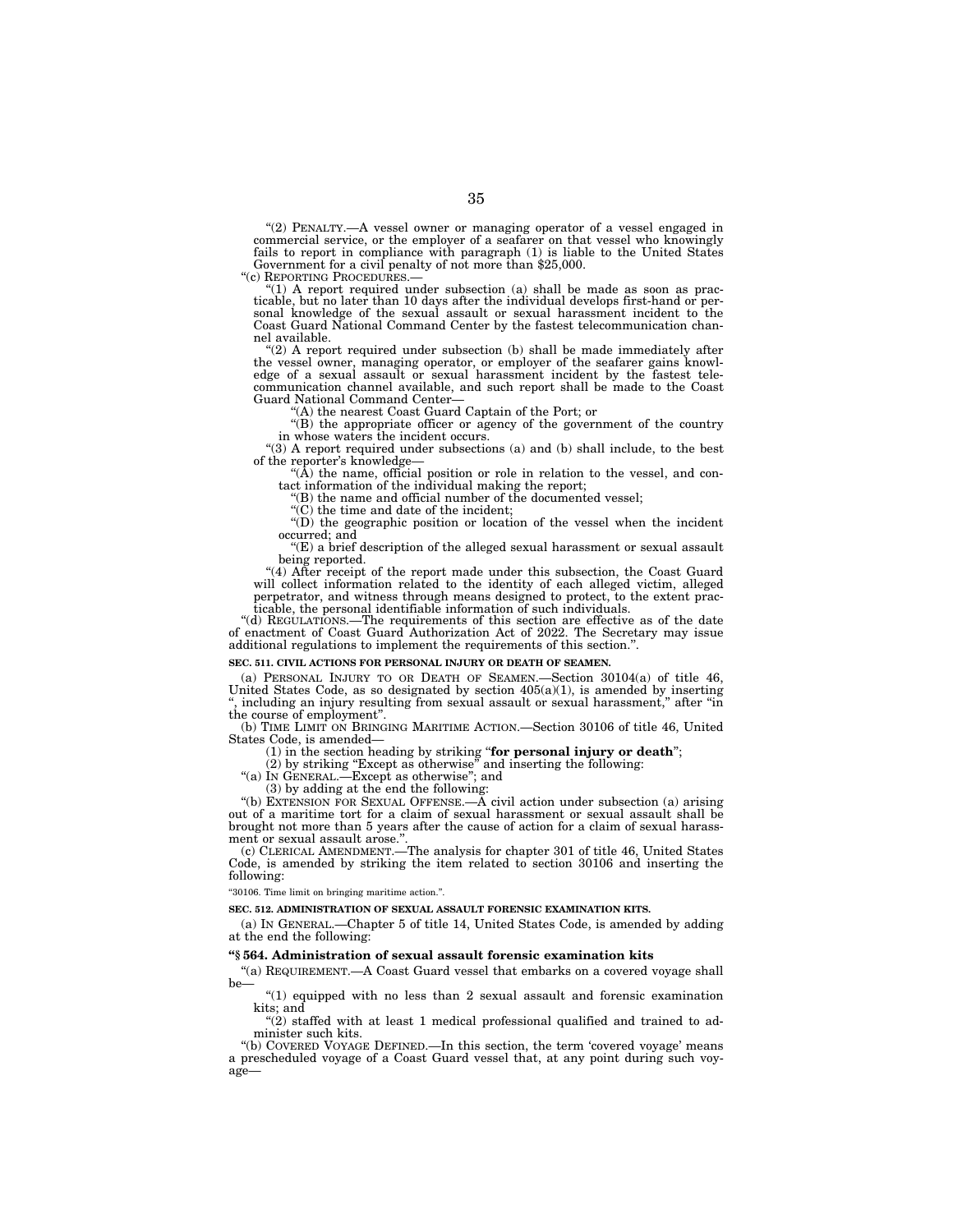" $(1)$  would require the vessel to travel 5 consecutive days or longer at 20 knots per hour to reach a land-based or afloat medical facility; and

 $(2)$  aeromedical evacuation will be unavailable during the travel period referenced in paragraph (1).".

(b) CLERICAL AMENDMENT.—The table of sections for chapter 5 of title 14, United States Code, is amended by adding at the end the following:

''564. Administration of sexual assault forensic examination kits.''.

# **TITLE VI—TECHNICAL, CONFORMING, AND CLARIFYING AMENDMENTS**

# **SEC. 601. TECHNICAL CORRECTIONS.**

(a) Section 319(b) of title 14, United States Code, is amended by striking ''section 331 of the FAA Modernization and Reform Act of 2012 (49 U.S.C. 40101 note)'' and inserting "section 44801 of title 49".

(b) Section 1156(c) of title 14, United States Code, is amended by striking ''section 331 of the FAA Modernization and Reform Act of 2012 (49 U.S.C. 40101 note)'' and inserting ''section 44801 of title 49''.

### **SEC. 602. TRANSPORTATION WORKER IDENTIFICATION CREDENTIAL TECHNICAL AMEND-MENTS.**

(a) IN GENERAL.—Section 70105 of title 46, United States Code, is amended— (1) in the section heading by striking ''**security cards**'' and inserting ''**work-**

**er identification credentials**'';

(2) by striking ''transportation security card'' each place it appears and inserting ''transportation worker identification credential'';

(3) by striking ''transportation security cards'' each place it appears and inserting "transportation worker identification credentials";

(4) by striking ''card'' each place it appears and inserting ''credential'' (5) in the heading for subsection (b) by striking ''CARDS'' and inserting ''CRE- $DEFIN$ 

(6) by striking subsection (i) and redesignating subsections (j) and (k) as subsections (i) and (j), respectively;

(7) by striking subsection (l) and redesignating subsections (m) through (q) as subsections (k) through (o), respectively;

(8) in subsection (j), as so redesignated—

(A) in the subsection heading by striking ''SECURITY CARD'' and inserting ''WORKER IDENTIFICATION CREDENTIAL''; and

(B) in the heading for paragraph (2) by striking ''SECURITY CARDS'' and inserting ''WORKER IDENTIFICATION CREDENTIAL'';

 $(9)$  in subsection  $(k)(1)$ , as so redesignated, by striking "subsection  $(k)(3)$ " and inserting "subsection (j)(3)"; and

(10) in subsection (o), as so redesignated—

(A) in the subsection heading by striking ''SECURITY CARD'' and inserting ''WORKER IDENTIFICATION CREDENTIAL'';

 $(B)$  in paragraph  $(1)$ -

(i) by striking "subsection  $(k)(3)$ " and inserting "subsection  $(j)(3)$ "; and (ii) by striking ''This plan shall'' and inserting ''Such receipt and activation shall''; and

 $(C)$  in paragraph  $(2)$  by striking "on-site activation capability" and inserting ''on-site receipt and activation of transportation worker identification credentials''.

(b) CLERICAL AMENDMENT.—The analysis for chapter 701 of title 46, United States Code, is amended by striking the item related to section 70105 and inserting the following:

''70105. Transportation worker identification credentials.''.

### **SEC. 603. REINSTATEMENT.**

(a) REINSTATEMENT.—The text of section 12(a) of the Act of June 21, 1940 (33 U.S.C. 522(a)), popularly known as the Truman-Hobbs Act, is—

(1) reinstated as it appeared on the day before the date of enactment of section 8507(b) of the William M. (Mac) Thornberry National Defense Authorization Act for Fiscal Year 2021 (Public Law 116–283); and

(2) redesignated as the sole text of section 12 of the Act of June 21, 1940 (33 U.S.C. 522).

(b) EFFECTIVE DATE.—The provision reinstated by subsection (a) shall be treated as if such section 8507(b) had never taken effect.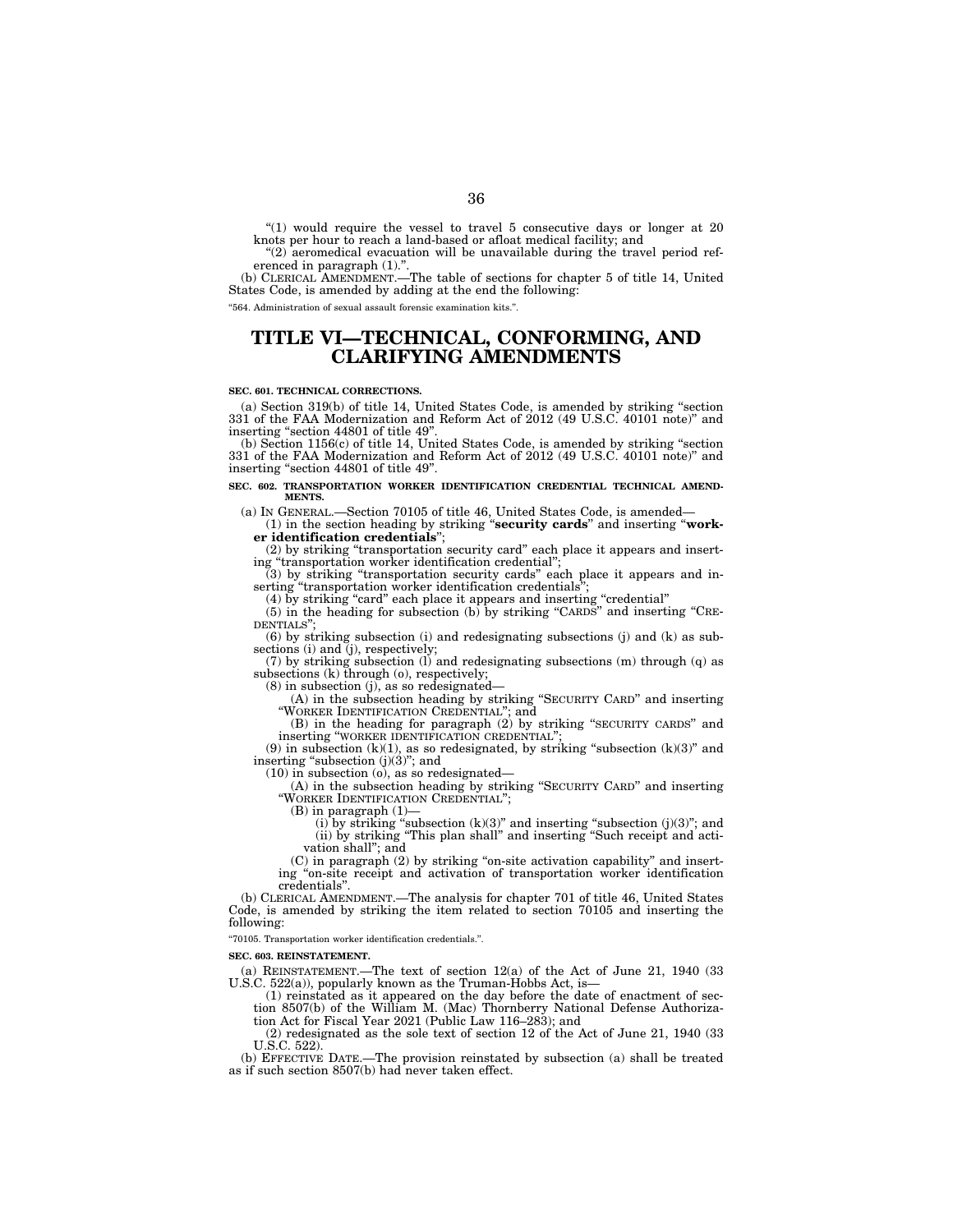(c) CONFORMING AMENDMENT.—The provision reinstated under subsection (a) is amended by striking '', except to the extent provided in this section''.

## PURPOSE OF LEGISLATION

The purpose of H.R. 6865, as amended, is to authorize \$12.8 billion in discretionary funding for the United States Coast Guard (hereinafter Coast Guard or Service) in fiscal year 2022 and \$13.9 billion in fiscal year 2023, setting aside \$585 million for improvements to Coast Guard shoreside infrastructure and facilities. The bill also authorizes \$510 million for the acquisition of a twelfth National Security Cutter and three Fast Response Cutters, \$350 million for the acquisition of a Great Lakes icebreaker in fiscal year 2022, and \$20 million in fiscal year 2023 for icebreaking cutters for operation in the Great Lakes, Northeastern United States, and the Arctic. The bill reauthorizes the end-of-year strength of 44,500 active-duty personnel and gradually increases the number of commissioned officers on the active-duty promotion list to 7,400 by fiscal year 2025. Further, H.R. 6865, as amended, allows the Secretary of Homeland Security to increase the authorized end strength of the Coast Guard Selected Reserves by up to 3 percent and the Commandant by up to 2 percent of the existing end strength per fiscal year. Finally, the bill makes reforms to Coast Guard authorities and laws governing shipping and navigation.

#### BACKGROUND AND NEED FOR LEGISLATION

#### *Coast Guard*

The Coast Guard was established on January 28, 1915, through the consolidation of the Revenue Cutter Service (established in 1790) and the Lifesaving Service (established in 1848). The Coast Guard later assumed the duties of three other agencies: the Lighthouse Service (established in 1789), the Steamboat Inspection Service (established in 1838), and the Bureau of Navigation (established in 1884).

Under Section 102 of Title 14, United States Code, the Coast Guard has primary responsibility to enforce or assist in the enforcement of all applicable federal laws in, under, and over the high seas and waters subject to the jurisdiction of the United States; to ensure safety of life and property at sea; to protect the marine environment; to carry out icebreaking activities; and to ensure the safety and security of vessels, ports, waterways, and related facilities.

As one of the six Armed Services, the Coast Guard also maintains defense readiness and may be called upon to operate as a specialized service in the Navy upon the declaration of war or when the President directs. The Coast Guard is composed of approximately 40,000 active-duty military members, 6,200 reservists, and 8,700 civilian employees. The Coast Guard, or its predecessors, have defended the nation in every war since 1790.

In fiscal year 2020, the Coast Guard responded to over 16,800 search and rescue cases, saving nearly 4,300 lives. Additionally, the Coast Guard conducted over 7,900 boardings of vessels entering American ports, screened nearly 103,000 commercial vessels entering American ports for potential security threats, maintained over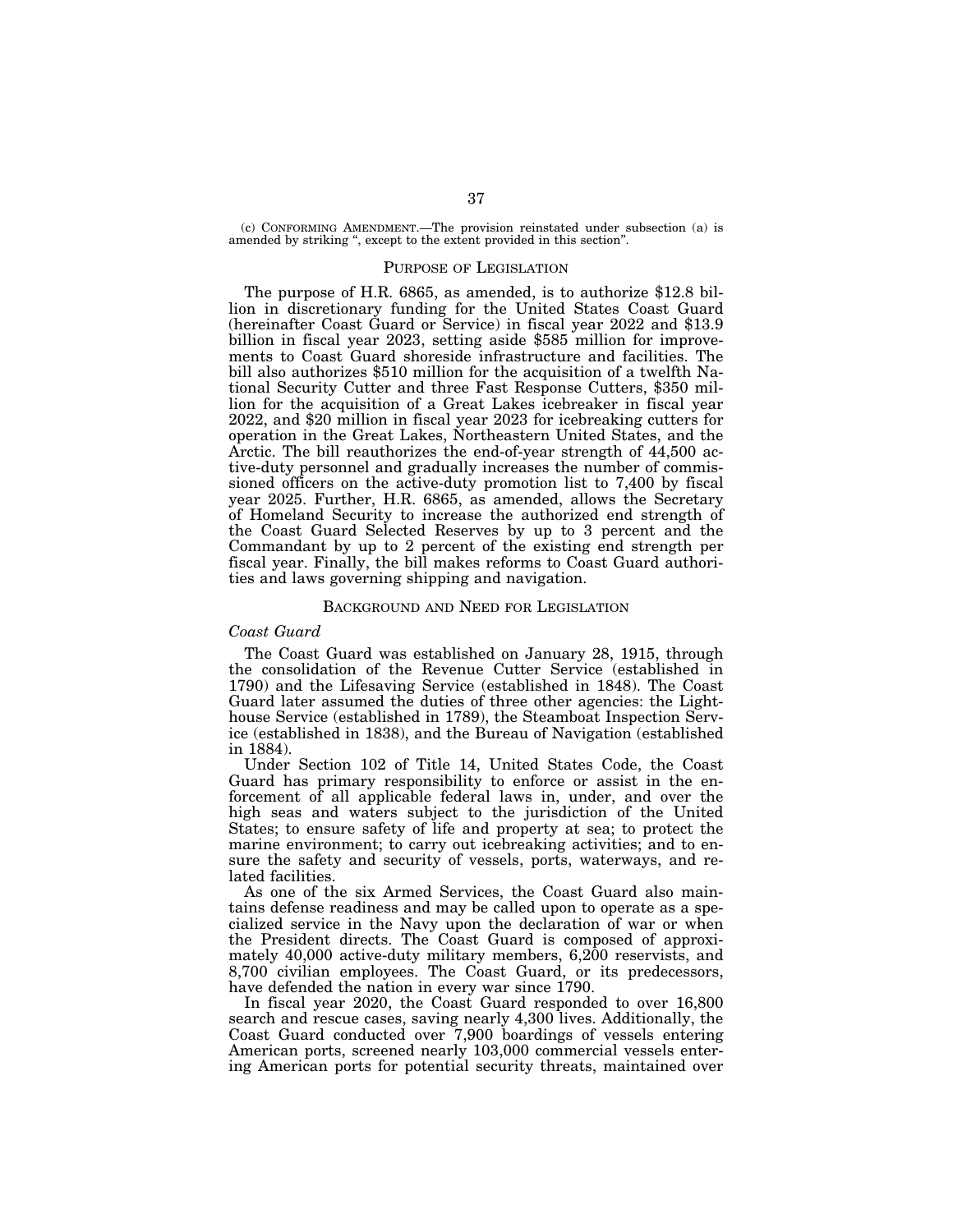45,000 aids to navigation, and detained 456 suspected smugglers carrying 318,340 pounds of cocaine.1

H.R. 6865, as amended, authorizes the Coast Guard for the next two years at fiscally responsible levels to continue carrying out these missions, with the aid of additional afloat assets, and targeted funding to improve the Coast Guard's crumbling shoreside infrastructure and facilities.

Pursuant to section 8101 of the *Elijah E. Cummings Coast Guard Authorization Act of 2020* (Public Law 116–283), Coast Guard operational activities were authorized at \$8.39 billion for fiscal year 2021. H.R. 6865, as amended, authorizes an 11 percent increase for Coast Guard operational activities at \$9.28 billion in fiscal year 2022 and \$10.21 billion in fiscal year 2023.

#### *Investments in the Coast Guard*

The Coast Guard has endured chronic underfunding for many years. As the Commandant of the Coast Guard, Admiral Karl Schultz, remarked, "Every mission begins and ends at a Coast Guard facility."<sup>2</sup> Yet, every day the men and women of the Coast Guard are forced to work out of crumbling facilities. The Coast Guard's sole accession point for its enlisted workforce, Training Center Cape May in Cape May, New Jersey, houses recruits in antiquated barracks facing rapid deterioration. The impacts from extreme weather events have only exacerbated the vulnerability of Coast Guard mission critical infrastructure. The Coast Guard has an estimated \$3 billion backlog in deferred or overdue maintenance, repair, and recapitalization work for its housing and shoreside infrastructure. The Government Accountability Office (GAO) found that nearly 45 percent of the Service's shore infrastructure assets are beyond their 65-year service life.3 Given the sheer number of structures past their projected service life and their location in salt air, high wind, and marine environments, facilities have fallen into disrepair and are in critical condition, pose public health hazards, or have been condemned altogether. The Coast Guard owns or leases more than 20,000 shore facilities, such as piers, docks, boat stations, air stations, and housing units at more than 2,700 locations. Without adequate funding, excessive deterioration of these facilities jeopardizes Coast Guard mission readiness and operational capability. Admiral Schultz noted, ''Every day we continue to operate with antiquated infrastructure, it gets harder to protect our modern maritime economy, harder to save those in peril, harder to attract talented men and women into our ranks and, ultimately, harder to defend the nation." $4$  H.R. 6865, as amended, begins to chip away at the excessive \$3 billion infrastructure backlog by authorizing \$350 million for each fiscal year (2022 and 2023) to improve Coast Guard shoreside infrastructure, the

<sup>1</sup> United States Coast Guard. *Fiscal Year 2020 Annual Performance Report*. https:// www.uscg.mil/Portals/0/documents/budget/FY\_2020\_USCG\_APR\_Final-V3-dtd-3-16-

<sup>2021.</sup>pdf?ver=2021-03-15-113137-970.<br>2 Mike Gooding, "USCG Commandant says infrastructure 'antiquated' and 'crumbling',"<br>13NewsNow, February 20, 2020, *available at* https://www.13newsnow.com/article/news/national/ military-news/uscg-commandant-says-infrastructure-antiquated-and-crumbling/291-80c90197-

<sup>&</sup>lt;sup>3</sup> GAO. *Coast Guard Shore Infrastructure. Applying Leading Practices Could Help Better Manage Project Backlogs of At Least \$2.6 Billion*. GAO-19-82. https://www.gao.gov/assets/gao-19-82.<br>82.pdf.<br>- <sup>4</sup>Supra note 2.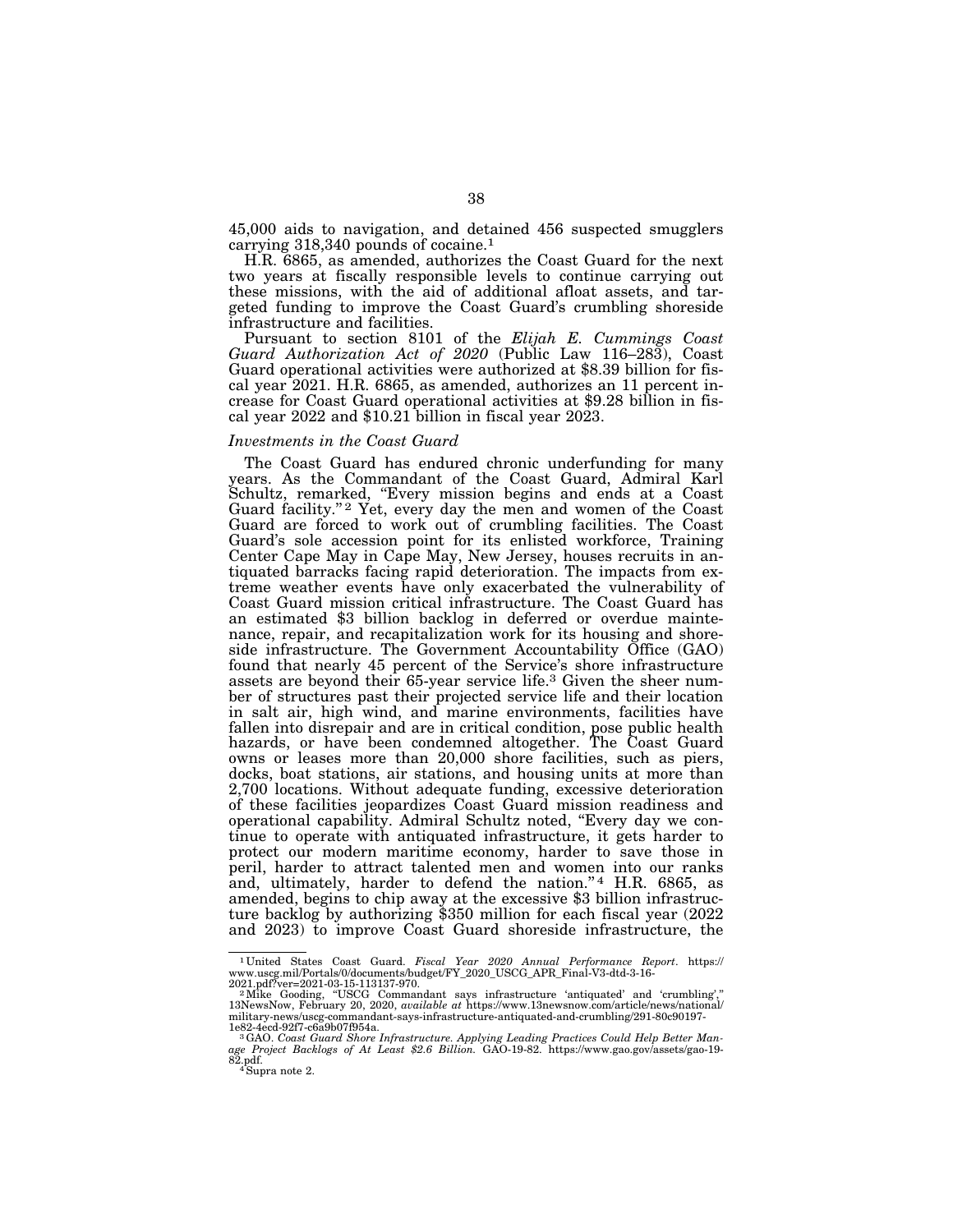minimum amount estimated to be necessary to mitigate further increases in the maintenance and construction backlog.

creases in the maintenance and construction backlog. Additionally, H.R. 6865, as amended, dedicates \$175 million to repair the facilities at the Coast Guard Yard (hereafter, the Yard) in Baltimore, Maryland. For over a century, Coast Guard vessels have been built, repaired, and renovated in the Yard. As one of only five remaining public shipyards in the United States, the Yard provides a unique capability to support the Coast Guard and the National Fleet, including the National Oceanic and Atmospheric Administration, the Navy, the Army, and other government agencies. It is an essential component of the core industrial base and fleet support operations of the Coast Guard with a primary mission of renovating, maintaining, and repairing Coast Guard vessels. Nearly all of the waterfront and utility infrastructure was built during World War II, as a result, the Yard is currently experiencing rapid and widespread failure of critical infrastructure. Moreover, the Coast Guard's recapitalization of its surface fleet makes the Yard incapable of organically servicing every class of cutters now in the Coast Guard fleet, warranting investment to its infrastructure.

H.R. 6865, as amended, also calls for the Coast Guard to begin including a dedicated line item in its budget submission for expenditures related to supporting defense missions and activities. The Coast Guard receives significantly less funding than that of its sister services and currently, the Committee, as the oversight authority, has no visibility into the extent of expenses the Coast Guard incurs through supporting the Department of Defense's (hereafter, DoD) national security operations and activities. Its statutory designation as an Armed Force compels the Coast Guard to exercise defense readiness, but the Service also has law enforcement, marine safety, environmental stewardship, and port security functions to perform. An appropriate accounting is necessary to give the Committee a lens into the monetary contributions the Coast Guard makes to DoD missions.

Acknowledging that the Coast Guard's greatest assets are its people, H.R. 6865, as amended, includes legislation to allow the Commandant to retain officers above grade O–2 who possess a critical skill or specialty needed for the Service. This grants the Coast Guard the same authority as the DoD so that members providing a critical and unique skill to the Service are not forced into retirement. Further, it adds 500 more commissioned officers to the active-duty promotion list over the next three years. As the Coast Guard prepares for expanded mission activities in the polar regions and the cyber domain, and edges closer to replacing its legacy fleet, the Committee finds that an increase in officer billets is necessary. The Committee also believes the health, including mental health, of each member of the Coast Guard is paramount, not only for national security objectives, but also because the Committee has a sincere interest in taking care of the nation's military servicemembers. Coast Guard members perform high risk, stressful duties in the face of perilous, and often, demoralizing conditions. When the pressure becomes exceptionally overwhelming, they risk behavioral or mental health conditions that could jeopardize their continued service on active duty with the threat of a medical separation. The Committee recognizes that individuals who receive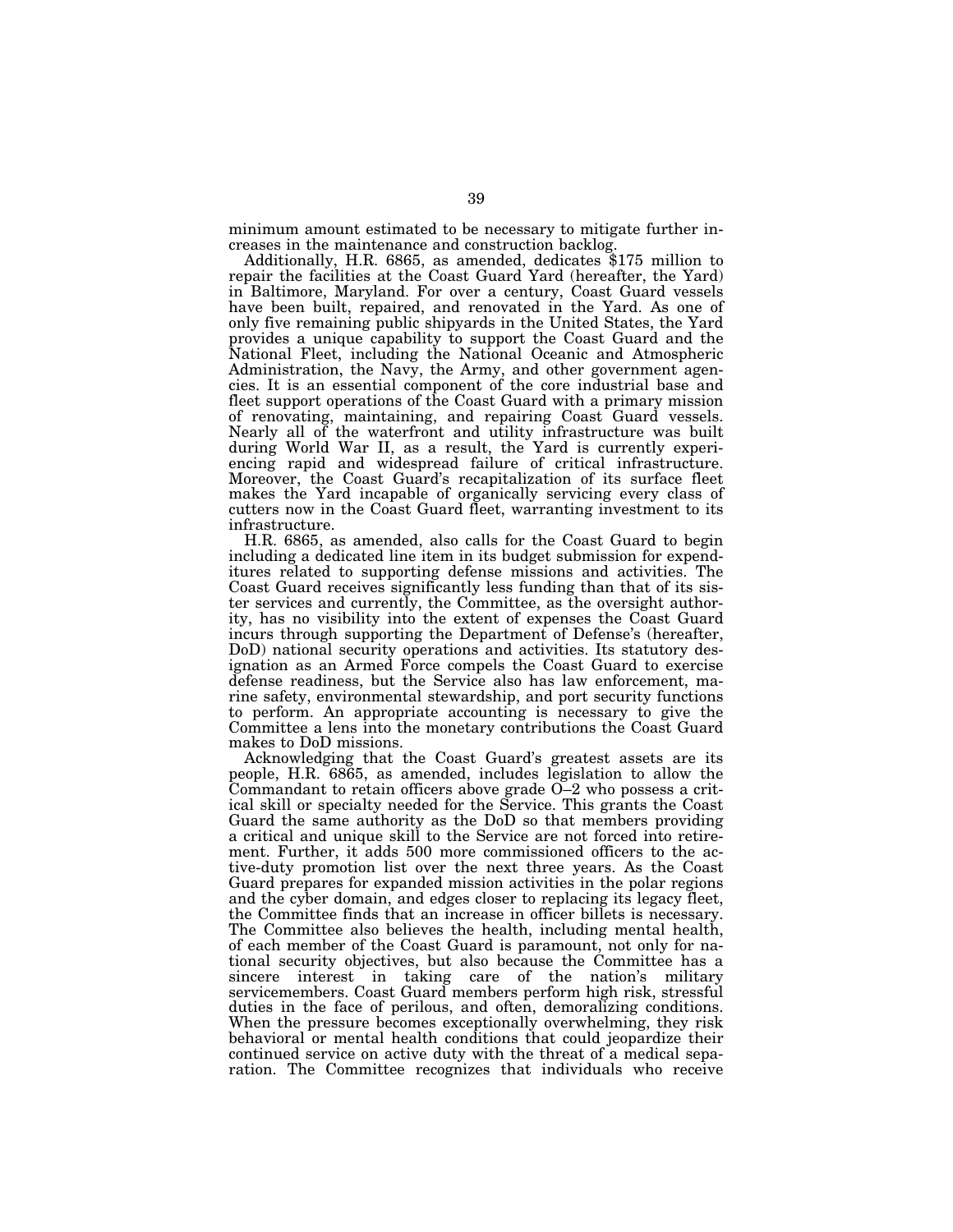treatment for behavioral health conditions experience improved concentration, enhanced creativity, reduced absenteeism, increased productivity, and better overall performance. It is the Committee's position that after treatment, many members of the Coast Guard should be allowed to resume service in the Coast Guard if they are able to do so without persistent duty modifications and do not pose a risk to themselves or other members of the Coast Guard. Included in H.R. 6865, as amended, is a provision to address this concern so that the Coast Guard implements a behavioral health policy that is on par with comparable DoD policy. This provision was originally proposed by the late Congressman Don Young.

The Committee recognizes that the Coast Guard has struggled with diversifying its workforce despite well intentioned efforts. Historically, the Service has included low proportions of people from underrepresented groups (women and members of racial and ethnic minority groups) compared to the country's overall population numbers for these same groups. A study conducted by the RAND Corporation revealed that representation from these groups declines as rank increases, "ultimately resulting in a less diverse senior leadership."<sup>5</sup> For instance, although women make up 33 percent of the O–1 officer rank, they are just 11 percent of the O–6 rank, and 14 percent of flag officers (rank of Rear Admiral and above). Furthermore, the study identified that black officers had higher rates of separation than white officers due to not being selected for promotion. This bill mandates implementation of the recommendations made in the RAND report titled ''Improving the Representation of Women and Racial/Ethnic Minorities Among U.S. Coast Guard Active-Duty Members'' with which the Commandant concurs.6 The Committee believes recommendations such as developing a longterm strategic plan for outreach to, and the deliberate career development of, underrepresented minority groups could go a long way in achieving a more diverse Coast Guard in the future.

## *Maritime Transportation*

The maritime transportation system (hereinafter, MTS) is a key contributor to commerce and essential to the economic health and prosperity of the United States. The past two years demonstrated the fragility of not only the U.S. supply chain, but the supply chain worldwide. Modernizing the operations of the MTS is more important than ever in the wake of the global COVID–19 pandemic and its associated supply chain crisis, and following calls to decarbonize the shipping industry within the next 30 years. The Committee is committed to supporting the MTS and growing our shipbuilding industry. In this regard, the bill expands eligibility for the Federal Ship Financing Program (Title XI) to include any retrofitting, repair, or similar work in shipyards located in the United States for U.S. flagged vessels. It also broadens eligibility for the Capital Construction Fund to include passenger ferries so that they can start benefiting from this special tax-exempt domestic shipbuilding program.

<sup>5</sup> RAND Corporation. *Improving the Representation of Women and Racial/Ethnic Minorities Among U.S. Coast Guard Active-Duty Members.* RR-A362-2. https://www.rand.org/pubs/re-search\_reports/RRA362-2.html. 6 *Id.*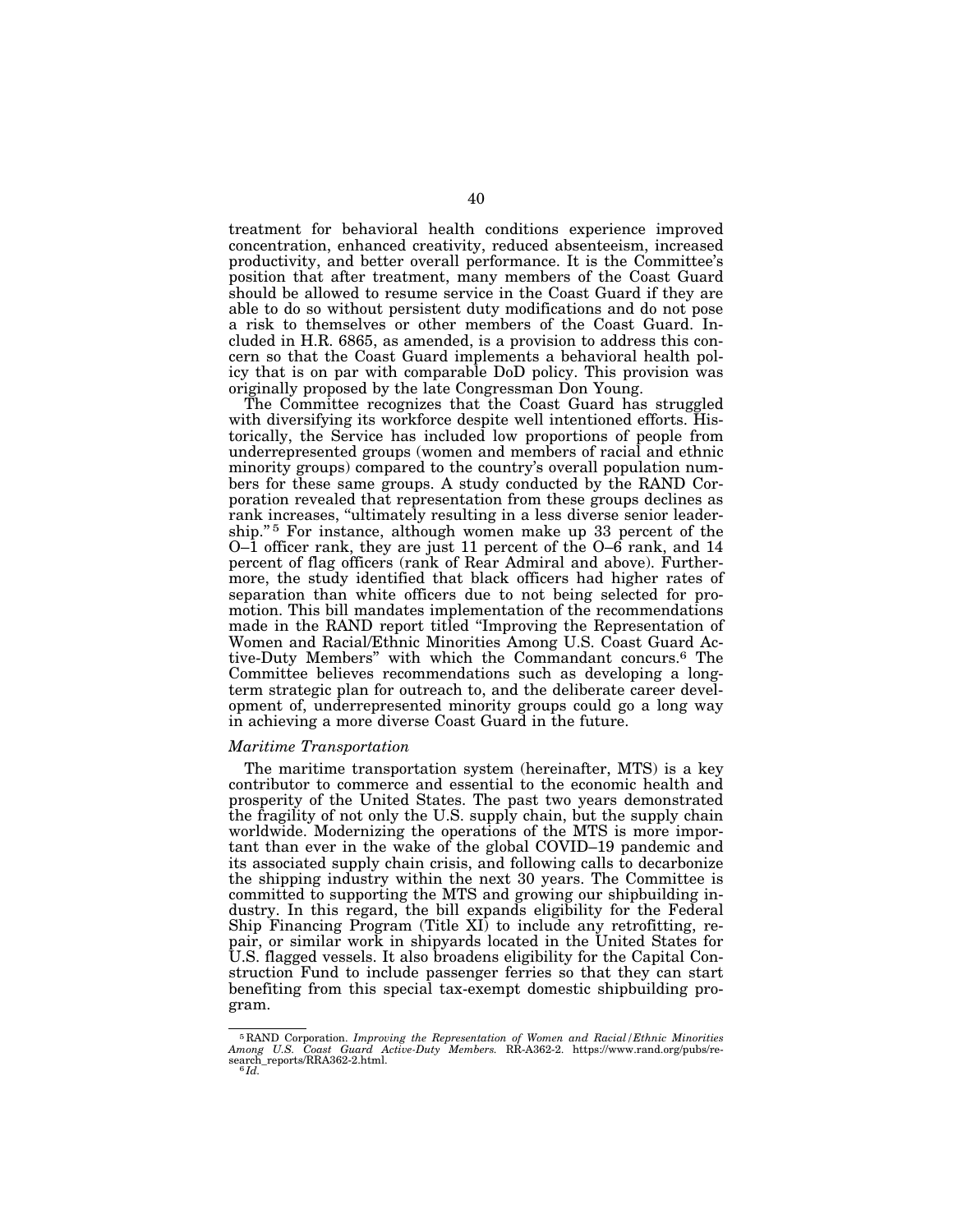H.R. 6865, as amended, further supports U.S. maritime industry by ensuring that all vessels operating in the United States' territorial waters are manned by either U.S. crew or crew of the nation of which the vessel is flagged. As the nation aspires to reduce its dependence on fossil fuels and invest in more renewable forms of energy, such as wind or solar, the Committee is keenly interested in protecting American workers involved in the installation and maintenance of offshore infrastructure. The Biden Administration seeks to deploy 30 gigawatts of offshore wind energy by 2030.7 This initiative necessitates increasing offshore wind supply vessels to manage and work the offshore wind projects. The Outer Continental Shelf Lands Act (43 U.S.C. 1301, et seq.) requires vessels operating in the Outer Continental Shelf to be manned by U.S. citizens or permanent resident aliens, or if the vessel is foreign owned, by U.S. citizens or permanent resident aliens or by crew allowed under the flag state's national manning plan. However, it is the Committee's position that such an exemption poses a risk to energy independence and national and economic security and harms our merchant marine workforce. By requiring that foreign flagged vessels operating in U.S. waters be manned by U.S. crew or crew of the flag nation, H.R. 6865, as amended, will level the playing field for American mariners in U.S. waters.

The Committee closely monitored the oil spill on the California coastline near Long Beach in the fall of 2021. The San Pedro Bay Pipeline, a 17-mile long and 16-inch thick pipeline that begins at Elly Platform, released an estimated 24,696 gallons of crude oil into the Pacific Ocean.8 Oil spills are notoriously detrimental to the environment, animal habitats, marine life, and to the health, safety, and economy of the local communities impacted by the spill. Cleanup efforts for this oil spill resulted in a total of  $9,000$  gallons of oil recovered on water, 478,000 pounds of oil/sand debris recovered onshore, 110 cumulative miles of shoreline cleaned, and 24 oiled birds cleaned and released to their natural habitat. An initial assessment determined the spill originated from a 13-inch crack discovered in the pipeline by a remotely operated vehicle. Although still under investigation, the crack is believed to have been caused by a vessel anchor strike during a heavy weather event that impacted the San Pedro Shelf approximately 10 months earlier.<sup>9</sup> Committed to safeguarding our shorelines from another oil spill catastrophe, the Committee revised the vessel anchoring laws in H.R. 6865, as amended, so that vessels are proscribed from anchoring within a specified distance to an undersea pipeline or cable unless permitted by the Captain of the Port and must maintain anchor alarms that will notify the vessel operator if its anchor starts drifting.

## *Vessel Safety*

Recent maritime casualties have led to calls for reform to the small passenger vessel safety regime. On September 2, 2019, 34

<sup>&</sup>lt;sup>7</sup>The White House, Office of the Press Secretary. FACT SHEET: Biden Administration Jumpstarts Offshore Wind Energy Projects to Create Jobs. March 29, 2021. https://www.whitehouse.gov/briefing-room/statements-releases/202

NRDA/Pipeline-P00547. 9 Information obtained from the United States Coast Guard.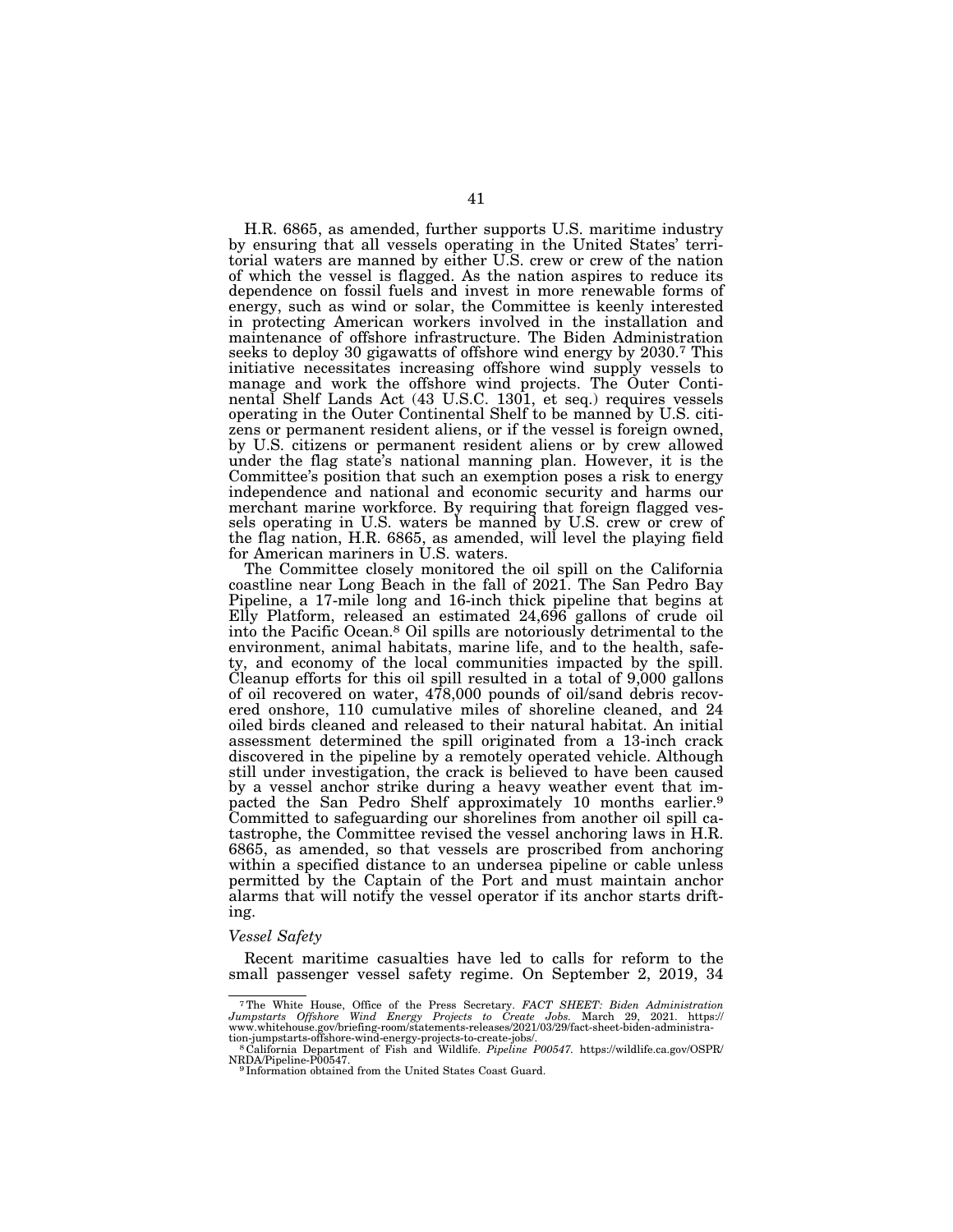lives were lost when the small passenger vessel MV CONCEPTION dive boat caught fire and eventually sank off the coast of Santa Cruz Island, California. An investigation and report provided by the National Transportation Safety Board (hereafter, NTSB) could not identify the exact cause of the ignition source for the fire but attributed the maritime disaster to the failure to implement a number of safety precautions, the implementation of any one of which could have prevented or mitigated loss of life.<sup>10</sup> It was one of the deadliest maritime incidents in modern history. The NTSB issued several safety recommendations related to small passenger vessels, and at the direction of the *Elijah E. Cummings Coast Guard Authorization Act of 2020*, the Coast Guard promulgated interim regulations on fire safety for such vessels. Families of the victims attempting to recover for their loss found such claims were subject to the Limitation of Liability Act of 1851 (46 U.S.C. 30501, et seq.) which limits recovery of damages from liable vessel owners to the value of the vessel post-accident. In this case, dive boat CONCEPTION was valued at a total loss after the fire, leaving the families with no potential recompense from the owners. To ensure future victims have an avenue for recovery in similar incidents, H.R. 6865, as amended, eliminates the exemption from the Limitation of Liability Act for certain small passenger vessels.

Furthermore, H.R. 6865, as amended, instructs the Coast Guard to implement safety requirements for DUKW-type amphibious passenger vessels to prevent future accidents like the 2018 sinking of the *Stretch Duck 7* in Table Rock Lake, Branson, Missouri where 17 lives were lost, including four children. All victims drowned after a violent windstorm capsized the 33-foot long, modified WWII vessel causing it to sink. Although the National Weather Service had issued a severe thunderstorm warning for the area, the vessel embarked on the waterborne portion of a two-part tour. Within five minutes of entering the water the storm intensified, generating waves reportedly as much as five feet high and wind gusts recorded at 73 mph. Passengers scrambled to don life jackets and escape over the side of the vessel, but found themselves trapped by the large canopy that hung overhead. Just four minutes after the storm began, the vessel sank. Two other DUKW boat casualty incidents in the U.S., the *Miss Majestic* in 1999 and *DUKW 34* in 2010 claimed the lives of 15 passengers. Both were of similar design to the *Stretch Duck 7* and both sank very rapidly after taking on water. DUKW boats are specifically designed to operate on land and water. This design, however, makes them inherently hazardous as they are at a greater risk of sinking and sinking more rapidly than other more modern small passenger vessels. Studies conducted by the National Academy of Sciences (hereafter, NAS) and NTSB assessed the overall safety of DUKW boats and provided recommendations to enhance the safe operation of these amphibious passenger vessels in water.<sup>11</sup> Both reports recognized the dangers of canopies installed on these vessels and the lack of reserve buoyancy, both of which were major contributors to the fatalities

<sup>&</sup>lt;sup>10</sup>NTSB. *Fire Aboard Small Passenger Vessel Conception*. October 20, 2020. https://<br>www.ntsb.gov/investigations/Pages/DCA19MM047.aspx.<br><sup>11</sup>*See* National Academies of Science, Engineering and Medicine. *Options for Impr* 

Safety of DUKW Type Amphibious Vessels. https://www.nap.edu/catalog/26447/options-for-im-<br>proving-the-safety-of-dukw-type-amphibious-vessels; NTSB. Sinking of Amphibious *Passenger*<br>Vessel Stretch Duck.https://www.ntsb.gov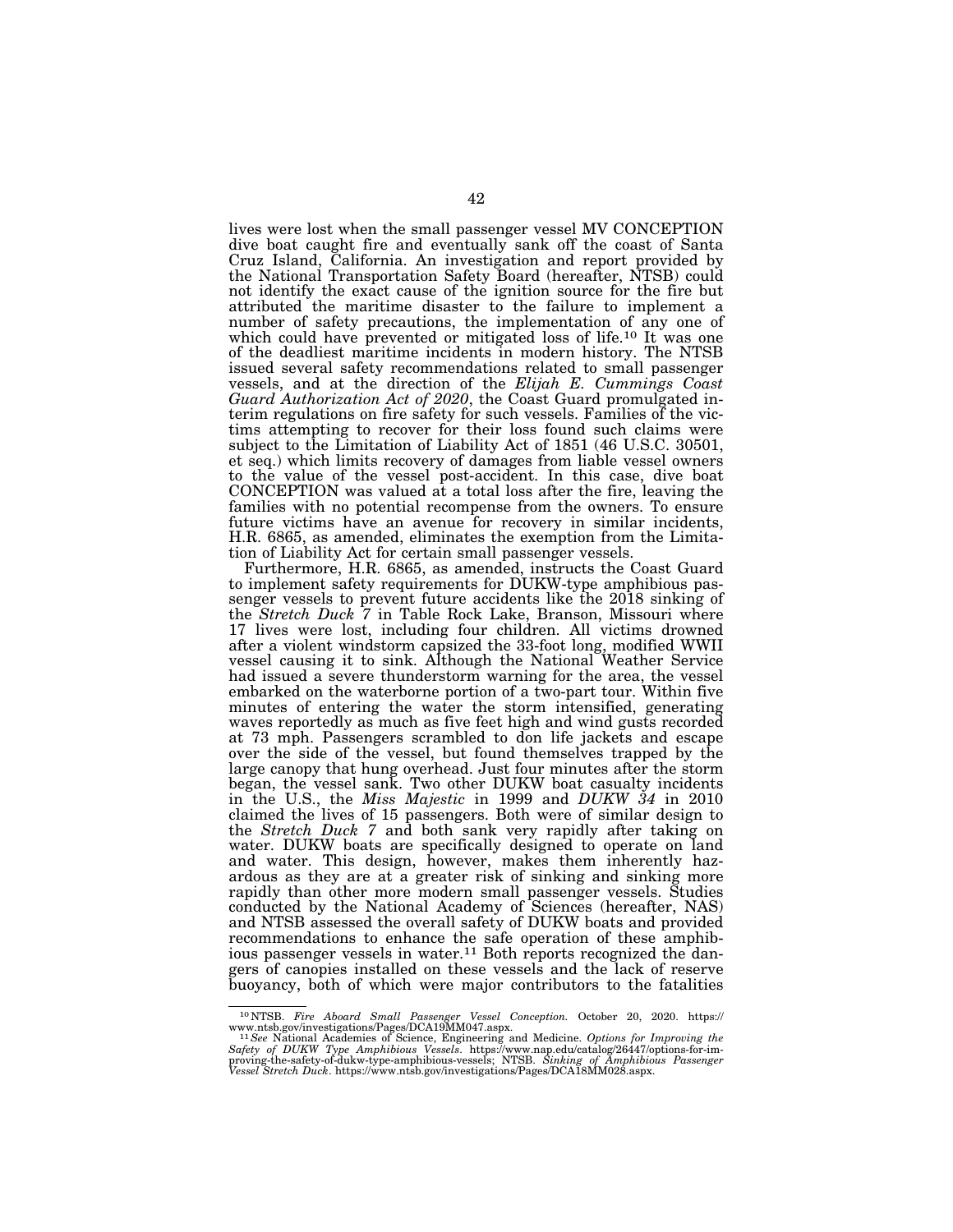in all three DUKW boat incidents. H.R. 6865, as amended, compels promulgation of regulations based on the safety recommendations prescribed by NAS and NTSB, such as installation of mechanisms to ensure the vessels remain afloat and upright in the event of flooding, notation in the vessel's logbook of the National Weather Service forecast before entering the water, and removal or modification of canopies so that it does not restrict egress by passengers in the event of flooding.

#### *Sexual Assault*

In October 2021, Midshipman X, a member of the U.S. Merchant Marine Academy (USMMA) Class of 2022, shocked the maritime industry after publishing a blog post on the Maritime Legal Aid & Advocacy website of her first-hand detailed account of being forcibly raped aboard a Maersk vessel during Sea Year in 2019.12 In conjunction with other allegations and cases in which the USMMA settled sexual assault claims, this raised concerns about the need for systemic maritime industry mechanisms for reporting and investigating claims of sexual assault and sexual harassment, as well as mechanisms for punishing offenders.

The Sea Year program is an educational partnership between the USMMA and several U.S. flag ocean carriers. Cadets spend approximately 135 days at sea during their sophomore year and 265 days during their junior year. According to the USMMA, the program is essential to learning self-reliance, self-discipline, and selfconfidence. However, the program has come under scrutiny in the past and was suspended in 2016 following several incidents of sexual assault and sexual harassment (SASH). When the program was reinstated in 2017, the Department of Transportation instituted various reforms including a zero-tolerance policy for SASH, new policies on shipboard behavior, better reporting opportunities, and a certification process for the participating operators.

When Midshipmen X's story became public, the Committee recognized that directives solely focused on the safety of cadets during Sea Year were insufficient to address industry-wide SASH issues. The Committee heard directly from victims and advocacy groups and found each account of sexual abuse disturbing and disheartening. Every mariner deserves to feel safe while at sea. H.R. 6865, as amended, bans individuals convicted of sexual assault from receiving a merchant mariner credential and revokes the credentials of those convicted of sexual assault in the previous ten years. H.R. 6865, as amended, also requires vessels to have a master key control system. The bill also requires the installation of surveillance cameras on passageways showing stateroom doors and grants law enforcement and victims of SASH access to the video footage. H.R. 6865, as amended, also incorporates new reporting mandates for crew members and vessel owners so that the Coast Guard is alerted to a SASH incident on a U.S.-flagged vessel and may use the information to potentially take action on a mariner's credential where a pattern of sexual abuse is established. Given the role alcohol may play in incidents of SASH, H.R. 6865, as amended, also

<sup>12</sup>Maritime Legal Aid & Advocacy. *I Was a 19-Year-Old Virgin When I Was Raped by a 60+*  Year-Old 1st Engineer Aboard a Maersk Ship During Sea Year. I Know Several Other Current<br>USMMA Students Who Were Also Raped During Sea Year. https://www.maritimelegalaid.com/<br>blog/i-was-raped-aboard-a-maersk-ship-during-se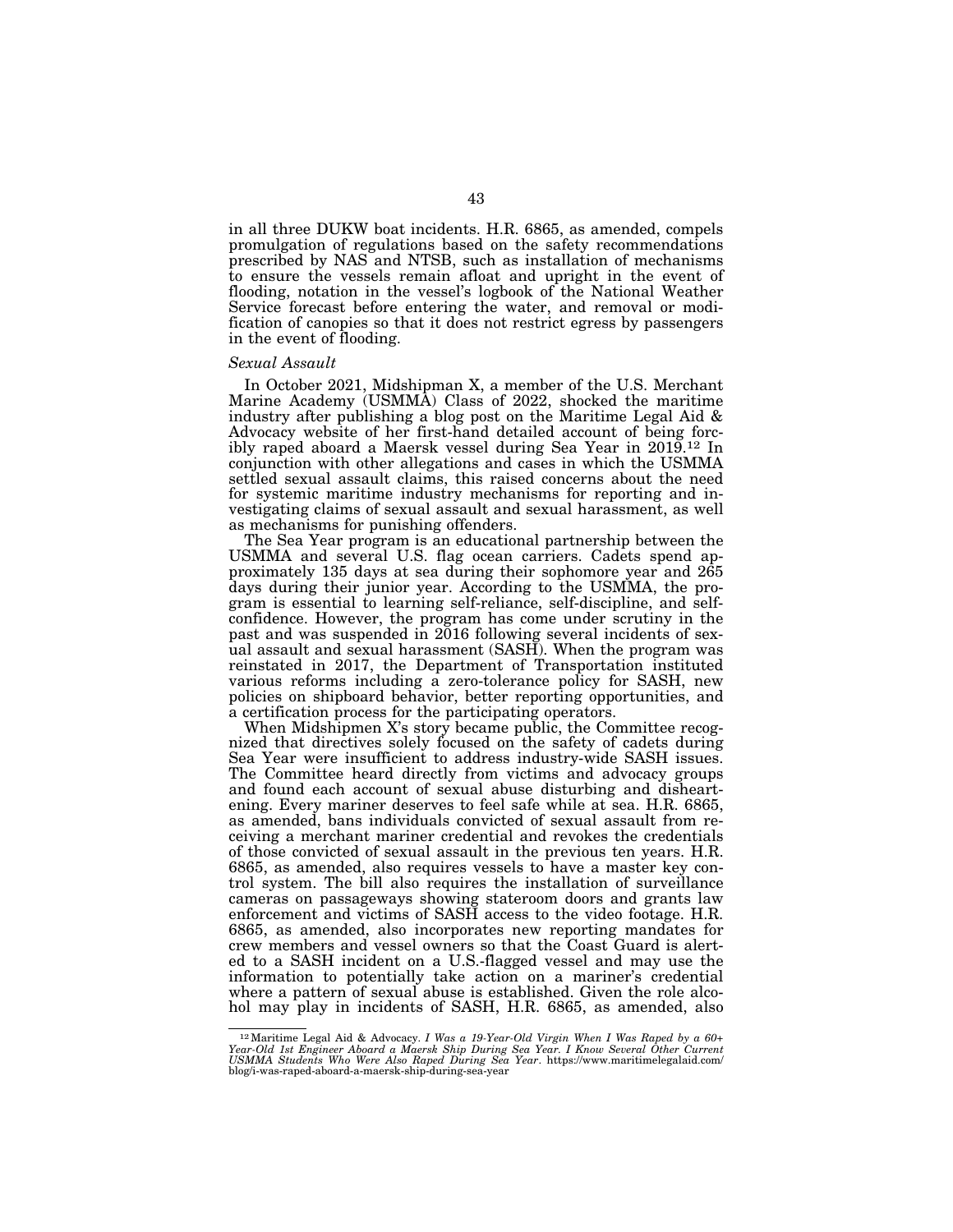directs the Coast Guard to issue regulations on minimum safe alcohol consumption levels while out at sea. The bill allows owners and operators to set more stringent standards.

Finally, the bill establishes requirements for Coast Guard cutters to maintain sexual assault forensic examination (SAFE) kits when underway on a pre-scheduled voyage that will not have access to advanced medical care for a period of at least five consecutive days. The Committee's concern is that victims of a sexual assault while out at sea may elect, but not have access to this vital evidentiary preservation kit due to the inherent limitations of being underway. SAFE kits have a prescriptive window of time when they can be performed to be viable. Outside that window they lose efficacy, and any potential evidentiary benefits should law enforcement authorities decide to prosecute. The Committee learned that at least some Coast Guard cutters will encounter voyages where access to medical evacuation (for which victims of sexual assault qualify in the Coast Guard) or a land-based medical facility is unavailable for five to seven days.13

## **HEARINGS**

For the purposes of rule XIII, clause  $3(c)(6)(A)$  of the 117th Congress, the following hearings were used to develop or consider H.R. 6865:

On July 21, 2021, the Subcommittee on Coast Guard and Maritime Transportation held a hearing titled ''Review of Fiscal Year 2022 Budget for the Coast Guard and Maritime Transportation Programs.'' The Subcommittee received testimony from ADM Karl L. Schultz, Commandant, U.S. Coast Guard, Department of Homeland Security; Hon. Daniel B. Maffei, Chairman, Federal Maritime Commission; Jason M. Vanderhaden, Master Chief Petty Officer, U.S. Coast Guard, Department of Homeland Security; and Ms. Lucinda Lessley, Acting Administrator, Maritime Administration. This hearing provided Members an opportunity to examine the President's fiscal year 2022 budget requests for the Coast Guard and Maritime Transportation Programs.

On October 20, 2021, the Subcommittee on Coast Guard and Maritime Transportation held a hearing titled ''Achieving Mission Balance: Positioning the Coast Guard for the Future.'' The Subcommittee received testimony from Vice Adm. Scott A. Buschman, Deputy Commandant for Operations, U.S. Coast Guard, Department of Homeland Security. This hearing examined how the U.S. Coast Guard allocates hours and resources among its multiple statutory missions, as well as how the Coast Guard measures mission performance.

On November 16, 2021, the Subcommittee on Coast Guard and Maritime Transportation held a hearing titled ''Rebuilding Coast Guard Infrastructure to Sustain and Enhance Mission Capability.'' The Subcommittee received testimony from the U.S. Coast Guard and the U.S. Government Accountability Office (GAO). The hearing examined the need to invest in and provide oversight of shoreside infrastructure, information technology (IT), and data infrastructure support for the U.S. Coast Guard to carry out its missions efficiently and without interruptions resulting from chronic under-

<sup>13</sup> Information obtained from the United States Coast Guard.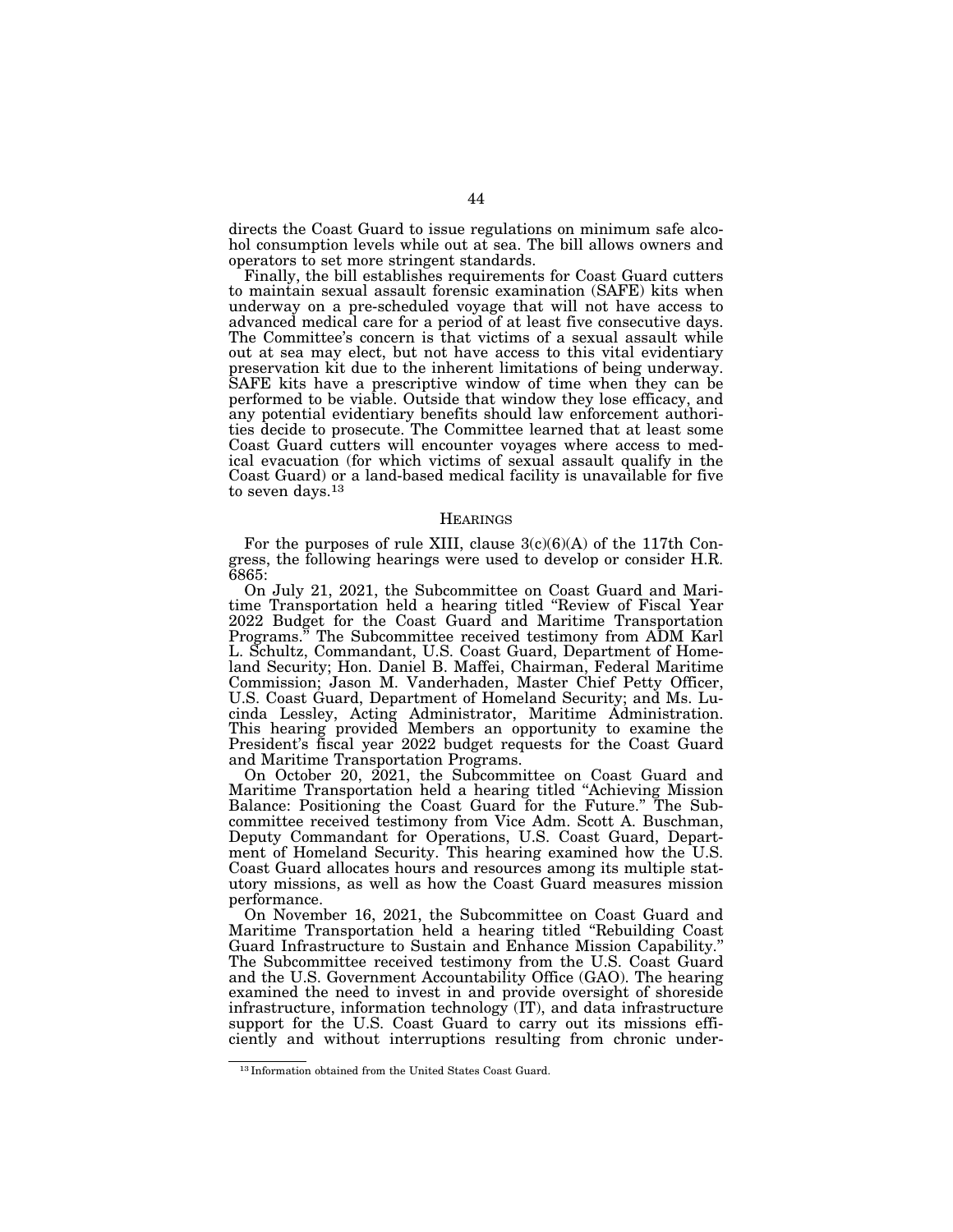funding and obsolescence of the Service's physical and technology assets, technological change, data gaps, or natural/environmental hazards.

## LEGISLATIVE HISTORY AND CONSIDERATION

H.R. 6865 was introduced on February 28, 2022, by Mr. DeFazio of Oregon, Mr. Graves of Missouri, Mr. Carbajal of California, and Mr. Gibbs of Ohio and referred to the Committee on Transportation and Infrastructure. Within the Committee, H.R. 6865 was referred to the Subcommittee on Coast Guard and Maritime Transportation.

The Chair discharged the Subcommittee on Coast Guard and Maritime Transportation from further consideration of H.R. 6865 on March 2, 2022.

The Committee considered H.R. 6865 on March 2, 2022, and ordered the measure to be reported to the House with a favorable recommendation, amended, by voice vote.

The following amendments were offered:

A manager's amendment offered by Mr. DeFazio (#1); was AGREED TO by voice vote.

An amendment offered by Mr. Gibbs (#2); At the end of subtitle B of title IV, add Sec. . "Responsible Party"; was WITH-DRAWN.

An amendment offered by Mr. Van Drew (#3); At the end of subtitle A of title III, add Sec.<sub>ll.</sub> ''Implementation of Designation'';<br>was NOT AGREED TO by voice vote. was NOT AGREED TO by voice vote.

An amendment offered by Mr. Larsen (#4); At the end of title IV, add Sec. 413. "Assistance Related to Marine Mammals"; was AGREED TO by voice vote.

An amendment offered by Mr. Perry (#5); At the end of subtitle A of title III, add Sec.\_\_\_\_. "Exemption from Coastwise Laws for<br>Vessels Transporting Liquefied Natural Gas": was NOT AGREED Vessels Transporting Liquefied Natural Gas''; was NOT AGREED TO by voice vote.

An amendment offered by Mr. Graves of Louisiana (#6); At the end of title IV, add Sec.\_\_\_\_. "Manning and Crewing Requirements<br>for Certain Vessels. Vehicles. and Structures": was AGREED TO by for Certain Vessels, Vehicles, and Structures''; was AGREED TO by a record vote of 59 yeas and 2 nays (Roll Call Vote No. 86).

An amendment offered by Mr. Perry (#7); At the end of title IV, add Sec. . "Prohibition on Use of Funds for Electric Vehicles . "Prohibition on Use of Funds for Electric Vehicles and Infrastructure''; was NOT AGREED TO by voice vote.

An amendment offered by Mr. Graves of Louisiana (#8); At the end of subtitle B of title III, add Sec. . "Risk-Based Inspections"; was WITHDRAWN.

#### COMMITTEE VOTES

Clause 3(b) of rule XIII of the Rules of the House of Representatives requires each committee report to include the total number of votes cast for and against on each record vote on a motion to report and on any amendment offered to the measure or matter, and the names of those members voting for and against.

## *Committee on Transportation and Infrastructure Roll Call Vote No. 86*

On: Agreeing to Amendment #6 offered by Mr. Graves of Louisiana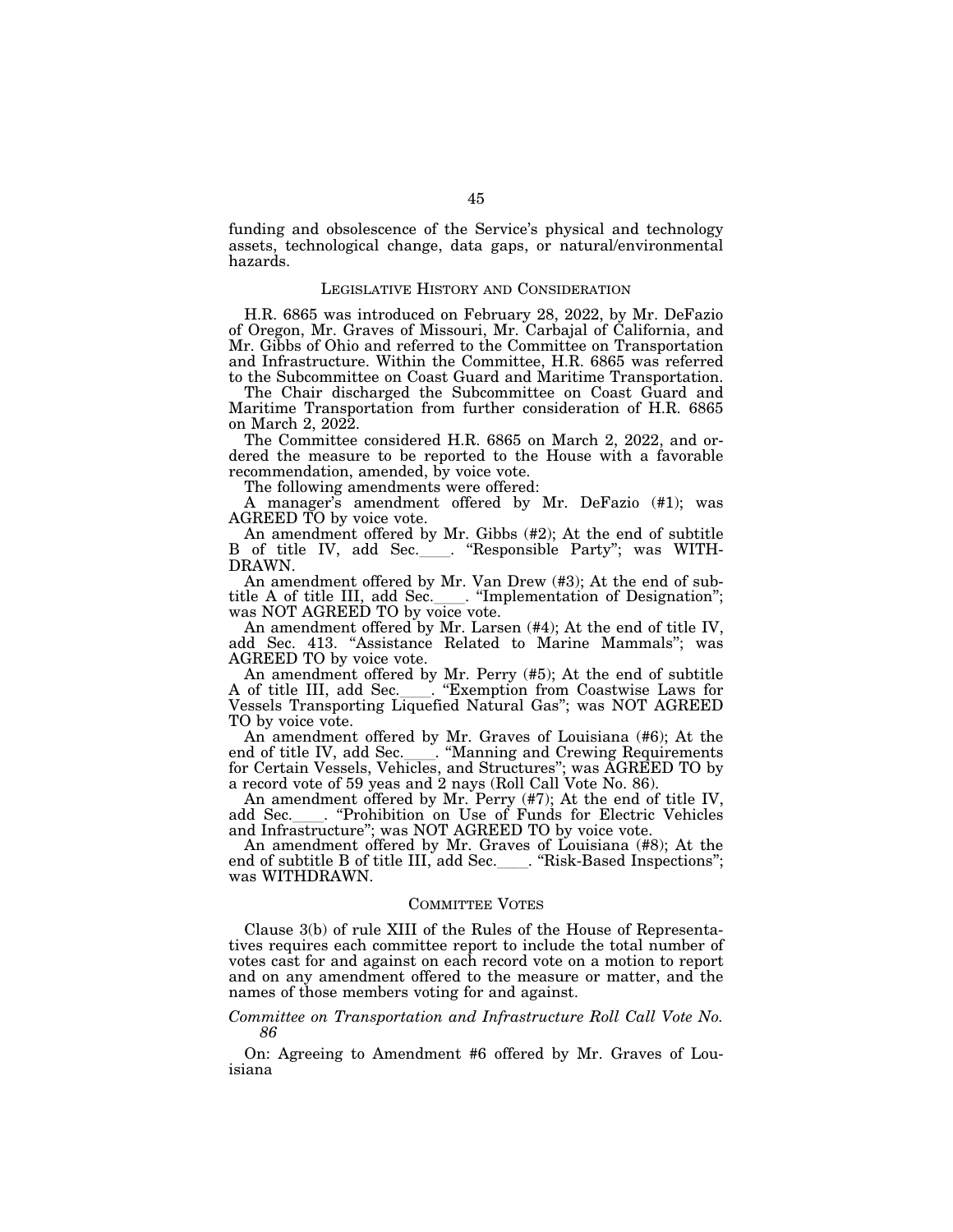Agreed to: 59 yeas and 2 nays.

| <b>Majority Members</b> | Vote | <b>Minority Members</b> | Vote |
|-------------------------|------|-------------------------|------|
|                         | Yea  |                         | Yea  |
|                         | Yea  |                         | Yea  |
|                         | Yea  |                         | Yea  |
|                         |      |                         | Yea  |
|                         | Yea  |                         | Yea  |
|                         | Yea  |                         | Nay  |
|                         | Yea  |                         |      |
|                         | Yea  |                         | Yea  |
|                         | Yea  |                         |      |
|                         | Yea  |                         | Yea  |
|                         | Yea  |                         | Yea  |
|                         | Yea  |                         | Yea  |
|                         | Yea  |                         | Yea  |
|                         | Yea  |                         | Yea  |
|                         | Yea  |                         | Yea  |
|                         | Yea  |                         | Yea  |
|                         | Yea  |                         | .    |
|                         | Yea  |                         | .    |
|                         | Yea  |                         | Yea  |
|                         | Yea  |                         | Yea  |
|                         | .    |                         | Yea  |
|                         | Yea  |                         | Yea  |
|                         | Yea  |                         | Yea  |
|                         | Yea  |                         | Yea  |
|                         | Yea  |                         | Yea  |
|                         | Yea  |                         | Yea  |
|                         | Yea  |                         | .    |
|                         | Yea  |                         | Yea  |
|                         | Yea  |                         | Yea  |
|                         | Yea  |                         | Yea  |
|                         | Nay  |                         | .    |
|                         | Yea  |                         | Yea  |
|                         | Yea  |                         |      |
|                         | Yea  |                         |      |
|                         | Yea  |                         |      |
|                         | Yea  |                         |      |
|                         | Yea  |                         |      |

#### COMMITTEE OVERSIGHT FINDINGS

With respect to the requirements of clause  $3(c)(1)$  of rule XIII of the Rules of the House of Representatives, the Committee's oversight findings and recommendations are reflected in this report.

#### NEW BUDGET AUTHORITY AND TAX EXPENDITURES

With respect to the requirements of clause  $3(c)(2)$  of rule XIII of the Rules of the House of Representatives and section 308(a) of the Congressional Budget Act of 1974 and with respect to requirements of clause  $(3)(c)(3)$  of rule XIII of the Rules of the House of Representatives and section 402 of the Congressional Budget Act of 1974, the Committee has requested but not received a cost estimate for this bill from the Director of Congressional Budget Office. The Committee has requested but not received from the Director of the Congressional Budget Office a statement as to whether this bill contains any new budget authority, spending authority, credit authority, or an increase or decrease in revenues or tax expenditures. The Chairman of the Committee shall cause such estimate and statement to be printed in the *Congressional Record* upon its receipt by the Committee.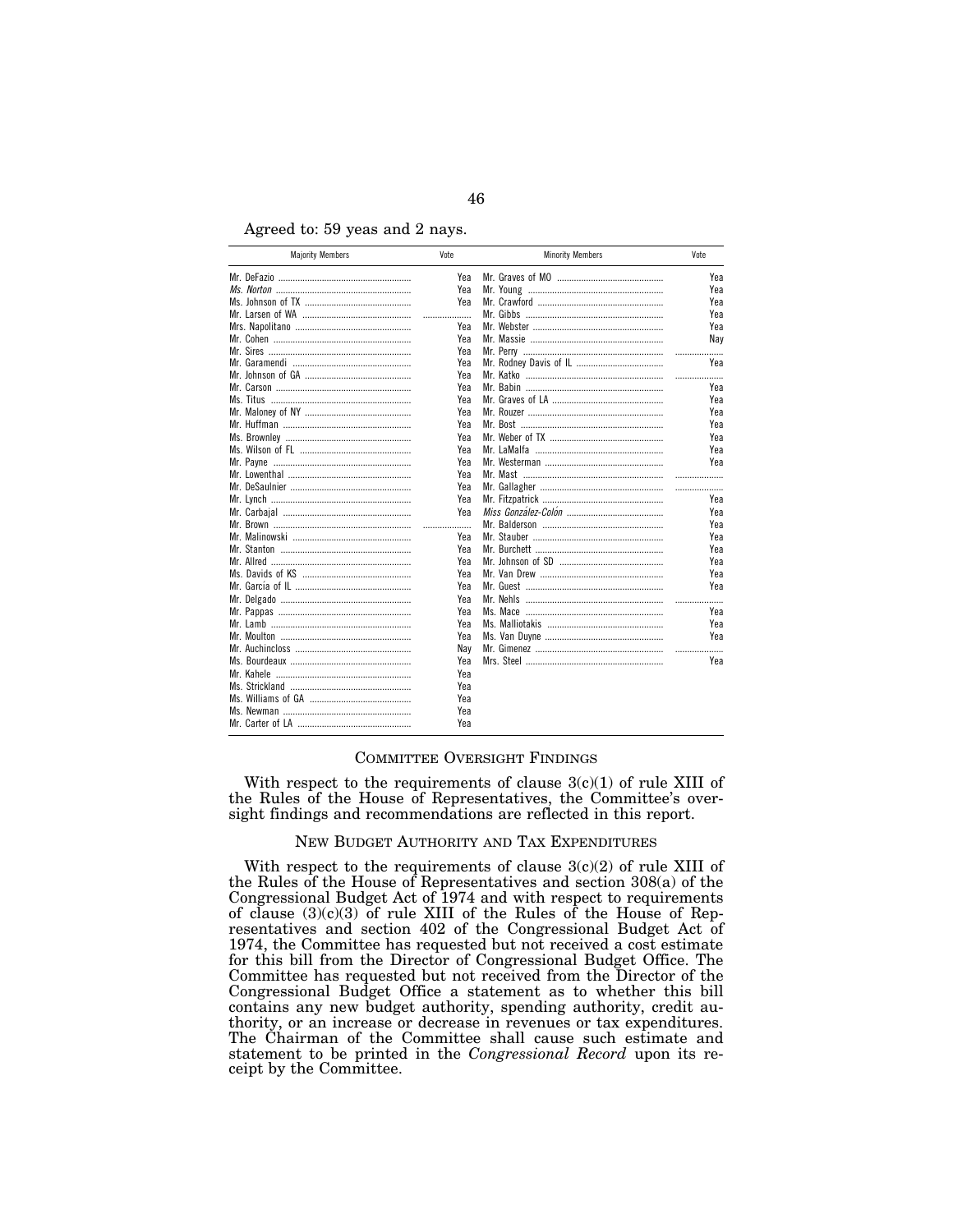#### CONGRESSIONAL BUDGET OFFICE COST ESTIMATE

With respect to the requirement of clause  $3(c)(3)$  of rule XIII of the Rules of the House of Representatives, a cost estimate provided by the Congressional Budget Office pursuant to section 402 of the Congressional Budget Act of 1974 was not made available to the Committee in time for the filing of this report. The Chairman of the Committee shall cause such estimate to be printed in the *Congressional Record* upon its receipt by the Committee.

#### PERFORMANCE GOALS AND OBJECTIVES

With respect to the requirement of clause  $3(c)(4)$  of rule XIII of the Rules of the House of Representatives, the performance goal and objective of this legislation is to reauthorize the Coast Guard in support of its missions.

#### DUPLICATION OF FEDERAL PROGRAMS

Pursuant to clause  $3(c)(5)$  of rule XIII of the Rules of the House of Representatives, the Committee finds that no provision of H.R. 6865 establishes or reauthorizes a program of the federal government known to be duplicative of another federal program, a program that was included in any report from the Government Accountability Office to Congress pursuant to section 21 of Public Law 111–139, or a program related to a program identified in the most recent Catalog of Federal Domestic Assistance.

## CONGRESSIONAL EARMARKS, LIMITED TAX BENEFITS, AND LIMITED TARIFF BENEFITS

In compliance with clause 9 of rule XXI of the Rules of the House of Representatives, this bill, as reported, contains no congressional earmarks, limited tax benefits, or limited tariff benefits as defined in clause 9(e), 9(f), or 9(g) of the rule XXI.

## FEDERAL MANDATES STATEMENT

An estimate of federal mandates prepared by the Director of the Congressional Budget Office pursuant to section 423 of the Unfunded Mandates Reform Act was not made available to the Committee in time for the filing of this report. The Chairman of the Committee shall cause such estimate to be printed in the *Congressional Record* upon its receipt by the Committee.

#### PREEMPTION CLARIFICATION

Section 423 of the Congressional Budget Act of 1974 requires the report of any Committee on a bill or joint resolution to include a statement on the extent to which the bill or joint resolution is intended to preempt state, local, or tribal law. The Committee finds that H.R. 6865 does not preempt any state, local, or tribal law.

### ADVISORY COMMITTEE STATEMENT

No advisory committees within the meaning of section 5(b) of the Federal Advisory Committee Act were created by this legislation.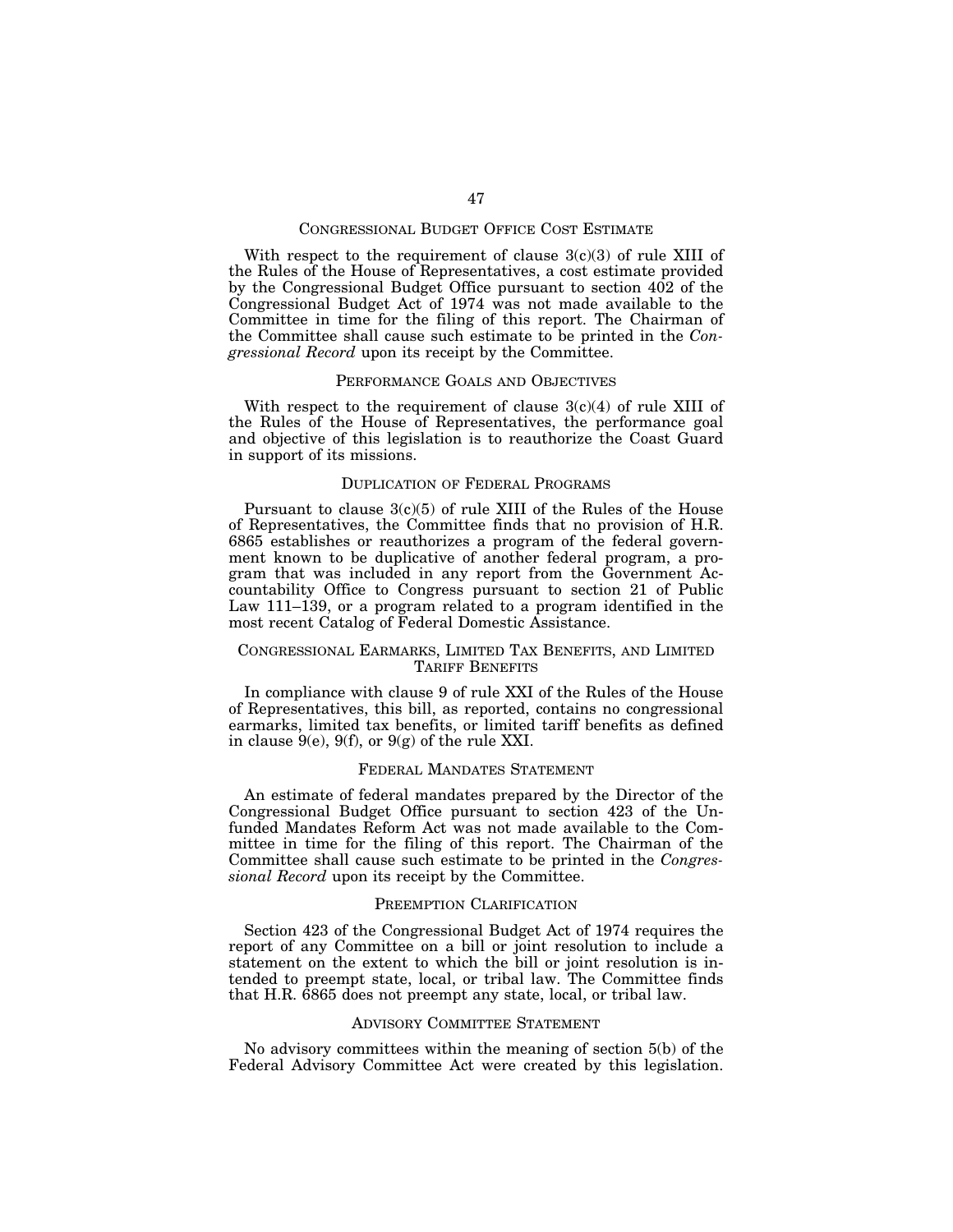## APPLICABILITY TO LEGISLATIVE BRANCH

The Committee finds that the legislation does not relate to the terms and conditions of employment or access to public services or accommodations within the meaning of section  $102(b)(3)$  of the Congressional Accountability Act (Public Law 104–1).

#### SECTION-BY-SECTION ANALYSIS OF THE LEGISLATION

#### *Section 1. Short title; Table of Contents*

This section provides that the act may be cited as the ''Coast Guard Authorization Act of 2022.''

## Title I—Authorizations

#### *Section 101. Authorizations of appropriations*

This section amends Section 4902 of title 14, United States Code, to authorize appropriations of \$12.8 billion for fiscal year 2022 and \$13.9 billion for fiscal year 2023 for the Coast Guard.

#### *Section 102. Authorized levels of military strength and training*

This section amends Section 4904 of title 14, United States Code, to reauthorize the same levels of military strength and training of 44,500 for fiscal years 2022 and 2023.

#### *Section 103. Shoreside infrastructure and facilities*

Of the amounts authorized under section 101, this section authorizes \$585 million to the Coast Guard for both fiscal year 2022 and 2023 to fund the acquisition, construction, rebuilding, or improvement of Coast Guard shoreside infrastructure facilities, including \$175 million to improve facilities at the Coast Guard Yard in Baltimore, Maryland, \$60 million for the recapitalization of the barracks at the United States Coast Guard Training Center Cape May in Cape May, New Jersey, and \$1.2 million for repairs to the Coast Guard Station, New York, waterfront.

#### *Section 104. Availability of amounts for acquisition of additional cutters*

Of the amounts authorized under section 101, this section authorizes \$300 million to the Coast Guard for both fiscal year 2022 and 2023 for the acquisition of a 12th National Security Cutter and \$210 million for the acquisition of three Fast Response Cutters (at least one of which will be used for drug and migrant interdiction in the Caribbean Basin and the Gulf of Mexico). This section also authorizes \$350 million for fiscal year 2022 for the acquisition of a Great Lakes cutter, and an additional \$20 million for fiscal year 2023 for icebreaking cutters for operation in the Northeast, Arctic, and Great Lakes.

## Title II—Coast Guard

## Subtitle A—Military Personnel Matters

#### *Section 201. Authorized strength*

This section amends Section 3702 of title 14, United States Code, to allow the Secretary to increase the authorized end strength of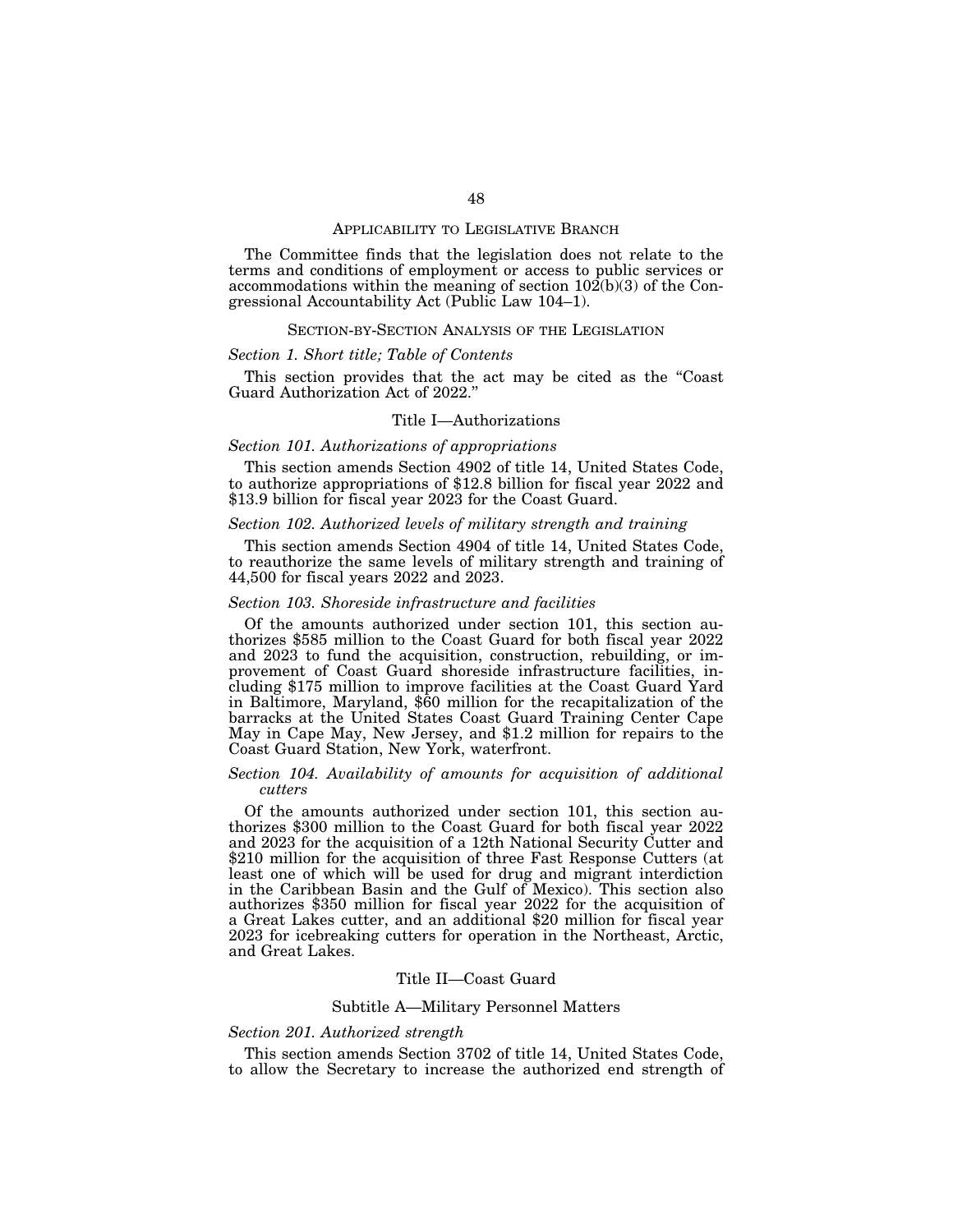the Coast Guard Selected Reserves to not more than three percent of the current end strength per fiscal year. This section also allows the Commandant to increase the end strength of the Reserves to not more than two percent of the authorized end strength upon finding that the increase is necessary to enhance manning and readiness in essential units, critical specialties, or ratings.

## *Section 202. Continuation of officers with certain critical skills on active duty*

This section amends Chapter 21 of title 14, United States Code, to allow the Commandant to designate any officer above grade O– 2 to remain on active duty (after date of retirement) if the officer possesses a critical skill or specialty for the service.

## *Section 203. Number and distribution of officers on active-duty promotion list*

This section gradually increases the number of commissioned officers on the active-duty promotion list to 7,400 by fiscal year 2025 and institutes a reporting requirement if the number allotted is exceeded. This section also institutes a reporting requirement for the number of officers serving at other federal entities on a reimbursable basis that are not included on the active-duty promotion list.

## *Section 204. Coast Guard behavioral health policy*

This section directs the Coast Guard to implement a behavioral health policy that is in parity with the Department of Defense.

## *Section 205. Improving representation of women and of racial and ethnic minorities among Coast Guard active-duty members*

This section directs the Coast Guard to identify recommendations in the Coast Guard-commissioned RAND report entitled ''Improving the Representation of Women and Racial/Ethnic Minorities Among U.S. Coast Guard Active-Duty Members'' and submit a report to Congress on actions taken to implement such recommendations. This section also requires the Coast Guard to update its curriculum and training materials to reflect the implementation of such recommendations.

### Subtitle B—Operational Matters

## *Section 206. Pilot project for enhancing Coast Guard vessel readiness through condition-based maintenance*

This section directs the Coast Guard to conduct a pilot project to enhance vessel readiness using commercially developed conditionbased program standards (e.g., install instrumentation that produces active maintenance alerts, deploy artificial intelligence) and submit an interim report on the progress of the pilot project within six months of enactment of this Act.

#### *Section 207. Unmanned systems strategy*

This section directs the Coast Guard to submit a report to Congress detailing its strategy on implementing unmanned systems across the Service. This section also directs the Coast Guard's Blue Technology Center of Expertise to conduct a pilot project on retro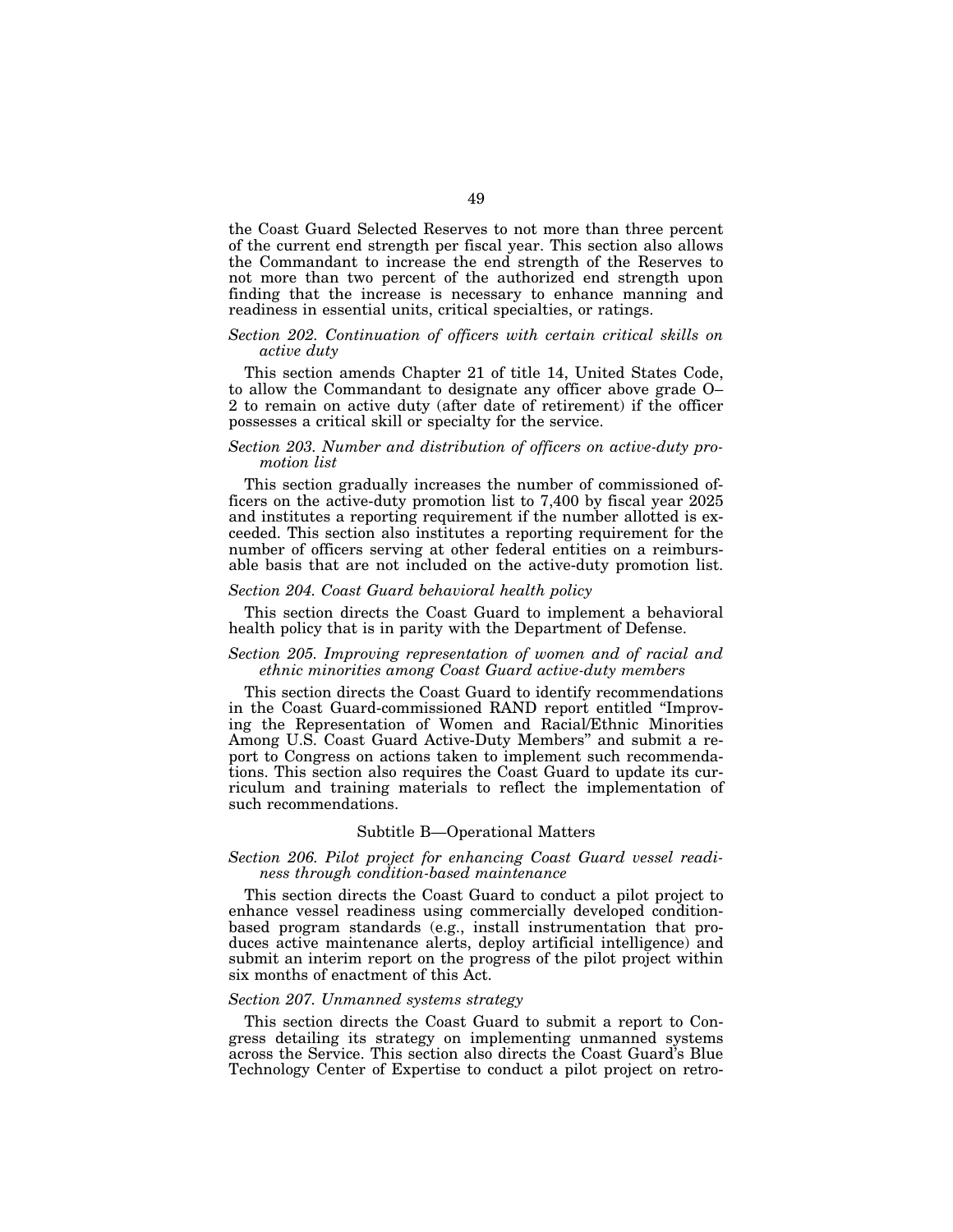fitting an existing Coast Guard small boat with commercially available autonomous control and computer vision technology.

## *Section 208. Budgeting of Coast Guard relating to certain operations*

This section amends Chapter 51 of title 14, United States Code, to mandate the inclusion of a description of all expenses incurred during the performance and execution of Department of Defense readiness mission activities in the Coast Guard's annual budget submission.

#### *Section 209. Report on San Diego maritime domain awareness*

This section directs the Coast Guard to submit a report to Congress giving an overview of the maritime domain awareness in the Coast Guard sector responsible for San Diego, California, with the aim of estimating the volume of traffic engaged in illicit maritime activity during fiscal years 2020–2022 to assess the needs of Coast Guard Sector San Diego.

## *Section 210. Great Lakes winter shipping*

This section mandates a two-stage report analyzing the current capabilities of the Great Lakes icebreaking program, including recommendations and an implementation plan to improve operations. The section provides for a pilot program to include data collected on commercial voyages, failed voyages due to lack of icebreaking, time periods of icebreaking assistance, and the percentage of hours that Great Lakes ice-covered waterways are accessible.

## *Section 211. Center of expertise for Great Lakes oil spill search and response*

This section amends Section 807 of the Coast Guard Authorization Act of 2018 (14 U.S.C. 313) to include the St. Lawrence River and other river systems in the scope of the functions of the Center of Expertise for Great Lakes Oil Spill Preparedness and Response.

## *Section 212. Study on laydown of Coast Guard cutters*

This section requires the Secretary of Homeland Security to conduct a study on the laydown of Coast Guard Fast Response Cutters to assess Coast Guard mission readiness and to identify areas of need for asset coverage.

## Subtitle C—Other Matters

## *Section 213. Responses of Commandant of the Coast Guard to safety recommendations*

This section requires the Coast Guard to respond, in writing, to each National Transportation Safety Board (NTSB) recommendation with one of three potential answers: concur, partially concur, or does not concur.

## *Section 214. Conveyance of Coast Guard vessels for public purposes*

This section codifies Section 914 of the Coast Guard Authorization Act of 2010 regarding the conveyance of Coast Guard vessels and amends the section to authorize the Administrator of the General Services Administration to facilitate the transfer of assets di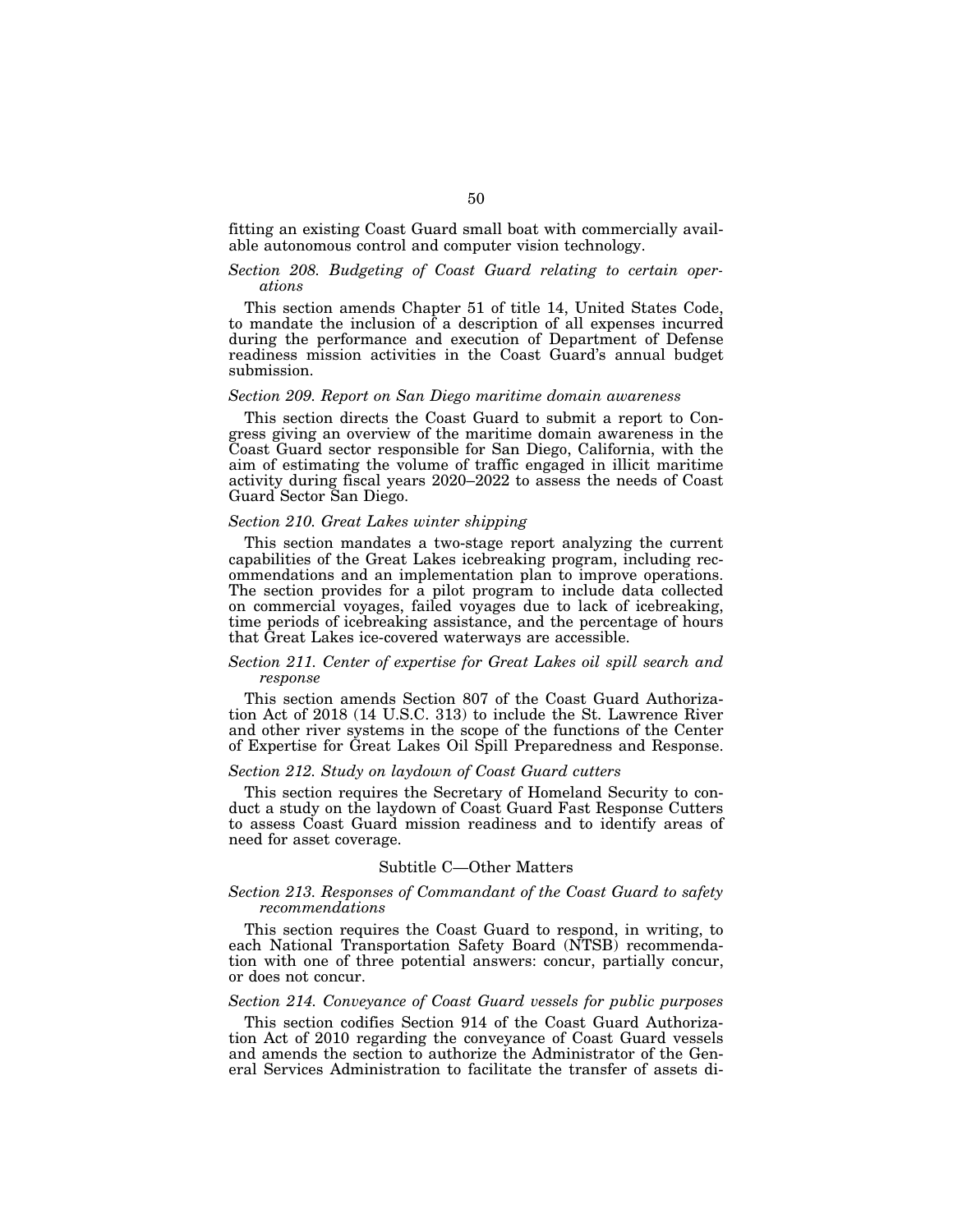rectly from the Coast Guard to an eligible entity for public purposes upon the Commandant's request.

## *Section 215. Acquisition life-cycle cost estimates*

This section amends Section 1132 of title 14, United States Code, to modify the process of conducting life-cycle acquisition project or program cost estimates and assessments.

## *Section 216. National Coast Guard Museum funding plan*

This section amends section 316 of title 14, United States Code, to remove the Department of Homeland Security Inspector General from conducting the certification of the National Coast Guard Museum funding plan and allow a third party to undertake the review.

## *Section 217. Report on Coast Guard explosive ordinance disposal*

This section requires the Coast Guard to submit a report to Congress on the viability of establishing an explosive ordnance disposal program in the Coast Guard, considering where such a program would fit within the organizational structure of the Coast Guard, what vehicles and dive craft would be required for the transportation of explosive ordnance disposal elements, how the program would support the Department of Homeland Security, Department of Justice, and Department of Defense, and initial and annual budget justification estimates.

## *Section 218. Pribilof Island transition completion actions*

This section extends the timeline specified under section 524 of the Pribilof Island Transition Completion Act of 2016 (Public Law 114–120), and requires the Secretary of the department in which the Coast Guard is operating to submit a report to Congress detailing the personnel and equipment deployed to St. Paul Island, Alaska, as required by section 524 of the Act, the status of an aircraft hangar leasing agreement and associated costs of repairing the hangar to support a Coast Guard aircraft, and plans for the fuel tank currently located on St. Paul Island, Alaska.

## *Section 219. Notification of communication outages*

This section requires the Coast Guard to submit a report to Congress detailing a plan to notify mariners of radio outages for towers owned and operated by the Coast Guard in District 17 and identifying technology gaps necessary to implement such plan.

## Title III—Maritime

## Subtitle A—Shipping

## *Section 301. Nonoperating individual*

This section amends section 8313 of the National Defense Authorization Act of 2021 by extending the moratorium on enforcement of section 8701 of title 46, United States Code, with respect to persons on board merchant vessels who are not passengers, but also are not necessary for the navigation or safety of the vessel, to January 1, 2025.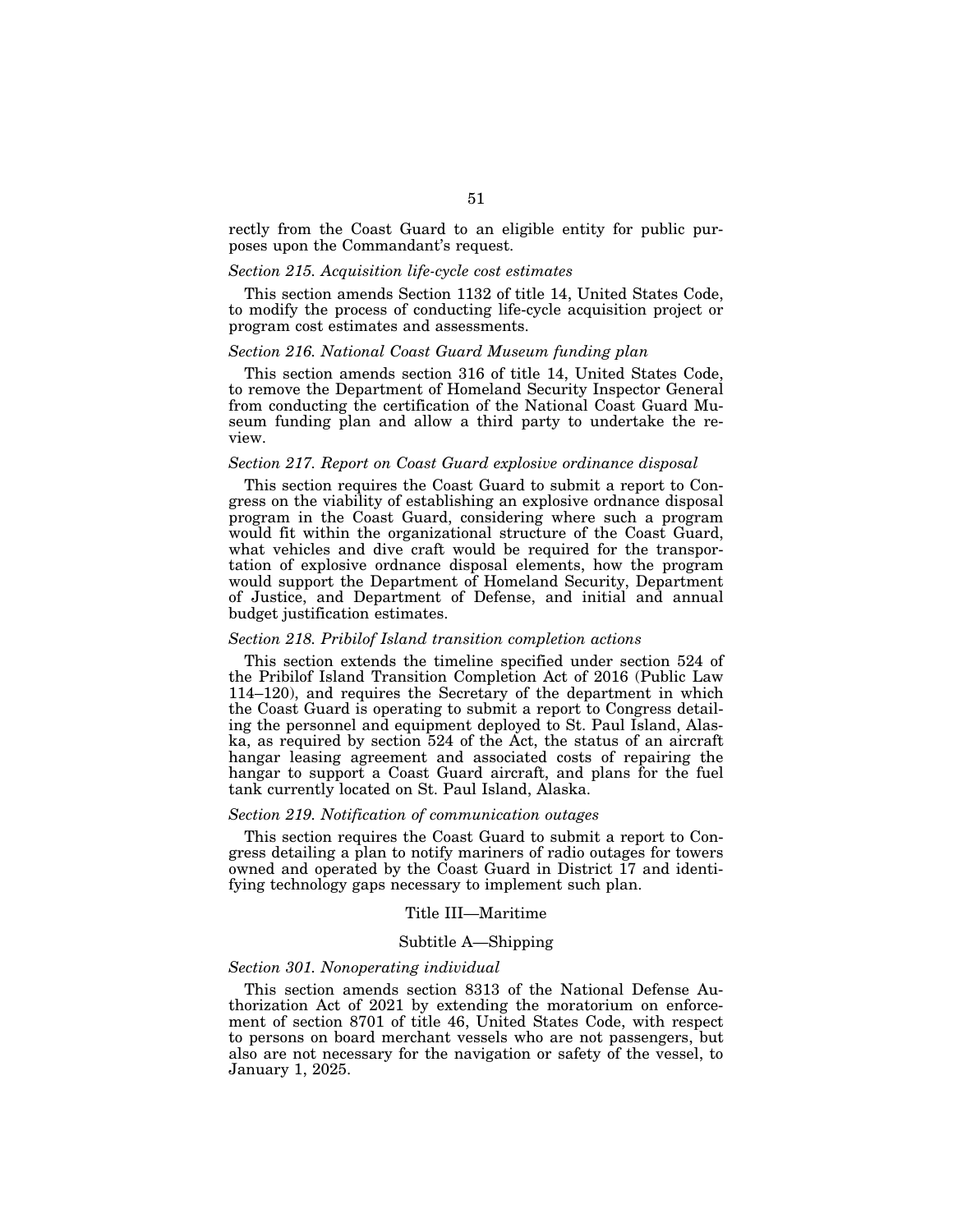#### *Section 302. Oceanographic research vessels*

This section requires the Secretary of Transportation to submit a report on the number of oceanographic research vessels that have operated in U.S. waters over the past ten years.

## *Section 303. Atlantic coast port access routes briefing*

This section requires the Coast Guard to provide monthly briefings to Congress on the progress made to execute the requirements in section 70003 of title 46, United States Code, with respect to the Atlantic Coast Port Access Route until such requirements are complete.

## Subtitle B—Vessel Safety

## *Section 304. Fishing vessel safety*

This section amends chapter 45 of title 46, United States Code, by allowing dockside exams for older fishing vessels as frequently as every two years and repealing the never-implemented Alternative Safety Compliance Program for such vessels.

## *Section 305. Requirements for DUKW-type amphibious passenger vessels*

This section requires the Coast Guard to implement regulations recommended in the National Academies of Sciences, Engineering, and Medicine report on *Options for Improving the Safety of DUKW Type Amphibious Vessels* and the NTSB Safety Recommendation Reports on the Amphibious Passenger Vessel incidents in Table Rock, Missouri, Hot Springs, Arkansas, and Seattle, Washington, related to the safety of DUKW-type amphibious passenger vessels, popularly marketed as Duck boats.

## *Section 306. Exoneration and limitation of liability for small passenger vessels*

This section amends chapter 305 of title 46, United States Code, to exempt certain small passenger vessels from the Limitation of Liability Act and allow individuals injured on small passenger vessels to recover financial damages greater than the value of the vessel.

#### *Section 307. Automatic identification system requirements*

This section amends section 70114 of title 46, United States Code, to require fishing vessels over 65 feet in length be equipped with and operate an automatic identification system (AIS) and authorizes \$5 million to the Secretary of Commerce for fiscal year 2022 to purchase AIS for fishing vessels more than 50 feet in length.

## Subtitle C—Shipbuilding Program

## *Section 308. Loans for retrofitting to qualify as a vessel of the United States*

This section amends section 53706 of title 46, United States Code, to expand eligibility for a loan guarantee to include retrofitting, repair, or similar work in shipyards in the United States for worked required to allow the vessel to become a vessel of the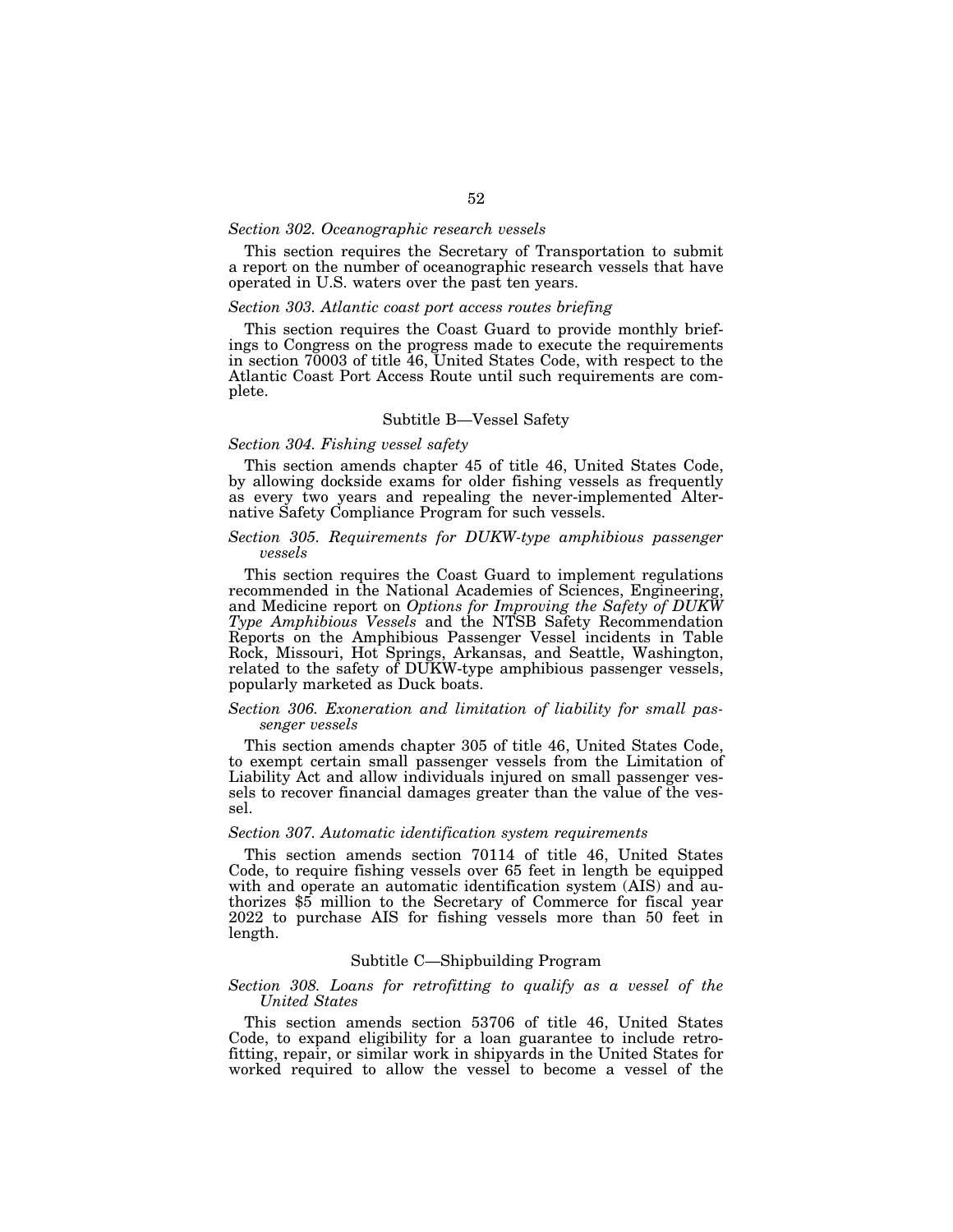United States, be issued a coastwise endorsement, or to convert civilian U.S. flagged vessels to a more useful military configuration.

#### *Section 309. Qualified vessel*

This section amends section 53501 of title 46, United States Code, to include certain passenger ferries, passenger vessels, and small passenger vessels with 50 or more passengers under the definition of qualified vessel and eligible vessel under the Capital Construction Fund.

#### *Section 310. Establishing a capital construction fund*

This section amends section 53503 of title 46, United States Code, to allow short sea transportation on certain passenger ferries, passenger vessels, and small passenger vessels with 50 or more passengers as an allowable use under which to establish a capital construction fund.

## Title IV—Miscellaneous

## Subtitle A—Navigation

## *Section 401. Restriction on changing salvors*

This section amends section 311 of the Federal Water Pollution Act (33 U.S.C. 1321) by prohibiting the vessel owner/operator from changing salvors designated in vessel response plans as long as those salvors satisfy the Coast Guard requirements in accordance with the National Contingency Plan. This section further requires that the Coast Guard submit a report to Congress should the Coast Guard authorize a deviation from the salvor designated in the vessel response plan.

## *Section 402. Towing vessel inspection fees*

The section prohibits the Secretary of the department in which the Coast Guard is operating from charging an inspection fee for towing vessels required to have a Certificate of Inspection until review and promulgation of regulations established under section 815 of the Frank LoBiondo Coast Guard Authorization Act of 2018 take effect.

## *Section 403. Providing requirements for vessels anchored in established anchorage grounds*

This section amends section 70006 of title 46, United States Code, to clarify existing Coast Guard authority to establish anchorage grounds for vessels in navigable waters taking into account navigational safety, protection of the marine environment, undersea pipelines and cables, and national security matters. This section also includes new requirements for vessels to maintain anchor alarms and comply with directions and orders from the Captain of Port.

## *Section 404. Aquatic Nuisance Species Task Force*

This section adds the Directors of the National Park Service and the Bureau of Land Management, and the Commissioner of Reclamation to the Aquatic Nuisance Species Task Force and allows the Task Force to provide technical assistance to agencies involved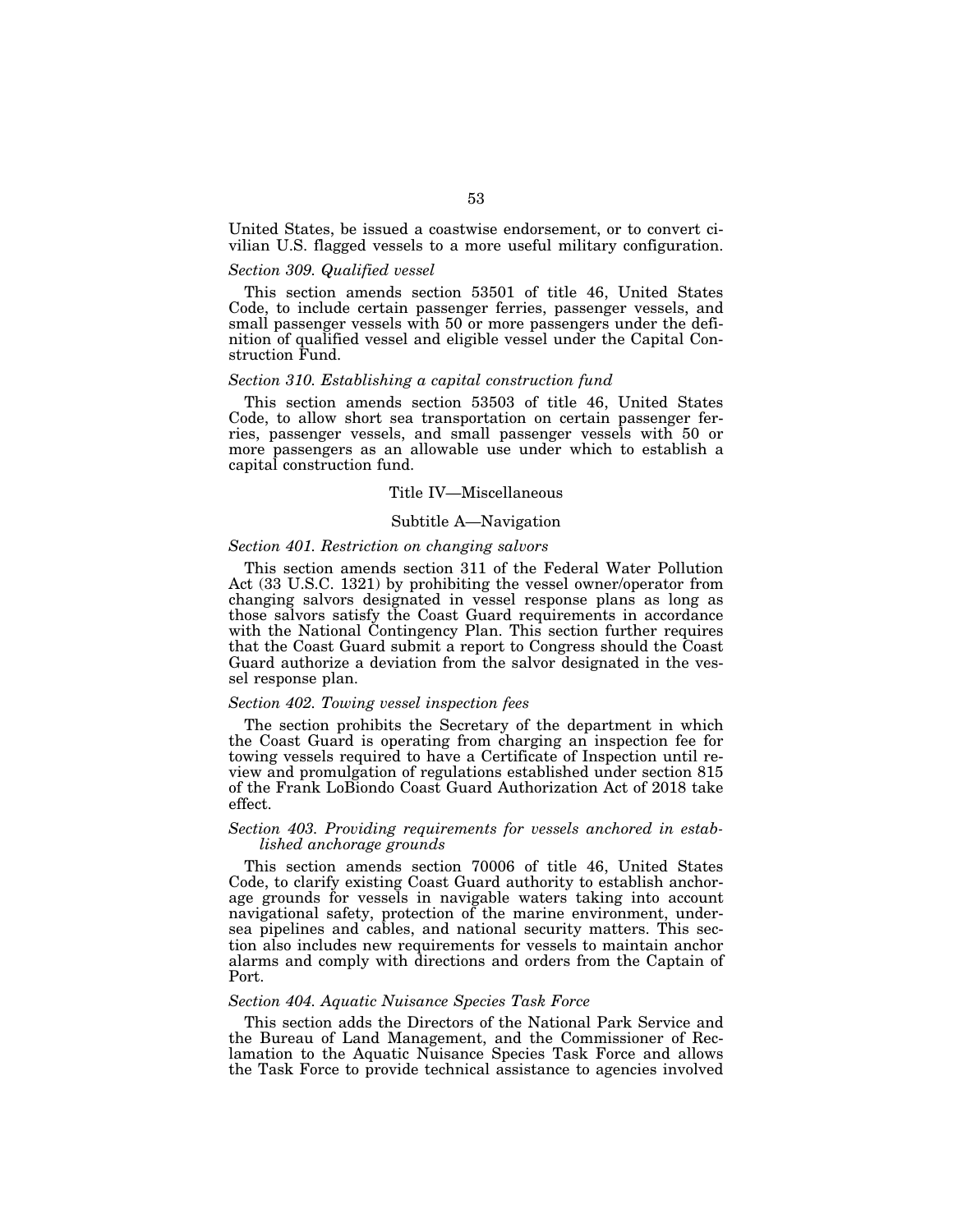in vessel inspections or decontamination. This section also Institutes a 90-day deadline for the Task Force to submit recommendations for legislative or regulatory changes to eliminate gaps in authorities between members of the Task Force to manage and control the movement of aquatic nuisance species into or out of United States' territorial waters.

## *Section 405. Limitation on recovery for certain injuries incurred in aquaculture activities*

This section amends section 30104 of title 46, United States Code, to limit recovery for injuries sustained by an aquaculture worker if state workers' compensation is available to such individual; and to limit recovery to individuals who, at the time of injury, were engaged in aquaculture activities in a place where the individual had lawful access.

## Subtitle B—Other Matters

## *Section 406. Information on type approval certificates*

This section creates a new section under Title IX of the *Frank LoBiondo Coast Guard Authorization Act of 2018* which directs the Coast Guard to make available to states, upon request, information pertaining to Ballast Water Management Systems with an approved ''Type Approval Certificate'' by the Coast Guard pursuant to 46 CFR Subpart 162.060 et seq, including the third-party data that was reviewed and forms the basis for the type approval.

#### *Section 407. Passenger vessel security and safety requirements*

This section amends section 3507 of title 46, United States Code, to clarify that vessels with overnight accommodations for 250 or more passengers are subject to the safety requirements under such section.

## *Section 408. Cargo waiting time reduction*

This section directs the existing Supply Chain Disruptions task force to evaluate and quantify the economic and environmental impact of cargo backlogs. This section also requires the Coast Guard to report to Congress on the status of vessel compliance with chapter 700 of title 46, United States Code, and the status of the investigation into the cause of the oil spill that occurred in October 2021 in the waters over the San Pedro Shelf.

#### *Section 409. Limited indemnity provisions in standby oil spill response contracts*

This section indemnifies an oil spill response contractor up to \$50,000 for liabilities and expenses incidental to the containment or removal of oil arising out of the performance of the contract unless the contractor is negligent or commits misconduct.

## *Section 410. Port Coordination Council for Point Spencer*

This section amends Section 541 of Public Law 114–120 to provide for additional members and duties of the Port Coordination Council for Point Spencer. It also authorizes \$5 million for each of fiscal years 2023–2025 for oil spill prevention and response infrastructure at Point Spencer.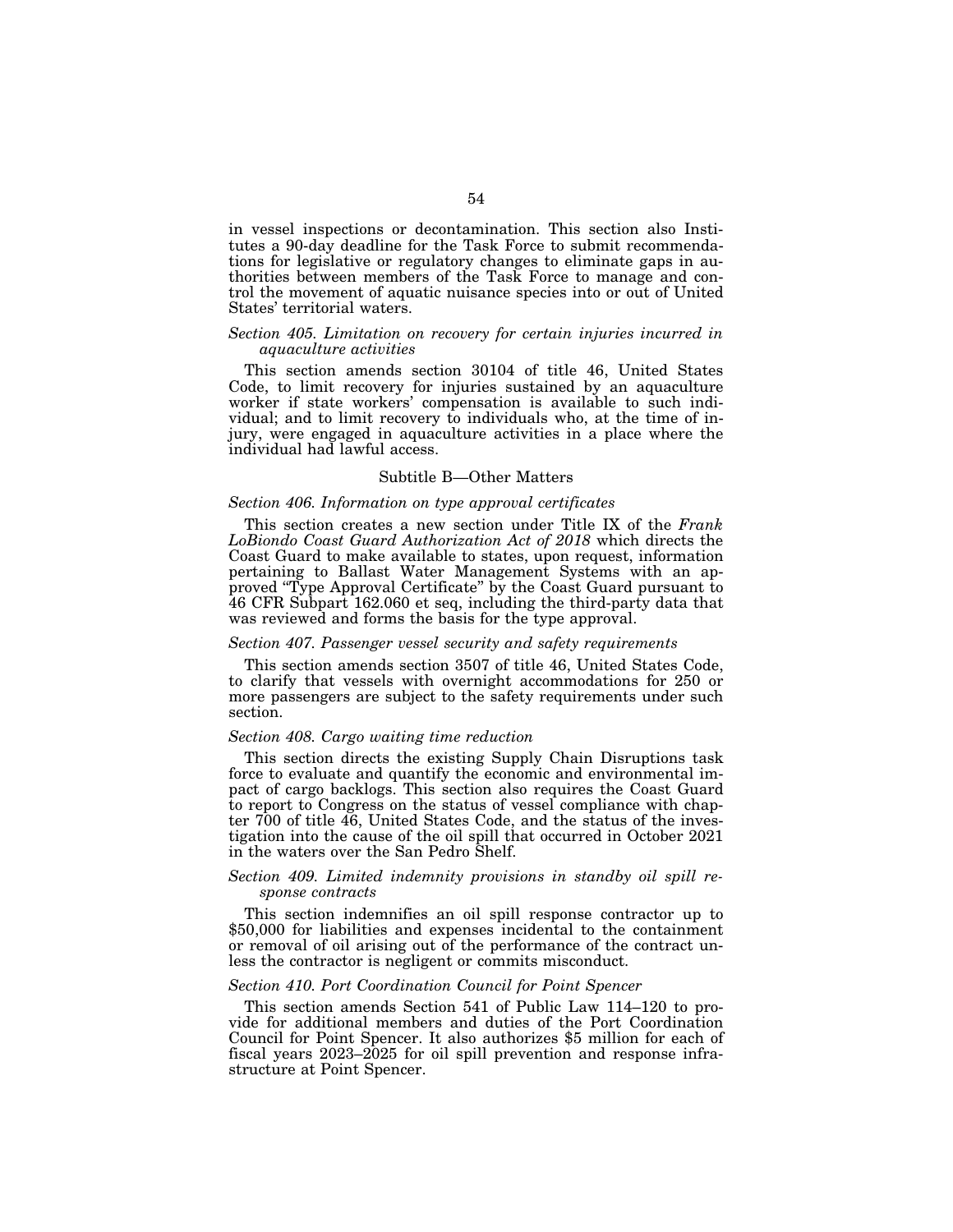## *Section 411. Alaska oil spill planning criteria*

This section amends section 311 of the Federal Water Pollution Control Act (33 U.S.C. 1321) to require the President to establish alternate planning criteria to address oil spill response within the area of responsibility of Coast Guard Sector Anchorage.

#### *Section 412. Nonapplicability*

This section exempts the passenger vessel *American Queen* (U.S. Coast Guard Official Number 1030765) and any other passenger vessel that began construction before the date of enactment of this Act from the requirements under sections 2507(d), 3507(e), 3508, and 3509 of title 46, United States Code, when the vessel is operating inside the boundary line.

#### *Section 413. Report on enforcement of coastwise laws*

This section directs the Coast Guard to submit a report describing any changes to the enforcement of chapters 121 and 551 of title 46, United States Code, as a result of the amendments made by section 9503 of the *William M. (Mac) Thornberry National Defense Authorization Act 2021* (Public Law 116–283).

## *Section 414. Land conveyance, Sharpe Army Depot, Lathrop, California*

This section directs the Administrator of the Maritime Administration to complete the land conveyance required under section 2833 of the *William M. (Mac) Thornberry National Defense Authorization Act 2021* (Public Law 116–283).

## *Section 415. Center of Expertise for Marine Environmental Response*

This section directs the Coast Guard to establish a Center of Expertise for Marine Environmental Response.

#### *Section 416. Prohibition on entry and operation.*

This section prohibits vessels owned or operated by a Russian national or operated by the Russian Government from entering, operating, or transferring cargo in the navigable waters, ports, or places of jurisdiction of the United States while Executive Order 14065 (Blocking Property of Certain Persons and Prohibiting Certain Transactions with Respect to Continued Russia Efforts to Undermine the Sovereignty and Territorial integrity of Ukraine) is in effect. This section also prescribes specific noticing requirements and publication in the Federal Register of a list of registered foreign vessels subject to the prohibition.

## *Section 417. St. Lucie River railroad bridge.*

This section directs the Coast Guard to implement recommendations for the St. Lucie River railroad bridge made by the Coast Guard in the document titled, ''Waterways Analysis and Management System for Intracoastal Waterway Miles 925 005 (WAMS #07301).''

## *Section 418. Assistance related to marine mammals*

This section amends section 50307 of title 46, United States Code, to add vessel noise reduction technology as eligible under the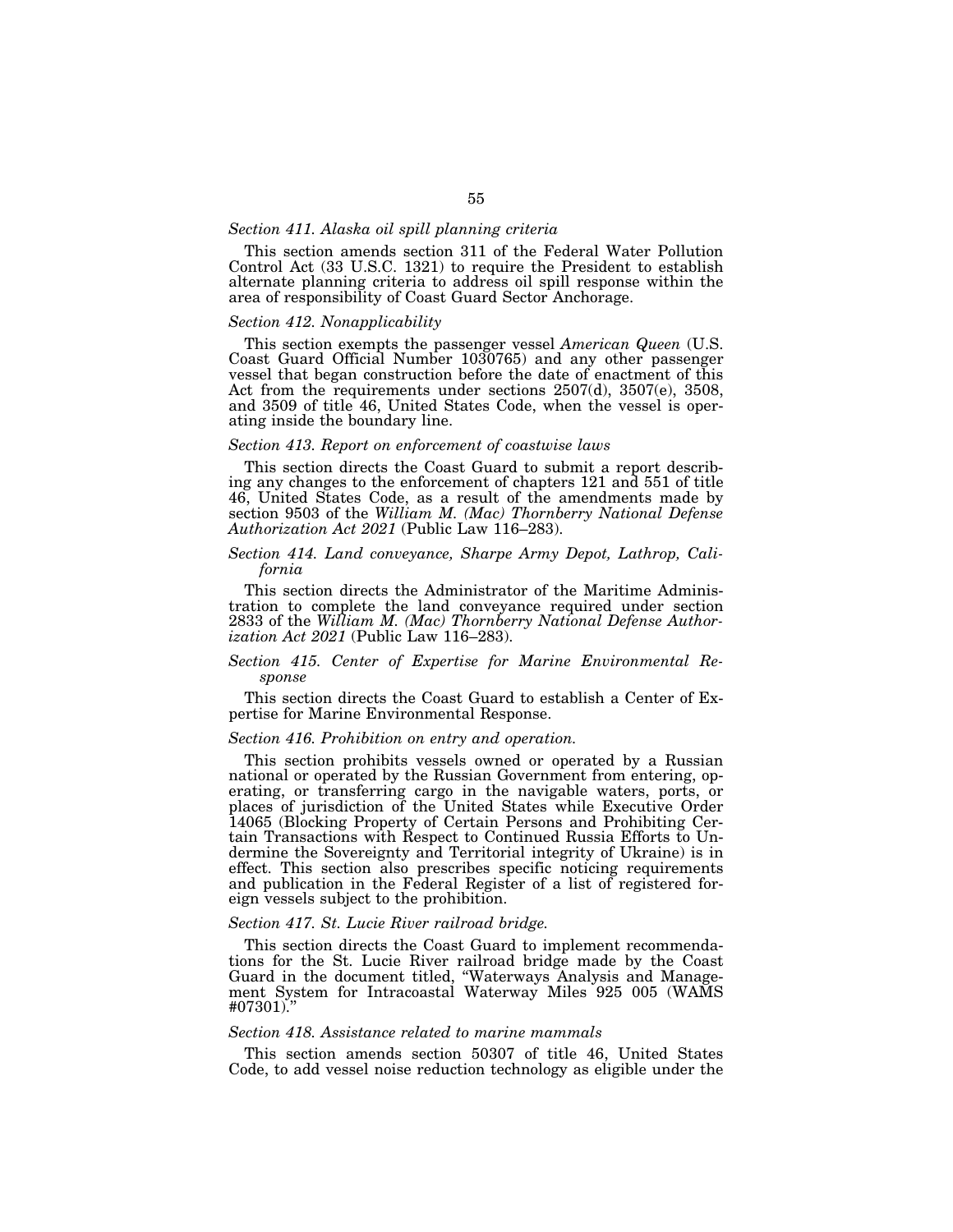Maritime Environmental and Technical Assistance program and adds section 54102 to Chapter 541 of title 46, United States Code, to establish a grant program to mitigate vessel hazards such as impacts and noise on marine mammals. This section also adds Chapter 507 to Subtitle V, Part A of title 46, United States Code, to direct the Maritime Administration to deploy a real-time monitoring program for large whales as informed by a pilot project focusing on the North Atlantic Right Whale.

## *Section 419. Manning and crewing requirements for certain vessels, vehicles, and structures*

This section establishes section 8109, "Exemptions from manning" and crew requirements'' to Chapter 81 of title 46, United States Code, to allow foreign flagged vessels to operate in the Outer Continental Shelf if manned by either United States crew, or crew of the nation of which the vessel is flagged.

## Title V—Sexual Assault and Sexual Harassment Prevention and Response

## *Section 501. Definitions*

This section amends section 2101 of title 46, United States Code, to define the terms ''sexual harassment'' and ''sexual assault''.

#### *Section 502. Convicted sex offender as grounds for denial*

This section clarifies the ability of the Coast Guard to deny a license, certificate of registry, or merchant mariner's document to an individual who has been convicted of sexual assault or sexual harassment (SASH) within the previous five years.

## *Section 503. Sexual harassment or sexual assault as grounds for suspension or revocation*

This section requires the Coast Guard to revoke a license, certificate of registry, or merchant mariner's document to an individual who has been convicted of sexual assault within the previous ten years, and it clarifies the ability of the Coast Guard to revoke or suspend such credentials to an individual who has been convicted of sexual harassment within the last five years.

#### *Section 504. Accommodations; notices*

This section amends section 11101 of title 46, United States Code, to require U.S. vessels to include information in each crew sleeping area and bathroom on the SASH and drug and alcohol policies of the vessels' owner and operator and directions on how to report SASH and drug and alcohol incidents.

#### *Section 505. Protection against discrimination*

This section amends section 2114 of title 46, United States Code, to protect victims and witnesses who report or intend to report SASH incidents from discrimination.

## *Section 506. Alcohol prohibition*

This section directs the Coast Guard to promulgate regulations related to crew consumption and possession of alcohol. It also in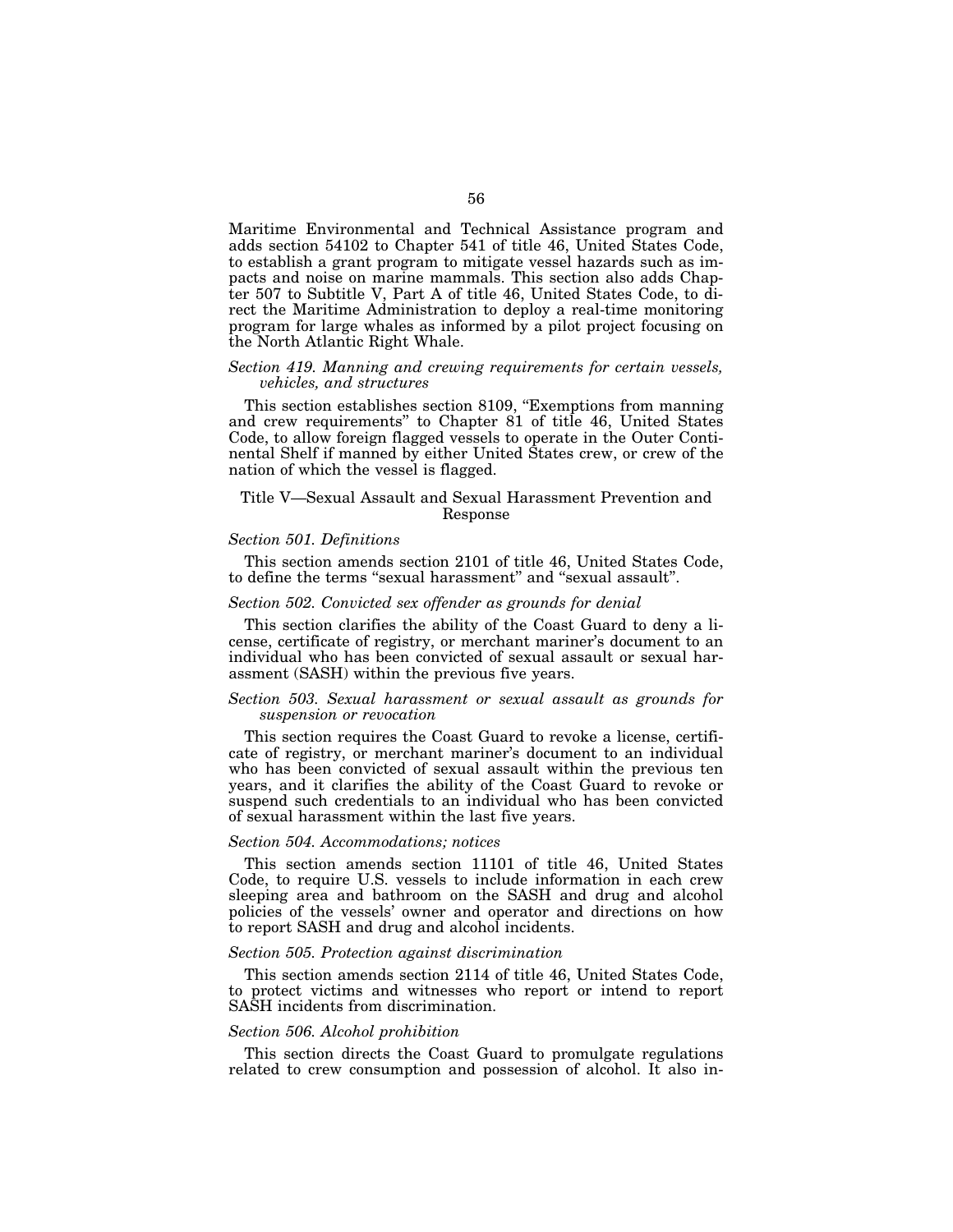cludes an amnesty provision so that the violation of the alcohol policy does not impede the reporting of SASH incidents.

## *Section 507. Surveillance requirements*

This section mandates that non-passenger carrying, ocean-going, commercial vessels install a video surveillance system with audio capability in areas adjacent to bedrooms and limit access of footage to law enforcement officials and victims of SASH.

## *Section 508. Master key control*

This section requires that vessel owners, with the exception of cruise vessels subject to section 3507 of title 46, United States Code, implement a master key control system to limit access to the vessel's master key, maintain a logbook capturing all access and use of the vessel's master key, and make the logbook available to law enforcement officials upon request.

## *Section 509. Safety management systems*

This section amends section 3203 of title 46 to require company SASH policies be included in the vessel's safety management system.

## *Section 510. Requirement to report sexual assault and harassment*

This section amends 10104 of title 46, United States Code, to create new reporting mandates and procedures for crew and vessel owners to report SASH incidents to the Coast Guard and outlines the reporting procedure.

## *Section 511. Civil actions for personal injury or death of seamen*

This section amends sections 30104 and 30106 of title 46. United States Code, to extend the current statute of limitations for civil cases under title 46 to five years for instances of SASH and clarifies that a private right of action for maritime SASH claims exists.

## *Section 512. Administration of sexual assault forensic examination kits*

This section adds section 563, ''Administration of sexual assault forensic examination kits'' to Chapter 5 of title 14, United States Code, to require that Coast Guard vessels that are scheduled to be without access to a land-based or afloat medical facility be equipped with at least two sexual assault and forensic examination kits and at least one medical professional qualified and trained to administer such kits.

#### Title VI—Technical, Conforming and Clarifying Amendments

## *Section 601. Technical corrections*

This section amends section 319(b) of title 14, United States Code, by striking ''section 331 of the *FAA Modernization and Reform Act of 2012* (49 U.S.C. 40101 note)" and inserting "section  $44801$  of title 49". This section also amends section  $1156(c)$  of title 14, United States Code, by striking ''section 331 of the *FAA Modernization and Reform Act of 2012* (49 U.S.C. 40101 note)'' and inserting "section 44801 of title 49".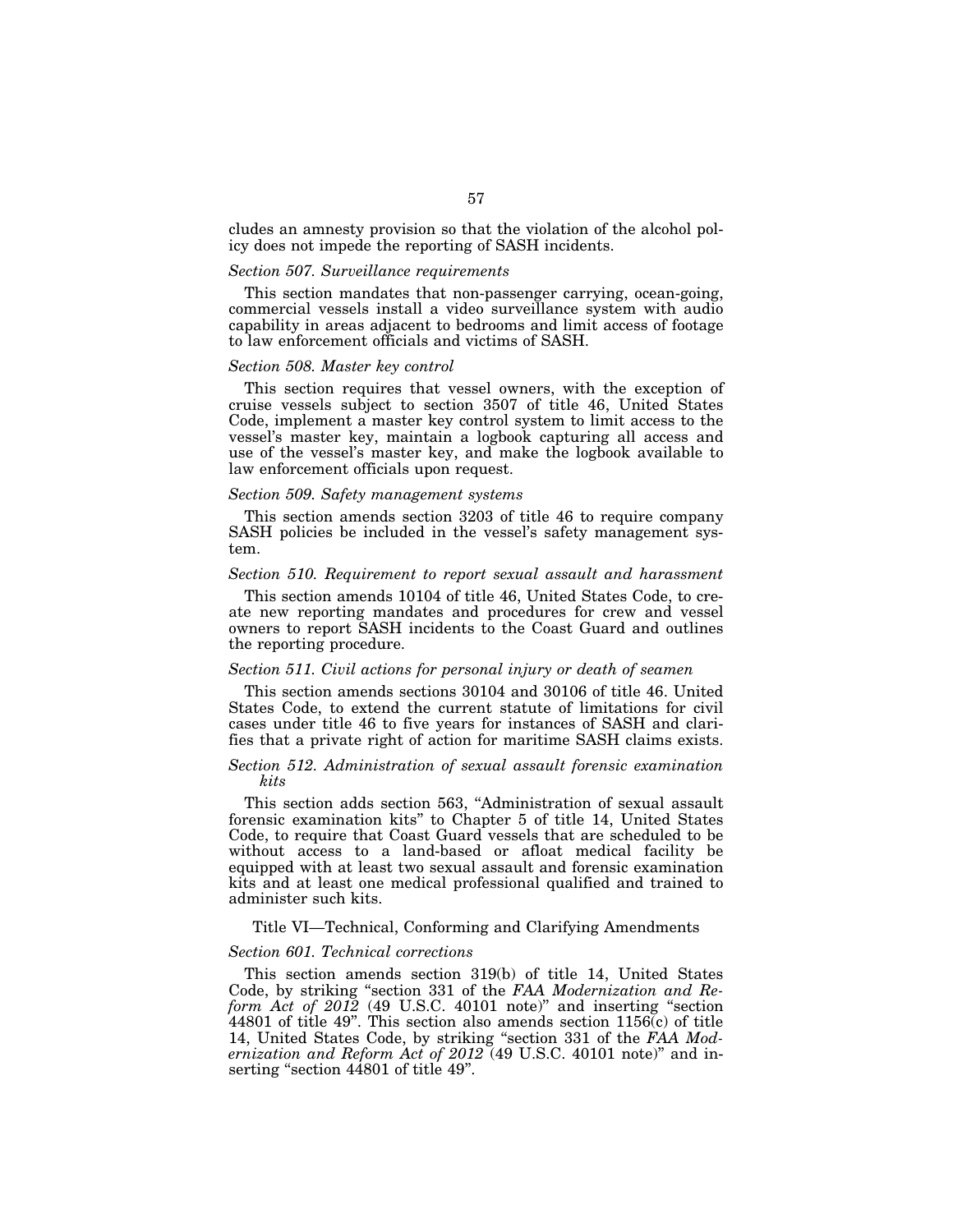## *Section 602. Transportation worker identification credential technical amendments*

This section amends section 70105 of title 46, United States Code, by changing "security cards" to "worker identification credentials''.

## *Section 603. Reinstatement*

This section reinstates the text of section 12(a) of the Act of June 21, 1940, (33 U.S.C. 522(a)), popularly known as the *Truman-Hobbs Act*, as it appeared on the day before the enactment of section 8507(b) of the *National Defense Authorization Act for Fiscal Year 2021* (Public Law 116–283) and redesignates it as the sole text of section 12 of the Act of June 21, 1940 (33 U.S.C. 522).

#### CHANGES IN EXISTING LAW MADE BY THE BILL, AS REPORTED

In compliance with clause 3(e) of rule XIII of the Rules of the House of Representatives, changes in existing law made by the bill, as reported, are shown as follows (existing law proposed to be omitted is enclosed in black brackets, new matter is printed in italic, existing law in which no change is proposed is shown in roman):

## CHANGES IN EXISTING LAW MADE BY THE BILL, AS REPORTED

In compliance with clause 3(e) of rule XIII of the Rules of the House of Representatives, changes in existing law made by the bill, as reported, are shown as follows (existing law proposed to be omitted is enclosed in black brackets, new matter is printed in italics, and existing law in which no change is proposed is shown in roman):

## **TITLE 14, UNITED STATES CODE**

\* \* \* \* \* \* \*

# **SUBTITLE I—ESTABLISHMENT, POWERS, DUTIES, AND ADMINISTRATION**

\* \* \* \* \* \* \*

## **CHAPTER 3—COMPOSITION AND ORGANIZATION**

\* \* \* \* \* \* \*

## **§ 316. National Coast Guard Museum**

(a) ESTABLISHMENT.—The Commandant may establish, accept, operate, maintain and support the Museum, on lands which will be federally owned and administered by the Coast Guard, and are located in New London, Connecticut.

(b) USE OF FUNDS.—

(1) The Secretary shall not expend any funds appropriated to the Coast Guard on the construction of any museum established under this section.

(2) Subject to the availability of appropriations, the Secretary may expend funds appropriated to the Coast Guard on the engineering and design of a Museum.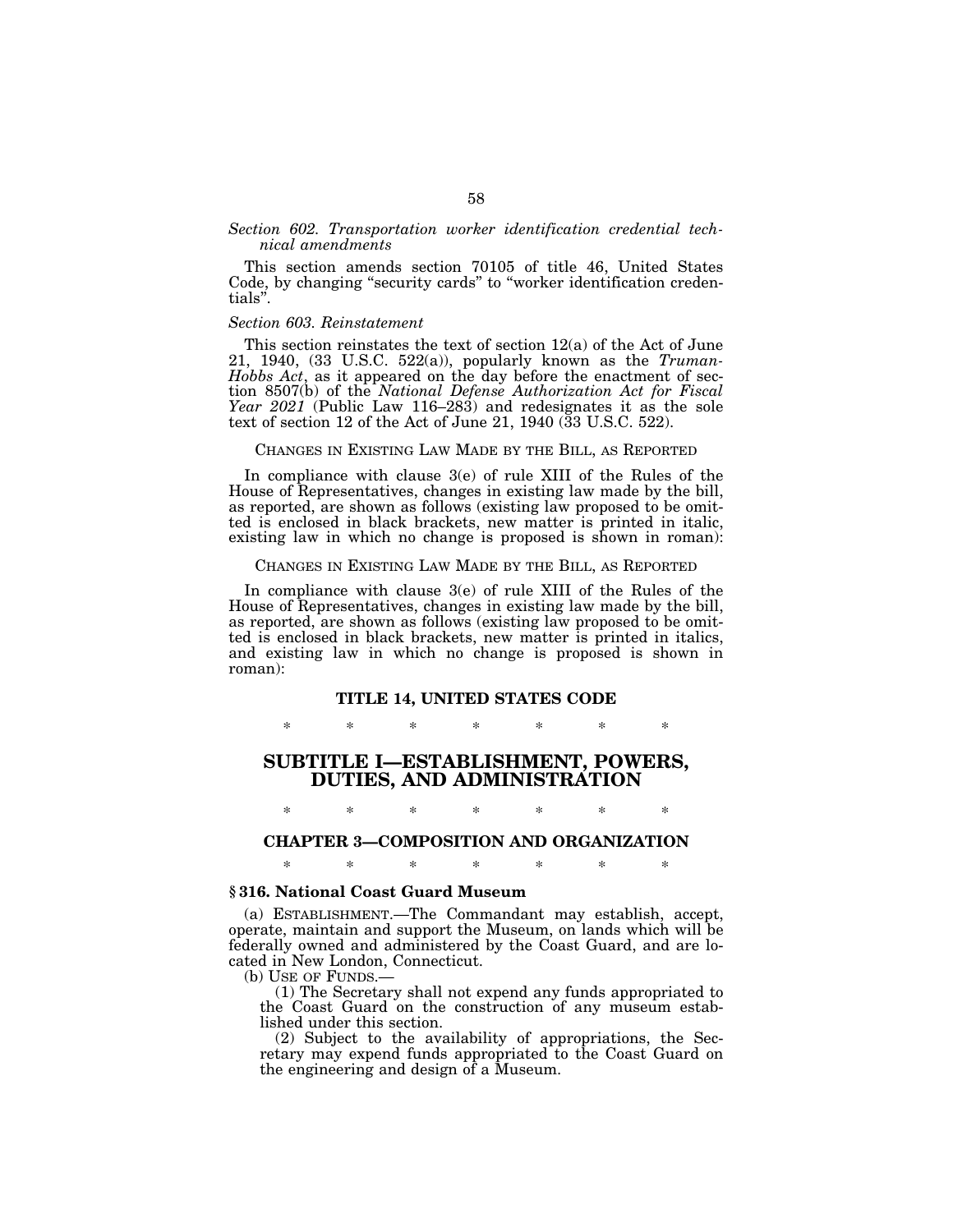(3) The priority for the use of funds appropriated to the Coast Guard shall be to preserve, protect, and display historic Coast Guard artifacts, including the design, fabrication, and installation of exhibits or displays in which such artifacts are included.

(c) FUNDING PLAN.—Not later than 2 years after the date of the enactment of the Elijah E. Cummings Coast Guard Authorization Act of 2020 and at least 90 days before the date on which the Commandant accepts the Museum under subsection (f), the Commandant shall submit to the Committee on Commerce, Science, and Transportation of the Senate and the Committee on Transportation and Infrastructure of the House of Representatives a plan for constructing, operating, and maintaining such Museum, including—

(1) estimated planning, engineering, design, construction, operation, and maintenance costs;

(2) the extent to which appropriated, nonappropriated, and non-Federal funds will be used for such purposes, including the extent to which there is any shortfall in funding for engineering, design, or construction;

(3) an explanation of any environmental remediation issues related to the land associated with the Museum; and

 $(4)$  a certification by [the Inspector General of the department in which the Coast Guard is operating a *third party entity qualified to undertake such a certification process* that the estimates provided pursuant to paragraphs (1) and (2) are reasonable and realistic.

(d) CONSTRUCTION.—

(1) The Association may construct the Museum described in subsection (a).

(2) The Museum shall be designed and constructed in compliance with the International Building Code 2018, and construction performed on Federal land under this section shall be exempt from State and local requirements for building or demolition permits.

(e) AGREEMENTS.—Under such terms and conditions as the Commandant considers appropriate, notwithstanding section 504, and until the Commandant accepts the Museum under subsection (f), the Commandant may—

(1) license Federal land to the Association for the purpose of constructing the Museum described in subsection (a); and

(2)(A) at a nominal charge, lease the Museum from the Association for activities and operations related to the Museum; and

(B) authorize the Association to generate revenue from the use of the Museum.

(f) ACCEPTANCE.—Not earlier than 90 days after the Commandant submits the plan under subsection (c), the Commandant shall accept the Museum from the Association and all right, title, and interest in and to the Museum shall vest in the United States when—

(1) the Association demonstrates, in a manner acceptable to the Commandant, that the Museum meets the design and construction requirements of subsection (d); and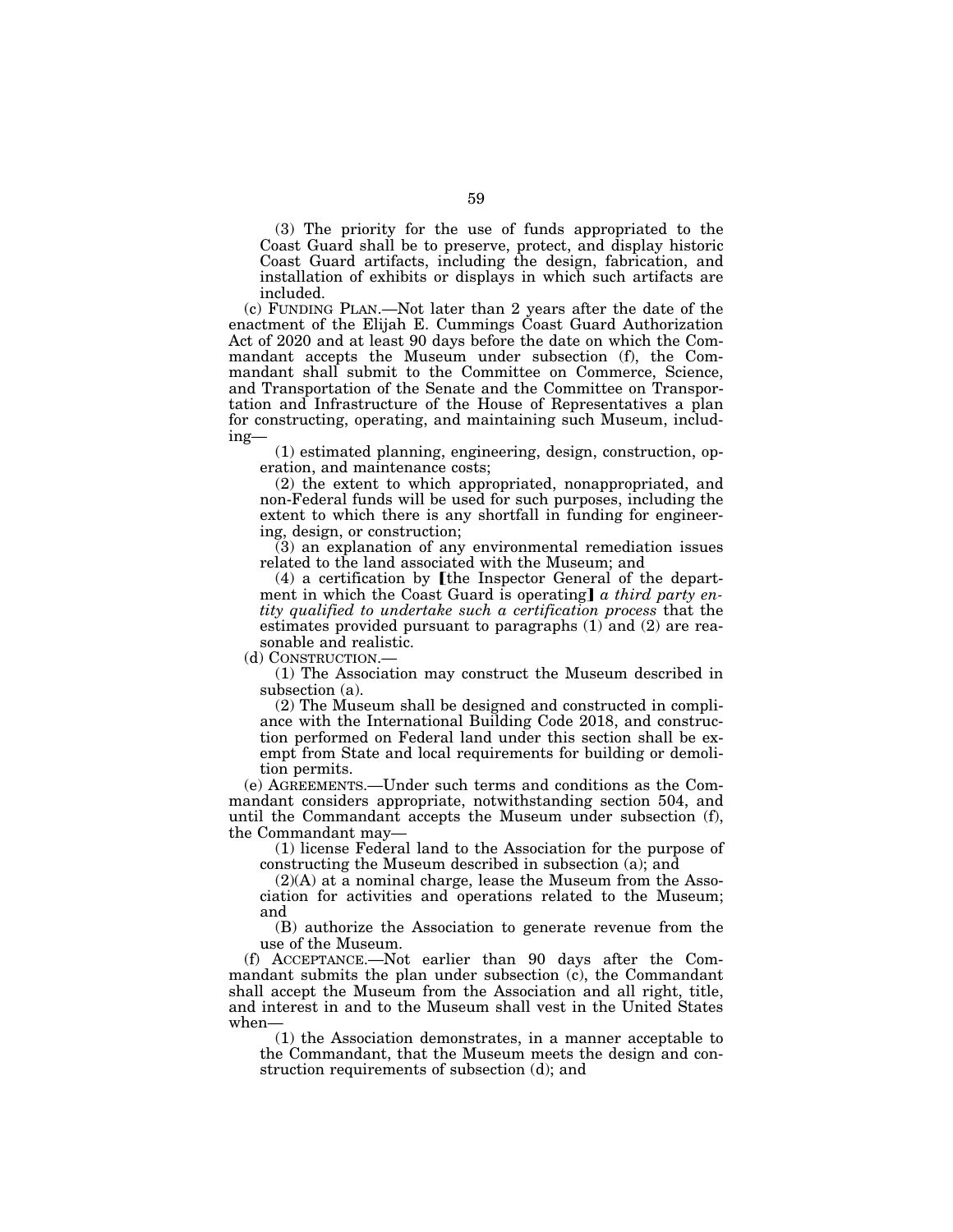(2) all financial obligations of the Association incident to the National Coast Guard Museum have been satisfied.

(g) SERVICES.—The Commandant may solicit from the Association and accept services from nonprofit entities, including services related to activities for construction of the Museum.

(h) AUTHORITY.—The Commandant may not establish a Museum except as set forth in this section.

(i) DEFINITIONS.—In this section:

(1) MUSEUM.—The term ''Museum'' means the National Coast Guard Museum.

(2) ASSOCIATION.—The term ''Association'' means the National Coast Guard Museum Association.

\* \* \* \* \* \* \*

## **§ 319. Land-based unmanned aircraft system program**

(a) IN GENERAL.—Subject to the availability of appropriations, the Secretary shall establish a land-based unmanned aircraft system program under the control of the Commandant.

(b) UNMANNED AIRCRAFT SYSTEM DEFINED.—In this section, the term "unmanned aircraft system" has the meaning given that term in [section 331 of the FAA Modernization and Reform Act of 2012 (49 U.S.C. 40101 note)] *section 44801 of title 49*.

(c) FUNDING FOR CERTAIN ENHANCED CAPABILITIES.—In each of fiscal years 2020 and 2021, the Commandant may provide additional funding of \$5,000,000 for additional long-range maritime patrol aircraft, acquired through full and open competition.

# \* \* \* \* \* \* \* **CHAPTER 5—FUNCTIONS AND POWERS**

Sec.

## \* \* \* \* \* \* \* \* CHAPTER 5—FUNCTIONS AND POWERS

SUBCHAPTER I—GENERAL POWERS

\* \* \* \* \* \* \* \* *509. Conveyance of Coast Guard vessels for public purposes.* 

\* \* \* \* \* \* \* \*

## SUBCHAPTER IV—MISCELLANEOUS

\* \* \* \* \* \* \* \* *564. Administration of sexual assault forensic examination kits.* 

\* \* \* \* \* \* \*

## SUBCHAPTER I—GENERAL POWERS

\* \* \* \* \* \* \*

## *§ 509. CONVEYANCE OF COAST GUARD VESSELS FOR PUBLIC PURPOSES.*

*(a) IN GENERAL.—At the request of the Commandant, the Administrator of the General Services Administration may transfer ownership of a Coast Guard vessel or aircraft to an eligible entity for use for educational, cultural, historical, charitable, recreational, or other public purposes if such transfer is authorized by law.*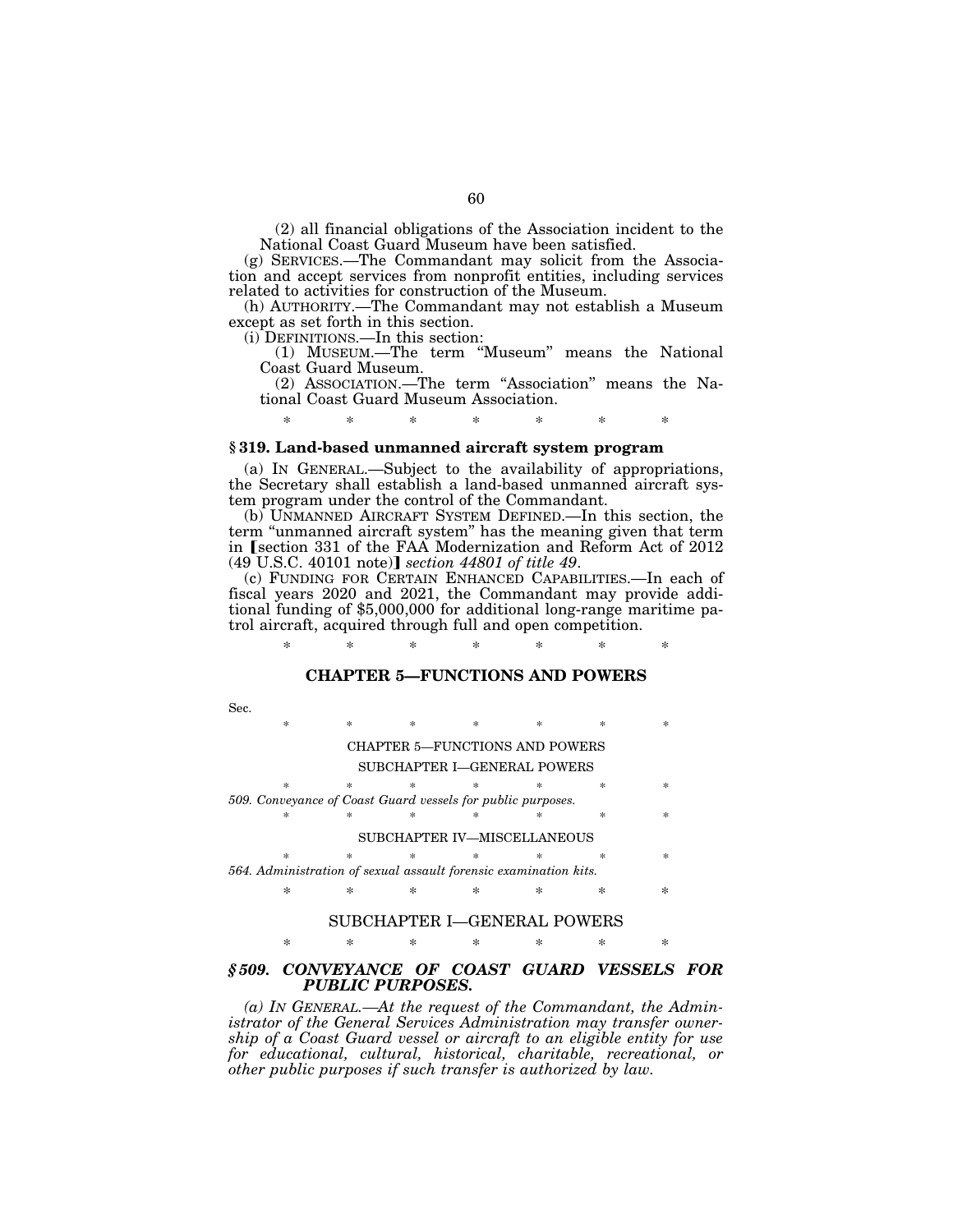*(b) CONDITIONS OF CONVEYANCE.—The General Services Administration may not convey a vessel or aircraft to an eligible entity as authorized by law unless the eligible entity agrees—* 

*(1) to provide the documentation needed by the General Services Administration to process a request for aircraft or vessels as if such a request were being processed under section 102.37.225 of title 41, Code of Federal Regulations, as in effect on the date of enactment of the Coast Guard Authorization Act of 2021;* 

*(2) to comply with the special terms, conditions, and restrictions imposed on aircraft and vessels under section 102.37.460 of such title, as in effect on the date of enactment of the Coast Guard Authorization Act of 2021;* 

*(3) to make the vessel available to the United States Government if it is needed for use by the Commandant of the Coast Guard in time of war or a national emergency; and* 

*(4) to hold the United States Government harmless for any claims arising from exposure to hazardous materials, including asbestos and polychlorinated biphenyls, that occurs after conveyance of the vessel, except for claims arising from use of the vessel by the United States Government under paragraph (3).* 

*(c) OTHER OBLIGATIONS UNAFFECTED.—Nothing in this section amends or affects any obligation of the Coast Guard or any other person under the Toxic Substances Control Act (15 U.S.C. 2601 et seq.) or any other law regarding use or disposal of hazardous materials including asbestos and polychlorinated biphenyls.* 

*(d) ELIGIBLE ENTITY DEFINED.—In this section, the term ''eligible entity'' means a State or local government, nonprofit corporation, educational agency, community development organization, or other*  entity that agrees to comply with the conditions established under *this section.* 

\* \* \* \* \* \* \*

#### SUBCHAPTER IV—MISCELLANEOUS

\* \* \* \* \* \* \*

## *§ 564. Administration of sexual assault forensic examination kits*

*(a) REQUIREMENT.—A Coast Guard vessel that embarks on a covered voyage shall be—* 

*(1) equipped with no less than 2 sexual assault and forensic examination kits; and* 

*(2) staffed with at least 1 medical professional qualified and trained to administer such kits.* 

*(b) COVERED VOYAGE DEFINED.—In this section, the term ''covered voyage'' means a prescheduled voyage of a Coast Guard vessel that, at any point during such voyage—* 

*(1) would require the vessel to travel 5 consecutive days or longer at 20 knots per hour to reach a land-based or afloat medical facility; and* 

*(2) aeromedical evacuation will be unavailable during the travel period referenced in paragraph (1).*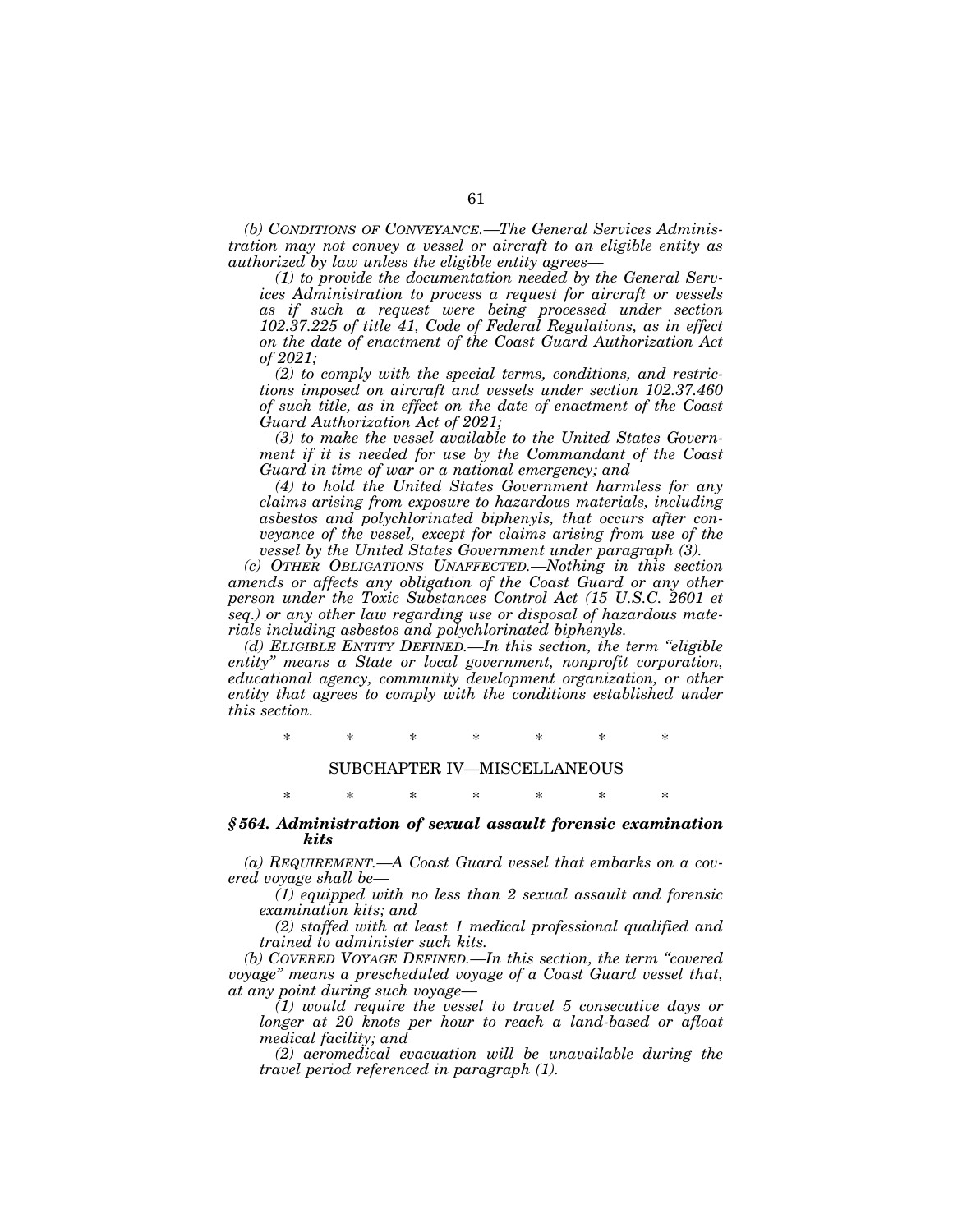## **CHAPTER 7—COOPERATION**

Sec. \* \* \* \* \* \* \* \* *721. Responses to safety recommendations.* 

## *§ 721. Responses to safety recommendations*

*(a) IN GENERAL.—Not later than 90 days after the submission to the Commandant of the Coast Guard of a recommendation by the National Transportation Safety Board relating to transportation safety, the Commandant shall submit to the Board a written response to each recommendation, which shall include whether the Commandant—* 

\* \* \* \* \* \* \*

*(1) concurs with the recommendation;* 

*(2) partially concurs with the recommendation; or* 

*(3) does not concur with the recommendation.* 

*(b) EXPLANATION OF CONCURRENCE.—A response under subsection (a) shall include—* 

*(1) with respect to a recommendation to which the Commandant concurs, an explanation of the actions the Commandant intends to take to implement such recommendation;* 

*(2) with respect to a recommendation to which the Commandant partially concurs, an explanation of the actions the Commandant intends to take to implement the portion of such recommendation with which the Commandant partially concurs; and* 

*(3) with respect to a recommendation to which the Commandant does not concur, the reasons why the Commandant does not concur with such recommendation.* 

*(c) FAILURE TO RESPOND.—If the Board has not received the written response required under subsection (a) by the end of the time period described in such subsection, the Board shall notify the Committee on Transportation and Infrastructure of the House of Representatives and the Committee on Commerce, Science, and Transportation of the Senate that such response has not been received.* 

\* \* \* \* \* \* \*

## **CHAPTER 11—ACQUISITIONS**

\* \* \* \* \* \* \*

## SUBCHAPTER II—IMPROVED ACQUISITION PROCESS AND PROCEDURES

\* \* \* \* \* \* \*

## **§ 1132. Acquisition**

(a) IN GENERAL.—The Commandant may not establish a Level 1 or Level 2 acquisition project or program until the Commandant—

(1) clearly defines the operational requirements for the project or program;

(2) establishes the feasibility of alternatives;

(3) develops an acquisition project or program baseline;

(4) produces a life-cycle cost estimate; and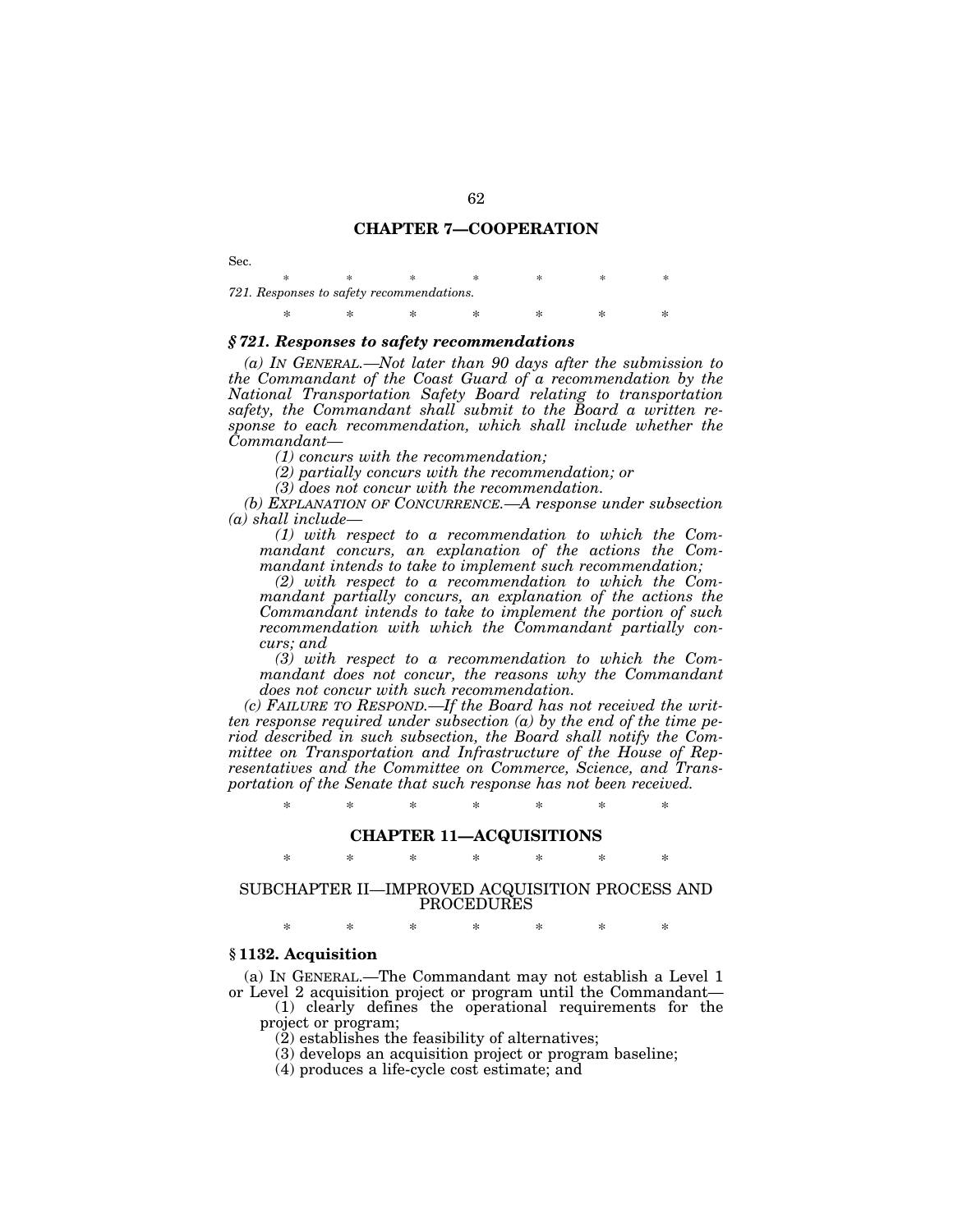(5) assesses the relative merits of alternatives to determine a preferred solution in accordance with the requirements of this section.

(b) SUBMISSION REQUIRED BEFORE PROCEEDING.—Any Coast Guard Level 1 or Level 2 acquisition project or program may not begin to obtain any capability or asset or proceed beyond that phase of its development that entails approving the supporting acquisition until the Commandant submits to the appropriate congressional committees the following:

(1) The key performance parameters, the key system attributes, and the operational performance attributes of the capability or asset to be acquired under the proposed acquisition project or program.

(2) A detailed list of the systems or other capabilities with which the capability or asset to be acquired is intended to be interoperable, including an explanation of the attributes of interoperability.

(3) The anticipated acquisition project or program baseline and acquisition unit cost for the capability or asset to be acquired under the project or program.

(4) A detailed schedule for the acquisition process showing when all capability and asset acquisitions are to be completed and when all acquired capabilities and assets are to be initially and fully deployed.

(c) ANALYSIS OF ALTERNATIVES.—

(1) IN GENERAL.—The Coast Guard may not acquire an experimental or technically immature capability or asset or implement a Level 1 or Level 2 acquisition project or program, unless it has prepared an analysis of alternatives for the capability or asset to be acquired in the concept and technology development phase of the acquisition process for the capability or asset.

(2) REQUIREMENTS.—The analysis of alternatives shall be prepared by a federally funded research and development center, a qualified entity of the Department of Defense, or a similar independent third-party entity that has appropriate acquisition expertise and has no financial interest in any part of the acquisition project or program that is the subject of the analysis. At a minimum, the analysis of alternatives shall include—

(A) an assessment of the technical maturity of the capability or asset, and technical and other risks;

(B) an examination of capability, interoperability, and other advantages and disadvantages;

(C) an evaluation of whether different combinations or quantities of specific assets or capabilities could meet the Coast Guard's overall performance needs;

(D) a discussion of key assumptions and variables, and sensitivity to change in such assumptions and variables;

(E) when an alternative is an existing capability, asset, or prototype, an evaluation of relevant safety and performance records and costs;

(F) a calculation of life-cycle costs including—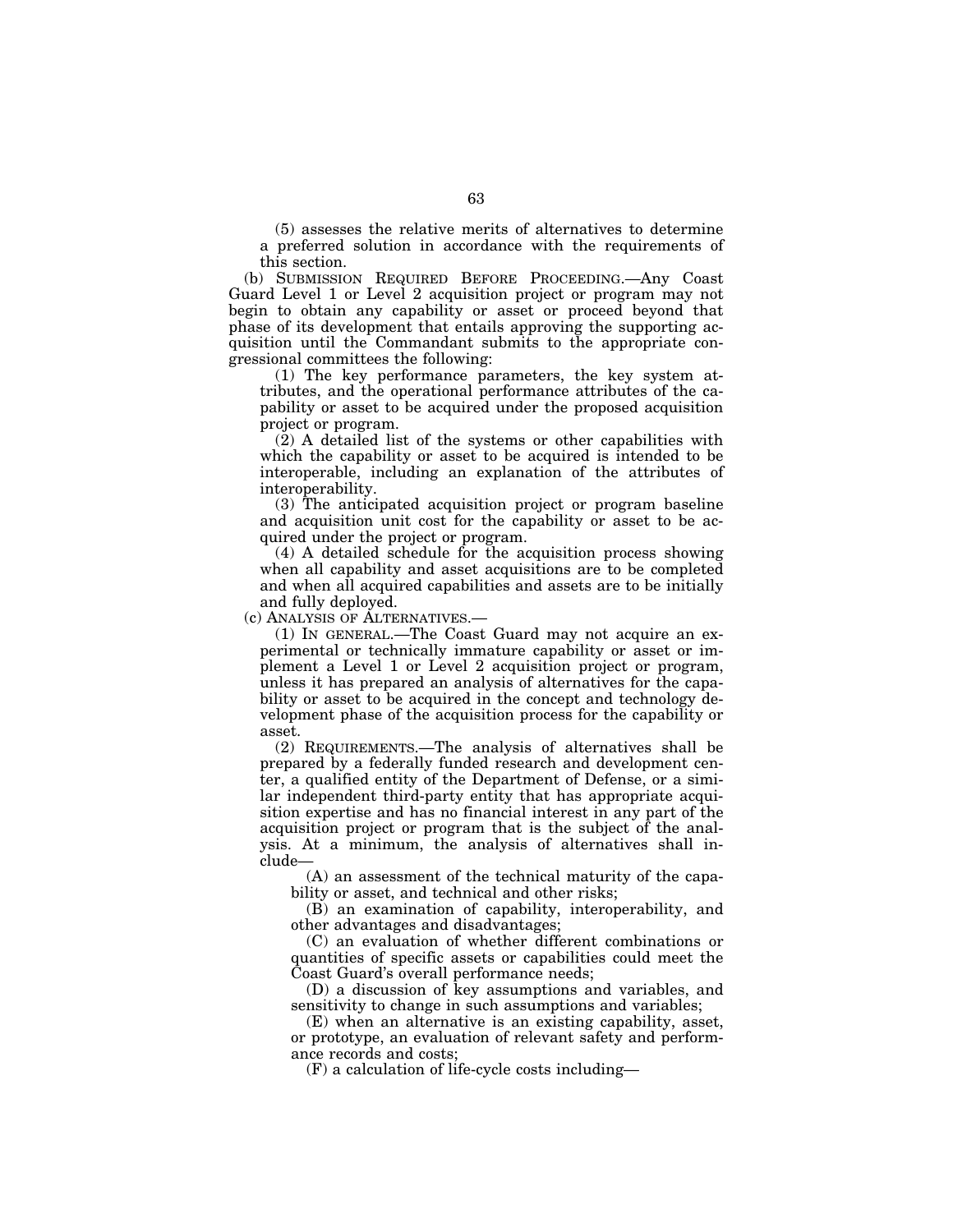(i) an examination of likely research and development costs and the levels of uncertainty associated with such estimated costs;

(ii) an examination of likely production and deployment costs and the levels of uncertainty associated with such estimated costs;

(iii) an examination of likely operating and support costs and the levels of uncertainty associated with such estimated costs;

(iv) if they are likely to be significant, an examination of likely disposal costs and the levels of uncertainty associated with such estimated costs; and

(v) such additional measures as the Commandant or the Secretary of the department in which the Coast Guard is operating determines to be necessary for appropriate evaluation of the capability or asset; and

(G) the business case for each viable alternative.<br>(d) TEST AND EVALUATION MASTER PLAN.—

(1) IN GENERAL.—For any Level 1 or Level 2 acquisition project or program the Chief Acquisition Officer must approve a test and evaluation master plan specific to the acquisition project or program for the capability, asset, or subsystems of the capability or asset and intended to minimize technical, cost, and schedule risk as early as practicable in the development of the project or program.

(2) TEST AND EVALUATION STRATEGY.—The master plan shall—

(A) set forth an integrated test and evaluation strategy that will verify that capability-level or asset-level and subsystem-level design and development, including performance and supportability, have been sufficiently proven before the capability, asset, or subsystem of the capability or asset is approved for production; and

(B) require that adequate developmental tests and evaluations and operational tests and evaluations established under subparagraph (A) are performed to inform production decisions.

(3) OTHER COMPONENTS OF THE MASTER PLAN.—At a minimum, the master plan shall identify—

(A) the key performance parameters to be resolved through the integrated test and evaluation strategy;

(B) the performance data to be used to determine whether the key performance parameters have been resolved;

(C) critical operational issues to be assessed in addition to the key performance parameters;

(D) the results during test and evaluation that will be required to demonstrate that a capability, asset, or subsystem meets performance requirements;

(E) specific development test and evaluation phases and the scope of each phase;

(F) modeling and simulation activities to be performed, if any, and the scope of such activities;

(G) early operational assessments to be performed, if any, and the scope of such assessments;

(H) operational test and evaluation phases;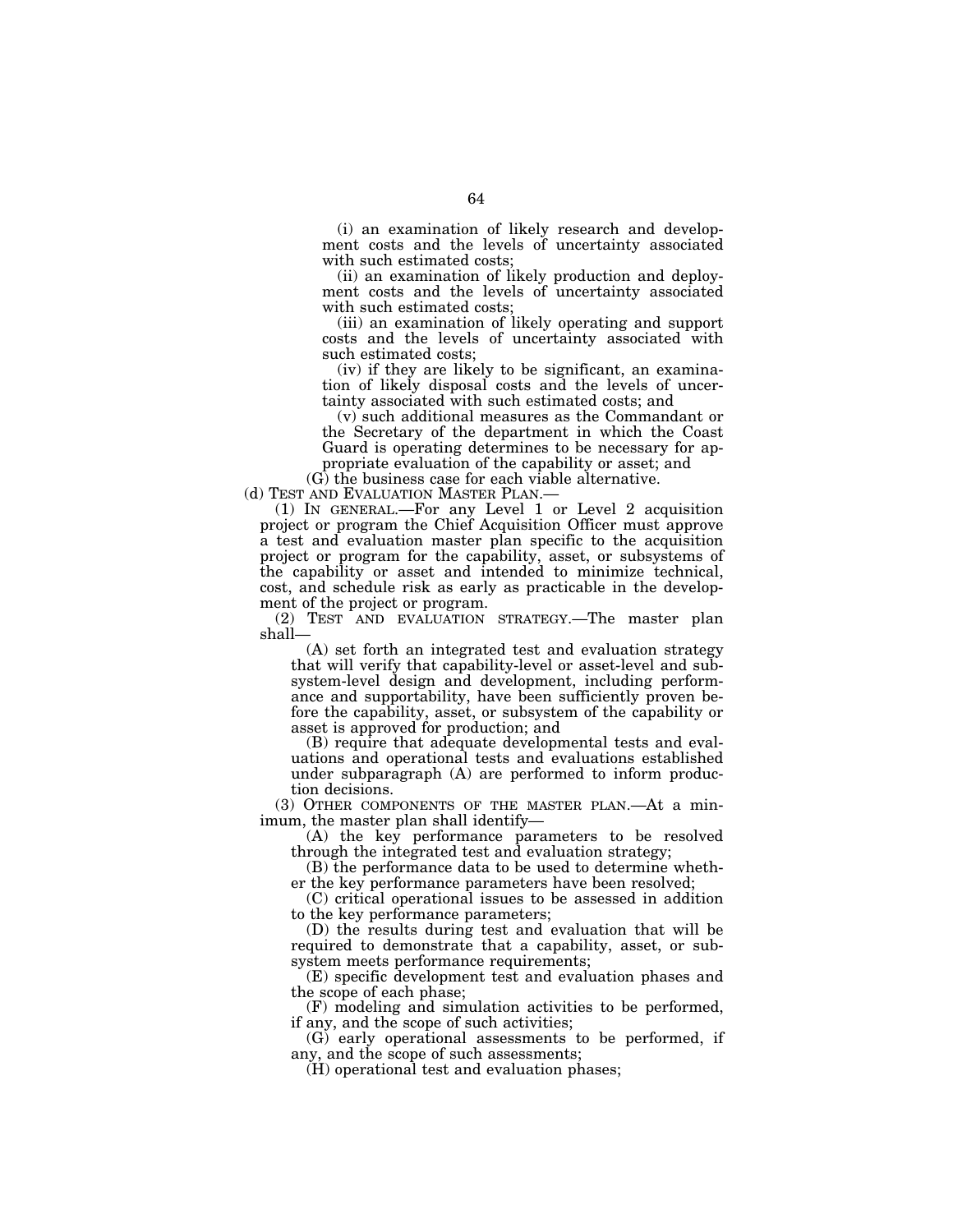(I) an estimate of the resources, including funds, that will be required for all test, evaluation, assessment, modeling, and simulation activities; and

(J) the Government entity or independent entity that will perform the test, evaluation, assessment, modeling, and simulation activities.

(4) UPDATE.—The Chief Acquisition Officer must approve an updated master plan whenever there is a revision to project or program test and evaluation strategy, scope, or phasing.

(5) LIMITATION.—The Coast Guard may not—

(A) proceed beyond that phase of the acquisition process that entails approving the supporting acquisition of a capability or asset before the master plan is approved by the Chief Acquisition Officer; or

(B) award any production contract for a capability, asset, or subsystem for which a master plan is required under this subsection before the master plan is approved by the Chief Acquisition Officer.

(e) LIFE-CYCLE COST ESTIMATES.—

(1) IN GENERAL.—The Commandant shall implement mechanisms to ensure the development and regular updating of lifecycle cost estimates for each acquisition with a total acquisition cost that equals or exceeds \$10,000,000 and an expected service life of 10 or more years, and to ensure that these estimates are considered in decisions to develop or produce new or enhanced capabilities and assets.

 $(2)$  TYPES OF ESTIMATES.—In addition to life-cycle cost estimates that may be developed by acquisition program offices, the Commandant shall require that an independent life-cycle cost estimate be developed for each Level 1 or Level 2 acquisition project or program.

 $(3)$  REQUIRED UPDATES.—For each Level 1 or Level 2 acquisition project or program the Commandant shall require that life-cycle cost estimates shall be updated before each milestone decision is concluded and the project or program enters a new acquisition phase.]

*(2) TYPES OF ESTIMATES.—For each Level 1 or Level 2 acquisition project or program, in addition to life-cycle cost estimates developed under paragraph (1), the Commandant shall require that—* 

*(A) such life-cycle cost estimates be updated before—* 

*(i) each milestone decision is concluded; and* 

*(ii) the project or program enters a new acquisition phase; and* 

*(B) an independent cost estimate or independent cost assessment, as appropriate, be developed to validate such lifecycle cost estimates developed under paragraph (1).* 

\* \* \* \* \* \* \*

## SUBCHAPTER III—PROCUREMENT

\* \* \* \* \* \* \*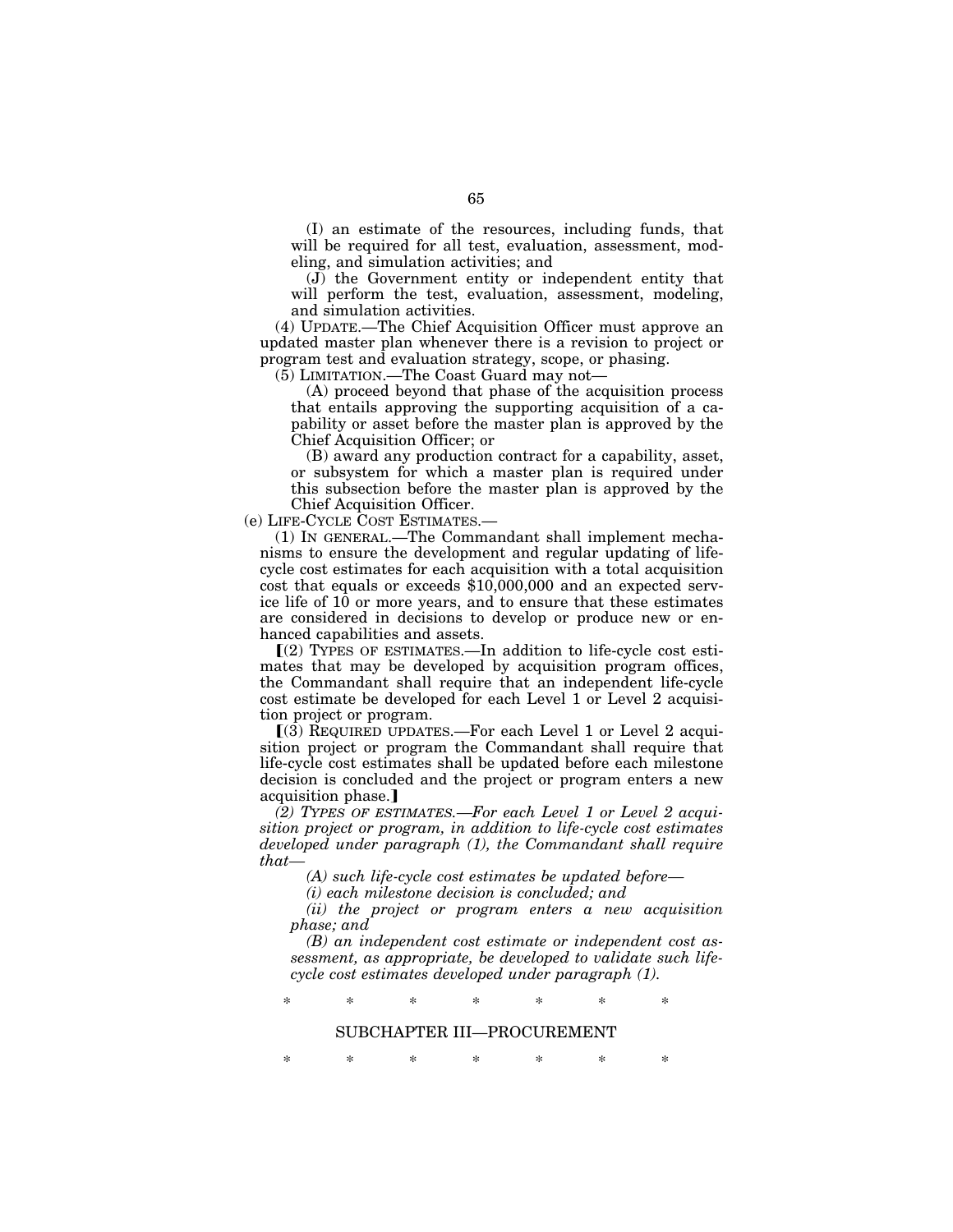### **§ 1156. Limitation on unmanned aircraft systems**

(a) IN GENERAL.—During any fiscal year for which funds are appropriated for the design or construction of an Offshore Patrol Cutter, the Commandant—

(1) may not award a contract for design of an unmanned aircraft system for use by the Coast Guard; and

(2) may lease, acquire, or acquire the services of an unmanned aircraft system only if such system—

(A) has been part of a program of record of, procured by, or used by a Federal entity (or funds for research, development, test, and evaluation have been received from a Federal entity with regard to such system) before the date on which the Commandant leases, acquires, or acquires the services of the system; and

(B) is leased, acquired, or utilized by the Commandant through an agreement with a Federal entity, unless such an agreement is not practicable or would be less cost-effective than an independent contract action by the Coast Guard.

(b) SMALL UNMANNED AIRCRAFT EXEMPTION.—Subsection (a)(2) does not apply to small unmanned aircraft.

(c) DEFINITIONS.—In this section, the terms ''small unmanned aircraft'' and ''unmanned aircraft system'' have the meanings given those terms in [section 331 of the FAA Modernization and Reform Act of 2012 (49 U.S.C. 40101 note)] *section 44801 of title 49*.

\* \* \* \* \* \* \*

## **SUBTITLE II—PERSONNEL**

# \* \* \* \* \* \* \* **CHAPTER 21—PERSONNEL; OFFICERS**

Sec.

\* \* \* \* \* \* \* \*

#### SUBCHAPTER II—DISCHARGES; RETIREMENTS; REVOCATION OF COMMISSIONS; SEPARATION FOR CAUSE

\* \* \* \* \* \* \* \* *2166. Continuation on active duty; Coast Guard officers with certain critical skills.*  \* \* \* \* \* \* \* \*

# SUBCHAPTER I—APPOINTMENT AND PROMOTION \* \* \* \* \* \* \*

## **§ 2103. Number and distribution of commissioned officers on active duty promotion list**

ø(a) MAXIMUM TOTAL NUMBER.—The total number of Coast Guard commissioned officers on the active duty promotion list, excluding warrant officers, shall not exceed 6,900; except that the Commandant may temporarily increase that number by up to 2 percent for no more than 60 days following the date of the commissioning of a Coast Guard Academy class.

*(a) MAXIMUM TOTAL NUMBER.—*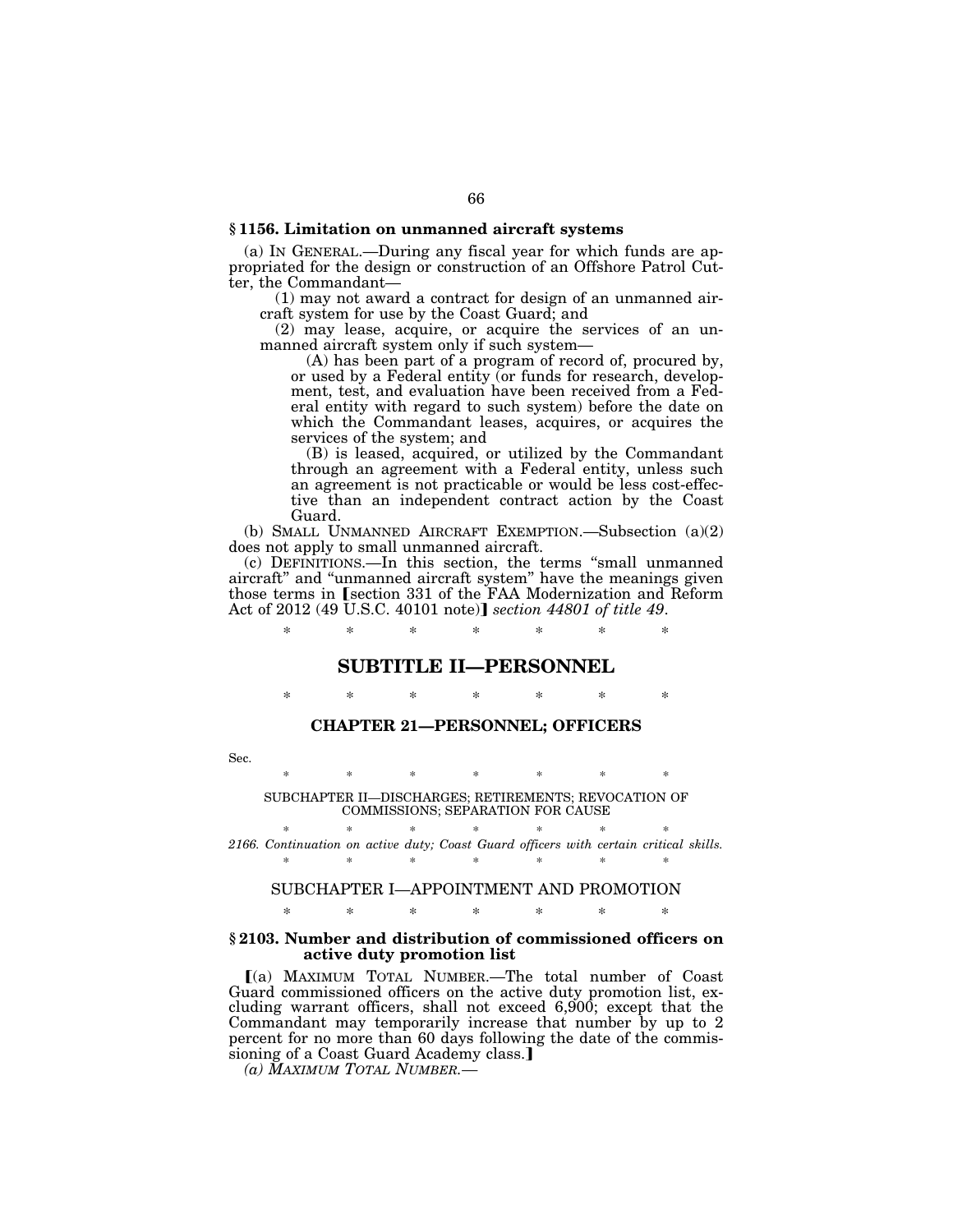*(1) IN GENERAL.—The total number of Coast Guard commissioned officers on the active duty promotion list, excluding warrant officers, shall not exceed—* 

*(A) 7,100 in fiscal year 2022;* 

*(B) 7,200 in fiscal year 2023;* 

*(C) 7,300 in fiscal year 2024; and* 

*(D) 7,400 in fiscal year 2025 and each subsequent fiscal year.* 

*(2) TEMPORARY INCREASE.—Notwithstanding paragraph (1), the Commandant may temporarily increase the total number of commissioned officers permitted under such paragraph by up to 2 percent for no more than 60 days following the date of the commissioning of a Coast Guard Academy class.* 

*(3) NOTIFICATION.—Not later than 30 days after exceeding the total number of commissioned officers permitted under paragraph (1), and each 30 days thereafter until the total number of commissioned officers no longer exceeds the number of such officers permitted under paragraph (1), the Commandant shall notify the Committee on Transportation and Infrastructure of the House of Representatives and the Committee on Commerce, Science, and Transportation of the Senate of the number of officers on the active duty promotion list on the last day of the preceding 30-day period.* 

(b) DISTRIBUTION PERCENTAGES BY GRADE.—

(1) REQUIRED.—The total number of commissioned officers authorized by this section shall be distributed in grade in the following percentages: 0.375 percent for rear admiral; 0.375 percent for rear admiral (lower half); 6.0 percent for captain; 15.0 percent for commander; and 22.0 percent for lieutenant commander.

(2) DISCRETIONARY.—The Secretary shall prescribe the percentages applicable to the grades of lieutenant, lieutenant (junior grade), and ensign.

(3) AUTHORITY OF SECRETARY TO REDUCE PERCENTAGE.—The Secretary—

(A) may reduce, as the needs of the Coast Guard require, any of the percentages set forth in paragraph (1); and

(B) shall apply that total percentage reduction to any other lower grade or combination of lower grades.

(c) COMPUTATIONS.—

(1) IN GENERAL.—The Secretary shall compute, at least once each year, the total number of commissioned officers authorized to serve in each grade by applying the grade distribution percentages established by or under this section to the total number of commissioned officers listed on the current active duty promotion list.

(2) ROUNDING FRACTIONS.—Subject to subsection (a), in making the computations under paragraph (1), any fraction shall be rounded to the nearest whole number.

(3) TREATMENT OF OFFICERS SERVING OUTSIDE COAST GUARD.—The number of commissioned officers on the active duty promotion list below the rank of vice admiral serving with other Federal departments or agencies on a reimbursable basis or excluded under section 324(d) of title 49 shall not be counted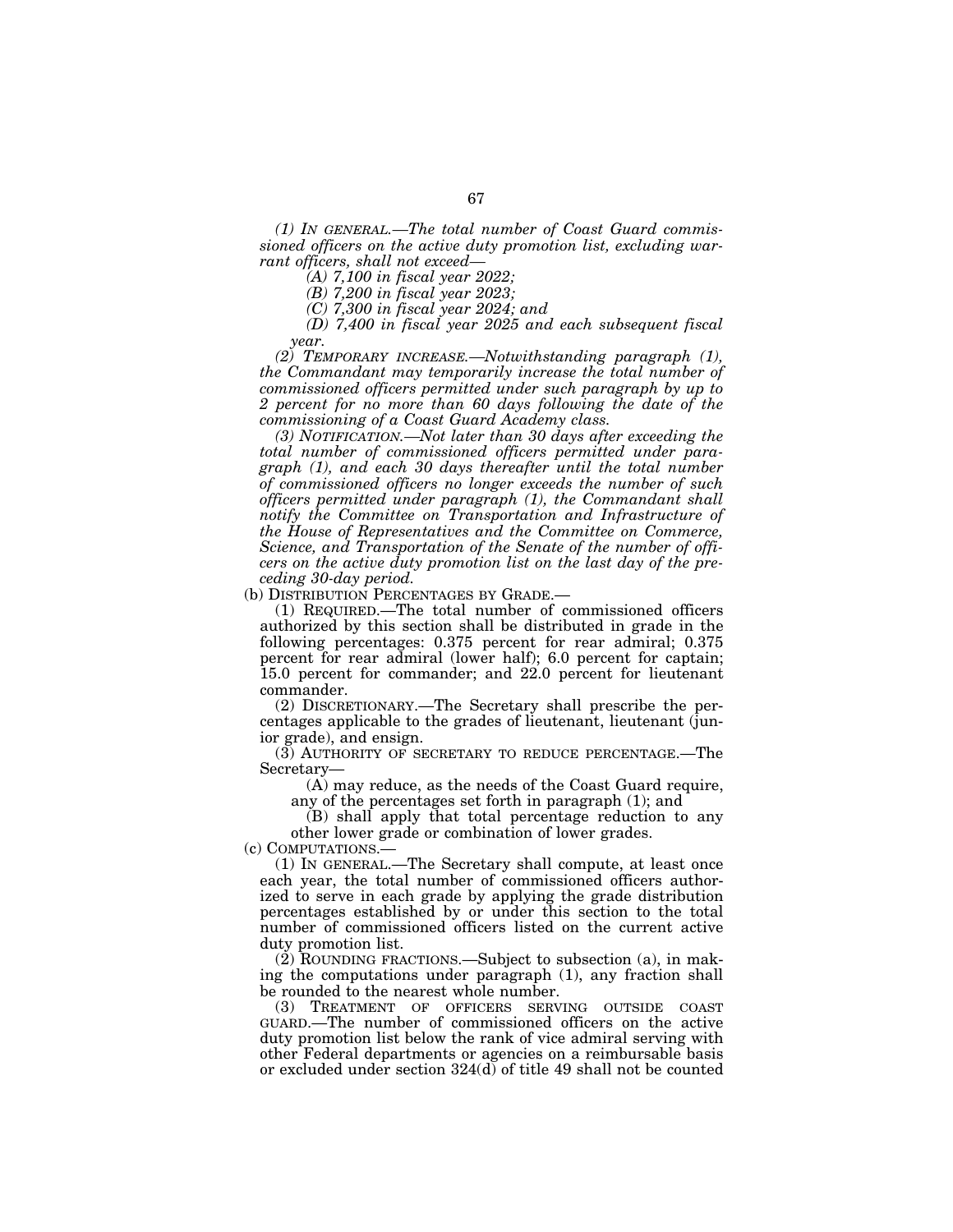against the total number of commissioned officers authorized to serve in each grade.

(d) USE OF NUMBERS; TEMPORARY INCREASES.—The numbers resulting from computations under subsection (c) shall be, for all purposes, the authorized number in each grade; except that the authorized number for a grade is temporarily increased during the period between one computation and the next by the number of officers originally appointed in that grade during that period and the number of officers of that grade for whom vacancies exist in the next higher grade but whose promotion has been delayed for any reason.

(e) OFFICERS SERVING COAST GUARD ACADEMY AND RESERVE.— The number of officers authorized to be serving on active duty in each grade of the permanent commissioned teaching staff of the Coast Guard Academy and of the Reserve serving in connection with organizing, administering, recruiting, instructing, or training the reserve components shall be prescribed by the Secretary.

SUBCHAPTER II—DISCHARGES; RETIREMENTS; REVOCATION OF COMMISSIONS; SEPARATION FOR CAUSE

\* \* \* \* \* \* \*

## *§ 2166. Continuation on active duty; Coast Guard officers with certain critical skills*

\* \* \* \* \* \* \*

*(a) IN GENERAL.—The Commandant may authorize an officer in a grade above grade O–2 to remain on active duty after the date otherwise provided for the retirement of such officer in section 2154 of this title, if the officer possesses a critical skill, or specialty, or is in a career field designated pursuant to subsection (b).* 

*(b) CRITICAL SKILLS, SPECIALTY, OR CAREER FIELD.—The Commandant shall designate any critical skill, specialty, or career field eligible for continuation on active duty as provided in subsection*   $(a)$ .

*(c) DURATION OF CONTINUATION.—An officer continued on active duty pursuant to this section shall, if not earlier retired, be retired on the first day of the month after the month in which the officer completes 40 years of active service.* 

*(d) POLICY.—The Commandant shall carry out this section by prescribing policy which shall specify the criteria to be used in designating any critical skill, specialty, or career field for purposes of subsection (b).* 

\* \* \* \* \* \* \*

## **SUBTITLE III—COAST GUARD RESERVE AND AUXILIARY**

\* \* \* \* \* \* \*

## **CHAPTER 37—COAST GUARD RESERVE**

\* \* \* \* \* \* \*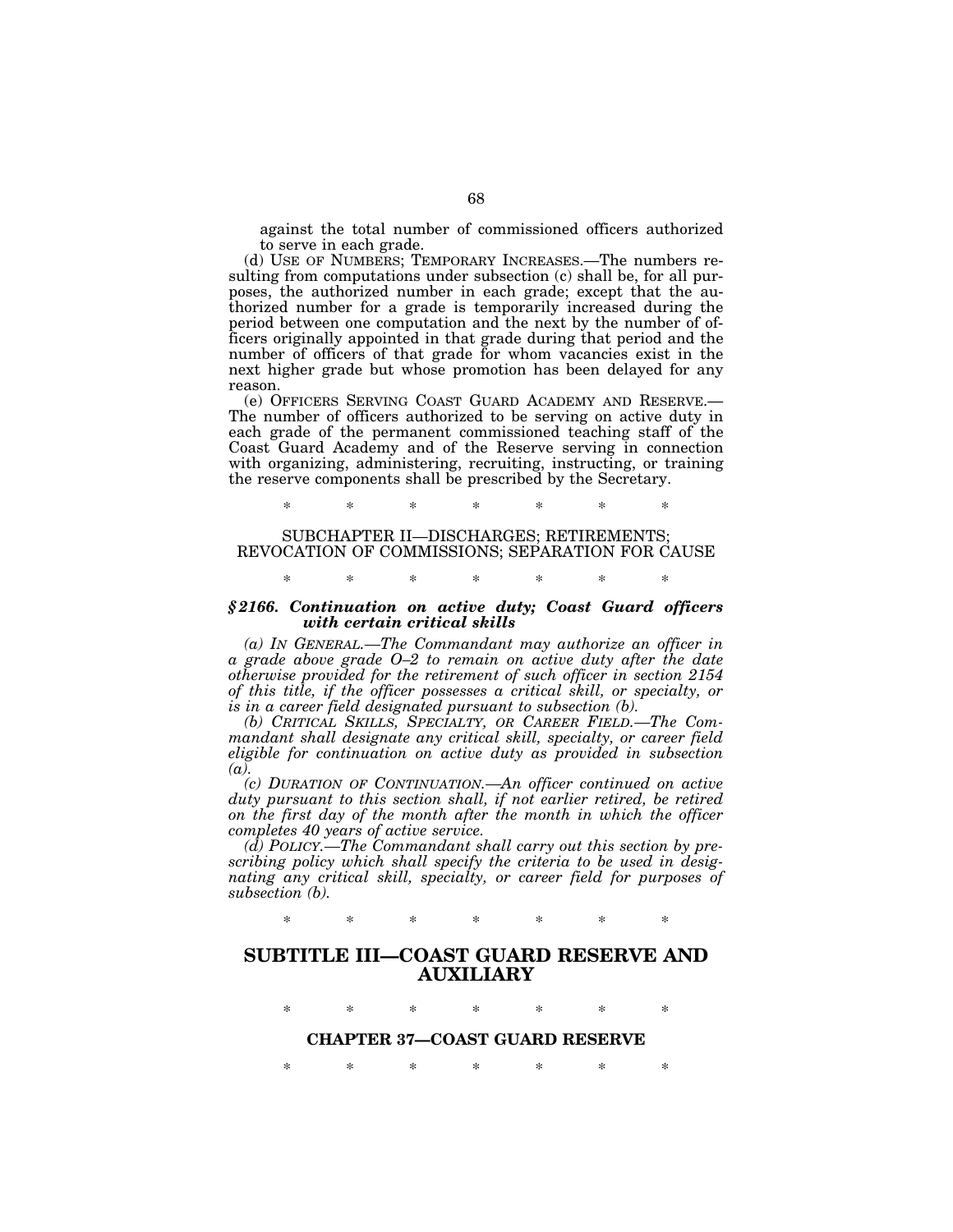# SUBCHAPTER I—ADMINISTRATION \* \* \* \* \* \* \*

## **§ 3702. Authorized strength**

(a) The President shall prescribe the authorized strength of the Coast Guard Reserve if not otherwise prescribed by law.

(b) Subject to the authorized strength of the Coast Guard Reserve, the Secretary shall determine, at least annually, the authorized strength in numbers in each grade necessary to provide for mobilization requirements. Without the consent of the member concerned, a member of the Reserve may not be reduced in grade because of the Secretary's determination.

*(c) The Secretary may vary the authorized end strength of the Coast Guard Selected Reserves for a fiscal year by a number equal to not more than 3 percent of such end strength upon a determination by the Secretary that varying such authorized end strength is in the national interest.* 

*(d) The Commandant may increase the authorized end strength of the Coast Guard Selected Reserves by a number equal to not more than 2 percent of such authorized end strength upon a determination by the Commandant that such increase would enhance manning and readiness in essential units or in critical specialties or ratings.* 

\* \* \* \* \* \* \*

## **SUBTITLE IV—COAST GUARD AUTHORIZA-TIONS AND REPORTS TO CONGRESS**

\* \* \* \* \* \* \*

#### **CHAPTER 49—AUTHORIZATIONS**

\* \* \* \* \* \* \*

#### **§ 4902. Authorizations of appropriations**

Funds are authorized to be appropriated for fiscal [years 2020] and 2021] *years 2022 and 2023* for necessary expenses of the Coast Guard as follows:

(1)(A) For the operation and maintenance of the Coast Guard, not otherwise provided for—

(i) **[**\$8,151,620,850 for fiscal year 2020**]** \$9,282,360,000 *for fiscal year 2022*; and

(ii) **[**\$8,396,169,475 for fiscal year 2021] \$10,210,596,000 *for fiscal year 2023*.

(B) Of the amount authorized under subparagraph (A)(i),  $\left[ $17,035,000 \right] $17,723,520$  shall be for environmental compliance and restoration.

(C) Of the amount authorized under subparagraph, (A)(ii) [\$17,376,000] \$18,077,990 shall be for environmental compliance and restoration.

(2)(A) For the procurement, construction, renovation, and improvement of aids to navigation, shore facilities, vessels, aircraft, and systems, including equipment related thereto, and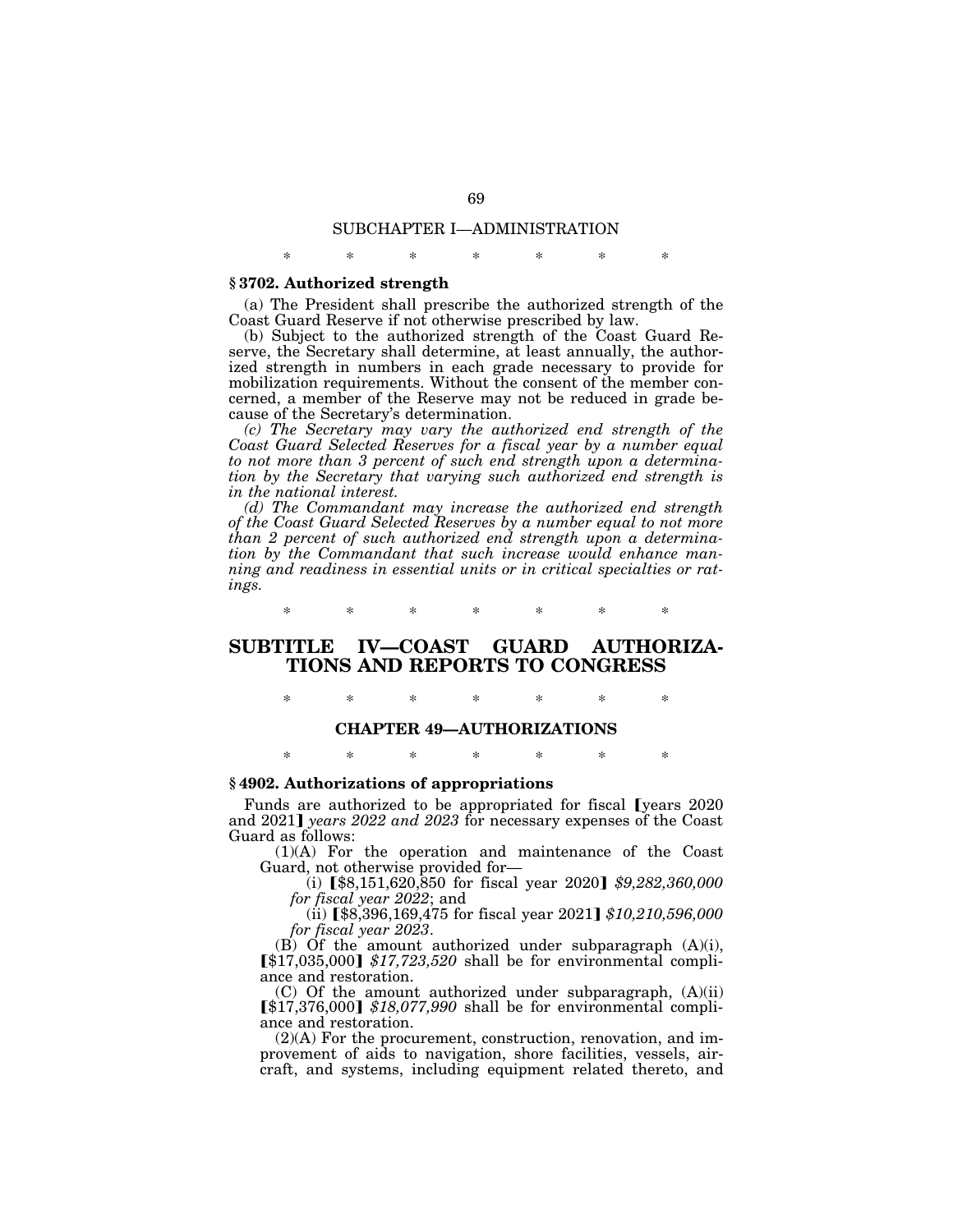for maintenance, rehabilitation, lease, and operation of facilities and equipment—

(i) [\$2,794,745,000 for fiscal year 2020] \$3,312,114,000 *for fiscal year 2022*; and

(ii)  $\frac{\$3,312,114,000}{\$6}$  for fiscal year 2021] \$3,477,600,000 for fiscal year 2023.

*for fiscal year 2023*. (B) Of the amounts authorized under subparagraph (A), the following amounts shall be for the alteration of bridges:

(i) **[**\$10,000,000 for fiscal year 2020] \$20,400,000 for fis*cal year 2022*; and

(ii) **[**\$20,000,000 for fiscal year 2021**]** \$20,808,000 for *fiscal year 2023*.

*fiscal year 2023*. (3) To the Commandant for research, development, test, and evaluation of technologies, materials, and human factors directly related to improving the performance of the Coast Guard's mission with respect to search and rescue, aids to navigation, marine safety, marine environmental protection, enforcement of laws and treaties, ice operations, oceanographic research, and defense readiness, and for maintenance, rehabilitation, lease, and operation of facilities and equipment—

 $(A)$  **[**\$13,834,000 for fiscal year 2020**]**  $$14,393,220$  for *fiscal year 2022*; and

(B) **[**\$14,111,000 for fiscal year 2021**]** \$14,681,084 for *fiscal year 2023*.

*fiscal year 2023*. (4) For the Coast Guard's Medicare-eligible retiree health care fund contribution to the Department of Defense—

(A) [\$205,107,000 for fiscal year 2020] \$213,393,180 for *fiscal year 2022*; and

(B) [\$209,209,000 for fiscal year 2021] \$217,661,044 for *fiscal year 2023*.

\* \* \* \* \* \* \*

## **§ 4904. Authorized levels of military strength and training**

(a) ACTIVE DUTY STRENGTH.—The Coast Guard is authorized an end-of-year strength for active duty personnel of 44,500 for each of [fiscal years 2020 and 2021] *fiscal years 2022 and 2023*.

(b) MILITARY TRAINING STUDENT LOADS.—The Coast Guard is authorized average military training student loads for each of [fiscal] years 2020 and 2021] *fiscal years 2022 and 2023* as follows:

(1) For recruit and special training, 2,500 student years.

(2) For flight training, 165 student years.

(3) For professional training in military and civilian institutions, 350 student years.

(4) For officer acquisition, 1,200 student years.

\* \* \* \* \* \* \*

## **CHAPTER 51—REPORTS**

Sec.

\* \* \* \* \* \* \* *5113. Officers not on active duty promotion list.* 

*5114. Expenses of performing and executing defense readiness mission activities.* 

\* \* \* \* \* \* \*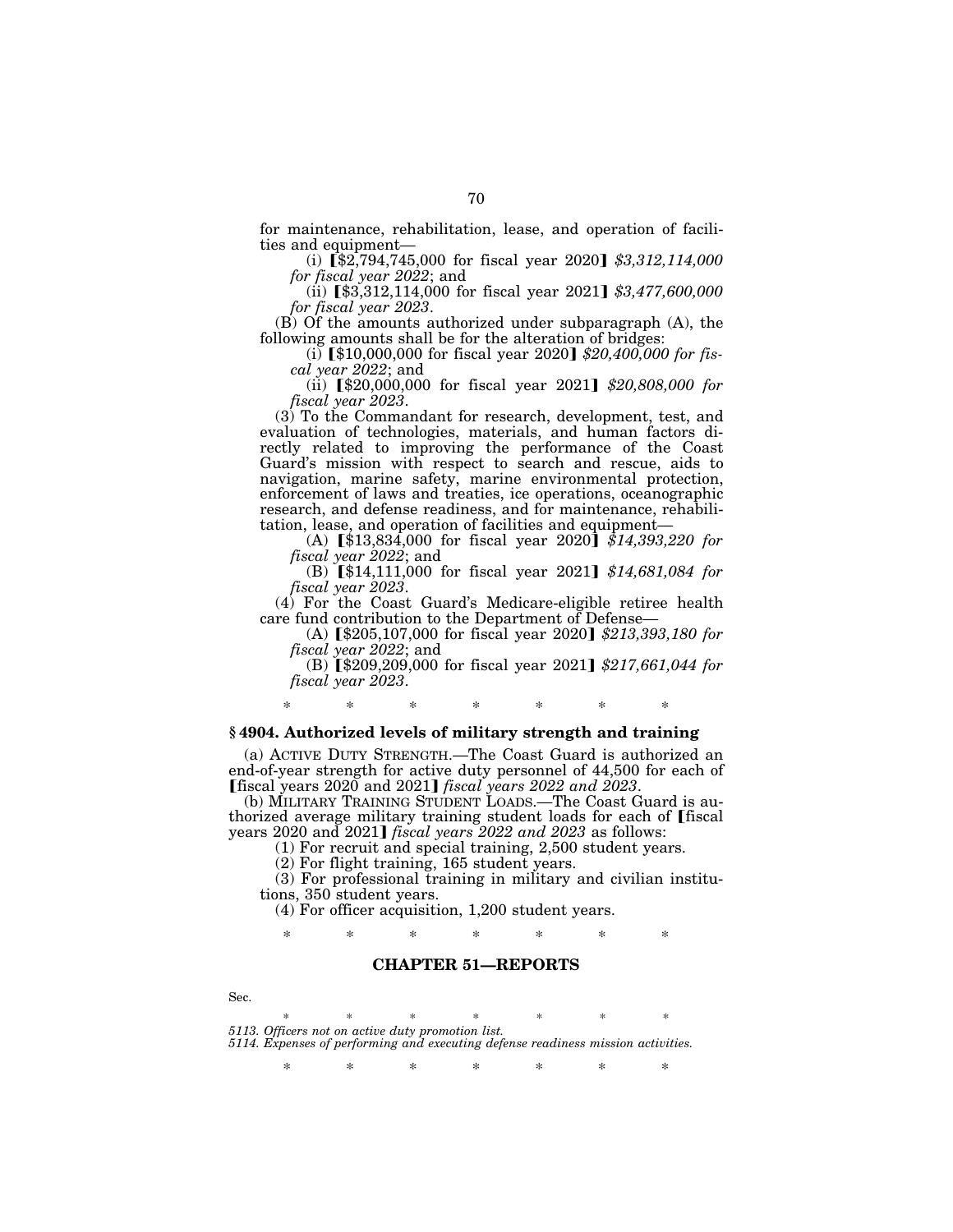## *§ 5113. Officers not on active duty promotion list*

*Not later than 60 days after the date on which the President sub*mits to Congress a budget pursuant to section 1105 of title 31, the *Commandant shall submit to the Committee on Transportation and Infrastructure of the House of Representatives and the Committee on Commerce, Science, and Transportation of the Senate the number of Coast Guard officers serving at other Federal entities on a reimbursable basis but not on the active duty promotion list.* 

## *§ 5114. Expenses of performing and executing defense readiness mission activities*

*The Commandant of the Coast Guard shall include in the annual budget submission of the President under section 1105(a) of title 31, a dedicated budget line item that adequately represents a calculation of the annual costs and expenditures of performing and executing all defense readiness mission activities, including—* 

*(1) all expenses related to the Coast Guard's coordination, training, and execution of defense readiness mission activities in the Coast Guard's capacity as an Armed Force (as such term is defined in section 101 of title 10) in support of Department of Defense national security operations and activities or for any other military department or defense agency (as such terms are defined in such section);* 

*(2) costs associated with Coast Guard detachments assigned in support of the Coast Guard's defense readiness mission; and (3) any other expenses, costs, or matters the Commandant determines appropriate or otherwise of interest to Congress.* 

## **WILLIAM M. (MAC) THORNBERRY NATIONAL DEFENSE AUTHORIZATION ACT FOR FISCAL YEAR 2021**

\* \* \* \* \* \* \*

\* \* \* \* \* \* \* **DIVISION G—ELIJAH E. CUMMINGS COAST GUARD AUTHORIZATION ACT OF 2020** 

\* \* \* \* \* \* \*

# **TITLE LVXXXI—AUTHORIZATIONS**

\* \* \* \* \* \* \* **SEC. 8105. PROCUREMENT AUTHORITY FOR POLAR SECURITY CUT-TERS.** 

(a) FUNDING.—Of the amounts authorized to be appropriated by—

 $(1)$  section  $4902(2)(A)(i)$  of title 14, United States Code, as amended by section 8101 of this division, \$135,000,000 for fiscal year 2020; and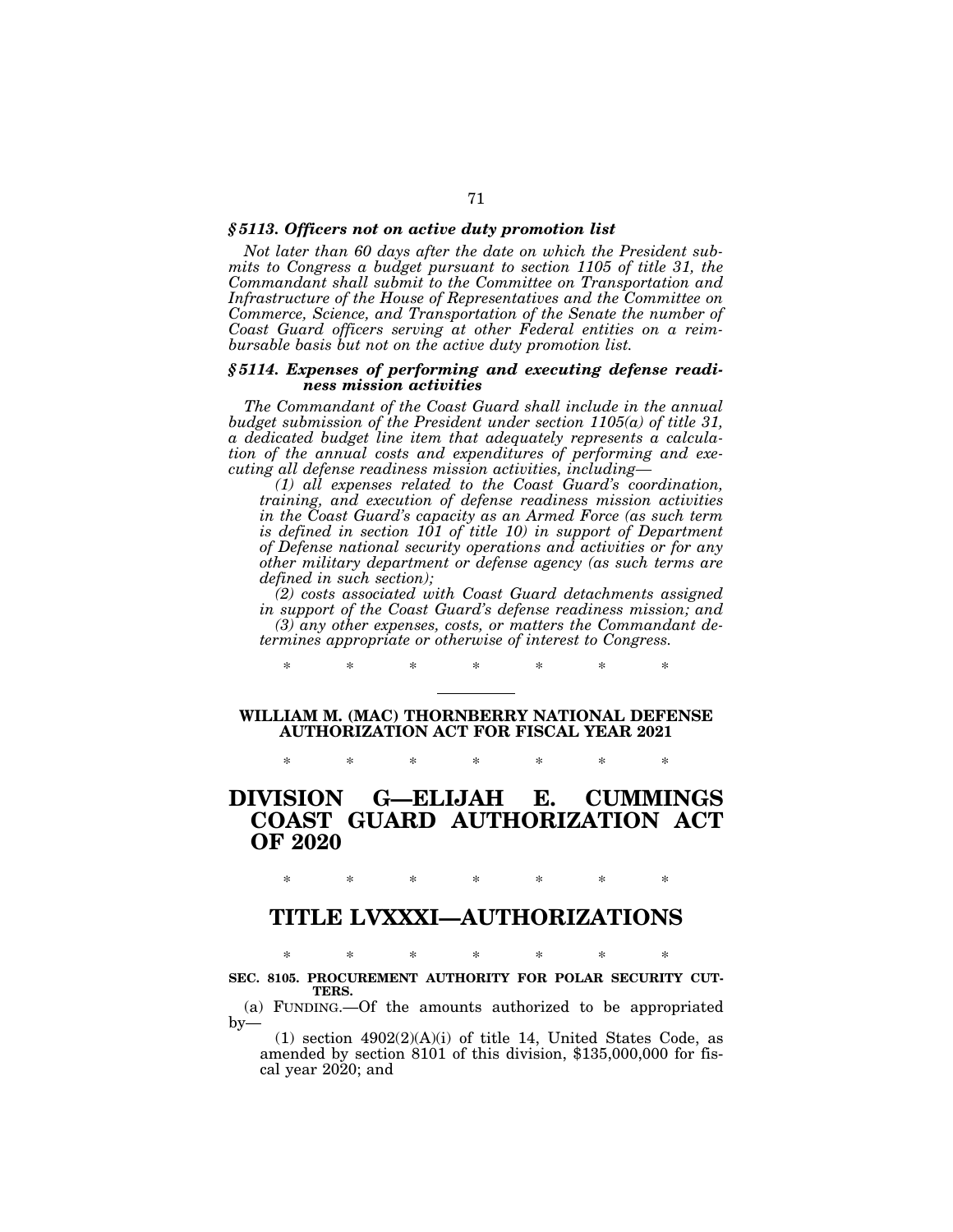$(2)$  section  $4902(2)(A)(ii)$  of title 14, United States Code, as amended by section 8101 of this division, \$610,000,000 for fiscal year 2021,is authorized for construction of a Polar Security Cutter.

ø(b) PROHIBITION ON CONTRACTS OR USE OF FUNDS FOR DEVEL- OPMENT OF COMMON HULL DESIGN.—Notwithstanding any other provision of law, the Secretary of the department in which the Coast Guard is operating may not enter into any contract for, and no funds shall be obligated or expended on, the development of a common hull design for medium Polar Security Cutters and Great Lakes icebreakers.]

*(b) REPORT.—Not later than 90 days after the date of enactment of this subsection, the Commandant shall submit to the Committee on Commerce, Science, and Transportation of the Senate and the Committee on Transportation and Infrastructure of the House of Representatives a report on the operational benefits and limitations of a common hull design for icebreaking cutters for operation in the Great Lakes, the Northeastern United States, and the Arctic, as appropriate, that are at least as capable as the Coast Guard 140-foot icebreaking tugs.* 

\* \* \* \* \* \* \*

## **TITLE LVXXXIII—MARITIME**

\* \* \* \* \* \* \*

# **Subtitle B—Shipping**

## \* \* \* \* \* \* \* **SEC. 8313. NON-OPERATING INDIVIDUAL.**

(a) IN GENERAL.—The Secretary of the department in which the Coast Guard is operating shall not enforce section 8701 of title 46,

United States Code, with respect to the following:

(1) A vessel with respect to individuals, other than crew members required by the Certificate of Inspection or to ensure the safe navigation of the vessel and not a member of the steward's department, engaged on board for the sole purpose of carrying out spill response activities, salvage, marine firefighting, or commercial diving business or functions from or on any vessel, including marine firefighters, spill response personnel, salvage personnel, and commercial divers and diving support personnel.

(2) An offshore supply vessel, an industrial vessel (as such term is defined in section 90.10-16 of title 46, Code of Federal Regulations), or other similarly engaged vessel with respect to persons engaged in the business of the ship on board the vessel—

 $(A)$  for

(i) supporting or executing the industrial business or function of the vessel;

(ii) brief periods to conduct surveys or investigations, assess crew competence, conduct vessel trials, provide extraordinary security resources, or similar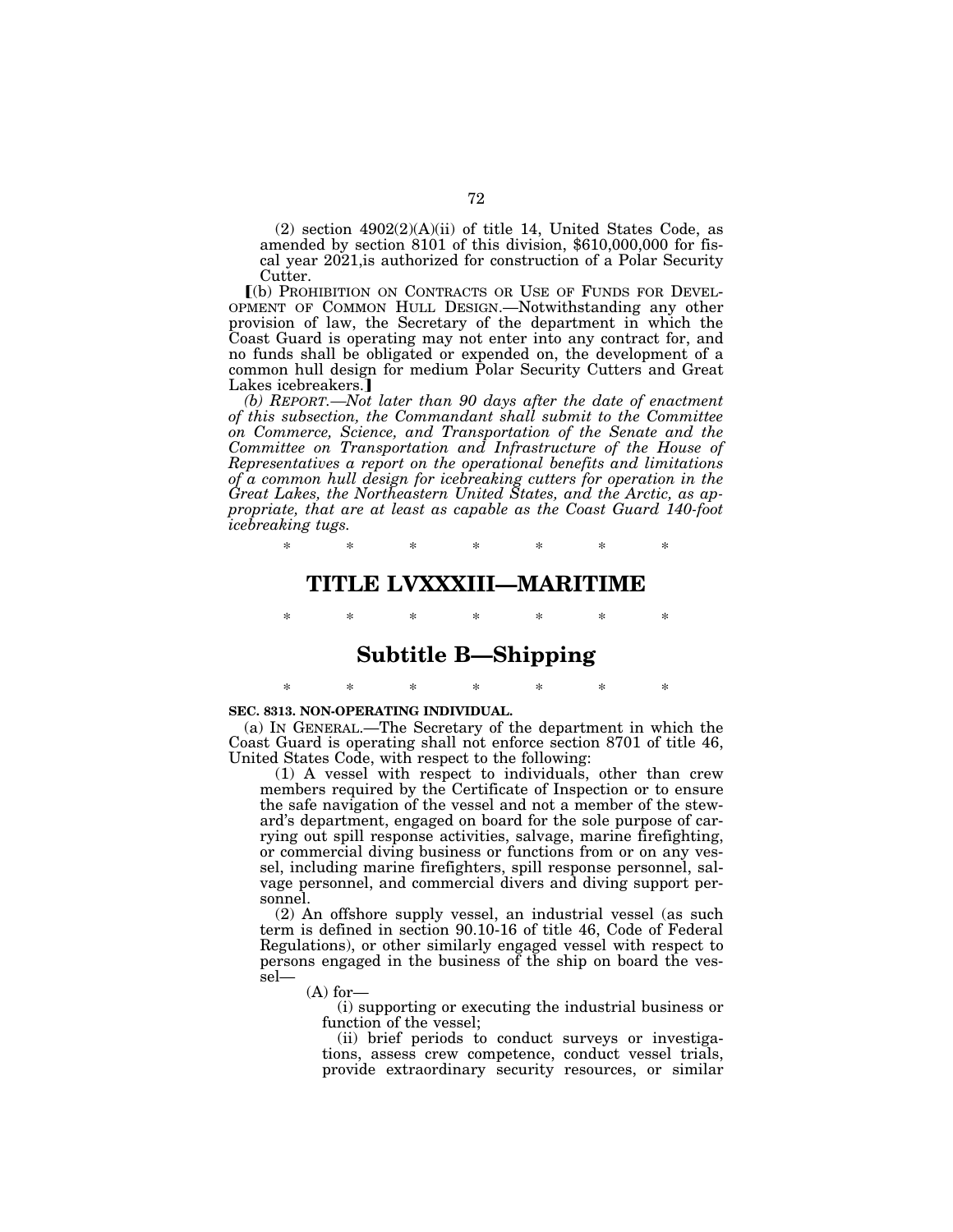tasks not traditionally performed by the vessel crew; or

(iii) performing maintenance tasks on equipment under warranty, or on equipment not owned by the vessel owner, or maintenance beyond the capability of the vessel crew to perform; and

(B) not the master or crew members required by the certificate of inspection and not a member of the steward's department.

(b) SUNSET.—The prohibition in subsection (a) shall terminate on The date that is  $2$  years after the date of the enactment of this Act] *January 1, 2025.* 

(c) REPORT.—

(1) IN GENERAL.—Not later than 180 days after the date of the enactment of this Act, the Commandant shall submit to the Committee on Commerce, Science, and Transportation of the Senate and the Committee on Transportation and Infrastructure of the House of Representatives a report detailing recommendations to ensure that personnel working on a vessel who perform work or operate equipment on such vessel not related to the operation of the vessel itself undergo a background check and the appropriate training necessary to ensure personnel safety and the safety of the vessel's crew.

(2) CONTENTS.—The report required under paragraph (1) shall include, at a minimum, a discussion of—

(A) options and recommendations for ensuring that the individuals covered by subsection (a) are appropriately screened to mitigate security and safety risks, including to detect substance abuse;

(B) communication and collaboration between the Coast Guard, the department in which the Coast Guard is operating, and relevant stakeholders regarding the development of processes and requirements for conducting background checks and ensuring such individuals receive basic safety familiarization and basic safety training approved by the Coast Guard;

(C) any identified legislative changes necessary to implement effective training and screening requirements for individuals covered by subsection (a); and

(D) the timeline and milestones for implementing such requirements.

\* \* \* \* \* \* \*

### **FRANK LOBIONDO COAST GUARD AUTHORIZATION ACT OF 2018**

\* \* \* \* \* \* \*

### **SEC. 2. TABLE OF CONTENTS.**

The table of contents of this Act is as follows:

Sec. 1. Short title.

\* \* \* \* \* \* \* \*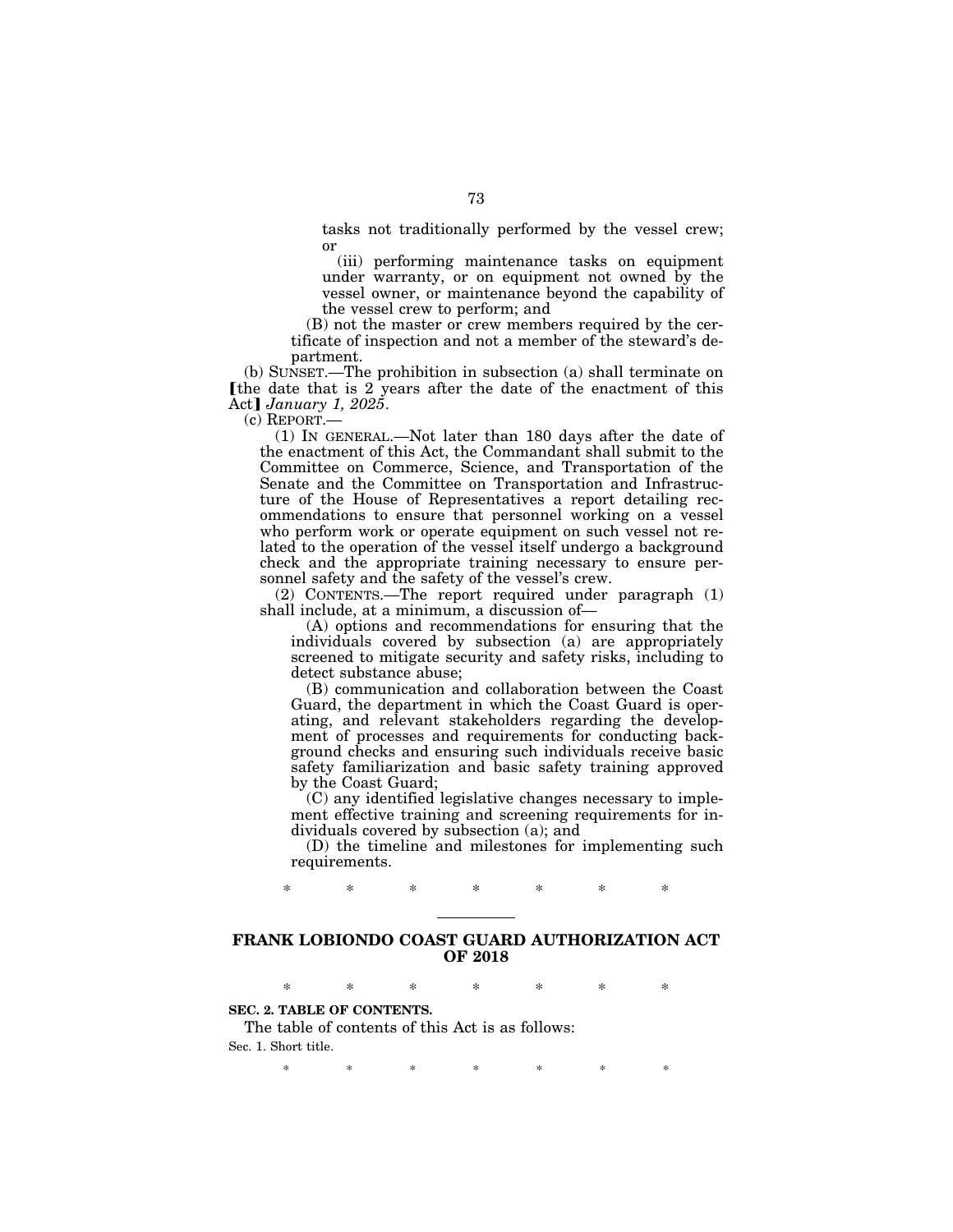### TITLE IX—VESSEL INCIDENTAL DISCHARGE ACT

\* \* \* \* \* \* \* \* *Sec. 904. Information on type approval certificates.*  \* \* \* \* \* \* \*

# **TITLE VIII—MISCELLANEOUS**

\* \* \* \* \* \* \* **SEC. 807. CENTER OF EXPERTISE FOR GREAT LAKES OIL SPILL SEARCH AND RESPONSE.** 

(a) IN GENERAL.—Not later than 1 year after the date of enactment of this Act, the Commandant of the Coast Guard shall establish a Center of Expertise for Great Lakes Oil Spill Preparedness and Response (referred to in this section as the ''Center of Expertise'') in accordance with section 313 of title 14, United States Code, as amended by this Act.

(b) LOCATION.—The Center of Expertise shall be located in close proximity to—

(1) critical crude oil transportation infrastructure on and connecting the Great Lakes, such as submerged pipelines and high-traffic navigation locks; and

 $(2)$  an institution of higher education with adequate aquatic research laboratory facilities and capabilities and expertise in Great Lakes aquatic ecology, environmental chemistry, fish and wildlife, and water resources.

(c) FUNCTIONS.—The Center of Expertise shall—

(1) monitor and assess, on an ongoing basis, the current state of knowledge regarding freshwater oil spill response technologies and the behavior and effects of oil spills in the Great Lakes;

(2) identify any significant gaps in Great Lakes oil spill research, including an assessment of major scientific or technological deficiencies in responses to past spills in the Great Lakes and other freshwater bodies, and seek to fill those gaps;

(3) conduct research, development, testing, and evaluation for freshwater oil spill response equipment, technologies, and techniques to mitigate and respond to oil spills in the Great Lakes;

(4) educate and train Federal, State, and local first responders located in Coast Guard District 9 in—

(A) the incident command system structure;

(B) Great Lakes oil spill response techniques and strategies; and

(C) public affairs; and

(5) work with academic and private sector response training centers to develop and standardize maritime oil spill response training and techniques for use on the Great Lakes.

ø(d) DEFINITION.—In this section, the term ''Great Lakes'' means Lake Superior, Lake Michigan, Lake Huron, Lake Erie, and Lake Ontario.]

*(d) DEFINITION.—In this section, the term ''Great Lakes'' means— (1) Lake Ontario;* 

*(2) Lake Erie;* 

*(3) Lake Huron (including Lake St. Clair);*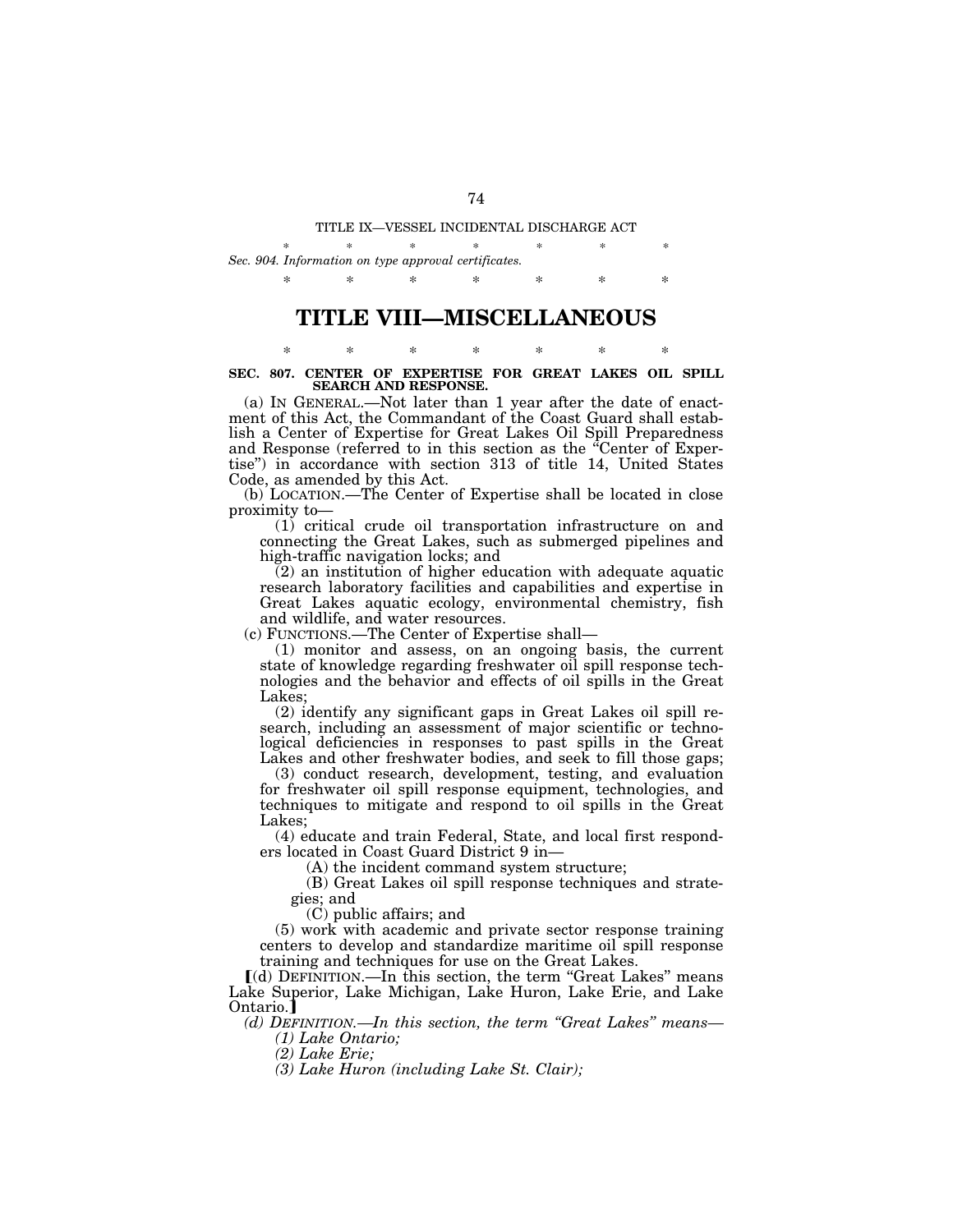*(4) Lake Michigan;* 

*(5) Lake Superior; and* 

*(6) the connecting channels (including the following rivers and tributaries of such rivers: Saint Mary's River, Saint Clair River, Detroit River, Niagara River, Illinois River, Chicago River, Fox River, Grand River, St. Joseph River, St. Louis River, Menominee River, Muskegon River, Kalamazoo River, and Saint Lawrence River to the Canadian border).* 

\* \* \* \* \* \* \*

# **TITLE IX—VESSEL INCIDENTAL DISCHARGE ACT**

# \* \* \* \* \* \* \*

### *SEC. 904. INFORMATION ON TYPE APPROVAL CERTIFICATES.*

*The Commandant of the Coast Guard shall, upon request by any State, the District of Columbia, or territory of the United States, provide all data possessed by the Coast Guard pertaining to challenge water quality characteristics, challenge water biological organism concentrations, post-treatment water quality characteristics, and post-treatment biological organism concentrations data for a ballast water management system with a type approval certificate approved by the Coast Guard pursuant to subpart 162.060 of title 46, Code of Federal Regulations.* 

\* \* \* \* \* \* \*

### **COAST GUARD AUTHORIZATION ACT OF 2010**

#### **SECTION 1. SHORT TITLE; TABLE OF CONTENTS**

(a) SHORT TITLE.—This Act may be cited as the ''Coast Guard Authorization Act of 2010''.

(b) TABLE OF CONTENTS.—The table of contents for this Act is as follows:

Sec. 1. Short title; table of contents.

\* \* \* \* \* \* \*

### TITLE IX—MISCELLANEOUS PROVISIONS

\* \* \* \* \* \* \* øSec. 914. Conveyance of Coast Guard vessels for public purposes.¿

\* \* \* \* \* \* \*

# **TITLE IX—MISCELLANEOUS PROVISIONS**

\* \* \* \* \* \* \*

### **[SEC. 914. CONVEYANCE OF COAST GUARD VESSELS FOR PUBLIC PUR-POSES.**

 $(a)$  In GENERAL.—Whenever the transfer of ownership of a Coast Guard vessel or aircraft to an eligible entity for use for educational, cultural, historical, charitable, recreational, or other pub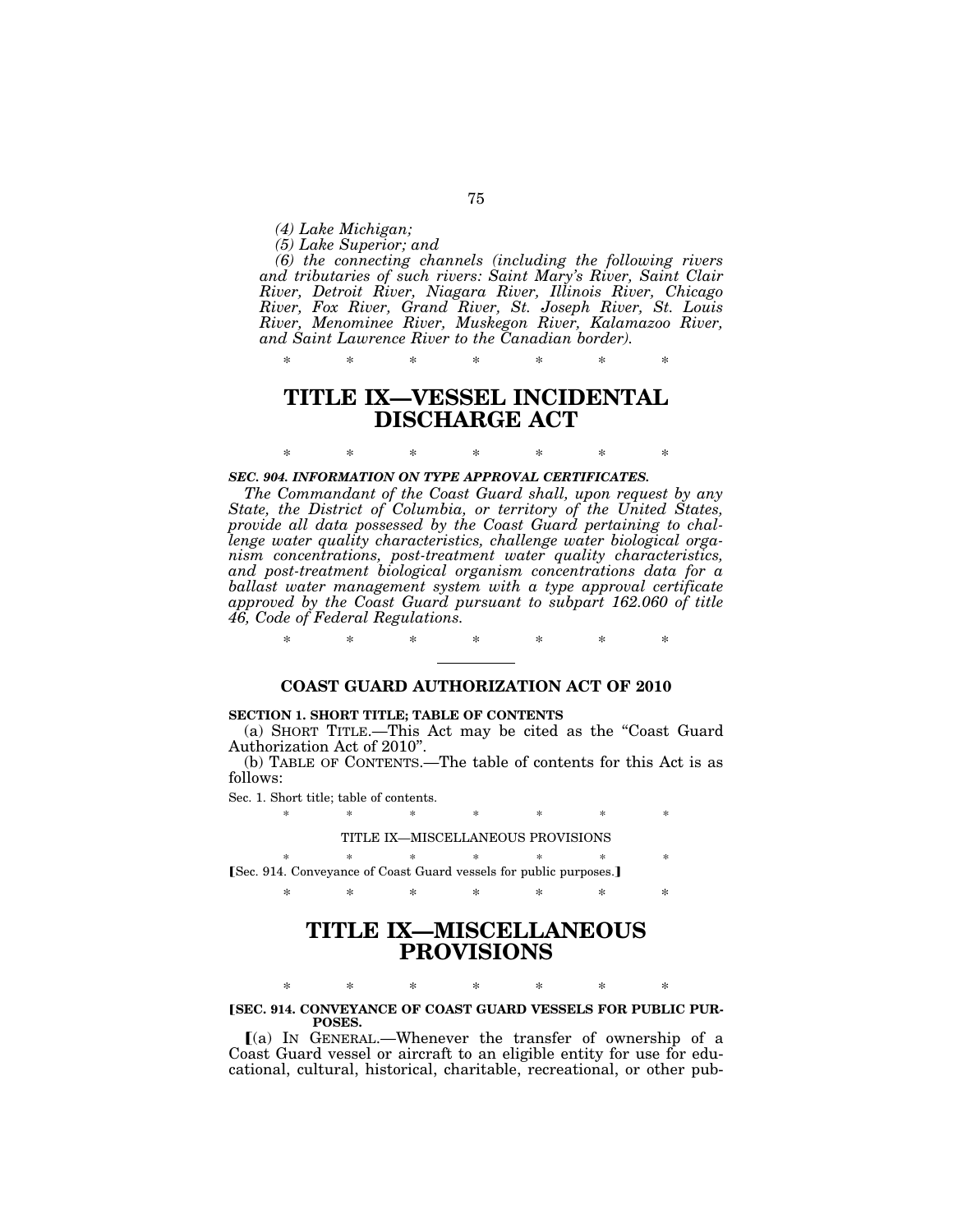lic purposes is authorized by law or declared excess by the Commandant, the Coast Guard shall transfer the vessel or aircraft to the General Services Administration for conveyance to the eligible entity.

ø(b) CONDITIONS OF CONVEYANCE.—The General Services Administration may not convey a vessel or aircraft to an eligible entity as authorized by law unless the eligible entity agrees—

 $(1)$  to provide the documentation needed by the General Services Administration to process a request for aircraft or vessels under section 102.37.225 of title 41, Code of Federal Regulations;

 $(2)$  to comply with the special terms, conditions, and restrictions imposed on aircraft and vessels under section 102.37.460 of such title;

 $\Gamma(3)$  to make the vessel available to the United States Government if it is needed for use by the Commandant of the Coast Guard in time of war or a national emergency; and

 $(4)$  to hold the United States Government harmless for any claims arising from exposure to hazardous materials, including asbestos and polychlorinated biphenyls, that occurs after conveyance of the vessel, except for claims arising from use of the vessel by the United States Government under paragraph (3).

ø(c) OTHER OBLIGATIONS UNAFFECTED.—Nothing in this section amends or affects any obligation of the Coast Guard or any other person under the Toxic Substances Control Act (15 U.S.C. 2601 et seq.) or any other law regarding use or disposal of hazardous materials including asbestos and polychlorinated biphenyls.

ø(d) ELIGIBLE ENTITY DEFINED.—In this section, the term ''eligible entity'' means a State or local government, nonprofit corporation, educational agency, community development organization, or other entity that agrees to comply with the conditions established under this section.

\* \* \* \* \* \* \*

### **PRIBILOF ISLAND TRANSITION COMPLETION ACT OF 2016**

\* \* \* \* \* \* \*

# **TITLE V—CONVEYANCES**

\* \* \* \* \* \* \*

# **Subtitle B—Pribilof Islands**

\* \* \* \* \* \* \*

**SEC. 524. TRANSFER, USE, AND DISPOSAL OF TRACT 43.** 

(a) TRANSFER.—Not later than 30 days after the date of the enactment of the Pribilof Islands Transition Completion Amendments Act of 2016, the Secretary of Commerce shall—

(1) terminate the license; and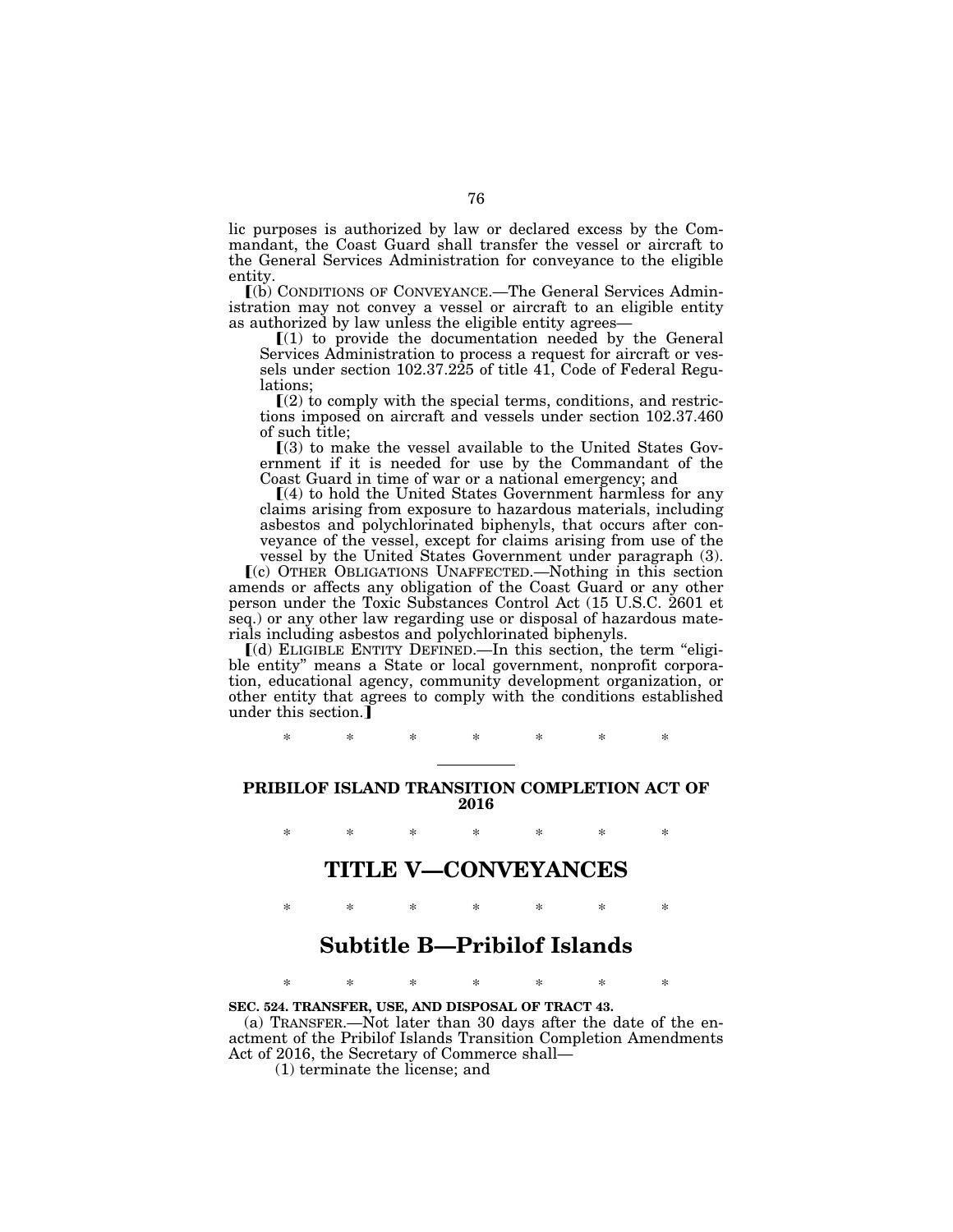(2) transfer tract 43 to the Secretary of the department in which the Coast Guard is operating.<br>(b) DETERMINATION, TRANSFER, AND CONVEYANCE.—

(1) IN GENERAL.—Not later than the end of the 90-day period beginning on the date of the transfer required under subsection  $(a)$ (a)(2), the Secretary shall submit to the Committee on Transportation and Infrastructure of the House of Representatives and the Committee on Commerce, Science, and Transportation of the Senate a determination of—

(A) lands and improvements in tract 43 that are not necessary to carry out Coast Guard communications and search and rescue activities; and

(B) the smallest practicable tract enclosing lands and improvements in tract 43 that are necessary to carry out such communications and activities.

(2) SURVEYS, MAPS, DESCRIPTIONS, AND PLAN.—

(A) LANDS AND IMPROVEMENTS NOT NECESSARY TO COAST GUARD ACTIVITIES.—The determination under paragraph (1)(A) shall include a metes-and-bounds survey, map, and legal description of the lands and improvements to which the determination applies. Such survey, map, and legal description shall have the same force and effect as if included in this section, except that the Secretary may correct clerical and typographical errors in the survey, map, and legal description.

(B) LANDS AND IMPROVEMENTS NECESSARY TO COAST GUARD ACTIVITIES.—The determination under paragraph  $(1)(B)$  shall include with respect to the lands and improvements to which the determination applies—

(i) a metes-and-bounds survey, map, and legal description of such lands and improvements, which shall have the same force and effect as if included in this section, except that the Secretary may correct clerical and typographical errors in the survey, map, and legal description;

(ii) a description of Coast Guard actual use and occupancy of such lands and improvements intended to occur within 3 years after the date of the enactment of the Pribilof Islands Transition Completion Amendments Act of 2016; and

(iii) a plan to maintain existing facilities in useable condition, or demolish or replace those facilities, including a cost estimate for carrying out such plan.

(3) CONVEYANCE.—In partial settlement of land claims under the Alaska Native Claims Settlement Act (43 U.S.C. 1601 et seq.), and not later than 60 days after the submission of the determination under paragraph (1)(A), the Secretary shall convey to the Alaska Native Village Corporation for St. Paul Island all right, title, and interest of the United States in and to the land and improvements depicted on the metes-andbounds survey, map, and legal description of the lands and improvements to which the determination under paragraph  $(1)(A)$ applies.

(4) FAILURE TO PROVIDE DETERMINATION.—If a determination under paragraph (1) is not provided within the period specified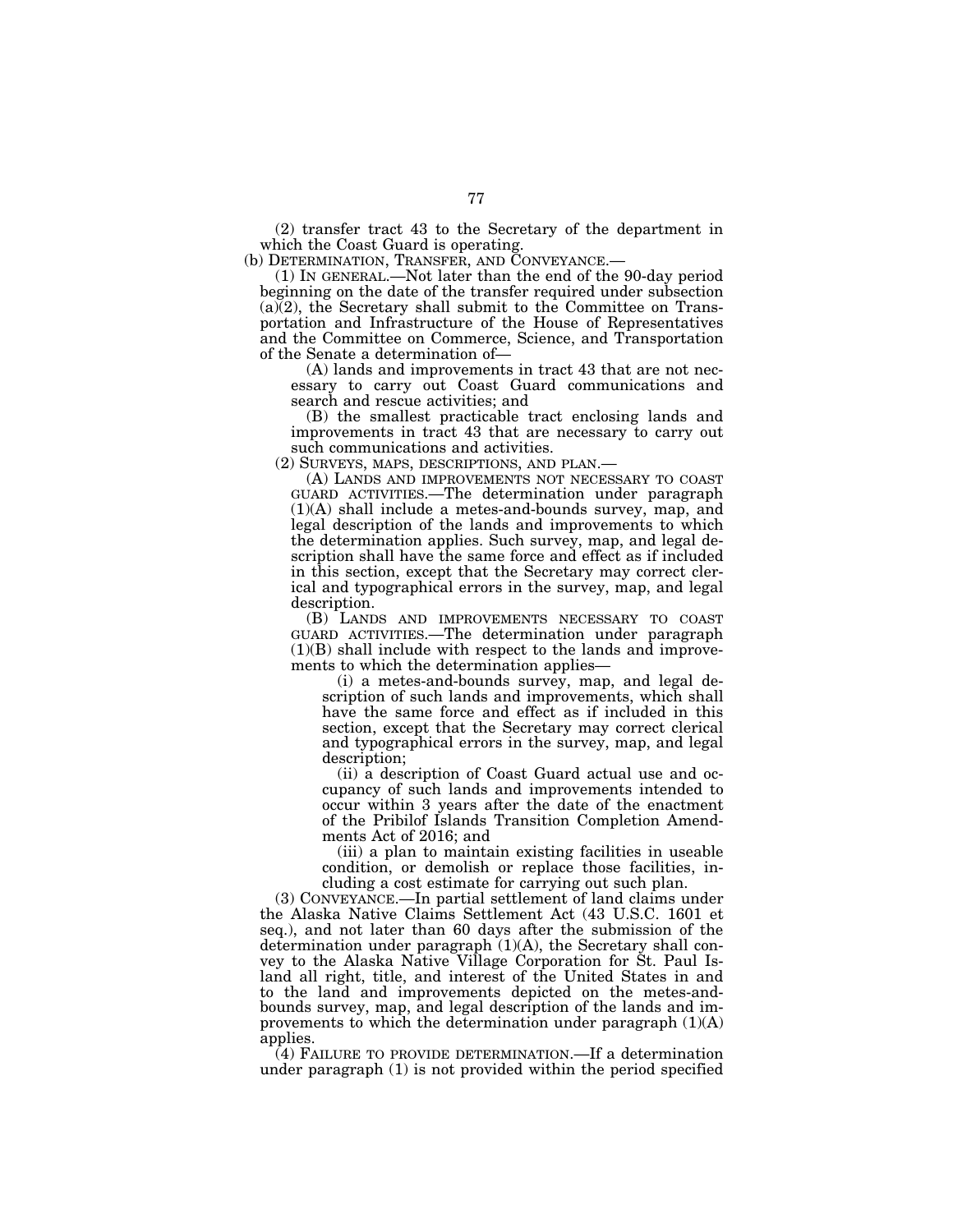in that paragraph, in partial settlement of land claims under the Alaska Native Claims Settlement Act (43 U.S.C. 1601 et seq.) the Secretary shall, by not later than 30 days after the end of that period, convey all right, title, and interest of the United States in and to tract 43 to the Alaska Native Village Corporation for St. Paul Island.

(5) FAILURE TO IMPLEMENT USE AND OCCUPANCY.—If the use and occupancy described in paragraph  $(2)(B)(ii)$  have not been fully implemented within [5 years] 6 years after the date of enactment of the Pribilof Islands Transition Completion Amendments Act of 2016, in partial settlement of land claims under the Alaska Native Claims Settlement Act (43 U.S.C. 1601 et seq.) the Secretary shall convey to the Alaska Native Village Corporation for St. Paul Island all right, title, and interest of the United States in and to such portions of the lands and improvements to which the determination under paragraph (1)(B) applies and for which such implementation has not occurred.

(c) FURTHER DETERMINATION AND CONVEYANCE.—

(1) IN GENERAL.—Not later than 5 years after the date of the enactment of the Pribilof Islands Transition Completion Amendments Act of 2016, and not less than once every 5 years thereafter, the Secretary shall—

(A) review the determination made under subsection  $(b)(1)(B)$ ; and

(B) determine if the lands and improvements to which the determination applies are in excess of the smallest practicable tract enclosing the lands and improvements needed to carry out Coast Guard missions.

(2) REPORT OF DETERMINATION.—When a determination is made under paragraph (1), the Secretary shall report the determination to—

(A) the Committee on Transportation and Infrastructure of the House of Representatives;

(B) the Committee on Commerce, Science, and Transportation of the Senate; and

(C) the Alaska Native Village Corporation for St. Paul Island.

(3) ELECTION TO RECEIVE.—Not later than  $[60 \text{ days}]$   $120$ *days* after the date it receives a determination under paragraph (1), the Alaska Native Village Corporation for St. Paul Island shall notify the Secretary in writing whether the Alaska Native Village Corporation elects to receive all right, title, and interest of the United States in and to any lands and improvements or a portion of any lands and improvements determined to be in excess of those needed to carry out Coast Guard missions in partial settlement of land claims under the Alaska Native Claims Settlement Act (43 U.S.C. 1601 et seq.).

(4) CONVEYANCE.—If such Alaska Native Village Corporation provides notice under paragraph (3) that the Alaska Native Village Corporation elects to receive all right, title, and interest of the United States in and to any lands and improvements or a portion of any lands and improvements, in partial settlement of land claims under the Alaska Native Claims Settlement Act (43 U.S.C. 1601 et seq.) the Secretary shall convey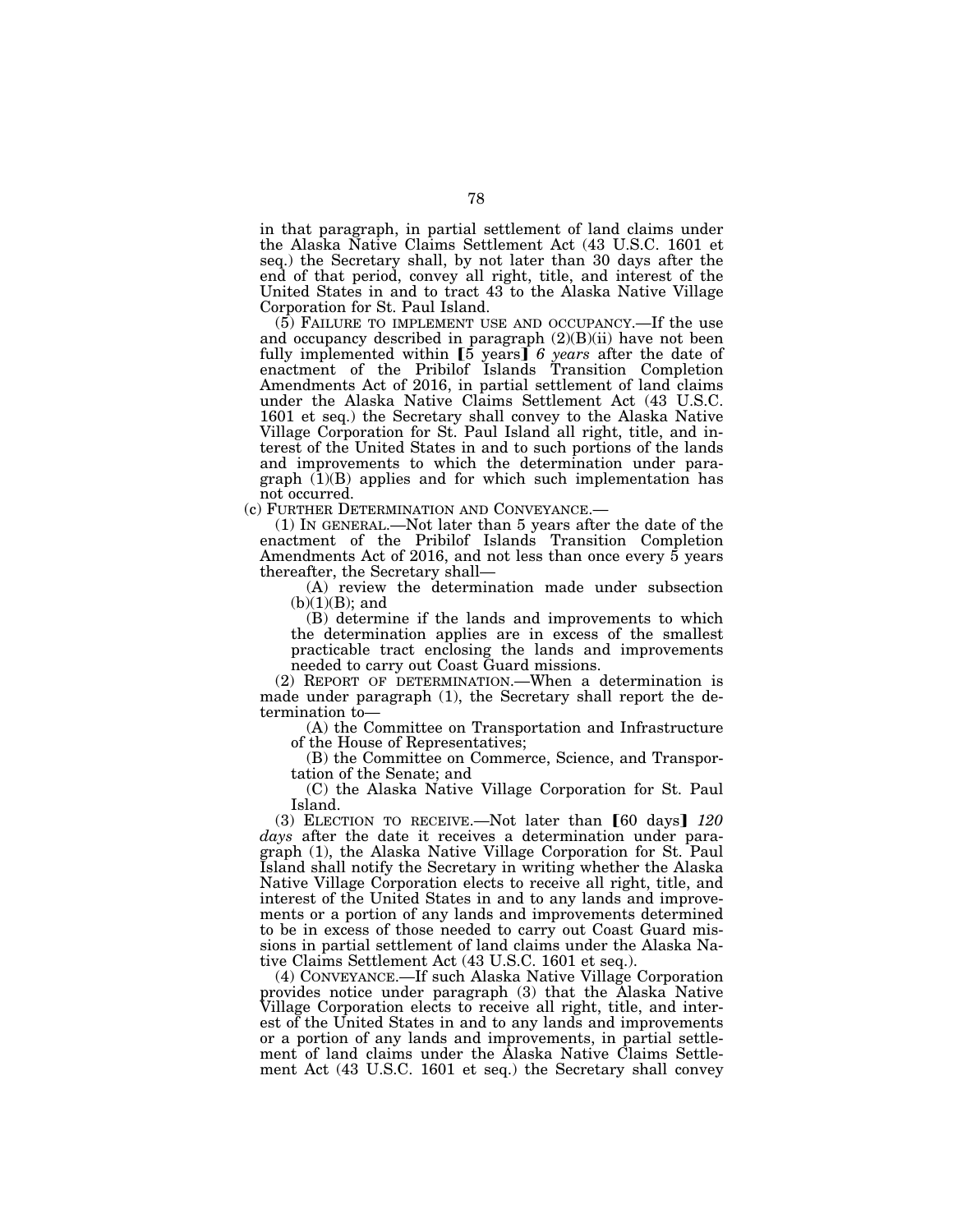all right, title, and interest of the United States in and to the lands and improvements or portion thereof to such Alaska Native Village Corporation.

(5) OTHER DISPOSAL.—If such Alaska Native Village Corporation does not provide notice under paragraph (3) that the Alaska Native Village Corporation elects to receive all right, title, and interest of the United States in and to any lands and improvements or a portion of any lands and improvements, the Secretary may dispose of the lands and improvements in accordance with other applicable law.

(d) CERCLA NOT AFFECTED.—No transfer or conveyance of property under this section shall be construed to affect or limit the application of section 120(h) of the Comprehensive Environmental Response, Compensation, and Liability Act of 1980 (42 U.S.C. 9620(h)).

(e) REPORTS.—

(1) REMEDIATION OF CONTAMINATED SOIL.—Not later than 2 years after the date of the enactment of the Pribilof Islands Transition Completion Amendments Act of 2016 and not less than once every 2 years thereafter, the Secretary shall submit to the Committee on Transportation and Infrastructure of the House of Representatives and the Committee on Commerce, Science, and Transportation of the Senate a report on—

(A) efforts taken to remediate contaminated soils on tract 43 and tract 39; and

(B) a schedule for the completion of remediation of contaminated soils on tract 43 and tract 39.

(2) NUMBER OF COAST GUARD PERSONNEL WHO CARRIED OUT COAST GUARD MISSIONS.—On the 15th day of each April and October, the Commandant of the Coast Guard shall submit to the Committee on Transportation and Infrastructure of the House of Representatives and the Committee on Commerce, Science, and Transportation of the Senate a notice detailing the number of Coast Guard personnel who carried out Coast Guard missions on tract 43 during the previous six months and what Coast Guard missions were carried out by such personnel.

(f) REDUNDANT CAPABILITY.—

(1) RULE OF CONSTRUCTION.—Except as provided in paragraph (2), section 681 of title 14, United States Code, shall not be construed to prohibit any conveyance of lands or improvements under this subtitle or any actions that involve the dismantling or disposal of infrastructure that supported the former LORAN system that are associated with the conveyance of lands or improvements under this subtitle.

(2) REDUNDANT CAPABILITY.—If, within the 5-year period beginning on the date of the enactment of the Pribilof Islands Transition Completion Amendments Act of 2016, the Secretary determines that communication equipment, including towers, antennae, and transmitters, on property conveyed in accordance with this subtitle is subsequently required to provide a positioning, navigation, and timing system to provide redundant capability in the event GPS signals are disrupted, the Secretary may—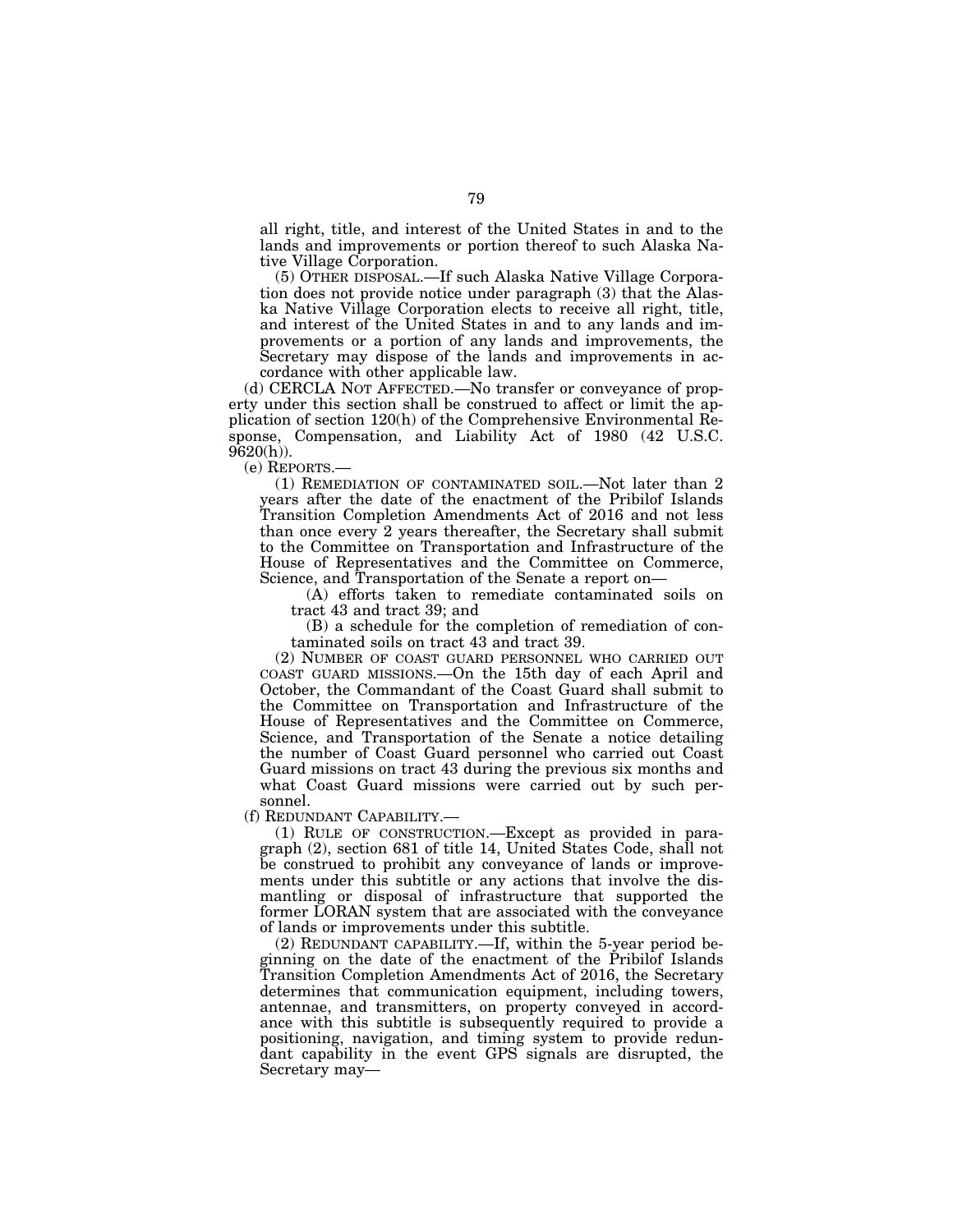(A) operate, maintain, keep, locate, inspect, repair, and replace such equipment; and

(B) in carrying out the activities described in subparagraph (A), enter, at any time, a facility without notice, to the extent that it is not possible to provide advance notice, for as long as such equipment is needed to provide such capability.

(g) FEDERAL USE.—In addition to entry under subsection  $(f)(\tilde{2})(B)$ , the Secretary may enter property conveyed in accordance with this subtitle for purposes of environmental compliance and remediation after providing advance notice to the property owner to the extent that it is possible to provide such notice.

(h) HIGH FREQUENCY COMMUNICATIONS.—

(1) RESTRICTION.—Except as provided in paragraph (2), on property contained within the boundaries of tract 43 as in effect on the date of enactment of the Pribilof Islands Transition Completion Amendments Act of 2016, no person may operate or maintain—

(A) radio frequency transmitting equipment that produces a signal that exceeds 5 microvolts per meter field intensity, other than such equipment that was in use on the site before the date of the enactment of such Act; or

(B) electric welding equipment, electric generating equipment, a diathermy machine, electric motors of any kind having greater than 5 horsepower, or any other machinery, engine, or equipment that causes any electromagnetic interference.

(2) EXCEPTION.—A person may engage in operations or maintenance otherwise prohibited by paragraph (1) with the concurrence of the Secretary.

(i) DEFINITIONS.—For purposes of this section:

(1) LICENSE.—The term ''license'' means the agreement dated January 9, 2006, entitled ''License Agreement Between The Department of Homeland Security, United States Coast Guard, and The Department of Commerce, National Oceanic and Atmospheric Administration''.

 $(2)$  TRACT 39.—The term "tract 39" means T. 35 S., R. 131 W., Seward Meridian, Alaska, Tract 39, the plat of which was Officially Filed on May 14, 1986, containing 0.90 acres.

(3) TRACT 43.—The term "tract 43" means T. 35 S., R. 131 W., Seward Meridian, Alaska, Tract 43, the plat of which was Officially Filed on May 14, 1986, containing 84.88 acres, and any improvements on such tract.

(4) SECRETARY.—The term ''Secretary'' means the Secretary of the department in which the Coast Guard is operating.

\* \* \* \* \* \* \*

#### **TITLE 46, UNITED STATES CODE**

\* \* \* \* \* \* \*

### **SUBTITLE II—VESSELS AND SEAMEN**

\* \* \* \* \* \* \*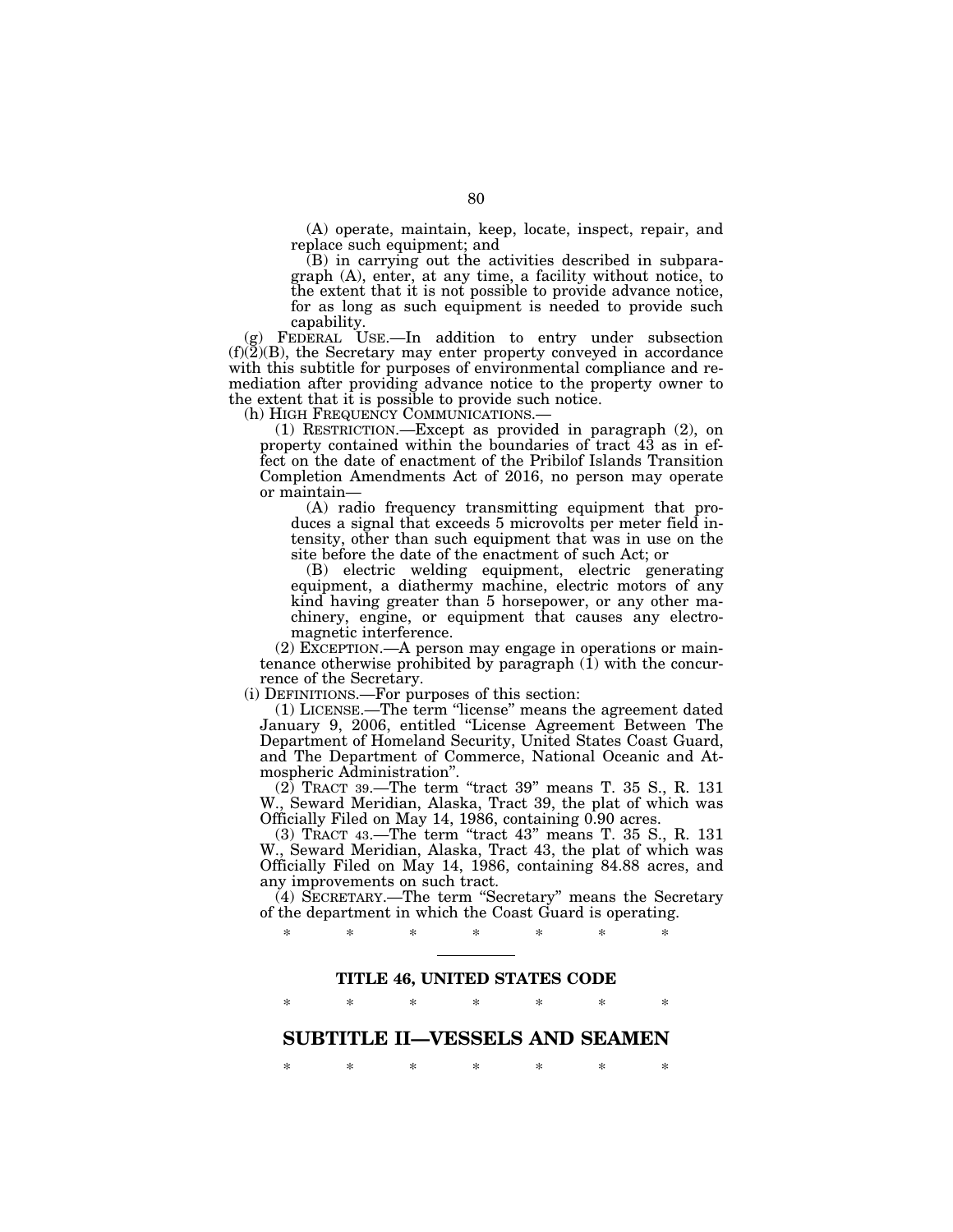PART B—INSPECTION AND REGULATION OF VESSELS

**31. General** ...................................................................................................... **3101**  \* \* \* \* \* \* \* \* *49. Oceangoing Non-Passenger Commercial Vessels ............................. 4901* 

### **PART A—GENERAL PROVISIONS**

\* \* \* \* \* \* \*

\* \* \* \* \* \* \*

### **CHAPTER 21—GENERAL**

\* \* \* \* \* \* \*

### **§ 2101. General definitions**

In this subtitle—

(1) ''associated equipment''—

(A) means—

(i) a system, accessory, component, or appurtenance of a recreational vessel; or

(ii) a marine safety article intended for use on board a recreational vessel; but

(B) with the exception of emergency locator beacons for recreational vessels operating beyond 3 nautical miles from the baselines from which the territorial sea of the United States is measured or beyond 3 nautical miles from the coastline of the Great Lakes, does not include radio equipment.

(2) ''Coast Guard'' means the organization established and continued under section 1 of title 14.

(3) ''Commandant'' means the Commandant of the Coast Guard.

(4) ''commercial service'' includes any type of trade or business involving the transportation of goods or individuals, except service performed by a combatant vessel.

(5) ''consideration'' means an economic benefit, inducement, right, or profit including pecuniary payment accruing to an individual, person, or entity, but not including a voluntary sharing of the actual expenses of the voyage, by monetary contribution or donation of fuel, food, beverage, or other supplies.

(6) "crude oil" means a liquid hydrocarbon mixture occurring naturally in the earth, whether or not treated to render it suitable for transportation, and includes crude oil from which certain distillate fractions may have been removed, and crude oil to which certain distillate fractions may have been added.

(7) ''crude oil tanker'' means a tanker engaged in the trade of carrying crude oil.

(8) ''dangerous drug'' means a narcotic drug, a controlled substance, or a controlled substance analog (as defined in section 102 of the Comprehensive Drug Abuse Prevention and Control Act of 1970 (21 U.S.C. 802)).

(9) ''discharge'', when referring to a substance discharged from a vessel, includes spilling, leaking, pumping, pouring, emitting, emptying, or dumping, however caused.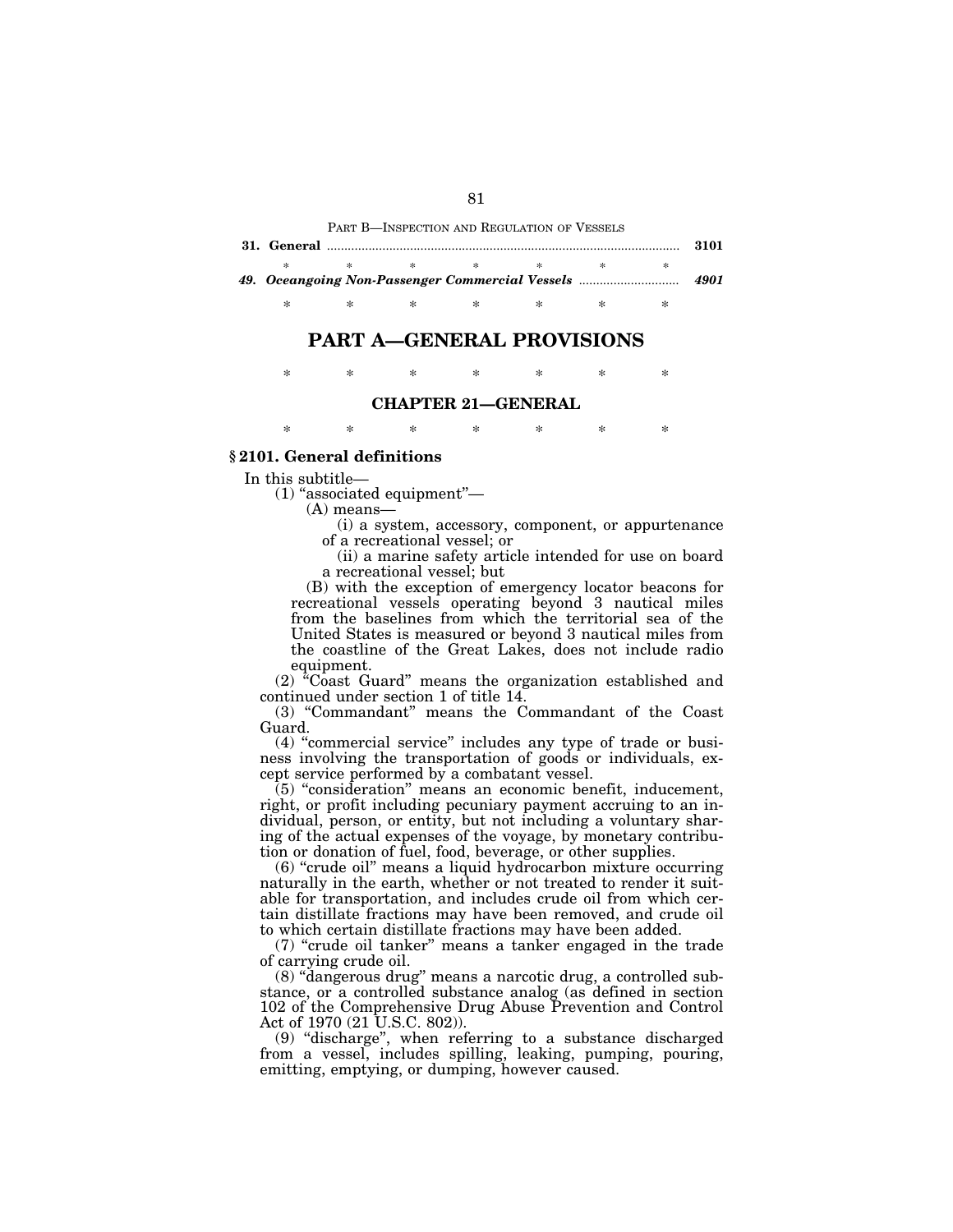$(10)$  "ferry" means a vessel that is used on a regular schedule—

(A) to provide transportation only between places that are not more than 300 miles apart; and

(B) to transport only—

(i) passengers; or

(ii) vehicles, or railroad cars, that are being used, or have been used, in transporting passengers or goods.

(11) ''fish'' means finfish, mollusks, crustaceans, and all other forms of marine animal and plant life, except marine mammals and birds.

(12) ''fishing vessel'' means a vessel that commercially engages in the catching, taking, or harvesting of fish or an activity that can reasonably be expected to result in the catching, taking, or harvesting of fish.

(13) ''fish processing vessel'' means a vessel that commercially prepares fish or fish products other than by gutting, decapitating, gilling, skinning, shucking, icing, freezing, or brine chilling.

(14) ''fish tender vessel'' means a vessel that commercially supplies, stores, refrigerates, or transports fish, fish products, or materials directly related to fishing or the preparation of fish to or from a fishing, fish processing, or fish tender vessel or a fish processing facility.

(15) ''freight vessel'' means a motor vessel of more than 15 gross tons as measured under section 14502 of this title, or an alternate tonnage measured under section 14302 of this title as prescribed by the Secretary under section 14104 of this title that carries freight for hire, except an oceanographic research vessel or an offshore supply vessel.

(16) ''Great Lakes barge'' means a non-self-propelled vessel of at least 3,500 gross tons as measured under section 14502 of this title, or an alternate tonnage measured under section 14302 of this title as prescribed by the Secretary under section 14104 of this title operating on the Great Lakes.

(17) ''hazardous material'' means a liquid material or substance that is—

(A) flammable or combustible;

(B) designated a hazardous substance under section 311(b) of the Federal Water Pollution Control Act (33

U.S.C. 1321); or

(C) designated a hazardous material under section 5103(a) of title 49.

(18) "major conversion" means a conversion of a vessel that— (A) substantially changes the dimensions or carrying capacity of the vessel;

(B) changes the type of the vessel;

(C) substantially prolongs the life of the vessel; or

(D) otherwise so changes the vessel that it is essentially a new vessel, as decided by the Secretary.

(19) ''marine environment'' means—

(A) the navigable waters of the United States and the land and resources in and under those waters;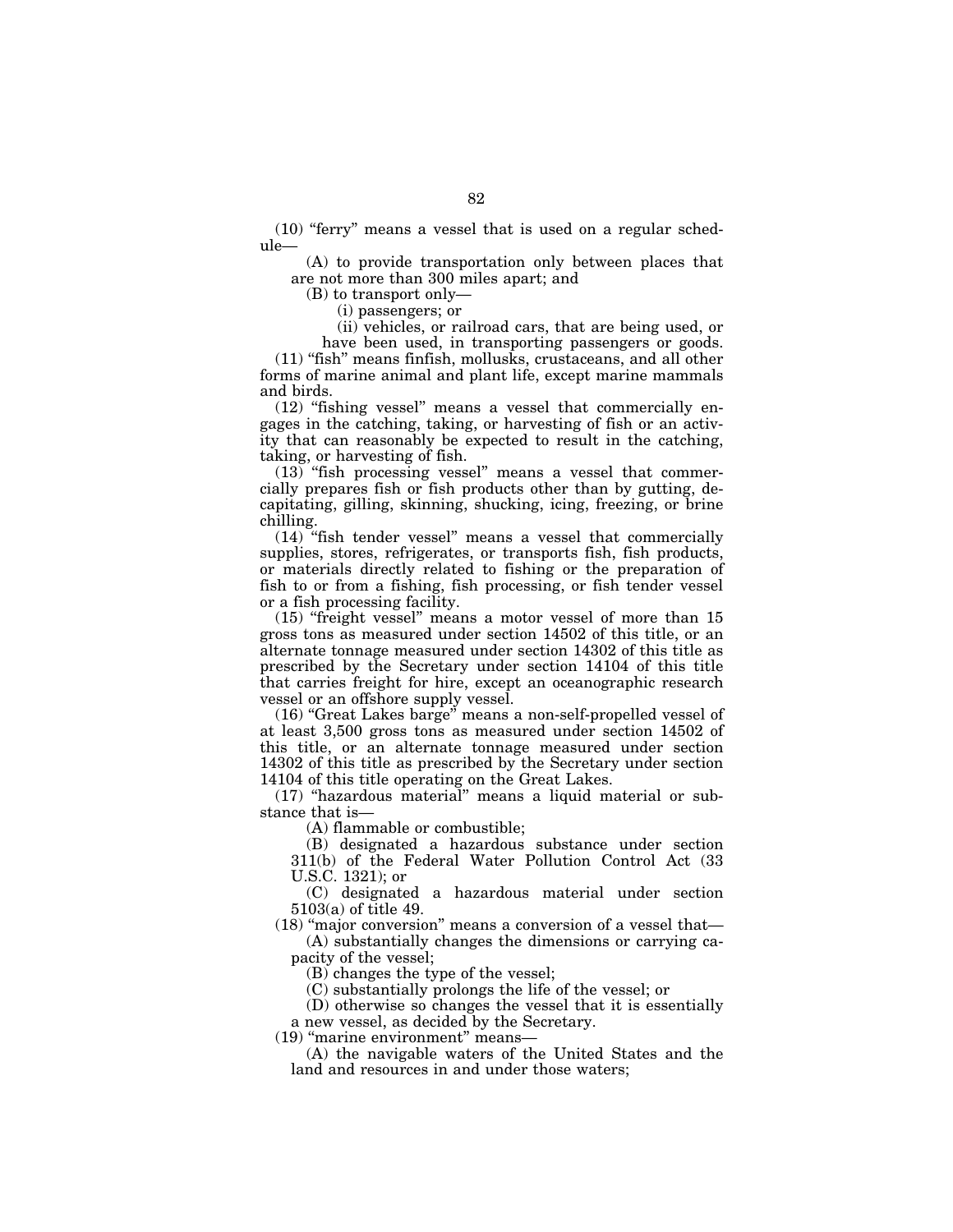(B) the waters and fishery resources of an area over which the United States asserts exclusive fishery management authority;

(C) the seabed and subsoil of the outer Continental Shelf of the United States, the resources of the Shelf, and the waters superjacent to the Shelf; and

(D) the recreational, economic, and scenic values of the waters and resources referred to in subclauses  $(A)$ – $(C)$  of this clause.

(20) ''mobile offshore drilling unit'' means a vessel capable of engaging in drilling operations for the exploration or exploitation of subsea resources.

(21) ''motor vessel'' means a vessel propelled by machinery other than steam.

(22) "nautical school vessel" means a vessel operated by or in connection with a nautical school or an educational institution under section 558 of title 40.

(23) ''navigable waters of the United States'' includes all waters of the territorial sea of the United States as described in Presidential Proclamation No. 5928 of December 27, 1988.

(24) ''oceanographic research vessel'' means a vessel that the Secretary finds is being employed only in instruction in oceanography or limnology, or both, or only in oceanographic or limnological research, including studies about the sea such as seismic, gravity meter, and magnetic exploration and other marine geophysical or geological surveys, atmospheric research, and biological research.

(25) "offshore supply vessel" means a motor vessel that regularly carries goods, supplies, individuals in addition to the crew, or equipment in support of exploration, exploitation, or production of offshore mineral or energy resources.

 $(26)$  "oil" includes oil of any type or in any form, including petroleum, fuel oil, sludge, oil refuse, and oil mixed with wastes except dredged spoil.

(27) "oil spill response vessel" means a vessel that is designated in its certificate of inspection as such a vessel, or that is adapted to respond to a discharge of oil or a hazardous material.

(28) "overall in length" means—

(A) for a foreign vessel or a vessel engaged on a foreign voyage, the greater of—

(i) 96 percent of the length on a waterline at 85 percent of the least molded depth measured from the top of the keel (or on a vessel designed with a rake of keel,

on a waterline parallel to the designed waterline); or

(ii) the length from the fore side of the stem to the axis of the rudder stock on that waterline; and

(B) for any other vessel, the horizontal distance of the hull between the foremost part of the stem and the aftermost part of the stern, excluding fittings and attachments. (29) ''passenger''—

 $(\tilde{A})$  means an individual carried on the vessel except—

(i) the owner or an individual representative of the owner or, in the case of a vessel under charter, an in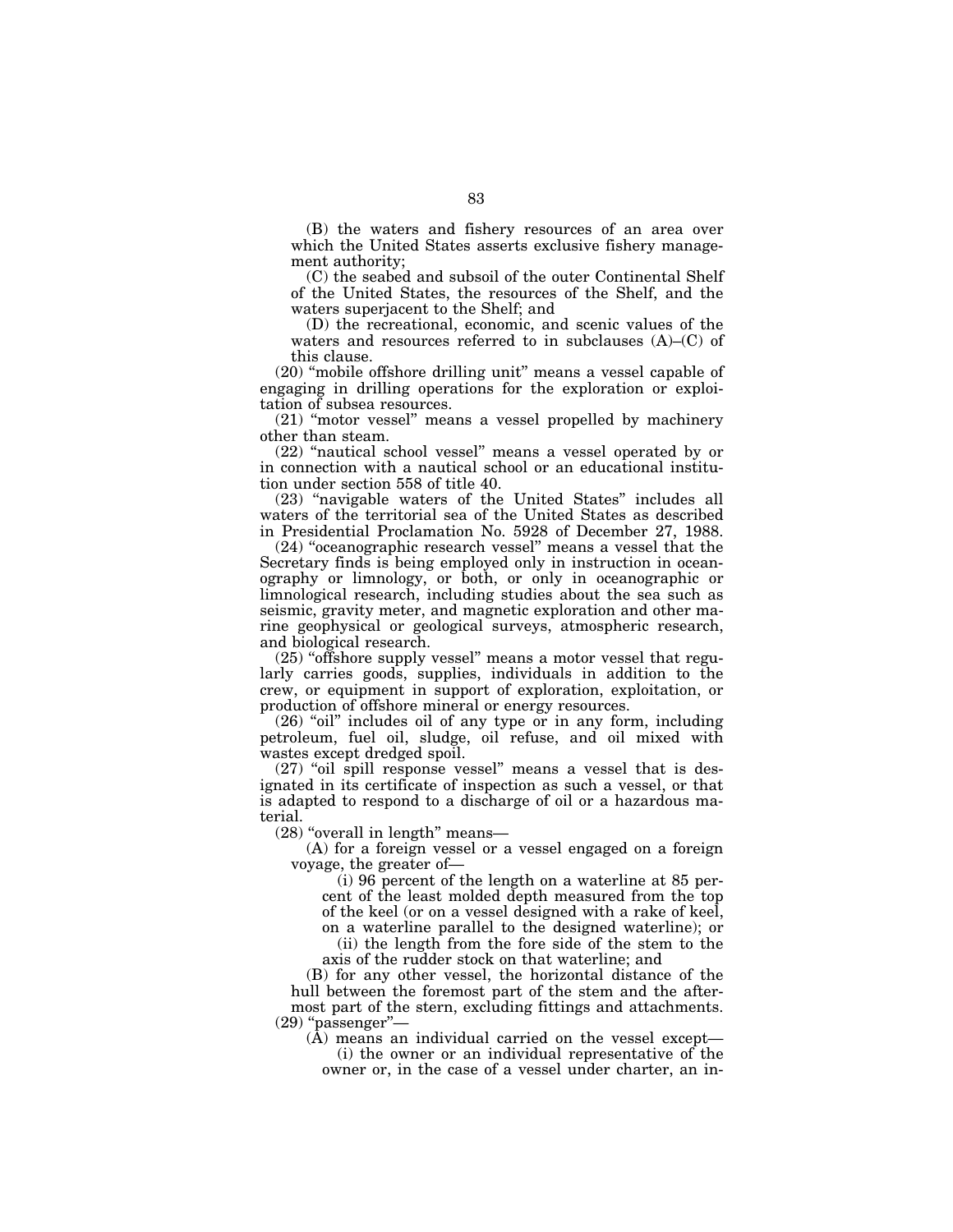dividual charterer or individual representative of the charterer;

(ii) the master; or

(iii) a member of the crew engaged in the business of the vessel who has not contributed consideration for carriage and who is paid for on board services;

(B) on an offshore supply vessel, means an individual carried on the vessel except—

(i) an individual included in clause (i), (ii), or (iii) of subparagraph (A) of this paragraph;

(ii) an employee of the owner, or of a subcontractor to the owner, engaged in the business of the owner;

(iii) an employee of the charterer, or of a subcontractor to the charterer, engaged in the business of the charterer; or

(iv) an individual employed in a phase of exploration, exploitation, or production of offshore mineral or energy resources served by the vessel;

(C) on a fishing vessel, fish processing vessel, or fish tender vessel, means an individual carried on the vessel except—

(i) an individual included in clause (i), (ii), or (iii) of subparagraph (A) of this paragraph;

(ii) a managing operator;

(iii) an employee of the owner, or of a subcontractor to the owner, engaged in the business of the owner;

(iv) an employee of the charterer, or of a subcontractor to the charterer, engaged in the business of the charterer; or

(v) an observer or sea sampler on board the vessel pursuant to a requirement of State or Federal law; or (D) on a sailing school vessel, means an individual carried on the vessel except—

 $(i)$  an individual included in clause  $(i)$ ,  $(ii)$ , or  $(iii)$  of subparagraph (A) of this paragraph;

(ii) an employee of the owner of the vessel engaged in the business of the owner, except when the vessel is operating under a demise charter;

(iii) an employee of the demise charterer of the vessel engaged in the business of the demise charterer; or

(iv) a sailing school instructor or sailing school student.

(30) ''passenger for hire'' means a passenger for whom consideration is contributed as a condition of carriage on the vessel, whether directly or indirectly flowing to the owner, charterer, operator, agent, or any other person having an interest in the vessel.

(31) ''passenger vessel'' means a vessel of at least 100 gross tons as measured under section 14502 of this title, or an alternate tonnage measured under section 14302 of this title as prescribed by the Secretary under section 14104 of this title—

(A) carrying more than 12 passengers, including at least one passenger for hire;

(B) that is chartered and carrying more than 12 passengers;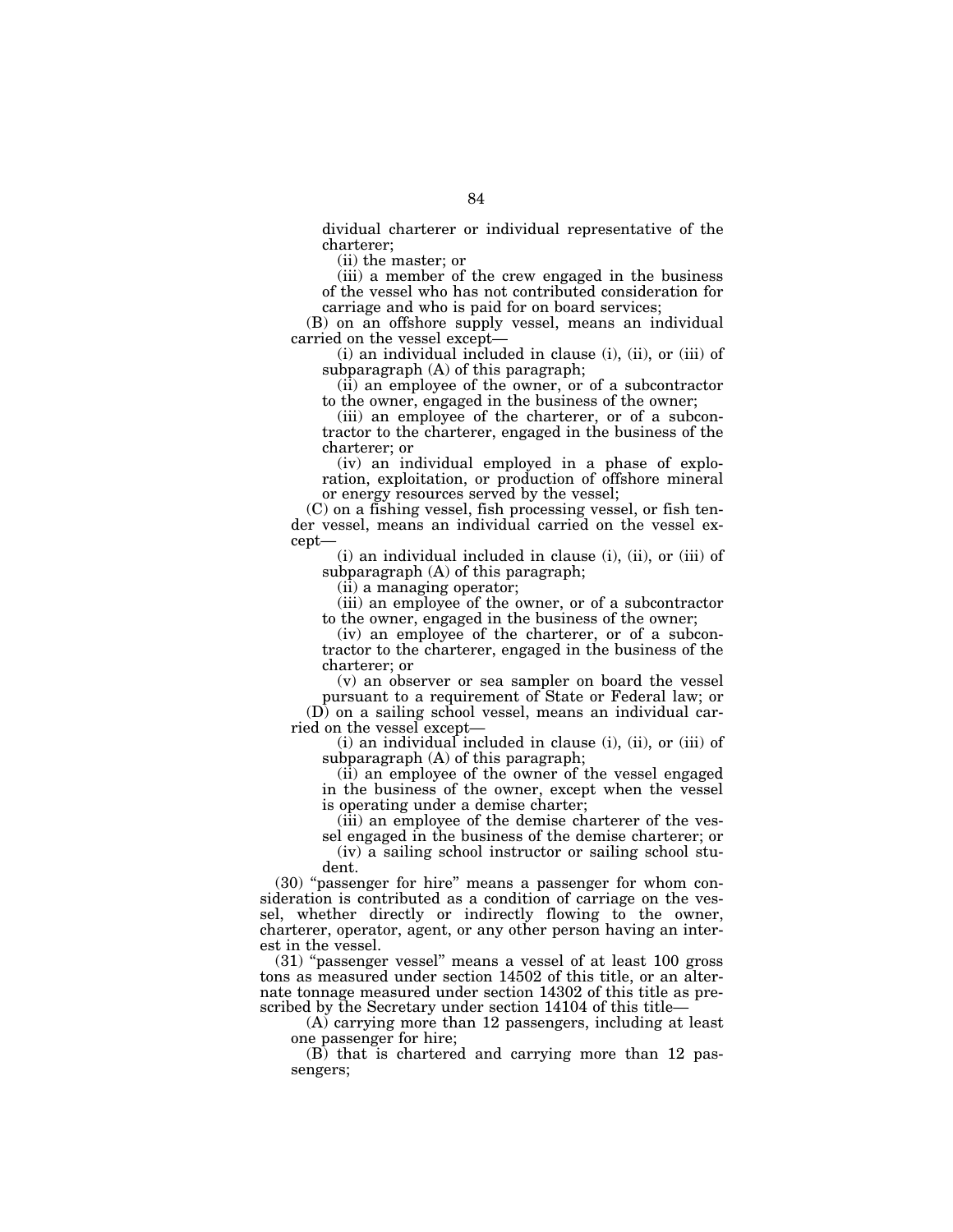(C) that is a submersible vessel carrying at least one passenger for hire; or

(D) that is a ferry carrying a passenger.

(32) ''product carrier'' means a tanker engaged in the trade of carrying oil except crude oil.

(33) ''public vessel'' means a vessel that—

 $(\tilde{A})$  is owned, or demise chartered, and operated by the United States Government or a government of a foreign country; and

(B) is not engaged in commercial service.

(34) "recreational vessel" means a vessel-

(A) being manufactured or operated primarily for pleasure; or

(B) leased, rented, or chartered to another for the latter's pleasure.

 $(35)$  "recreational vessel manufacturer" means a person engaged in the manufacturing, construction, assembly, or importation of recreational vessels, components, or associated equipment.

(36) ''riding gang member'' means an individual who—

(A) has not been issued a merchant mariner document under chapter 73;

(B) does not perform—

(i) watchstanding, automated engine room duty watch, or personnel safety functions; or

(ii) cargo handling functions, including any activity relating to the loading or unloading of cargo, the operation of cargo-related equipment (whether or not integral to the vessel), and the handling of mooring lines on the dock when the vessel is made fast or let go;

(C) does not serve as part of the crew complement required under section 8101;

(D) is not a member of the steward's department; and

(E) is not a citizen or temporary or permanent resident of a country designated by the United States as a sponsor of terrorism or any other country that the Secretary, in consultation with the Secretary of State and the heads of other appropriate United States agencies, determines to be a security threat to the United States.

(37) ''sailing instruction'' means teaching, research, and practical experience in operating vessels propelled primarily by sail and may include—

(A) any subject related to that operation and to the sea, including seamanship, navigation, oceanography, other nautical and marine sciences, and maritime history and literature; and

(B) only when in conjunction with a subject referred to in subclause (A) of this clause, instruction in mathematics and language arts skills to sailing school students having learning disabilities.

(38) ''sailing school instructor'' means an individual who is on board a sailing school vessel to provide sailing instruction, but does not include an operator or crewmember who is among those required to be on board the vessel to meet a requirement established under part F of this subtitle.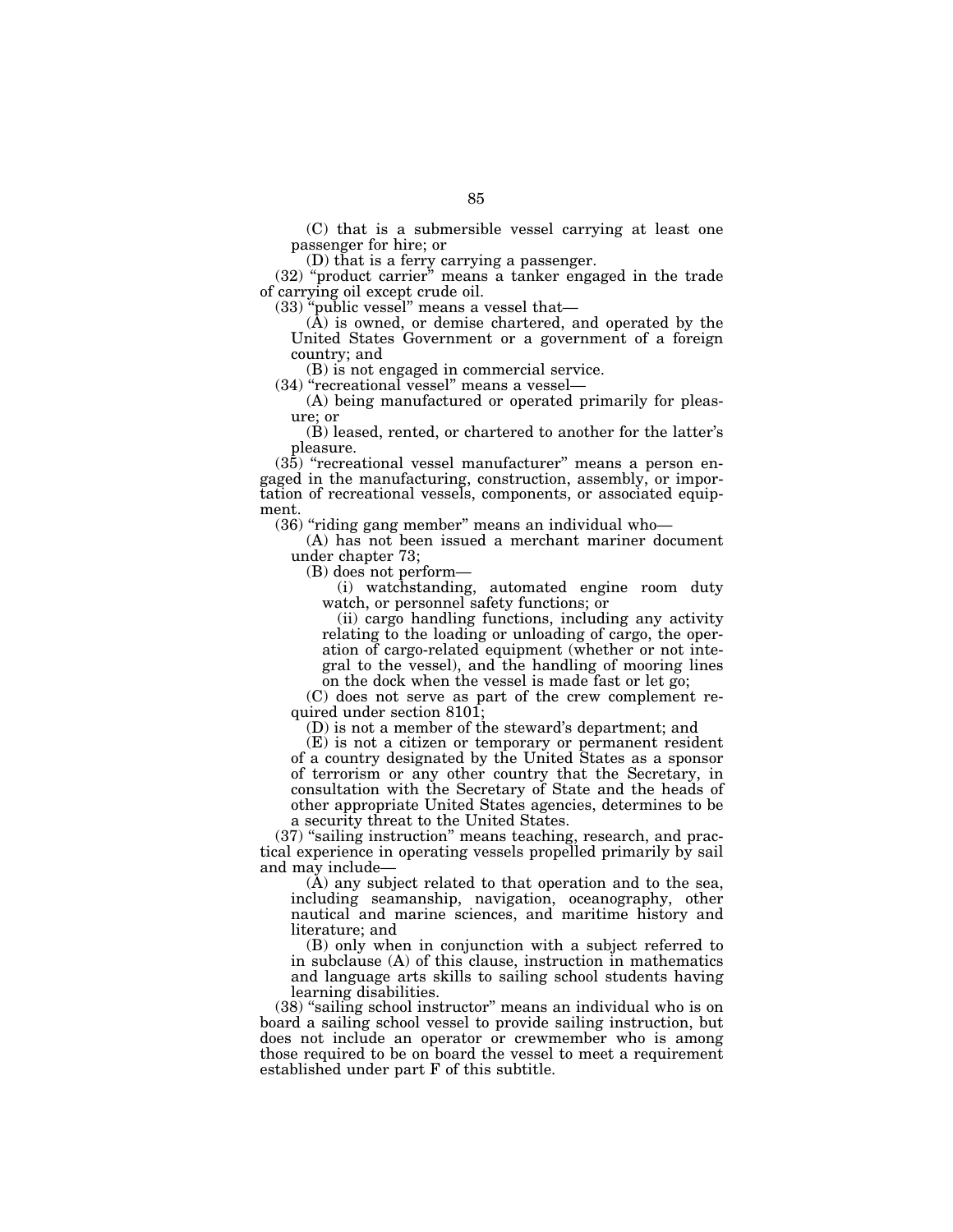(39) ''sailing school student'' means an individual who is on board a sailing school vessel to receive sailing instruction.

(40) ''sailing school vessel'' means a vessel—

(A) that is less than 500 gross tons as measured under section 14502 of this title, or an alternate tonnage measured under section 14302 of this title as prescribed by the Secretary under section 14104 of this title;

(B) carrying more than 6 individuals who are sailing school instructors or sailing school students;

(C) principally equipped for propulsion by sail, even if the vessel has an auxiliary means of propulsion; and

(D) owned or demise chartered, and operated by an organization described in section  $501(c)(3)$  of the Internal Revenue Code of 1986 (26 U.S.C. 501(c)(3)) and exempt from tax under section 501(a) of that Code, or by a State or political subdivision of a State, during times that the vessel is operated by the organization, State, or political subdivision only for sailing instruction.

(41)(A) Subject to subparagraph (B), ''scientific personnel'' means individuals on board an oceanographic research vessel only to engage in scientific research, or to instruct or receive instruction in oceanography or limnology.

(B)(i) Such term includes an individual who is on board an oceanographic research vessel only to—

(I) engage in scientific research;

(II) instruct in oceanography or limnology; or

(III) receive instruction in oceanography or limnology.

(ii) For purposes of clause (i), the age of an individual may not be considered in determining whether the individual is described in such clause.

(42) ''seagoing barge'' means a non-self-propelled vessel of at least 100 gross tons as measured under section 14502 of this title, or an alternate tonnage measured under section 14302 of this title as prescribed by the Secretary under section 14104 of this title making voyages beyond the Boundary Line.

(43) "seagoing motor vessel" means a motor vessel of at least 300 gross tons as measured under section 14502 of this title, or an alternate tonnage measured under section 14302 of this title as prescribed by the Secretary under section 14104 of this title making voyages beyond the Boundary Line.

(44) ''Secretary'' means the Secretary of the department in which the Coast Guard is operating.

*(45) ''sexual assault'' means any form of abuse or contact as defined in chapter 109A of title 18, or a substantially similar State, local, or Tribal offense.* 

*(46) ''sexual harassment'' means—* 

*(A) conduct that—* 

*(i) involves unwelcome sexual advances, requests for sexual favors, or deliberate or repeated offensive comments or gestures of a sexual nature if any—* 

*(I) submission to such conduct is made either explicitly or implicitly a term or condition of employment, pay, career, benefits, or entitlements of the individual;*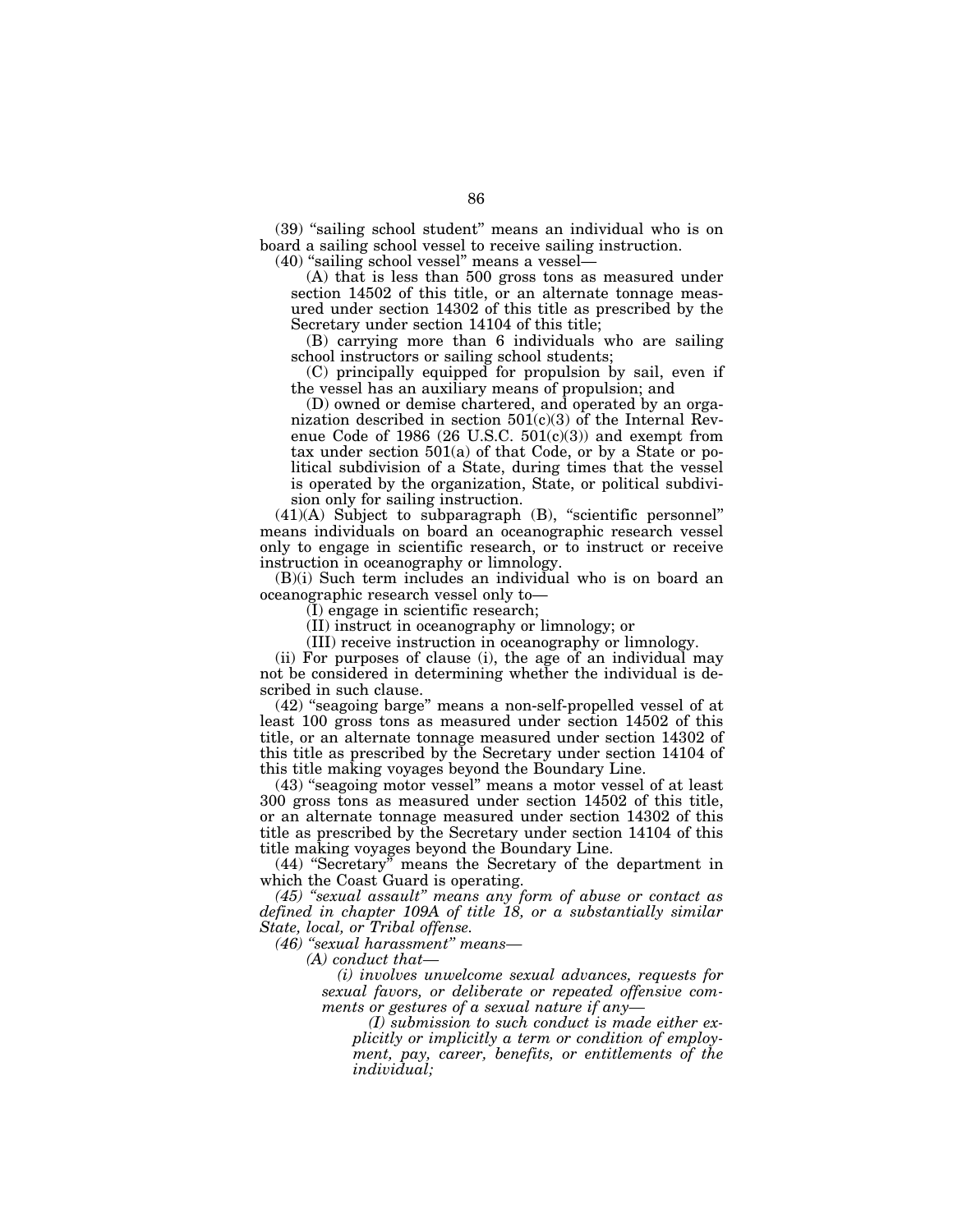*(II) submission to, or rejection, of such conduct by an individual is used as a basis for decisions affecting that individual's job, pay, career, benefits, or entitlements;* 

*(III) such conduct has the purpose or effect of unreasonably interfering with an individual's work performance or creates an intimidating, hostile, or offensive work environment; or* 

*(IV) conduct may have been by an individual's supervisor, a supervisor in another area, a coworker, or another credentialed mariner; and* 

*(ii) is so severe or pervasive that a reasonable person would perceive, and the victim does perceive, the environment as hostile or offensive;* 

*(B) any use or condonation associated with first-hand or personal knowledge, by any individual in a supervisory or command position, of any form of sexual behavior to control, influence, or affect the career, pay, benefits, entitlements, or employment of a subordinate; and* 

*(C) any deliberate or repeated unwelcome verbal comment or gesture of a sexual nature by any fellow employee of the complainant.* 

 $[(45)]$   $(47)$  "small passenger vessel" means a wing-in-ground craft, regardless of tonnage, carrying at least one passenger for hire, and a vessel of less than 100 gross tons as measured under section 14502 of this title, or an alternate tonnage measured under section 14302 of this title as prescribed by the Secretary under section 14104 of this title—

(A) carrying more than 6 passengers, including at least one passenger for hire;

(B) that is chartered with the crew provided or specified by the owner or the owner's representative and carrying more than 6 passengers;

(C) that is chartered with no crew provided or specified by the owner or the owner's representative and carrying more than 12 passengers;

(D) that is a submersible vessel carrying at least one passenger for hire; or

(E) that is a ferry carrying more than 6 passengers.

 $[(46)]$   $(48)$  "steam vessel" means a vessel propelled in whole or in part by steam, except a recreational vessel of not more than 40 feet in length.

 $[(47)]$  (49) "submersible vessel" means a vessel that is capable of operating below the surface of the water.

 $(48)$  (50) "tanker" means a self-propelled tank vessel constructed or adapted primarily to carry oil or hazardous material in bulk in the cargo spaces.<br>
[(49)] (51) "tank vessel" means a vessel that is constructed

or adapted to carry, or that carries, oil or hazardous material in bulk as cargo or cargo residue, and that—

(A) is a vessel of the United States;

(B) operates on the navigable waters of the United States; or

(C) transfers oil or hazardous material in a port or place subject to the jurisdiction of the United States.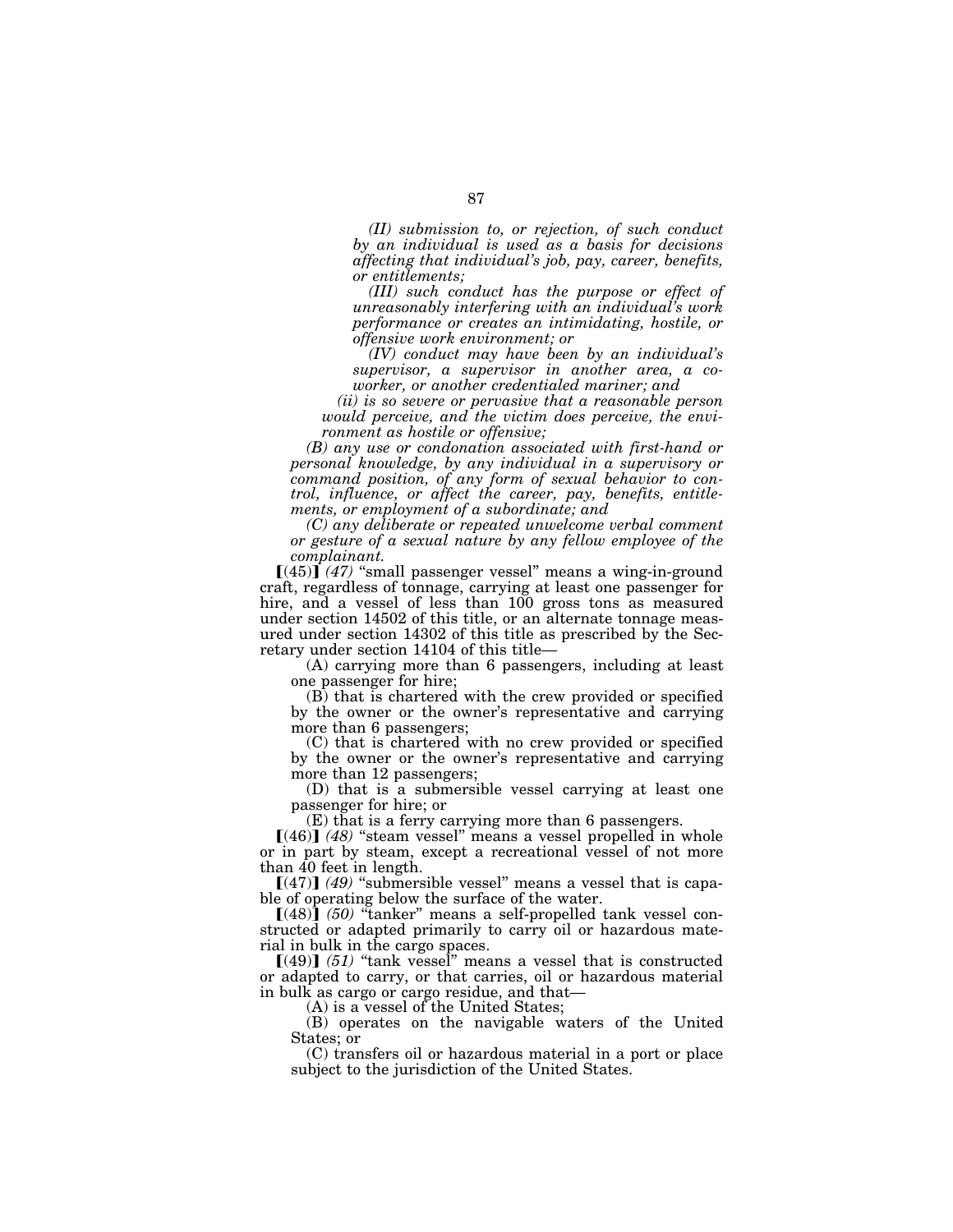$[(50)]$   $(52)$  "towing vessel" means a commercial vessel engaged in or intending to engage in the service of pulling, pushing, or hauling along side, or any combination of pulling, pushing, or hauling along side.

 $\overline{[(51)]}$  (53) "uninspected passenger vessel" means an uninspected vessel—

(A) of at least 100 gross tons as measured under section 14502 of this title, or an alternate tonnage measured under section 14302 of this title as prescribed by the Secretary under section 14104 of this title—

(i) carrying not more than 12 passengers, including at least one passenger for hire; or

(ii) that is chartered with the crew provided or specified by the owner or the owner's representative and carrying not more than 12 passengers; and

(B) of less than 100 gross tons as measured under section 14502 of this title, or an alternate tonnage measured under section 14302 of this title as prescribed by the Secretary under section 14104 of this title—

(i) carrying not more than 6 passengers, including at least one passenger for hire; or

(ii) that is chartered with the crew provided or specified by the owner or the owner's representative and

carrying not more than 6 passengers.<br>[(52)] (54) "uninspected vessel" means a vessel not subject to inspection under section 3301 of this title that is not a recreational vessel.

 $[(53)]$   $(55)$  "vessel of war" means a vessel—

(A) belonging to the armed forces of a country;

(B) bearing the external marks distinguishing vessels of war of that country;

(C) under the command of an officer commissioned by the government of that country and whose name appears in the appropriate service list or its equivalent; and

(D) staffed by a crew under regular armed forces discipline.

 $[(54)]$  (56) "wing-in-ground craft" means a vessel that is capable of operating completely above the surface of the water on a dynamic air cushion created by aerodynamic lift due to the ground effect between the vessel and the water's surface.

\* \* \* \* \* \* \*

### **§ 2114. Protection of seamen against discrimination**

 $(a)(1)$  A person may not discharge or in any manner discriminate against a seaman because—

(A) the seaman in good faith has reported or is about to report to the Coast Guard or other appropriate Federal agency or department that the seaman believes that a violation of a maritime safety law or regulation prescribed under that law or regulation has occurred;

*(B) the seaman in good faith has reported or is about to report to the vessel owner, Coast Guard or other appropriate Federal agency or department sexual harassment or sexual assault against the seaman or knowledge of sexual harassment or sexual assault against another seaman;*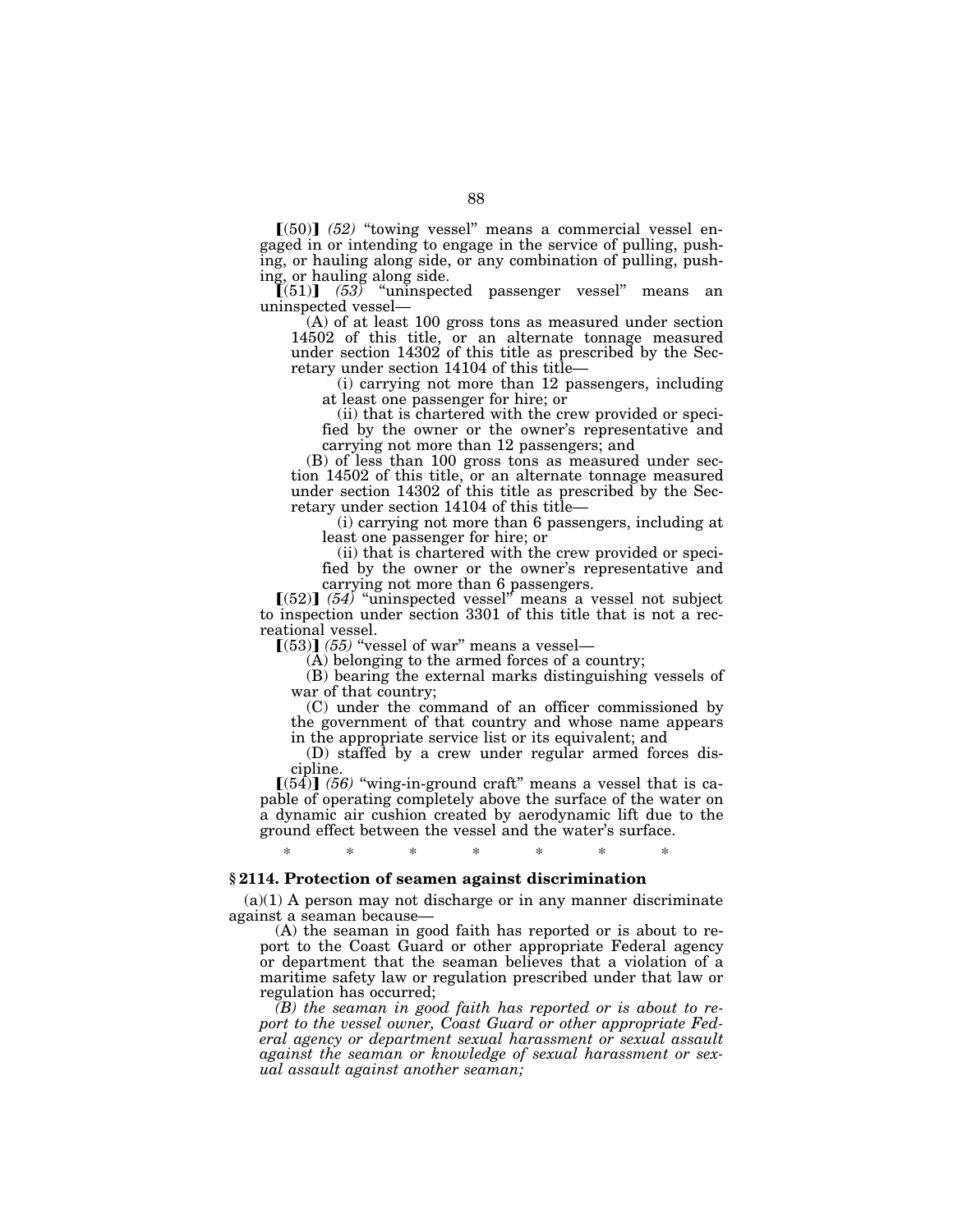$\Gamma(B)$  *(C)* the seaman has refused to perform duties ordered by the seaman's employer because the seaman has a reasonable apprehension or expectation that performing such duties would result in serious injury to the seaman, other seamen, or the public;

 $\left[\left(\overline{C}\right)\right]$  *(D)* the seaman testified in a proceeding brought to enforce a maritime safety law or regulation prescribed under that law;

 $[(D)]$   $(E)$  the seaman notified, or attempted to notify, the vessel owner or the Secretary of a work-related personal injury or work-related illness of a seaman;

 $[(E)]$  *(F)* the seaman cooperated with a safety investigation by the Secretary or the National Transportation Safety Board;

 $\Gamma(F)$  *(G)* the seaman furnished information to the Secretary, the National Transportation Safety Board, or any other public official as to the facts relating to any marine casualty resulting in injury or death to an individual or damage to property occurring in connection with vessel transportation; or

 $[(G)]$  *(H)* the seaman accurately reported hours of duty under this part.

(2) The circumstances causing a seaman's apprehension of serious injury under paragraph (1)(B) must be of such a nature that a reasonable person, under similar circumstances, would conclude that there is a real danger of an injury or serious impairment of health resulting from the performance of duties as ordered by the seaman's employer.

(3) To qualify for protection against the seaman's employer under paragraph (1)(B), the employee must have sought from the employer, and been unable to obtain, correction of the unsafe condition.

(b) A seaman alleging discharge or discrimination in violation of subsection (a) of this section, or another person at the seaman's request, may file a complaint with respect to such allegation in the same manner as a complaint may be filed under subsection (b) of section 31105 of title 49. Such complaint shall be subject to the procedures, requirements, and rights described in that section, including with respect to the right to file an objection, the right of a person to file for a petition for review under subsection (c) of that section, and the requirement to bring a civil action under subsection (d) of that section.

\* \* \* \* \* \* \*

## **PART B—INSPECTION AND REGULATION OF VESSELS**

\* \* \* \* \* \* \*

### **CHAPTER 31—GENERAL**

| Sec.<br>3101. Authority to suspend inspection. |                                  |   |  |  |   |   |   |
|------------------------------------------------|----------------------------------|---|--|--|---|---|---|
|                                                |                                  |   |  |  | × | × | × |
|                                                | 3106. Master key control system. |   |  |  |   |   |   |
|                                                |                                  | × |  |  | × | × | × |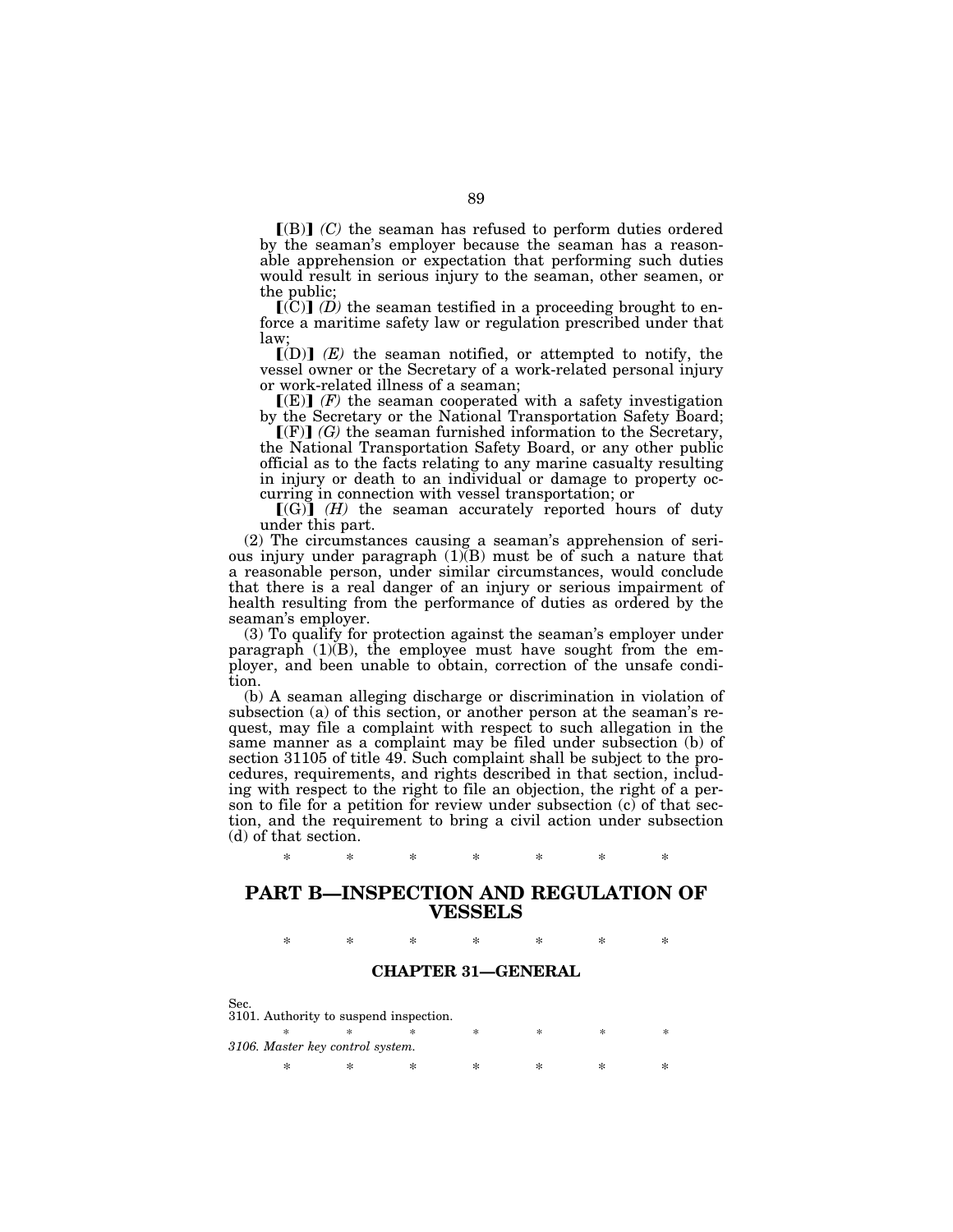### *§ 3106. Master key control system*

*(a) IN GENERAL.—The owner of a vessel subject to inspection under section 3301 shall—* 

*(1) ensure that such vessel is equipped with a vessel master key control system, manual or electronic, which provides controlled access to all copies of the vessel's master key of which access shall only be available to the individuals described in paragraph (2);* 

*(2) establish a list of all crew, identified by position, allowed to access and use the master key and maintain such list upon the vessel, within owner records and included in the vessel safety management system;* 

*(3) record in a log book, located in a centralized location that is readily accessible to law enforcement personnel, information on all access and use of the vessel's master key; and* 

*(4) make the list under paragraph (2) and the log book under paragraph (3) available upon request to any agent of the Federal Bureau of Investigation, any member of the Coast Guard, and any law enforcement officer performing official duties in the course and scope of an investigation.* 

*(b) PROHIBITED USE.—Crew not included on the list described in subsection (a)(2) shall not have access to or use the master key unless in an emergency and shall immediately notify the master and owner of the vessel following use of such key.* 

*(c) REQUIREMENTS FOR LOG BOOK.—The log book described in subsection (a)(3)—* 

*(1) may be—* 

*(A) electronic; and* 

*(B) included in the vessel safety management system; and (2) shall include—* 

*(A) dates and times of access;* 

*(B) the room or location accessed; and* 

*(C) the name and rank of the crew member that used the master key.* 

*(d) PENALTY.—Any crew member who uses the master key without having been granted access pursuant to subsection (a)(2) shall be liable to the United States Government for a civil penalty of not more than \$1,000 and may be subject to suspension or revocation under section 7703.* 

*(e) EXEMPTION.—This section shall not apply to vessels subject to section 3507(f).* 

#### **CHAPTER 32—MANAGEMENT OF VESSELS**

\* \* \* \* \* \* \*

### **§ 3203. Safety management system**

(a) IN GENERAL.—The Secretary shall prescribe regulations which establish a safety management system for responsible persons and vessels to which this chapter applies (including, for purposes of this section, all covered small passenger vessels, as defined in section  $3306(n)(5)$ , including—

(1) a safety and environmental protection policy;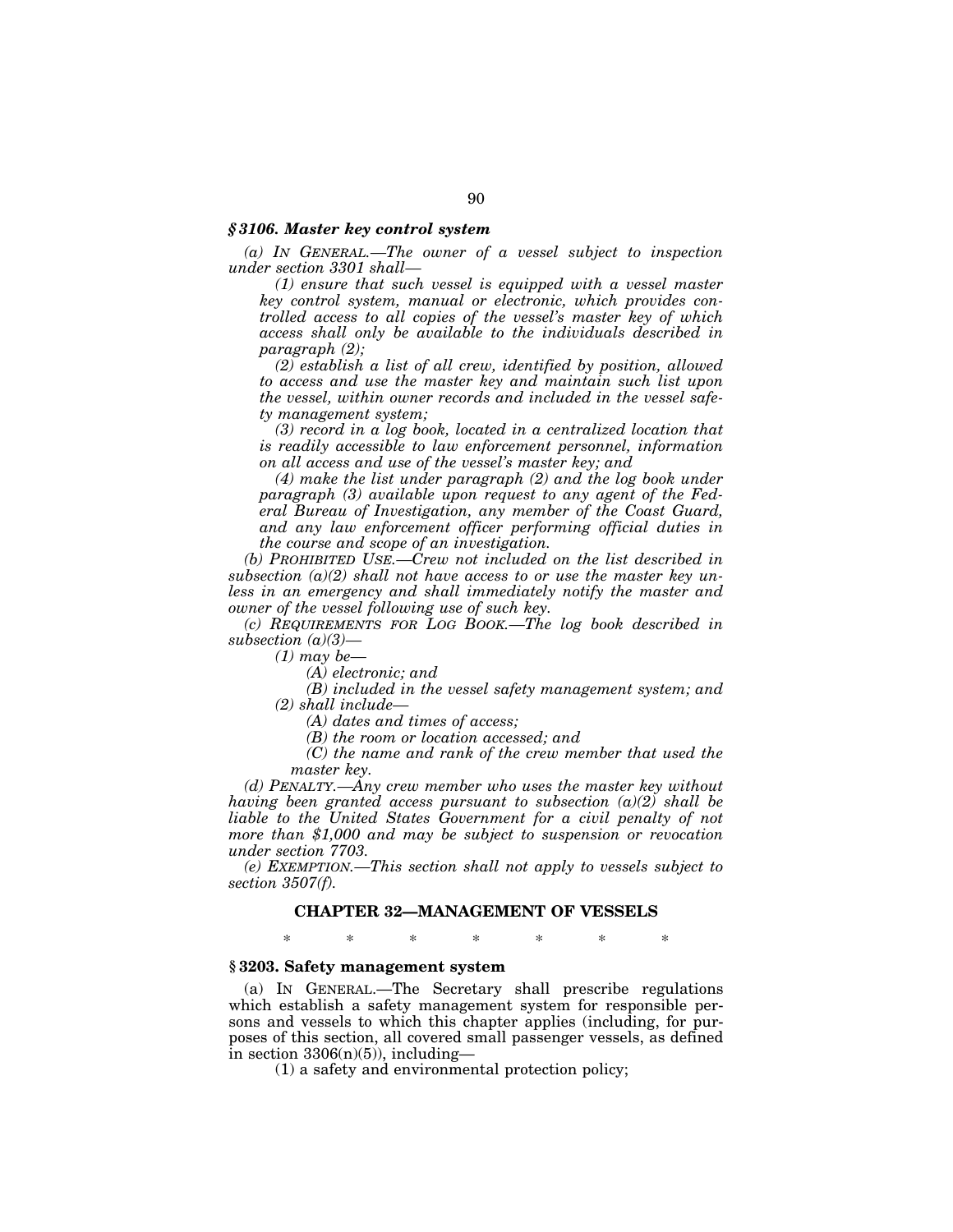(2) instructions and procedures to ensure safe operation of those vessels and protection of the environment in compliance with international and United States law;

(3) defined levels of authority and lines of communications between, and among, personnel on shore and on the vessel;

(4) procedures for reporting accidents and nonconformities with this chapter;

*(5) with respect to sexual harassment and sexual assault, procedures for, and annual training requirements for all shipboard personnel on—* 

*(A) prevention;* 

*(B) bystander intervention;* 

*(C) reporting;* 

*(D) response; and* 

*(E) investigation;* 

*(6) the log book required under section 3106;* 

 $[(5)]$  (7) procedures for preparing for and responding to emergency situations; and

 $[(6)]$   $(8)$  procedures for internal audits and management reviews of the system.

*(b) PROCEDURES AND TRAINING REQUIREMENTS.—In prescribing regulations for the procedures and training requirements described in subsection (a)(5), such procedures and requirements shall be consistent with the requirements to report sexual harassment or sexual assault under section 10104.* 

[(b)] (c) COMPLIANCE WITH CODE.—Regulations prescribed under this section shall be consistent with the International Safety Management Code with respect to vessels to which this chapter applies under section 3202(a) of this title.

 $(c)$  *(d)* In prescribing regulations for passenger vessels and small passenger vessels, the Secretary shall consider—

(1) the characteristics, methods of operation, and nature of the service of these vessels; and

(2) with respect to vessels that are ferries, the sizes of the ferry systems within which the vessels operate.

\* \* \* \* \* \* \*

# **CHAPTER 35—CARRIAGE OF PASSENGERS**  \* \* \* \* \* \* \*

### **§ 3507. Passenger vessel security and safety requirements**

(a) VESSEL DESIGN, EQUIPMENT, CONSTRUCTION, AND RETRO- FITTING REQUIREMENTS.—

(1) IN GENERAL.—Each vessel to which this subsection applies shall comply with the following design and construction standards:

(A) The vessel shall be equipped with ship rails that are located not less than 42 inches above the cabin deck.

(B) Each passenger stateroom and crew cabin shall be equipped with entry doors that include peep holes or other means of visual identification.

(C) For any vessel the keel of which is laid after the date of enactment of the Cruise Vessel Security and Safety Act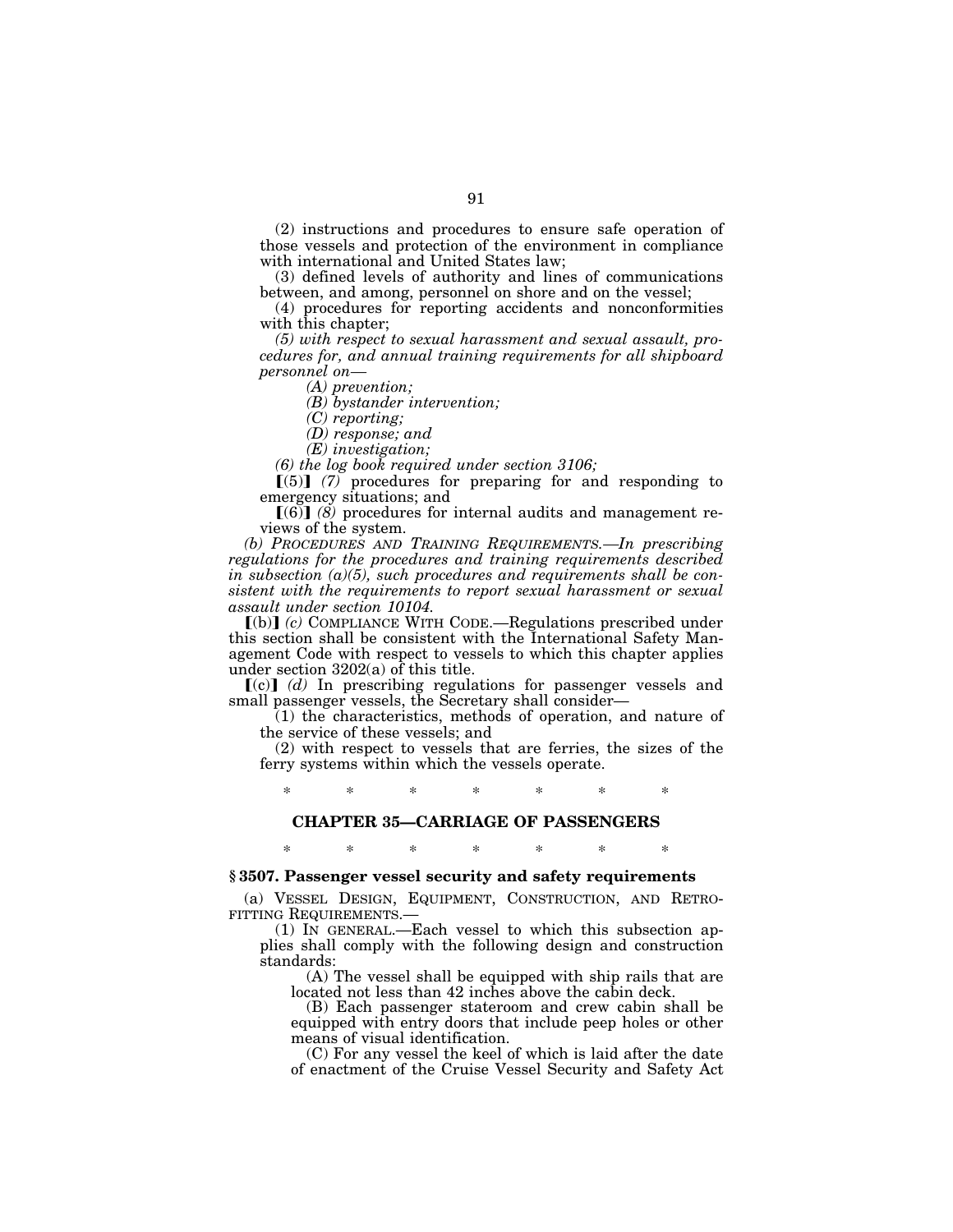of 2010, each passenger stateroom and crew cabin shall be equipped with—

(i) security latches; and

(ii) time-sensitive key technology.

(D) The vessel shall integrate technology that can be used for capturing images of passengers or detecting passengers who have fallen overboard, to the extent that such technology is available.

(E) The vessel shall be equipped with a sufficient number of operable acoustic hailing or other such warning devices to provide communication capability around the entire vessel when operating in high risk areas (as defined by the United States Coast Guard).

(2) FIRE SAFETY CODES.—In administering the requirements of paragraph  $(1)(C)$ , the Secretary shall take into consideration fire safety and other applicable emergency requirements established by the U.S. Coast Guard and under international law, as appropriate.

(b) VIDEO RECORDING.—

(1) REQUIREMENT TO MAINTAIN SURVEILLANCE.—

(A) IN GENERAL.—The owner of a vessel to which this section applies shall maintain a video surveillance system to assist in documenting crimes on the vessel and in providing evidence for the prosecution of such crimes.

(B) PLACEMENT OF VIDEO SURVEILLANCE EQUIPMENT.— (i) IN GENERAL.—Not later than 18 months after the

date of the enactment of the Elijah E. Cummings Coast Guard Authorization Act of 2020, the Commandant in consultation with other relevant Federal agencies or entities as determined by the Commandant, shall establish guidance for performance of the risk assessment described in paragraph (2) regarding the appropriate placement of video surveillance equipment in passenger and crew common areas where there is no reasonable expectation of privacy.

(ii) RISK ASSESSMENT.—Not later than 1 year after the Commandant establishes the guidance described in paragraph (1), the owner shall conduct the risk assessment required under paragraph (1) and shall—

(I) evaluate the placement of video surveillance equipment to deter, prevent, and record a sexual assault aboard the vessel considering factors such as: ship layout and design, itinerary, crew complement, number of passengers, passenger demographics, and historical data on the type and location of prior sexual assault incident allegations;

(II) incorporate to the maximum extent practicable the video surveillance guidance established by the Commandant regarding the appropriate placement of video surveillance equipment;

(III) arrange for the risk assessment to be conducted by an independent third party with expertise in the use and placement of camera surveillance to deter, prevent and record criminal behavior; and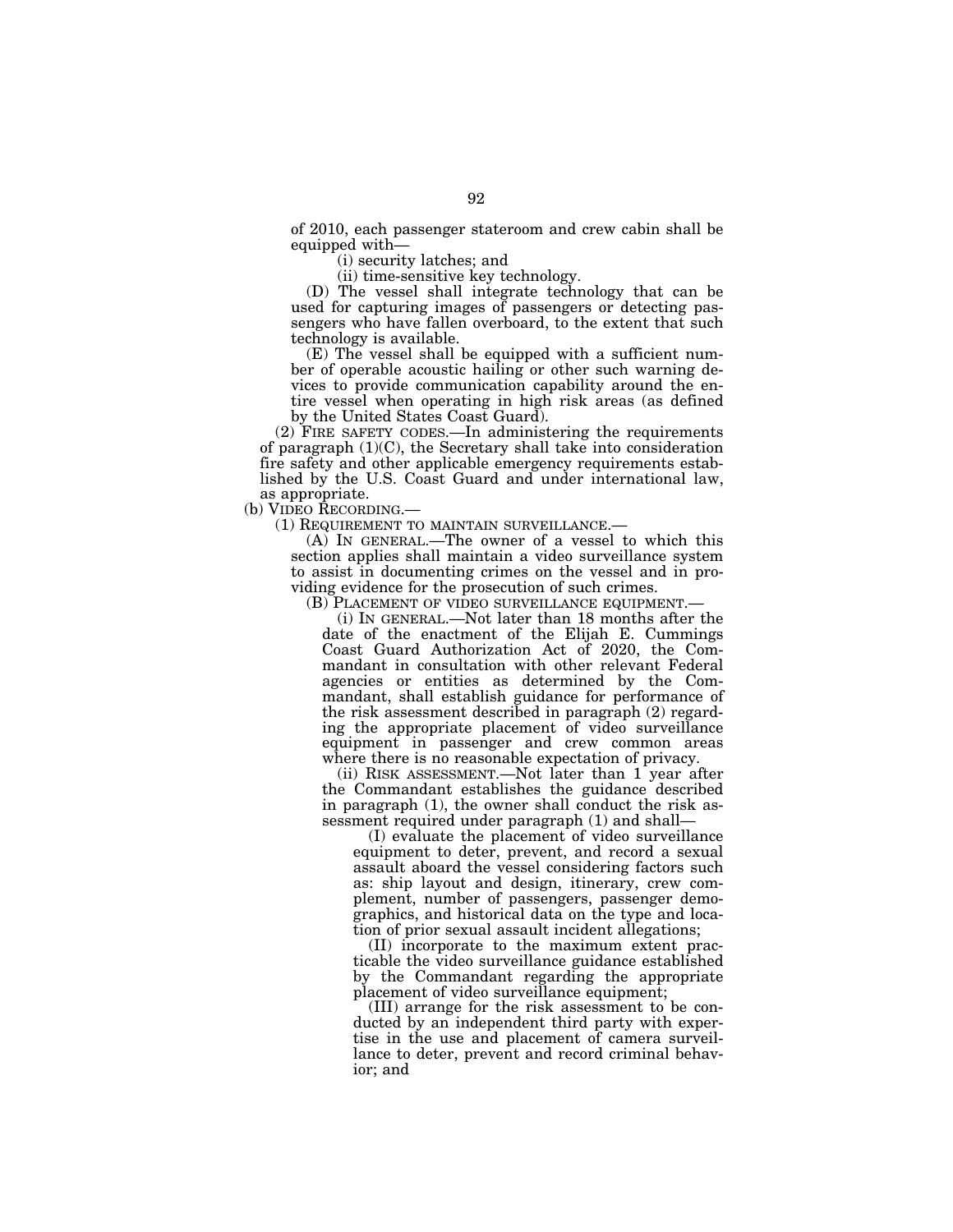(IV) the independent third party referred to in paragraph (C) shall be a company that has been accepted by a classification society that is a member of the International Association of Classification Societies (hereinafter referred to as ''IACS'') or another classification society recognized by the Secretary as meeting acceptable standards for such a society pursuant to section 3316(b).

(C) SURVEILLANCE PLAN.—Not later than 180 days after completion of the risk assessment conducted under subparagraph (B)(ii), the owner of a vessel shall develop a plan to install video surveillance equipment in places determined to be appropriate in accordance with the results of the risk assessment conducted under subparagraph (B)(ii), except in areas where a person has a reasonable expectation of privacy. Such plan shall be evaluated and approved by an independent third party with expertise in the use and placement of camera surveillance to deter, prevent and record criminal behavior that has been accepted as set forth in paragraph  $(2)(D)$ .

(D) INSTALLATION.—The owner of a vessel to which this section applies shall, consistent with the surveillance plan approved under subparagraph  $(C)$ , install appropriate video surveillance equipment aboard the vessel not later than 2 years after approval of the plan, or during the next scheduled drydock, whichever is later.

(E) ATTESTATION.—At the time of initial installation under subparagraph (D), the vessel owner shall obtain written attestations from—

(i) an IACS classification society that the video surveillance equipment is installed in accordance with the surveillance plan required under subparagraph (C); and

(ii) the company security officer that the surveillance equipment and associated systems are operational, which attestation shall be obtained each year thereafter.

(F) UPDATES.—The vessel owner shall ensure the risk assessment described in subparagraph (B)(ii) and installation plan in subparagraph  $(C)$  are updated not later than 5 years after the initial installation conducted under subparagraph (D), and every 5 years thereafter. The updated assessment and plan shall be approved by an independent third party with expertise in the use and placement of camera surveillance to deter, prevent, and record criminal behavior that has been accepted by an IACS classification society. The vessel owner shall implement the updated installation plan not later than 180 days after approval.

(G) AVAILABILITY.—Each risk assessment, installation plan and attestation shall be protected from disclosure under the Freedom of Information Act, section 552 of title 5 but shall be available to the Coast Guard—

(i) upon request, and

(ii) at the time of the certificate of compliance or certificate of inspection examination.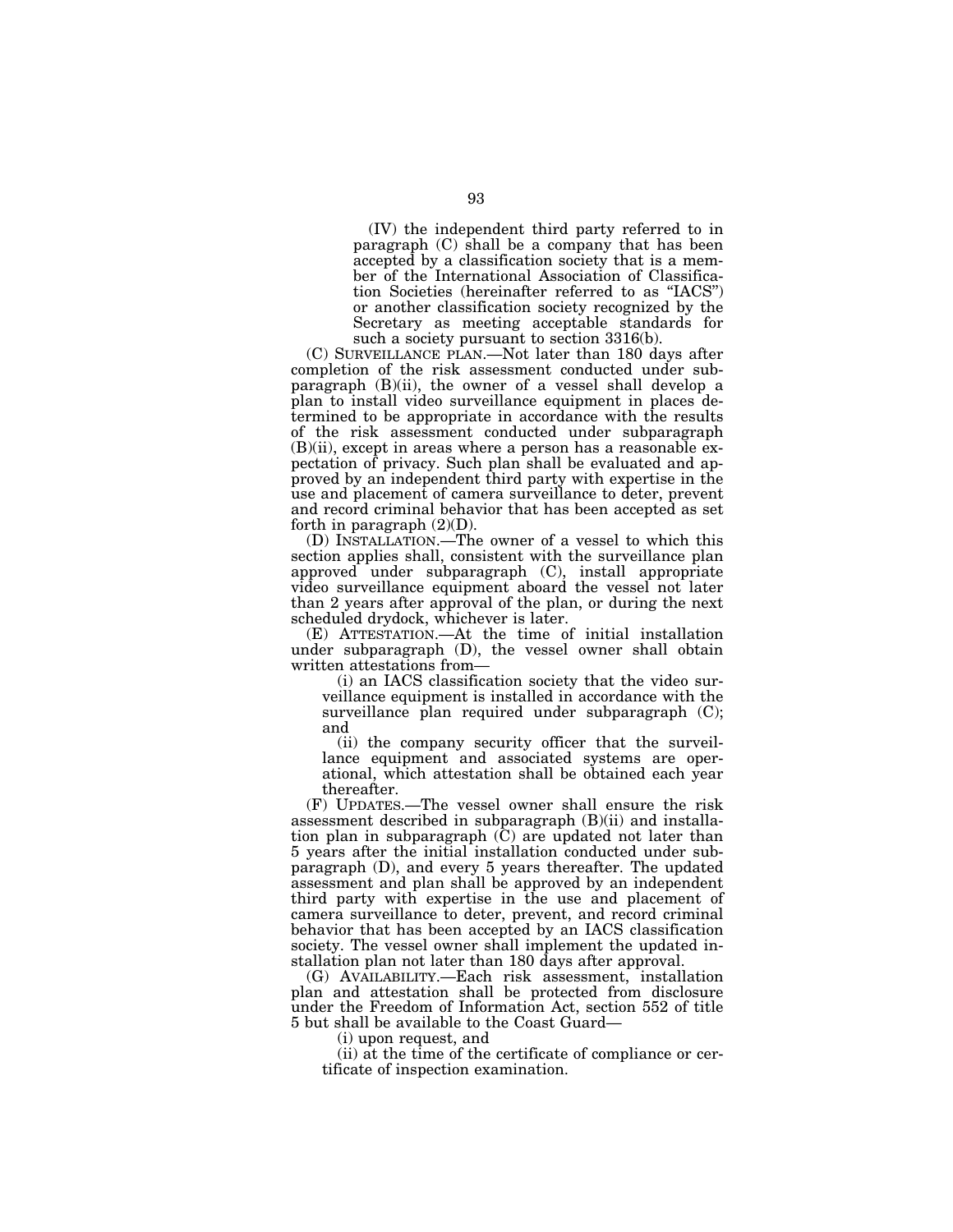(H) DEFINITIONS.—For purposes of this section a ''ship security officer" is an individual that, with the master's approval, has full responsibility for vessel security consistent with the International Ship and Port Facility Security Code.

(2) NOTICE OF VIDEO SURVEILLANCE.—The owner of a vessel to which this section applies shall provide clear and conspicuous signs on board the vessel notifying the public of the presence of video surveillance equipment.

(3) ACCESS TO VIDEO RECORDS.— (A) LAW ENFORCEMENT.—The owner of a vessel to which this section applies shall provide to any law enforcement official performing official duties in the course and scope of an investigation, upon request, a copy of all records of video surveillance that the official believes may provide evidence of a crime reported to law enforcement officials.

(B) CIVIL ACTIONS.—Except as proscribed by law enforcement authorities or court order, the owner of a vessel to which this section applies shall, upon written request, provide to any individual or the individual's legal representative a copy of all records of video surveillance—

(i) in which the individual is a subject of the video surveillance; and

(ii) that may provide evidence of any sexual assault incident in a civil action.

(C) LIMITED ACCESS.—The owner of a vessel to which this section applies shall ensure that access to records of video surveillance is limited to the purposes described in this paragraph.

(4) RETENTION REQUIREMENTS.—The owner of a vessel to which this section applies shall retain all records of video surveillance for not less than 20 days after the footage is obtained. The vessel owner shall include a statement in the security guide required by subsection  $(c)(1)(A)$  that the vessel owner is required by law to retain video surveillance footage for the period specified in this paragraph. If an incident described in subsection  $(g)(3)(A)(i)$  is alleged and reported to law enforcement, all records of video surveillance from the voyage that the Federal Bureau of Investigation determines are relevant shall—

(A) be provided to the Federal Bureau of Investigation; and

(B) be preserved by the vessel owner for not less than 4 years from the date of the alleged incident.

(c) SAFETY INFORMATION.—

(1) CRIMINAL ACTIVITY PREVENTION AND RESPONSE GUIDE.— The owner of a vessel to which this section applies (or the owner's designee) shall—

(A) have available for each passenger a guide (referred to in this subsection as the ''security guide''), written in commonly understood English, which—

(i) provides a description of medical and security personnel designated on board to prevent and respond to criminal and medical situations with 24 hour contact instructions;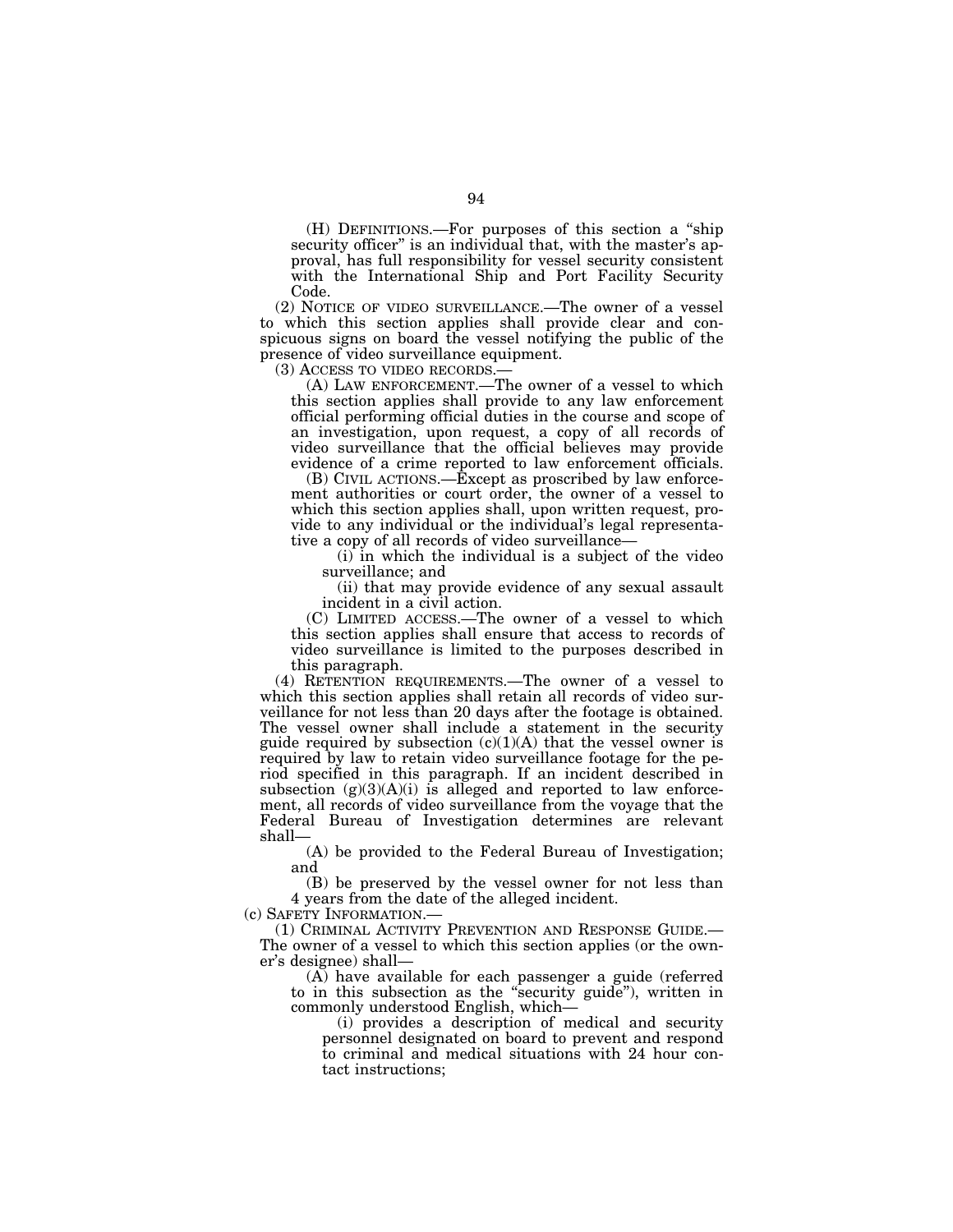(ii) describes the jurisdictional authority applicable, and the law enforcement processes available, with respect to the reporting of homicide, suspicious death, a missing United States national, kidnapping, assault with serious bodily injury, any offense to which section 2241, 2242, 2243, or 2244(a) or (c) of title 18 applies, firing or tampering with the vessel, or theft of money or property in excess of \$10,000, together with contact information for the appropriate law enforcement authorities for missing persons or reportable crimes which arise-

(I) in the territorial waters of the United States; (II) on the high seas; or

(III) in any country to be visited on the voyage; (B) provide a copy of the security guide to the Federal Bureau of Investigation for comment; and

(C) publicize the security guide on the website of the vessel owner.

(2) EMBASSY AND CONSULATE LOCATIONS.—The owner of a vessel to which this section applies shall provide in each passenger stateroom, and post in a location readily accessible to all crew and in other places specified by the Secretary, information regarding the locations of the United States embassy and each consulate of the United States for each country the vessel will visit during the course of the voyage.

(d) SEXUAL ASSAULT.—The owner of a vessel to which this section applies shall—

(1) maintain on the vessel adequate, in-date supplies of antiretroviral medications and other medications designed to prevent sexually transmitted diseases after a sexual assault;

(2) maintain on the vessel equipment and materials for performing a medical examination in sexual assault cases to evaluate the patient for trauma, provide medical care, and preserve relevant medical evidence;

(3) make available on the vessel at all times medical staff who have undergone a credentialing process to verify that he or she—

(A) possesses a current physician's or registered nurse's license and—

(i) has at least 3 years of post-graduate or post-registration clinical practice in general and emergency medicine; or

(ii) holds board certification in emergency medicine, family practice medicine, or internal medicine;

(B) is able to provide assistance in the event of an alleged sexual assault, has received training in conducting forensic sexual assault examination, and is able to promptly perform such an examination upon request and provide proper medical treatment of a victim, including administration of anti-retroviral medications and other medications that may prevent the transmission of human immunodeficiency virus and other sexually transmitted diseases; and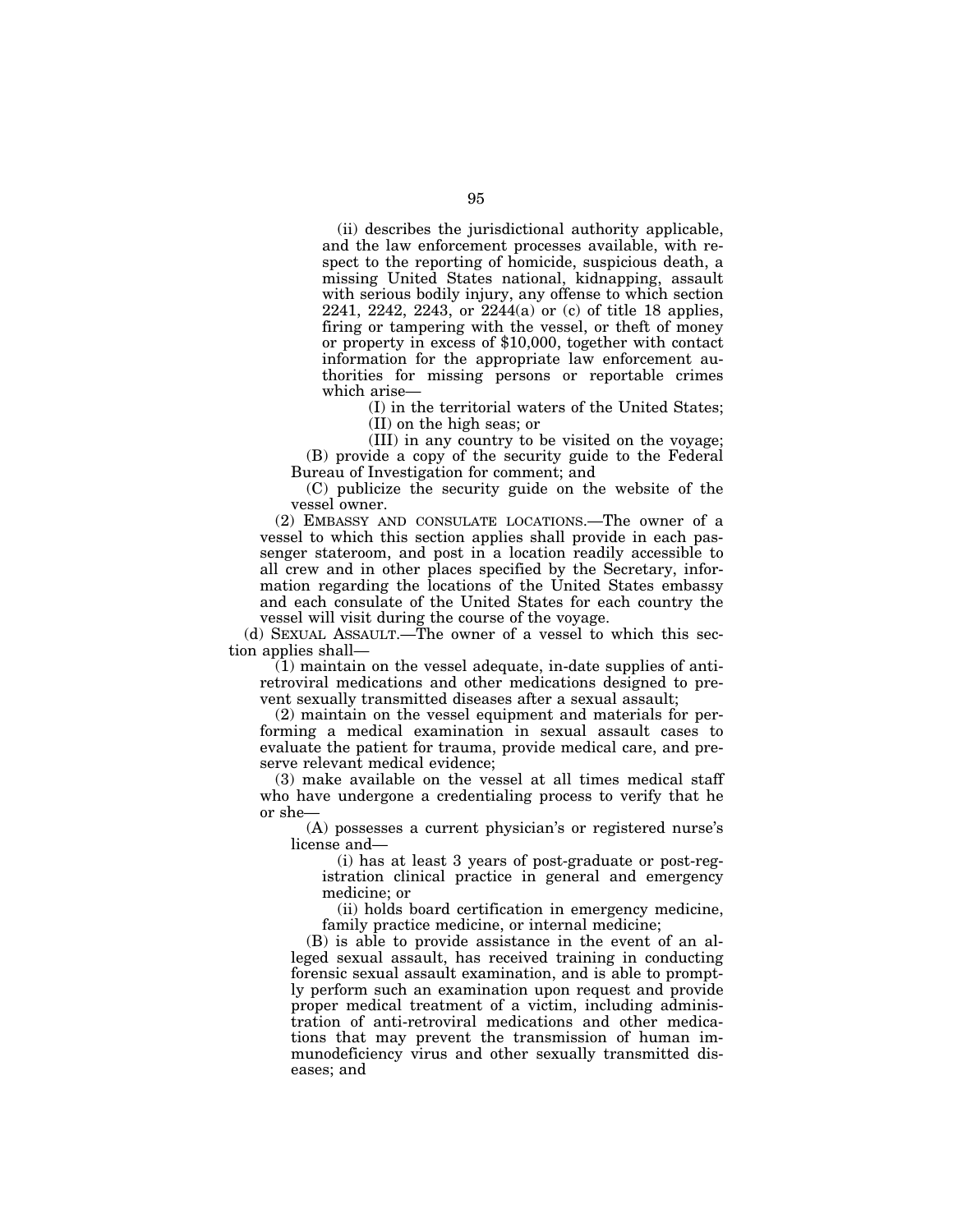(C) meets guidelines established by the American College of Emergency Physicians relating to the treatment and care of victims of sexual assault;

(4) prepare, provide to the patient, and maintain written documentation of the findings of such examination that is signed by the patient; and

(5) provide the patient free and immediate access to—

(A) contact information for local law enforcement, the Federal Bureau of Investigation, the United States Coast Guard, the nearest United States consulate or embassy, and the National Sexual Assault Hotline program or other third party victim advocacy hotline service; and

(B) a private telephone line and Internet-accessible computer terminal by which the individual may confidentially access law enforcement officials, an attorney, and the information and support services available through the National Sexual Assault Hotline program or other third party victim advocacy hotline service.

(e) CONFIDENTIALITY OF SEXUAL ASSAULT EXAMINATION AND SUP-PORT INFORMATION.—The master or other individual in charge of a vessel to which this section applies shall—

(1) treat all information concerning an examination under subsection (d) confidential, so that no medical information may be released to the cruise line or other owner of the vessel or any legal representative thereof without the prior knowledge and approval in writing of the patient, or, if the patient is unable to provide written authorization, the patient's next-of-kin, except that nothing in this paragraph prohibits the release of—

(A) information, other than medical findings, necessary for the owner or master of the vessel to comply with the provisions of subsection (g) or other applicable incident reporting laws;

(B) information to secure the safety of passengers or crew on board the vessel; or

(C) any information to law enforcement officials performing official duties in the course and scope of an investigation; and

(2) treat any information derived from, or obtained in connection with, post-assault counseling or other supportive services as confidential, so no such information may be released to the cruise line or any legal representative thereof without the prior knowledge and approval in writing of the patient, or, if the patient is unable to provide written authorization, the patient's next-of-kin.

(f) CREW ACCESS TO PASSENGER STATEROOMS.—The owner of a vessel to which this section applies shall—

(1) establish and implement procedures and restrictions concerning—

(A) which crewmembers have access to passenger staterooms; and

(B) the periods during which they have that access; and (2) ensure that the procedures and restrictions are fully and properly implemented and periodically reviewed.

(g) LOG BOOK AND REPORTING REQUIREMENTS.—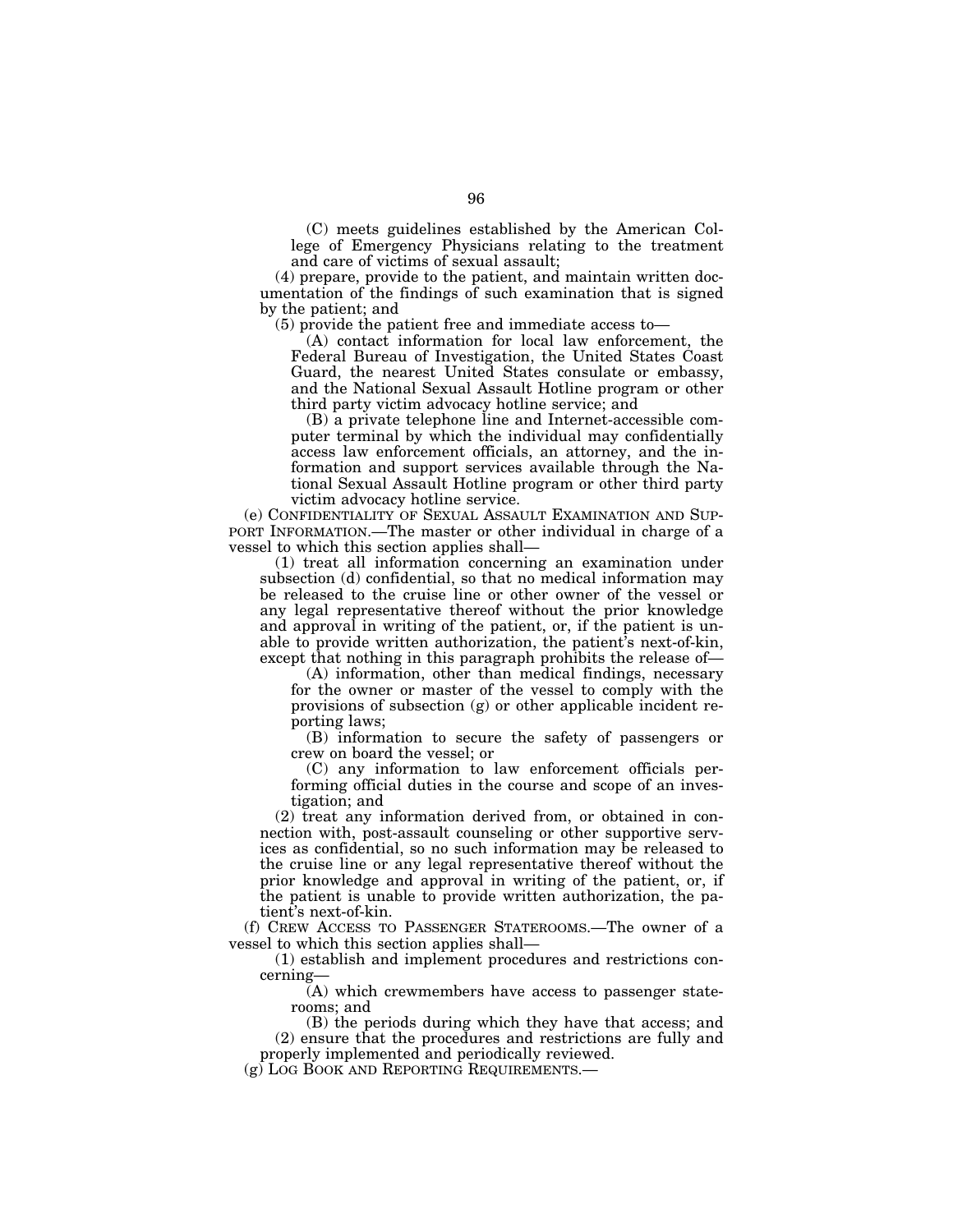(1) IN GENERAL.—The owner of a vessel to which this section applies shall—

(A) record in a log book, either electronically or otherwise, in a centralized location readily accessible to law enforcement personnel, a report on—

(i) all complaints of crimes described in paragraph  $(3)(A)(i),$ 

(ii) all complaints of theft of property valued in excess of \$1,000, and

(iii) all complaints of other crimes,

committed on any voyage that embarks or disembarks passengers in the United States; and

 $(\overline{B})$  make such log book available upon request to any agent of the Federal Bureau of Investigation, any member of the United States Coast Guard, and any law enforcement officer performing official duties in the course and scope of an investigation.

(2) DETAILS REQUIRED.—The information recorded under paragraph (1) shall include, at a minimum—

(A) the vessel operator;

(B) the name of the cruise line;

(C) the flag under which the vessel was operating at the time the reported incident occurred;

(D) the age and gender of the victim and the accused assailant;

(E) the nature of the alleged crime or complaint, as applicable, including whether the alleged perpetrator was a passenger or a crewmember;

(F) the vessel's position at the time of the incident, if known, or the position of the vessel at the time of the initial report;

(G) the time, date, and method of the initial report and the law enforcement authority to which the initial report was made;

(H) the time and date the incident occurred, if known; (I) the total number of passengers and the total number of crew members on the voyage; and

(J) the case number or other identifier provided by the law enforcement authority to which the initial report was made.

(3) REQUIREMENT TO REPORT CRIMES AND OTHER INFORMA-TION.—

(A) IN GENERAL.—The owner of a vessel to which this section applies (or the owner's designee)—

(i) shall contact the nearest Federal Bureau of Investigation Field Office or Legal Attache by telephone as soon as possible after the occurrence on board the vessel of an incident involving homicide, suspicious death, a missing United States national, kidnapping, assault with serious bodily injury, any offense to which section 2241, 2242, 2243, or  $2244(a)$  or (c) of title 18 applies, firing or tampering with the vessel, or theft of money or property in excess of \$10,000 to report the incident;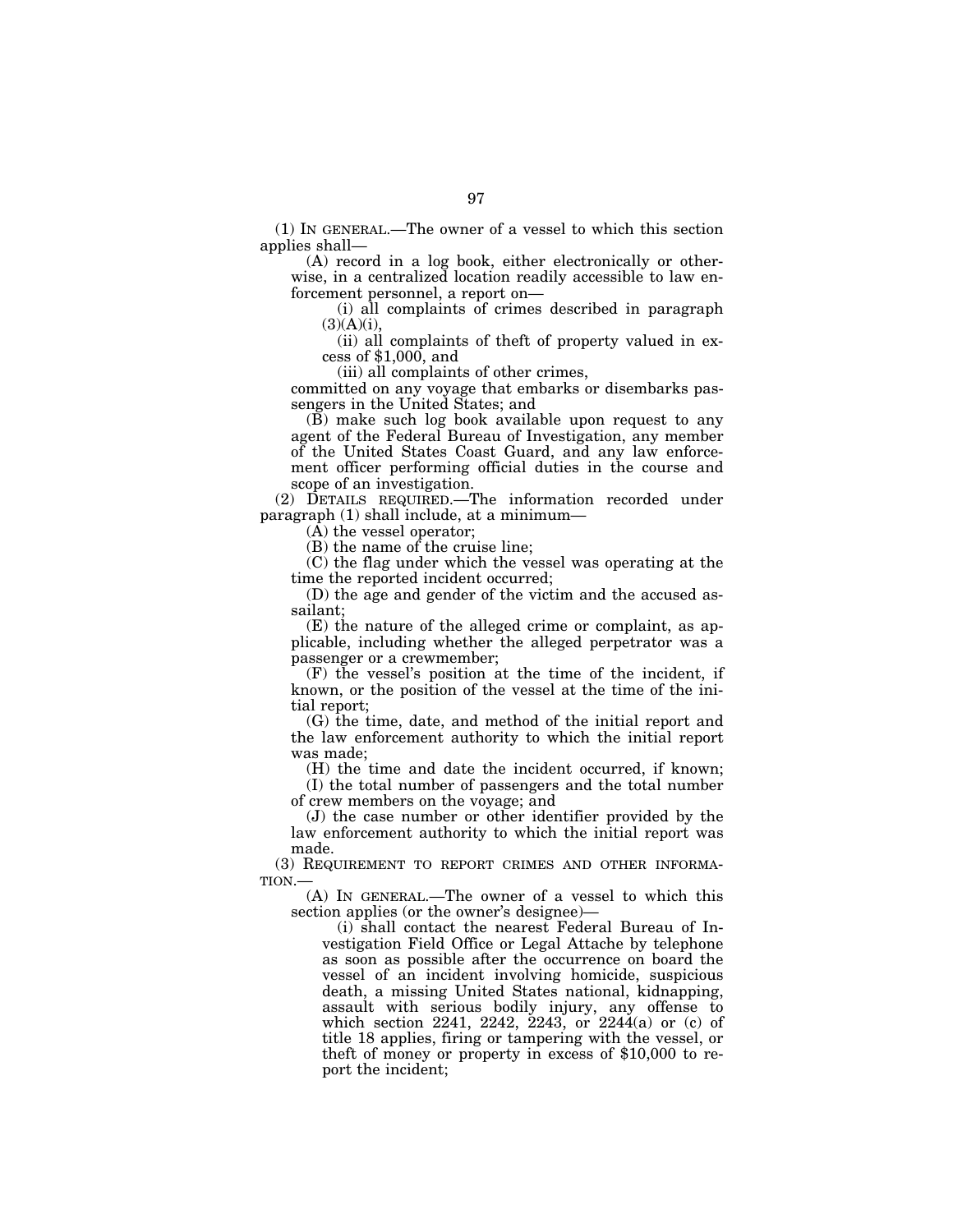(ii) shall furnish a written report of each incident specified in clause (i) to the Internet website maintained by the Secretary of Transportation under paragraph  $(4)(A)$ ;

(iii) may report any serious incident that does not meet the reporting requirements of clause (i) and that does not require immediate attention by the Federal Bureau of Investigation via the Internet website maintained by the Secretary of Transportation under paragraph  $(4)$  $(A)$ ; and

(iv) may report any other criminal incident involving passengers or crewmembers, or both, to the proper

State or local government law enforcement authority. (B) INCIDENTS TO WHICH SUBPARAGRAPH (A) APPLIES.— Subparagraph (A) applies to an incident involving criminal activity if—

(i) the vessel, regardless of registry, is owned, in whole or in part, by a United States person, regardless of the nationality of the victim or perpetrator, and the incident occurs when the vessel is within the admiralty and maritime jurisdiction of the United States and outside the jurisdiction of any State;

(ii) the incident concerns an offense by or against a United States national committed outside the jurisdiction of any nation;

(iii) the incident occurs in the Territorial Sea of the United States, regardless of the nationality of the vessel, the victim, or the perpetrator; or

(iv) the incident concerns a victim or perpetrator who is a United States national on a vessel during a voyage that departed from or will arrive at a United States port.

(4) AVAILABILITY OF INCIDENT DATA VIA INTERNET.— (A) WEBSITE.—

(i) IN GENERAL.—The Secretary of Transportation shall maintain a statistical compilation of all incidents on board a cruise vessel specified in paragraph  $(3)(A)(i)$  on an Internet website that provides a numerical accounting of the missing persons and alleged crimes reported under that paragraph without regard to the investigative status of the incident.

(ii) UPDATES AND OTHER REQUIREMENTS.—The compilation under clause (i) shall—

(I) be updated not less frequently than quarterly;

(II) be able to be sorted by cruise line;

(III) identify each cruise line by name;

(IV) identify each crime or alleged crime committed or allegedly committed by a passenger or crewmember;

(V) identify the number of individuals alleged overboard; and

(VI) include the approximate number of passengers and crew carried by each cruise line during each quarterly reporting period.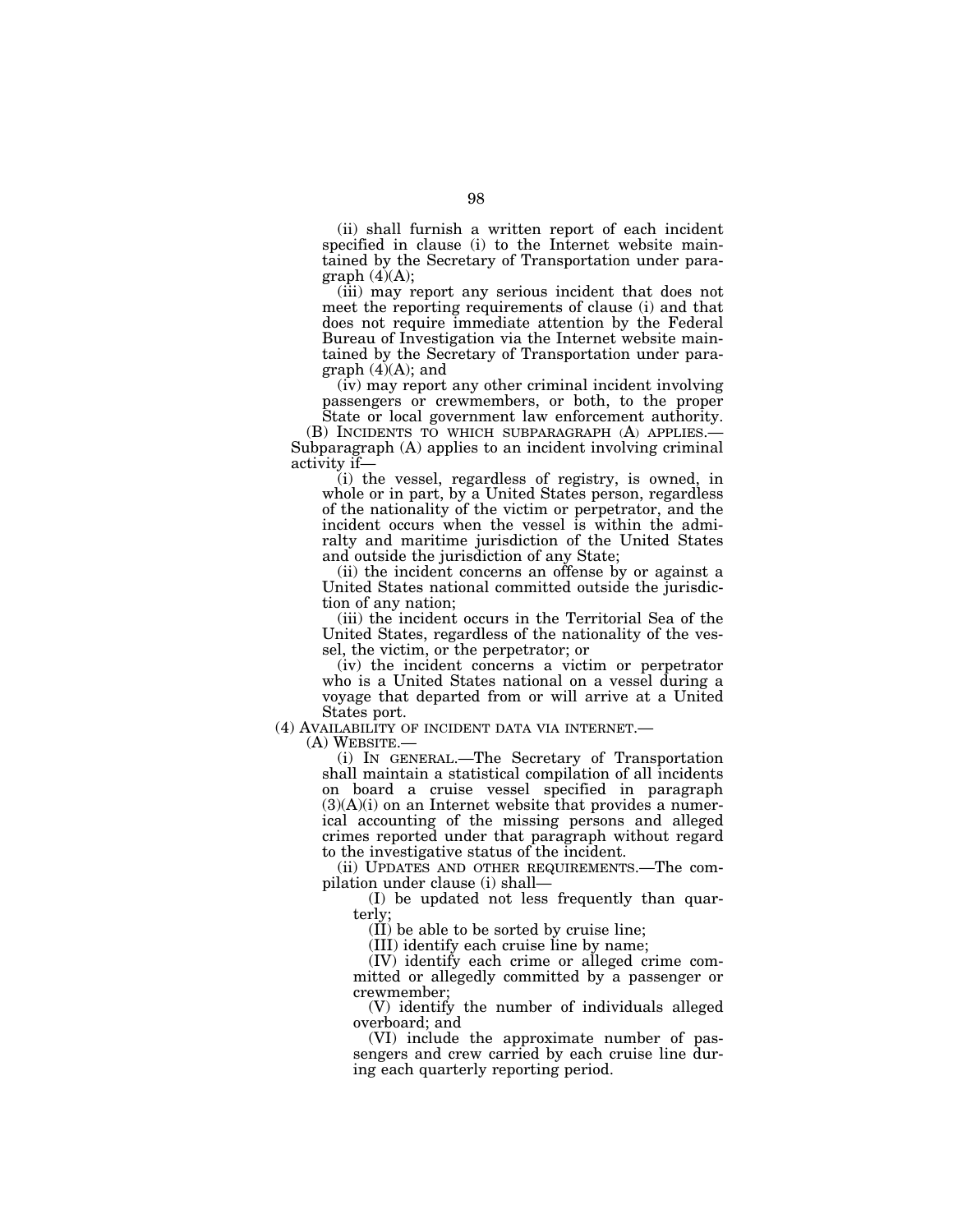(iii) USER-FRIENDLY FORMAT.—The Secretary of Transportation shall ensure that the compilation, data, and any other information provided on the Internet website maintained under this subparagraph are in a user-friendly format. The Secretary shall, to the greatest extent practicable, use existing commercial off the shelf technology to transfer and establish the website, and shall not independently develop software, or acquire new hardware in operating the site.

(B) ACCESS TO WEBSITE.—Each cruise line taking on or discharging passengers in the United States shall include a link on its Internet website to the website maintained by the Secretary of Transportation under subparagraph (A).

(h) ENFORCEMENT.—

(1) PENALTIES.—

(A) CIVIL PENALTY.—Any person that violates this section or a regulation under this section shall be liable for a civil penalty of not more than \$25,000 for each day during which the violation continues, except that the maximum penalty for a continuing violation is \$50,000.

(B) CRIMINAL PENALTY.—Any person that willfully violates this section or a regulation under this section shall be fined not more than \$250,000 or imprisoned not more than 1 year, or both.

(2) DENIAL OF ENTRY.—The Secretary may deny entry into the United States to a vessel to which this section applies if the owner of the vessel—

(A) commits an act or omission for which a penalty may be imposed under this subsection; or

(B) fails to pay a penalty imposed on the owner under this subsection.

(i) PROCEDURES.—The Secretary shall maintain guidelines, training curricula, and inspection and certification procedures necessary to carry out the requirements of this section.

(j) REGULATIONS.—The Secretary and the Commandant shall each issue such regulations as are necessary to implement this section.

(k) APPLICATION.—

(1) IN GENERAL.—This section and section 3508 apply to a passenger vessel (as defined in section 2101(31)) that—

 $(A)$  is authorized to carry  $[at$  least 250 $]$  250 or more passengers;

 $($ B) has onboard sleeping facilities for each passenger; and]

*(B) has overnight accommodations for 250 or more passengers; and* 

 $(C)$  is on a voyage that embarks or disembarks passengers in the United States.

(2) FEDERAL AND STATE VESSELS.—This section and section 3508 do not apply to a vessel of the United States operated by the Federal Government or a vessel owned and operated by a State.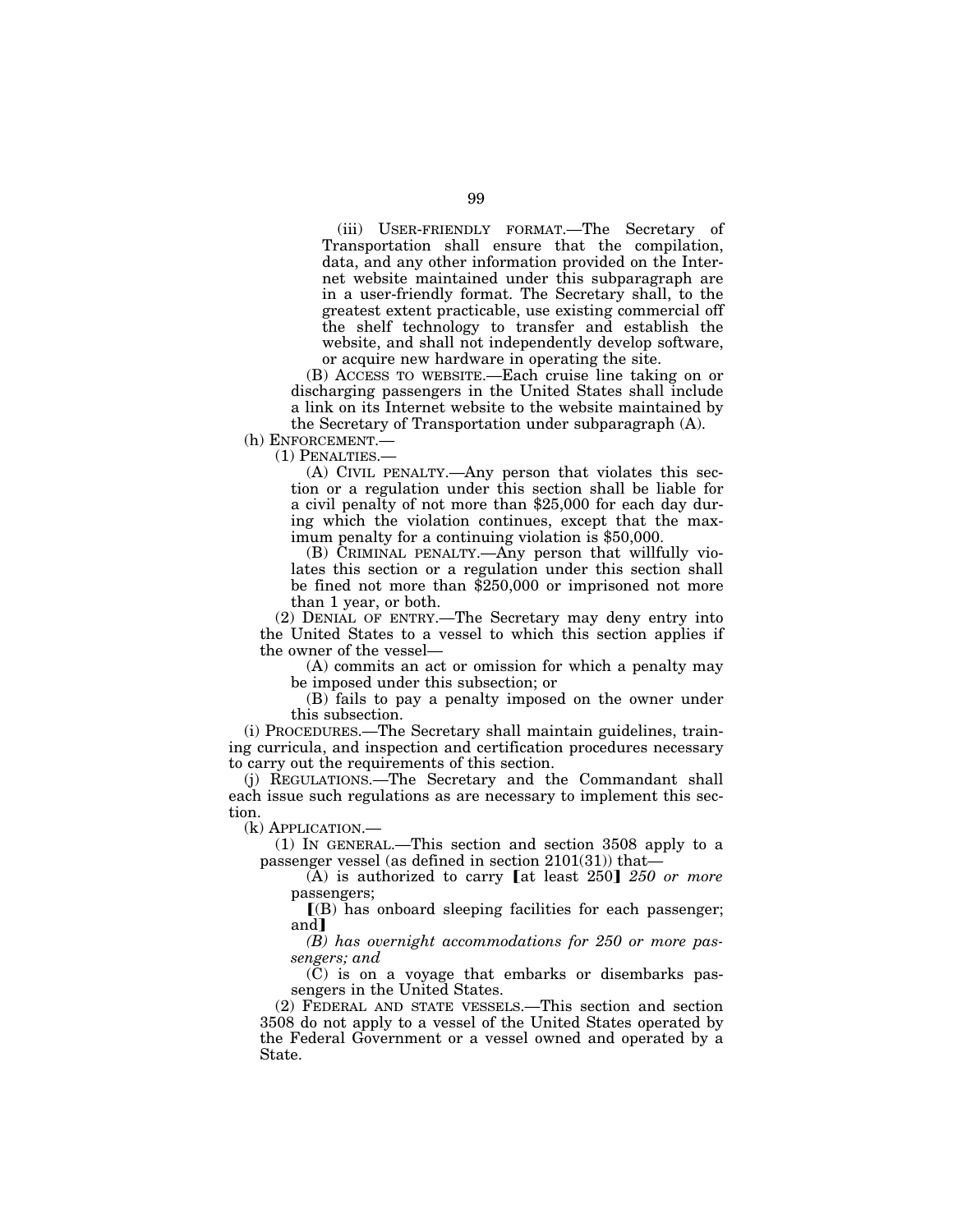(l) DEFINITION.—In this section and section 3508, the term "owner" means the owner, charterer, managing operator, master, or other individual in charge of a vessel.

\* \* \* \* \* \* \*

### **CHAPTER 45—UNINSPECTED COMMERCIAL FISHING INDUSTRY VESSELS**

Sec. 4501. Application.

\* \* \* \* \* \* \* \* [4503a. Alternate safety compliance program.]

\* \* \* \* \* \* \*

#### **§ 4502. Safety standards**

(a) The Secretary shall prescribe regulations which require that each vessel to which this chapter applies shall be equipped with—

(1) readily accessible fire extinguishers capable of promptly and effectively extinguishing a flammable or combustible liquid fuel fire;

(2) at least one readily accessible life preserver or other lifesaving device for each individual on board;

(3) an efficient flame arrestor, backfire trap, or other similar device on the carburetors of each inboard engine which uses gasoline as fuel;

(4) the means to properly and efficiently ventilate enclosed spaces, including engine and fuel tank compartments, so as to remove explosive or flammable gases;

(5) visual distress signals;

(6) other equipment required to minimize the risk of injury to the crew during vessel operations, if the Secretary determines that a risk of serious injury exists that can be eliminated or mitigated by that equipment; and

(7) a placard as required by regulations prescribed under section 10603(b) of this title.

 $(b)(1)$  In addition to the requirements of subsection (a) of this section, the Secretary shall prescribe regulations requiring the installation, maintenance, and use of the equipment in paragraph (2) of this subsection for vessels to which this chapter applies that—

(A) operate beyond 3 nautical miles from the baseline from which the territorial sea of the United States is measured or beyond 3 nautical miles from the coastline of the Great Lakes;

(B) operate with more than 16 individuals on board; or

(C) in the case of a fish tender vessel, engage in the Aleutian trade.

(2) The equipment to be required is as follows:

(A) alerting and locating equipment, including emergency position indicating radio beacons;

(B) subject to paragraph (3), a survival craft that ensures that no part of an individual is immersed in water sufficient to accommodate all individuals on board;

(C) at least one readily accessible immersion suit for each individual on board that vessel when operating on the waters described in section 3102 of this title;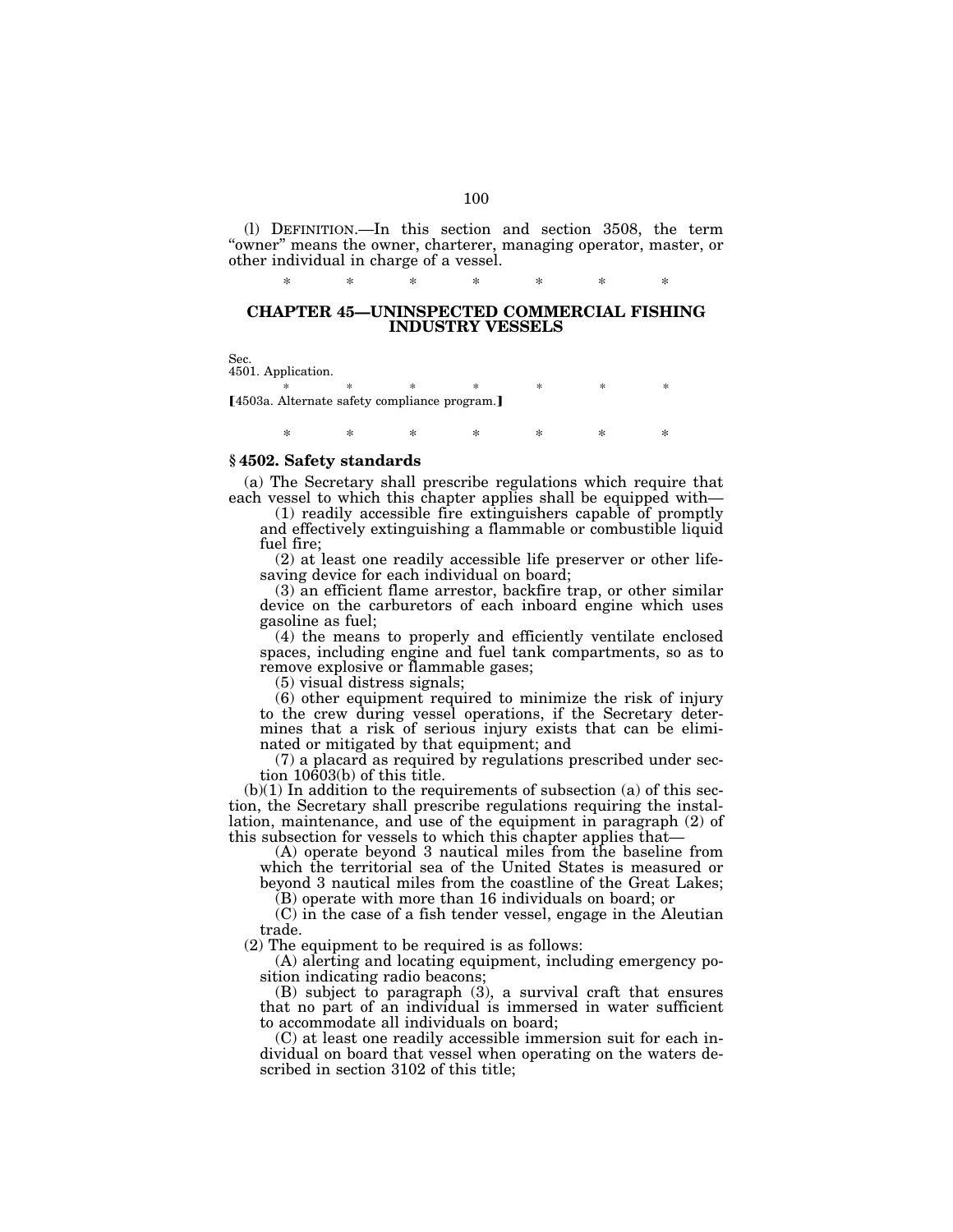(D) marine radio communications equipment sufficient to effectively communicate with land-based search and rescue facilities;

(E) navigation equipment, including compasses, nautical charts, and publications;

(F) first aid equipment and medical supplies sufficient for the size and area of operation of the vessel; and

(G) ground tackle sufficient for the vessel.

(3) Except for a nonapplicable vessel, an auxiliary craft shall satisfy the equipment requirement under paragraph (2)(B) if such craft is—

(A) necessary for normal fishing operations;

(B) readily accessible during an emergency; and

(C) capable, in accordance with the Coast Guard capacity rating, when applicable, of safely holding all individuals on

board the vessel to which the craft functions as an auxiliary.  $(c)(1)$  In addition to the requirements described in subsections (a) and (b) of this section, the Secretary may prescribe regulations establishing the standards in paragraph (2) of this subsection for vessels to which this chapter applies that—

(A)(i) were built after December 31, 1988, or undergo a major conversion completed after that date; and

(ii) operate with more than 16 individuals on board; or

(B) in the case of a fish tender vessel, engage in the Aleutian trade.

(2) The standards shall be minimum safety standards, including standards relating to—

(A) navigation equipment, including radars and fathometers;

(B) lifesaving equipment, immersion suits, signaling devices, bilge pumps, bilge alarms, life rails, and grab rails;

(C) fire protection and firefighting equipment, including fire alarms and portable and semiportable fire extinguishing equipment;

(D) use and installation of insulation material;

(E) storage methods for flammable or combustible material; and

(F) fuel, ventilation, and electrical systems.

 $(d)(1)$  The Secretary shall prescribe regulations for the operating stability of a vessel to which this chapter applies—

(A) that was built after December 31, 1989; or

(B) the physical characteristics of which are substantially altered after December 31, 1989, in a manner that affects the vessel's operating stability.

(2) The Secretary may accept, as evidence of compliance with this subsection, a certification of compliance issued by the person providing insurance for the vessel or by another qualified person approved by the Secretary.

(e) In prescribing regulations under this chapter, the Secretary—

(1) shall consider the specialized nature and economics of the operations and the character, design, and construction of the vessel; and

(2) may not require the alteration of a vessel or associated equipment that was constructed or manufactured before the effective date of the regulation.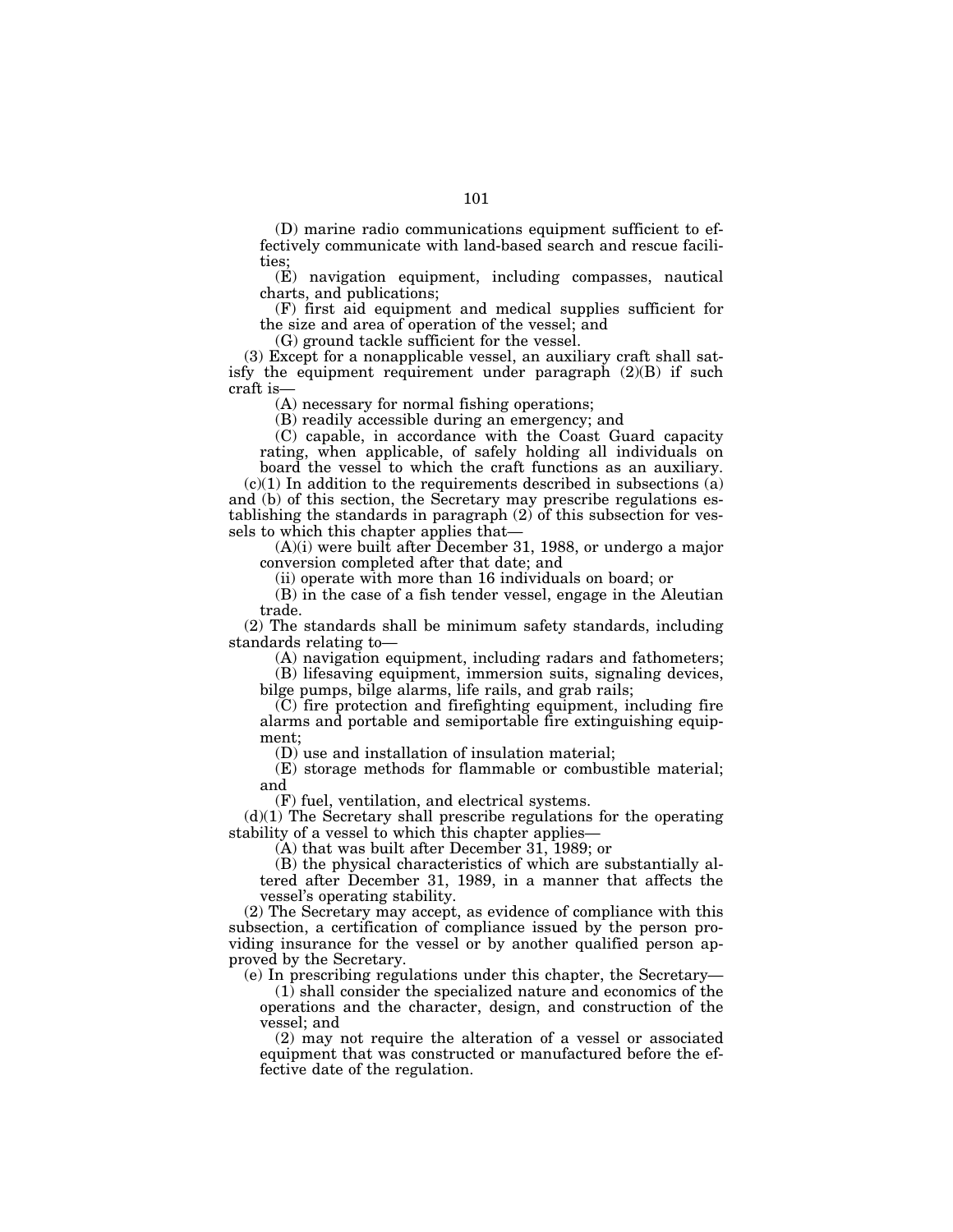(f) To ensure compliance with the requirements of this chapter, the Secretary—

(1) shall require the individual in charge of a vessel described in subsection (b) to keep a record of equipment maintenance, and required instruction and drills;

(2) shall examine at dockside a vessel described in subsection (b) at least once every 5 years, but may require an exam at dockside every 2 years for *[certain vessels described in sub*section (b) if requested by the owner or operator; and] *vessels described in subsection (b) if—* 

*(A) requested by an owner or operator; or* 

*(B) the vessel is—* 

*(i) at least 50 feet overall in length;* 

*(ii) built before July 1, 2013; and* 

*(iii) 25 years of age or older; and* 

(3) shall issue a certificate of compliance to a vessel meeting the requirements of this chapter and satisfying the requirements in paragraph (2).

 $(g)(1)$  The individual in charge of a vessel described in subsection (b) must pass a training program approved by the Secretary that meets the requirements in paragraph (2) of this subsection and hold a valid certificate issued under that program.

(2) The training program shall—

(A) be based on professional knowledge and skill obtained through sea service and hands-on training, including training in seamanship, stability, collision prevention, navigation, fire fighting and prevention, damage control, personal survival, emergency medical care, emergency drills, and weather;

(B) require an individual to demonstrate ability to communicate in an emergency situation and understand information found in navigation publications;

(C) recognize and give credit for recent past experience in fishing vessel operation; and

(D) provide for issuance of a certificate to an individual that has successfully completed the program.

(3) The Secretary shall prescribe regulations implementing this subsection. The regulations shall require that individuals who are issued a certificate under paragraph (2)(D) must complete refresher training at least once every 5 years as a condition of maintaining the validity of the certificate.

(4) The Secretary shall establish an electronic database listing the names of individuals who have participated in and received a certificate confirming successful completion of a training program approved by the Secretary under this section.

(h) A vessel to which this chapter applies shall be constructed in a manner that provides a level of safety equivalent to the minimum safety standards the Secretary may establish for recreational vessels under section 4302, if—

(1) subsection (b) of this section applies to the vessel;

(2) the vessel is less than 50 feet overall in length; and

(3) the vessel is built after January 1, 2010.

(i)(1) The Secretary of Health and Human Services shall establish a Fishing Safety Training Grants Program to provide funding to municipalities, port authorities, other appropriate public enti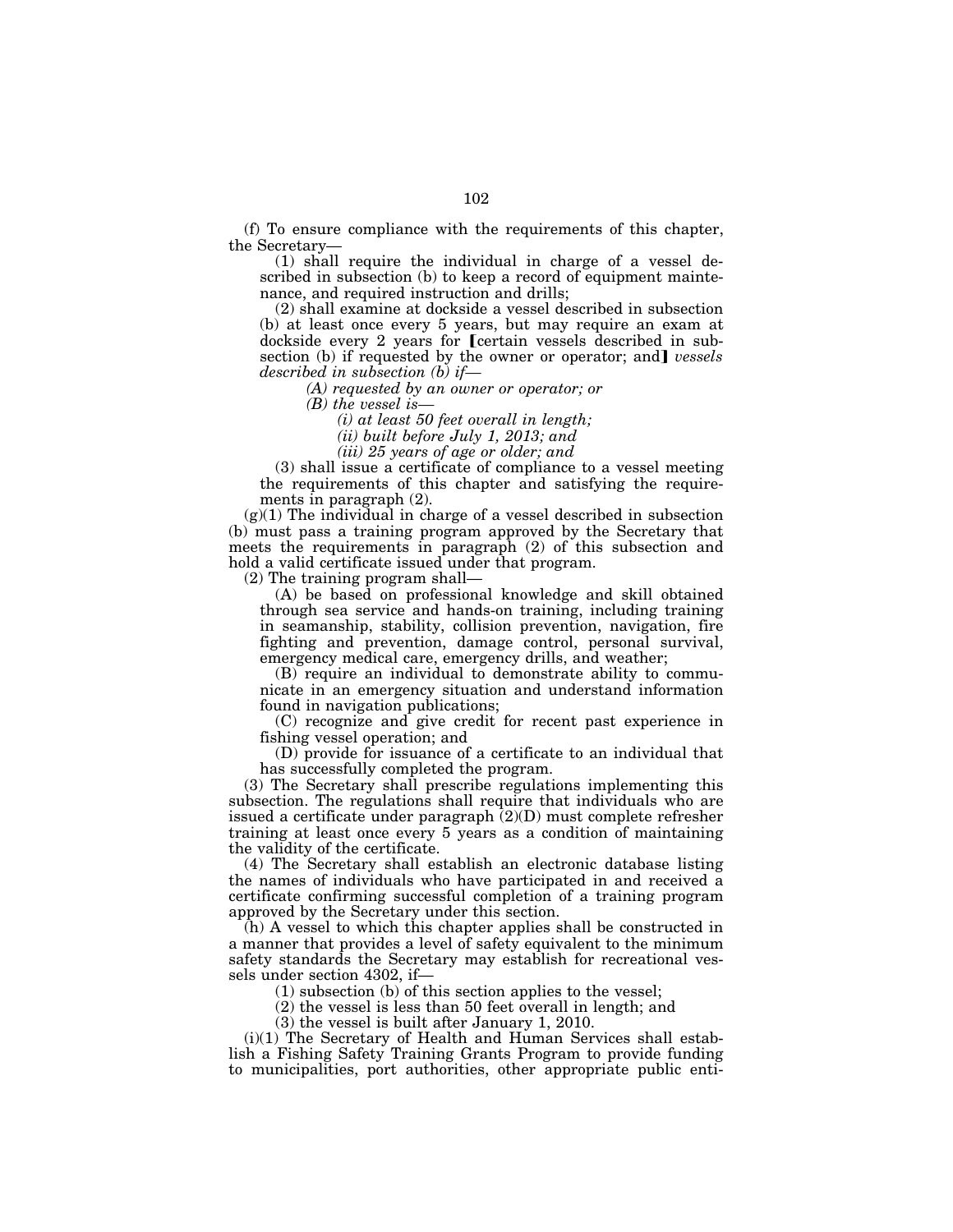ties, not-for-profit organizations, and other qualified persons that provide commercial fishing safety training—

(A) to conduct fishing vessel safety training for vessel operators and crewmembers that—

(i) in the case of vessel operators, meets the requirements of subsection (g); and

(ii) in the case of crewmembers, meets the requirements of subsection  $(g)(2)(A)$ , such requirements of subsection  $(g)(2)(B)$  as are appropriate for crewmembers, and the re-

quirements of subsections  $(g)(2)(D)$ ,  $(g)(3)$ , and  $(g)(4)$ ; and (B) for purchase of safety equipment and training aids for use in those fishing vessel safety training programs.

(2) The Secretary of Health and Human Services, in consultation with and based on criteria established by the Commandant of the Coast Guard shall award grants under this subsection on a competitive basis.

(3) The Federal share of the cost of any activity carried out with a grant under this subsection shall not exceed 75 percent.

(4) There is authorized to be appropriated  $$3,000,000$  for each of fiscal years 2018 through 2021 for grants under this subsection.

(j)(1) The Secretary of Health and Human Services shall establish a Fishing Safety Research Grant Program to provide funding to individuals in academia, members of non-profit organizations and businesses involved in fishing and maritime matters, and other persons with expertise in fishing safety, to conduct research on methods of improving the safety of the commercial fishing industry, including vessel design, emergency and survival equipment, enhancement of vessel monitoring systems, communications devices, de-icing technology, and severe weather detection.

(2) The Secretary of Health and Human Services, in consultation with and based on criteria established by the Commandant of the Coast Guard, shall award grants under this subsection on a competitive basis.

(3) The Federal share of the cost of any activity carried out with a grant under this subsection shall not exceed 75 percent.

(4) There is authorized to be appropriated  $$3,000,000$  for each of fiscal years 2018 through 2021 for activities under this subsection.

(k) For the purposes of this section, the term ''auxiliary craft'' means a vessel that is carried onboard a fishing vessel and is normally used to support fishing operations.

### **§ 4503. Fishing, fish tender, and fish processing vessel certification**

(a) A vessel to which this subsection applies may not be operated unless the vessel—

(1) meets all survey and classification requirements prescribed by the American Bureau of Shipping or another similarly qualified organization approved by the Secretary; and

(2) has on board a certificate issued by the American Bureau of Shipping or that other organization evidencing compliance with this subsection.

(b) [Except as provided in section  $4503a$ , subsection  $(a)$ ] *Subsection (a)* applies to a fish processing vessel to which this chapter applies that—

(1) is built after July 27, 1990; or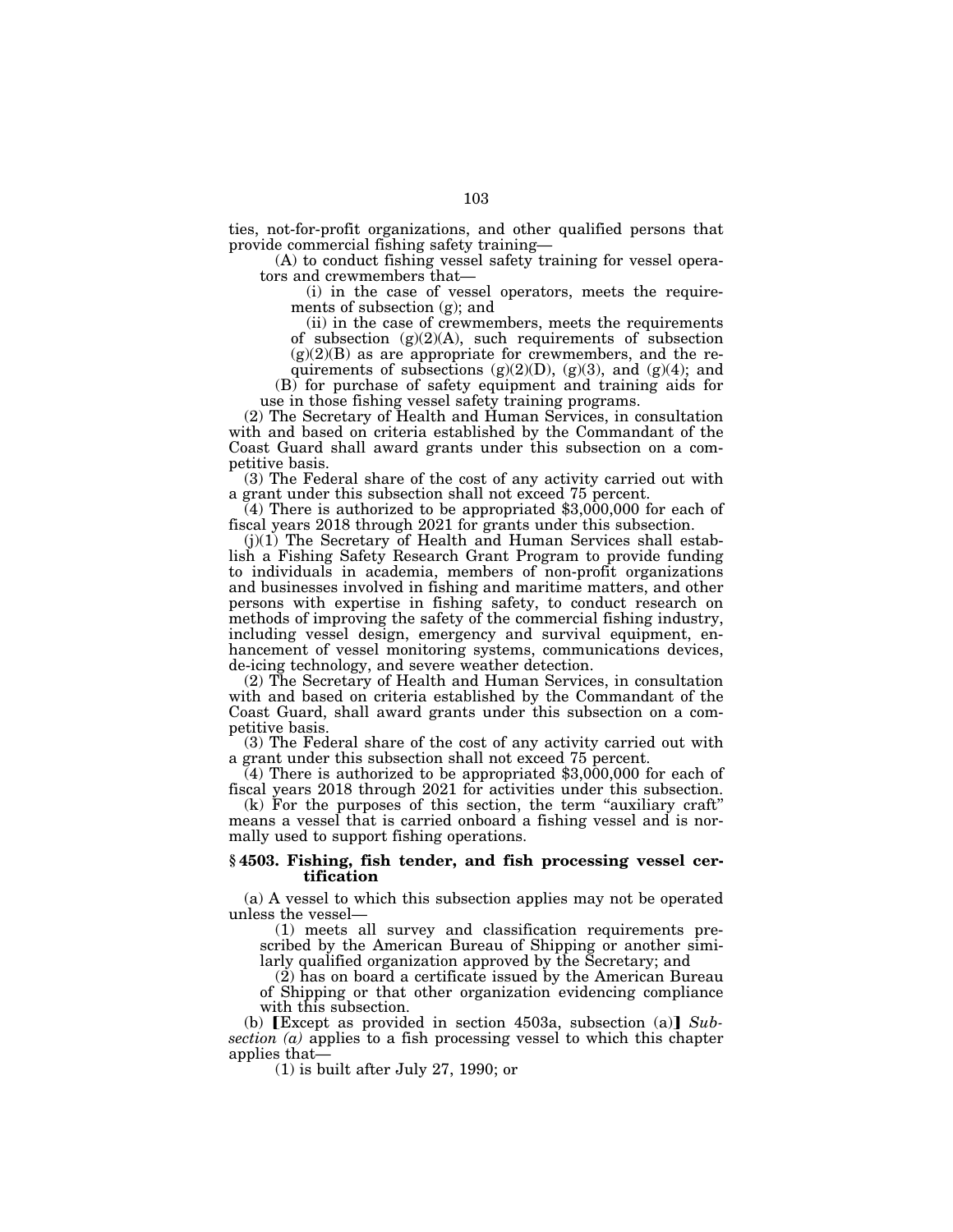(2) undergoes a major conversion completed after that date.  $(c)(1)$  Except as provided in paragraph  $(2)$ , subsection  $(a)$  applies to a vessel to which section  $4502(b)$  of this title applies that is at least 50 feet overall in length and is built after July  $1$ , 2013.

(2) Subsection (a) does not apply to a fishing vessel or fish tender vessel to which section  $4502(b)$  of this title applies, if the vessel—

(A) is at least 50 feet overall in length, and not more than 180 feet overall in length as listed on the vessel's certificate of documentation or certificate of number; and

(B)(i) is built after the date of the enactment of the Coast Guard Authorization Act of 2016; and

(ii) complies with—

(I) the requirements described in subsection (d); or

(II) the alternative requirements established by the Secretary under subsection (e).

(d) The requirements referred to in subsection  $(c)(2)(B)(ii)(I)$  are the following:

(1) The vessel is designed by an individual licensed by a State as a naval architect or marine engineer, and the design incorporates standards equivalent to those prescribed by a classification society to which the Secretary has delegated authority under section 3316 or another qualified organization approved by the Secretary for purposes of this paragraph.

(2) Construction of the vessel is overseen and certified as being in accordance with its design by a marine surveyor of an organization accepted by the Secretary.

(3) The vessel—

(A) completes a stability test performed by a qualified individual;

(B) has written stability and loading instructions from a qualified individual that are provided to the owner or operator; and

(C) has an assigned loading mark.

(4) The vessel is not substantially altered without the review and approval of an individual licensed by a State as a naval architect or marine engineer before the beginning of such substantial alteration.

(5) The vessel undergoes a condition survey at least twice in  $5$  years, not to exceed  $\bar{3}$  years between surveys, to the satisfaction of a marine surveyor of an organization accepted by the Secretary.

(6) The vessel undergoes an out-of-water survey at least once every 5 years to the satisfaction of a certified marine surveyor of an organization accepted by the Secretary.

(7) Once every 5 years and at the time of a substantial alteration to such vessel, compliance of the vessel with the requirements of paragraph (3) is reviewed and updated as necessary.

(8) For the life of the vessel, the owner of the vessel maintains records to demonstrate compliance with this subsection and makes such records readily available for inspection by an official authorized to enforce this chapter.

(e)(1) Not later than 10 years after the date of the enactment of the Coast Guard Authorization Act of 2016, the Secretary shall submit to the Committee on Transportation and Infrastructure of the House of Representatives and the Committee on Commerce,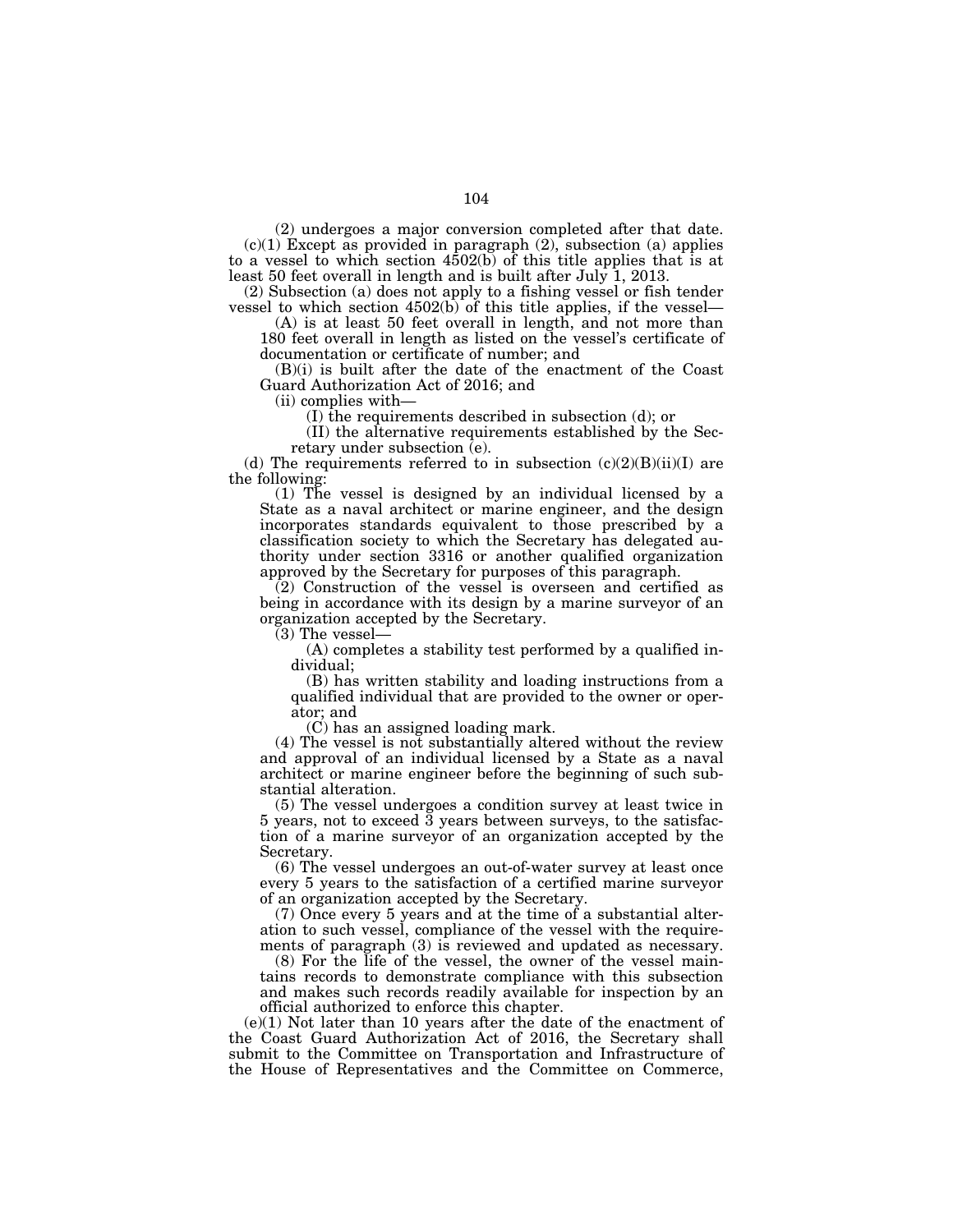Science, and Transportation of the Senate a report that provides an analysis of the adequacy of the requirements under subsection (d) in maintaining the safety of the fishing vessels and fish tender vessels which are described in subsection  $(c)(2)$  and which comply with the requirements of subsection (d).

(2) If the report required under this subsection includes a determination that the safety requirements under subsection (d) are not adequate or that additional safety measures are necessary, then the Secretary may establish an alternative safety compliance program for fishing vessels or fish tender vessels (or both) which are described in subsection (c)(2) and which comply with the requirements of subsection (d).

(3) The alternative safety compliance program established under this subsection shall include requirements for—

(A) vessel construction;

(B) a vessel stability test;

(C) vessel stability and loading instructions;

(D) an assigned vessel loading mark;

(E) a vessel condition survey at least twice in 5 years, not to exceed 3 years between surveys;

(F) an out-of-water vessel survey at least once every 5 years;

(G) maintenance of records to demonstrate compliance with the program, and the availability of such records for inspection; and

(H) such other aspects of vessel safety as the Secretary considers appropriate.

 $(f)(1)$  For purposes of this section and section 4503a, the term "built" means, with respect to a vessel, that the vessel's construction has reached any of the following stages:

(A) The vessel's keel is laid.

(B) Construction identifiable with the vessel has begun and assembly of that vessel has commenced comprising of at least 50 metric tons or one percent of the estimated mass of all structural material, whichever is less.

(2) In the case of a vessel greater than 79 feet overall in length, for purposes of paragraph (1)(A) a keel is deemed to be laid when a marine surveyor affirms that a structure adequate for serving as a keel for such vessel is in place and identified for use in the construction of such vessel.

### ø**§ 4503a. Alternate safety compliance program**

 $(a)$  Subject to subsection (c), beginning on the date that is 3 years after the date that the Secretary prescribes an alternate safety compliance program, a fishing vessel, fish processing vessel, or fish tender vessel to which section 4502(b) of this title applies shall comply with such an alternate safety compliance program, if the vessel—

 $(1)$  is at least 50 feet overall in length;

 $(2)$  is built before July 1, 2013; and

 $(3)$  is 25 years of age or older.

ø(b) A fishing vessel, fish processing vessel, or fish tender vessel built before July 1, 2013, that undergoes a major conversion completed after the later of July 1, 2013, or the date the Secretary prescribes an alternate safety compliance program under subsection (a), shall comply with such an alternate safety compliance program.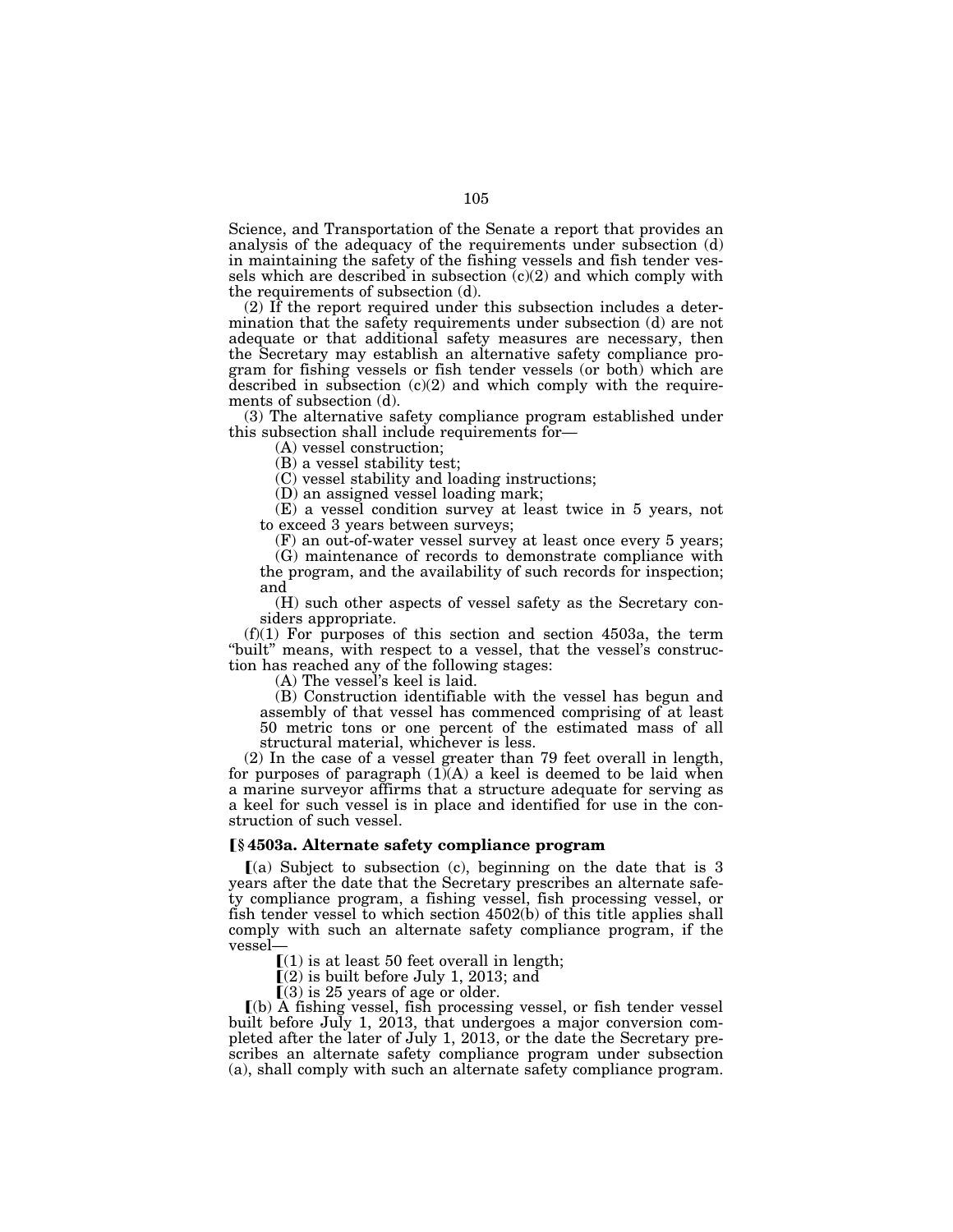$\lceil$ (c) For purposes of subsection (a), a separate alternate safety compliance program may be developed for a specific region or specific fishery.

ø(d) Notwithstanding subsection (a), vessels owned by a person that owns more than 30 vessels subject to that subsection are not required to meet the alternate safety compliance requirements of that subsection until January 1, 2030, if that owner enters into a compliance agreement with the Secretary that provides for a fixed schedule for all of the vessels owned by that person to meet requirements of that subsection by that date and the vessel owner is meeting that schedule.

 $(e)$  A fishing vessel, fish processing vessel, or fish tender vessel to which section 4502(b) of this title applies that was classed before July 1, 2012 is not eligible to participate in an alternative safety compliance program prescribed under subsection (a) and, shall—

 $(1)$  remain subject to the requirements of a classification society approved by the Secretary; and

 $(2)$  have on board a certificate from that society.

ø(f) For the purposes of this section, the term ''built'' has the meaning given that term in section  $4503(f)$ .

\* \* \* \* \* \* \*

### *CHAPTER 49—OCEANGOING NON-PASSENGER COMMERCIAL VESSELS*

*Sec.* 

*4901. Surveillance requirements.* 

#### *§ 4901. Surveillance requirements*

*(a) IN GENERAL.—A vessel engaged in commercial service that does not carry passengers, shall maintain a video surveillance system.* 

*(b) APPLICABILITY.—The requirements in this section shall apply to—* 

*(1) documented vessels with overnight accommodations for at least 10 persons on board—* 

*(A) is on a voyage of at least 600 miles and crosses seaward of the Boundary Line; or* 

*(B) is at least 24 meters (79 feet) in overall length and required to have a load line under chapter 51;* 

*(2) documented vessels of at least 500 gross tons as measured under section 14502, or an alternate tonnage measured under section 14302 as prescribed by the Secretary under section 14104 on an international voyage; and* 

*(3) vessels with overnight accommodations for at least 10 persons on board that are operating for no less than 72 hours on waters superjacent to the Outer Continental Shelf.* 

*(c) PLACEMENT OF VIDEO AND AUDIO SURVEILLANCE EQUIP-MENT.—* 

*(1) IN GENERAL.—The owner of a vessel to which this section applies shall install video and audio surveillance equipment aboard the vessel not later than 2 years after enactment of the Coast Guard Authorization Act of 2022, or during the next scheduled drydock, whichever is later.*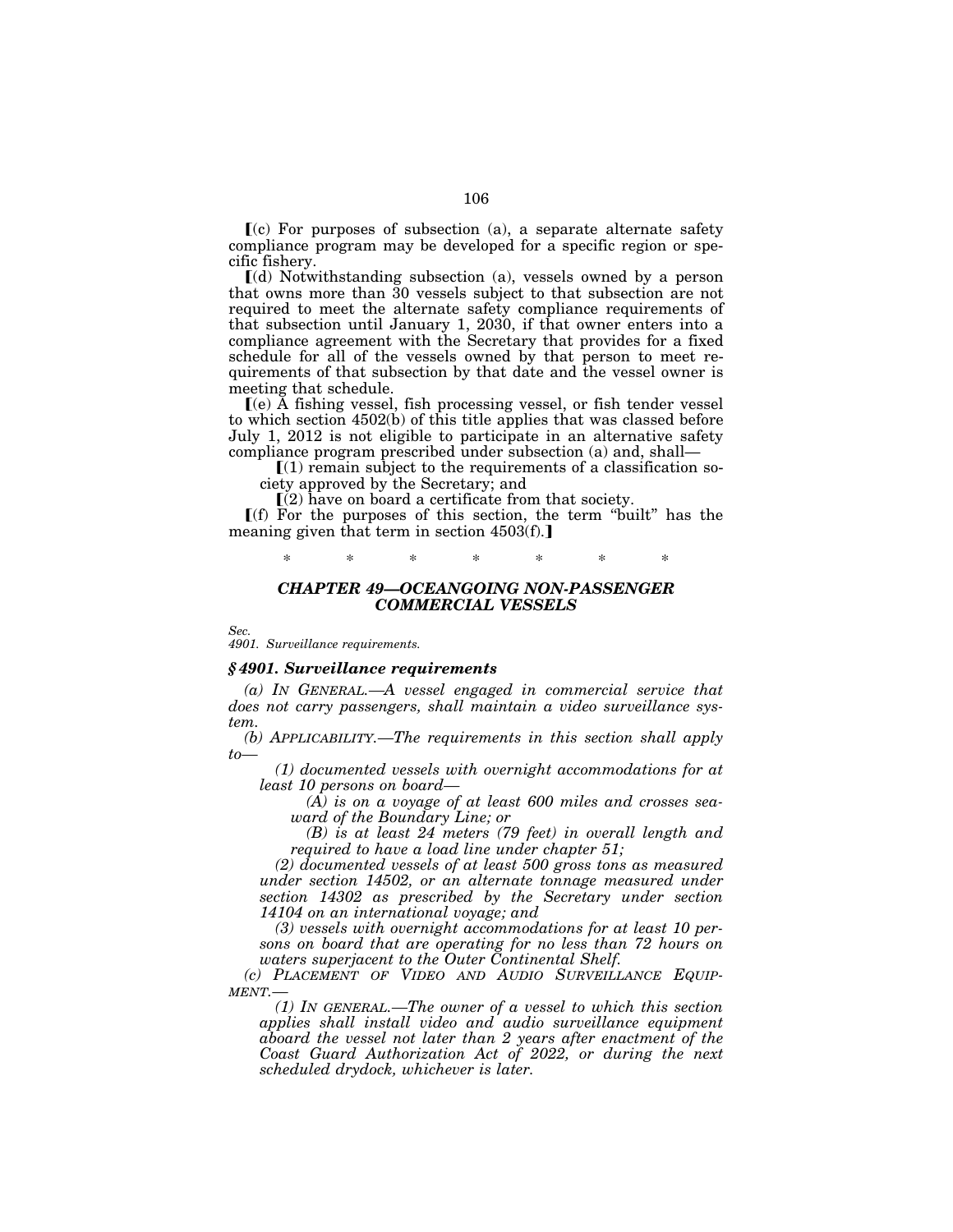*(2) LOCATIONS.—Video and audio surveillance equipment shall be placed in passageways on to which doors from staterooms open. Such equipment shall be placed in a manner ensuring the visibility of every door in each such passageway.* 

*(d) NOTICE OF VIDEO AND AUDIO SURVEILLANCE.—The owner of a vessel to which this section applies shall provide clear and conspicuous signs on board the vessel notifying the crew of the presence of video and audio surveillance equipment.* 

*(e) ACCESS TO VIDEO AND AUDIO RECORDS.—* 

*(1) IN GENERAL.—The owner of a vessel to which this section applies shall provide to any Federal, state, or other law enforcement official performing official duties in the course and scope of a criminal or marine safety investigation, upon request, a copy of all records of video and audio surveillance that the official believes is relevant to the investigation.* 

*(2) CIVIL ACTIONS.—Except as proscribed by law enforcement authorities or court order, the owner of a vessel to which this section applies shall, upon written request, provide to any individual or the individual's legal representative a copy of all records of video and audio surveillance—* 

*(A) in which the individual is a subject of the video and audio surveillance;* 

*(B) the request is in conjunction with a legal proceeding or investigation; and* 

*(C) that may provide evidence of any sexual harassment or sexual assault incident in a civil action.* 

*(3) LIMITED ACCESS.—The owner of a vessel to which this section applies shall ensure that access to records of video and audio surveillance is limited to the purposes described in this paragraph and not used as part of a labor action against a crew member or employment dispute unless used in a criminal or civil action.* 

*(f) RETENTION REQUIREMENTS.—The owner of a vessel to which this section applies shall retain all records of audio and video surveillance for not less than 150 days after the footage is obtained. Any video and audio surveillance found to be associated with an alleged incident should be preserved for not less than 4 years from the date of the alleged incident. The Federal Bureau of Investigation and the Coast Guard are authorized access to all records of video and audio surveillance relevant to an investigation into criminal conduct.* 

*(g) DEFINITION.—In this section, the term ''owner'' means the owner, charterer, managing operator, master, or other individual in charge of a vessel.* 

*(h) EXEMPTION.—Fishing vessels, fish processing vessels, and fish tender vessels are exempt from this section.* 

\* \* \* \* \* \* \*

## **PART E—MERCHANT SEAMEN LICENSES, CERTIFICATES, AND DOCUMENTS**

\* \* \* \* \* \* \*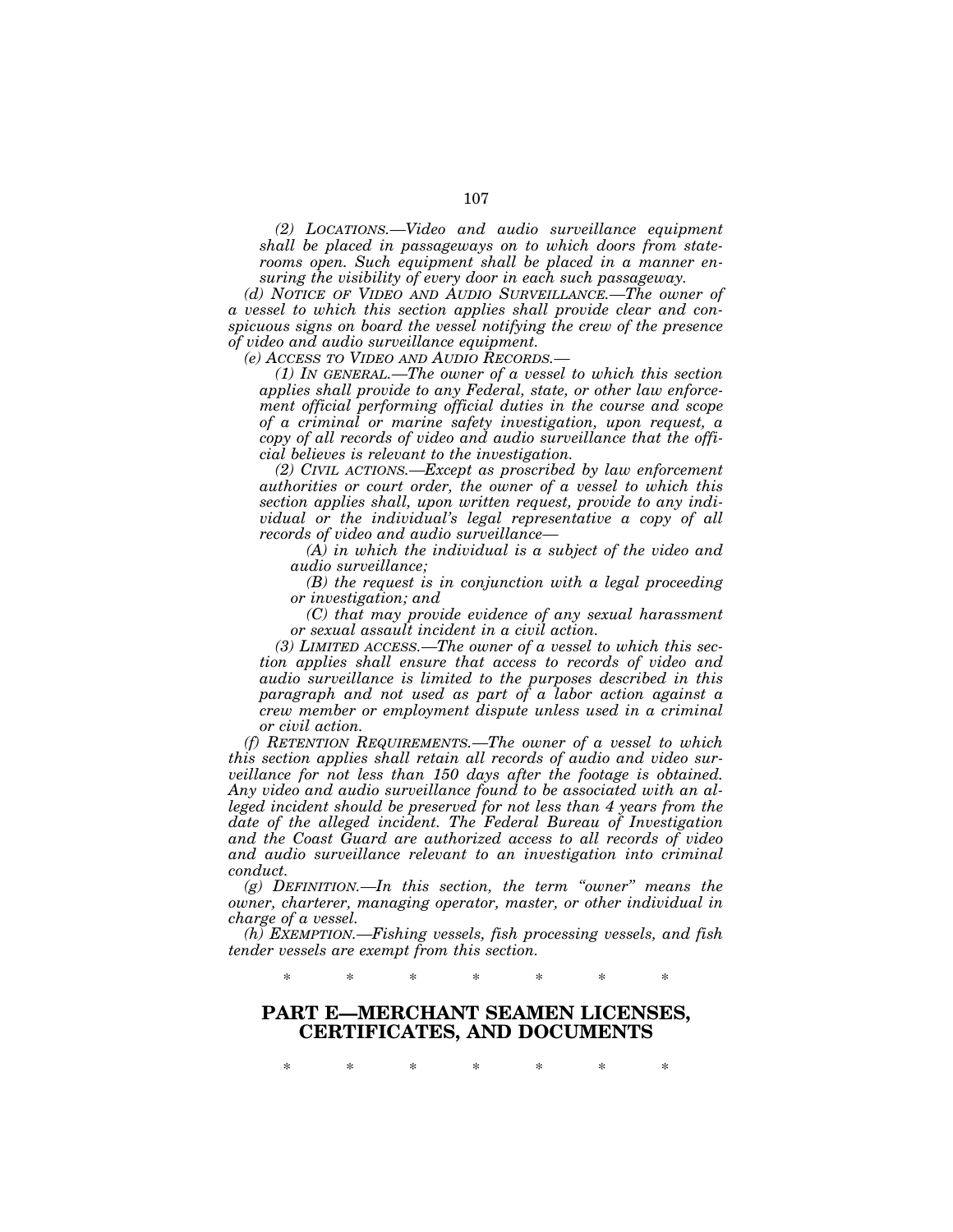### **CHAPTER 75—GENERAL PROCEDURES FOR LICENSING, CERTIFICATION, AND DOCUMENTATION**

Sec. 7501. Duplicates. \* \* \* \* \* \* \* \* *7511. Convicted sex offender as grounds for denial.*  \* \* \* \* \* \* \*

### *§ 7511. Convicted sex offender as grounds for denial*

*(a) SEXUAL ABUSE.—A license, certificate of registry, or merchant mariner's document authorized to be issued under this part shall be denied to an individual who has been convicted of a sexual offense prohibited under chapter 109A of title 18, except for subsection (b) of section 2244 of title 18, or a substantially similar State, local, or Tribal offense.* 

*(b) ABUSIVE SEXUAL CONTACT.—A license, certificate of registry, or merchant mariner's document authorized to be issued under this part may be denied to an individual who within 5 years before applying for the license, certificate, or document, has been convicted of a sexual offense prohibited under subsection (b) of section 2244 of title 18, or a substantially similar State, local, or Tribal offense.* 

\* \* \* \* \* \* \*

#### **CHAPTER 77—SUSPENSION AND REVOCATION**

Sec. 7701. General.

\* \* \* \* \* \* \* \* *7704a. Sexual harassment or sexual assault as grounds for suspension or revocation.* 

\* \* \* \* \* \* \*

### *§ 7704a. Sexual harassment or sexual assault as grounds for suspension or revocation*

*(a) SEXUAL HARASSMENT.—If it is shown at a hearing under this chapter that a holder of a license, certificate of registry, or merchant mariner's document issued under this part, within 5 years before the beginning of the suspension and revocation proceedings, is the subject of an official finding of sexual harassment, then the license, certificate of registry, or merchant mariner's document may be suspended or revoked.* 

*(b) SEXUAL ASSAULT.—If it is shown at a hearing under this chapter that a holder of a license, certificate of registry, or merchant mariner's document issued under this part, within 10 years before the beginning of the suspension and revocation proceedings, is the subject of an official finding of sexual assault, then the license, certificate of registry, or merchant mariner's document shall be revoked.* 

*(c) OFFICIAL FINDING.—* 

*(1) IN GENERAL.—In this section, the term ''official finding'' means—* 

*(A) a legal proceeding or agency finding or decision that determines the individual committed sexual harassment or*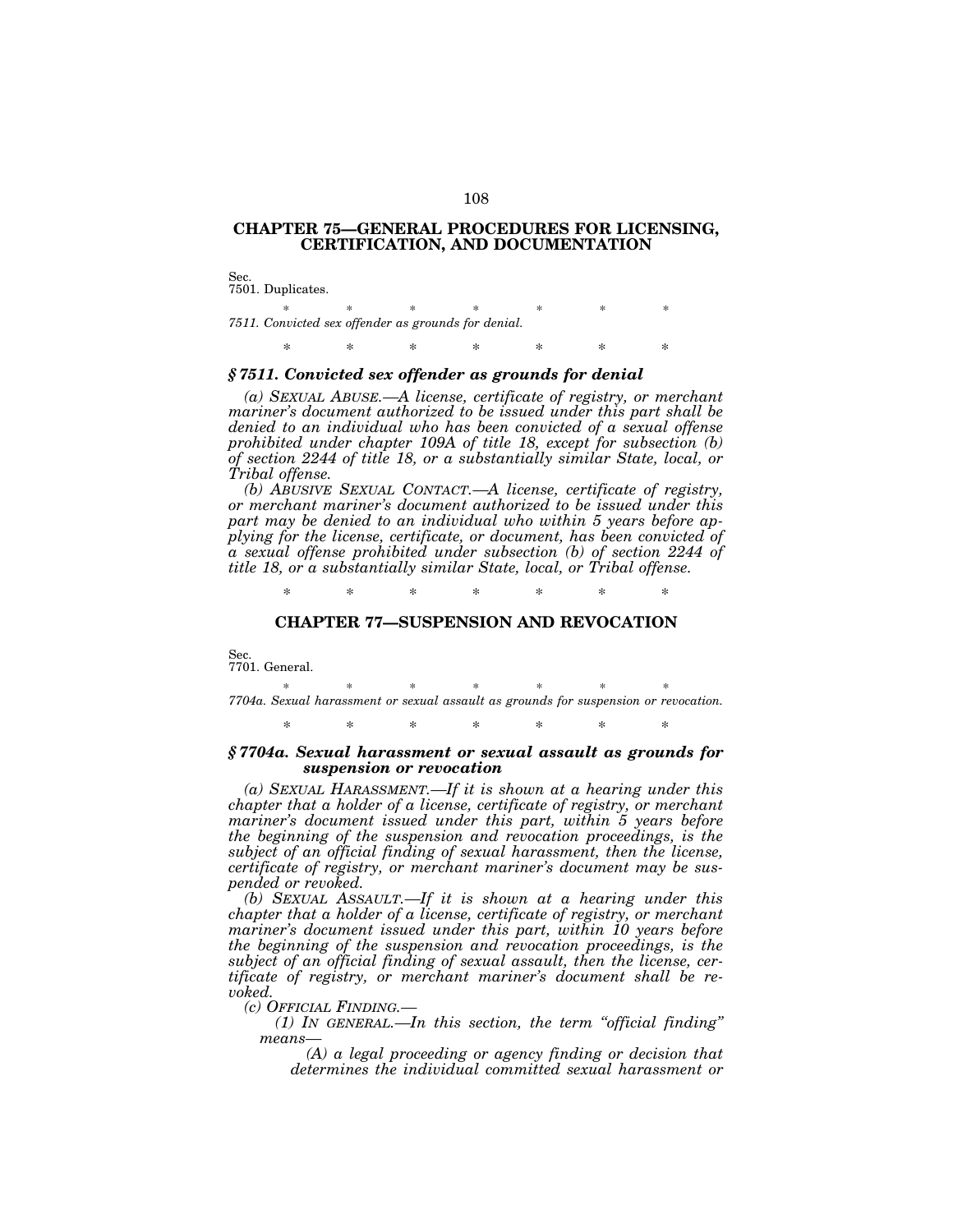*sexual assault in violation of any Federal, State, local, or Tribal law or regulation; or* 

*(B) a determination after an investigation by the Coast Guard that, by a preponderance of the evidence, the individual committed sexual harassment or sexual assault if the investigation affords appropriate due process rights to the subject of the investigation.* 

*(2) INVESTIGATION BY THE COAST GUARD.—An investigation by the Coast Guard under paragraph (1)(B) shall include, at a minimum, evaluation of the following materials that, upon request, shall be provided to the Coast Guard:* 

*(A) Any inquiry or determination made by the employer or former employer of the individual as to whether the individual committed sexual harassment or sexual assault.* 

*(B) Any investigative materials, documents, records, or files in the possession of an employer or former employer of the individual that are related to the claim of sexual harassment or sexual assault by the individual.* 

*(3) ADMINISTRATIVE LAW JUDGE REVIEW.—* 

*(A) COAST GUARD INVESTIGATION.—A determination under paragraph (1)(B) shall be reviewed and affirmed by an administrative law judge within the same proceeding as any suspension or revocation of a license, certificate of registry, or merchant mariner's document under subsection (a) or (b).* 

*(B) LEGAL PROCEEDING.—A determination under paragraph (1)(A) that an individual committed sexual harassment or sexual assault is conclusive in suspension and revocation proceedings.* 

\* \* \* \* \* \* \*

# **PART F—MANNING OF VESSELS**

\* \* \* \* \* \* \*

### **CHAPTER 81—GENERAL**

Sec.

8101. Complement of inspected vessels.

\* \* \* \* \* \* \* \* *8108. Exemptions from manning and crew requirements.* 

# \* \* \* \* \* \* \*

# *§ 8108. Exemptions from manning and crew requirements*

*(a) IN GENERAL.—The Secretary may provide an exemption described in subsection (b) to the owner or operator of a covered facility if each individual who is manning or crewing the covered facility is—* 

*(1) a citizen of the United States;* 

*(2) an alien lawfully admitted to the United States for permanent residence; or* 

*(3) a citizen of the nation under the laws of which the vessel is documented.*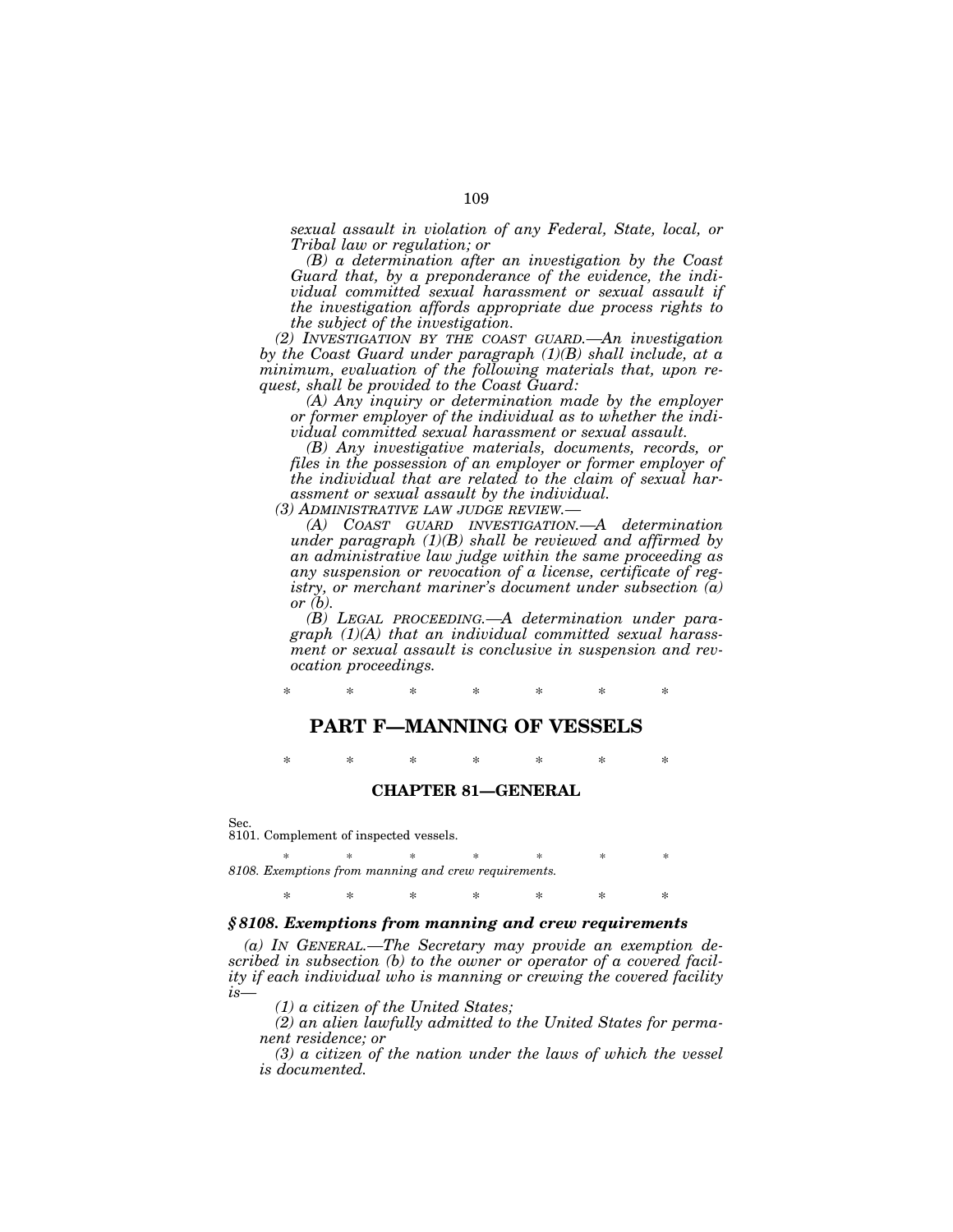*(b) REQUIREMENTS FOR ELIGIBILITY FOR EXEMPTION.—An exemption under this subsection is an exemption from the regulations established pursuant to section 302(a)(3) of the Outer Continental Shelf Lands Act (43 U.S.C. 1356(a)(3)).* 

*(c) LIMITATIONS.—An exemption under this section—* 

*(1) shall provide that the number of individuals manning or crewing the covered facility who are described in paragraphs (2) and (3) of subsection (a) may not exceed two and one- half times the number of individuals required to man or crew the covered facility under the laws of the nation under the laws of which the covered facility is documented; and* 

*(2) shall be effective for not more than 12 months, but may be renewed by application to and approval by the Secretary.* 

*(d) APPLICATION.—To be eligible for an exemption or a renewal of an exemption under this section, the owner or operator of a covered facility shall apply to the Secretary with an application that includes a sworn statement by the applicant of all information required for the issuance of the exemption.* 

*(e) REVOCATION.—* 

*(1) IN GENERAL.—The Secretary—* 

*(A) may revoke an exemption for a covered facility under this section if the Secretary determines that information provided in the application for the exemption was false or incomplete, or is no longer true or complete; and* 

*(B) shall immediately revoke such an exemption if the Secretary determines that the covered facility, in the effective period of the exemption, was manned or crewed in a manner not authorized by the exemption.* 

*(2) NOTICE REQUIRED.—The Secretary shall provides notice of a determination under subparagraph (A) or (B) of paragraph (1) to the owner or operator of the covered facility.* 

*(f) REVIEW OF COMPLIANCE.—The Secretary shall periodically, but not less than once annually, inspect each covered facility that operates under an exemption under this section to verify the owner or operator of the covered facility's compliance with the exemption. During an inspection under this subsection, the Secretary shall require all crew members serving under the exemption to hold a valid transportation security card issued under section 70105.* 

*(g) PENALTY.—In addition to revocation under subsection (e), the Secretary may impose on the owner or operator of a covered facility a civil penalty of \$10,000 per day for each day the covered facility—* 

*(1) is manned or crewed in violation of an exemption under this subsection; or* 

*(2) operated under an exemption under this subsection that the Secretary determines was not validly obtained.* 

*(h) NOTIFICATION OF SECRETARY OF STATE.—The Secretary shall notify the Secretary of State of each exemption issued under this section, including the effective period of the exemption.* 

*(i) DEFINITIONS.—In this section:* 

*(1) COVERED FACILITY.—The term ''covered facility'' means any vessel, rig, platform, or other vehicle or structure, over 50 percent of which is owned by citizens of a foreign nation or with respect to which the citizens of a foreign nation have the right effectively to control, except to the extent and to the degree that the President determines that the government of such foreign*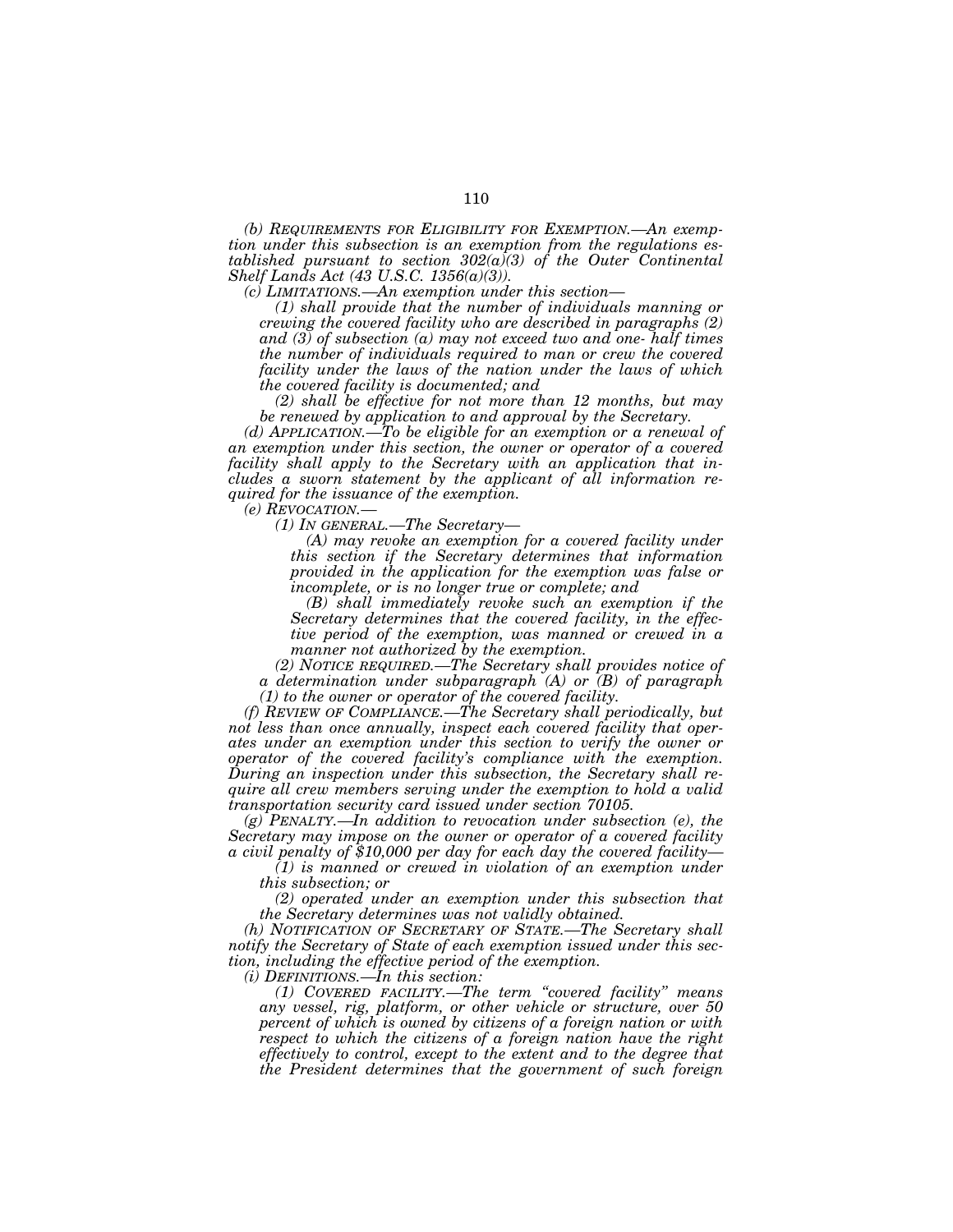*nation or any of its political subdivisions has implemented, by statute, regulation, policy, or practice, a national manning requirement for equipment engaged in the exploring for, developing, or producing resources, including non-mineral energy resources in its offshore areas.* 

*(2) SECRETARY.—The term ''Secretary'' means the Secretary of the department in which the Coast Guard is operating.* 

\* \* \* \* \* \* \*

# **PART G—MERCHANT SEAMEN PROTECTION AND RELIEF**

\* \* \* \* \* \* \*

## **CHAPTER 101—GENERAL**

\* \* \* \* \* \* \*

## **§ 10104. Requirement to report sexual offenses**

 $(a)$  A master or other individual in charge of a documented vessel shall report to the Secretary a complaint of a sexual offense prohibited under chapter 109A of title 18, United States Code.

 $(a)$  A master or other individual in charge of a documented vessel who knowingly fails to report in compliance with this section is liable to the United States Government for a civil penalty of not more than \$5,000.]<br>(a) MANDATORY REPORTING BY CREW MEMBER.—

*(1) In GENERAL.—A crew member of a documented vessel shall report to the Secretary any complaint or incident of sexual harassment or sexual assault of which the crewmember has first-hand or personal knowledge.* 

*(2) PENALTY.—A crew member with first-hand or personal knowledge of a sexual assault or sexual harassment incident on a documented vessel who knowingly fails to report in compliance with paragraph (a)(1) is liable to the United States Government for a civil penalty of not more than \$5,000.* 

*(3) AMNESTY.—A crew member who fails to make the required reporting under paragraph (1) shall not be subject to the penalty described in paragraph (2) if the complaint is shared in confidence with the crew member directly from the assaulted individual or the crew member is a victim advocate as defined in section 40002(a) of the Violent Crime Control and Law Enforcement Act of 1994 (34 U.S.C. 12291(a)).* 

*(b) MANDATORY REPORTING BY VESSEL OWNER.—* 

*(1) IN GENERAL.—A vessel owner or managing operator of a documented vessel or the employer of a seafarer on that vessel shall report to the Secretary any complaint or incident of harassment, sexual harassment, or sexual assault in violation of employer policy or law, of which such vessel owner or managing operator of a vessel engaged in commercial service, or the employer of the seafarer is made aware. Such reporting shall include results of any investigation into the incident, if applicable, and any action taken against the offending crewmember.* 

*(2) PENALTY.—A vessel owner or managing operator of a vessel engaged in commercial service, or the employer of a seafarer*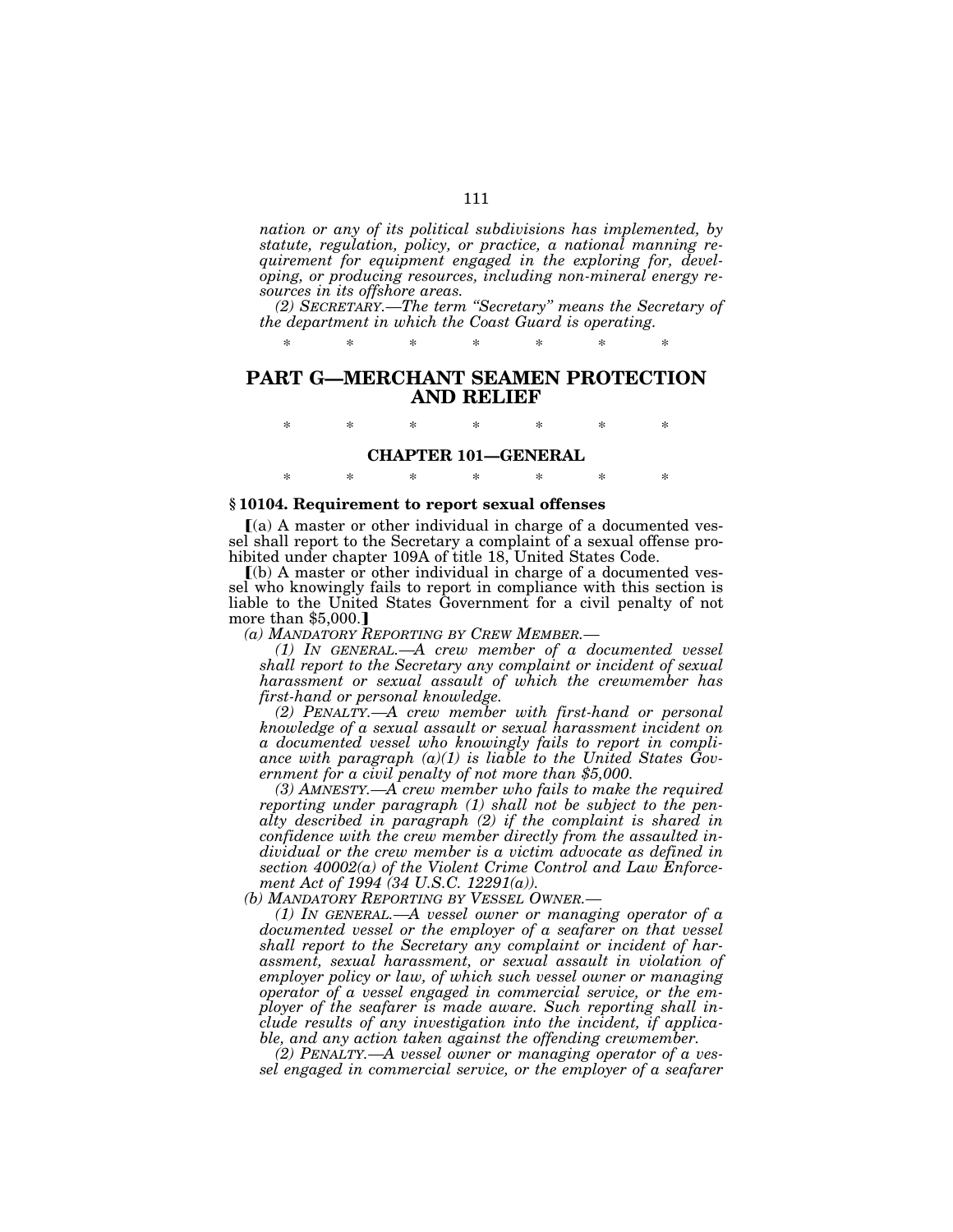*on that vessel who knowingly fails to report in compliance with paragraph (1) is liable to the United States Government for a civil penalty of not more than \$25,000.* 

 $(1)$  A report required under subsection  $(a)$  shall be made as *soon as practicable, but no later than 10 days after the individual develops first-hand or personal knowledge of the sexual assault or sexual harassment incident to the Coast Guard National Command Center by the fastest telecommunication channel available.* 

*(2) A report required under subsection (b) shall be made immediately after the vessel owner, managing operator, or employer of the seafarer gains knowledge of a sexual assault or sexual harassment incident by the fastest telecommunication channel available, and such report shall be made to the Coast Guard National Command Center—* 

*(A) the nearest Coast Guard Captain of the Port; or* 

*(B) the appropriate officer or agency of the government of the country in whose waters the incident occurs.* 

*(3) A report required under subsections (a) and (b) shall include, to the best of the reporter's knowledge—* 

*(A) the name, official position or role in relation to the vessel, and contact information of the individual making the report;* 

*(B) the name and official number of the documented vessel;* 

*(C) the time and date of the incident;* 

*(D) the geographic position or location of the vessel when the incident occurred; and* 

*(E) a brief description of the alleged sexual harassment or sexual assault being reported.* 

*(4) After receipt of the report made under this subsection, the Coast Guard will collect information related to the identity of each alleged victim, alleged perpetrator, and witness through means designed to protect, to the extent practicable, the personal identifiable information of such individuals.* 

*(d) REGULATIONS.—The requirements of this section are effective as of the date of enactment of Coast Guard Authorization Act of 2022. The Secretary may issue additional regulations to implement the requirements of this section.* 

\* \* \* \* \* \* \*

### **CHAPTER 111—PROTECTION AND RELIEF**

\* \* \* \* \* \* \*

## **§ 11101. Accommodations for seamen**

(a) On a merchant vessel of the United States the construction of which began after March 4, 1915 (except a yacht, pilot vessel, or vessel of less than 100 gross tons as measured under section 14502 of this title, or an alternate tonnage measured under section 14302 of this title as prescribed by the Secretary under section 14104 of this title)—

(1) each place appropriated to the crew of the vessel shall have a space of at least 120 cubic feet and at least 16 square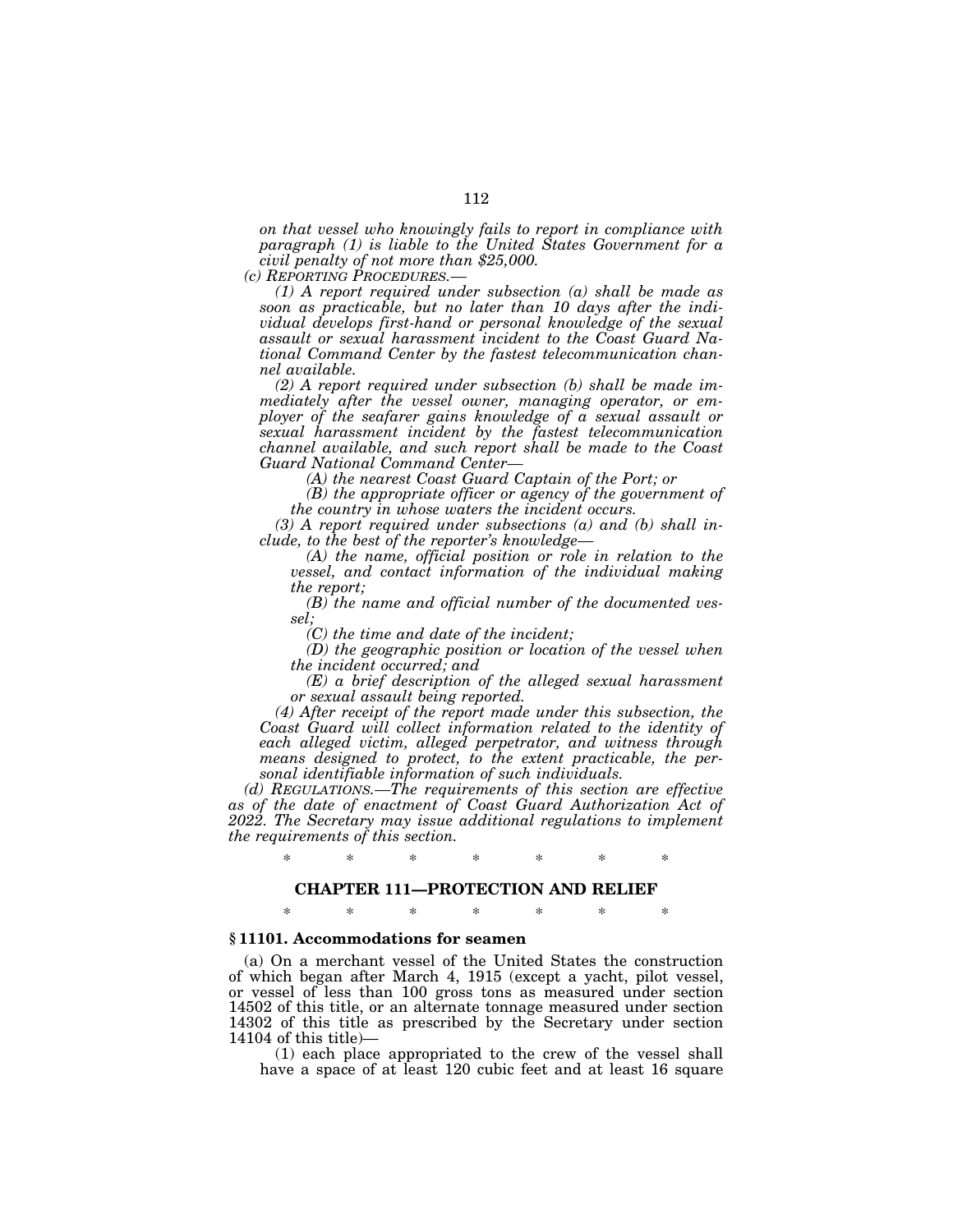feet, measured on the floor or deck of that place, for each seaman or apprentice lodged in the vessel;

(2) each seaman shall have a separate berth and not more than one berth shall be placed one above another;

(3) the place or berth shall be securely constructed, properly lighted, drained, heated, and ventilated, properly protected from weather and sea, and, as far as practicable, properly shut off and protected from the effluvium of cargo or bilge water; **[and]** 

(4) crew space shall be kept free from goods or stores that are not the personal property of the crew occupying the place in use during the voyage[.*]; and* 

*(5) each crew berthing area shall be equipped with information regarding—* 

*(A) vessel owner or company policies prohibiting sexual assault and sexual harassment, retaliation, and drug and alcohol usage; and* 

*(B) procedures and resources to report crimes, including sexual assault and sexual harassment, including information—* 

*(i) on the contact information, website address, and mobile application to the Coast Guard Investigative Services for reporting of crimes and the Coast Guard National Command Center;* 

*(ii) on vessel owner or company procedures to report violations of company policy and access resources;* 

*(iii) on resources provided by outside organizations such as sexual assault hotlines and counseling;* 

*(iv) on the retention period for surveillance video recording after an incident of sexual harassment or sexual assault is reported; and* 

*(v) additional items specified in regulations issued by, and at the discretion of, the Secretary of the department in which the Coast Guard is operating.* 

(b) In addition to the requirements of subsection (a) of this section, a merchant vessel of the United States that in the ordinary course of trade makes a voyage of more than 3 days' duration between ports and carries a crew of at least 12 seamen shall have a hospital compartment, suitably separated from other spaces. The compartment shall have at least one bunk for each 12 seamen constituting the crew (but not more than 6 bunks may be required).

(c) A steam vessel of the United States operating on the Mississippi River or its tributaries shall provide, under the direction and approval of the Secretary, an appropriate place for the crew that shall conform to the requirements of this section, as far as they apply to the steam vessel, by providing a properly heated sleeping room in the engineroom of the steam vessel properly protected from the cold, wind, and rain by means of suitable awnings or screens on either side of the guards or sides and forward, reaching from the boiler deck to the lower or main deck.

(d) A merchant vessel of the United States, the construction of which began after March 4, 1915, having more than 10 seamen on deck, shall have at least one lighted, clean, and properly heated and ventilated washing place. There shall be provided at least one washing outfit for each 2 seamen of the watch. A separate washing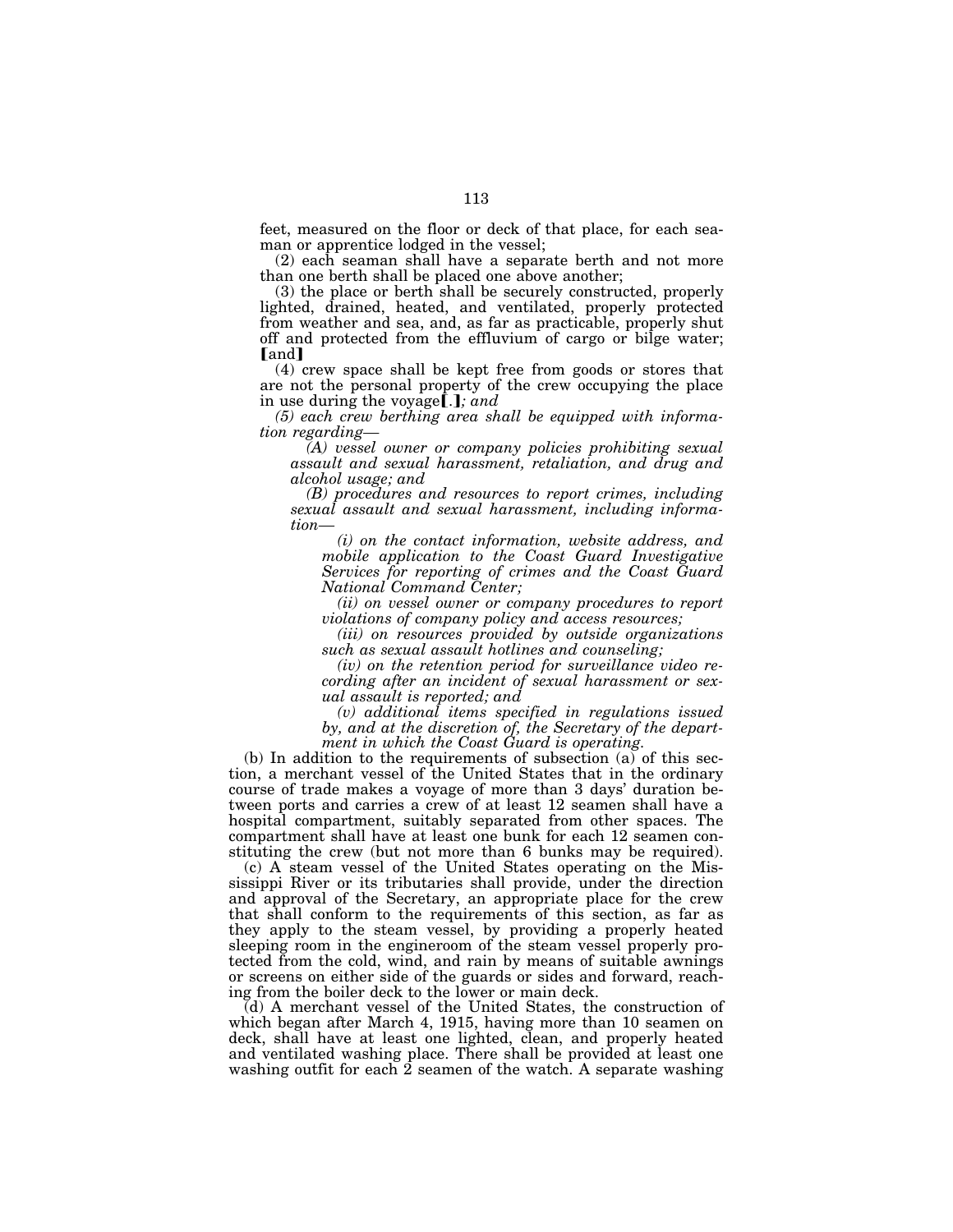place shall be provided for the fireroom and engineroom seamen, if their number is more than 10, that shall be large enough to accommodate at least one-sixth of them at the same time, and have a hot and cold water supply and a sufficient number of washbasins, sinks, and shower baths. *In each washing space in a visible location there shall be information regarding procedures and resources to report crimes upon the vessel, including sexual assault and sexual harassment, and vessel owner or company policies prohibiting sexual assault and sexual harassment, retaliation, and drug and alcohol usage.* 

(e) Forecastles shall be fumigated at intervals provided by regulations prescribed by the Secretary of Health and Human Services, with the approval of the Secretary, and shall have at least 2 exits, one of which may be used in emergencies.

(f) The owner, charterer, managing operator, agent, master, or licensed individual of a vessel not complying with this section is liable to the United States Government for a civil penalty of at least \$50 but not more than \$500.

\* \* \* \* \* \* \*

## **PART J—MEASUREMENT OF VESSELS**

\* \* \* \* \* \* \*

## **CHAPTER 143—CONVENTION MEASUREMENT**

\* \* \* \* \* \* \*

### **§ 14305. Optional regulatory measurement**

(a) On request of the owner of a vessel measured under this chapter that is of United States registry or nationality, or a vessel operated under the authority of the United States, the Secretary also shall measure the vessel under chapter 145 of this title. The tonnages determined under that chapter shall be used in applying—

(1) parts A, B, C, E, F, and G of this subtitle and section 12116 of this title;

(2) section 3(d)(3) of the Longshore and Harbor Workers' Compensation Act (33 U.S.C. 903(d)(3));

(3) section 4 of the Bridge to Bridge Radiotelephone Act (33 U.S.C. 1203(a));

 $(4)$  section  $4(a)(3)$  of the Ports and Waterways Safety Act  $(33)$ U.S.C. 1223(a)(3));

(5) **[section 30506]** *section 30524* of this title;

(6) sections 12118 and 12132 of this title;

(7) section 12139(b) of this title;

(8) sections 351, 352, 355, and 356 of the Ship Radio Act (47 U.S.C. 351, 352, 354, and 354a);

(9) section 403 of the Commercial Fishing Industry Vessel Act (46 U.S.C. 3302 note);

(10) the Officers' Competency Certificates Convention, 1936, and section 8304 of this title;

(11) the International Convention for the Safety of Life at Sea as provided by IMCO Resolution A.494 (XII) of November 19, 1981;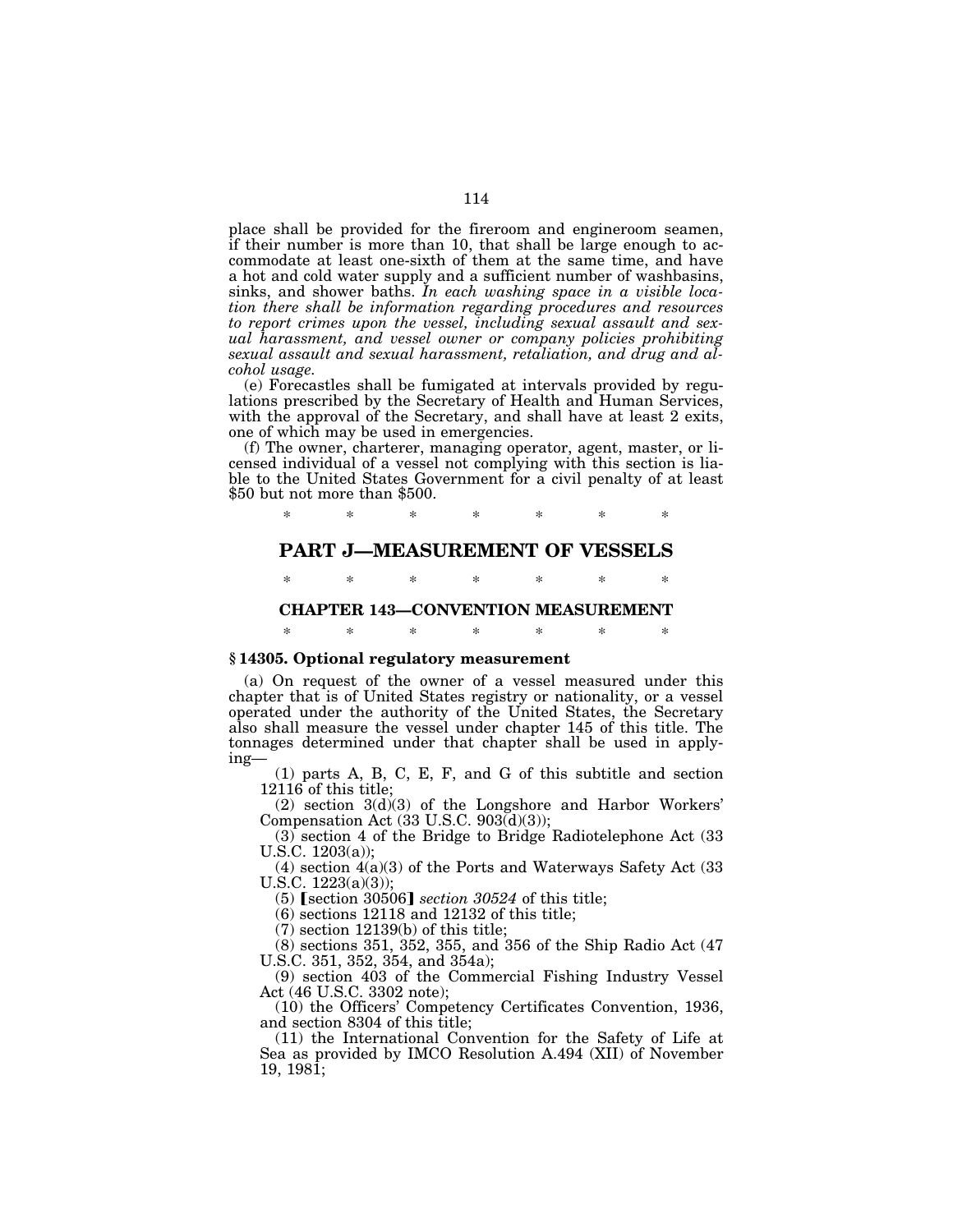(12) the International Convention on Standards of Training, Certification, and Watchkeeping for Seafarers, 1978, as provided by IMO Resolution A.540 (XIII) of November 17, 1983;

(13) the International Convention for the Prevention of Pollution from Ships, 1973, as modified by the Protocol of 1978 Relating to the International Convention for the Prevention of Pollution from Ships, 1973, as provided by IMO Resolution A.541 (XIII) of November 17, 1983;

(14) provisions of law establishing the threshold tonnage levels at which evidence of financial responsibility must be demonstrated; or

(15) unless otherwise provided by law, any other law of the United States in effect before July 19, 1994, and not listed by the Secretary under section 14302(c) of this title.

(b) As long as the owner of a vessel has a request in effect under subsection (a) of this section, the tonnages determined under that request shall be used in applying the other provisions of law described in subsection (a) to that vessel.

\* \* \* \* \* \* \*

## **SUBTITLE III—MARITIME LIABILITY**

\* \* \* \* \* \* \*

### **CHAPTER 301—GENERAL LIABILITY PROVISIONS**

Sec.

30101. Extension of jurisdiction to cases of damage or injury on land.

\* \* \* \* \* \* \* ø30106. Time limit on bringing maritime action for personal injury or death.¿ *30106. Time limit on bringing maritime action.* 

\* \* \* \* \* \* \*

### **§ 30104. Personal injury to or death of seamen**

*(a) IN GENERAL.—*A seaman injured in the course of employment*, including an injury resulting from sexual assault or sexual harassment,* or, if the seaman dies from the injury, the personal representative of the seaman may elect to bring a civil action at law, with the right of trial by jury, against the employer. Laws of the United States regulating recovery for personal injury to, or death of, a railway employee apply to an action under this section.

*(b) LIMITATION ON RECOVERY BY AQUACULTURE WORKERS.—* 

*(1) IN GENERAL.—For purposes of subsection (a), the term ''seaman'' does not include an individual who—* 

*(A) is an aquaculture worker if State workers' compensation is available to such individual; and* 

*(B) was, at the time of injury, engaged in aquaculture in a place where such individual had lawful access.* 

*(2) AQUACULTURE WORKER DEFINED.—In this subsection, the term ''aquaculture worker'' means an individual who—* 

*(A) is employed by a commercial enterprise that is involved in the controlled cultivation and harvest of aquatic plants and animals, including—*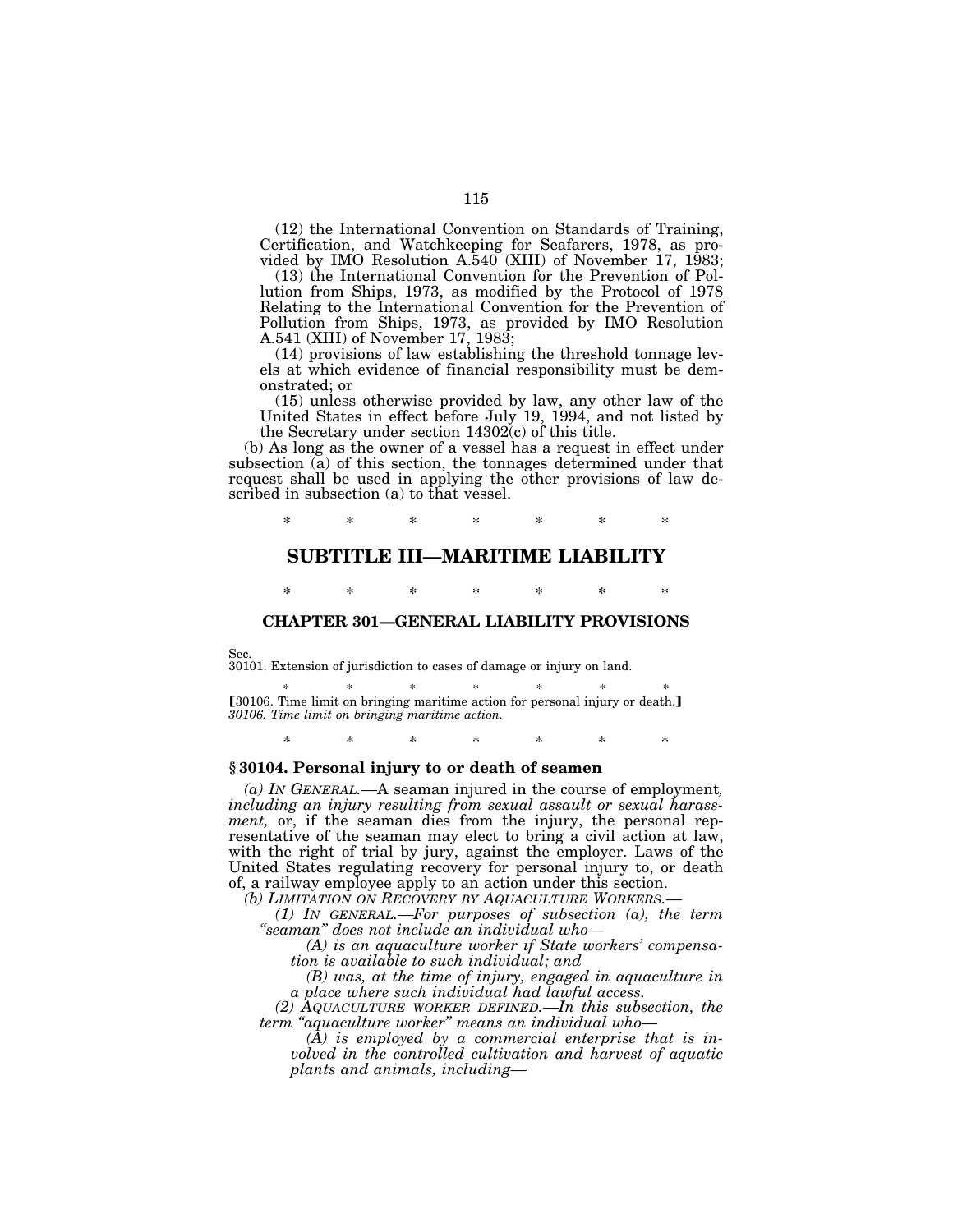*(i) the cleaning, processing, or canning of fish and fish products;* 

*(ii) the cultivation and harvesting of shellfish; and* 

*(iii) the controlled growing and harvesting of other aquatic species;* 

*(B) does not hold a license issued under section 7101(c); and* 

*(C) is not required to hold a merchant mariner credential under part F of subtitle II.* 

\* \* \* \* \* \* \*

## § 30106. Time limit on bringing maritime action [for personal injury or death]

øExcept as otherwise¿ *(a) IN GENERAL.—Except as otherwise* provided by law, a civil action for damages for personal injury or death arising out of a maritime tort must be brought within 3 years after the cause of action arose.

*(b) EXTENSION FOR SEXUAL OFFENSE.—A civil action under subsection (a) arising out of a maritime tort for a claim of sexual harassment or sexual assault shall be brought not more than 5 years after the cause of action for a claim of sexual harassment or sexual assault arose.* 

\* \* \* \* \* \* \*

### **CHAPTER 305—EXONERATION AND LIMITATION OF LIABILITY**

Sec.

#### *SUBCHAPTER I—GENERAL PROVISIONS*

[30501. Definition.]

*30501. Definitions.* 

\* \* \* \* \* \* \* \*

### *SUBCHAPTER II—EXONERATION AND LIMITATION OF LIABILITY*

[30503] 30521. Declaration of nature and value of goods.

**[30504]** 30522. Loss by fire.

[30505] 30523. General limit of liability.

[30506] 30524. Limit of liability for personal injury or death.

[30507] 30525. Apportionment of losses.

[30508] 30526. Provisions requiring notice of claim or limiting time for bringing action.

[30509] 30527. Provisions limiting liability for personal injury or death.

[30510] 30528. Vicarious liability for medical malpractice with regard to crew.

[30511] 30529. Action by owner for limitation.

[30512] 30530. Liability as master, officer, or seaman not affected.

# *Subchapter I—General Provisions*

### ø**§ 30501. Definition**

øIn this chapter, the term ''owner'' includes a charterer that mans, supplies, and navigates a vessel at the charterer's own expense or by the charterer's own procurement.]

### *§ 30501. Definitions*

*In this chapter:*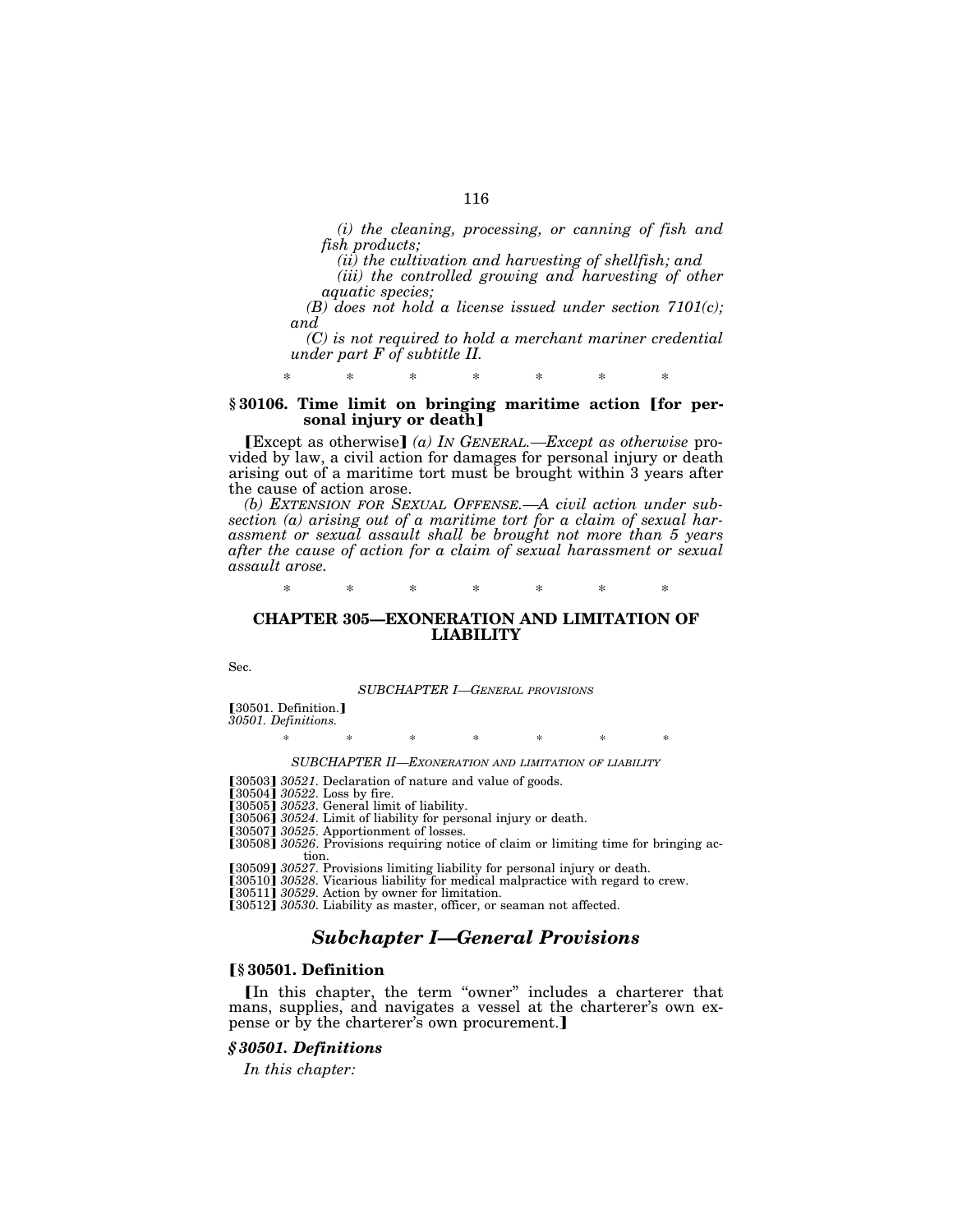*(1) COVERED SMALL PASSENGER VESSEL.—The term ''covered small passenger vessel''—* 

*(A) means a small passenger vessel, as defined in section 2101 that is—* 

*(i) not a wing-in-ground craft; and* 

*(ii) carrying—* 

*(I) not more than 49 passengers on an overnight domestic voyage; and* 

*(II) not more than 150 passengers on any voyage that is not an overnight domestic voyage; and* 

*(B) includes any wooden vessel constructed prior to March 11, 1996, carrying at least 1 passenger for hire.* 

*(2) OWNER.—The term ''owner'' includes a charterer that mans, supplies, and navigates a vessel at the charterer's own expense or by the charterer's own procurement.* 

### **§ 30502. Application**

Except *as to covered small passenger vessels, and* as otherwise provided, this chapter (except section 30503) applies to seagoing vessels and vessels used on lakes or rivers or in inland navigation, including canal boats, barges, and lighters.

# *Subchapter II—Exoneration and Limitation of Liability*

### **§** ø**30503.**¿ *30521.* **Declaration of nature and value of goods**

(a) IN GENERAL.—If a shipper of an item named in subsection (b), contained in a parcel, package, or trunk, loads the item as freight or baggage on a vessel, without at the time of loading giving to the person receiving the item a written notice of the true character and value of the item and having that information entered on the bill of lading, the owner and master of the vessel are not liable as carriers. The owner and master are not liable beyond the value entered on the bill of lading.

(b) ITEMS.—The items referred to in subsection (a) are precious metals, gold or silver plated articles, precious stones, jewelry, trinkets, watches, clocks, glass, china, coins, bills, securities, printings, engravings, pictures, stamps, maps, papers, silks, furs, lace, and similar items of high value and small size.

### **§** ø**30504.**¿ *30522.* **Loss by fire**

The owner of a vessel is not liable for loss or damage to merchandise on the vessel caused by a fire on the vessel unless the fire resulted from the design or neglect of the owner.

## **§** ø**30505.**¿ *30523.* **General limit of liability**

(a) IN GENERAL.—Except as provided in [section 30506] *section 30524* of this title, the liability of the owner of a vessel for any claim, debt, or liability described in subsection (b) shall not exceed the value of the vessel and pending freight. If the vessel has more than one owner, the proportionate share of the liability of any one owner shall not exceed that owner's proportionate interest in the vessel and pending freight.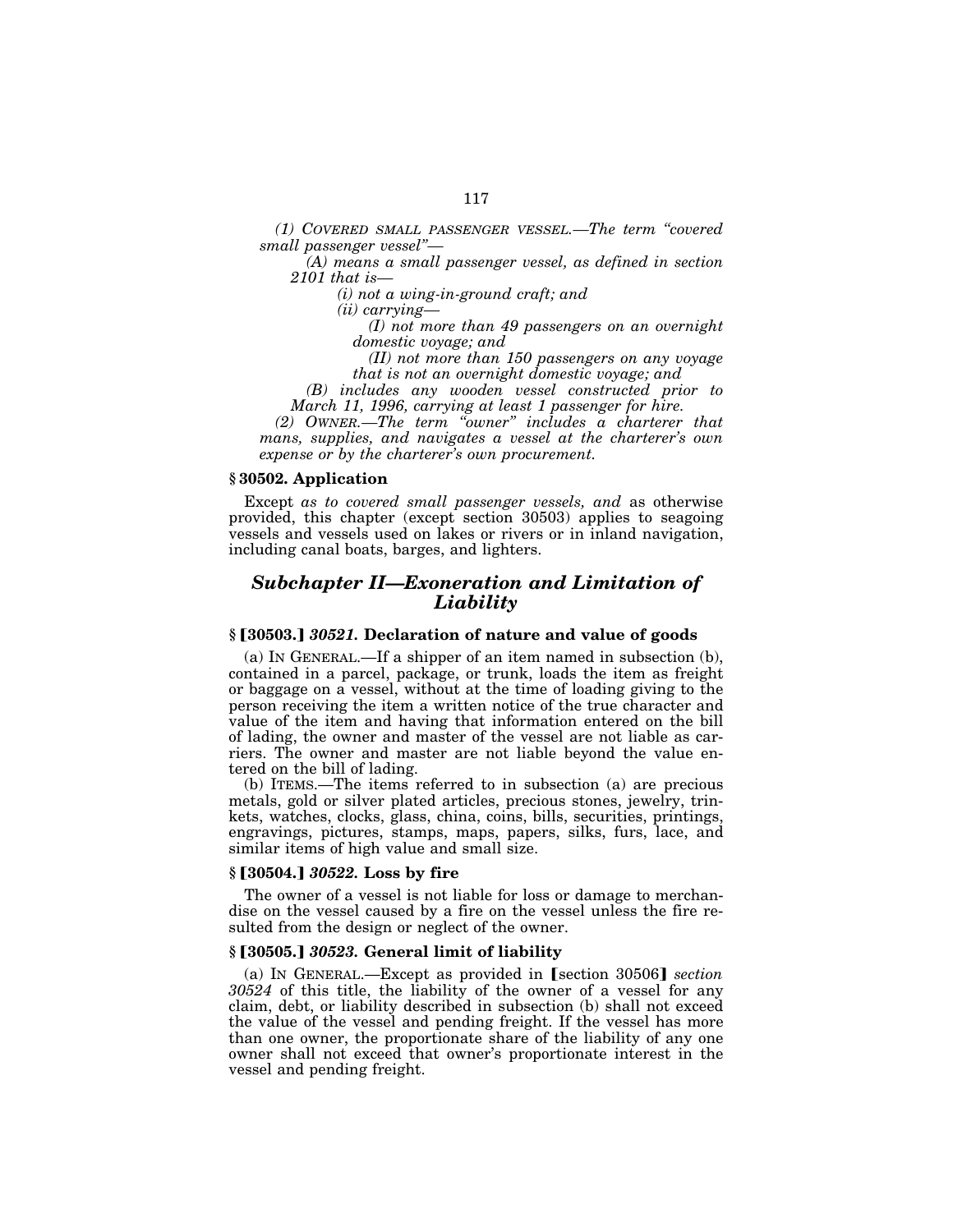(b) CLAIMS SUBJECT TO LIMITATION.—Unless otherwise excluded by law, claims, debts, and liabilities subject to limitation under subsection (a) are those arising from any embezzlement, loss, or destruction of any property, goods, or merchandise shipped or put on board the vessel, any loss, damage, or injury by collision, or any act, matter, or thing, loss, damage, or forfeiture, done, occasioned, or incurred, without the privity or knowledge of the owner.

(c) WAGES.—Subsection (a) does not apply to a claim for wages.

### **§** ø**30506.**¿ *30524.* **Limit of liability for personal injury or death**

(a) APPLICATION.—This section applies only to seagoing vessels, but does not apply to pleasure yachts, tugs, towboats, towing vessels, tank vessels, fishing vessels, fish tender vessels, canal boats, scows, car floats, barges, lighters, or nondescript vessels.

(b) MINIMUM LIABILITY.—If the amount of the vessel owner's liability determined under [section 30505] *section 30523* of this title is insufficient to pay all losses in full, and the portion available to pay claims for personal injury or death is less than \$420 times the tonnage of the vessel, that portion shall be increased to \$420 times the tonnage of the vessel. That portion may be used only to pay claims for personal injury or death.

(c) CALCULATION OF TONNAGE.—Under subsection (b), the tonnage of a self-propelled vessel is the gross tonnage without deduction for engine room, and the tonnage of a sailing vessel is the tonnage for documentation. However, space for the use of seamen is excluded.

(d) CLAIMS ARISING ON DISTINCT OCCASIONS.—Separate limits of liability apply to claims for personal injury or death arising on distinct occasions.

(e) PRIVITY OR KNOWLEDGE.—In a claim for personal injury or death, the privity or knowledge of the master or the owner's superintendent or managing agent, at or before the beginning of each voyage, is imputed to the owner.

### **§** ø**30507.**¿ *30525.* **Apportionment of losses**

If the amounts determined under  $\sqrt{\text{sections}}$  30505 and 30506 *sections 30523 and 30524* of this title are insufficient to pay all claims—

(1) all claimants shall be paid in proportion to their respective losses out of the amount determined under [section 30505¿ *section 30523* of this title; and

(2) personal injury and death claimants, if any, shall be paid an additional amount in proportion to their respective losses out of the additional amount determined under Section 30506(b)] *section 30524(b)* of this title.

## §<sup>[30508.]</sup> 30526. Provisions requiring notice of claim or lim**iting time for bringing action**

(a) APPLICATION.—This section applies only to seagoing vessels *and covered small passenger vessels*, but does not apply to pleasure yachts, tugs, towboats, towing vessels, tank vessels, fishing vessels, fish tender vessels, canal boats, scows, car floats, barges, lighters, or nondescript vessels.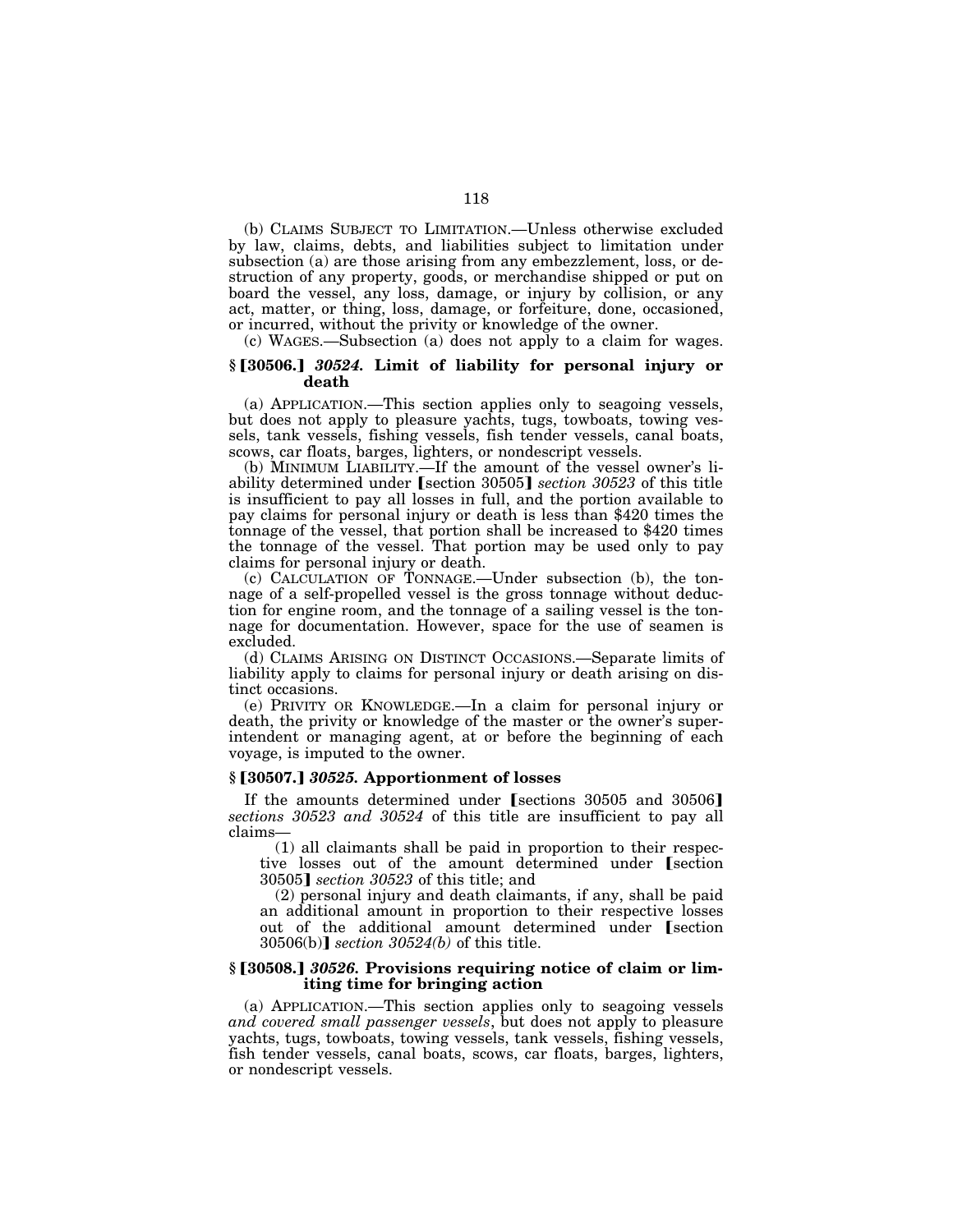(b) MINIMUM TIME LIMITS.—The owner, master, manager, or agent of a vessel transporting passengers or property between ports in the United States, or between a port in the United States and a port in a foreign country, may not limit by regulation, contract, or otherwise the period for—

(1) giving notice of, or filing a claim for, personal injury or death to less than [6 months] 2 years after the date of the injury or death; or

(2) bringing a civil action for personal injury or death to less than [one year] 2 years after the date of the injury or death.

(c) EFFECT OF FAILURE TO GIVE NOTICE.—When notice of a claim for personal injury or death is required by a contract, the failure to give the notice is not a bar to recovery if—

(1) the court finds that the owner, master, or agent of the vessel had knowledge of the injury or death and the owner has not been prejudiced by the failure;

(2) the court finds there was a satisfactory reason why the notice could not have been given; or

(3) the owner of the vessel fails to object to the failure to give the notice.

(d) TOLLING OF PERIOD TO GIVE NOTICE.—If a claimant is a minor or mental incompetent, or if a claim is for wrongful death, any period provided by a contract for giving notice of the claim is tolled until the earlier of—

(1) the date a legal representative is appointed for the minor, incompetent, or decedent's estate; or

(2) 3 years after the injury or death.

## §<sup>[30509.]</sup> 30527. Provisions limiting liability for personal in**jury or death**

(a) PROHIBITION.—

(1) IN GENERAL.—The owner, master, manager, or agent of a vessel transporting passengers between ports in the United States, or between a port in the United States and a port in a foreign country, may not include in a regulation or contract a provision limiting—

(A) the liability of the owner, master, or agent for personal injury or death caused by the negligence or fault of the owner or the owner's employees or agents; or

(B) the right of a claimant for personal injury or death to a trial by court of competent jurisdiction.

(2) VOIDNESS.—A provision described in paragraph (1) is void.

(b) EMOTIONAL DISTRESS, MENTAL SUFFERING, AND PSYCHO-LOGICAL INJURY.—

(1) IN GENERAL.—Subsection (a) does not prohibit a provision in a contract or in ticket conditions of carriage with a passenger that relieves an owner, master, manager, agent, operator, or crewmember of a vessel from liability for infliction of emotional distress, mental suffering, or psychological injury so long as the provision does not limit such liability when the emotional distress, mental suffering, or psychological injury is—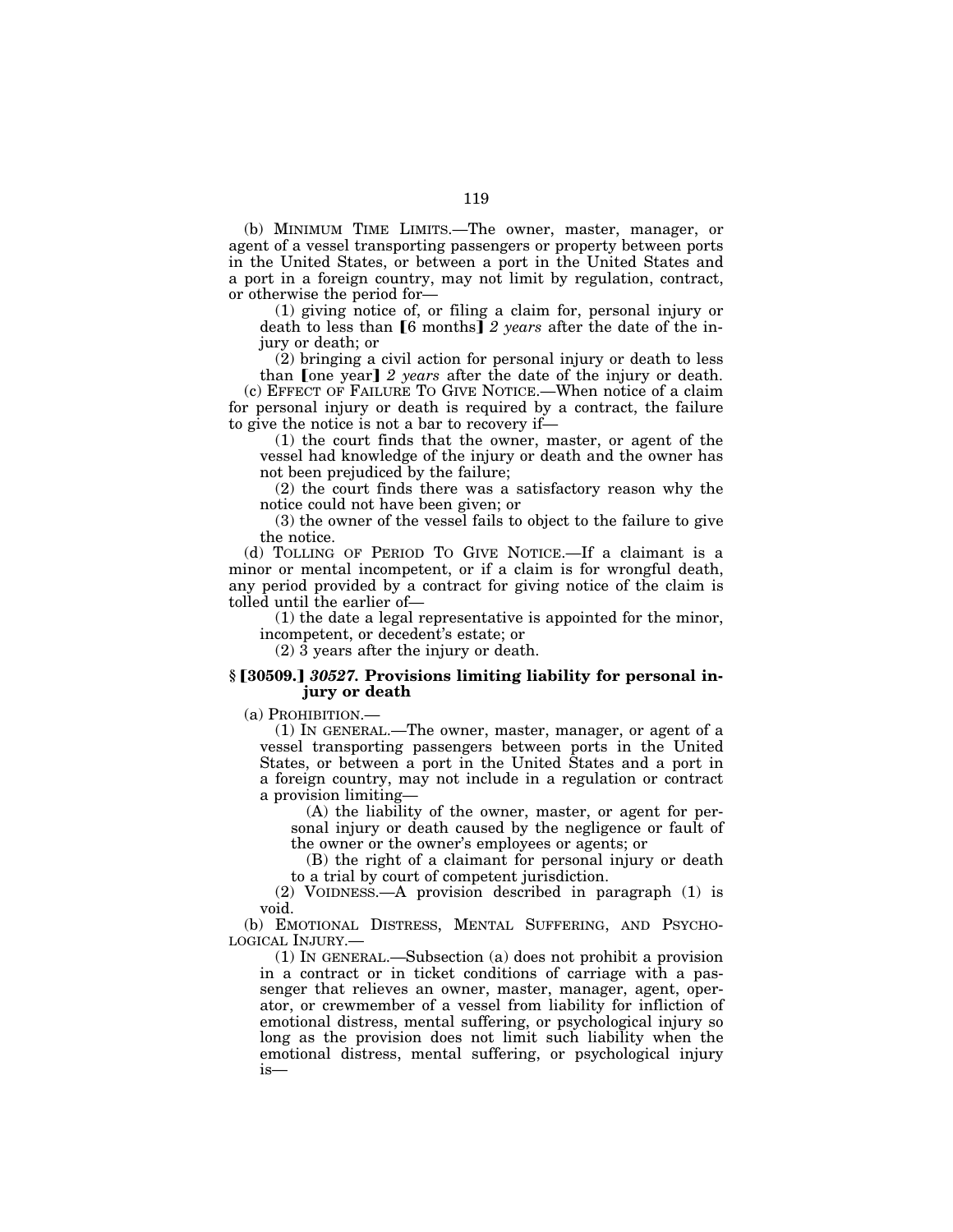(A) the result of physical injury to the claimant caused by the negligence or fault of a crewmember or the owner, master, manager, agent, or operator;

(B) the result of the claimant having been at actual risk of physical injury, and the risk was caused by the negligence or fault of a crewmember or the owner, master, manager, agent, or operator; or

(C) intentionally inflicted by a crewmember or the owner, master, manager, agent, or operator.

(2) SEXUAL OFFENSES.—This subsection does not limit the liability of a crewmember or the owner, master, manager, agent, or operator of a vessel in a case involving sexual harassment, sexual assault, or rape.

## §<sup>[30510.]</sup> 30528. Vicarious liability for medical malpractice **with regard to crew**

In a civil action by any person in which the owner or operator of a vessel or employer of a crewmember is claimed to have vicarious liability for medical malpractice with regard to a crewmember occurring at a shoreside facility, and to the extent the damages resulted from the conduct of any shoreside doctor, hospital, medical facility, or other health care provider, the owner, operator, or employer is entitled to rely on any statutory limitations of liability applicable to the doctor, hospital, medical facility, or other health care provider in the State of the United States in which the shoreside medical care was provided.

### **§** ø**30511.**¿ *30529.* **Action by owner for limitation**

(a) IN GENERAL.—The owner of a vessel may bring a civil action in a district court of the United States for limitation of liability under this chapter. The action must be brought within 6 months after a claimant gives the owner written notice of a claim.

(b) CREATION OF FUND.—When the action is brought, the owner (at the owner's option) shall—

(1) deposit with the court, for the benefit of claimants—

(A) an amount equal to the value of the owner's interest in the vessel and pending freight, or approved security; and

(B) an amount, or approved security, that the court may fix from time to time as necessary to carry out this chapter; or

(2) transfer to a trustee appointed by the court, for the benefit of claimants—

(A) the owner's interest in the vessel and pending freight; and

(B) an amount, or approved security, that the court may fix from time to time as necessary to carry out this chapter.

(c) CESSATION OF OTHER ACTIONS.—When an action has been brought under this section and the owner has complied with subsection (b), all claims and proceedings against the owner related to the matter in question shall cease.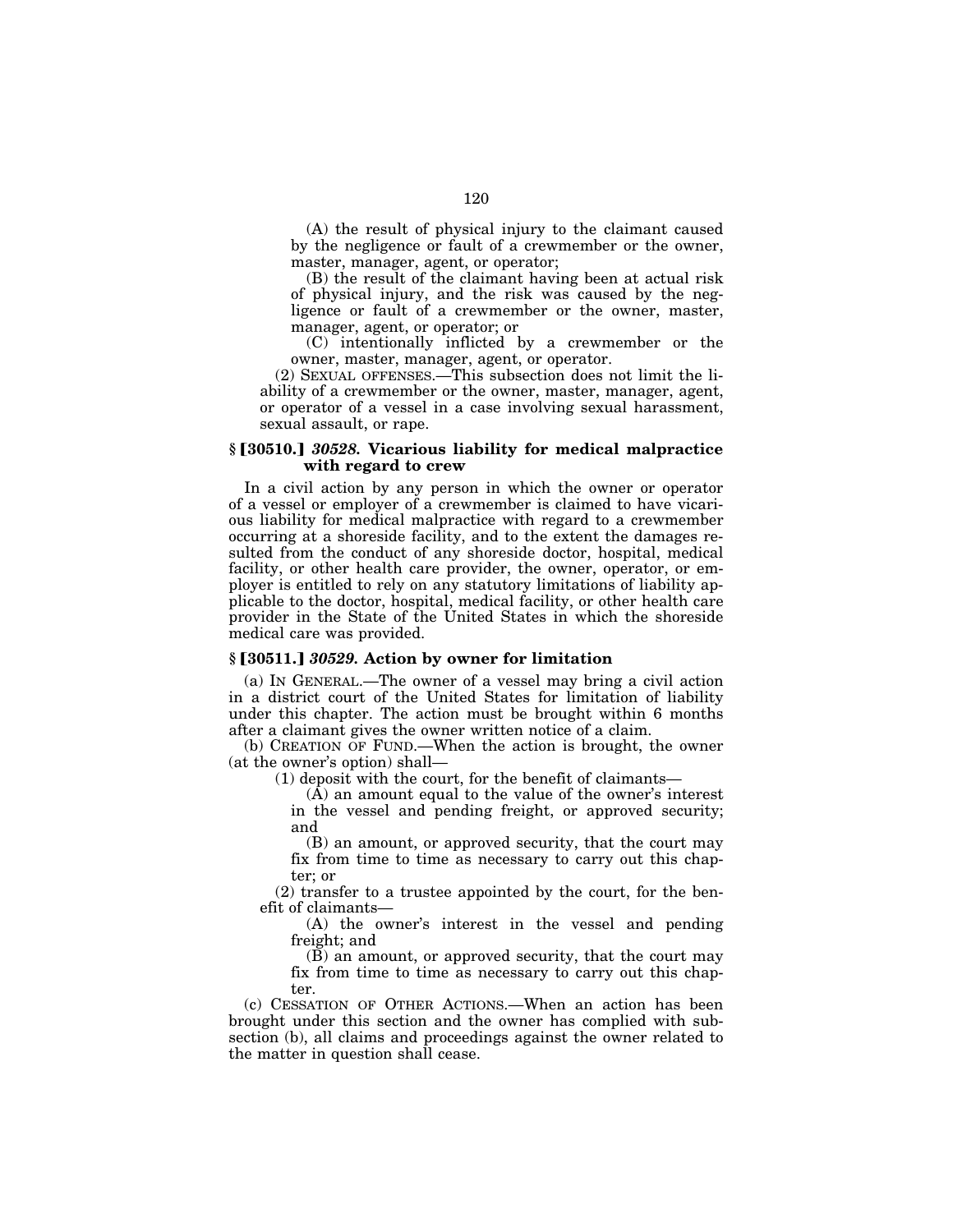## §<sup>[30512.]</sup> 30530. Liability as master, officer, or seaman not **affected**

This chapter does not affect the liability of an individual as a master, officer, or seaman, even though the individual is also an owner of the vessel.

\* \* \* \* \* \* \*

# **SUBTITLE V—MERCHANT MARINE**

PART A—GENERAL Chapter Sec. **501. Policy, Studies, and Reports** ................................................................ **50101**  \* \* \* \* \* \* \* *507. Monitoring and Mitigation .................................................................... 50701*  \* \* \* \* \* \* \*

# **PART A—GENERAL**

# \* \* \* \* \* \* \*

# **CHAPTER 503—ADMINISTRATIVE**

\* \* \* \* \* \* \*

### **§ 50307. Maritime environmental and technical assistance program**

(a) IN GENERAL.—The Secretary of Transportation, acting through the Maritime Administrator, shall engage in the study, research, development, assessment, and deployment of emerging marine technologies and practices related to the maritime transportation system through the use of public vessels under the control of the Maritime Administration or private vessels under United States registry, and through partnerships and cooperative efforts with academic, public, private, and nongovernmental entities and facilities.

(b) COMPONENTS.—Under this section, the Secretary of Transportation shall identify, study, evaluate, test, demonstrate, or improve emerging marine technologies and practices to improve—

(1) environmental performance to meet United States Federal and international standards and guidelines, including—

(A) reducing air emissions, water emissions, or other ship discharges;

(B) increasing fuel economy or the use of alternative fuels and alternative energy (including the use of shore power); or

(C) controlling aquatic invasive species; or

 $(D)$  reducing propeller cavitation; [and]

(2) the efficiency and safety of domestic maritime industries [.]; and

*(3) technologies that quantifiably reduce underwater noise from marine vessels, including noise produced incidental to the propulsion of marine vessels.* 

 $(c)$  COORDINATION.—Coordination under subsection  $(b)(2)$  may include—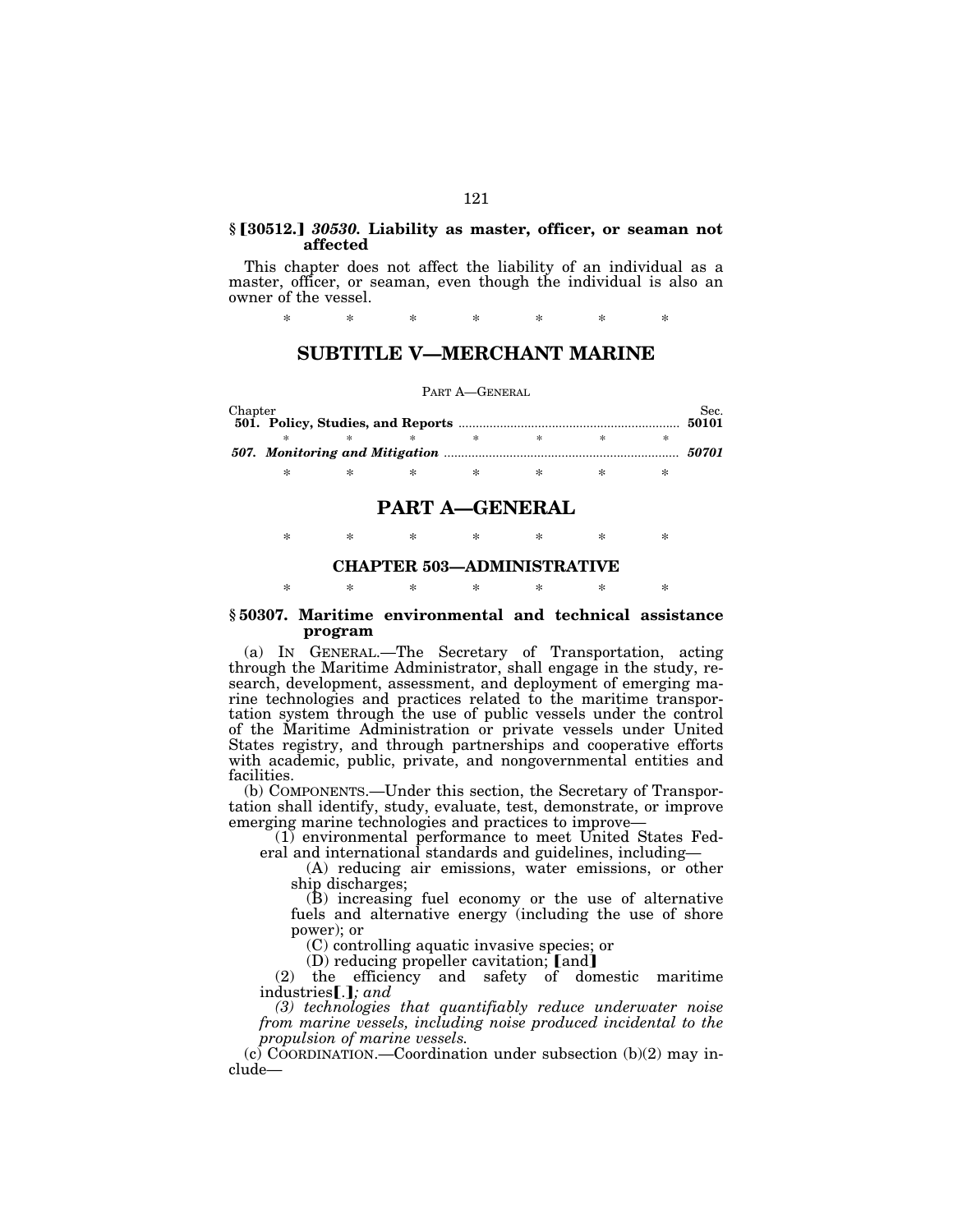(1) activities that are associated with the development or approval of validation and testing regimes; and

(2) certification or validation of emerging technologies or practices that demonstrate significant environmental or other benefits to domestic maritime industries.

(d) ASSISTANCE.—The Secretary of Transportation may accept gifts, or enter into cooperative agreements, contracts, or other agreements with academic, public, private, and nongovernmental entities and facilities to carry out the activities authorized under subsection (a).

(e) USES.—The results of activities conducted under subsection  $(b)(1)$  shall be used to inform-

(1) the policy decisions of the United States related to domestic regulations; and

(2) the position of the United States on matters before the International Maritime Organization.

(f) LIMITATIONS ON THE USE OF FUNDS.—Not more than three percent of the funds appropriated to carry out this section may be used for administrative purposes.

\* \* \* \* \* \* \*

## *CHAPTER 507—MONITORING AND MITIGATION*

*Sec.* 

*50701. Near real-time monitoring and mitigation program for large whales. 50702. Pilot project.* 

### *§ 50701. Near real-time monitoring and mitigation program for large whales*

*(a) ESTABLISHMENT.—The Administrator of the Maritime Administration, in consultation with the Commandant of the Coast Guard, shall design and deploy a near real-time large whale monitoring and mitigation program (in this section referred to as the Program) informed by the technologies, monitoring methods, and mitigation protocols developed pursuant to the pilot program required under section 50702.* 

*(b) PURPOSE.—The purpose of the Program will be to reduce the risk to large whales of vessel collisions and to minimize other impacts.* 

*(c) REQUIREMENTS.—In designing and deploying the Program, the Administrator shall—* 

*(1) prioritize species of large whales for which vessel collision impacts are of particular concern;* 

*(2) prioritize areas where such vessel impacts are of particular concern;* 

*(3) develop technologies capable of detecting and alerting individuals and enforcement agencies of the probable location of large whales on a near real-time basis, to include real time data whenever possible;* 

*(4) inform sector-specific mitigation protocols to effectively reduce takes of large whales; and* 

*(5) integrate technology improvements as such improvements become available.* 

*(d) AUTHORITY.—The Administrator may make grants or enter into and contracts, leases, or cooperative agreements as may be nec-*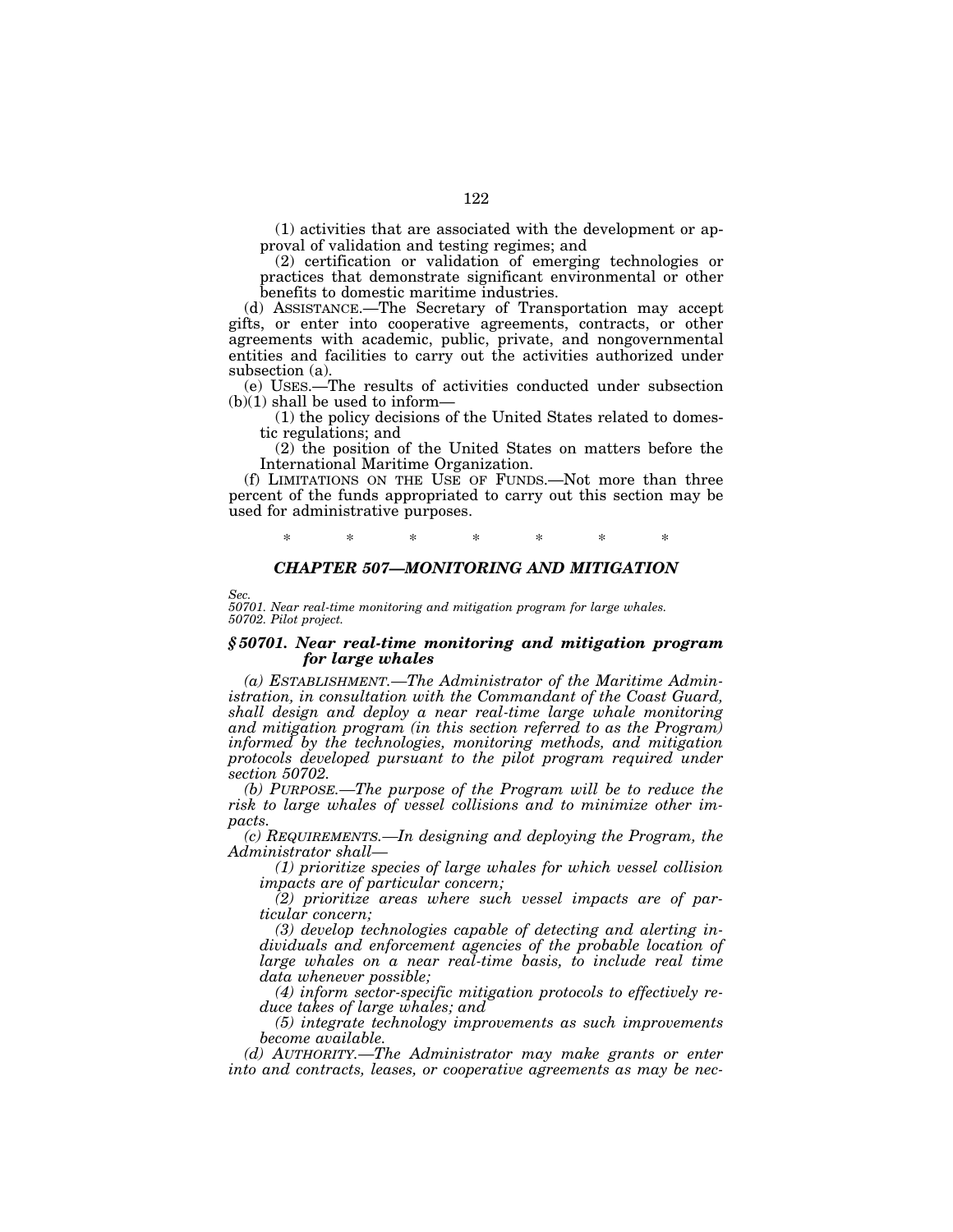*essary to carry out the purposes of this section on such terms as the Administrator considers appropriate, consistent with Federal acquisition regulations.* 

## *§ 50702. Pilot project*

*(a) ESTABLISHMENT.—The Administrator of the Maritime Administration shall carry out a pilot monitoring and mitigation project for North Atlantic right whales (in this section referred to as the ''Pilot Program'') for purposes of informing a cost-effective, efficient, and results-oriented near real-time monitoring and mitigation program for large whales under 50701.* 

*(b) PILOT PROJECT REQUIREMENTS.—In carrying out the pilot program, the Administrator, in coordination with the Commandant of the Coast Guard, using best available scientific information, shall identify and ensure coverage of—* 

*(1) core foraging habitats of North Atlantic right whales, including—* 

*(A) the South of the Islands core foraging habitat;* 

*(B) the Cape Cod Bay Area core foraging habitat;* 

*(C) the Great South Channel core foraging habitat; and (D) the Gulf of Maine; and* 

*(2) important feeding, breeding, calving, rearing, or migratory habitats of North Atlantic right whales that co-occur with areas of high risk of mortality, serious injury, or other impacts to such whales, including from vessels or vessel strikes.* 

*(c) PILOT PROJECT COMPONENTS.—* 

*(1) IN GENERAL.—Not later than 3 years after the date of enactment of the Coast Guard Authorization Act of 2022, the Administrator, in consultation with the Commandant, Tribal governments, and with input from affected stakeholders, shall design and deploy a near real-time monitoring system for North Atlantic right whales that—* 

*(A) comprises the best available detection and survey technologies to detect North Atlantic right whales within core foraging habitats;* 

*(B) uses dynamic habitat suitability models to inform the likelihood of North Atlantic right whale occurrence in core foraging habitat at any given time;* 

*(C) coordinates with the Integrated Ocean Observing System and Coast Guard vessel traffic service centers, and may coordinate with Regional Ocean Partnerships to leverage monitoring assets;* 

*(D) integrates historical data;* 

*(E) integrates new near real-time monitoring methods and technologies as they become available;* 

*(F) accurately verifies and rapidly communicates detection data;* 

*(G) creates standards for allowing ocean users to contribute data to the monitoring system using comparable near real-time monitoring methods and technologies; and* 

*(H) communicates the risks of injury to large whales to ocean users in a way that is most likely to result in informed decision making regarding the mitigation of those risks.*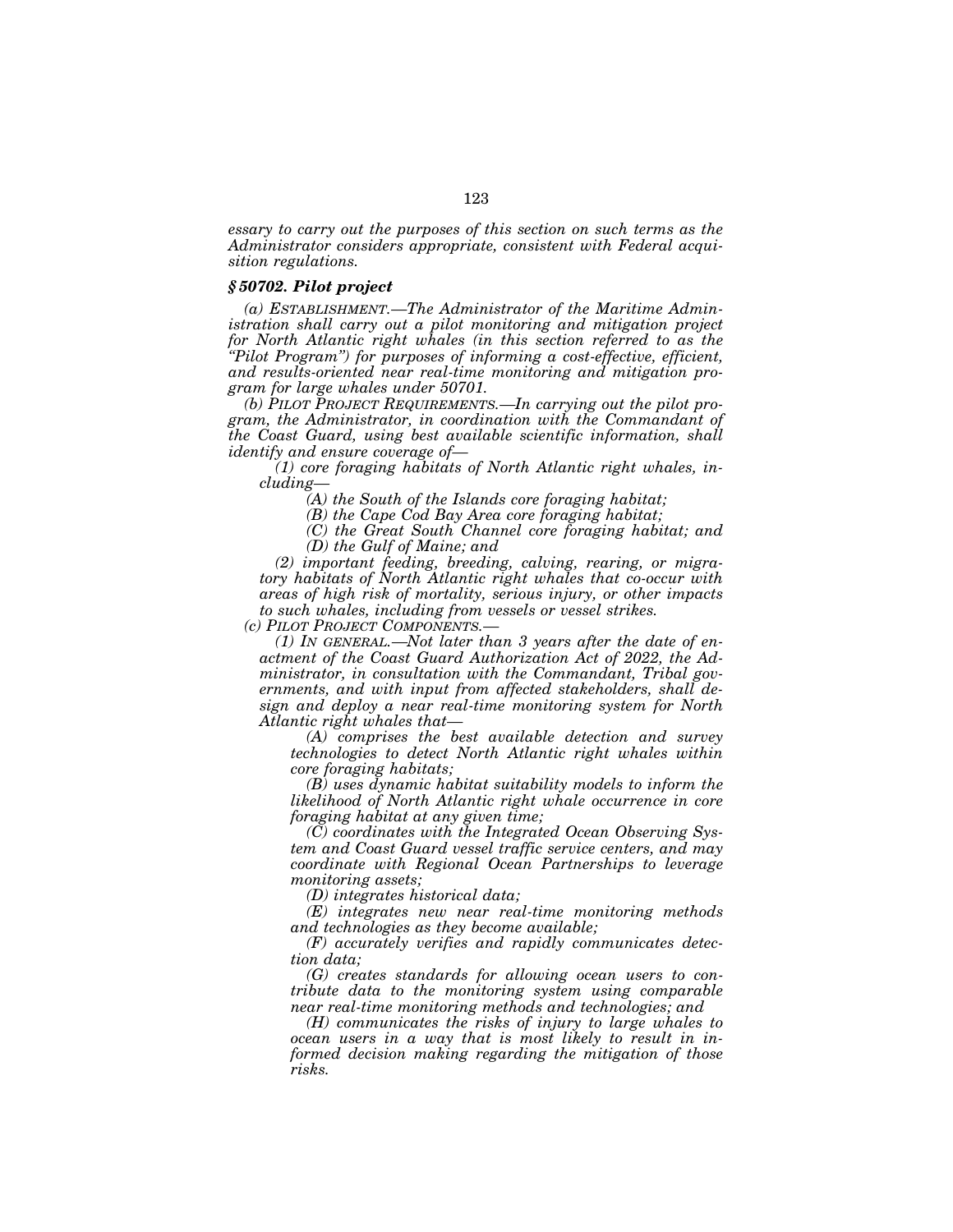*(2) NATIONAL SECURITY CONSIDERATIONS.—All monitoring methods, technologies, and protocols under this section shall be consistent with national security considerations and interests.* 

*(3) ACCESS TO DATA.—The Administrator shall provide access to data generated by the monitoring system deployed under paragraph (1) for purposes of scientific research and evaluation, and public awareness and education, including through the NOAA Right Whale Sighting Advisory System and WhaleMap or other successive public web portals, subject to review for national security considerations.* 

*(d) MITIGATION PROTOCOLS.—The Administrator, in consultation with the Commandant, and with input from affected stakeholders, develop and deploy mitigation protocols that make use of the near real-time monitoring system deployed under subsection (c) to direct sector-specific mitigation measures that avoid and significantly reduce risk of serious injury and mortality to North Atlantic right whales.* 

*(e) REPORTING.—* 

*(1) PRELIMINARY REPORT.—Not later than 2 years after the date of the enactment of the Coast Guard Authorization Act of 2022, the Administrator, in consultation with the Commandant, shall submit to the appropriate Congressional Committees and make available to the public a preliminary report which shall include—* 

*(A) a description of the monitoring methods and technology in use or planned for deployment;* 

*(B) analyses of the efficacy of the methods and technology in use or planned for deployment for detecting North Atlantic right whales;* 

*(C) how the monitoring system is directly informing and improving North American right whale management, health, and survival;* 

*(D) a prioritized identification of technology or research gaps;* 

*(E) a plan to communicate the risks of injury to large whales to ocean users in a way that is most likely to result in informed decision making regarding the mitigation of those risks; and* 

*(F) additional information, as appropriate.* 

*(2) FINAL REPORT.—Not later than 6 years after the date of the enactment of the Coast Guard Authorization Act of 2022, the Administrator, in consultation with the Commandant, shall submit to the appropriate congressional committees and make available to the public a final report, addressing the components in subparagraph (A) and including—* 

*(A) an assessment of the benefits and efficacy of the near real-time monitoring and mitigation program;* 

*(B) a strategic plan to expand the pilot program to provide near real-time monitoring and mitigation measures;* 

*(i) to additional large whale species of concern for which such measures would reduce risk of serious injury or death; and* 

*(ii) in important feeding, breeding, calving, rearing, or migratory habitats of whales that co-occur with*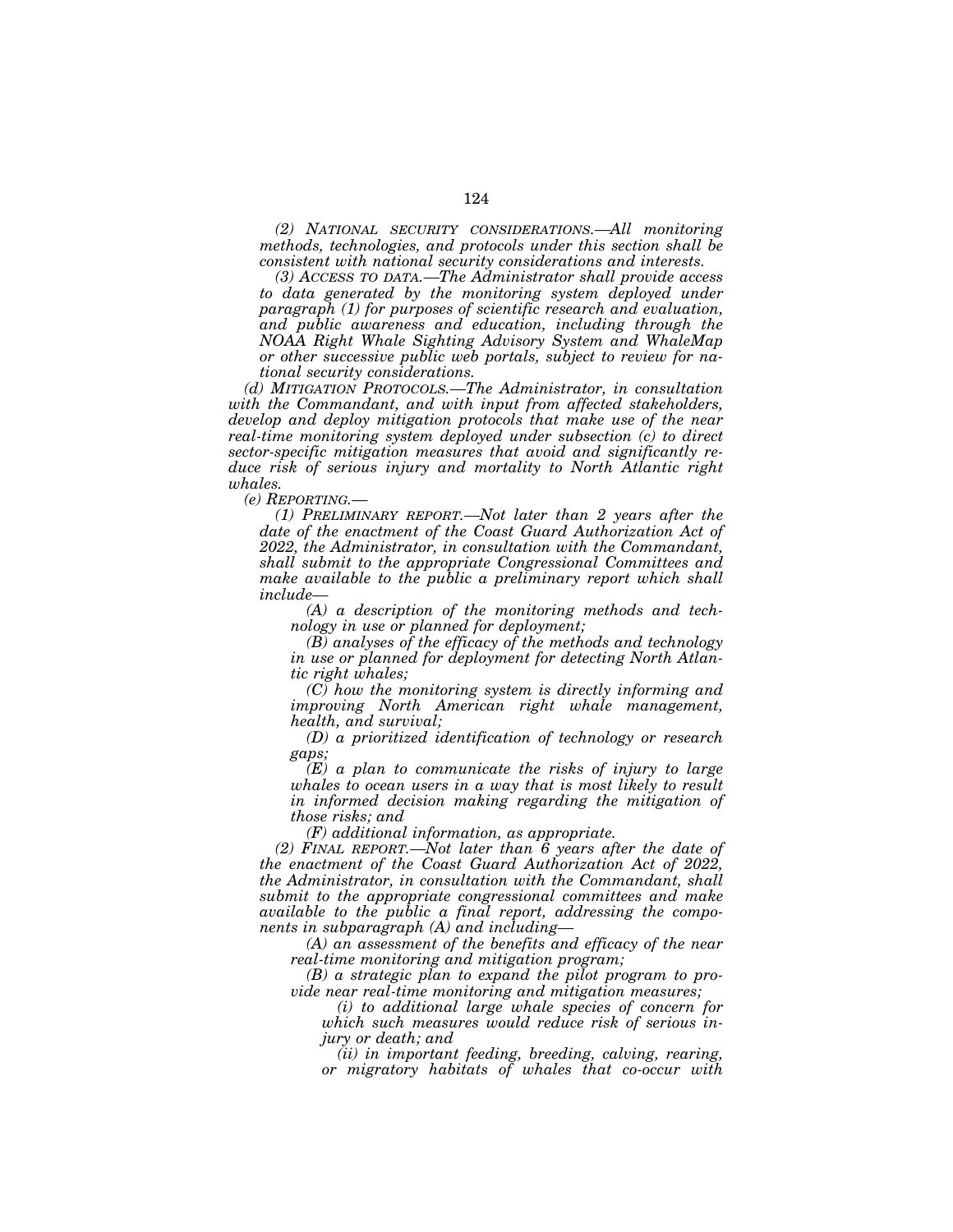*areas of high risk of mortality or serious injury of such whales from vessel strikes or disturbance;* 

*(C) a prioritized plan for acquisition, deployment, and maintenance of monitoring technologies;* 

*(D) the locations or species for which the plan would apply; and* 

*(E) a budget and description of funds necessary to carry out the strategic plan.* 

*(f) ADDITIONAL AUTHORITY.—The Administrator may make grants enter into contracts, leases, or cooperative agreements as may be necessary to carry out the purposes of this section on such terms as the Administrator considers appropriate, consistent with Federal acquisition regulations.* 

*(g) AUTHORIZATION OF APPROPRIATIONS.—There is authorized to be appropriated to the Administrator to carry out this section \$17,000,000 for each of fiscal years 2022 through 2026.* 

*(h) DEFINITIONS.—In this section and section 50701:* 

*(1) APPROPRIATE CONGRESSIONAL COMMITTEES.—The term ''appropriate congressional committees'' means the Committee Transportation and Infrastructure of the House of Representatives and the Committee on Commerce, Science, and Transportation of the Senate.* 

*(2) CORE FORAGING HABITATS.—The term ''core foraging habitats'' means areas with biological and physical oceanographic features that aggregate Calanus finmarchicus and where North Atlantic right whales foraging aggregations have been well documented.* 

*(3) NEAR REAL-TIME.—The term ''near real-time'' means detected activity that is visual, acoustic, or in any other form, of North Atlantic right whales that are transmitted and reported as soon as technically feasible after such detected activity has occurred.* 

*(4) LARGE WHALE.—The term ''large whale'' means all Mysticeti species and species within the genera Physeter and Orcinus.* 

\* \* \* \* \* \* \*

# **PART C—FINANCIAL ASSISTANCE PROGRAMS**

\* \* \* \* \* \* \*

# **CHAPTER 535—CAPITAL CONSTRUCTION FUNDS**

\* \* \* \* \* \* \*

# **§ 53501. Definitions**

In this chapter:

(1) AGREEMENT VESSEL.—The term ''agreement vessel'' means—

(A) an eligible vessel or a qualified vessel that is subject to an agreement under this chapter; and

(B) a barge or container that is part of the complement of a vessel described in subparagraph (A) if provided for in the agreement.

(2) ELIGIBLE VESSEL.—The term ''eligible vessel'' means—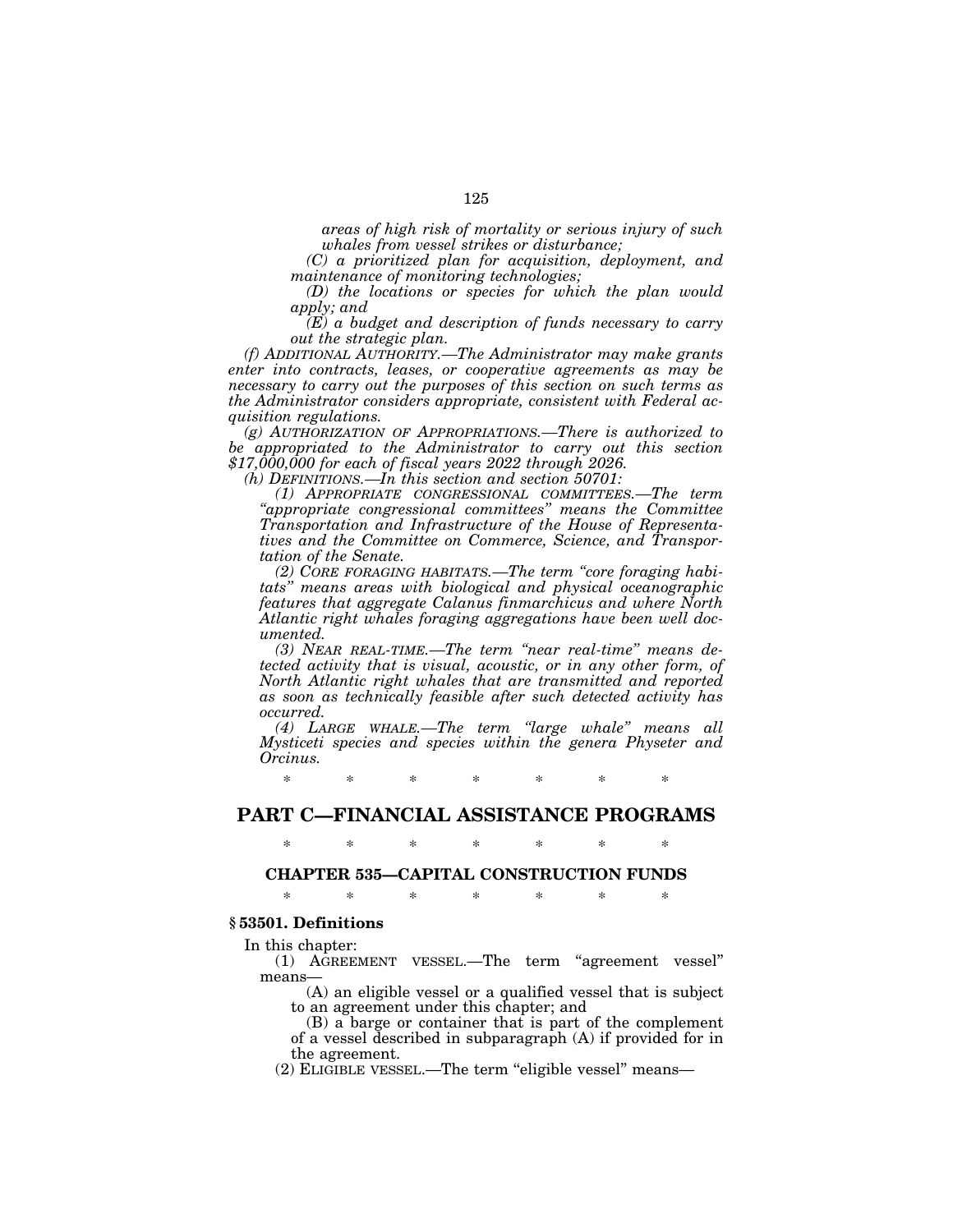(A) a vessel—

(i) constructed in the United States (and, if reconstructed, reconstructed in the United States), constructed outside the United States but documented under the laws of the United States on April 15, 1970, or constructed outside the United States for use in the United States foreign trade pursuant to a contract made before April 15, 1970;

(ii) documented under the laws of the United States; and

(iii) operated in the foreign or domestic trade of the United States or in the fisheries of the United States; [and]

(B) a commercial fishing vessel—

(i) constructed in the United States and, if reconstructed, reconstructed in the United States;

(ii) of at least 2 net tons but less than 5 net tons; (iii) owned by a citizen of the United States;

(iv) having its home port in the United States; and (v) operated in the commercial fisheries of the

United States[.];

*(C) a ferry, as such term is defined in section 2101; and (D) a passenger vessel or small passenger vessel, as such terms are defined in section 2101, that has a passenger capacity of 50 passengers or greater.* 

(3) JOINT REGULATIONS.—The term ''joint regulations'' means regulations prescribed jointly by the Secretary and the Secretary of the Treasury under section 53502(b) of this title.

(4) NONCONTIGUOUS TRADE.—The term ''noncontiguous trade'' means—

(A) trade between—

(i) one of the contiguous 48 States; and

(ii) Alaska, Hawaii, Puerto Rico, or an insular terri-

tory or possession of the United States; and

(B) trade between—

(i) a place in Alaska, Hawaii, Puerto Rico, or an insular territory or possession of the United States; and

(ii) another place in Alaska, Hawaii, Puerto Rico, or an insular territory or possession of the United States.

(5) QUALIFIED VESSEL.—The term ''qualified vessel'' means— (A) a vessel—

> (i) constructed in the United States (and, if reconstructed, reconstructed in the United States), constructed outside the United States but documented under the laws of the United States on April 15, 1970, or constructed outside the United States for use in the United States foreign trade pursuant to a contract made before April 15, 1970;

> (ii) documented under the laws of the United States; and

> (iii) agreed, between the Secretary and the person maintaining the capital construction fund established under section 53503 of this title, to be operated in the United States foreign, Great Lakes, noncontiguous do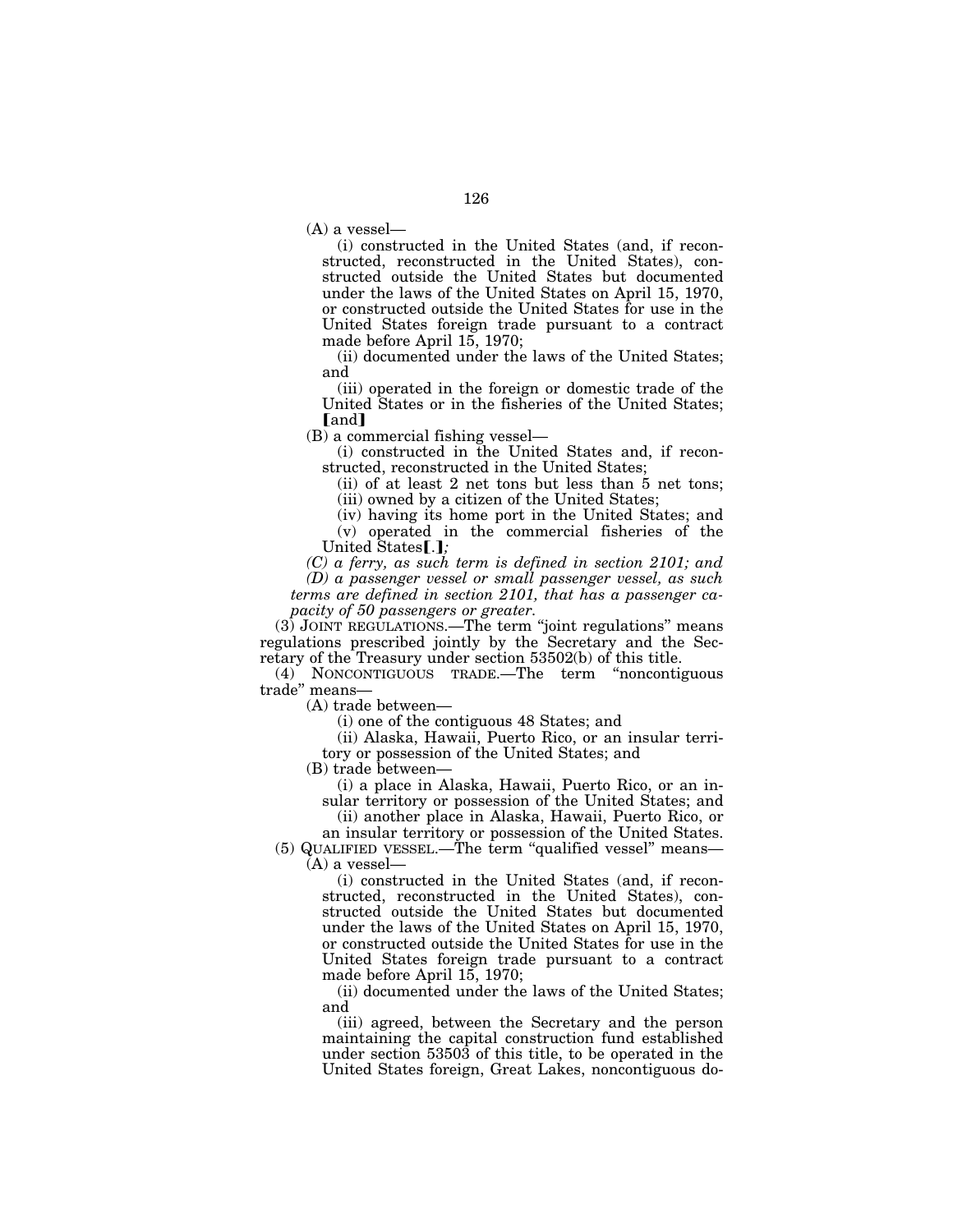mestic, or short sea transportation trade or in the fisheries of the United States; [and]

(B) a commercial fishing vessel—

(i) constructed in the United States and, if reconstructed, reconstructed in the United States;

(ii) of at least 2 net tons but less than 5 net tons; (iii) owned by a citizen of the United States;

(iv) having its home port in the United States; and (v) operated in the commercial fisheries of the United States[.];

*(C) a ferry, as such term is defined in section 2101; and (D) a passenger vessel or small passenger vessel, as such terms are defined in section 2101, that has a passenger capacity of 50 passengers or greater.* 

(6) SECRETARY.—The term ''Secretary'' means—

(A) the Secretary of Commerce with respect to an eligible vessel or a qualified vessel operated or to be operated in the fisheries of the United States; and

(B) the Secretary of Transportation with respect to other vessels.

(7) SHORT SEA TRANSPORTATION TRADE.—The term ''short sea transportation trade'' means the carriage by vessel of cargo— (A) that is—

> (i) contained in intermodal cargo containers and loaded by crane on the vessel; or

> (ii) loaded on the vessel by means of wheeled technology; and

(B) that is—

(i) loaded at a port in the United States and unloaded either at another port in the United States or at a port in Canada located in the Great Lakes Saint Lawrence Seaway System; or

(ii) loaded at a port in Canada located in the Great Lakes Saint Lawrence Seaway System and unloaded at a port in the United States.

(8) UNITED STATES FOREIGN TRADE.—The term ''United States foreign trade'' includes those areas in domestic trade in which a vessel built with a construction-differential subsidy is allowed to operate under the first sentence of section 506 of the Merchant Marine Act, 1936.

(9) VESSEL.—The term ''vessel'' includes—

(A) cargo handling equipment that the Secretary determines is intended for use primarily on the vessel; and

(B) an ocean-going towing vessel, an ocean-going barge, or a comparable towing vessel or barge operated on the Great Lakes.

\* \* \* \* \* \* \*

## **§ 53503. Establishing a capital construction fund**

(a) IN GENERAL.—A citizen of the United States owning or leasing an eligible vessel may make an agreement with the Secretary under this chapter to establish a capital construction fund for the vessel.

(b) ALLOWABLE PURPOSE.—The purpose of the agreement shall be to provide replacement vessels, additional vessels, or reconstructed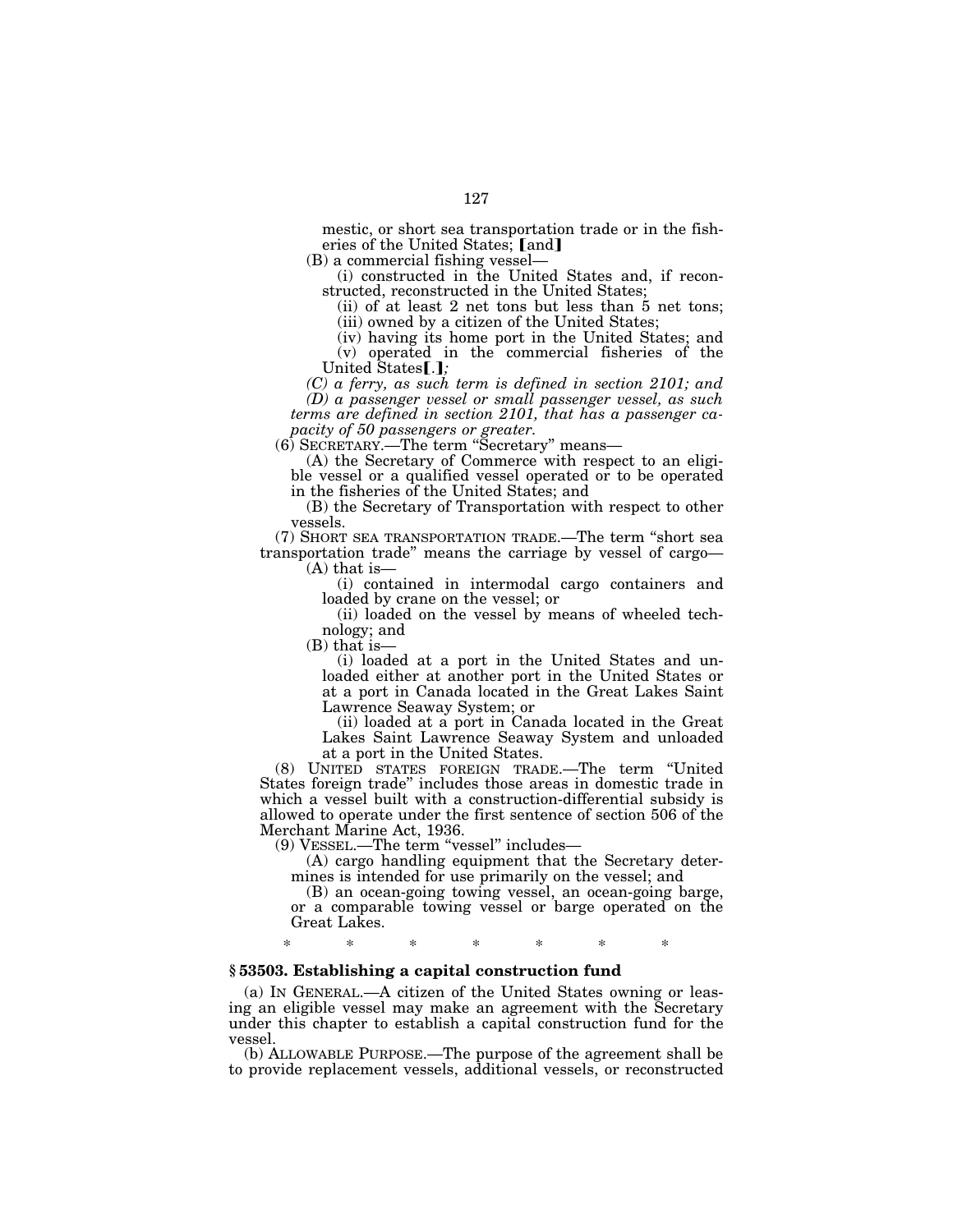vessels, built in the United States and documented under the laws of the United States, for operation in the United States foreign, Great Lakes, noncontiguous domestic, or short sea transportation *(including transportation on a ferry, passenger vessel, or small passenger vessel, as such terms are defined in section 2101, that has a passenger capacity of 50 passengers or greater)* trade or in the fisheries of the United States.

\* \* \* \* \* \* \*

## **CHAPTER 537—LOANS AND GUARANTEES**

\* \* \* \* \* \* \*

### SUBCHAPTER I—GENERAL

\* \* \* \* \* \* \*

### **§ 53706. Eligible purposes of obligations**

(a) IN GENERAL.—To be eligible for a guarantee under this chapter, an obligation must aid in any of the following:

(1)(A) Financing (including reimbursement of an obligor for expenditures previously made for) the construction, reconstruction, or reconditioning of a vessel designed principally for research, or for commercial use—

(i) in the coastwise or intercoastal trade;

(ii) on the Great Lakes, or on bays, sounds, rivers, harbors, or inland lakes of the United States;

(iii) in foreign trade as defined in section 109(b) of this title;

(iv) as an ocean thermal energy conversion facility or plantship; or

(v) as a floating drydock in the construction, reconstruction, reconditioning, or repair of vessels.

(B) A guarantee under subparagraph (A) may not be made more than one year after delivery of the vessel (or redelivery if the vessel was reconstructed or reconditioned) unless the proceeds of the obligation are used to finance the construction, reconstruction, or reconditioning of a vessel or of facilities or equipment related to marine operations.

 $(2)$  Financing (including reimbursement of an obligor for expenditures previously made for) the construction, reconstruction, reconditioning, or purchase of a vessel owned by citizens of the United States and designed principally for research, or for commercial use in the fishing industry.

(3) Financing the purchase, reconstruction, or reconditioning of a vessel or fishery facility—

(A) for which an obligation was guaranteed under this chapter; and

(B) that, under subchapter II of this chapter—

(i) is a vessel or fishery facility for which an obligation was accelerated and paid;

(ii) was acquired by the Federal Ship Financing Fund or successor account under section 53717 of this title; or

(iii) was sold at foreclosure begun or intervened in by the Secretary or Administrator.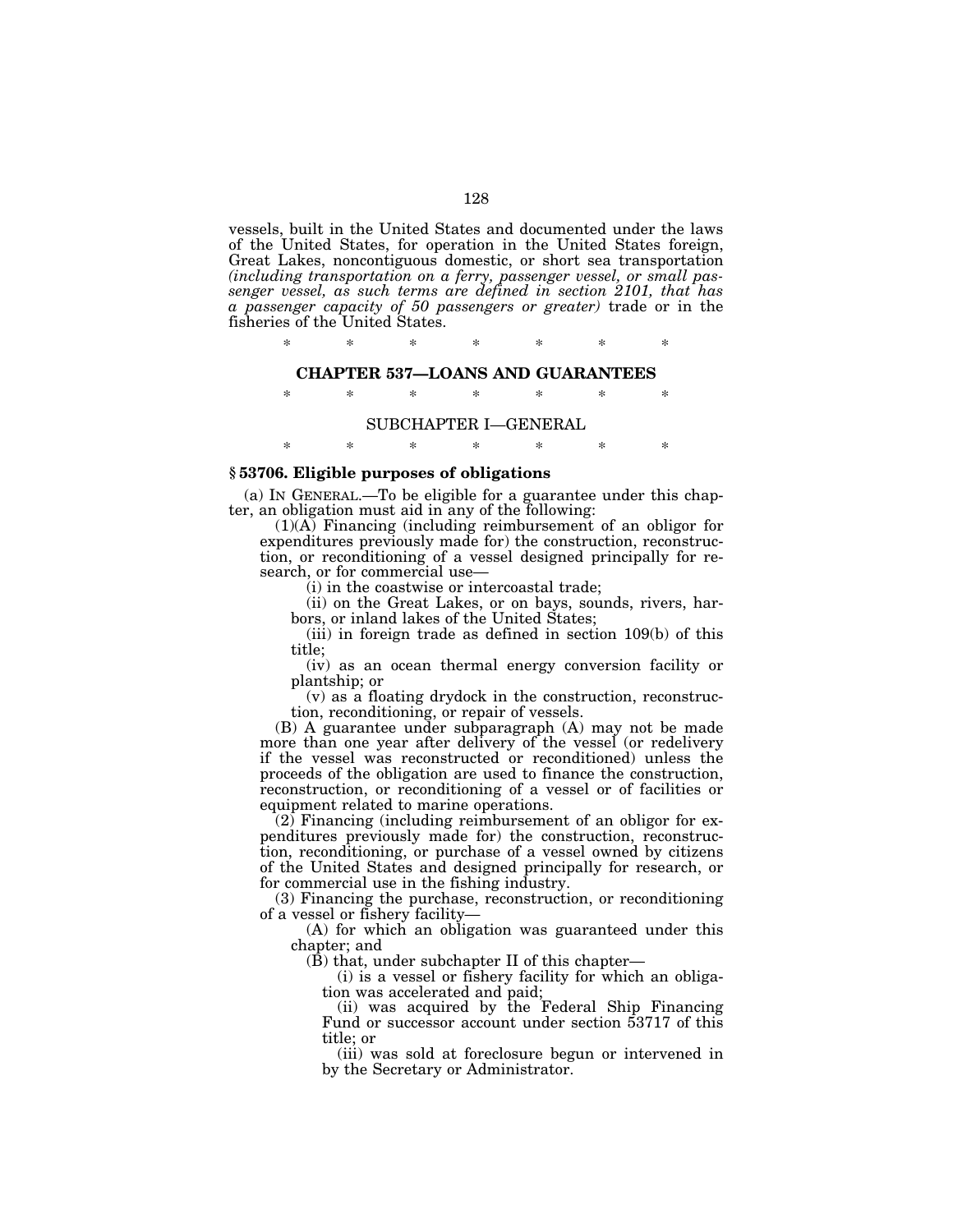(4) Financing any part of the repayment to the United States Government of any amount of a construction-differential subsidy paid for a vessel.

(5) Refinancing an existing obligation (regardless of whether guaranteed under this chapter) issued for a purpose described in paragraphs (1)–(4), including a short-term obligation incurred to obtain temporary funds with the intention of refinancing.

(6) Financing or refinancing (including reimbursement of an obligor for expenditures previously made for) the construction, reconstruction, reconditioning, or purchase of a fishery facility. (7) Financing or refinancing—

(A) the purchase of individual fishing quotas in accordance with section 303(d)(4) of the Magnuson-Stevens Fishery Conservation and Management Act (including the reimbursement of obligors for expenditures previously made for such a purchase);

(B) activities that assist in the transition to reduced fishing capacity; or

(C) technologies or upgrades designed to improve collection and reporting of fishery-dependent data, to reduce bycatch, to improve selectivity or reduce adverse impacts of fishing gear, or to improve safety.

*(8) Financing (including reimbursement of an obligor for expenditures previously made for) the reconstruction, reconditioning, retrofitting, repair, or similar work in a shipyard located in the United States—* 

*(A) required for the vessel to be a vessel of the United States;* 

*(B) required for the vessel to be issued a coastwise endorsement under chapter 121;* 

*(C) to convert a civilian vessel of the United States to a more useful military configuration;* 

*(D) for any vessel under contract to the Federal Government; or* 

*(E) for any vessel participating in—* 

*(i) the Maritime Security Program or the Emergency Preparedness Program under chapter 531;* 

*(ii) the Cable Security Fleet under chapter 532;* 

*(iii) the Tanker Security Fleet under chapter 534; or (iv) the National Defense Reserve Fleet under section* 

*57100.* 

(b) NON-VESSELS TREATED AS VESSELS.—An obligation guaranteed under subsection  $(a)(6)$  or  $(7)$  shall be treated, for purposes of this chapter, in the same manner and to the same extent as an obligation that aids in financing the construction, reconstruction, reconditioning, or purchase of a vessel, except with respect to provisions that by their nature can only be applied to vessels.

(c) PRIORITIES FOR CERTAIN VESSELS.— (1) VESSELS.—In guaranteeing or making a commitment to guarantee an obligation under this chapter, the Administrator shall give priority to—

(A) a vessel that is otherwise eligible for a guarantee and is constructed with assistance under subtitle D of the Maritime Security Act of 2003 (46 U.S.C. 53101 note);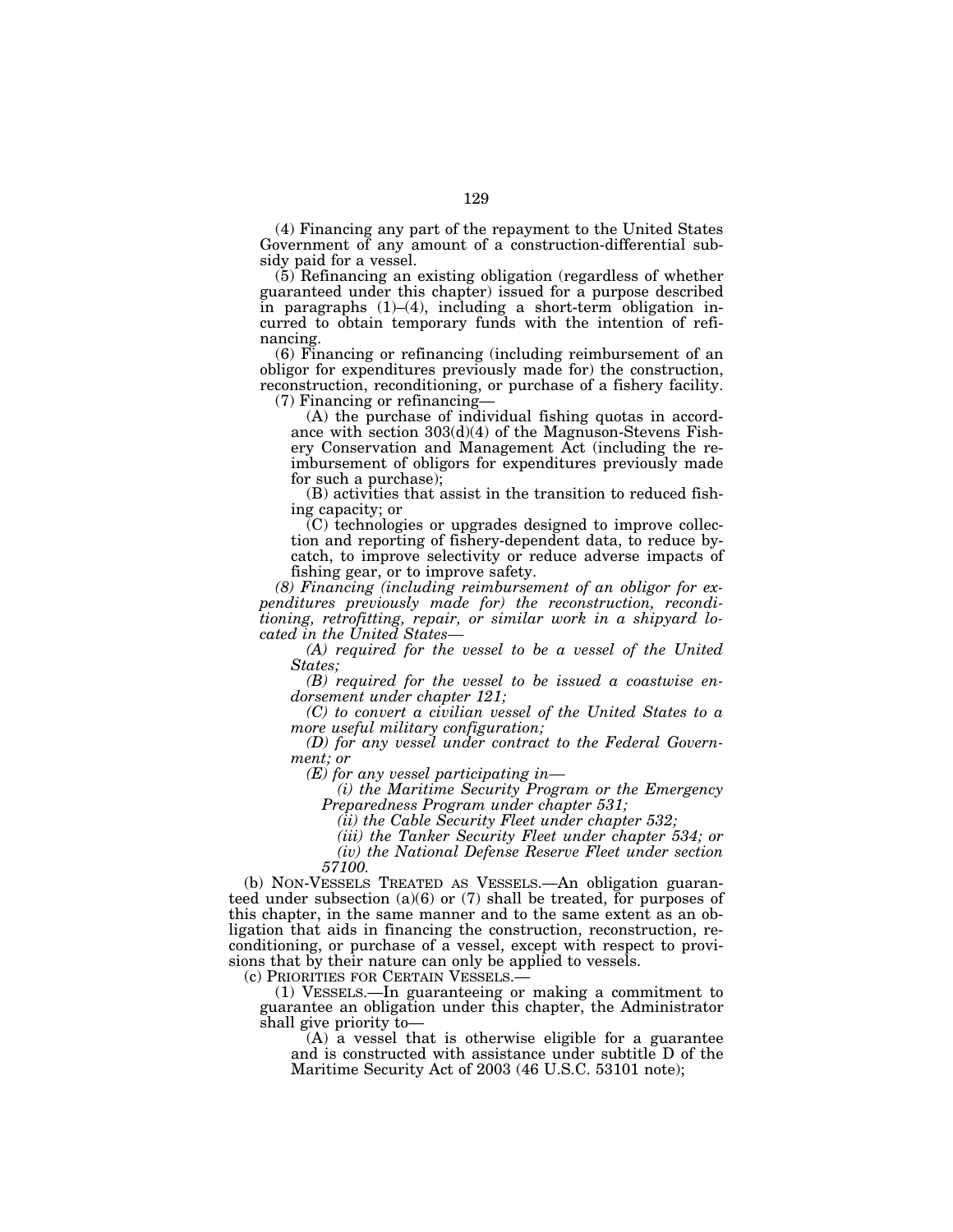(B) after applying subparagraph (A), a vessel that is otherwise eligible for a guarantee and that the Secretary of Defense determines—

(i) is suitable for service as a naval auxiliary in time of war or national emergency; and

(ii) meets a shortfall in sealift capacity or capability; and

(C) after applying subparagraphs (A) and (B), Vessels of National Interest.

(2) TIME FOR DETERMINATION.—The Secretary of Defense shall determine whether a vessel satisfies paragraph (1)(B) not later than 30 days after receipt of a request from the Administrator for such a determination.

\* \* \* \* \* \* \*

## **CHAPTER 541—MISCELLANEOUS**

Sec

54101. Assistance for small shipyards.

*54102. Assistance to reduce impacts of vessel strikes and noise on marine mammals.*  \* \* \* \* \* \* \*

### *§ 54102. Assistance to reduce impacts of vessel strikes and noise on marine mammals*

*(a) IN GENERAL.—The Administrator of the Maritime Administration, in coordination with the Secretary of the department in which the Coast Guard is operating, may make grants to, or enter into contracts or cooperative agreements with, academic, public, private, and nongovernmental entities to develop and implement mitigation measures that will lead to a quantifiable reduction in—* 

*(1) impacts to marine mammals from vessels; and* 

*(2) underwater noise from vessels, including noise produced incidental to the propulsion of vessels.* 

*(b) ELIGIBLE USE.—Assistance under this section may be used to develop, assess, and carry out activities that reduce threats to marine mammals by—* 

*(1) reducing—* 

*(A) stressors related to vessel traffic; and* 

*(B) vessel strike mortality, and serious injury; or* 

*(2) monitoring—* 

*(A) sound; and* 

*(B) vessel interactions with marine mammals.* 

*(c) PRIORITY.—The Administrator shall prioritize assistance under this section for projects that—* 

*(1) is based on the best available science on methods to reduce threats related to vessels traffic;* 

*(2) collect data on the reduction of such threats;* 

*(3) reduce—* 

*(A) disturbances from vessel presence;* 

*(B) mortality risk; or* 

*(C) serious injury from vessel strikes; or* 

*(4) conduct risk assessments, or tracks progress toward threat reduction.* 

*(d) BRIEFING.—The Administrator shall provide to the Committee on Transportation and Infrastructure of the House of Representa-*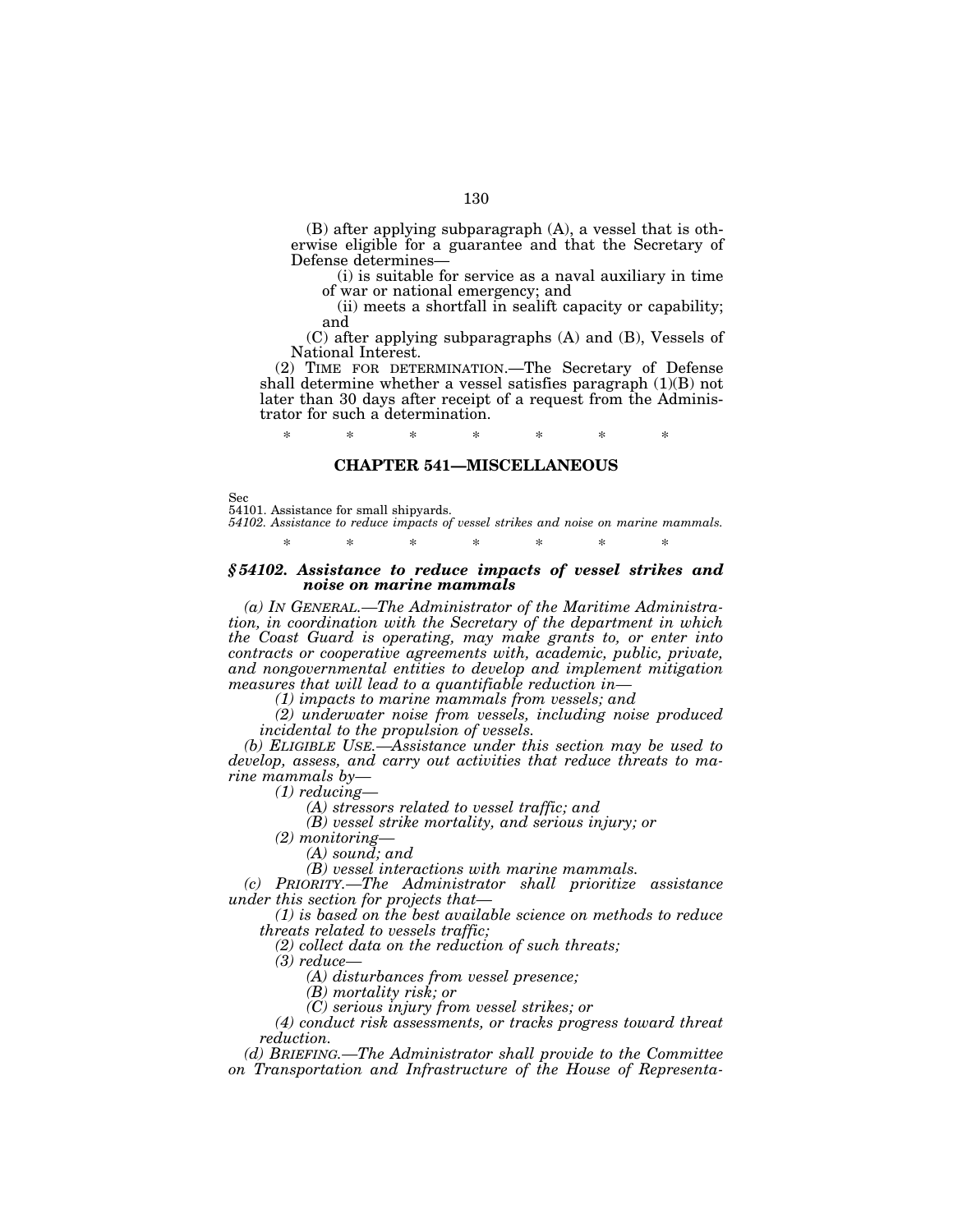*tives, and the Committee on Commerce, Science, and Transportation of the Senate, an annual briefing that includes the following:* 

*(1) The name and location of each entity receiving a grant under this section.* 

*(2) The amount of each such grant.* 

*(3) A description of the activities carried out with assistance provided under this section.* 

*(4) An estimate of the impact that a project carried out with such assistance has on the reduction of threats to marine mammals.* 

*(e) AUTHORIZATION OF APPROPRIATIONS.—There is authorized to be appropriated to the Administrator to carry out this section \$10,000,000 for each of fiscal years 2022 through 2026, to remain available until expended.* 

# **SUBTITLE VII—SECURITY AND DRUG ENFORCEMENT**

\* \* \* \* \* \* \*

\* \* \* \* \* \* \*

## **CHAPTER 700—PORTS AND WATERWAYS SAFETY**

### SUBCHAPTER I—VESSEL OPERATIONS

Sec. 70001. Vessel traffic services.

\* \* \* \* \* \* \* ø70006. Establishment by the Secretary of the department in which the Coast Guard is operating of anchorage grounds and regulations generally.] *70006. Anchorage grounds.* 

#### \* \* \* \* \* \* \* \*

### SUBCHAPTER I—VESSEL OPERATIONS

\* \* \* \* \* \* \*

### ø**§ 70006. Establishment by Secretary of the department in which the Coast Guard is operating of anchorage grounds and regulations generally**

ø(a) IN GENERAL.—The Secretary of Homeland Security is authorized, empowered, and directed to define and establish anchorage grounds for vessels in all harbors, rivers, bays, and other navigable waters of the United States whenever it is manifest to the said Secretary that the maritime or commercial interests of the United States require such anchorage grounds for safe navigation and the establishment of such anchorage grounds shall have been recommended by the Chief of Engineers, and to adopt suitable rules and regulations in relation thereto; and such rules and regulations shall be enforced by the Coast Guard under the direction of the Secretary of Transportation: *Provided*, That at ports or places where there is no Coast Guard vessel available such rules and regulations may be enforced by the Chief of Engineers under the direction of the Secretary of Homeland Security. In the event of the violation of any such rules and regulations by the owner, master, or person in charge of any vessel, such owner, master, or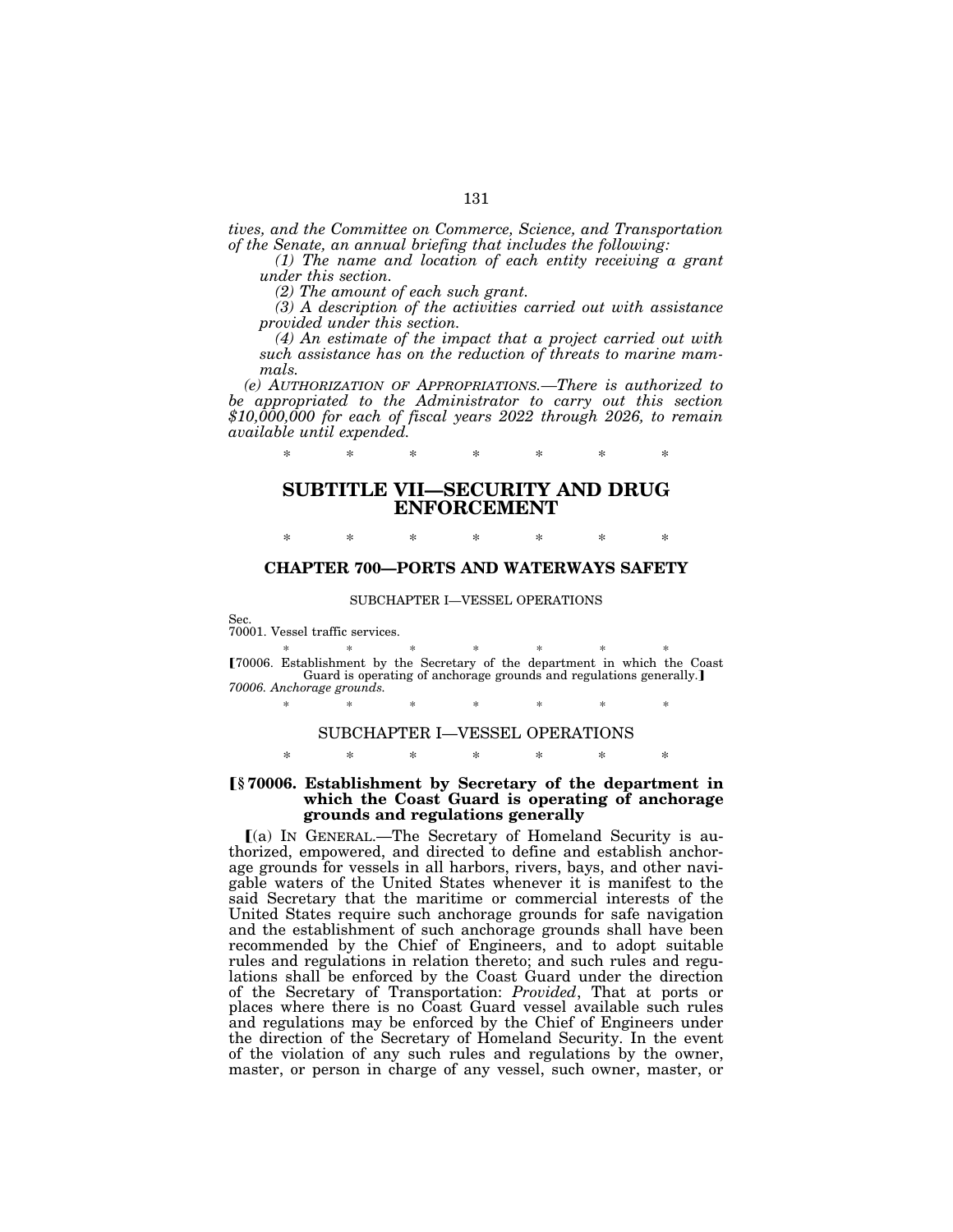person in charge of such vessel shall be liable to a penalty of up to \$10,000. Each day during which a violation continues shall constitute a separate violation. The said vessel may be holden for the payment of such penalty, and may be seized and proceeded against summarily by libel for the recovery of the same in any United States district court for the district within which such vessel may be and in the name of the officer designated by the Secretary of Homeland Security.

 $\Gamma$ (b) DEFINITION.—As used in this section "navigable waters of the United States'' includes all waters of the territorial sea of the United States as described in Presidential Proclamation No. 5928 of December 27, 1988.]

### *§ 70006. Anchorage grounds*

*(a) ANCHORAGE GROUNDS.— (1) ESTABLISHMENT.—The Secretary of the department in which the Coast Guard is operating shall define and establish anchorage grounds in the navigable waters of the United States for vessels operating in such waters.* 

*(2) RELEVANT FACTORS FOR ESTABLISHMENT.—In carrying out*  paragraph (1), the Secretary shall take into account all relevant *factors concerning navigational safety, protection of the marine environment, proximity to undersea pipelines and cables, safe and efficient use of Marine Transportation System, and national security.* 

*(b) VESSEL REQUIREMENTS.—Vessels, of certain sizes or type determined by the Secretary, shall—* 

*(1) set and maintain an anchor alarm for the duration of an anchorage;* 

*(2) comply with any directions or orders issued by the Captain of the Port; and* 

*(3) comply with any applicable anchorage regulations.* 

*(c) PROHIBITIONS.—A vessel may not—* 

*(1) anchor in any Federal navigation channel unless authorized or directed to by the Captain of the Port;* 

*(2) anchor in near proximity, within distances determined by the Coast Guard, to an undersea pipeline or cable, unless authorized or directed to by the Captain of the Port; and* 

*(3) anchor or remain anchored in an anchorage ground during any period in which the Captain of the Port orders closure of the anchorage ground due to inclement weather, navigational hazard, a threat to the environment, or other safety or security concern.* 

*(d) SAFETY EXCEPTION.—Nothing in this section shall be construed to prevent a vessel from taking actions necessary to maintain the safety of the vessel or to prevent the loss of life or property.* 

\* \* \* \* \* \* \*

## **CHAPTER 701—PORT SECURITY**

### SUBCHAPTER I—GENERAL

Sec. 70101. Definitions.

\* \* \* \* \* \* \* \* [70105. Transportation security cards.]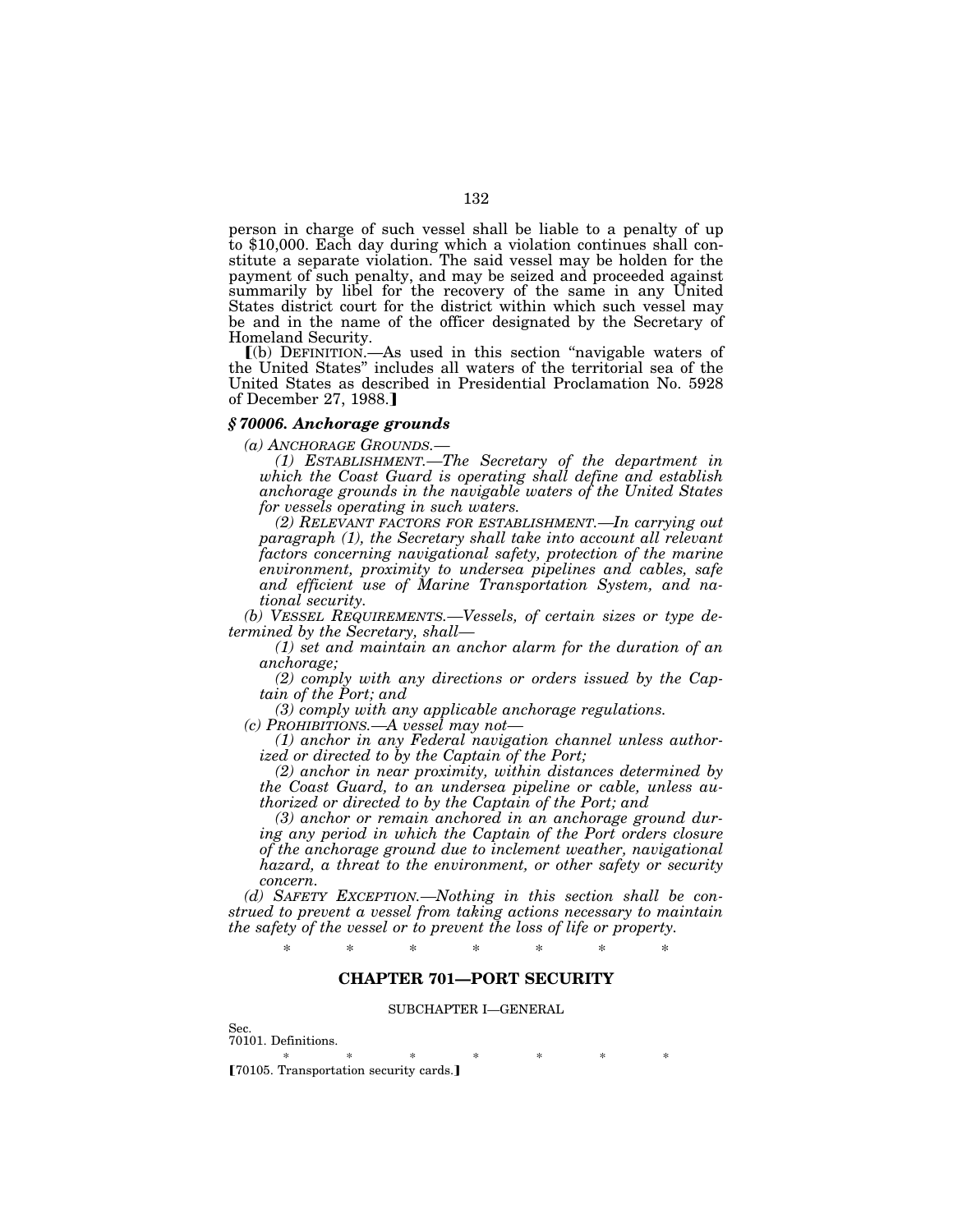### *70105. Transportation worker identification credentials.*

\* \* \* \* \* \* \* \*

### SUBCHAPTER I—GENERAL

\* \* \* \* \* \* \*

### § 70105. Transportation [security cards] *worker identification credentials*

(a) PROHIBITION.—(1) The Secretary shall prescribe regulations to prevent an individual from entering an area of a vessel or facility that is designated as a secure area by the Secretary for purposes of a security plan for the vessel or facility that is approved by the Secretary under section 70103 of this title unless the individual—

(A) holds a **[transportation security card]** *transportation worker identification credential* issued under this section and is authorized to be in the area in accordance with the plan; or

 $(B)$  is accompanied by another individual who holds a [transportation security card] *transportation worker identification credential* issued under this section and is authorized to be in the area in accordance with the plan.

(2) A person shall not admit an individual into such a secure area unless the entry of the individual into the area is in compliance with paragraph (1).

(b) ISSUANCE OF **[CARDS**] *CREDENTIALS*.—(1) The Secretary shall issue a biometric *transportation* security card *transportation worker identification credential* to an individual specified in paragraph (2), unless the Secretary determines under subsection (c) that the individual poses a security risk warranting denial of the **[card]** *credential*.<br>(2) This subsection applies to—

(A) an individual allowed unescorted access to a secure area designated in a vessel or facility security plan approved under section 70103 of this title;

(B) an individual issued a license, certificate of registry, or merchant mariners document under part E of subtitle II of this title allowed unescorted access to a secure area designated in a vessel security plan approved under section 70103 of this title;

(C) a vessel pilot;

(D) an individual engaged on a towing vessel that pushes, pulls, or hauls alongside a tank vessel allowed unescorted access to a secure area designated in a vessel security plan approved under section 70103 of this title;

(E) an individual with access to security sensitive information as determined by the Secretary;

(F) other individuals engaged in port security activities as determined by the Secretary;

(G) a member of the Armed Forces who—

(i) is undergoing separation, discharge, or release from the Armed Forces under honorable conditions;

(ii) applies for a **[transportation security card]** *transportation worker identification credential*; and

(iii) is otherwise eligible for such a **[card]** *credential*; and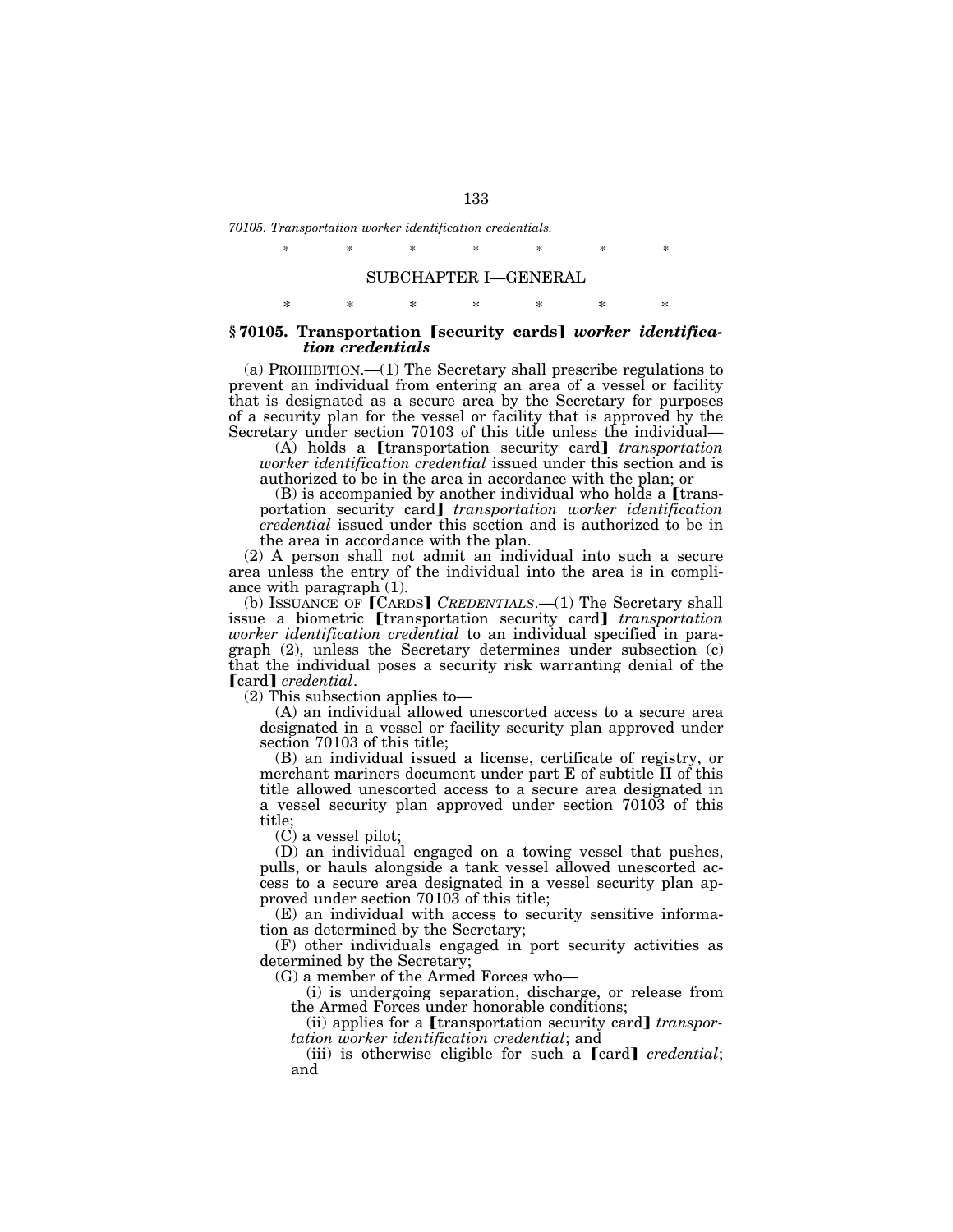(H) other individuals as determined appropriate by the Secretary including individuals employed at a port not otherwise covered by this subsection.

(3) The Secretary may extend for up to one year the expiration of a biometric *[transportation security card] transportation worker identification credential* required by this section to align the expiration with the expiration of a license, certificate of registry, or merchant mariner document required under chapter 71 or 73.

(c) DETERMINATION OF TERRORISM SECURITY RISK.—

(1) DISQUALIFICATIONS.—

(A) PERMANENT DISQUALIFYING CRIMINAL OFFENSES.— Except as provided under paragraph (2), an individual is permanently disqualified from being issued a biometric [transportation security card] transportation worker iden*tification credential* under subsection (b) if the individual has been convicted, or found not guilty by reason of insanity, in a civilian or military jurisdiction of any of the following felonies:

(i) Espionage or conspiracy to commit espionage.

(ii) Sedition or conspiracy to commit sedition.

(iii) Treason or conspiracy to commit treason.

(iv) A Federal crime of terrorism (as defined in section 2332b(g) of title 18), a crime under a comparable State law, or conspiracy to commit such crime.

(v) A crime involving a transportation security incident.

(vi) Improper transportation of a hazardous material in violation of section 5104(b) of title 49, or a comparable State law.

(vii) Unlawful possession, use, sale, distribution, manufacture, purchase, receipt, transfer, shipment, transportation, delivery, import, export, or storage of, or dealing in, an explosive or explosive device. In this clause, an explosive or explosive device includes—

(I) an explosive (as defined in sections 232(5) and  $844(j)$  of title 18);

(II) explosive materials (as defined in subsections  $\overline{c}$ ) through  $\overline{f}$  of section 841 of title 18); and

(III) a destructive device (as defined in  $921(a)(4)$ ) of title 18 or section 5845(f) of the Internal Rev-

enue Code of 1986).

(viii) Murder.

(ix) Making any threat, or maliciously conveying false information knowing the same to be false, concerning the deliverance, placement, or detonation of an explosive or other lethal device in or against a place of public use, a State or other government facility, a public transportation system, or an infrastructure facility.

(x) A violation of chapter 96 of title 18, popularly known as the Racketeer Influenced and Corrupt Organizations Act, or a comparable State law, if one of the predicate acts found by a jury or admitted by the de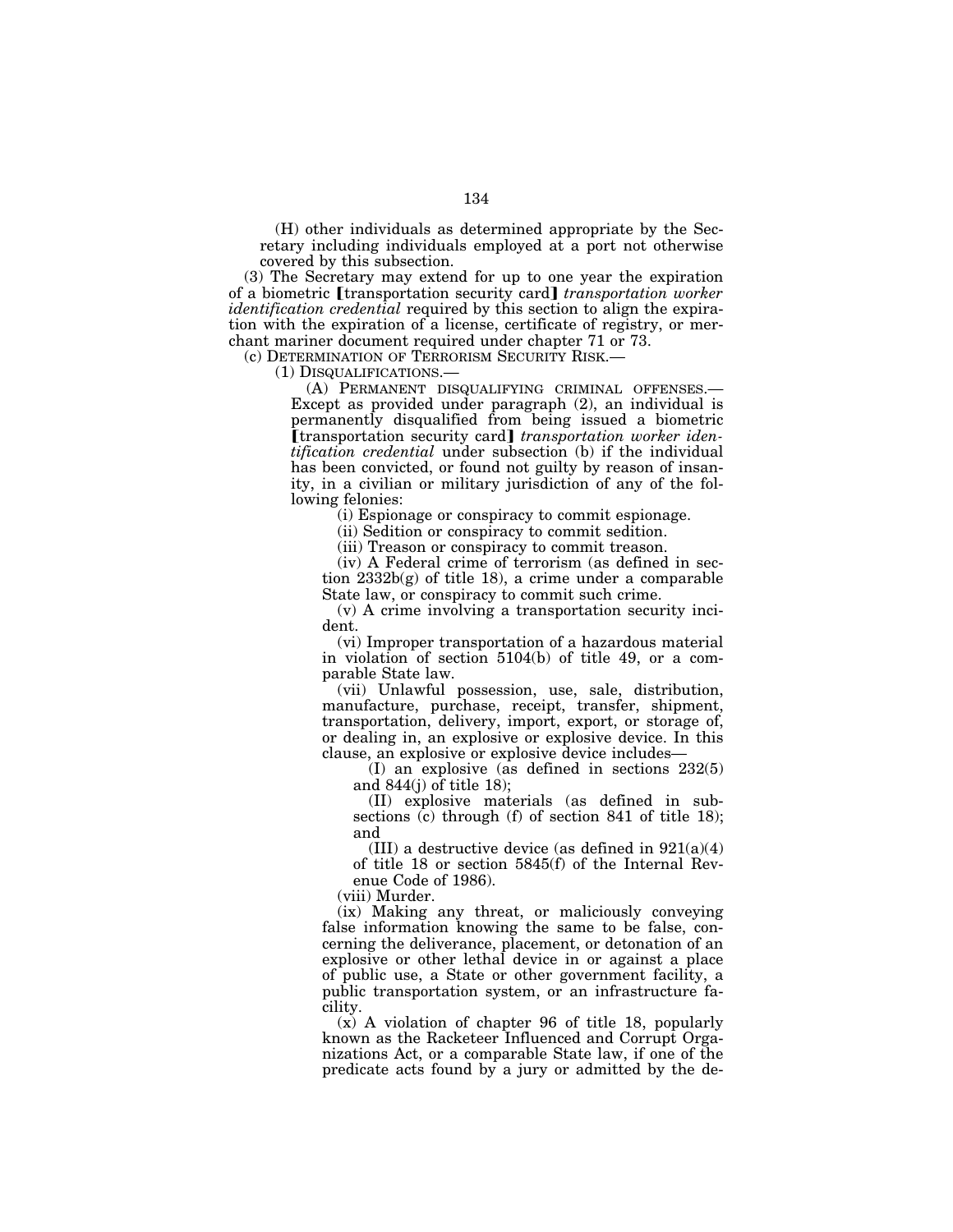fendant consists of one of the crimes listed in this subparagraph.

(xi) Attempt to commit any of the crimes listed in clauses (i) through (iv).

(xii) Conspiracy or attempt to commit any of the crimes described in clauses  $(v)$  through  $(x)$ .

(B) INTERIM DISQUALIFYING CRIMINAL OFFENSES.—Except as provided under paragraph (2), an individual is disqualified from being issued a biometric *f*transportation security card¿ *transportation worker identification credential* under subsection (b) if the individual has been convicted, or found not guilty by reason of insanity, during the 7-year period ending on the date on which the individual applies<br>for such **[**card**]** *credential*, or was released from incarceration during the 5-year period ending on the date on which the individual applies for such **[card]** *credential*, of any of the following felonies:

(i) Unlawful possession, use, sale, manufacture, purchase, distribution, receipt, transfer, shipment, transportation, delivery, import, export, or storage of, or dealing in, a firearm or other weapon. In this clause, a firearm or other weapon includes—

(I) firearms (as defined in section  $921(a)(3)$  of title 18 or section 5845(a) of the Internal Revenue Code of 1986); and

(II) items contained on the U.S. Munitions Import List under section 447.21 of title 27, Code of Federal Regulations.

(ii) Extortion.

(iii) Dishonesty, fraud, or misrepresentation, including identity fraud and money laundering if the money laundering is related to a crime described in this subparagraph or subparagraph (A). In this clause, welfare fraud and passing bad checks do not constitute dishonesty, fraud, or misrepresentation.

(iv) Bribery.

(v) Smuggling.

(vi) Immigration violations.

(vii) Distribution of, possession with intent to distribute, or importation of a controlled substance.

(viii) Arson.

(ix) Kidnaping or hostage taking.

(x) Rape or aggravated sexual abuse.

(xi) Assault with intent to kill.

(xii) Robbery.

(xiii) Conspiracy or attempt to commit any of the crimes listed in this subparagraph.

(xiv) Fraudulent entry into a seaport in violation of section 1036 of title 18, or a comparable State law.

(xv) A violation of the chapter 96 of title 18 (popularly known as the Racketeer Influenced and Corrupt Organizations Act) or a comparable State law, other than any of the violations listed in subparagraph  $(A)(x)$ .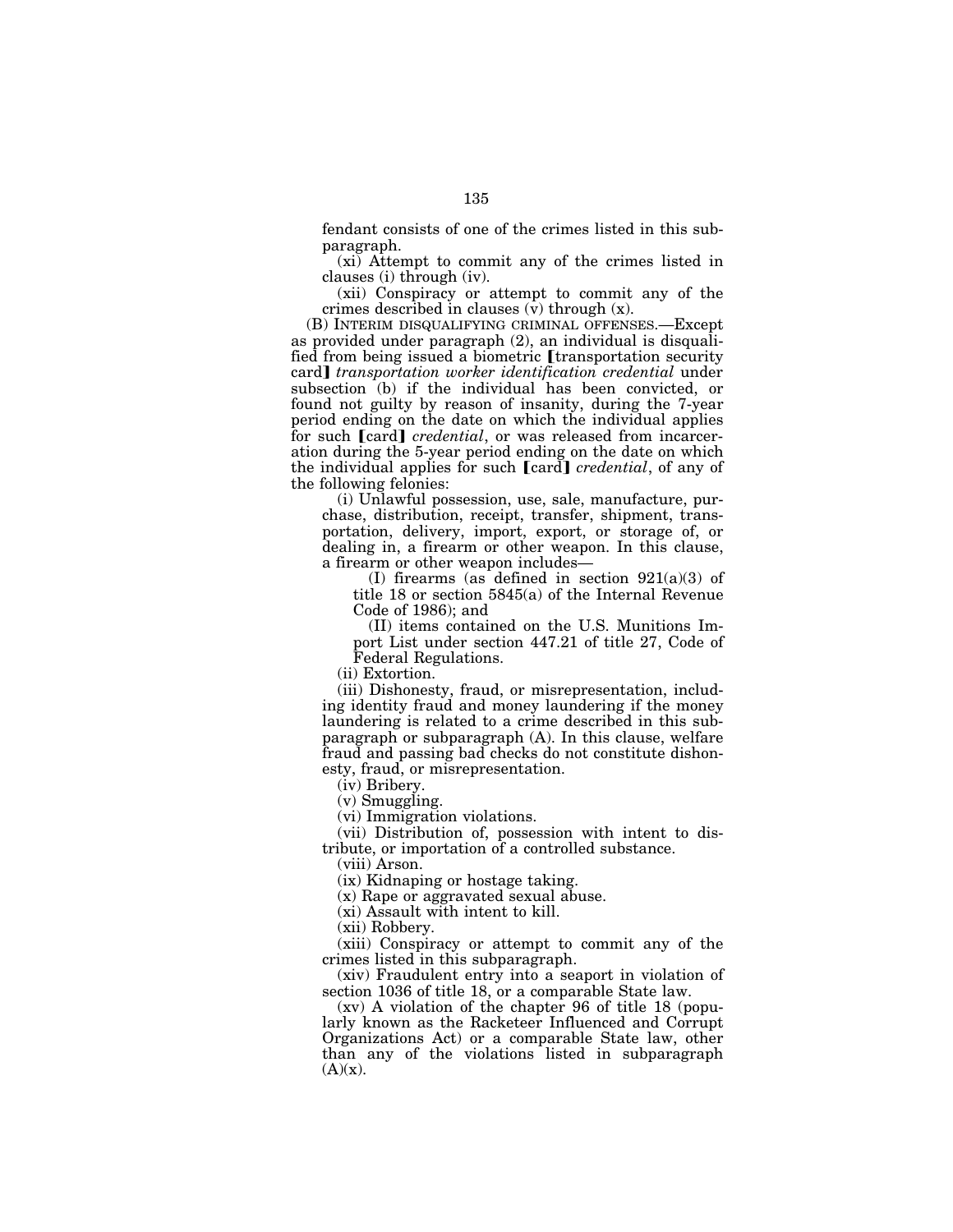(C) UNDER WANT, WARRANT, OR INDICTMENT.—An applicant who is wanted, or under indictment, in any civilian or military jurisdiction for a felony listed in paragraph  $(1)(A)$ , is disqualified from being issued a biometric [transportation security card] *transportation worker identification credential* under subsection (b) until the want or warrant is released or the indictment is dismissed.

(D) OTHER POTENTIAL DISQUALIFICATIONS.—Except as provided under subparagraphs (A) through (C), an individual may not be denied a  $[transportion$  security card $]$ *transportation worker identification credential* under subsection (b) unless the Secretary determines that individual—

(i) has been convicted within the preceding 7-year period of a felony or found not guilty by reason of insanity of a felony—

(I) that the Secretary believes could cause the individual to be a terrorism security risk to the United States; or

(II) for causing a severe transportation security incident;

(ii) has been released from incarceration within the preceding 5-year period for committing a felony described in clause (i);

(iii) may be denied admission to the United States or removed from the United States under the Immigration and Nationality Act (8 U.S.C. 1101 et seq.); or

(iv) otherwise poses a terrorism security risk to the United States.

(E) MODIFICATION OF LISTED OFFENSES.—The Secretary may, by rulemaking, add to or modify the list of disqualifying crimes described in paragraph  $(1)(B)$ .

(2) The Secretary shall prescribe regulations that establish a waiver process for issuing a [transportation security card] *transportation worker identification credential* to an individual found to be otherwise ineligible for such a **[card]** *credential* under subparagraph  $(A)$ ,  $(B)$ , or  $(D)$  of paragraph  $(1)$ . In deciding to issue a **[card]** *credential* to such an individual, the Secretary shall—

(A) give consideration to the circumstances of any disqualifying act or offense, restitution made by the individual, Federal and State mitigation remedies, and other factors from which it may be concluded that the individual does not pose a terrorism risk warranting denial of the øcard¿ *credential*; and

(B) issue a waiver to an individual without regard to whether that individual would otherwise be disqualified if the individual's employer establishes alternate security arrangements acceptable to the Secretary.<br>(3) DENIAL OF WAIVER REVIEW.—

(A) IN GENERAL.—The Secretary shall establish a review process before an administrative law judge for individuals denied a waiver under paragraph (2).

(B) SCOPE OF REVIEW.—In conducting a review under the process established pursuant to subparagraph (A), the ad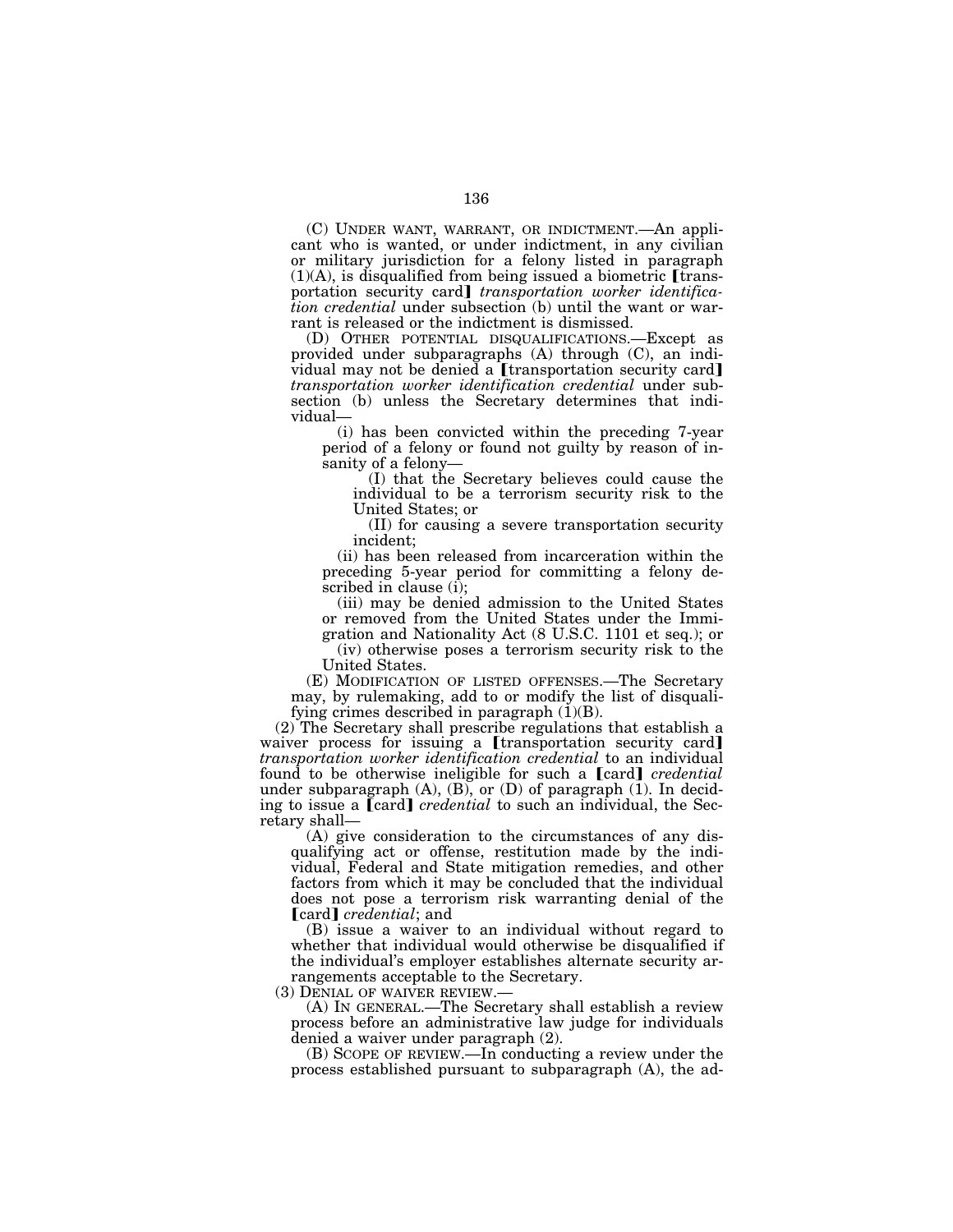ministrative law judge shall be governed by the standards of section 706 of title 5. The substantial evidence standard in section 706(2)(E) of title 5 shall apply whether or not there has been an agency hearing. The judge shall review all facts on the record of the agency.

(C) CLASSIFIED EVIDENCE.—The Secretary, in consultation with the Director of National Intelligence, shall issue regulations to establish procedures by which the Secretary, as part of a review conducted under this paragraph, may provide to the individual adversely affected by the determination an unclassified summary of classified evidence upon which the denial of a waiver by the Secretary was based.

(D) REVIEW OF CLASSIFIED EVIDENCE BY ADMINISTRATIVE LAW JUDGE.—

(i) REVIEW.—As part of a review conducted under this section, if the decision of the Secretary was based on classified information (as defined in section 1(a) of the Classified Information Procedures Act (18 U.S.C. App.)), such information may be submitted by the Secretary to the reviewing administrative law judge, pursuant to appropriate security procedures, and shall be reviewed by the administrative law judge ex parte and in camera.

(ii) SECURITY CLEARANCES.—Pursuant to existing procedures and requirements, the Secretary, in coordination (as necessary) with the heads of other affected departments or agencies, shall ensure that administrative law judges reviewing negative waiver decisions of the Secretary under this paragraph possess security clearances appropriate for such review.

(iii) UNCLASSIFIED SUMMARIES OF CLASSIFIED EVI-DENCE.—As part of a review conducted under this paragraph and upon the request of the individual adversely affected by the decision of the Secretary not to grant a waiver, the Secretary shall provide to the individual and reviewing administrative law judge, consistent with the procedures established under clause (i), an unclassified summary of any classified information upon which the decision of the Secretary was based.

(E) NEW EVIDENCE.—The Secretary shall establish a process under which an individual may submit a new request for a waiver, notwithstanding confirmation by the administrative law judge of the Secretary's initial denial of the waiver, if the request is supported by substantial evidence that was not available to the Secretary at the time the initial waiver request was denied.

(4) The Secretary shall establish an appeals process under this section for individuals found to be ineligible for a [transportation security card] *transportation worker identification credential* that includes notice and an opportunity for a hearing.

 $(5)$  Upon application, the Secretary may issue a *[transpor*tation security card] *transportation worker identification cre-*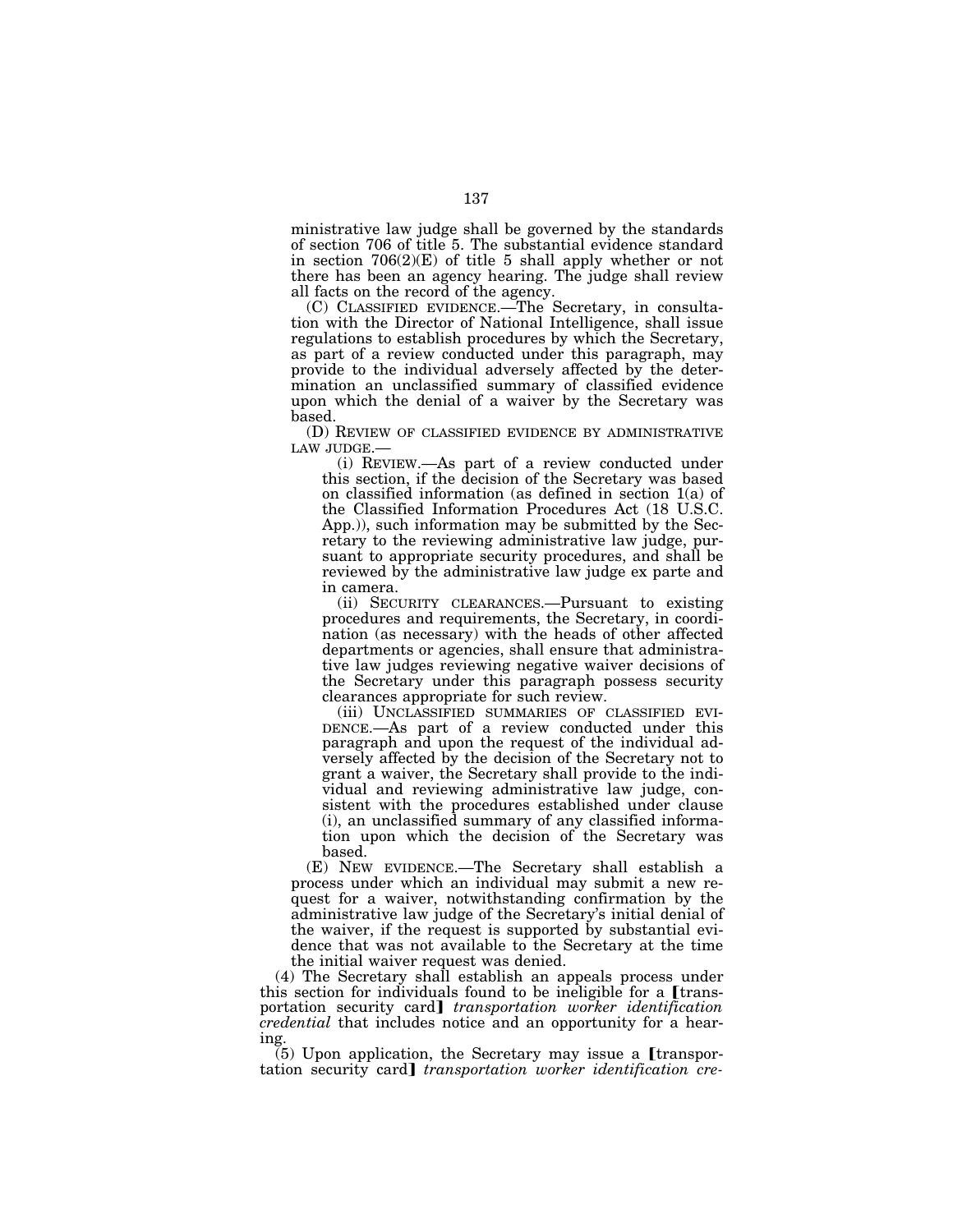*dential* to an individual if the Secretary has previously determined, under section 5103a of title 49, that the individual does not pose a security risk.

(d) BACKGROUND RECORDS CHECK.—(1) On request of the Secretary, the Attorney General shall—

(A) conduct a background records check regarding the individual; and

(B) upon completing the background records check, notify the Secretary of the completion and results of the background records check.

(2) A background records check regarding an individual under this subsection shall consist of the following:

(A) A check of the relevant criminal history databases.

(B) In the case of an alien, a check of the relevant databases to determine the status of the alien under the immigration laws of the United States.

(C) As appropriate, a check of the relevant international databases or other appropriate means.

(D) Review of any other national security-related information or database identified by the Attorney General for purposes of

such a background records check.<br>(e) RESTRICTIONS ON USE AND MAINTENANCE OF INFORMATION.— (1) Information obtained by the Attorney General or the Secretary under this section may not be made available to the public, including the individual's employer.

 $(2)$  Any information constituting grounds for denial of a [transportation security card] *transportation worker identification credential* under this section shall be maintained confidentially by the Secretary and may be used only for making determinations under this section. The Secretary may share any such information with other Federal law enforcement agencies. An individual's employer may only be informed of whether or not the individual has been issued the [card] *credential* under this section.

(f) DEFINITION.—In this section, the term ''alien'' has the meaning given the term in section  $101(a)(3)$  of the Immigration and Nationality Act  $(8 \text{ U.S.C. } 1101(a)(3))$ .

(g) APPLICATIONS FOR MERCHANT MARINERS' DOCUMENTS.—The Assistant Secretary of Homeland Security for the Transportation Security Administration and the Commandant of the Coast Guard shall—

(1) develop and, no later than 2 years after the date of enactment of the Elijah E. Cummings Coast Guard Authorization Act of 2020, implement a joint application for merchant mariner's documents under chapter 73 and for a *[transportation se*curity card] *transportation worker identification credential* issued under this section; and

(2) upon receipt of a joint application developed under paragraph (1) concurrently process an application from an individual for merchant mariner's documents under chapter 73 and an application from such individual for a *Leansportation* security card] *transportation worker identification credential* under this section.

(h) FEES.—The Secretary shall ensure that the fees charged each individual applying for a **[transportation security card]** *transportation worker identification credential* under this section who has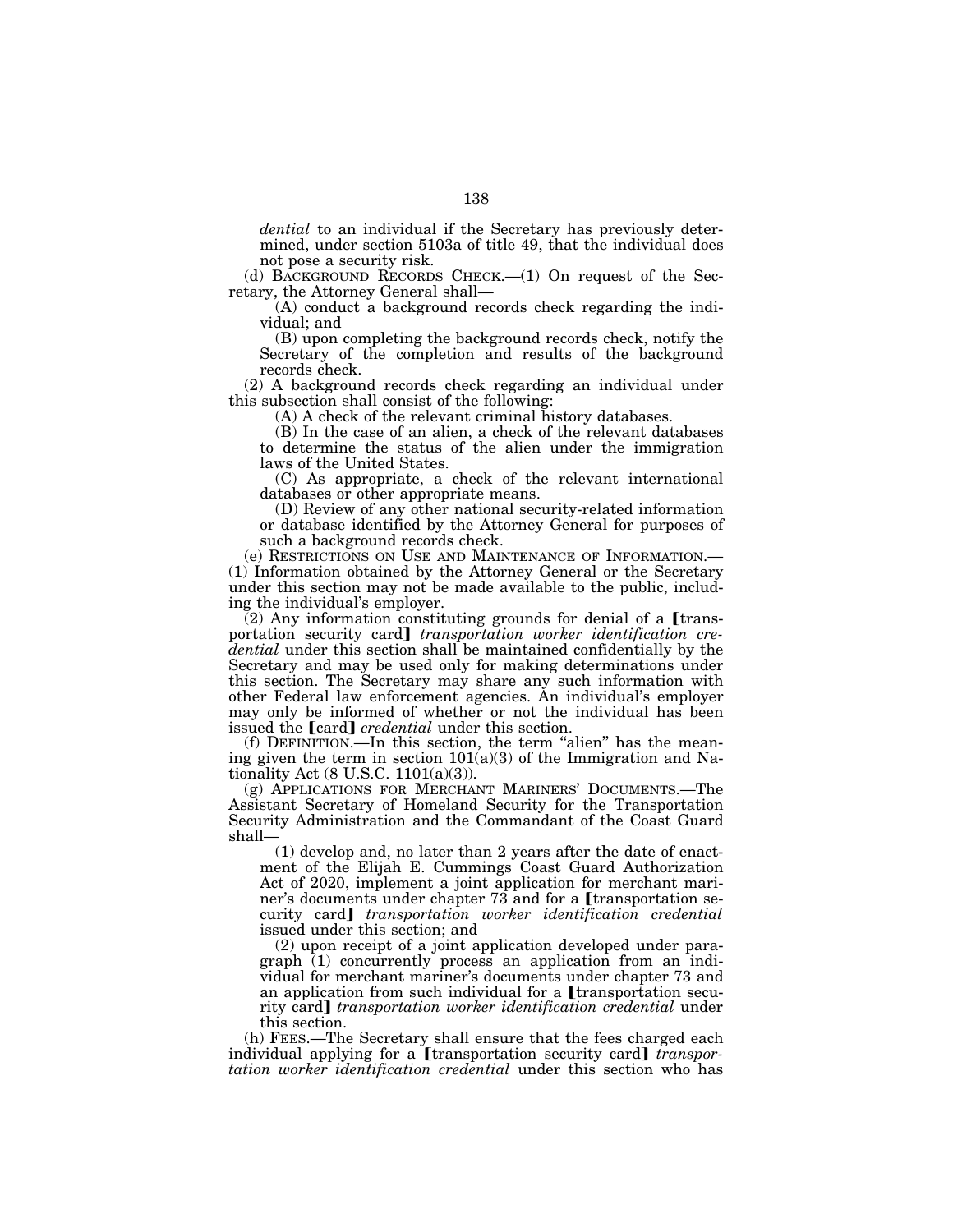passed a background check under section 5103a(d) of title 49, United States Code, and who has a current hazardous materials endorsement in accordance with section 1572 of title 49, Code of Federal Regulations, and each individual with a current merchant mariners' document who has passed a criminal background check under section 7302(d)—

(1) are for costs associated with the issuance, production, and management of the *[transportation security card] transportation worker identification credential*, as determined by the Secretary; and

(2) do not include costs associated with performing a background check for that individual, except for any incremental costs in the event that the scope of such background checks diverge.

ø(i) IMPLEMENTATION SCHEDULE.—In implementing the transportation security card program under this section, the Secretary shall—

 $(1)$  establish a priority for each United States port based on risk, including vulnerabilities assessed under section 70102; and

 $(2)$  implement the program, based upon such risk and other factors as determined by the Secretary, at all facilities regulated under this chapter at—

 $(A)$  the 10 United States ports that the Secretary designates top priority not later than July 1, 2007;

 $(6)$  the 40 United States ports that are next in order of priority to the ports described in subparagraph (A) not later than January 1, 2008; and

 $(C)$  all other United States ports not later than January  $1, 2009.$ 

[(j)] (i) PRIORITY PROCESSING FOR SEPARATING SERVICE MEM-BERS.—(1) The Secretary and the Secretary of Defense shall enter into a memorandum of understanding regarding the submission and processing of applications for [transportation security cards] *transportation worker identification credentials* under subsection  $(b)(2)(G)$ .

(2) Not later than 30 days after the submission of such an application by an individual who is eligible to submit such an application, the Secretary shall process and approve or deny the application unless an appeal or waiver applies or further application documentation is necessary.

[(k)] (j) DEPLOYMENT OF TRANSPORTATION [SECURITY CARD] *WORKER IDENTIFICATION CREDENTIAL* READERS.—

(1) PILOT PROGRAM.—

(A) IN GENERAL.—The Secretary shall conduct a pilot program to test the business processes, technology, and operational impacts required to deploy  $[transportion$ curity card¿ *transportation worker identification credential*  readers at secure areas of the marine transportation system.

(B) GEOGRAPHIC LOCATIONS.—The pilot program shall take place at not fewer than 5 distinct geographic locations, to include vessels and facilities in a variety of environmental settings.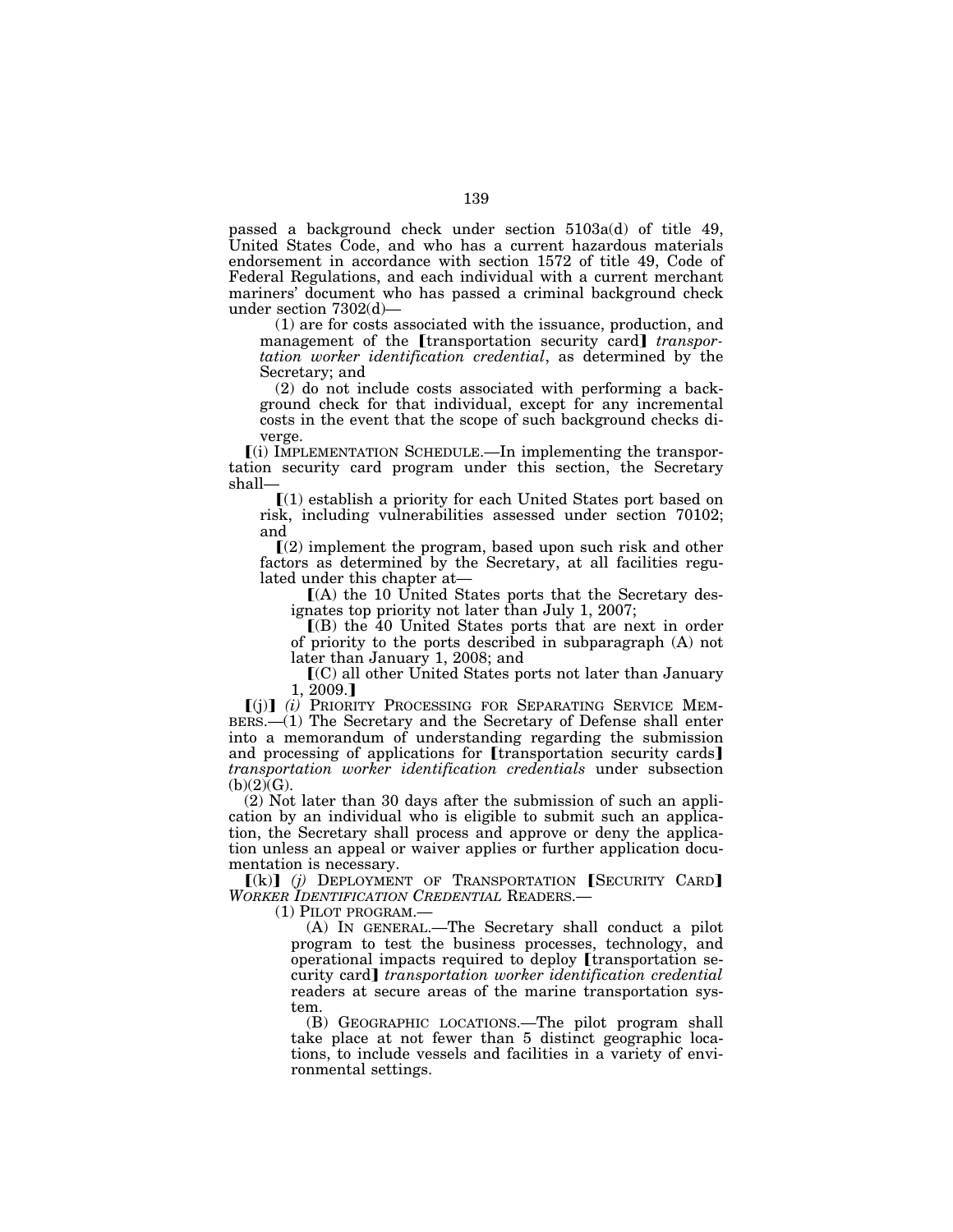(C) COMMENCEMENT.—The pilot program shall commence not later than 180 days after the date of the enactment of the SAFE Port Act.

(2) CORRELATION WITH TRANSPORTATION  $[$  SECURITY CARDS $]$  *WORKER IDENTIFICATION CREDENTIALS*.—

*(A)* In GENERAL.—The pilot program described in paragraph (1) shall be conducted concurrently with the issuance of the [transportation security cards] transpor*tation worker identification credentials* described in subsection (b) to ensure [card] *credential* and [card] *credential* reader interoperability.

 $(B)$  FEE.—An individual charged a fee for a [transportation security card¿ *transportation worker identification credential* issued under this section may not be charged an additional fee if the Secretary determines different [transportation security cards¿ *transportation worker identification credentials* are needed based on the results of the pilot program described in paragraph (1) or for other reasons related to the technology requirements for the [transportation security card] *transportation worker identification credential* program.

(3) REGULATIONS.—Not later than 2 years after the commencement of the pilot program under paragraph  $(1)(C)$ , the Secretary, after a notice and comment period that includes at least 1 public hearing, shall promulgate final regulations that require the deployment of [transportation security card] *transportation worker identification credential* readers that are consistent with the findings of the pilot program and build upon the regulations prescribed under subsection (a).

(4) REPORT.—Not later than 120 days before the promulgation of regulations under paragraph (3), the Secretary shall submit a comprehensive report to the appropriate congressional committees (as defined in section  $2(1)$  of SAFE Port Act) that includes—

(A) the findings of the pilot program with respect to technical and operational impacts of implementing a [transportation security card] *transportation worker identification credential* reader system;

(B) any actions that may be necessary to ensure that all vessels and facilities to which this section applies are able to comply with such regulations; and

(C) an analysis of the viability of equipment under the extreme weather conditions of the marine environment.

ø(l) PROGRESS REPORTS.—Not later than 6 months after the date of the enactment of the SAFE Port Act, and every 6 months thereafter until the requirements under this section are fully implemented, the Secretary shall submit a report on progress being made in implementing such requirements to the appropriate congressional committees (as defined in section 2(1) of the SAFE Port  $Act).$ 

 $(m)$  (k) LIMITATION.—The Secretary may not require the placement of an electronic reader for *f*transportation security cards *transportation worker identification credentials* on a vessel unless—

(1) the vessel has more individuals on the crew that are required to have a *[transportation security card] transportation*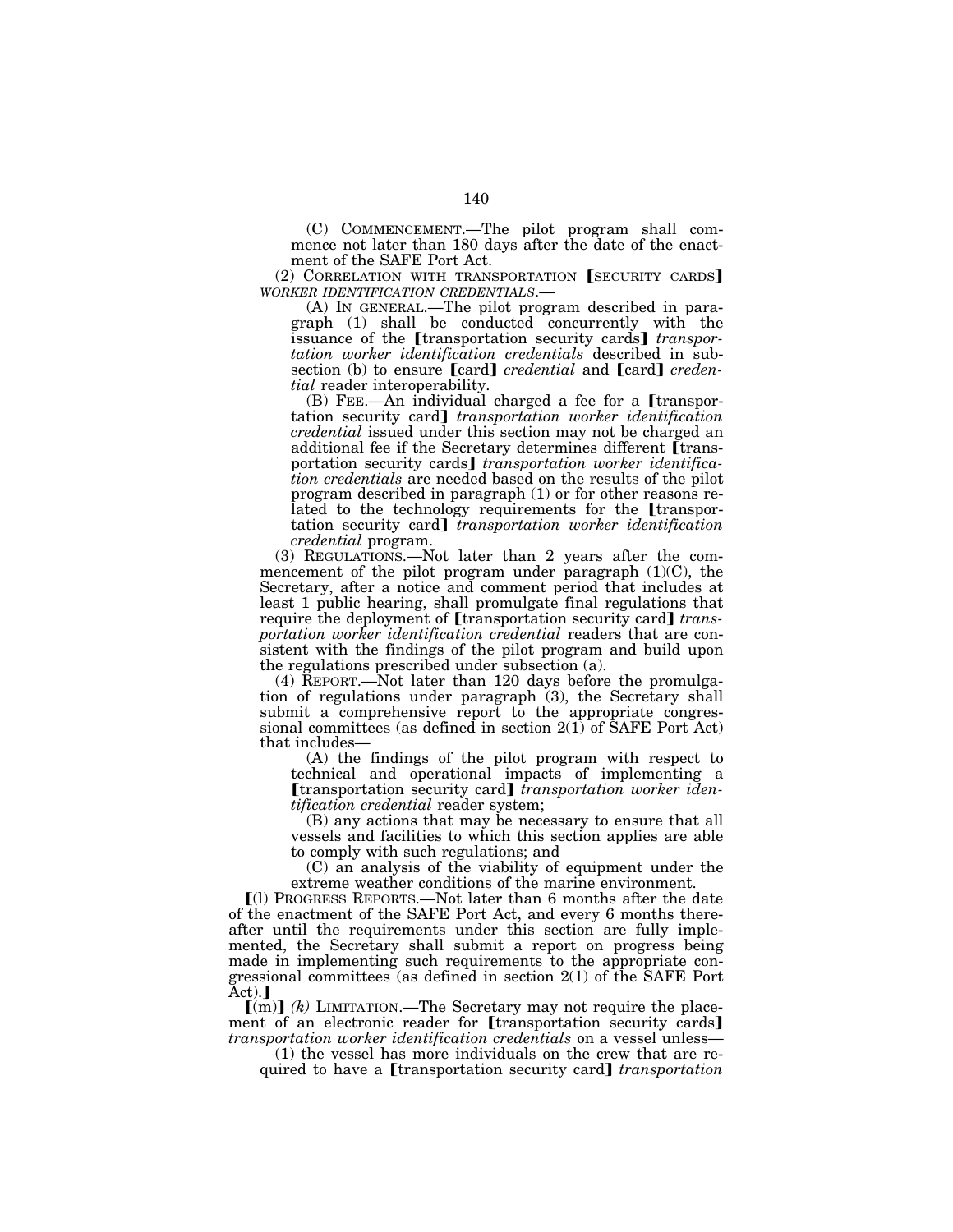*worker identification credential* than the number the Secretary determines, by regulation issued under  $\lceil \text{subsection (k)}(3) \rceil \text{sub-}$ *section (j)(3)*, warrants such a reader; or

(2) the Secretary determines that the vessel is at risk of a severe transportation security incident.

 $(n)$  *(l)* The Secretary may use a secondary authentication system to verify the identification of individuals using [transportation security cards] *transportation worker identification credentials* when the individual's fingerprints are not able to be taken or read.

 $[0(0)]$   $(m)$  ESCORTING.—The Secretary shall coordinate with owners and operators subject to this section to allow any individual who has a pending application for a [transportation security card] *transportation worker identification credential* under this section or is waiting for reissuance of such [card] *credential*, including any individual whose [card] *credential* has been lost or stolen, and who needs to perform work in a secure or restricted area to have access to such area for that purpose through escorting of such individual in accordance with subsection  $(a)(1)(B)$  by another individual who holds a *[transportation security card] transportation worker identification credential*. Nothing in this subsection shall be construed as requiring or compelling an owner or operator to provide escorted access.

 $(p)$  (*n*) PROCESSING TIME.—The Secretary shall review an initial [transportation security card] *transportation worker identification credential* application and respond to the applicant, as appropriate, including the mailing of an Initial Determination of Threat Assessment letter, within 30 days after receipt of the initial application. The Secretary shall, to the greatest extent practicable, review appeal and waiver requests submitted by a *[transportation* security card] *transportation worker identification credential* applicant, and send a written decision or request for additional information required for the appeal or waiver determination, within 30 days after receipt of the applicant's appeal or waiver written request. For an applicant that is required to submit additional information for an appeal or waiver determination, the Secretary shall send a written decision, to the greatest extent practicable, within 30 days after receipt of all requested information.

 $(q)$  (o) RECEIPT AND ACTIVATION OF TRANSPORTATION SECU-RITY CARD¿ *WORKER IDENTIFICATION CREDENTIAL*.—

(1) IN GENERAL.—Not later than one year after the date of publication of final regulations required by [subsection  $(k)(3)$ ] *subsection (j)(3)* of this section the Secretary shall develop a plan to permit the receipt and activation of **[transportation** security cards¿ *transportation worker identification credentials* at any vessel or facility described in subsection (a) of this section that desires to implement this capability. **[This plan shall**] *Such receipt and activation shall* comply, to the extent possible, with all appropriate requirements of Federal standards for personal identity verification and credential.

(2) LIMITATION.—The Secretary may not require any such vessel or facility to provide [on-site activation capability] on*site receipt and activation of transportation worker identification credentials*.

\* \* \* \* \* \* \*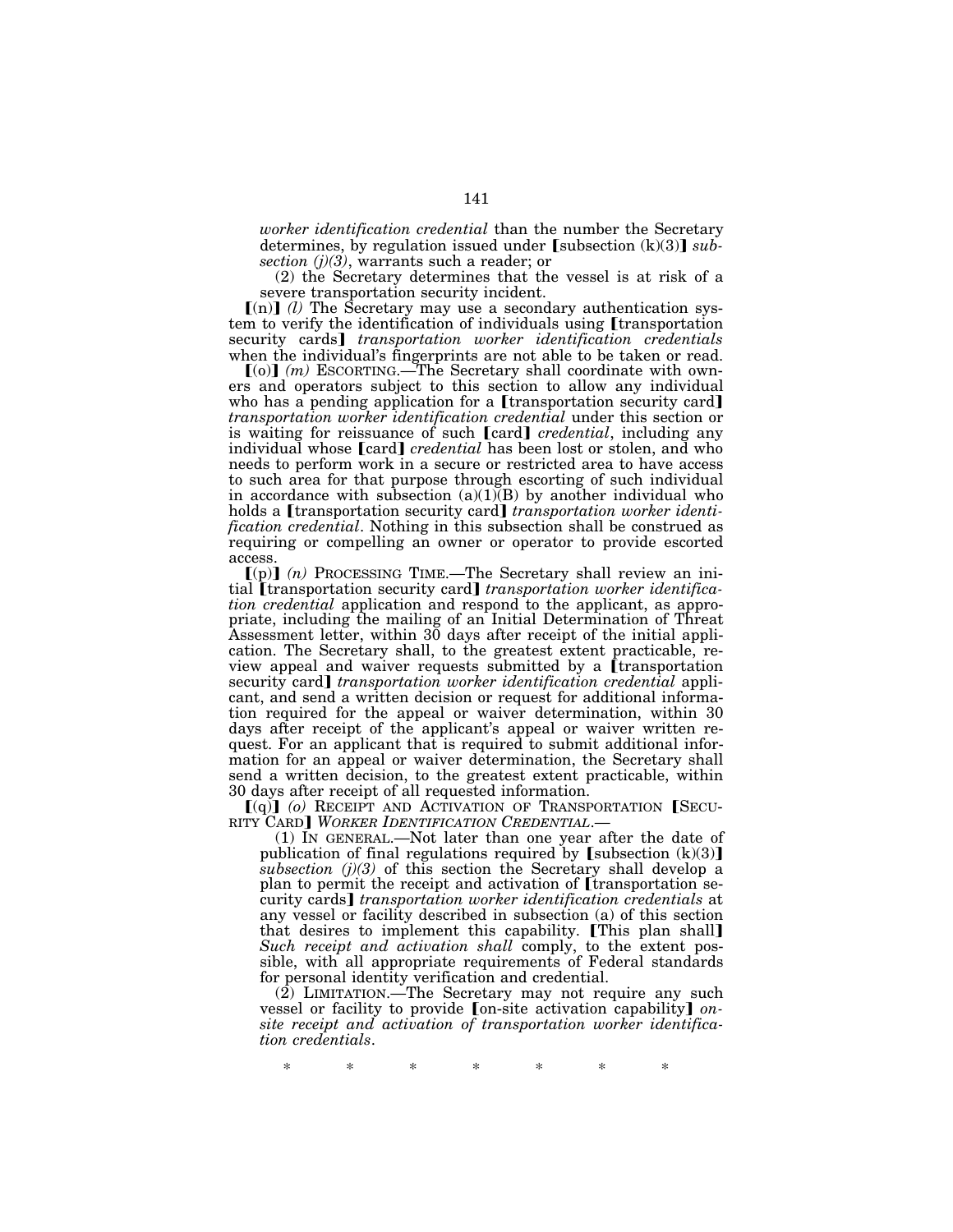### **§ 70114. Automatic identification systems**

(a) SYSTEM REQUIREMENTS.—(1) Subject to paragraph (2), the following vessels<sup>[</sup>, while operating on the navigable waters of the United States, shall be equipped with and operate an automatic identification system under regulations prescribed by the Secretary:

*(A) While operating on the navigable waters of the United States:* 

 $[(A)]$  *(i)* A self-propelled commercial vessel of at least 65 feet overall in length.

 $[(B)]$   $(ii)$  A vessel carrying more than a number of passengers for hire determined by the Secretary.

 $\left[\left[\begin{matrix} \overline{C} \end{matrix}\right]\right]$  *(iii)* A towing vessel of more than 26 feet overall in length and 600 horsepower.

 $[(D)]$  *(iv)* Any other vessel for which the Secretary decides that an automatic identification system is necessary for the safe navigation of the vessel.

*(B) A vessel of the United States that is more than 65 feet overall in length, while engaged in fishing, fish processing, or*  fish tendering operations on the navigable waters of the United *States or in the United States exclusive economic zone.* 

(2) The Secretary may—

(A) exempt a vessel from paragraph (1) if the Secretary finds that an automatic identification system is not necessary for the safe navigation of the vessel on the waters on which the vessel operates; and

(B) waive the application of paragraph (1) with respect to operation of vessels on navigable waters of the United States specified by the Secretary if the Secretary finds that automatic identification systems are not needed for safe navigation on those waters.

(b) REGULATIONS.—The Secretary shall prescribe regulations implementing subsection (a), including requirements for the operation and maintenance of the automatic identification systems required under subsection (a).

\* \* \* \* \* \* \*

### **FEDERAL WATER POLLUTION CONTROL ACT**

\* \* \* \* \* \* \*

TITLE III—STANDARDS AND ENFORCEMENT

\* \* \* \* \* \* \*

### OIL AND HAZARDOUS SUBSTANCE LIABILITY

SEC. 311. (a) For the purpose of this section, the term—  $(1)$  "oil" means oil of any kind or in any form, including, but not limited to, petroleum, fuel oil, sludge, oil refuse, and oil mixed with wastes other than dredged spoil;

(2) ''discharge'' includes, but is not limited to, any spilling, leaking, pumping, pouring, emitting, emptying or dumping, but excludes (A) discharges in compliance with a permit under section 402 of this Act, (B) discharges resulting from cir-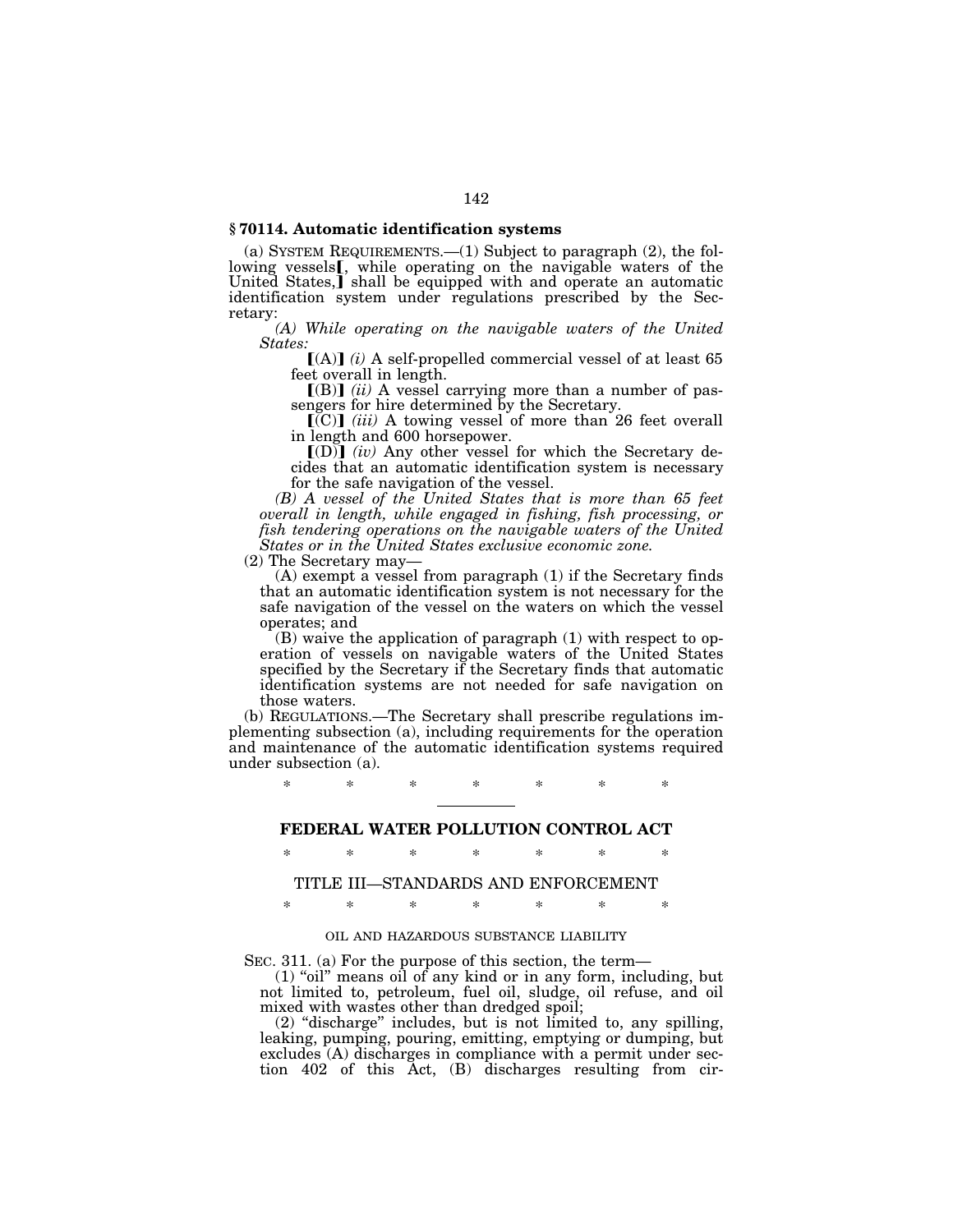cumstances identified and reviewed and made a part of the public record with respect to a permit issued or modified under section 402 of this Act, and subject to a condition in such permit,,(C) continuous or anticipated intermittent discharges from a point source, identified in a permit or permit application under section 402 of this Act, which are caused by events occurring within the scope of relevant operating or treatment systems, and (D) discharges incidental to mechanical removal authorized by the President under subsection (c) of this section;

(3) ''vessel'' means every description of watercraft or other artificial contrivance used, or capable of being used, as a means of transportation on water other than a public vessel;

(4) ''public vessel'' means a vessel owned or bareboat-chartered and operated by the United States, or by a State or political subdivision thereof, or by a foreign nation, except when such vessel is engaged in commerce;

(5) ''United States'' means the States, the District of Columbia, the Commonwealth of Puerto Rico, the Commonwealth of the Northern Mariana Islands, Guam, American Samoa, the Virgin Islands, and the Trust Territory of the Pacific Islands;

 $(6)$  "owner or operator" means  $(A)$  in the case of a vessel, any person owning, operating, or chartering by demise, such vessel, and (B) in the case of an onshore facility, and an offshore facility, any person owning or operating such onshore facility or offshore facility, and (C) in the case of any abandoned offshore facility, the person who owned or operated such facility immediately prior to such abandonment;

(7) ''person'' includes an individual, firm, corporation, association, and a partnership;

(8) ''remove'' or ''removal'' refers to containment and removal of the oil or hazardous substances from the water and shorelines or the taking of such other actions as may be necessary to prevent, minimize, or mitigate damage to the public health or welfare, including, but not limited to, fish, shellfish, wildlife, and public and private property, shorelines, and beaches;

 $(9)$  "contiguous zone" means the entire zone established or to be established by the United States under article 24 of the Convention on the Territorial Sea and the Contiguous Zone;

(10) ''onshore facility'' means any facility (including, but not limited to, motor vehicles and rolling stock) of any kind located in, on, or under, any land within the United States other than submerged land;

(11) ''offshore facility'' means any facility of any kind located in, on, or under, any of the navigable waters of the United States, any facility of any kind which is subject to the jurisdiction of the United States and is located in, on, or under any other waters, other than a vessel or a public vessel, and, for the purposes of applying subsections  $(b)$ ,  $(c)$ ,  $(e)$ , and  $(o)$ , any foreign offshore unit (as defined in section 1001 of the Oil Pollution Act) or any other facility located seaward of the exclusive economic zone;

 $(12)$  "act of God" means an act occasioned by an unanticipated grave natural disaster;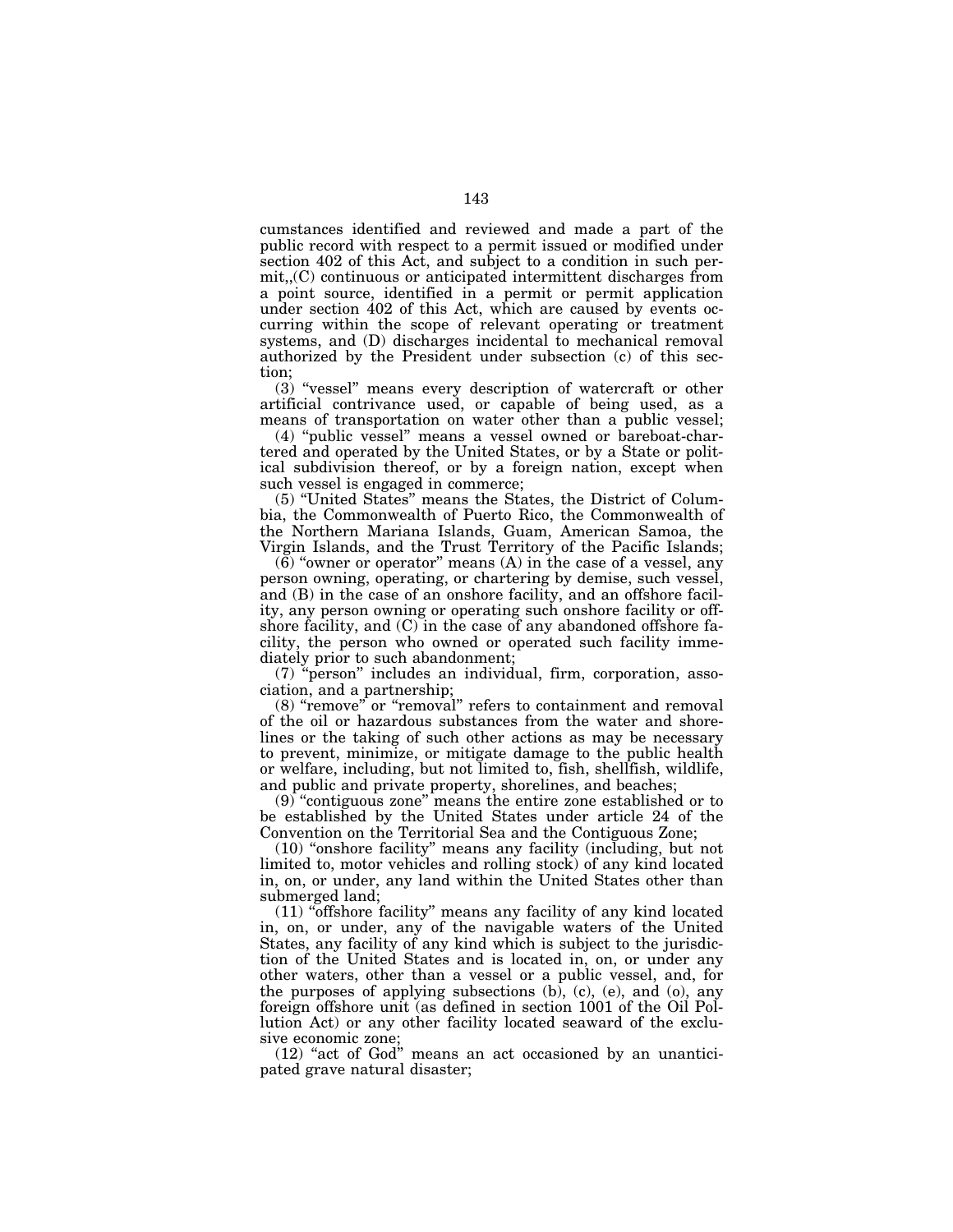(13) ''barrel'' means 42 United States gallons at 60 degrees Fahrenheit;

(14) ''hazardous substance'' means any substance designated pursuant to subsection (b)(2) of this section;

(15) ''inland oil barge'' means a non-self-propelled vessel carrying oil in bulk as cargo and certificated to operate only in the inland waters of the United States, while operating in such waters;

(16) ''inland waters of the United States'' means those waters of the United States lying inside the baseline from which the territorial sea is measured and those waters outside such baseline which are a part of the Gulf Intracoastal Waterway;

(17) ''otherwise subject to the jurisdiction of the United States'' means subject to the jurisdiction of the United States by virtue of United States citizenship, United States vessel documentation or numbering, or as provided for by international agreement to which the United States is a party;

(18) ''Area Committee'' means an Area Committee established under subsection (j);

(19) "Area Contingency Plan" means an Area Contingency Plan prepared under subsection (j);

(20) ''Coast Guard District Response Group'' means a Coast Guard District Response Group established under subsection (j);

(21) ''Federal On-Scene Coordinator'' means a Federal On-Scene Coordinator designated in the National Contingency Plan;

(22) ''National Contingency Plan'' means the National Contingency Plan prepared and published under subsection (d);

(23) ''National Response Unit'' means the National Response Unit established under subsection (j);

 $(24)$  "worst case discharge" means-

(A) in the case of a vessel, a discharge in adverse weather conditions of its entire cargo; and

(B) in the case of an offshore facility or onshore facility, the largest foreseeable discharge in adverse weather conditions;

(25) ''removal costs'' means—

(A) the costs of removal of oil or a hazardous substance that are incurred after it is discharged; and

(B) in any case in which there is a substantial threat of a discharge of oil or a hazardous substance, the costs to prevent, minimize, or mitigate that threat;

(26) ''nontank vessel'' means a self-propelled vessel that—

(A) is at least 400 gross tons as measured under section 14302 of title 46, United States Code, or, for vessels not measured under that section, as measured under section 14502 of that title;

(B) is not a tank vessel;

(C) carries oil of any kind as fuel for main propulsion; and

(D) operates on the navigable waters of the United States, as defined in section 2101(23) of that title;

(27) the term ''best available science'' means science that—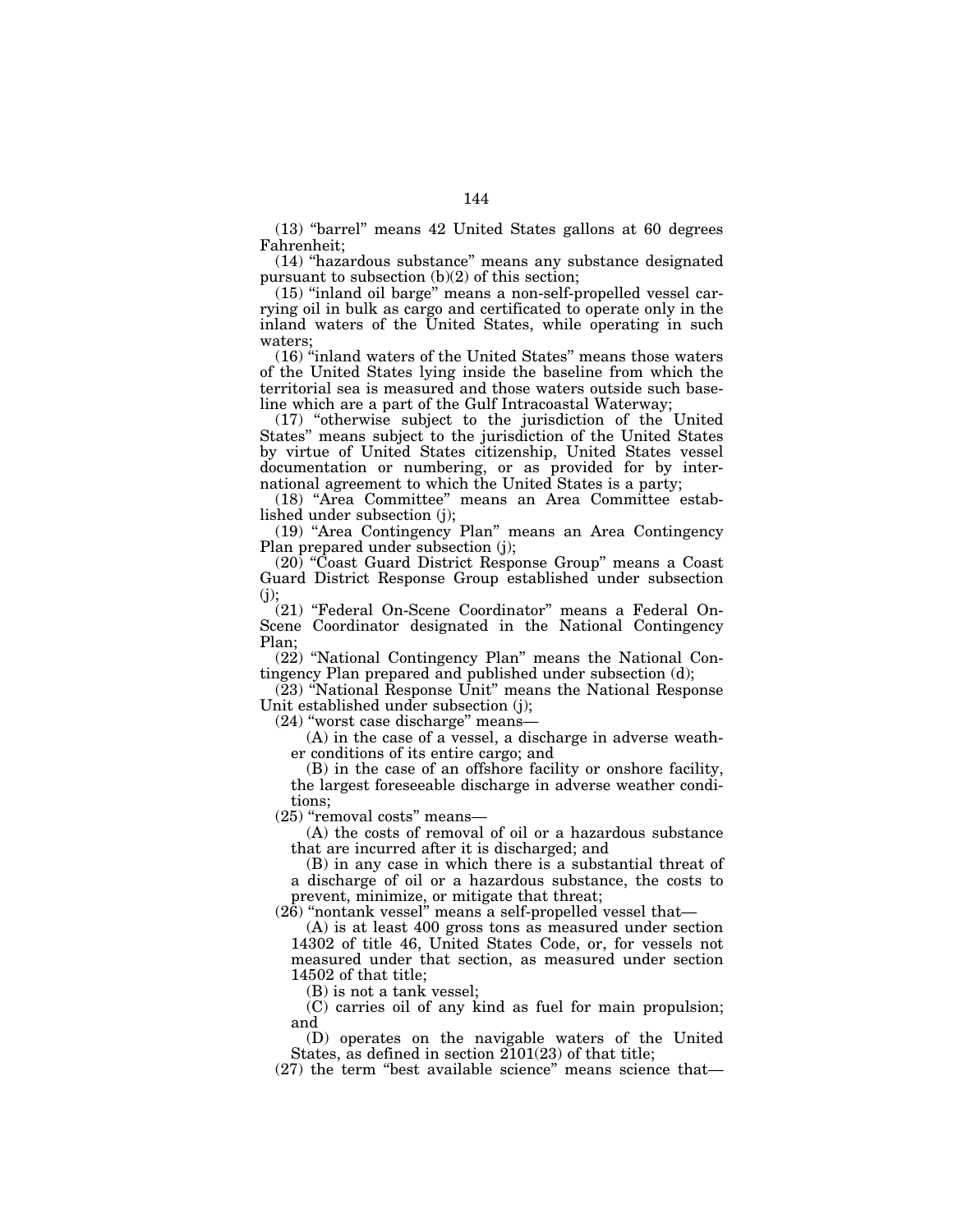(A) maximizes the quality, objectivity, and integrity of information, including statistical information;

(B) uses peer-reviewed and publicly available data; and

(C) clearly documents and communicates risks and uncertainties in the scientific basis for such projects;

(28) the term ''Chairperson'' means the Chairperson of the Council;

(29) the term "coastal political subdivision" means any local political jurisdiction that is immediately below the State level of government, including a county, parish, or borough, with a coastline that is contiguous with any portion of the United States Gulf of Mexico;

(30) the term "Comprehensive Plan" means the comprehensive plan developed by the Council pursuant to subsection (t);

(31) the term ''Council'' means the Gulf Coast Ecosystem Restoration Council established pursuant to subsection (t);

(32) the term ''Deepwater Horizon oil spill'' means the blowout and explosion of the mobile offshore drilling unit *Deepwater Horizon* that occurred on April 20, 2010, and resulting hydrocarbon releases into the environment;

(33) the term "Gulf Coast region" means-

(A) in the Gulf Coast States, the coastal zones (as that term is defined in section 304 of the Coastal Zone Management Act of 1972 (16 U.S.C. 1453)), except that, in this section, the term "coastal zones" includes land within the coastal zones that is held in trust by, or the use of which is by law subject solely to the discretion of, the Federal Government or officers or agents of the Federal Government)) that border the Gulf of Mexico;

(B) any adjacent land, water, and watersheds, that are within 25 miles of the coastal zones described in subparagraph (A) of the Gulf Coast States; and

(C) all Federal waters in the Gulf of Mexico;

(34) the term ''Gulf Coast State'' means any of the States of Alabama, Florida, Louisiana, Mississippi, and Texas; and

(35) the term ''Trust Fund'' means the Gulf Coast Restoration Trust Fund established pursuant to section 1602 of the Resources and Ecosystems Sustainability, Tourist Opportunities, and Revived Economies of the Gulf Coast States Act of 2012.

(b)(1) The Congress hereby declares that it is the policy of the United States that there should be no discharges of oil or hazardous substances into or upon the navigable waters of the United States, adjoining shorelines, or into or upon the waters of the contiguous zone, or in connection with activities under the Outer Continental Shelf Lands Act or the Deepwater Port Act of 1974, or which may affect natural resources belonging to, appertaining to, or under the exclusive management authority of the United States (including resources under the Fishery Conservation and Management Act of 1976).

(2)(A) The Administrator shall develop, promulgate, and revise as may be appropriate, regulations designating as hazardous substances, other than oil as defined in this section, such elements and compounds which, when discharged in any quantity into or upon the navigable waters of the United States or adjoining shorelines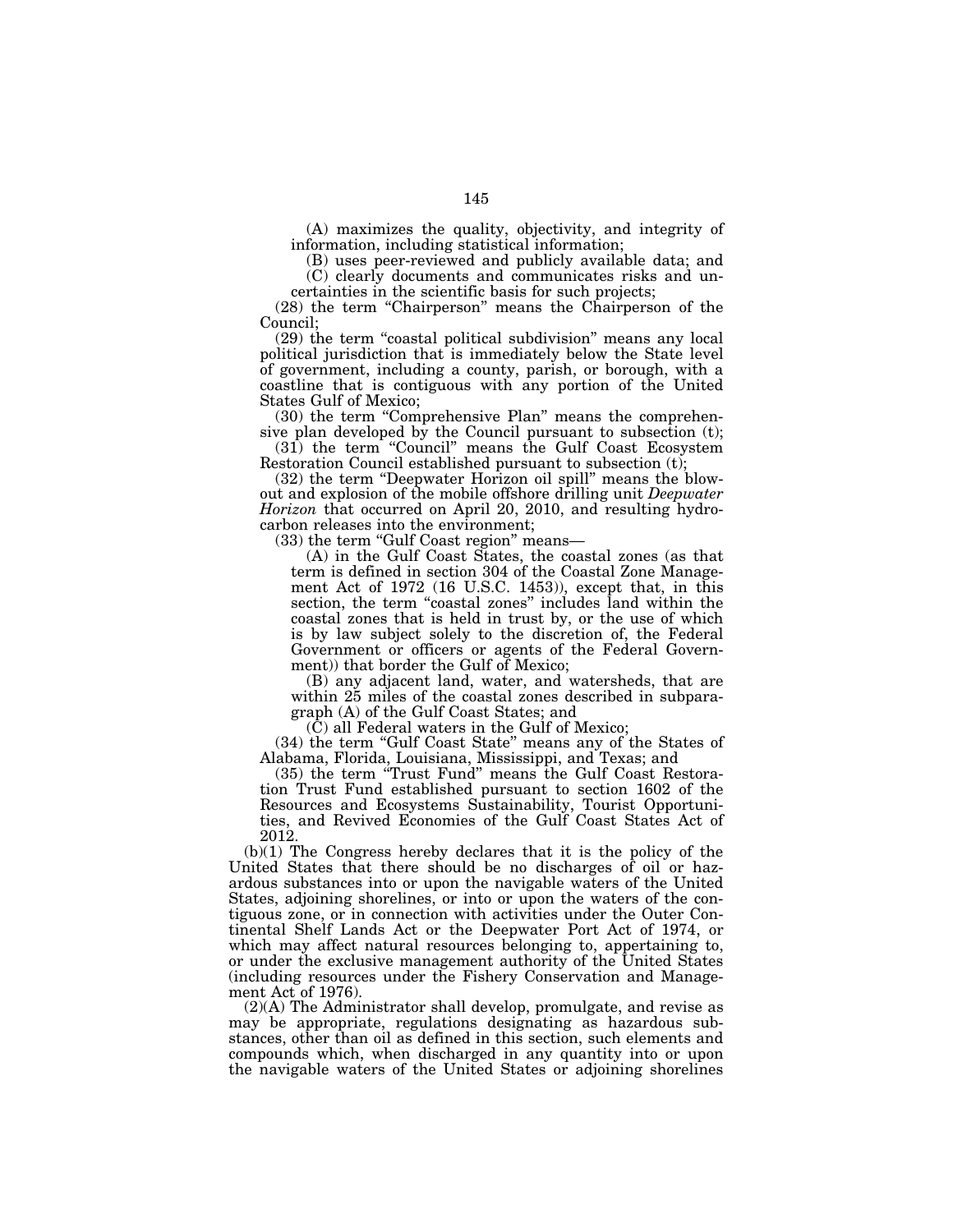or the waters of the contiguous zone or in connection with activities under the Outer Continental Shelf Lands Act or the Deepwater Port Act of 1974, or which may affect natural resources belonging to, appertaining to, or under the exclusive management authority of the United States (including resources under the Fishery Conservation and Management Act of 1976), present an imminent and substantial danger to the public health or welfare, including, but not limited to, fish, shellfish, wildlife, shorelines, and beaches.

(B) The Administrator shall within 18 months after the date of enactment of this paragraph, conduct a study and report to the Congress on methods, mechanisms, and procedures to create incentives to achieve a higher standard of care in all aspects of the management and movement of hazardous substances on the part of owners, operators, or persons in charge of onshore facilities, offshore facilities, or vessels. The Administrator shall include in such study (1) limits of liability, (2) liability for third party damages, (3) penalties and fees, (4) spill prevention plans, (5) current practices in the insurance and banking industries, and (6) whether the penalty enacted in subclause (bb) of clause (iii) of subparagraph (B) of subsection (b)(2) of section 311 of Public Law 92–500 should be enacted.

(3) The discharge of oil or hazardous substances (i) into or upon the navigable waters of the United States, adjoining shorelines, or into or upon the waters of the contiguous zone, or (ii) in connection with activities under the Outer Continental Shelf Lands Act or the Deepwater Port Act of 1974, or which may affect natural resources belonging to, appertaining to, or under the exclusive management authority of the United States (including resources under the Fishery Conservation and Management Act of 1976), in such quantities as may be harmful as determined by the President under paragraph (4) of this subsection, is prohibited, except (A) in the case of such discharges into the waters of the contiguous zone or which may affect natural resources belonging to, appertaining to, or under the exclusive management authority of the United States (including resources under the Fishery Conservation and Management Act of 1976), where permitted under the Protocol of 1978 Relating to the International Convention for the Prevention of Pollution from Ships, 1973, and (B) where permitted in quantities and at times and locations or under such circumstances or conditions as the President may, by regulation, determine not to be harmful. Any regulations issued under this subsection shall be consistent with maritime safety and with marine and navigation laws and regulations and applicable water quality standards.

(4) The President shall by regulation determine for the purposes of this section those quantities of oil and any hazardous substances the discharge of which may be harmful to the public health or welfare or the environment of the United States, including but not limited to fish, shellfish, wildlife, and public and private property, shorelines, and beaches.

(5) Any person in charge of a vessel or of an onshore facility or an offshore facility shall, as soon as he has knowledge of any discharge of oil or a hazardous substance from such vessel or facility in violation of paragraph (3) of this subsection, immediately notify the appropriate agency of the United States Government of such discharge. The Federal agency shall immediately notify the appro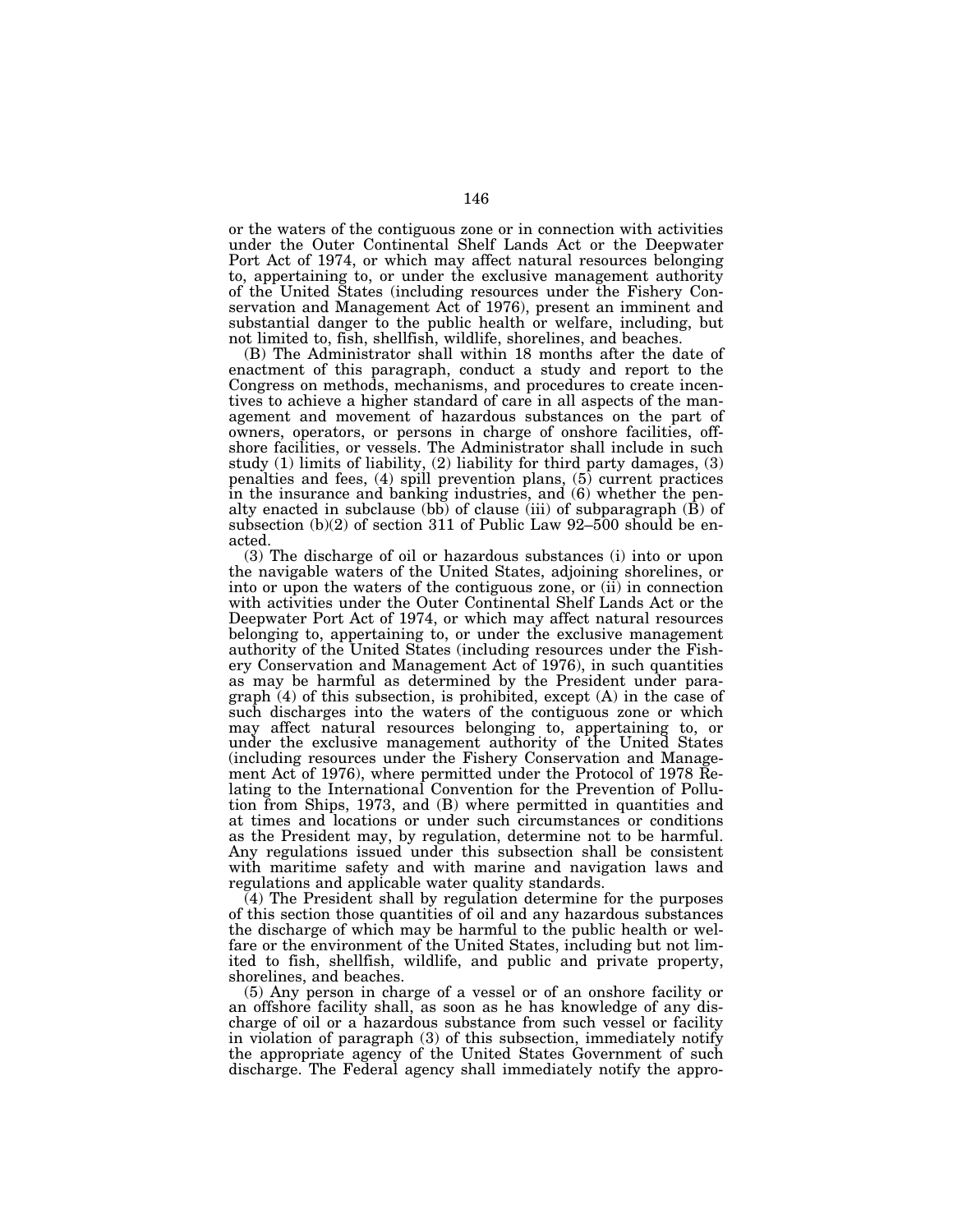priate State agency of any State which is, or may reasonably be expected to be, affected by the discharge of oil or a hazardous substance. Any such person (A) in charge of a vessel from which oil or a hazardous substance is discharged in violation of paragraph (3)(i) of this subsection, or (B) in charge of a vessel from which oil or a hazardous substance is discharged in violation of paragraph  $(3)(ii)$  of this subsection and who is otherwise subject to the jurisdiction of the United States at the time of the discharge, or (C) in charge of an onshore facility or an offshore facility, who fails to notify immediately such agency of such discharge shall, upon conviction, be fined in accordance with title 18, United States Code, or imprisoned for not more than 5 years, or both. Notification received pursuant to this paragraph shall not be used against any such natural person in any criminal case, except a prosecution for perjury or for giving a false statement.

(6) ADMINISTRATIVE PENALTIES.—

(A) VIOLATIONS.—Any owner, operator, or person in charge of any vessel, onshore facility, or offshore facility—

(i) from which oil or a hazardous substance is discharged in violation of paragraph (3), or

(ii) who fails or refuses to comply with any regulation issued under subsection (j) to which that owner, operator, or person in charge is subject,

may be assessed a class I or class II civil penalty by the Secretary of the department in which the Coast Guard is operating, the Secretary of Transportation, or the Administrator.<br>(B) CLASSES OF PENALTIES.—

(i) CLASS I.—The amount of a class I civil penalty under subparagraph (A) may not exceed \$10,000 per violation, except that the maximum amount of any class I civil penalty under this subparagraph shall not exceed \$25,000. Before assessing a civil penalty under this clause, the Administrator or Secretary, as the case may be, shall give to the person to be assessed such penalty written notice of the Administrator's or Secretary's proposal to assess the penalty and the opportunity to request, within 30 days of the date the notice is received by such person, a hearing on the proposed penalty. Such hearing shall not be subject to section 554 or 556 of title 5, United States Code, but shall provide a reasonable opportunity to be heard and to present evidence.

(ii) CLASS II.—The amount of a class II civil penalty under subparagraph (A) may not exceed \$10,000 per day for each day during which the violation continues; except that the maximum amount of any class II civil penalty under this subparagraph shall not exceed \$125,000. Except as otherwise provided in this subsection, a class II civil penalty shall be assessed and collected in the same manner, and subject to the same provisions, as in the case of civil penalties assessed and collected after notice and opportunity for a hearing on the record in accordance with section 554 of title 5, United States Code. The Administrator and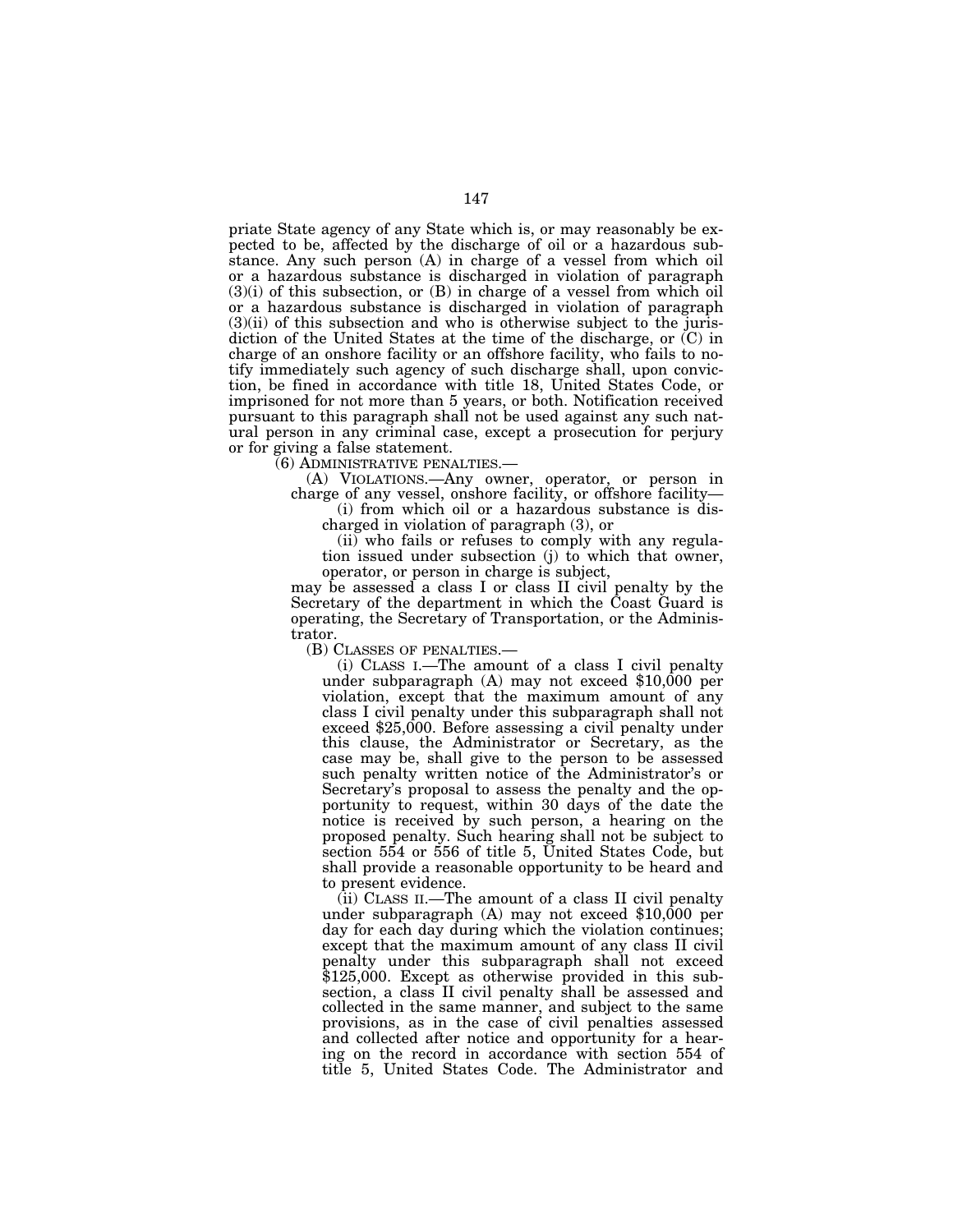Secretary may issue rules for discovery procedures for hearings under this paragraph.

(C) RIGHTS OF INTERESTED PERSONS.— (i) PUBLIC NOTICE.—Before issuing an order assessing a class II civil penalty under this paragraph the Administrator or Secretary, as the case may be, shall provide public notice of and reasonable opportunity to comment on the proposed issuance of such order.

(ii) PRESENTATION OF EVIDENCE.—Any person who comments on a proposed assessment of a class II civil penalty under this paragraph shall be given notice of any hearing held under this paragraph and of the order assessing such penalty. In any hearing held under this paragraph, such person shall have a reasonable opportunity to be heard and to present evidence.

(iii) RIGHTS OF INTERESTED PERSONS TO A HEAR- ING.—If no hearing is held under subparagraph (B) before issuance of an order assessing a class II civil penalty under this paragraph, any person who commented on the proposed assessment may petition, within 30 days after the issuance of such order, the Administrator or Secretary, as the case may be, to set aside such order and to provide a hearing on the penalty. If the evidence presented by the petitioner in support of the petition is material and was not considered in the issuance of the order, the Administrator or Secretary shall immediately set aside such order and provide a hearing in accordance with subparagraph  $(B)$ (ii). If the Administrator or Secretary denies a hearing under this clause, the Administrator or Secretary shall provide to the petitioner, and publish in the Federal Register, notice of and the reasons for such denial.

(D) FINALITY OF ORDER.—An order assessing a class II civil penalty under this paragraph shall become final 30 days after its issuance unless a petition for judicial review is filed under subparagraph  $(G)$  or a hearing is requested under subparagraph  $(C)(iii)$ . If such a hearing is denied, such order shall become final 30 days after such denial.

(E) EFFECT OF ORDER.—Action taken by the Administrator or Secretary, as the case may be, under this paragraph shall not affect or limit the Administrator's or Secretary's authority to enforce any provision of this Act; except that any violation—

(i) with respect to which the Administrator or Secretary has commenced and is diligently prosecuting an action to assess a class II civil penalty under this paragraph, or

(ii) for which the Administrator or Secretary has issued a final order assessing a class II civil penalty not subject to further judicial review and the violator has paid a penalty assessed under this paragraph,

shall not be the subject of a civil penalty action under section 309(d), 309(g), or 505 of this Act or under paragraph (7).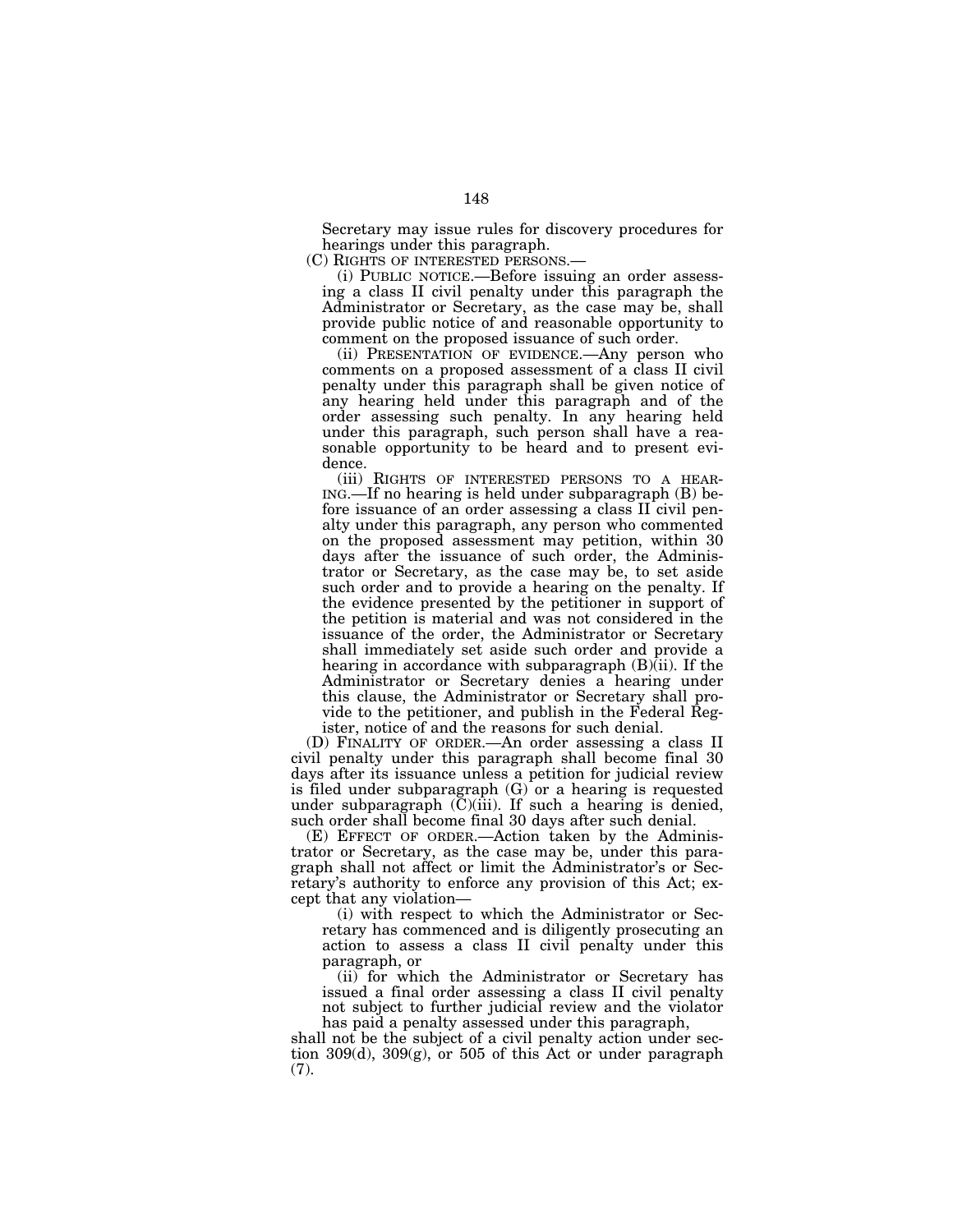(F) EFFECT OF ACTION ON COMPLIANCE.—No action by the Administrator or Secretary under this paragraph shall affect any person's obligation to comply with any section of this Act.

(G) JUDICIAL REVIEW.—Any person against whom a civil penalty is assessed under this paragraph or who commented on the proposed assessment of such penalty in accordance with subparagraph (C) may obtain review of such assessment—

(i) in the case of assessment of a class I civil penalty, in the United States District Court for the District of Columbia or in the district in which the violation is alleged to have occurred, or

(ii) in the case of assessment of a class II civil penalty, in United States Court of Appeals for the District of Columbia Circuit or for any other circuit in which such person resides or transacts business,

by filing a notice of appeal in such court within the 30-day period beginning on the date the civil penalty order is issued and by simultaneously sending a copy of such notice by certified mail to the Administrator or Secretary, as the case may be, and the Attorney General. The Administrator or Secretary shall promptly file in such court a certified copy of the record on which the order was issued. Such court shall not set aside or remand such order unless there is not substantial evidence in the record, taken as a whole, to support the finding of a violation or unless the Administrator's or Secretary's assessment of the penalty constitutes an abuse of discretion and shall not impose additional civil penalties for the same violation unless the Administrator's or Secretary's assessment of the penalty constitutes an abuse of discretion.

(H) COLLECTION.—If any person fails to pay an assessment of a civil penalty—

(i) after the assessment has become final, or

(ii) after a court in an action brought under subparagraph (G) has entered a final judgment in favor of

the Administrator or Secretary, as the case may be, the Administrator or Secretary shall request the Attorney General to bring a civil action in an appropriate district court to recover the amount assessed (plus interest at currently prevailing rates from the date of the final order or the date of the final judgment, as the case may be). In such an action, the validity, amount, and appropriateness of such penalty shall not be subject to review. Any person who fails to pay on a timely basis the amount of an assessment of a civil penalty as described in the first sentence of this subparagraph shall be required to pay, in addition to such amount and interest, attorneys fees and costs for collection proceedings and a quarterly nonpayment penalty for each quarter during which such failure to pay persists. Such nonpayment penalty shall be in an amount equal to 20 percent of the aggregate amount of such person's penalties and nonpayment penalties which are unpaid as of the beginning of such quarter.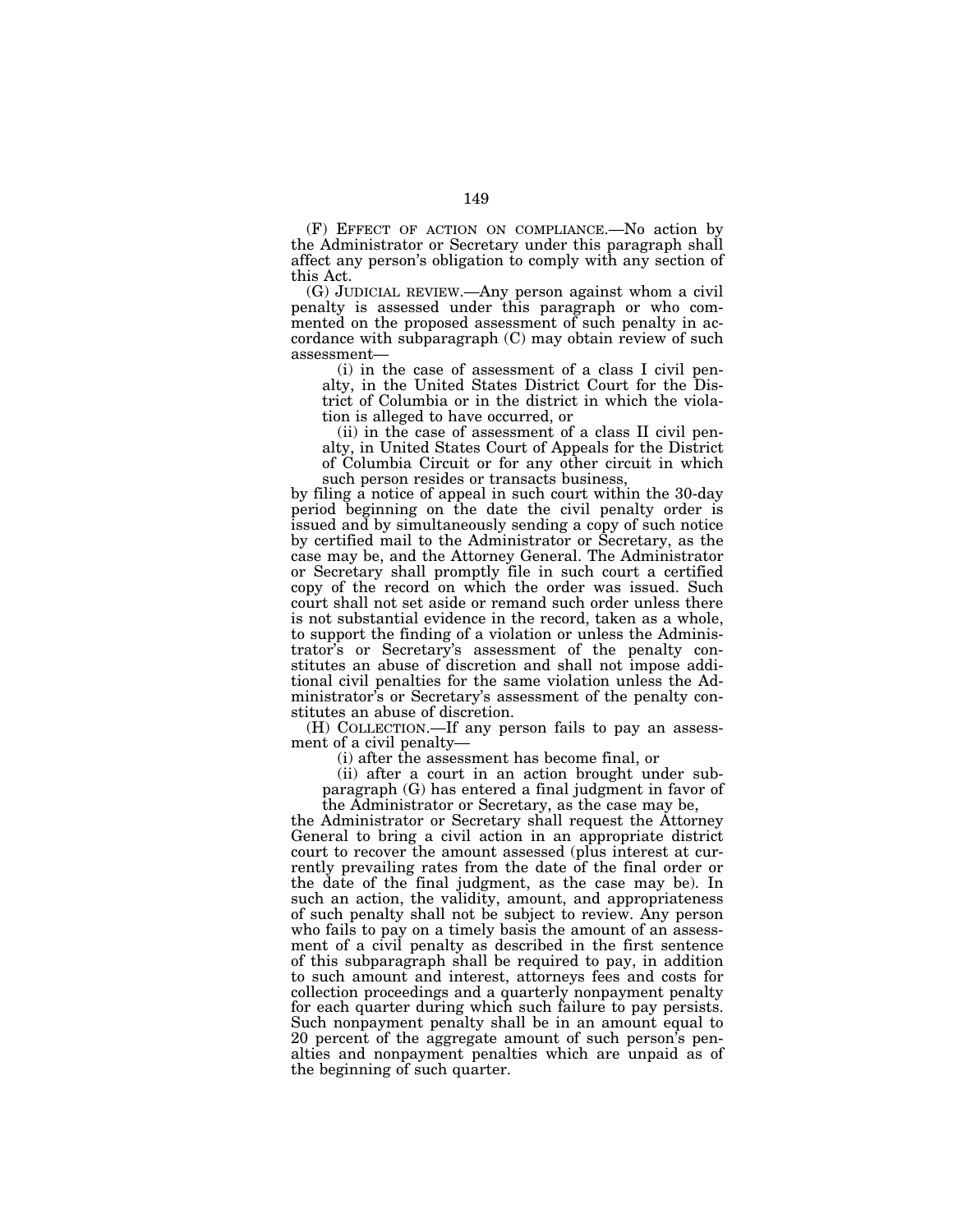(I) SUBPOENAS.—The Administrator or Secretary, as the case may be, may issue subpoenas for the attendance and testimony of witnesses and the production of relevant papers, books, or documents in connection with hearings under this paragraph. In case of contumacy or refusal to obey a subpoena issued pursuant to this subparagraph and served upon any person, the district court of the United States for any district in which such person is found, resides, or transacts business, upon application by the United States and after notice to such person, shall have jurisdiction to issue an order requiring such person to appear and give testimony before the administrative law judge or to appear and produce documents before the administrative law judge, or both, and any failure to obey such order of the court may be punished by such court as a contempt thereof.

(7) CIVIL PENALTY ACTION.—

(A) DISCHARGE, GENERALLY.—Any person who is the owner, operator, or person in charge of any vessel, onshore facility, or offshore facility from which oil or a hazardous substance is discharged in violation of paragraph (3), shall be subject to a civil penalty in an amount up to \$25,000 per day of violation or an amount up to \$1,000 per barrel of oil or unit of reportable quantity of hazardous substances discharged.

(B) FAILURE TO REMOVE OR COMPLY.—Any person described in subparagraph (A) who, without sufficient cause—

(i) fails to properly carry out removal of the discharge under an order of the President pursuant to subsection (c); or

(ii) fails to comply with an order pursuant to subsection  $(e)(1)(B)$ ;

shall be subject to a civil penalty in an amount up to \$25,000 per day of violation or an amount up to 3 times the costs incurred by the Oil Spill Liability Trust Fund as a result of such failure.

(C) FAILURE TO COMPLY WITH REGULATION.—Any person who fails or refuses to comply with any regulation issued under subsection (j) shall be subject to a civil penalty in an amount up to \$25,000 per day of violation.

(D) GROSS NEGLIGENCE.—In any case in which a violation of paragraph (3) was the result of gross negligence or willful misconduct of a person described in subparagraph (A), the person shall be subject to a civil penalty of not less than \$100,000, and not more than \$3,000 per barrel of oil or unit of reportable quantity of hazardous substance discharged.

(E) JURISDICTION.—An action to impose a civil penalty under this paragraph may be brought in the district court of the United States for the district in which the defendant is located, resides, or is doing business, and such court shall have jurisdiction to assess such penalty.

(F) LIMITATION.—A person is not liable for a civil penalty under this paragraph for a discharge if the person has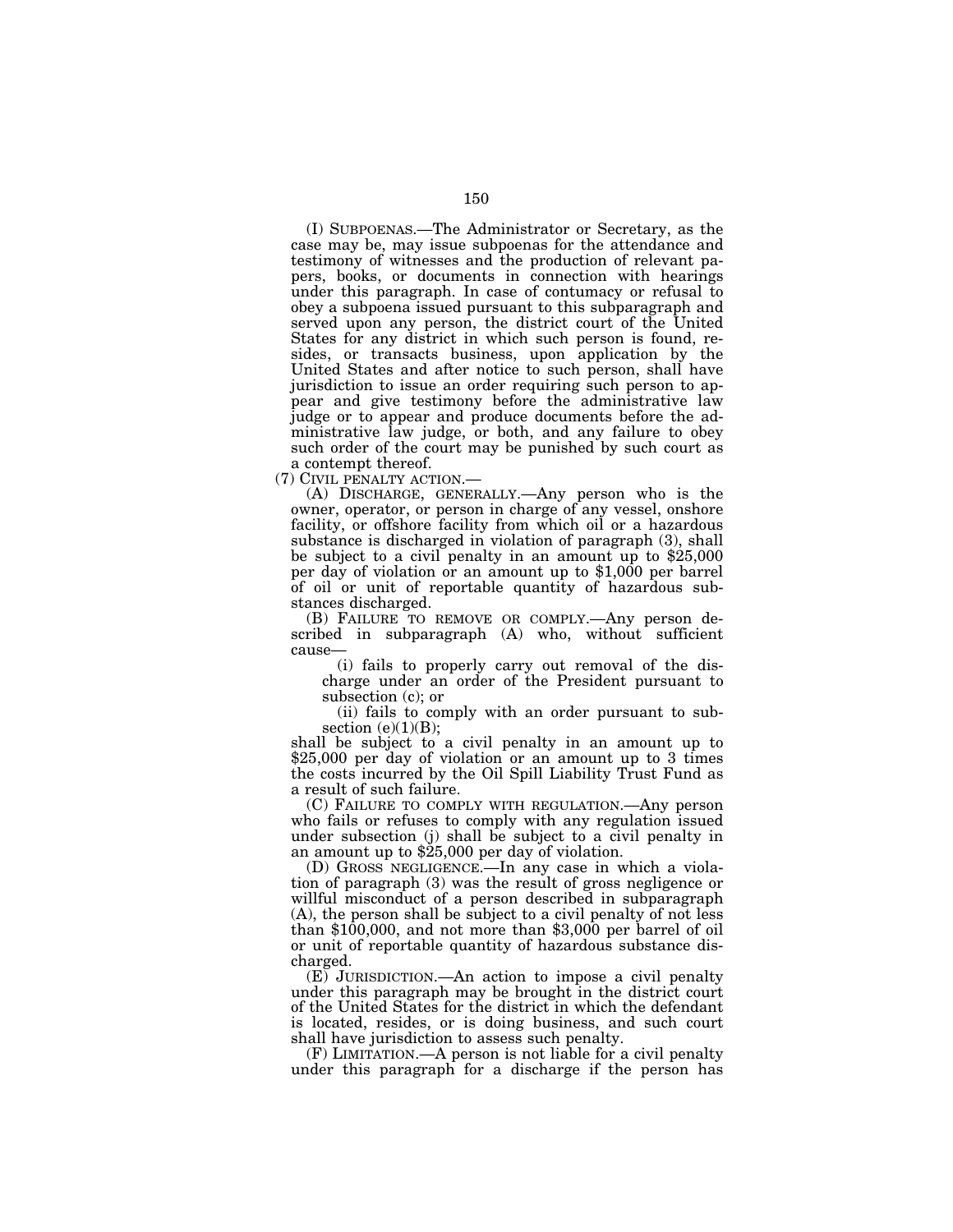been assessed a civil penalty under paragraph (6) for the discharge.

(8) DETERMINATION OF AMOUNT.—In determining the amount of a civil penalty under paragraphs (6) and (7), the Administrator, Secretary, or the court, as the case may be, shall consider the seriousness of the violation or violations, the economic benefit to the violator, if any, resulting from the violation, the degree of culpability involved, any other penalty for the same incident, any history of prior violations, the nature, extent, and degree of success of any efforts of the violator to minimize or mitigate the effects of the discharge, the economic impact of the penalty on the violator, and any other matters as justice may require.

(9) MITIGATION OF DAMAGE.—In addition to establishing a penalty for the discharge of oil or a hazardous substance, the Administrator or the Secretary of the department in which the Coast Guard is operating may act to mitigate the damage to the public health or welfare caused by such discharge. The cost of such mitigation shall be deemed a cost incurred under subsection (c) of this section for the removal of such substance by the United States Government.

(10) RECOVERY OF REMOVAL COSTS.—Any costs of removal incurred in connection with a discharge excluded by subsection  $(a)(2)(C)$  of this section shall be recoverable from the owner or operator of the source of the discharge in an action brought under section 309(b) of this Act.

(11) LIMITATION.—Civil penalties shall not be assessed under both this section and section 309 for the same discharge.

(12) WITHHOLDING CLEARANCE.—If any owner, operator, or person in charge of a vessel is liable for a civil penalty under this subsection, or if reasonable cause exists to believe that the owner, operator, or person in charge may be subject to a civil penalty under this subsection, the Secretary of the Treasury, upon the request of the Secretary of the department in which the Coast Guard is operating or the Administrator, shall with respect to such vessel refuse or revoke—

(A) the clearance required by section 4197 of the Revised Statutes of the United States (46 U.S.C. App. 91);

(B) a permit to proceed under section 4367 of the Revised Statutes of the United States (46 U.S.C. App. 313); and

(C) a permit to depart required under section 443 of the Tariff Act of 1930 (19 U.S.C. 1443);

as applicable. Clearance or a permit refused or revoked under this paragraph may be granted upon the filing of a bond or other surety satisfactory to the Secretary of the department in which the Coast Guard is operating or the Administrator.

(c) FEDERAL REMOVAL AUTHORITY.—

(1) GENERAL REMOVAL REQUIREMENT.—(A) The President shall, in accordance with the National Contingency Plan and any appropriate Area Contingency Plan, ensure effective and immediate removal of a discharge, and mitigation or prevention of a substantial threat of a discharge, of oil or a hazardous substance—

(i) into or on the navigable waters;

(ii) on the adjoining shorelines to the navigable waters;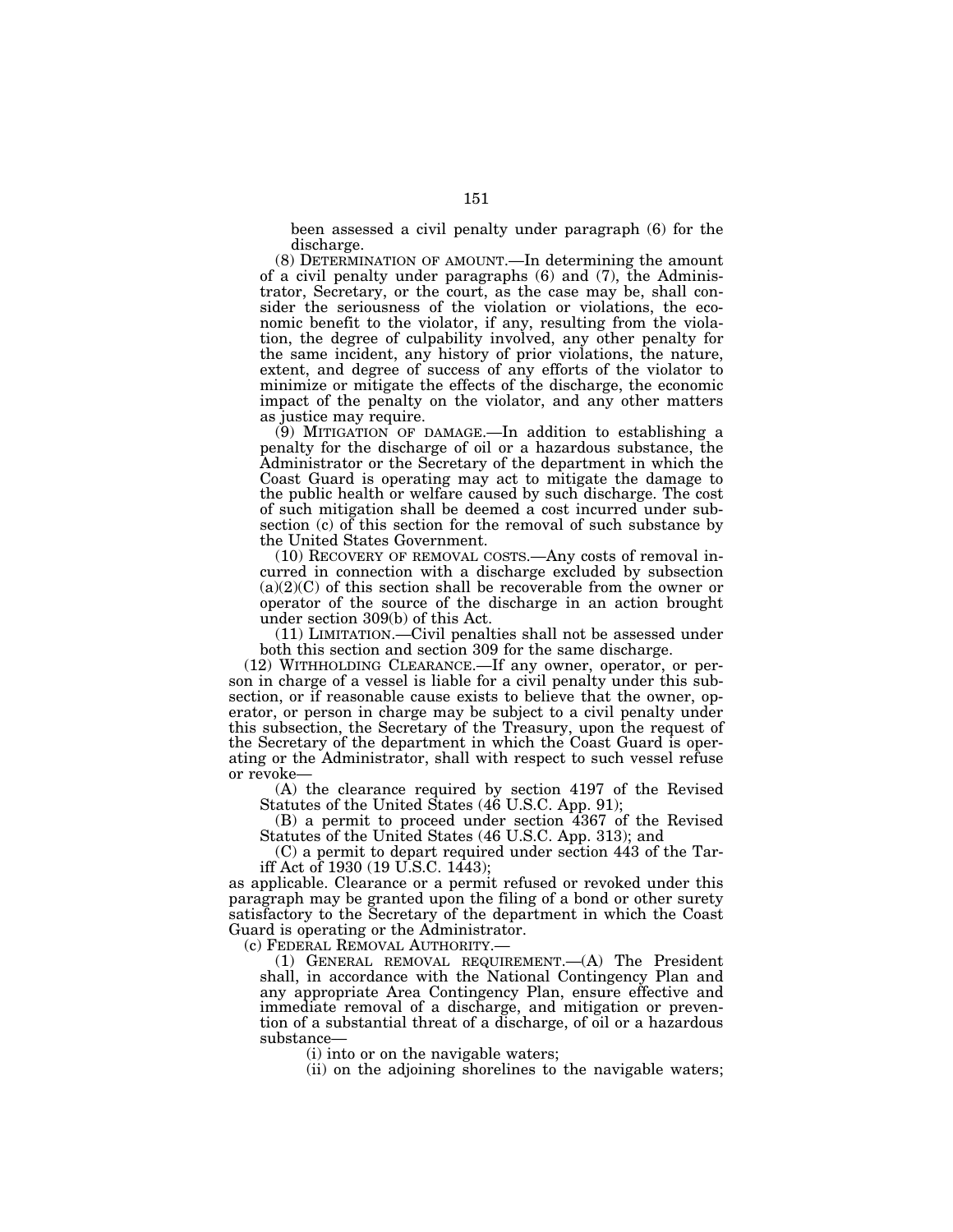(iii) into or on the waters of the exclusive economic zone; or

(iv) that may affect natural resources belonging to, appertaining to, or under the exclusive management authority of the United States.

(B) In carrying out this paragraph, the President may—

(i) remove or arrange for the removal of a discharge, and mitigate or prevent a substantial threat of a discharge, at any time;

(ii) direct or monitor all Federal, State, and private actions to remove a discharge; and

(iii) remove and, if necessary, destroy a vessel discharging, or threatening to discharge, by whatever means are available.

(2) DISCHARGE POSING SUBSTANTIAL THREAT TO PUBLIC HEALTH OR WELFARE.—(A) If a discharge, or a substantial threat of a discharge, of oil or a hazardous substance from a vessel, offshore facility, or onshore facility is of such a size or character as to be a substantial threat to the public health or welfare of the United States (including but not limited to fish, shellfish, wildlife, other natural resources, and the public and private beaches and shorelines of the United States), the President shall direct all Federal, State, and private actions to remove the discharge or to mitigate or prevent the threat of the discharge.

(B) In carrying out this paragraph, the President may, without regard to any other provision of law governing contracting procedures or employment of personnel by the Federal Government—

(i) remove or arrange for the removal of the discharge, or mitigate or prevent the substantial threat of the discharge; and

(ii) remove and, if necessary, destroy a vessel discharging, or threatening to discharge, by whatever means are available.

(3) ACTIONS IN ACCORDANCE WITH NATIONAL CONTINGENCY PLAN.—(A) Each Federal agency, State, owner or operator, or other person participating in efforts under this subsection shall act in accordance with the National Contingency Plan or as directed by the President.

(B) An owner or operator participating in efforts under this subsection shall act in accordance with the National Contingency Plan and the applicable response plan required under subsection (j), or as directed by the President, except that the owner or operator may deviate from the applicable response plan if the President or the Federal On-Scene Coordinator determines that deviation from the response plan would provide for a more expeditious or effective response to the spill or mitigation of its environmental effects.

*(C) An owner or operator may not change salvors as part of a deviation under subparagraph (B) in cases in which the original salvor satisfies the Coast Guard requirements in accordance with the National Contingency Plan and the applicable response plan required under subsection (j).*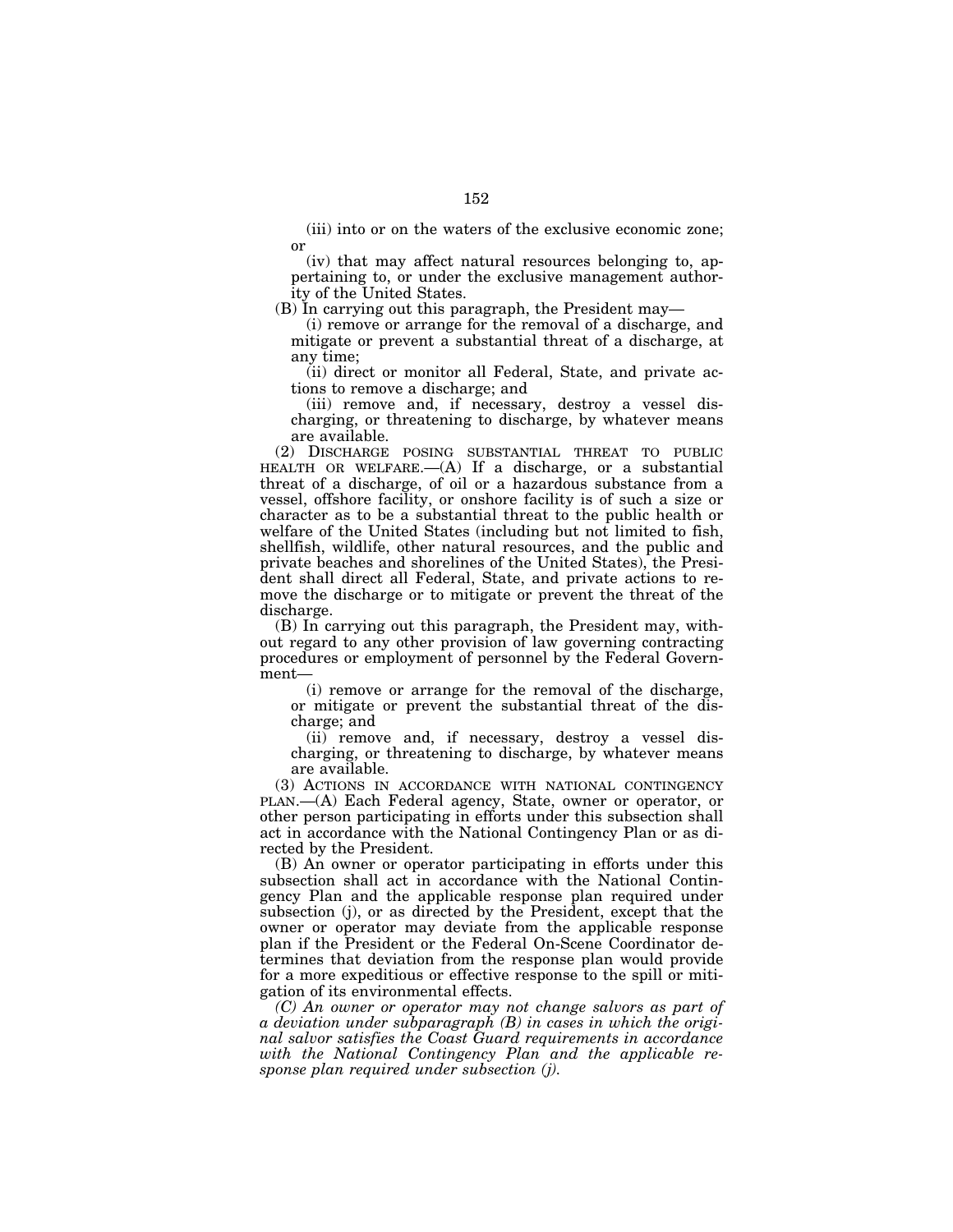*(D) In any case in which the Coast Guard authorizes a deviation from the salvor as part of a deviation under subparagraph (B) from the applicable response plan required under subsection (j), the Commandant shall submit to the Committee on Transportation and Infrastructure of the House of Representatives and the Committee on Commerce, Science, and Transportation of the Senate a report describing the deviation and the reasons for such deviation.* 

(4) EXEMPTION FROM LIABILITY.—(A) A person is not liable for removal costs or damages which result from actions taken or omitted to be taken in the course of rendering care, assistance, or advice consistent with the National Contingency Plan or as otherwise directed by the President relating to a discharge or a substantial threat of a discharge of oil or a hazardous substance.

(B) Subparagraph (A) does not apply—

(i) to a responsible party;

(ii) to a response under the Comprehensive Environmental Response, Compensation, and Liability Act of 1980 (42 U.S.C. 9601 et seq.);

(iii) with respect to personal injury or wrongful death; or (iv) if the person is grossly negligent or engages in willful misconduct.

(C) A responsible party is liable for any removal costs and damages that another person is relieved of under subparagraph (A).

(5) OBLIGATION AND LIABILITY OF OWNER OR OPERATOR NOT AFFECTED.—Nothing in this subsection affects—

(A) the obligation of an owner or operator to respond immediately to a discharge, or the threat of a discharge, of oil; or

(B) the liability of a responsible party under the Oil Pollution Act of 1990.

(6) RESPONSIBLE PARTY DEFINED.—For purposes of this subsection, the term "responsible party" has the meaning given that term under section 1001 of the Oil Pollution Act of 1990.

(1) PREPARATION BY PRESIDENT.—The President shall prepare and publish a National Contingency Plan for removal of oil and hazardous substances pursuant to this section.

(2) CONTENTS.—The National Contingency Plan shall provide for efficient, coordinated, and effective action to minimize damage from oil and hazardous substance discharges, including containment, dispersal, and removal of oil and hazardous substances, and shall include, but not be limited to, the following:

(A) Assignment of duties and responsibilities among Federal departments and agencies in coordination with State and local agencies and port authorities including, but not limited to, water pollution control and conservation and trusteeship of natural resources (including conservation of fish and wildlife).

(B) Identification, procurement, maintenance, and storage of equipment and supplies.

(C) Establishment or designation of Coast Guard strike teams, consisting of—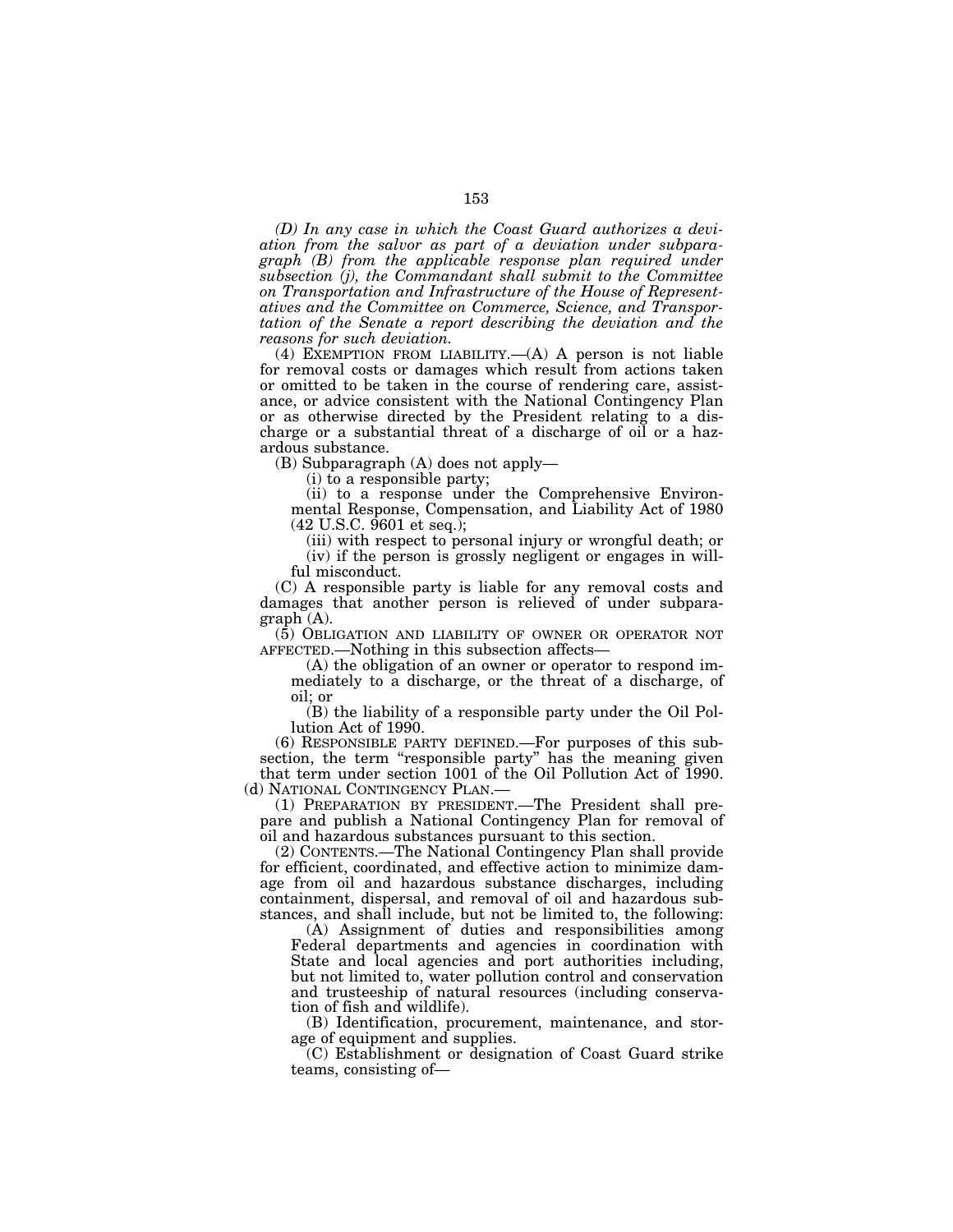(i) personnel who shall be trained, prepared, and available to provide necessary services to carry out the National Contingency Plan;

(ii) adequate oil and hazardous substance pollution control equipment and material; and

(iii) a detailed oil and hazardous substance pollution and prevention plan, including measures to protect fisheries and wildlife.

(D) A system of surveillance and notice designed to safeguard against as well as ensure earliest possible notice of discharges of oil and hazardous substances and imminent threats of such discharges to the appropriate State and Federal agencies.

(E) Establishment of a national center to provide coordination and direction for operations in carrying out the Plan.

(F) Procedures and techniques to be employed in identifying, containing, dispersing, and removing oil and hazardous substances.

(G) A schedule, prepared in cooperation with the States, identifying—

(i) dispersants, other chemicals, and other spill mitigating devices and substances, if any, that may be used in carrying out the Plan,

(ii) the waters in which such dispersants, other chemicals, and other spill mitigating devices and substances may be used, and

(iii) the quantities of such dispersant, other chemicals, or other spill mitigating device or substance which can be used safely in such waters,

which schedule shall provide in the case of any dispersant, chemical, spill mitigating device or substance, or waters not specifically identified in such schedule that the President, or his delegate, may, on a case-by-case basis, identify the dispersants, other chemicals, and other spill mitigating devices and substances which may be used, the waters in which they may be used, and the quantities which can be used safely in such waters.

(H) A system whereby the State or States affected by a discharge of oil or hazardous substance may act where necessary to remove such discharge and such State or States may be reimbursed in accordance with the Oil Pollution Act of 1990, in the case of any discharge of oil from a vessel or facility, for the reasonable costs incurred for that removal, from the Oil Spill Liability Trust Fund.

(I) Establishment of criteria and procedures to ensure immediate and effective Federal identification of, and response to, a discharge, or the threat of a discharge, that results in a substantial threat to the public health or welfare of the United States, as required under subsection  $(c)(2)$ .

(J) Establishment of procedures and standards for removing a worst case discharge of oil, and for mitigating or preventing a substantial threat of such a discharge.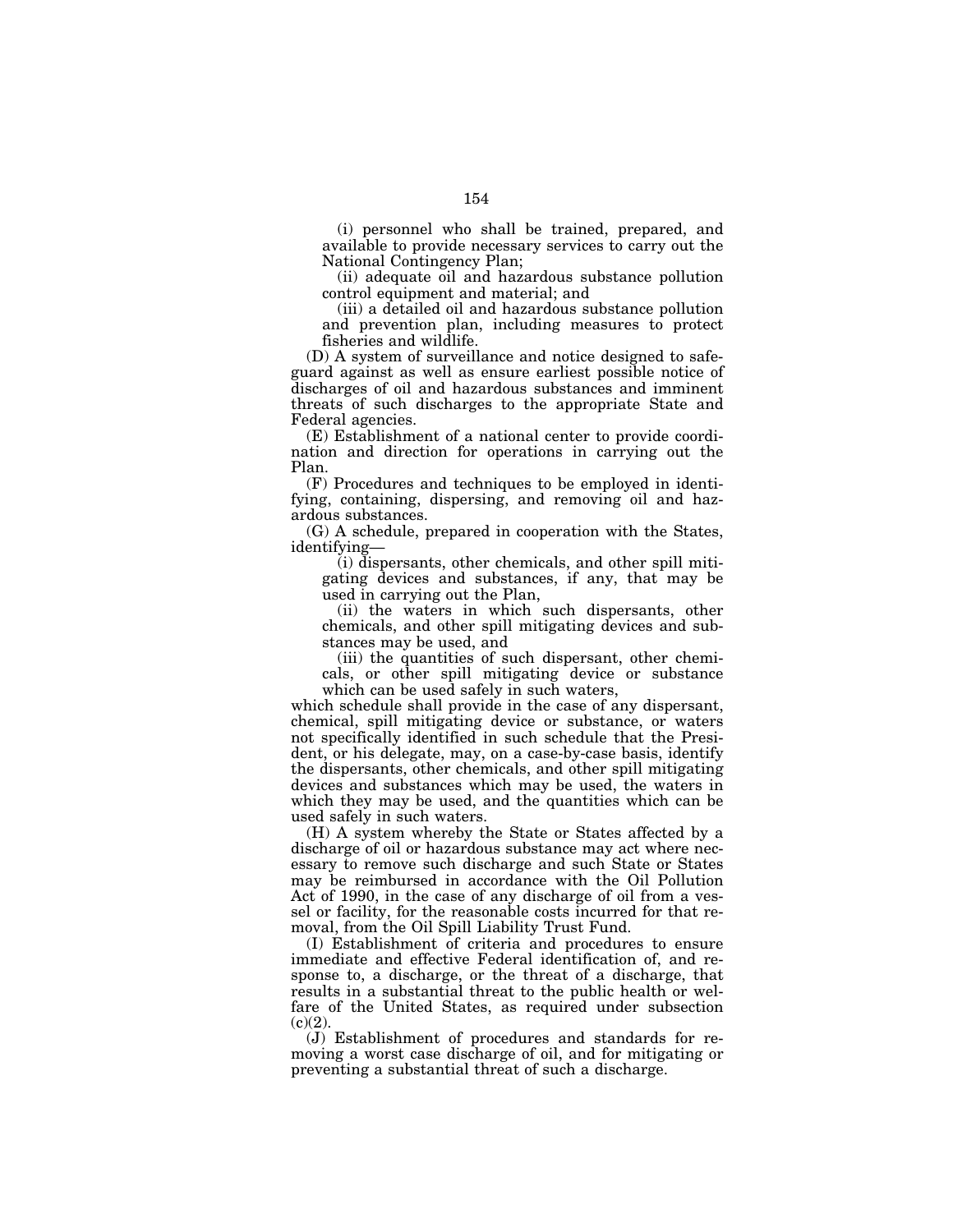(K) Designation of the Federal official who shall be the Federal On-Scene Coordinator for each area for which an Area Contingency Plan is required to be prepared under subsection (j).

(L) Establishment of procedures for the coordination of activities of—

(i) Coast Guard strike teams established under subparagraph (C);

(ii) Federal On-Scene Coordinators designated under subparagraph (K);

(iii) District Response Groups established under subsection (j); and

(iv) Area Committees established under subsection (j).

(M) A fish and wildlife response plan, developed in consultation with the United States Fish and Wildlife Service, the National Oceanic and Atmospheric Administration, and other interested parties (including State fish and wildlife conservation officials), for the immediate and effective protection, rescue, and rehabilitation of, and the minimization of risk of damage to, fish and wildlife resources and their habitat that are harmed or that may be jeopardized by a discharge.

(3) REVISIONS AND AMENDMENTS.—The President may, from time to time, as the President deems advisable, revise or otherwise amend the National Contingency Plan.

(4) ACTIONS IN ACCORDANCE WITH NATIONAL CONTINGENCY PLAN.—After publication of the National Contingency Plan, the removal of oil and hazardous substances and actions to minimize damage from oil and hazardous substance discharges shall, to the greatest extent possible, be in accordance with the

National Contingency Plan.<br>(e) CIVIL ENFORCEMENT.—

 $(1)$  ORDERS PROTECTING PUBLIC HEALTH.—In addition to any action taken by a State or local government, when the President determines that there may be an imminent and substantial threat to the public health or welfare of the United States, including fish, shellfish, and wildlife, public and private property, shorelines, beaches, habitat, and other living and nonliving natural resources under the jurisdiction or control of the United States, because of an actual or threatened discharge of oil or a hazardous substance from a vessel or facility in violation of subsection (b), the President may—

(A) require the Attorney General to secure any relief from any person, including the owner or operator of the vessel or facility, as may be necessary to abate such endangerment; or

(B) after notice to the affected State, take any other action under this section, including issuing administrative orders, that may be necessary to protect the public health and welfare.

(2) JURISDICTION OF DISTRICT COURTS.—The district courts of the United States shall have jurisdiction to grant any relief under this subsection that the public interest and the equities of the case may require.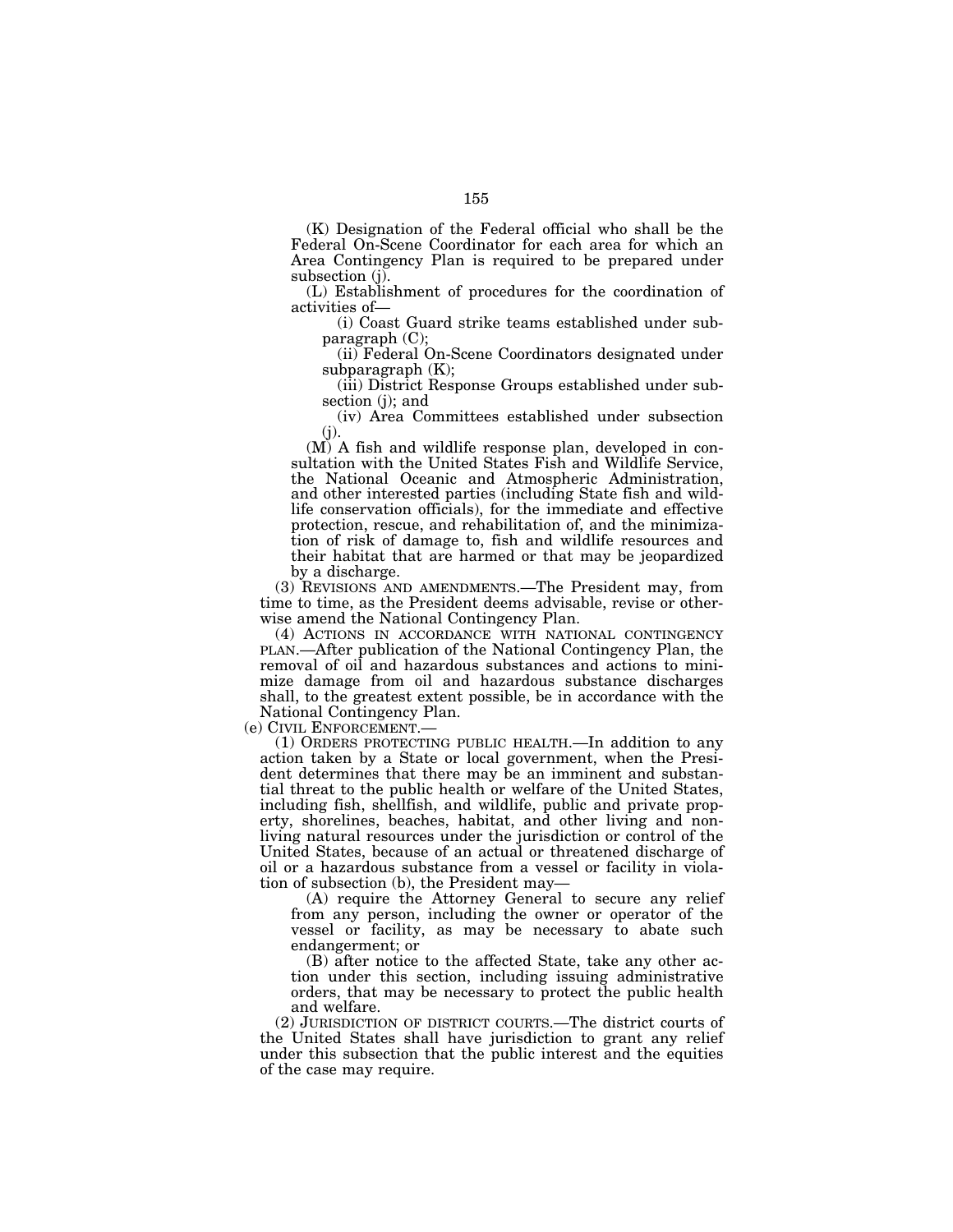$(f)(1)$  Except where an owner or operator can prove that a discharge was caused solely by (A) an act of God, (B) an act of war, (C) negligence on the part of the United States Government, or (D) an act or omission of a third party without regard to whether any such act or omission was or was not negligent, or any combination of the foregoing clauses, such owner or operator of any vessel from which oil or a hazardous substance is discharged in violation of subsection (b)(3) of this section shall, notwithstanding any other provision of law, be liable to the United States Government for the actual costs incurred under subsection (c) for the removal of such oil or substance by the United States Government in an amount not to exceed, in the case of an inland oil barge \$125 per gross ton of such barge, or \$125,000, whichever is greater, and in the case of any other vessel, \$150 per gross ton of such vessel (or, for a vessel carrying oil or hazardous substances as cargo, \$250,000), whichever is greater, except that where the United States can show that such discharge was the result of willful negligence or willful misconduct within the privity and knowledge of the owner, such owner or operator shall be liable to the United States Government for the full amount of such costs. Such costs shall constitute a maritime lien on such vessel which may be recovered in an action in rem in the district court of the United States for any district within which any vessel may be found. The United States may also bring an action against the owner or operator of such vessel in any court of competent jurisdiction to recover such costs.

(2) Except where an owner or operator of an onshore facility can prove that a discharge was caused solely by  $(A)$  an act of God,  $(B)$ an act of war, (C) negligence on the part of the United States Government, or (D) an act or omission of a third party without regard to whether any such act or omission was or was not negligent, or any combination of the foregoing clauses, such owner or operator of any such facility from which oil or a hazardous substance is discharged in violation of subsection  $(b)(3)$  of this section shall be liable to the United States Government for the actual costs incurred under subsection (c) for the removal of such oil or substance by the United States Government in an amount not to exceed \$50,000,000, except that where the United States can show that such discharge was the result of willful negligence or willful misconduct within the privity and knowledge of the owner, such owner or operator shall be liable to the United States Government for the full amount of such costs. The United States may bring an action against the owner or operator of such facility in any court of competent jurisdiction to recover such costs. The Administrator is authorized, by regulation, after consultation with the Secretary of Commerce and the Small Business Administration, to establish reasonable and equitable classifications, of those onshore facilities having a total fixed storage capacity of 1,000 barrels or less which he determines because of size, type, and location do not present a substantial risk of the discharge of oil or hazardous substance in violation of subsection (b)(3) of this section, and apply with respect to such classifications differing limits of liability which may be less than the amount contained in this paragraph.

(3) Except where an owner or operator of an offshore facility can prove that a discharge was caused solely by  $(A)$  an act of God,  $(B)$ an act of war, (C) negligence on the part of the United States Gov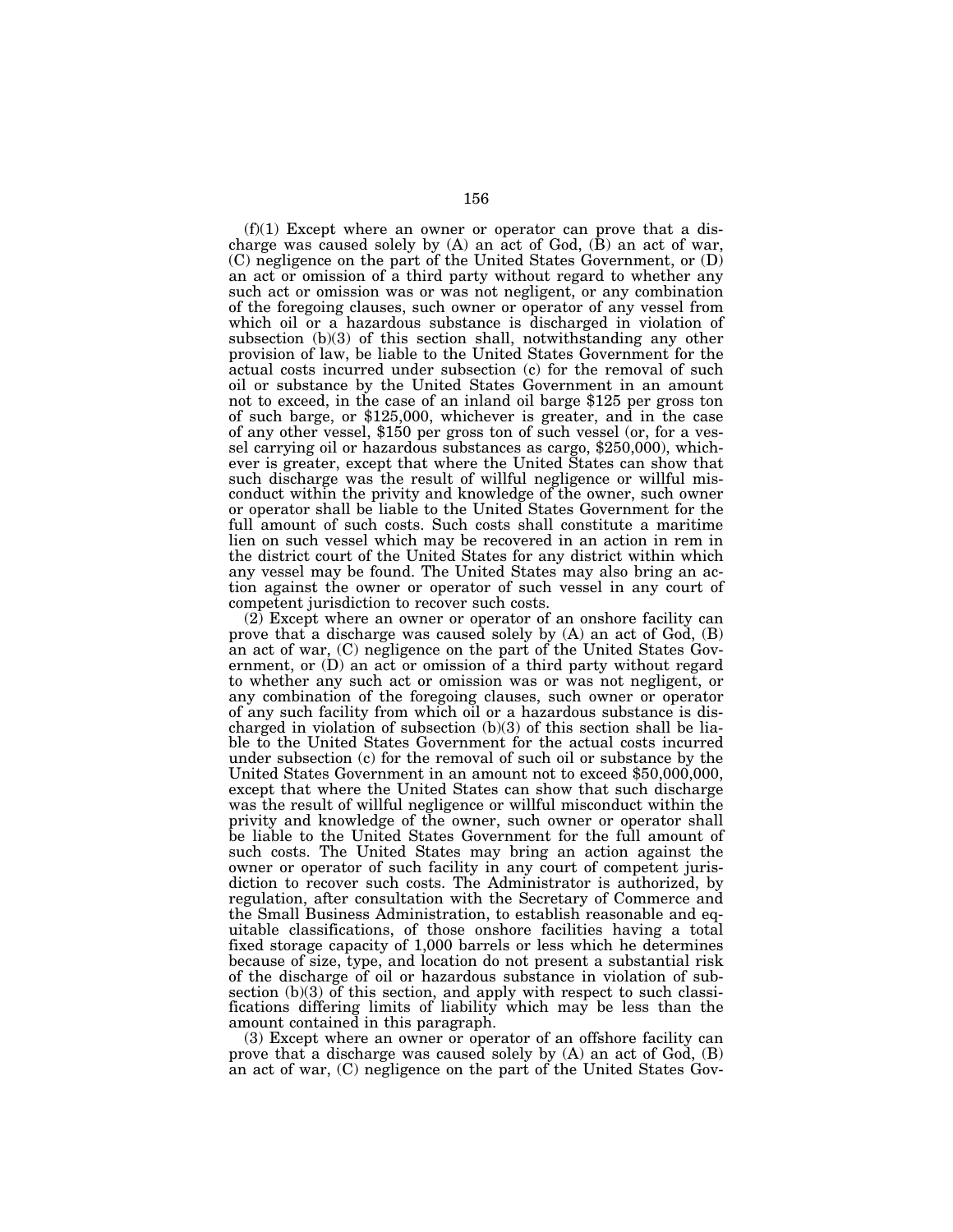ernment, or (D) an act or omission of a third party without regard to whether any such act or omission was or was not negligent, or any combination of the foregoing clauses, such owner or operator of any such facility from which oil or a hazardous substance is discharged in violation of subsection (b)(3) of this section shall, notwithstanding any other provision of law, be liable to the United States Government for the actual costs incurred under subsection (c) for the removal of such oil or substance by the United States Government in an amount not to exceed \$50,000,000, except that where the United States can show that such discharge was the result of willful negligence or willful misconduct within the privity and knowledge of the owner, such owner or operator shall be liable to the United States Government for the full amount of such costs. The United States may bring an action against the owner or operator of such a facility in any court of competent jurisdiction to recover such costs.

(4) The costs of removal of oil or a hazardous substance for which the owner or operator of a vessel or onshore or offshore facility is liable under subsection (f) of this section shall include any costs or expenses incurred by the Federal Government or any State government in the restoration or replacement of natural resources damaged or destroyed as a result of a discharge of oil or a hazardous substance in violation of subsection (b) of this section.

(5) The President, or the authorized representative of any State, shall act on behalf of the public as trustee of the natural resources to recover for the costs of replacing or restoring such resources. Sums recovered shall be used to restore, rehabilitate, or acquire the equivalent of such natural resources by the appropriate agencies of the Federal Government, or the State government.

(g) Where the owner or operator of a vessel (other than an inland oil barge) carrying oil or hazardous substances as cargo or an onshore or offshore facility which handles or stores oil or hazardous substances in bulk, from which oil or a hazardous substance is discharged in violation of subsection (b) of this section, alleges that such discharge was caused solely by an act or omission of a third party, such owner or operator shall pay to the United States Government the actual costs incurred under subsection (c) for removal of such oil or substance and shall be entitled by subrogation to all rights of the United States Government to recover such costs from such third party under this subsection. In any case where an owner or operator of a vessel, of an onshore facility, or of an offshore facility, from which oil or a hazardous substance is discharged in violation of subsection (b)(3) of this section, proves that such discharge of oil or hazardous substance was caused solely by an act or omission of a third party, or was caused solely by such an act or omission in combination with an act of God, an act of war, or negligence on the part of the United States Government, such third party shall, not withstanding any other provision of law, be liable to the United States Government for the actual costs incurred under subsection (c) for removal of such oil or substance by the United States Government, except where such third party can prove that such discharge was caused solely by  $(A)$  an act of  $God, (B)$  an act of war, (C) negligence on the part of the United States Government, or (D) an act or omission of another party without regard to whether such act or omission was or was not negligent, or any combination of the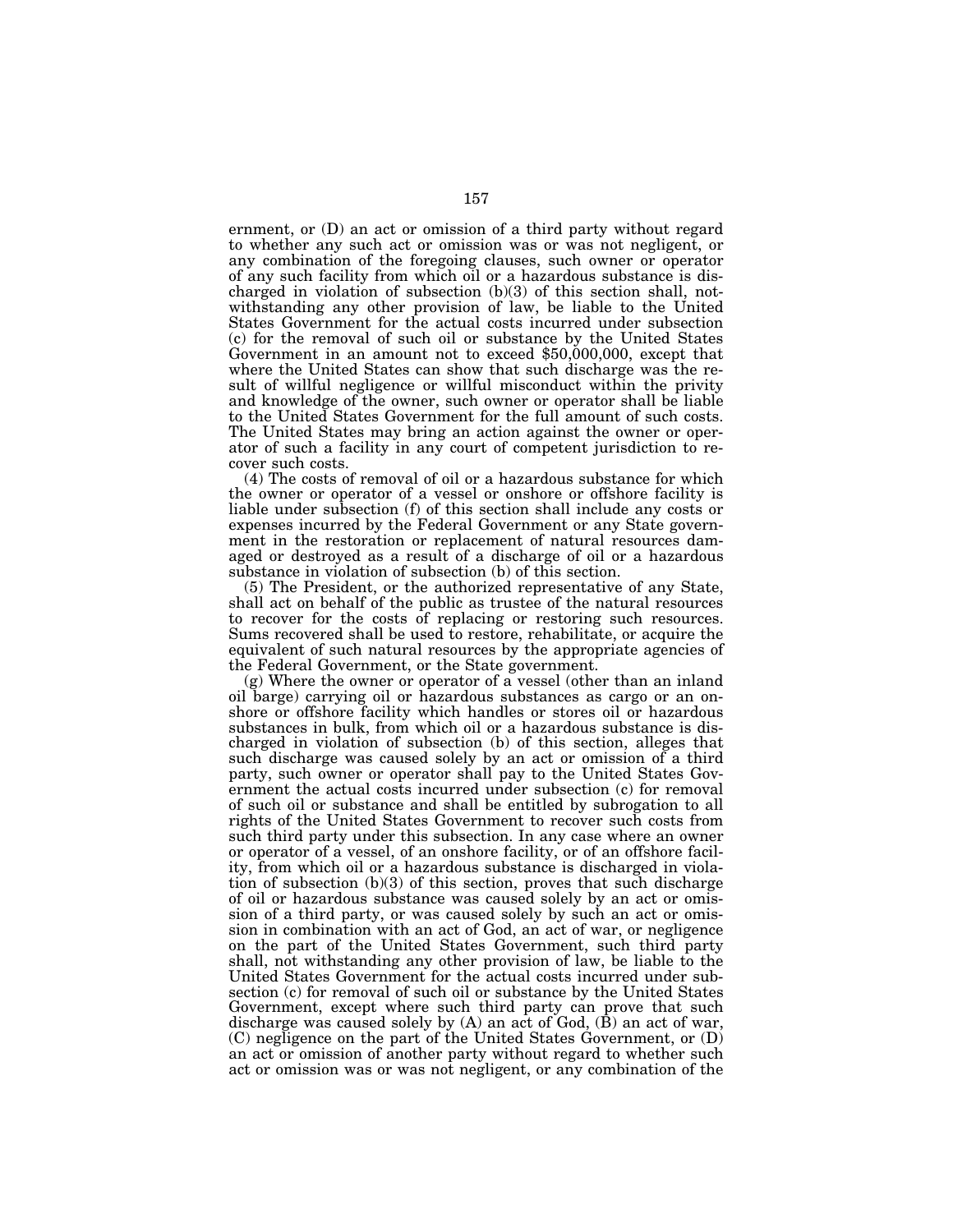foregoing clauses. If such third party was the owner or operator of a vessel which caused the discharge of oil or a hazardous substance in violation of subsection (b)(3) of this section, the liability of such third party under this subsection shall not exceed, in the case of an inland oil barge \$125 per gross ton of such barge, \$125,000, whichever is greater, and in the case of any other vessel, \$150 per gross ton of such vessel (or, for a vessel carrying oil or hazardous substances as cargo, \$250,000), whichever is greater. In any other case the liability of such third party shall not exceed the limitation which would have been applicable to the owner or operator of the vessel or the onshore or offshore facility from which the discharge actually occurred if such owner or operator were liable. If the United States can show that the discharge of oil or a hazardous substance in violation of subsection (b)(3) of this section was the result of willful negligence or willful misconduct within the privity and knowledge of such third party, such third party shall be liable to the United States Government for the full amount of such removal costs. The United States may bring an action against the third party in any court of competent jurisdiction to recover such removal costs.

(h) The liabilities established by this section shall in no way affect any rights which (1) the owner or operator of a vessel or of an onshore facility or an offshore facility may have against any third party whose acts may in any way have caused or contributed to such discharge, or (2) The United States Government may have against any third party whose actions may in any way have caused or contributed to the discharge of oil or hazardous substance.

(i) In any case where an owner or operator of a vessel or an onshore facility or an offshore facility from which oil or a hazardous substance is discharged in violation of subsection (b)(3) of this section acts to remove such oil or substance in accordance with regulations promulgated pursuant to this section, such owner or operator shall be entitled to recover the reasonable costs incurred in such removal upon establishing, in a suit which may be brought against the United States Government in the United States Claims Court, that such discharge was caused solely by (A) an act of God, (B) an act of war, (C) negligence on the part of the United States Government, or (D) an act or omission of a third party without regard to whether such act or omission was or was not negligent, or of any combination of the foregoing clauses.

(j) NATIONAL RESPONSE SYSTEM.—

(1) IN GENERAL.—Consistent with the National Contingency Plan required by subsection  $(c)(2)$  of this section, as soon as practicable after the effective date of this section, and from time to time thereafter, the President shall issue regulations consistent with maritime safety and with marine and navigation laws (A) establishing methods and procedures for removal of discharged oil and hazardous substances, (B) establishing criteria for the development and implementation of local and regional oil and hazardous substance removal contingency plans, (C) establishing procedures, methods, and equipment and other requirements for equipment to prevent discharges of oil and hazardous substances from vessels and from onshore facilities and offshore facilities, and to contain such discharges, and (D) governing the inspection of vessels carrying cargoes of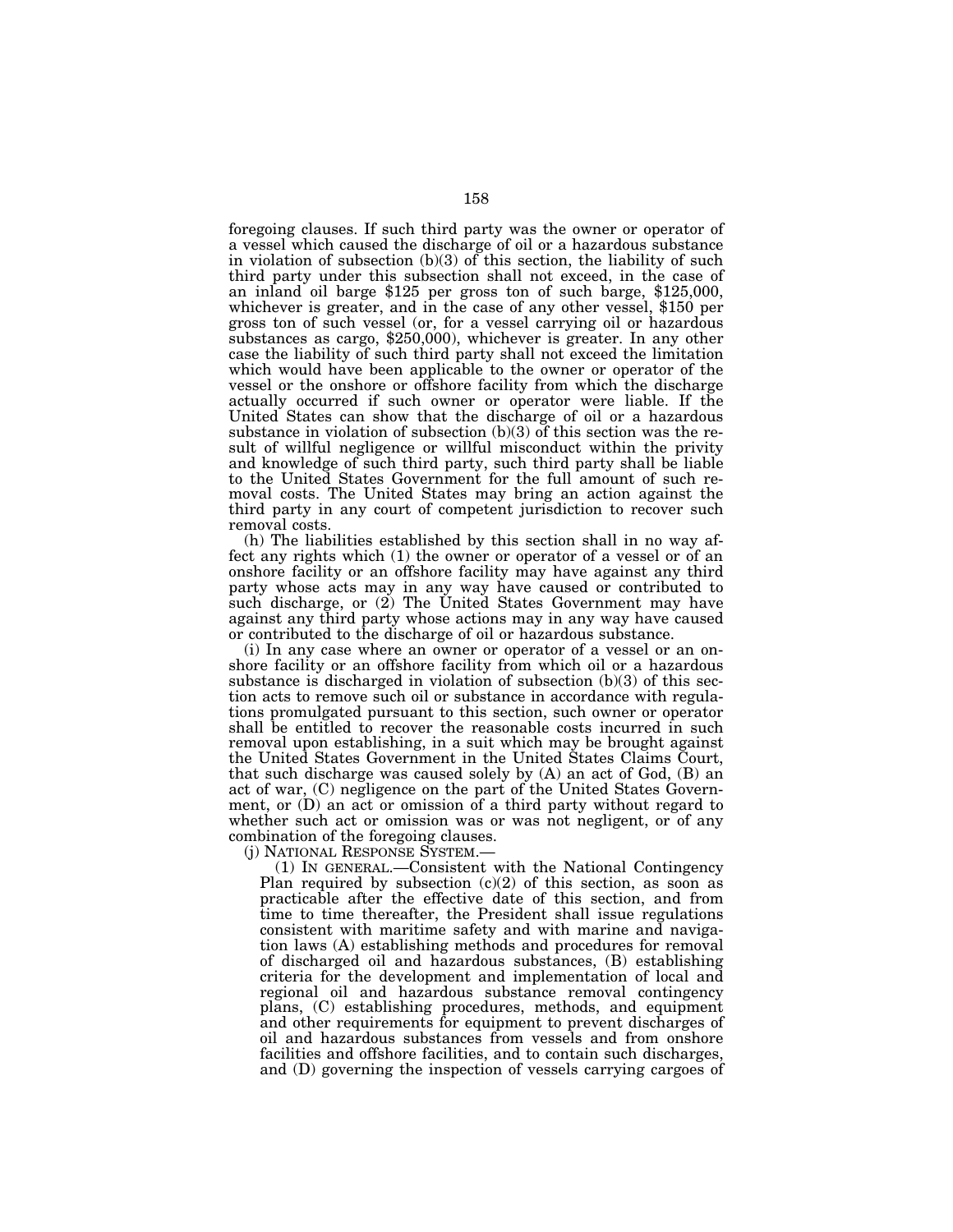oil and hazardous substances and the inspection of such cargoes in order to reduce the likelihood of discharges of oil from vessels in violation of this section.

(2) NATIONAL RESPONSE UNIT.—The Secretary of the department in which the Coast Guard is operating shall establish a National Response Unit at Elizabeth City, North Carolina. The Secretary, acting through the National Response Unit—

(A) shall compile and maintain a comprehensive computer list of spill removal resources, personnel, and equipment that is available worldwide and within the areas designated by the President pursuant to paragraph (4), and of information regarding previous spills, including data from universities, research institutions, State governments, and other nations, as appropriate, which shall be disseminated as appropriate to response groups and area committees, and which shall be available to Federal and State agencies and the public;

(B) shall provide technical assistance, equipment, and other resources requested by a Federal On-Scene Coordinator;

(C) shall coordinate use of private and public personnel and equipment to remove a worst case discharge, and to mitigate or prevent a substantial threat of such a discharge, from a vessel, offshore facility, or onshore facility operating in or near an area designated by the President pursuant to paragraph (4);

(D) may provide technical assistance in the preparation of Area Contingency Plans required under paragraph (4);

(E) shall administer Coast Guard strike teams established under the National Contingency Plan;

(F) shall maintain on file all Area Contingency Plans approved by the President under this subsection; and

(G) shall review each of those plans that affects its responsibilities under this subsection.

(3) COAST GUARD DISTRICT RESPONSE GROUPS.—(A) The Secretary of the department in which the Coast Guard is operating shall establish in each Coast Guard district a Coast Guard District Response Group.

(B) Each Coast Guard District Response Group shall consist of—

(i) the Coast Guard personnel and equipment, including firefighting equipment, of each port within the district;

(ii) additional prepositioned equipment; and

(iii) a district response advisory staff.

(C) Coast Guard district response groups—

(i) shall provide technical assistance, equipment, and other resources when required by a Federal On-Scene Coordinator;

(ii) shall maintain all Coast Guard response equipment within its district;

(iii) may provide technical assistance in the preparation of Area Contingency Plans required under paragraph (4); and

(iv) shall review each of those plans that affect its area of geographic responsibility.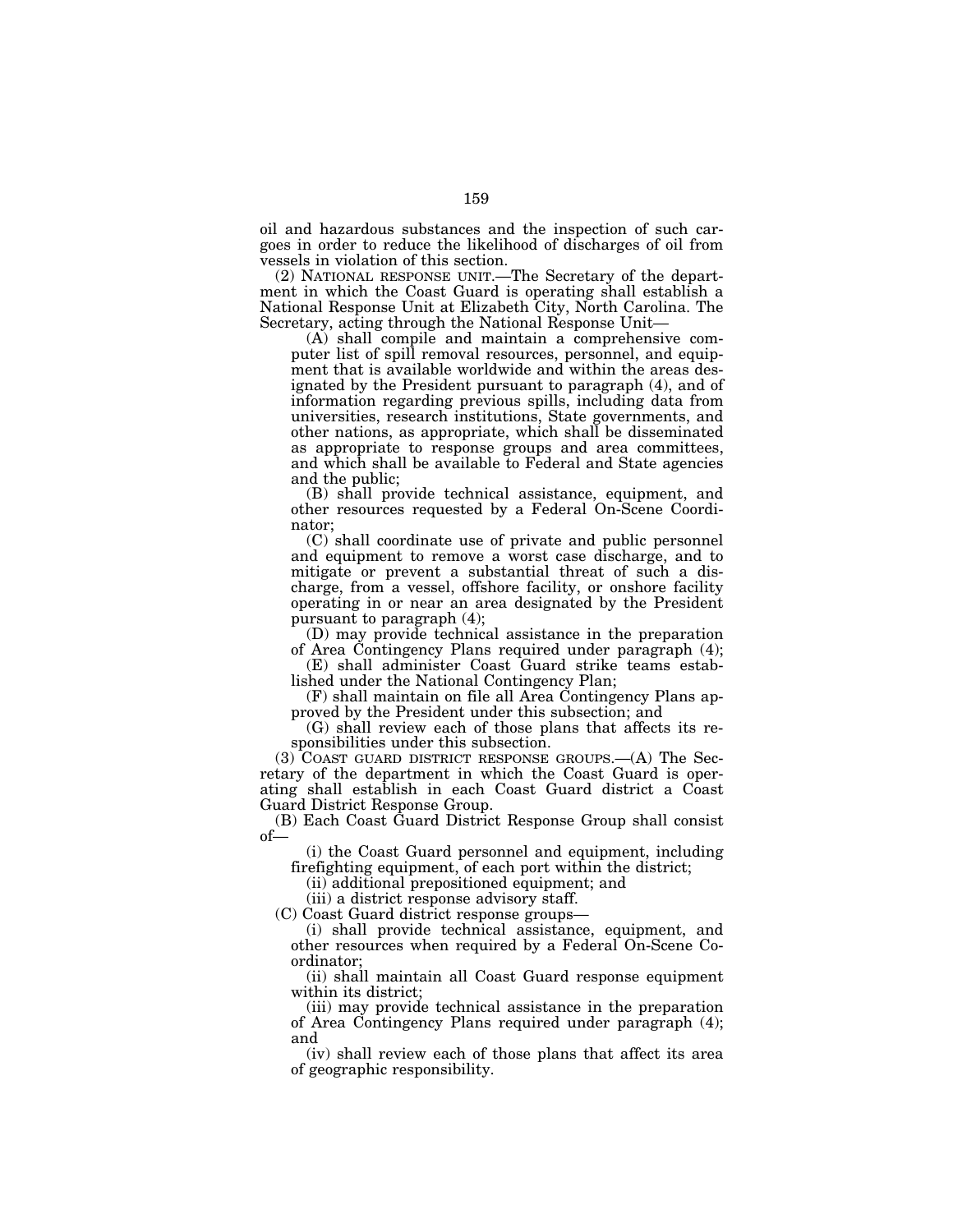(4) AREA COMMITTEES AND AREA CONTINGENCY PLANS.—(A) There is established for each area designated by the President an Area Committee comprised of members appointed by the President from qualified—

(i) personnel of Federal, State, and local agencies; and

(ii) members of federally recognized Indian tribes, where applicable.

(B) Each Area Committee, under the direction of the Federal On-Scene Coordinator for its area, shall—

(i) prepare for its area the Area Contingency Plan required under subparagraph (C);

(ii) work with State, local, and tribal officials to enhance the contingency planning of those officials and to assure preplanning of joint response efforts, including appropriate procedures for mechanical recovery, dispersal, shoreline cleanup, protection of sensitive environmental areas, and protection, rescue, and rehabilitation of fisheries and wildlife, including advance planning with respect to the closing and reopening of fishing areas following a discharge; and

(iii) work with State, local, and tribal officials to expedite decisions for the use of dispersants and other mitigating substances and devices.

(C) Each Area Committee shall prepare and submit to the President for approval an Area Contingency Plan for its area. The Area Contingency Plan shall—

(i) when implemented in conjunction with the National Contingency Plan, be adequate to remove a worst case discharge, and to mitigate or prevent a substantial threat of such a discharge, from a vessel, offshore facility, or onshore facility operating in or near the area;

(ii) describe the area covered by the plan, including the areas of special economic or environmental importance that might be damaged by a discharge;

(iii) describe in detail the responsibilities of an owner or operator and of Federal, State, and local agencies in removing a discharge, and in mitigating or preventing a substantial threat of a discharge;

(iv) list the equipment (including firefighting equipment), dispersants or other mitigating substances and devices, and personnel available to an owner or operator, Federal, State, and local agencies, and tribal governments, to ensure an effective and immediate removal of a discharge, and to ensure mitigation or prevention of a substantial threat of a discharge;

(v) compile a list of local scientists, both inside and outside Federal Government service, with expertise in the environmental effects of spills of the types of oil typically transported in the area, who may be contacted to provide information or, where appropriate, participate in meetings of the scientific support team convened in response to a spill, and describe the procedures to be followed for obtaining an expedited decision regarding the use of dispersants;

(vi) describe in detail how the plan is integrated into other Area Contingency Plans and vessel, offshore facility, and onshore facility response plans approved under this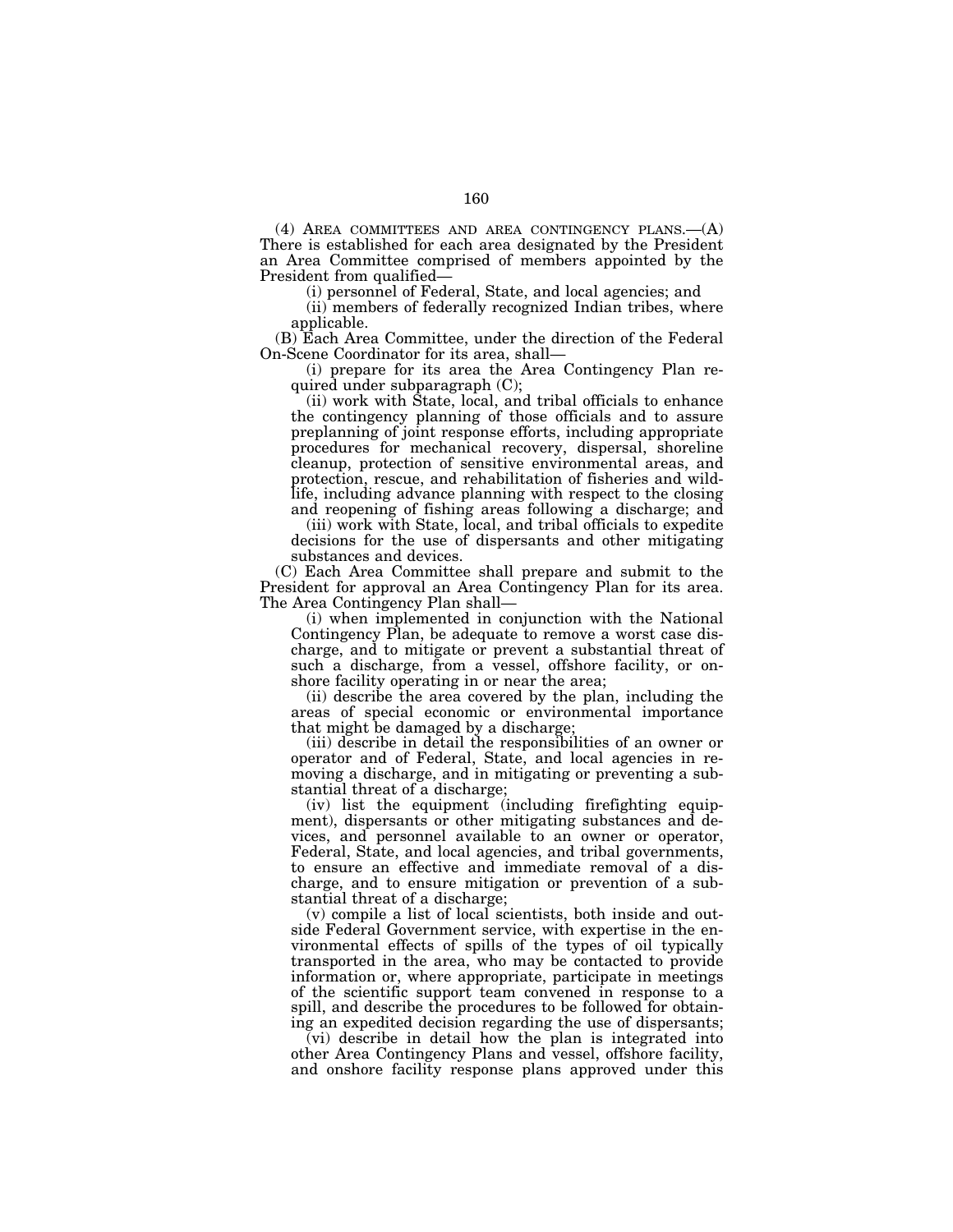subsection, and into operating procedures of the National Response Unit;

(vii) include a framework for advance planning and decisionmaking with respect to the closing and reopening of fishing areas following a discharge, including protocols and standards for the closing and reopening of fishing areas;

(viii) include any other information the President requires; and

(ix) be updated periodically by the Area Committee. (D) The President shall—

(i) review and approve Area Contingency Plans under this paragraph; and

(ii) periodically review Area Contingency Plans so approved.

(5) TANK VESSEL, NONTANK VESSEL, AND FACILITY RESPONSE  $PLANS. —(A)(i)$  The President shall issue regulations which require an owner or operator of a tank vessel or facility described in subparagraph (C) to prepare and submit to the President a plan for responding, to the maximum extent practicable, to a worst case discharge, and to a substantial threat of such a discharge, of oil or a hazardous substance.

(ii) The President shall also issue regulations which require an owner or operator of a nontank vessel to prepare and submit to the President a plan for responding, to the maximum extent practicable, to a worst case discharge, and to a substantial threat of such a discharge, of oil.

(B) The Secretary of the Department in which the Coast Guard is operating may issue regulations which require an owner or operator of a tank vessel, a nontank vessel, or a facility described in subparagraph (C) that transfers noxious liquid substances in bulk to or from a vessel to prepare and submit to the Secretary a plan for responding, to the maximum extent practicable, to a worst case discharge, and to a substantial threat of such a discharge, of a noxious liquid substance that is not designated as a hazardous substance or regulated as oil in any other law or regulation. For purposes of this paragraph, the term ''noxious liquid substance'' has the same meaning when that term is used in the MARPOL Protocol described in section  $2(a)(3)$  of the Act to Prevent Pollution from Ships  $(33)$ U.S.C.  $1901(a)(3)$ ).

(C) The tank vessels, nontank vessels, and facilities referred to in subparagraphs (A) and (B) are the following:

(i) A tank vessel, as defined under section 2101 of title 46, United States Code.

(ii) A nontank vessel.

(iii) An offshore facility.

(iv) An onshore facility that, because of its location, could reasonably be expected to cause substantial harm to the environment by discharging into or on the navigable waters, adjoining shorelines, or the exclusive economic zone.

(D) A response plan required under this paragraph shall— (i) be consistent with the requirements of the National Contingency Plan and Area Contingency Plans;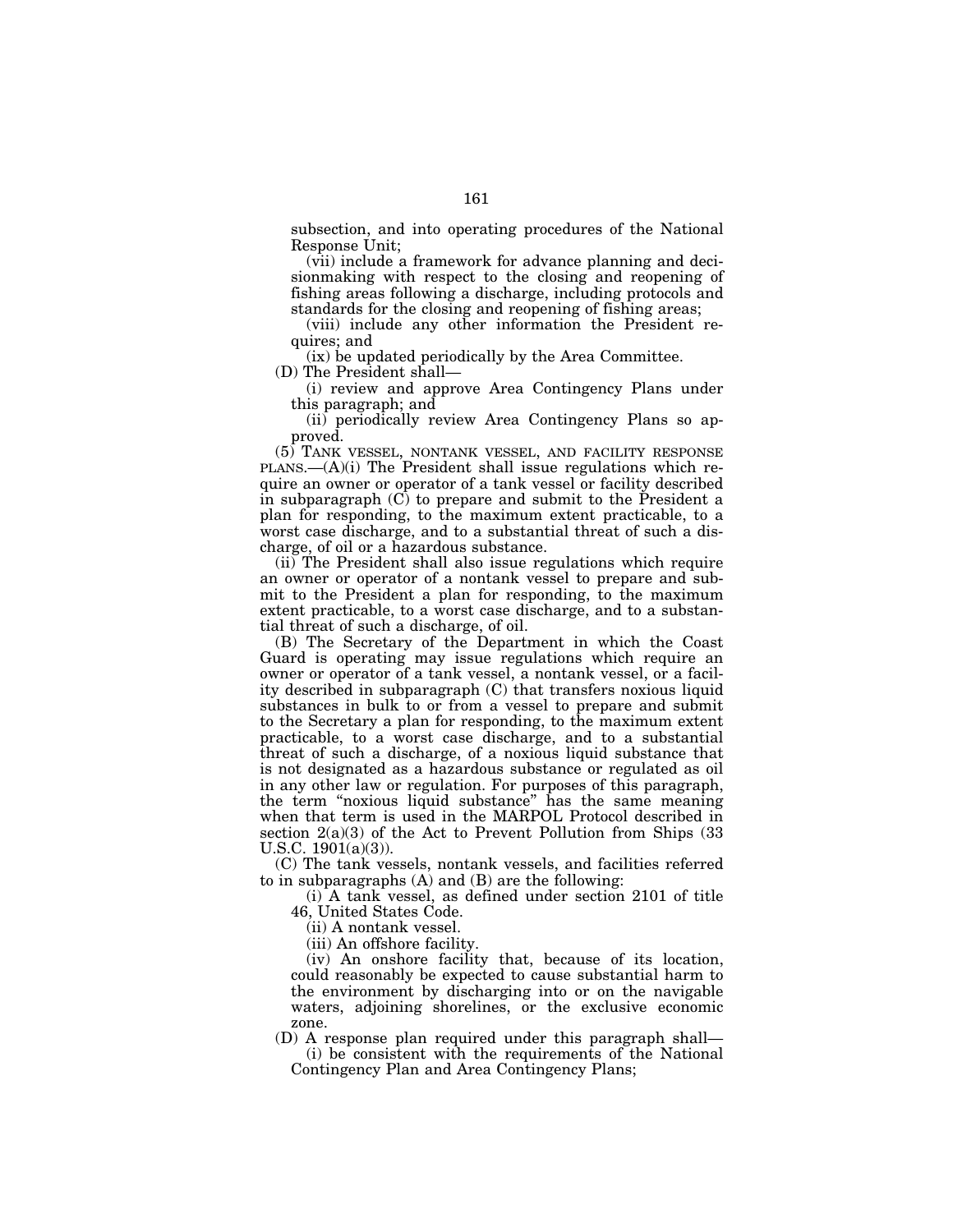(ii) identify the qualified individual having full authority to implement removal actions, and require immediate communications between that individual and the appropriate Federal official and the persons providing personnel and equipment pursuant to clause (iii);

(iii) identify, and ensure by contract or other means approved by the President the availability of, private personnel and equipment necessary to remove to the maximum extent practicable a worst case discharge (including a discharge resulting from fire or explosion), and to mitigate or prevent a substantial threat of such a discharge;

(iv) describe the training, equipment testing, periodic unannounced drills, and response actions of persons on the vessel or at the facility, to be carried out under the plan to ensure the safety of the vessel or facility and to mitigate or prevent the discharge, or the substantial threat of a discharge;

(v) be updated periodically; and

(vi) be resubmitted for approval of each significant change.

(E) With respect to any response plan submitted under this paragraph for an onshore facility that, because of its location, could reasonably be expected to cause significant and substantial harm to the environment by discharging into or on the navigable waters or adjoining shorelines or the exclusive economic zone, and with respect to each response plan submitted under this paragraph for a tank vessel, nontank vessel, or offshore facility, the President shall—

(i) promptly review such response plan;

(ii) require amendments to any plan that does not meet the requirements of this paragraph;

(iii) approve any plan that meets the requirements of this paragraph;

(iv) review each plan periodically thereafter; and

(v) in the case of a plan for a nontank vessel, consider any applicable State-mandated response plan in effect on the date of the enactment of the Coast Guard and Maritime Transportation Act of 2004 and ensure consistency to the extent practicable.

(F) A tank vessel, nontank vessel, offshore facility, or onshore facility required to prepare a response plan under this subsection may not handle, store, or transport oil unless-

(i) in the case of a tank vessel, nontank vessel, offshore facility, or onshore facility for which a response plan is reviewed by the President under subparagraph (E), the plan has been approved by the President; and

(ii) the vessel or facility is operating in compliance with the plan.

(G) Notwithstanding subparagraph (E), the President may authorize a tank vessel, nontank vessel, offshore facility, or onshore facility to operate without a response plan approved under this paragraph, until not later than 2 years after the date of the submission to the President of a plan for the tank vessel, nontank vessel, or facility, if the owner or operator certifies that the owner or operator has ensured by contract or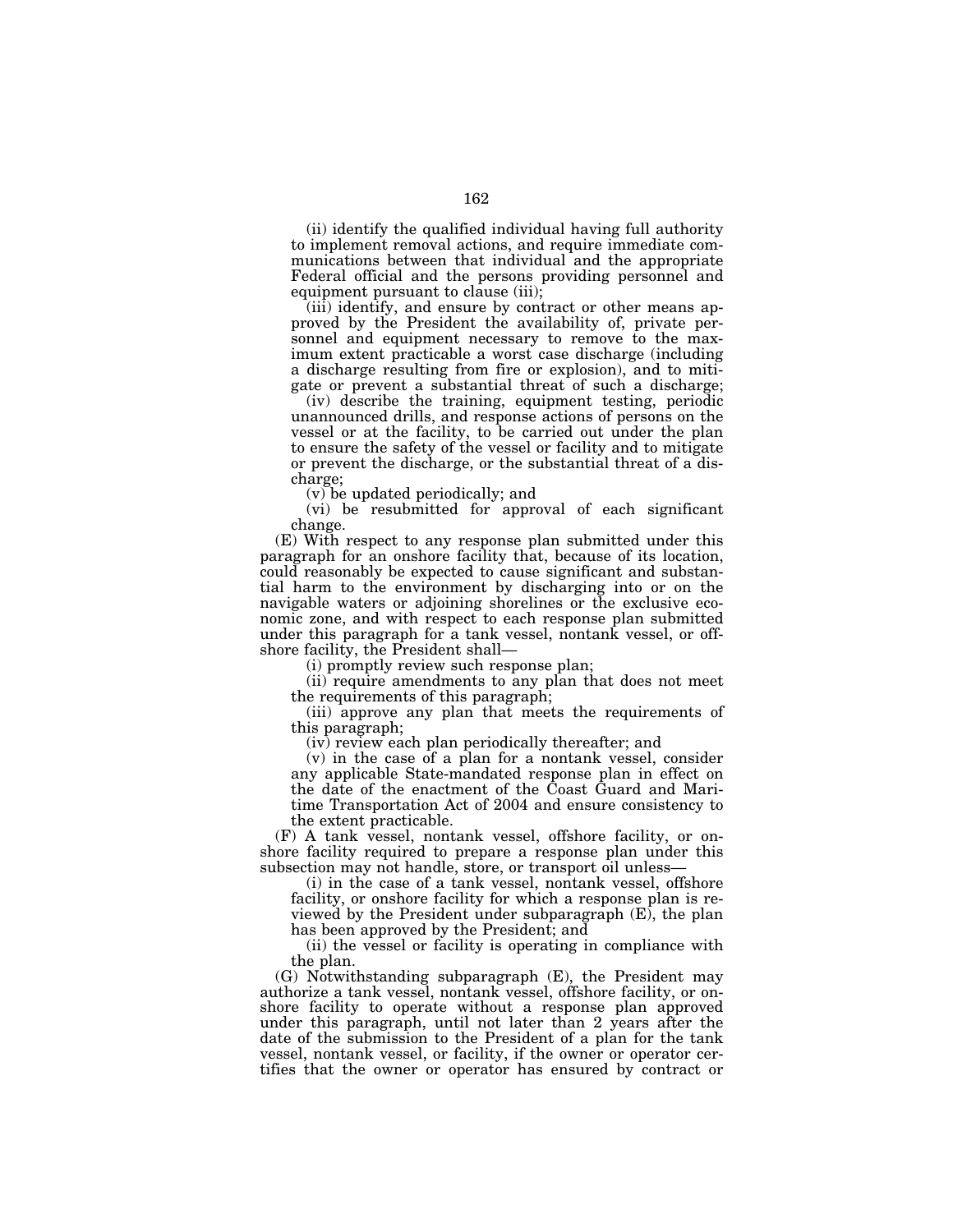other means approved by the President the availability of private personnel and equipment necessary to respond, to the maximum extent practicable, to a worst case discharge or a substantial threat of such a discharge.

(H) The owner or operator of a tank vessel, nontank vessel, offshore facility, or onshore facility may not claim as a defense to liability under title I of the Oil Pollution Act of 1990 that the owner or operator was acting in accordance with an approved response plan.

(I) The Secretary shall maintain, in the Vessel Identification System established under chapter 125 of title 46, United States Code, the dates of approval and review of a response plan under this paragraph for each tank vessel and nontank vessel that is a vessel of the United States.

*(J)(i) Except as provided in clause (iv), in any case in which the Secretary has determined that the national planning criteria established pursuant to this subsection are inappropriate for a vessel operating in the area of responsibility of Coast Guard Sector Anchorage, a response plan required under this paragraph with respect to a discharge of oil for the vessel shall comply with the planning criteria established under clause (ii), which planning criteria shall, with respect to a discharge of oil from the vessel, supercede the national planning criteria and apply in lieu of any alternative planning criteria approved for vessels operating in such area.* 

*(ii) The President shall establish planning criteria for a worst case discharge of oil, and a substantial threat of such a discharge, within the area of responsibility of Coast Guard Sector Anchorage, including planning criteria for the following:* 

*(I) Mechanical oil spill response resources that are required to be located within such area.* 

*(II) Response times for mobilization of oil spill response resources and arrival on the scene of a worst case discharge of oil, or substantial threat of such a discharge, occurring within such area.* 

*(III) Dedicated vessels for oil spill response that are capable of operating in the ocean environment and required to be located within such area.* 

*(IV) Ensuring the availability of at least one oil spill removal organization that is classified by the Coast Guard and that—* 

*(aa) is capable of responding in all operating environments in such area;* 

*(bb) provides vessel routing measures consistent with international routing measure deviation protocols;* 

*(cc) maintains real-time continuous vessel tracking, monitoring, and engagement protocols with the ability to detect and address vessel operation anomalies;* 

*(dd) has the capability to manage wildlife protection and rehabilitation;* 

*(ee) controls oil spill response resources of dedicated and nondedicated resource providers within such area, through ownership, contracts, agreements, or other means approved by the President, sufficient to mobilize and sustain a response to a worst case discharge of oil*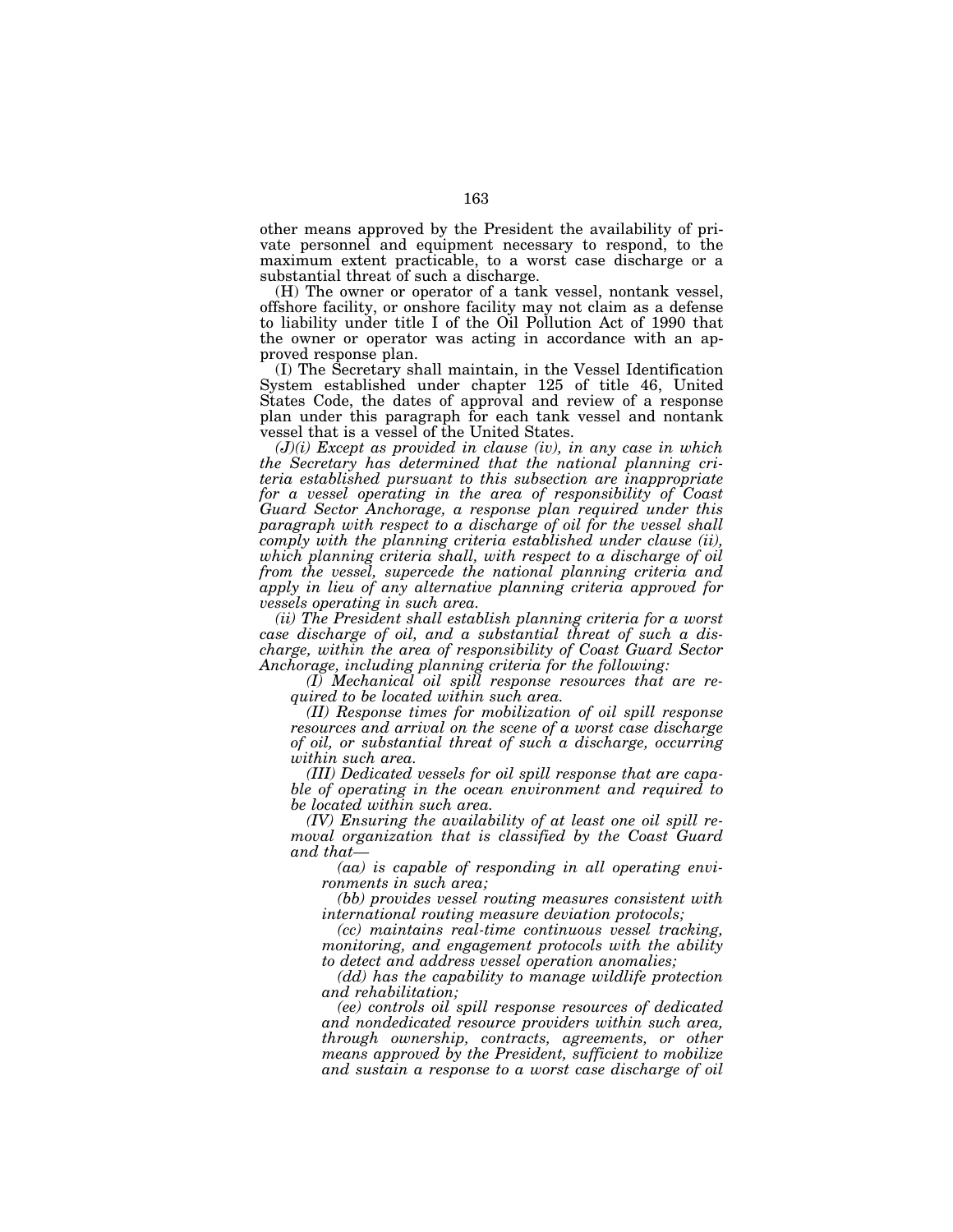*and to contain, recover, and temporarily store discharged oil; and* 

*(ff) has pre-positioned all of its oil spill response resources in strategic locations throughout such area in a manner that ensures the ability to support response personnel, marine operations, air cargo, or other related logistics infrastructure.* 

*(V) Temporary storage capability using both dedicated and non-dedicated assets located within such area.* 

*(VI) Non-mechanical oil spill response resources, to be available under contracts, agreements, or other means approved by the President, capable of responding to both a discharge of persistent oil and a discharge of non-persistent oil, whether the discharged oil was carried by a vessel as fuel or cargo.* 

*(VII) With respect to tank barges carrying non-persistent oil in bulk as cargo to be delivered to communities within such area, oil spill response resources that is required to be carried on board.* 

*(VIII) Ensuring that oil spill response resources otherwise required to be included in a response plan for purposes of compliance with salvage and marine firefighting requirements are not used to meet the requirements of this subparagraph.* 

*(IX) Specifying a minimum length of time that approval of a response plan under this subparagraph is valid.* 

*(iii) The President may approve a response plan for a vessel under this subparagraph only if the owner or operator of the vessel demonstrates the availability of the oil spill response resources required to be included in the response plan under the planning criteria established under clause (ii).* 

*(iv) Nothing in this subparagraph affects—* 

*(I) vessels operating within the area of responsibility of the Coast Guard sector responsible for Anchorage, Alaska, with primary operations occurring within Cook Inlet, Alaska; or* 

*(II) the requirements applicable to tank vessels subject to section 5005 of the Oil Pollution Act of 1990 (33 U.S.C. 2735).* 

(6) EQUIPMENT REQUIREMENTS AND INSPECTION.—The President may require—

(A) periodic inspection of containment booms, skimmers, vessels, and other major equipment used to remove discharges; and

(B) vessels operating on navigable waters and carrying oil or a hazardous substance in bulk as cargo, and nontank vessels carrying oil of any kind as fuel for main propulsion, to carry appropriate removal equipment that employs the best technology economically feasible and that is compatible with the safe operation of the vessel.

(7) AREA DRILLS.—The President shall periodically conduct drills of removal capability, without prior notice, in areas for which Area Contingency Plans are required under this subsection and under relevant tank vessel, nontank vessel, and facility response plans. The drills may include participation by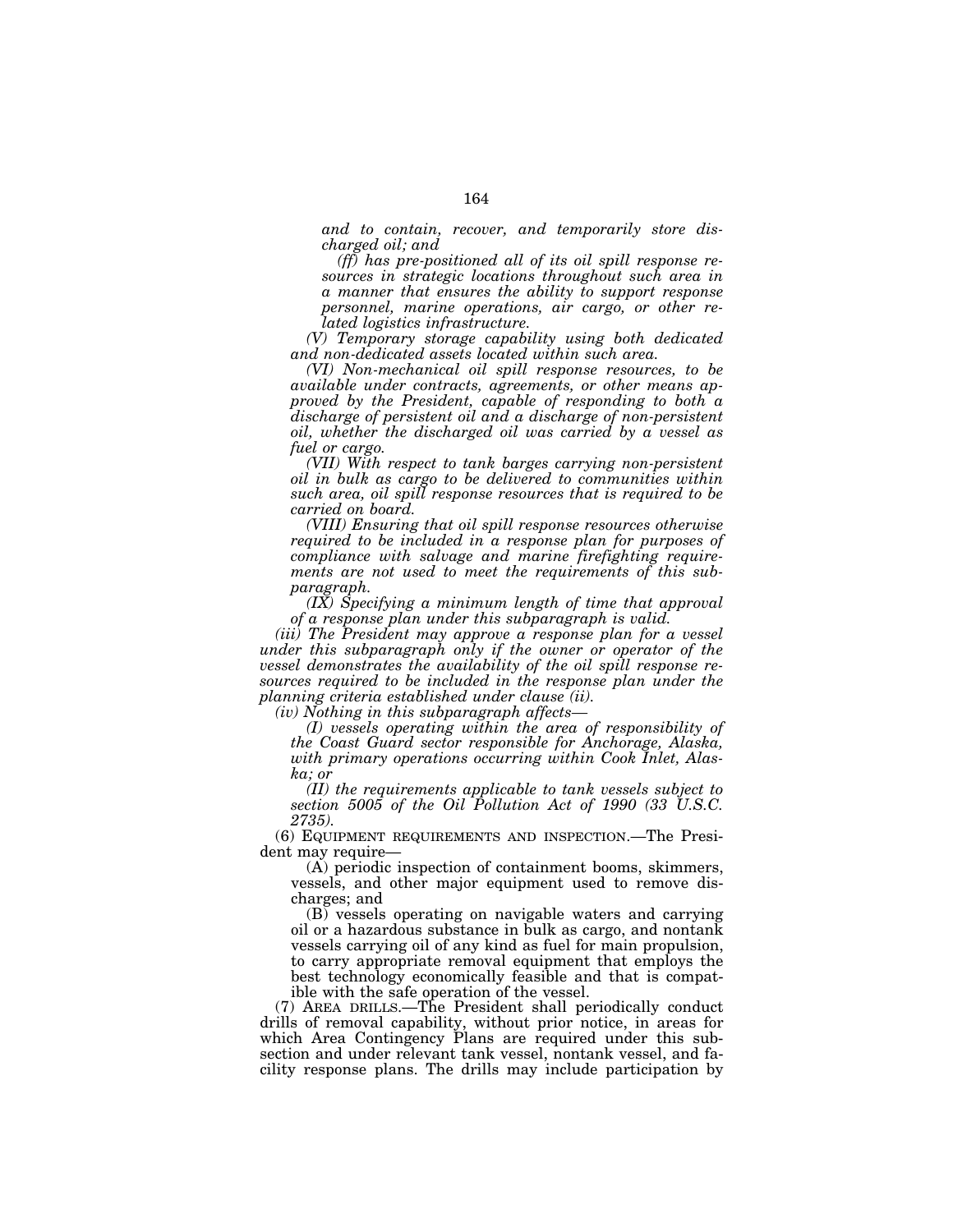Federal, State, and local agencies, the owners and operators of vessels and facilities in the area, and private industry. The President may publish annual reports on these drills, including assessments of the effectiveness of the plans and a list of amendments made to improve plans.

(8) UNITED STATES GOVERNMENT NOT LIABLE.—The United States Government is not liable for any damages arising from its actions or omissions relating to any response plan required by this section.

(l) The President is authorized to delegate the administration of this section to the heads of those Federal departments, agencies, and instrumentalities which he determines to be appropriate. Each such department, agency, and instrumentality, in order to avoid duplication of effort, shall, whenever appropriate, utilize the personnel, services, and facilities of other Federal departments, agencies, and instrumentalities.<br>
(m) ADMINISTRATIVE PROVISIONS.—

(1) FOR VESSELS.—Anyone authorized by the President to enforce the provisions of this section with respect to any vessel may, except as to public vessels—

(A) board and inspect any vessel upon the navigable waters of the United States or the waters of the contiguous zone,

(B) with or without a warrant, arrest any person who in the presence or view of the authorized person violates the provisions of this section or any regulation issued thereunder, and

(C) execute any warrant or other process issued by an officer or court of competent jurisdiction.

(2) FOR FACILITIES.— (A) RECORDKEEPING.—Whenever required to carry out the purposes of this section, the Administrator, the Secretary of Transportation, or the Secretary of the Department in which the Coast Guard is operating shall require the owner or operator of a facility to which this section applies to establish and maintain such records, make such reports, install, use, and maintain such monitoring equipment and methods, and provide such other information as the Administrator, the Secretary of Transportation, or Secretary, as the case may be, may require to carry out the objectives of this section.

(B) ENTRY AND INSPECTION.—Whenever required to carry out the purposes of this section, the Administrator, the Secretary of Transportation, or the Secretary of the Department in which the Coast Guard is operating or an authorized representative of the Administrator, the Secretary of Transportation, or Secretary, upon presentation of appropriate credentials, may—

(i) enter and inspect any facility to which this section applies, including any facility at which any records are required to be maintained under subparagraph (A); and

(ii) at reasonable times, have access to and copy any records, take samples, and inspect any monitoring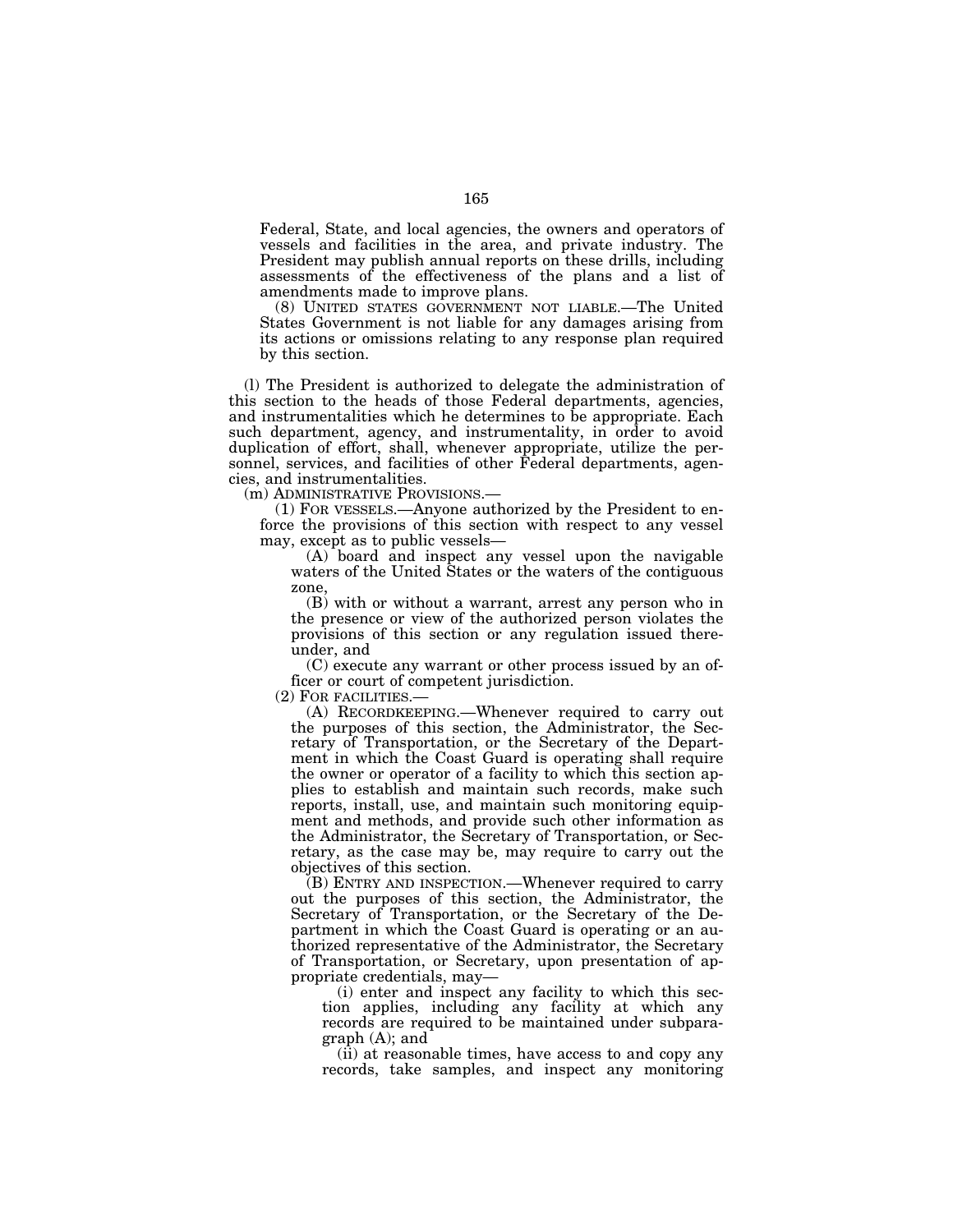equipment or methods required under subparagraph (A).

(C) ARRESTS AND EXECUTION OF WARRANTS.—Anyone authorized by the Administrator or the Secretary of the department in which the Coast Guard is operating to enforce the provisions of this section with respect to any facility may—

(i) with or without a warrant, arrest any person who violates the provisions of this section or any regulation issued thereunder in the presence or view of the person so authorized; and

(ii) execute any warrant or process issued by an officer or court of competent jurisdiction.

(D) PUBLIC ACCESS.—Any records, reports, or information obtained under this paragraph shall be subject to the same public access and disclosure requirements which are applicable to records, reports, and information obtained pursuant to section 308.

(n) The several district courts of the United States are invested with jurisdiction for any actions, other than actions pursuant to subsection (i)(1), arising under this section. In the case of Guam and the Trust Territory of the Pacific Islands, such actions may be brought in the district court of Guam, and in the case of the Virgin Islands such actions may be brought in the district court of the Virgin Islands. In the case of American Samoa and the Trust Territory of the Pacific Islands, such actions may be brought in the District Court of the United States for the District of Hawaii and such court shall have jurisdiction of such actions. In the case of the Canal Zone, such actions may be brought in the United States District Court for the District of the Canal Zone.

 $(0)(1)$  Nothing in this section shall affect or modify in any way the obligations of any owner or operator of any vessel, or of any owner or operator of any onshore facility or offshore facility to any person or agency under any provision of law for damages to any publicly owned or privately owned property resulting from a discharge of any oil or hazardous substance or from the removal of any such oil or hazardous substance.

(2) Nothing in this section shall be construed as preempting any State or political subdivision thereof from imposing any requirement or liability with respect to the discharge of oil or hazardous substance into any waters within such State, or with respect to any removal activities related to such discharge.

(3) Nothing in this section shall be construed as affecting or modifying any other existing authority of any Federal department, agency, or instrumentality, relative to onshore or offshore facilities under this Act or any other provision of law, or to affect any State or local law not in conflict with this section.

(q) The President is authorized to establish, with respect to any class or category of onshore or offshore facilities, a maximum limit of liability under subsections  $(f)(2)$  and  $(3)$  of this section of less than \$50,000,000, but not less than, \$8,000,000.

(r) Nothing in this section shall be construed to impose, or authorize the imposition of, any limitation on liability under the Outer Continental Shelf Lands Act or the Deepwater Port Act of 1974.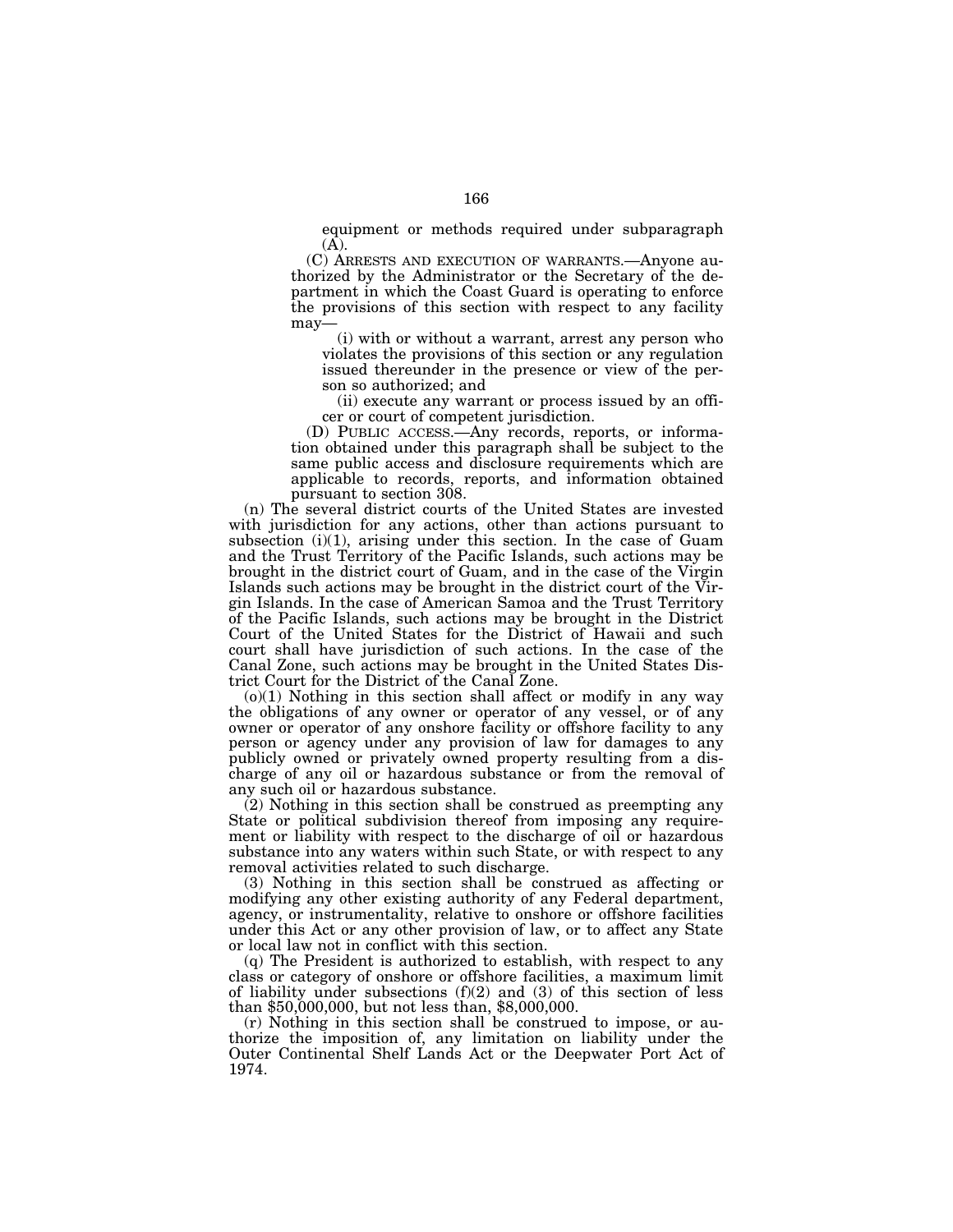(s) The Oil Spill Liability Trust Fund established under section 9509 of the Internal Revenue Code of 1986 (26 U.S.C. 9509) shall be available to carry out subsections  $(b)$ ,  $(c)$ ,  $(d)$ ,  $(j)$ , and  $(l)$  as those subsections apply to discharges, and substantial threats of discharges, of oil. Any amounts received by the United States under this section shall be deposited in the Oil Spill Liability Trust Fund except as provided in subsection (t).<br>
(t) GULF COAST RESTORATION AND RECOVERY.—

(1) STATE ALLOCATION AND EXPENDITURES.—<br>(A) IN GENERAL.—Of the total amounts made available in any fiscal year from the Trust Fund, 35 percent shall be available, in accordance with the requirements of this section, to the Gulf Coast States in equal shares for expenditure for ecological and economic restoration of the Gulf Coast region in accordance with this subsection.

(B) USE OF FUNDS.—

(i) ELIGIBLE ACTIVITIES IN THE GULF COAST RE- GION.—Subject to clause (iii), amounts provided to the Gulf Coast States under this subsection may only be used to carry out 1 or more of the following activities in the Gulf Coast region:

(I) Restoration and protection of the natural resources, ecosystems, fisheries, marine and wildlife habitats, beaches, and coastal wetlands of the Gulf Coast region.

(II) Mitigation of damage to fish, wildlife, and natural resources.

(III) Implementation of a federally approved marine, coastal, or comprehensive conservation management plan, including fisheries monitoring.

(IV) Workforce development and job creation.

(V) Improvements to or on State parks located in coastal areas affected by the Deepwater Horizon oil spill.

(VI) Infrastructure projects benefitting the economy or ecological resources, including port infrastructure.

(VII) Coastal flood protection and related infrastructure.

(VIII) Planning assistance.

(IX) Administrative costs of complying with this subsection.

(ii) ACTIVITIES TO PROMOTE TOURISM AND SEAFOOD IN THE GULF COAST REGION.—Amounts provided to the Gulf Coast States under this subsection may be used to carry out 1 or more of the following activities:

(I) Promotion of tourism in the Gulf Coast Region, including recreational fishing.

(II) Promotion of the consumption of seafood harvested from the Gulf Coast Region.<br>(iii) LIMITATION.—

 $(I)$  In GENERAL.—Of the amounts received by a Gulf Coast State under this subsection, not more than 3 percent may be used for administrative costs eligible under clause (i)(IX).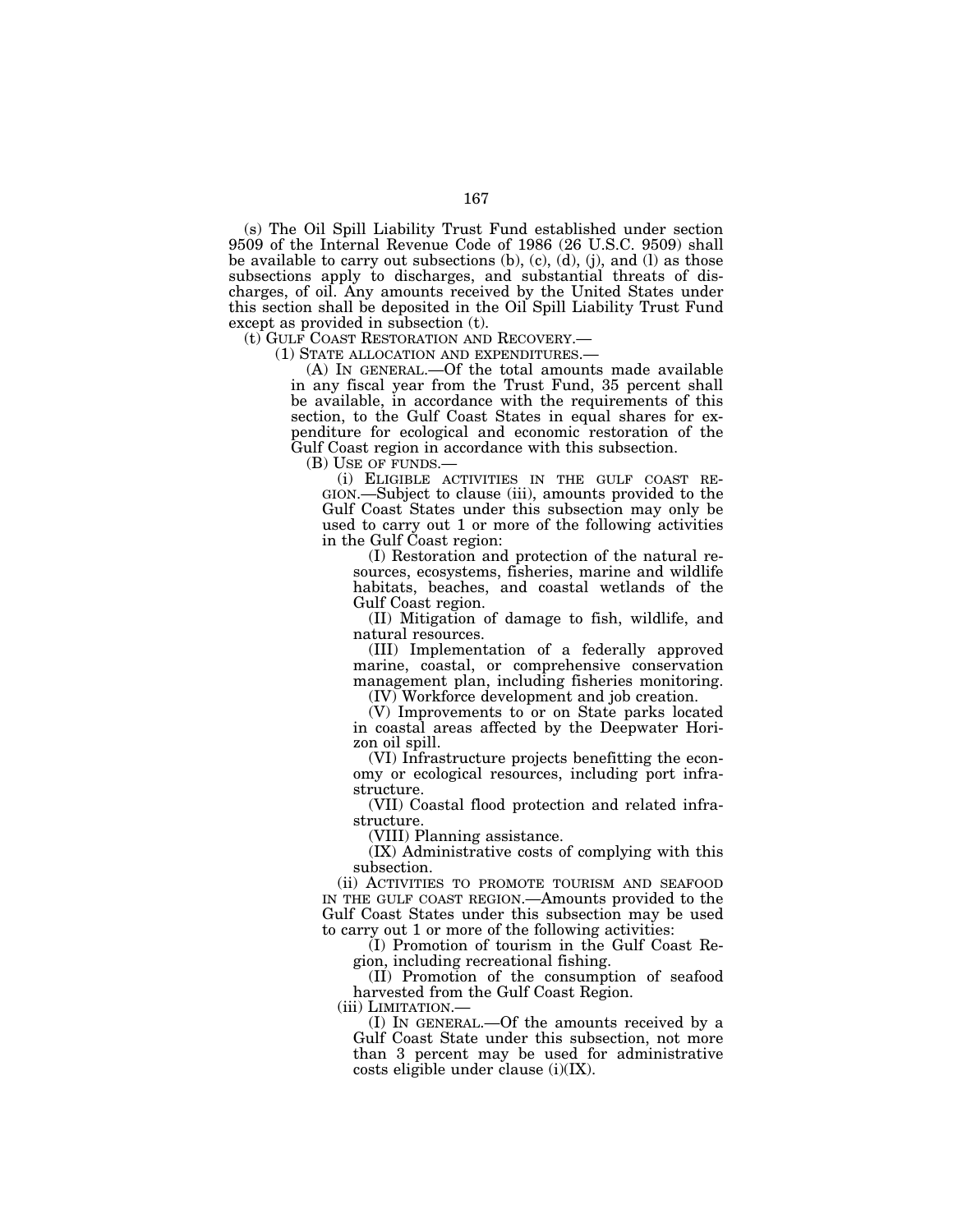(II) CLAIMS FOR COMPENSATION.—Activities funded under this subsection may not be included in any claim for compensation paid out by the Oil Spill Liability Trust Fund after the date of enactment of this subsection.

(C) COASTAL POLITICAL SUBDIVISIONS.—

(i) DISTRIBUTION.—In the case of a State where the coastal zone includes the entire State—

(I) 75 percent of funding shall be provided directly to the 8 disproportionately affected counties

impacted by the Deepwater Horizon oil spill; and (II) 25 percent shall be provided directly to non-

disproportionately impacted counties within the State.

(ii) NONDISPROPORTIONATELY IMPACTED COUNTIES.— The total amounts made available to coastal political subdivisions in the State of Florida under clause (i)(II) shall be distributed according to the following weighted formula:

(I) 34 percent based on the weighted average of the population of the county.

(II) 33 percent based on the weighted average of the county per capita sales tax collections estimated for fiscal year 2012.

(III) 33 percent based on the inverse proportion of the weighted average distance from the Deepwater Horizon oil rig to each of the nearest and farthest points of the shoreline.

(D) LOUISIANA.—

(i) IN GENERAL.—Of the total amounts made available to the State of Louisiana under this paragraph:

(I) 70 percent shall be provided directly to the State in accordance with this subsection.

(II) 30 percent shall be provided directly to parishes in the coastal zone (as defined in section 304 of the Coastal Zone Management Act of 1972 (16 U.S.C. 1453)) of the State of Louisiana according to the following weighted formula:

(aa) 40 percent based on the weighted average of miles of the parish shoreline oiled.

(bb) 40 percent based on the weighted average of the population of the parish.

(cc) 20 percent based on the weighted average of the land mass of the parish.

(ii) CONDITIONS.—

(I) LAND USE PLAN.—As a condition of receiving amounts allocated under this paragraph, the chief executive of the eligible parish shall certify to the Governor of the State that the parish has completed a comprehensive land use plan.

(II) OTHER CONDITIONS.—A coastal political subdivision receiving funding under this paragraph shall meet all of the conditions in subparagraph (E).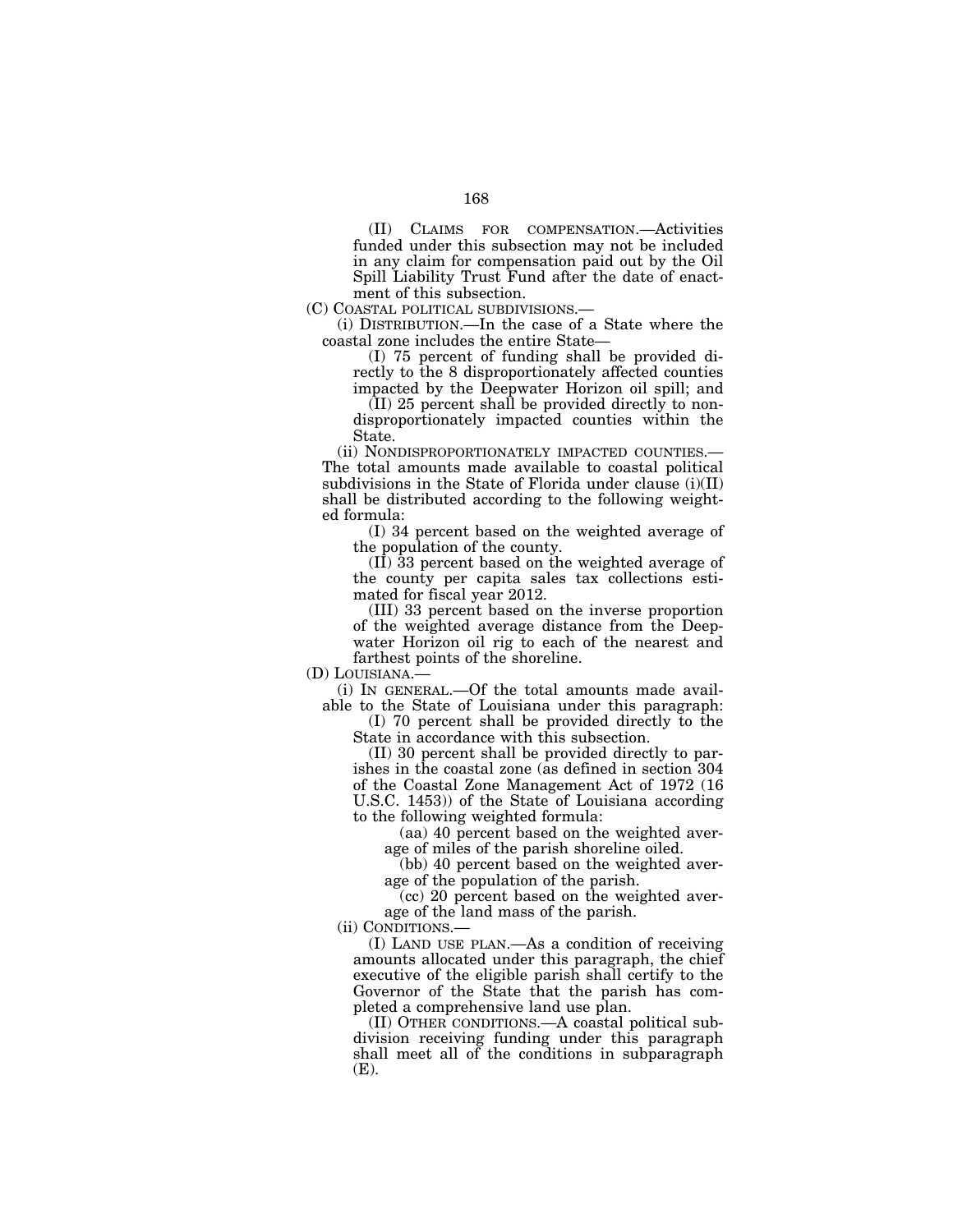(E) CONDITIONS.—As a condition of receiving amounts from the Trust Fund, a Gulf Coast State, including the entities described in subparagraph (F), or a coastal political subdivision shall—

(i) agree to meet such conditions, including audit requirements, as the Secretary of the Treasury determines necessary to ensure that amounts disbursed from the Trust Fund will be used in accordance with this subsection;

(ii) certify in such form and in such manner as the Secretary of the Treasury determines necessary that the project or program for which the Gulf Coast State or coastal political subdivision is requesting amounts—

(I) is designed to restore and protect the natural resources, ecosystems, fisheries, marine and wildlife habitats, beaches, coastal wetlands, or economy of the Gulf Coast;

(II) carries out 1 or more of the activities described in clauses (i) and (ii) of subparagraph (B);

(III) was selected based on meaningful input from the public, including broad-based participation from individuals, businesses, and nonprofit organizations; and

(IV) in the case of a natural resource protection or restoration project, is based on the best available science;

(iii) certify that the project or program and the awarding of a contract for the expenditure of amounts received under this paragraph are consistent with the standard procurement rules and regulations governing a comparable project or program in that State, including all applicable competitive bidding and audit requirements; and

(iv) develop and submit a multiyear implementation plan for the use of such amounts, which may include milestones, projected completion of each activity, and a mechanism to evaluate the success of each activity in helping to restore and protect the Gulf Coast region impacted by the Deepwater Horizon oil spill.

(F) APPROVAL BY STATE ENTITY, TASK FORCE, OR AGEN-CY.—The following Gulf Coast State entities, task forces, or agencies shall carry out the duties of a Gulf Coast State pursuant to this paragraph:

(i) ALABAMA.—

(I) IN GENERAL.—In the State of Alabama, the Alabama Gulf Coast Recovery Council, which shall be comprised of only the following:

(aa) The Governor of Alabama, who shall also serve as Chairperson and preside over the meetings of the Alabama Gulf Coast Recovery Council.

(bb) The Director of the Alabama State Port Authority, who shall also serve as Vice Chairperson and preside over the meetings of the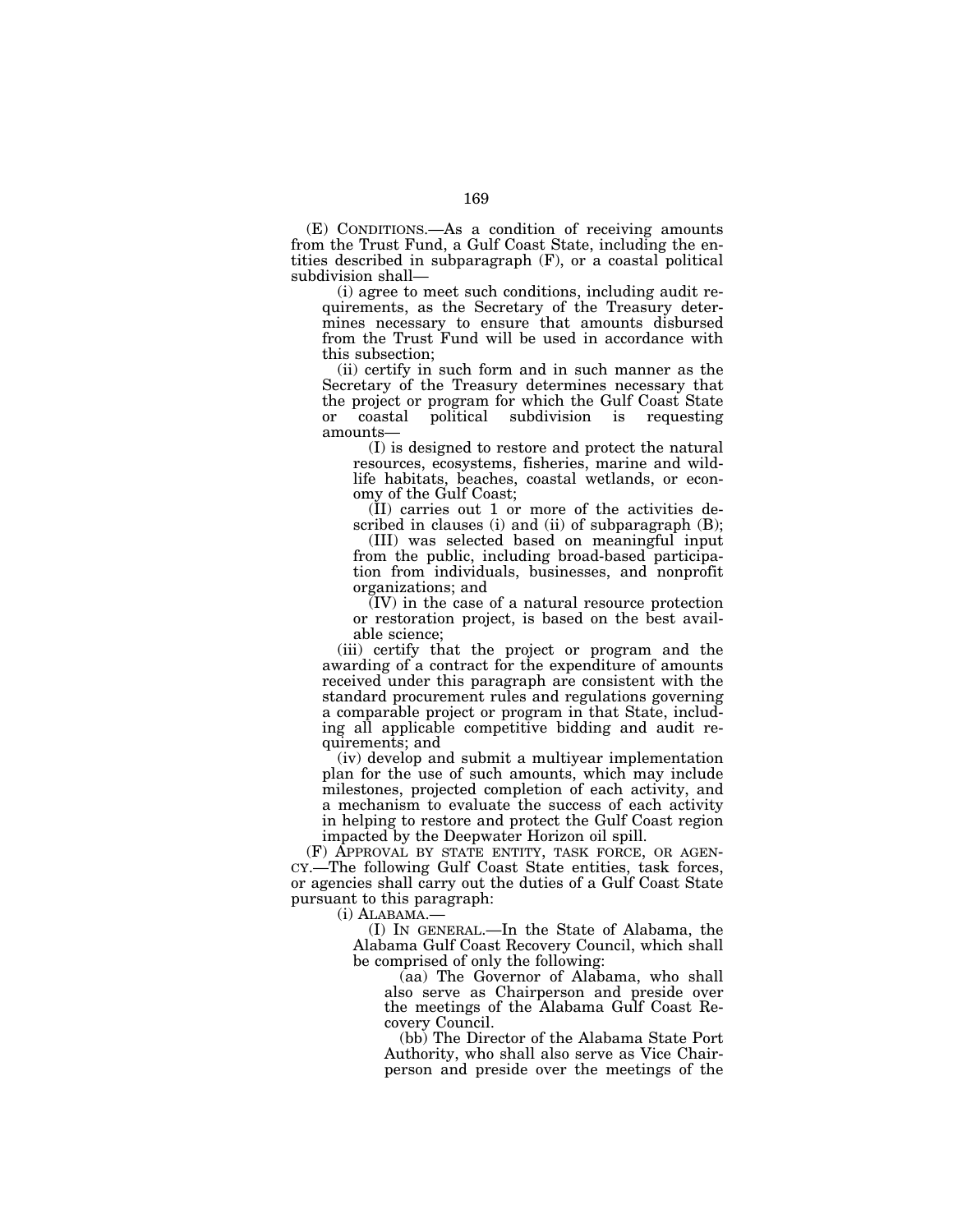Alabama Gulf Coast Recovery Council in the absence of the Chairperson.

(cc) The Chairman of the Baldwin County Commission.

(dd) The President of the Mobile County Commission.

(ee) The Mayor of the city of Bayou La Batre.

(ff) The Mayor of the town of Dauphin Island.

(gg) The Mayor of the city of Fairhope.

(hh) The Mayor of the city of Gulf Shores.

(ii) The Mayor of the city of Mobile.

(jj) The Mayor of the city of Orange Beach. (II) VOTE.—Each member of the Alabama Gulf

Coast Recovery Council shall be entitled to 1 vote. (III) MAJORITY VOTE.—All decisions of the Alabama Gulf Coast Recovery Council shall be made

by majority vote.<br>(IV) LIMITATION ON ADMINISTRATIVE EX-

PENSES.—Administrative duties for the Alabama Gulf Coast Recovery Council may only be performed by public officials and employees that are subject to the ethics laws of the State of Alabama.

(ii) LOUISIANA.—In the State of Louisiana, the Coastal Protection and Restoration Authority of Louisiana.

(iii) MISSISSIPPI.—In the State of Mississippi, the Mississippi Department of Environmental Quality.

(iv) TEXAS.—In the State of Texas, the Office of the Governor or an appointee of the Office of the Governor.

(G) COMPLIANCE WITH ELIGIBLE ACTIVITIES.—If the Secretary of the Treasury determines that an expenditure by a Gulf Coast State or coastal political subdivision of amounts made available under this subsection does not meet one of the activities described in clauses (i) and (ii) of subparagraph (B), the Secretary shall make no additional amounts from the Trust Fund available to that Gulf Coast State or coastal political subdivision until such time as an amount equal to the amount expended for the unauthorized use—

(i) has been deposited by the Gulf Coast State or coastal political subdivision in the Trust Fund; or

(ii) has been authorized by the Secretary of the Treasury for expenditure by the Gulf Coast State or coastal political subdivision for a project or program that meets the requirements of this subsection.

(H) COMPLIANCE WITH CONDITIONS.—If the Secretary of the Treasury determines that a Gulf Coast State or coastal political subdivision does not meet the requirements of this paragraph, including the conditions of subparagraph (E), where applicable, the Secretary of the Treasury shall make no amounts from the Trust Fund available to that Gulf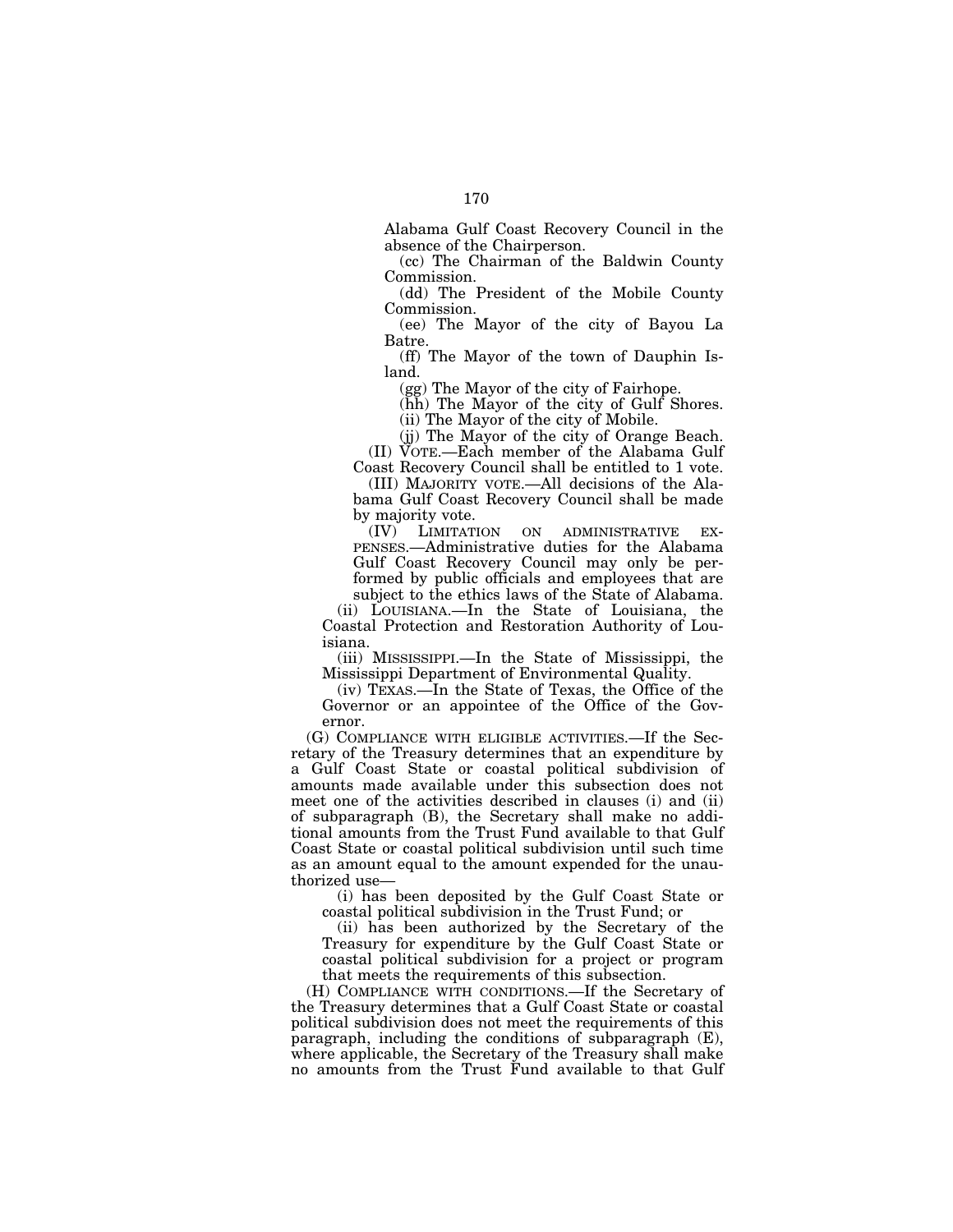Coast State or coastal political subdivision until all conditions of this paragraph are met.

(I) PUBLIC INPUT.—In meeting any condition of this paragraph, a Gulf Coast State may use an appropriate procedure for public consultation in that Gulf Coast State, including consulting with one or more established task forces or other entities, to develop recommendations for proposed projects and programs that would restore and protect the natural resources, ecosystems, fisheries, marine and wildlife habitats, beaches, coastal wetlands, and economy of the Gulf Coast.

(J) PREVIOUSLY APPROVED PROJECTS AND PROGRAMS.—A Gulf Coast State or coastal political subdivision shall be considered to have met the conditions of subparagraph (E) for a specific project or program if, before the date of enactment of the Resources and Ecosystems Sustainability, Tourist Opportunities, and Revived Economies of the Gulf Coast States Act of 2012—

(i) the Gulf Coast State or coastal political subdivision has established conditions for carrying out projects and programs that are substantively the same as the conditions described in subparagraph (E); and

(ii) the applicable project or program carries out 1 or more of the activities described in clauses (i) and (ii) of subparagraph (B).

(K) LOCAL PREFERENCE.—In awarding contracts to carry out a project or program under this paragraph, a Gulf Coast State or coastal political subdivision may give a preference to individuals and companies that reside in, are headquartered in, or are principally engaged in business in the State of project execution.

(L) UNUSED FUNDS.—Funds allocated to a State or coastal political subdivision under this paragraph shall remain in the Trust Fund until such time as the State or coastal political subdivision develops and submits a plan identifying uses for those funds in accordance with subpara $graph$  (E)(iv).

(M) JUDICIAL REVIEW.—If the Secretary of the Treasury determines that a Gulf Coast State or coastal political subdivision does not meet the requirements of this paragraph, including the conditions of subparagraph (E), the Gulf Coast State or coastal political subdivision may obtain expedited judicial review within 90 days after that decision in a district court of the United States, of appropriate jurisdiction and venue, that is located within the State seeking the review.

(N) COST-SHARING.—

(i) IN GENERAL.—A Gulf Coast State or coastal political subdivision may use, in whole or in part, amounts made available under this paragraph to that Gulf Coast State or coastal political subdivision to satisfy the non-Federal share of the cost of any project or program authorized by Federal law that is an eligible activity described in clauses (i) and (ii) of subparagraph (B).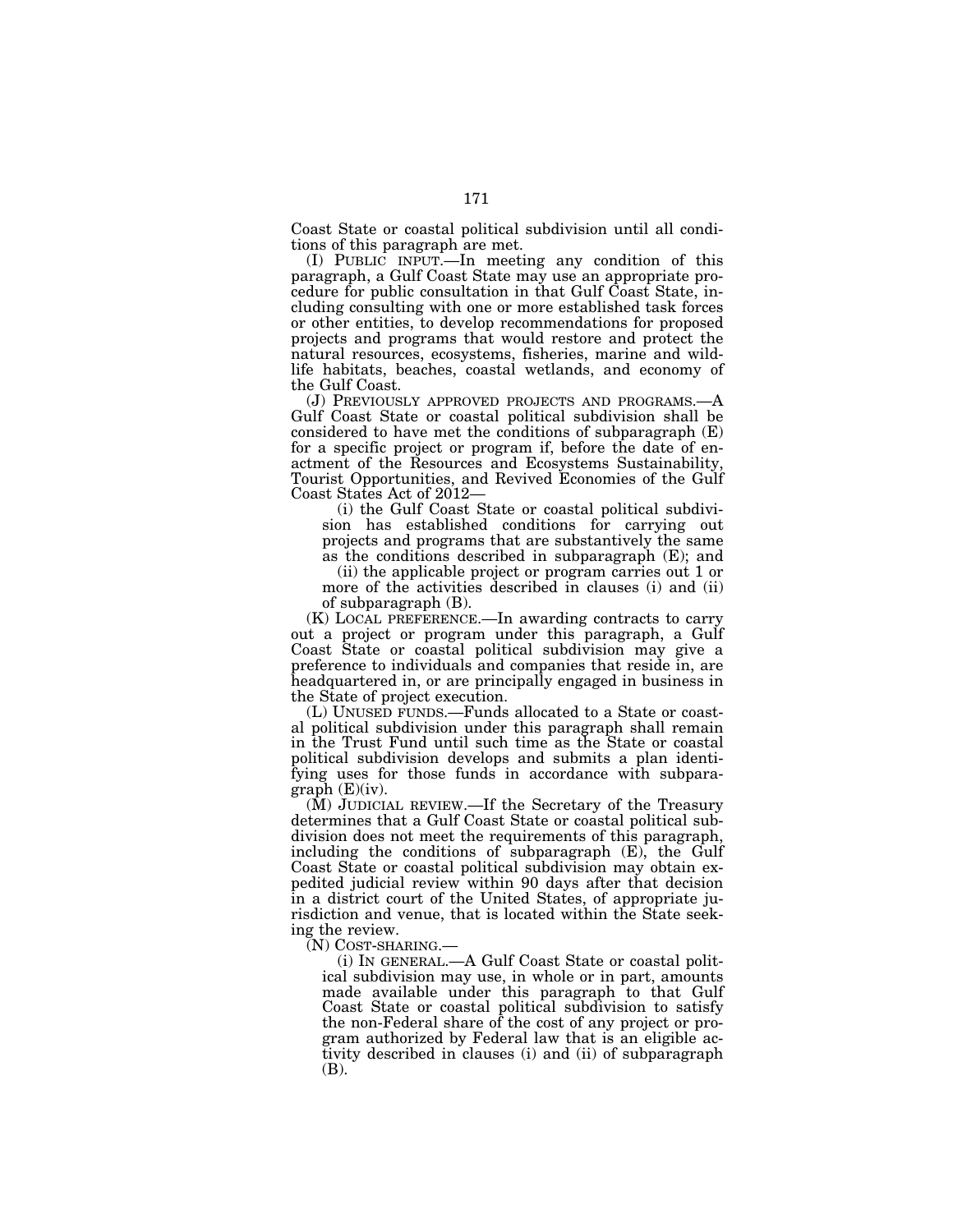(ii) EFFECT ON OTHER FUNDS.—The use of funds made available from the Trust Fund to satisfy the non-Federal share of the cost of a project or program that meets the requirements of clause (i) shall not affect the priority in which other Federal funds are allocated or awarded.

## (2) COUNCIL ESTABLISHMENT AND ALLOCATION.—

(A) IN GENERAL.—Of the total amount made available in any fiscal year from the Trust Fund, 30 percent shall be disbursed to the Council to carry out the Comprehensive Plan.

(B) COUNCIL EXPENDITURES.—

(i) IN GENERAL.—In accordance with this paragraph, the Council shall expend funds made available from the Trust Fund to undertake projects and programs, using the best available science, that would restore and protect the natural resources, ecosystems, fisheries, marine and wildlife habitats, beaches, coastal wetlands, and economy of the Gulf Coast.

(ii) ALLOCATION AND EXPENDITURE PROCEDURES.— The Secretary of the Treasury shall develop such conditions, including audit requirements, as the Secretary of the Treasury determines necessary to ensure that amounts disbursed from the Trust Fund to the Council to implement the Comprehensive Plan will be used in accordance with this paragraph.

(iii) ADMINISTRATIVE EXPENSES.—Of the amounts received by the Council under this paragraph, not more than 3 percent may be used for administrative expenses, including staff.

(C) GULF COAST ECOSYSTEM RESTORATION COUNCIL.—

(i) ESTABLISHMENT.—There is established as an independent entity in the Federal Government a council to be known as the ''Gulf Coast Ecosystem Restoration Council''.

(ii) MEMBERSHIP.—The Council shall consist of the following members, or in the case of a Federal agency, a designee at the level of the Assistant Secretary or the equivalent:

(I) The Secretary of the Interior.

(II) The Secretary of the Army.

(III) The Secretary of Commerce.

(IV) The Administrator of the Environmental Protection Agency.

(V) The Secretary of Agriculture.

(VI) The head of the department in which the Coast Guard is operating.

(VII) The Governor of the State of Alabama.

(VIII) The Governor of the State of Florida.

(IX) The Governor of the State of Louisiana.

(X) The Governor of the State of Mississippi.

(XI) The Governor of the State of Texas.

(iii) ALTERNATE.—A Governor appointed to the Council by the President may designate an alternate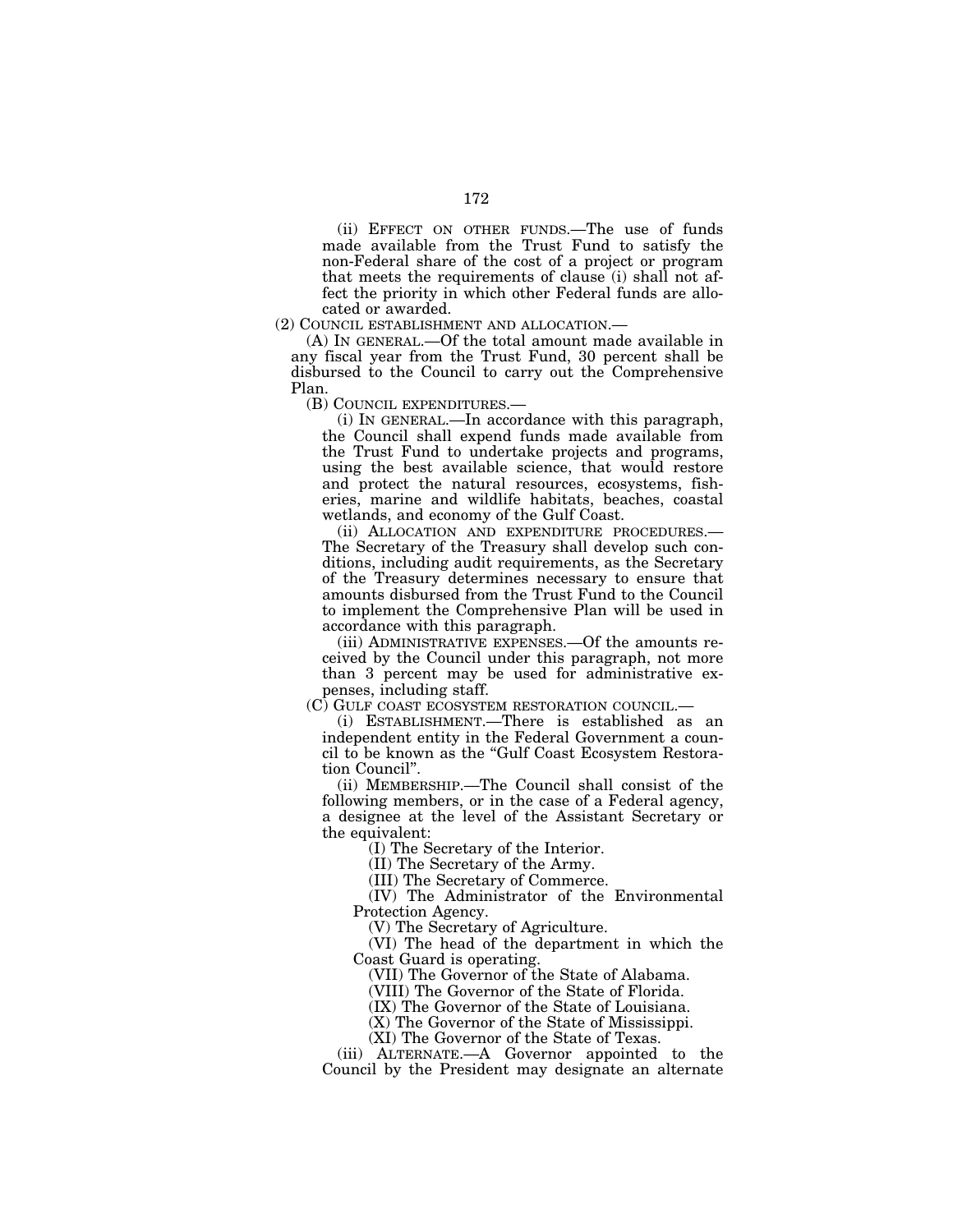to represent the Governor on the Council and vote on behalf of the Governor.

(iv) CHAIRPERSON.—From among the Federal agency members of the Council, the representatives of States on the Council shall select, and the President shall appoint, 1 Federal member to serve as Chairperson of the Council.

(v) PRESIDENTIAL APPOINTMENT.—All Council members shall be appointed by the President.

(vi) COUNCIL ACTIONS.—

(I) IN GENERAL.—The following actions by the Council shall require the affirmative vote of the Chairperson and a majority of the State members to be effective:

(aa) Approval of a Comprehensive Plan and future revisions to a Comprehensive Plan.

(bb) Approval of State plans pursuant to paragraph  $(3)(B)(iv)$ .

(cc) Approval of reports to Congress pursuant to clause (vii)(VII).

(dd) Approval of transfers pursuant to subparagraph  $(E)(ii)(I)$ .

(ee) Other significant actions determined by the Council.

(II) QUORUM.—A majority of State members shall be required to be present for the Council to take any significant action.

(III) AFFIRMATIVE VOTE REQUIREMENT CONSID-ERED MET.—For approval of State plans pursuant to paragraph  $(3)(B)(iv)$ , the certification by a State member of the Council that the plan satisfies all requirements of clauses (i) and  $(iii)$  of paragraph  $(3)(B)$ , when joined by an affirmative vote of the Federal Chairperson of the Council, shall be considered to satisfy the requirements for affirmative votes under subclause (I).

(IV) PUBLIC TRANSPARENCY.—Appropriate actions of the Council, including significant actions and associated deliberations, shall be made available to the public via electronic means prior to any vote.

(vii) DUTIES OF COUNCIL.—The Council shall—

(I) develop the Comprehensive Plan and future revisions to the Comprehensive Plan;

(II) identify as soon as practicable the projects that—

(aa) have been authorized prior to the date of enactment of this subsection but not yet commenced; and

(bb) if implemented quickly, would restore and protect the natural resources, ecosystems, fisheries, marine and wildlife habitats, beaches, barrier islands, dunes, and coastal wetlands of the Gulf Coast region;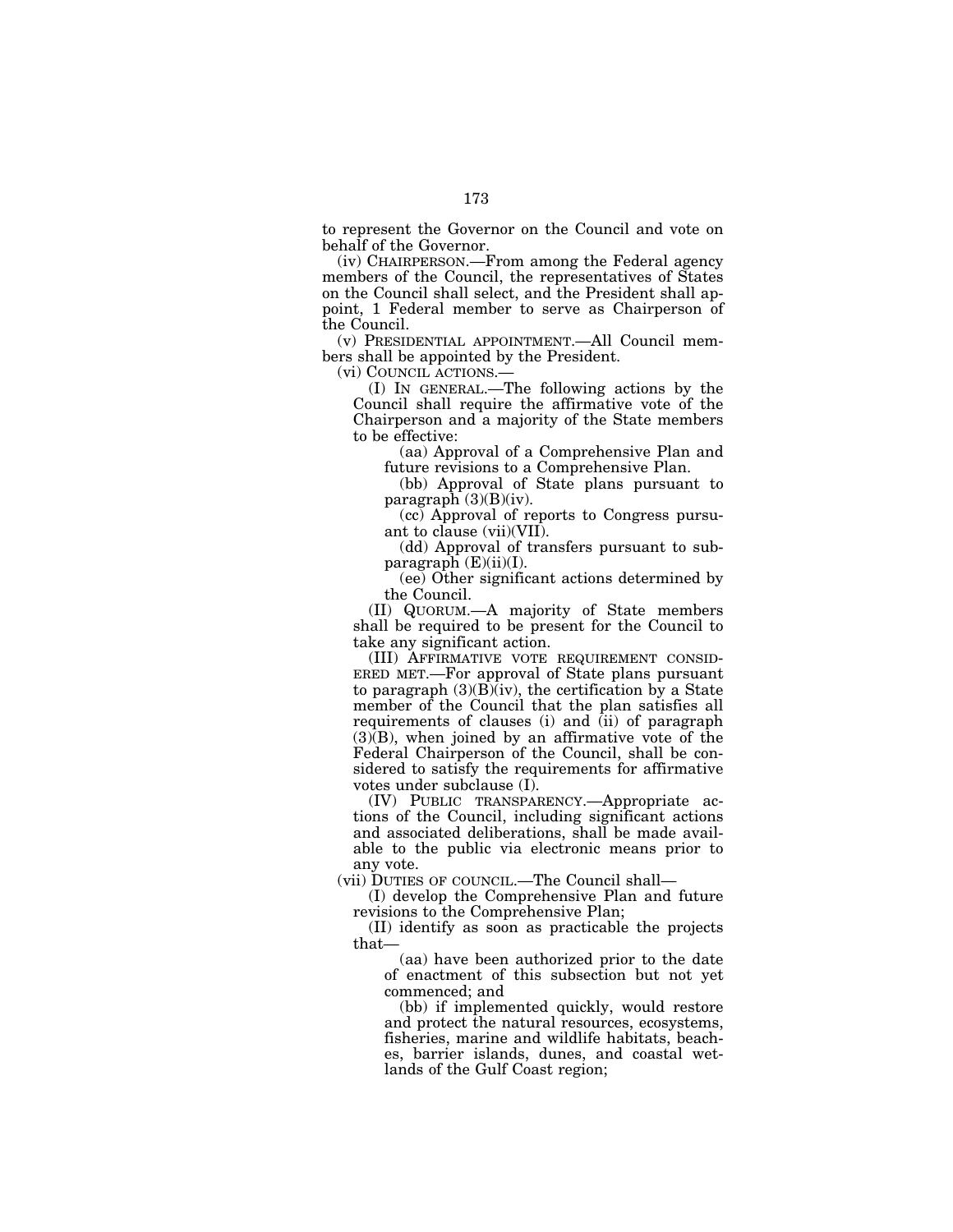(III) establish such other 1 or more advisory committees as may be necessary to assist the Council, including a scientific advisory committee and a committee to advise the Council on public policy issues;

(IV) collect and consider scientific and other research associated with restoration of the Gulf Coast ecosystem, including research, observation, and monitoring carried out pursuant to sections 1604 and 1605 of the Resources and Ecosystems Sustainability, Tourist Opportunities, and Revived Economies of the Gulf Coast States Act of 2012;

(V) develop standard terms to include in contracts for projects and programs awarded pursuant to the Comprehensive Plan that provide a preference to individuals and companies that reside in, are headquartered in, or are principally engaged in business in a Gulf Coast State;

(VI) prepare an integrated financial plan and recommendations for coordinated budget requests for the amounts proposed to be expended by the Federal agencies represented on the Council for projects and programs in the Gulf Coast States; and

(VII) submit to Congress an annual report that—

(aa) summarizes the policies, strategies, plans, and activities for addressing the restoration and protection of the Gulf Coast region;

(bb) describes the projects and programs being implemented to restore and protect the Gulf Coast region, including—

(AA) a list of each project and program;

(BB) an identification of the funding provided to projects and programs identified in subitem (AA);

(CC) an identification of each recipient for funding identified in subitem (BB); and

(DD) a description of the length of time and funding needed to complete the objectives of each project and program identified in subitem (AA);

(cc) makes such recommendations to Congress for modifications of existing laws as the Council determines necessary to implement the Comprehensive Plan;

(dd) reports on the progress on implementation of each project or program—

(AA) after 3 years of ongoing activity of the project or program, if applicable; and

(BB) on completion of the project or program;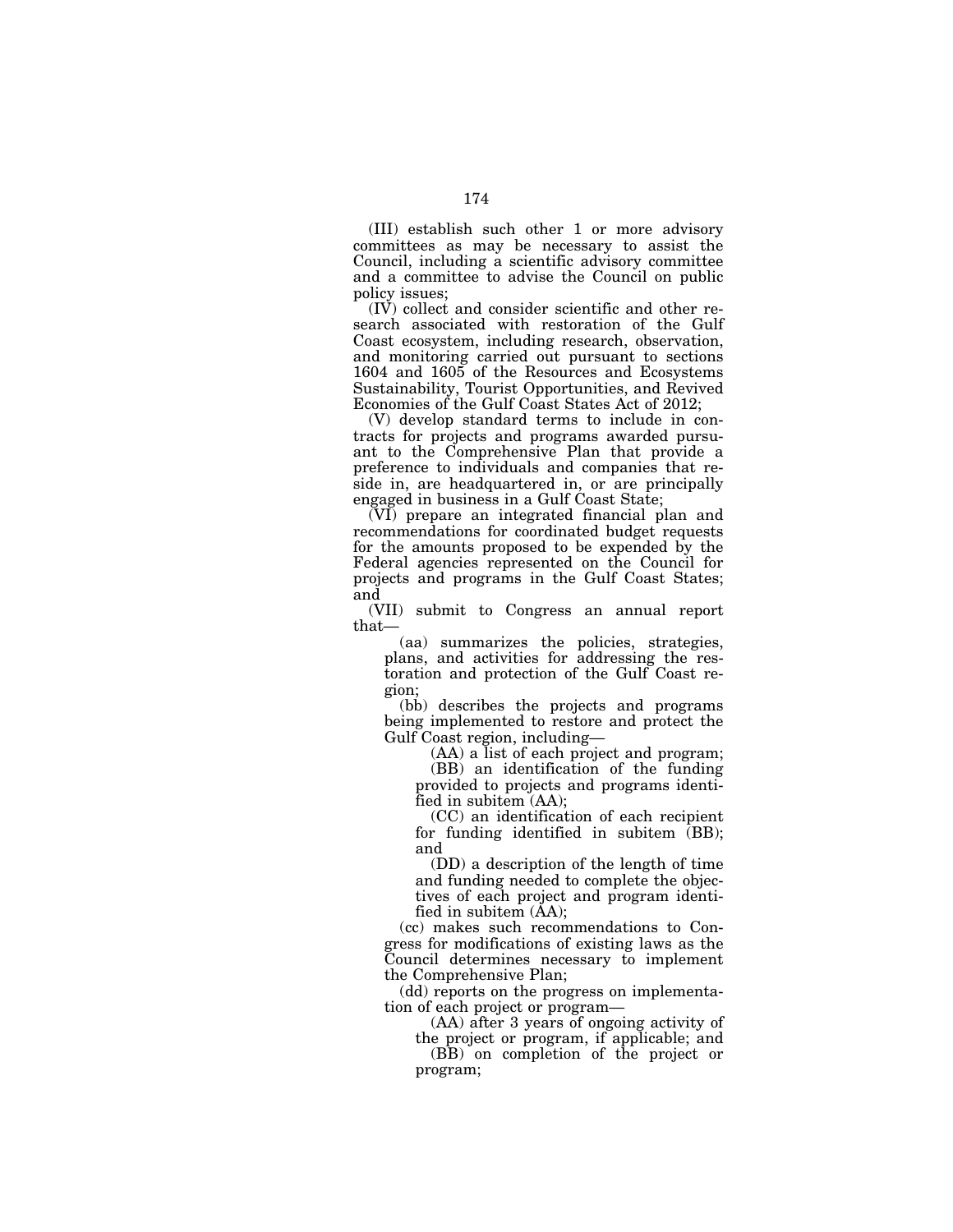(ee) includes the information required to be submitted under section  $1605(c)(4)$  of the Resources and Ecosystems Sustainability, Tourist Opportunities, and Revived Economies of the Gulf Coast States Act of 2012; and

(ff) submits the reports required under item (dd) to—

(AA) the Committee on Science, Space, and Technology, the Committee on Natural Resources, the Committee on Transportation and Infrastructure, and the Committee on Appropriations of the House of Representatives; and

(BB) the Committee on Environment and Public Works, the Committee on Commerce, Science, and Transportation, the Committee on Energy and Natural Resources, and the Committee on Appropriations of the Senate.

(viii) APPLICATION OF FEDERAL ADVISORY COMMITTEE ACT.—The Council, or any other advisory committee established under this subparagraph, shall not be considered an advisory committee under the Federal Advisory Committee Act (5 U.S.C. App.).

(ix) SUNSET.—The authority for the Council, and any other advisory committee established under this subparagraph, shall terminate on the date all funds in the Trust Fund have been expended.

(D) COMPREHENSIVE PLAN.—

(i) PROPOSED PLAN.—

(I) IN GENERAL.—Not later than 180 days after the date of enactment of the Resources and Ecosystems Sustainability, Tourist Opportunities, and Revived Economies of the Gulf Coast States Act of 2012, the Chairperson, on behalf of the Council and after appropriate public input, review, and comment, shall publish a proposed plan to restore and protect the natural resources, ecosystems, fisheries, marine and wildlife habitats, beaches, and coastal wetlands of the Gulf Coast region.

(II) INCLUSIONS.—The proposed plan described in subclause (I) shall include and incorporate the findings and information prepared by the President's Gulf Coast Restoration Task Force.

(ii) PUBLICATION.—

(I) INITIAL PLAN.—Not later than 1 year after the date of enactment of the Resources and Ecosystems Sustainability, Tourist Opportunities, and Revived Economies of the Gulf Coast States Act of 2012 and after notice and opportunity for public comment, the Chairperson, on behalf of the Council and after approval by the Council, shall publish in the Federal Register the initial Comprehensive Plan to restore and protect the natural resources, ecosystems, fisheries, marine and wild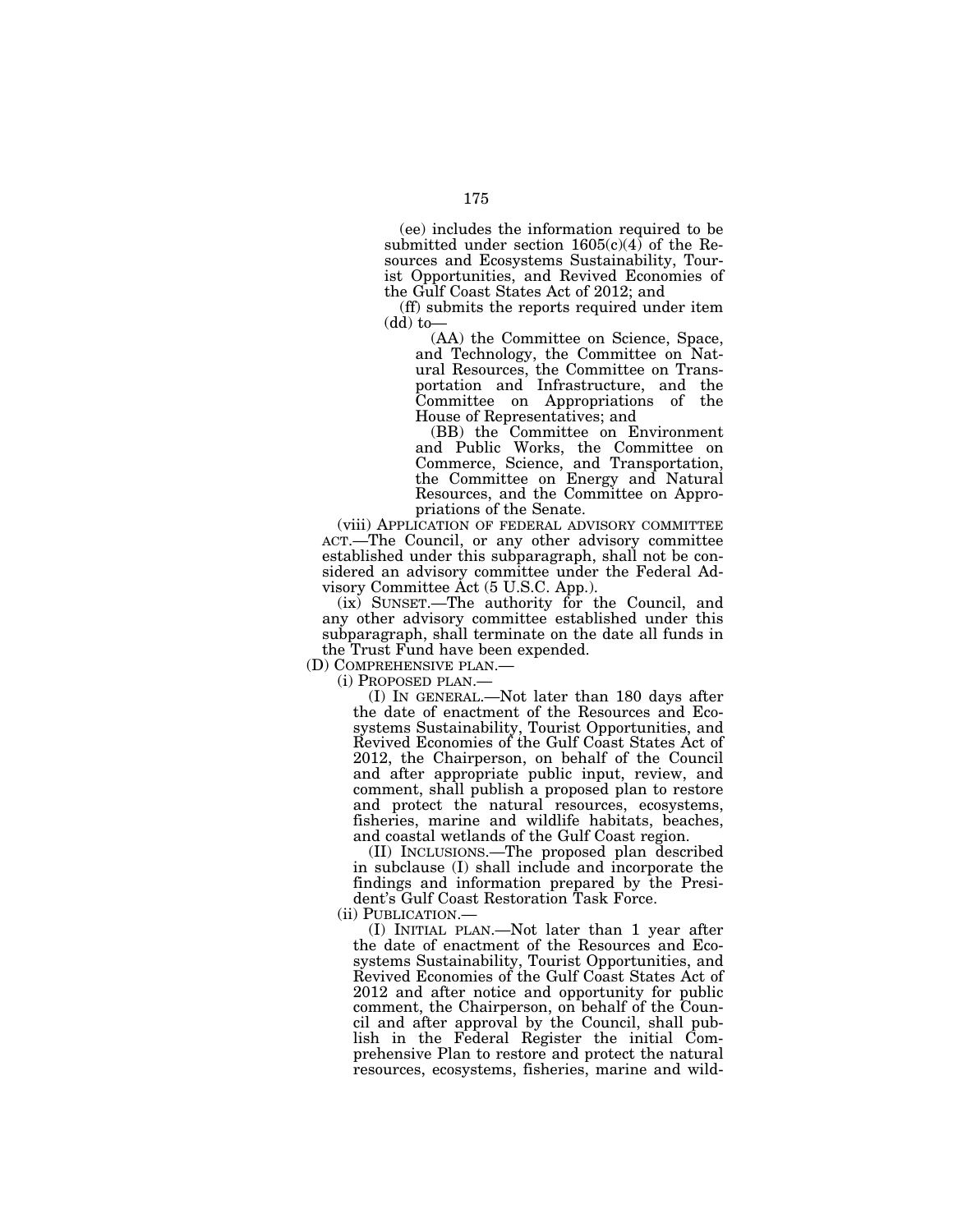life habitats, beaches, and coastal wetlands of the Gulf Coast region.

(II) COOPERATION WITH GULF COAST RESTORA- TION TASK FORCE.—The Council shall develop the initial Comprehensive Plan in close coordination with the President's Gulf Coast Restoration Task Force.

(III) CONSIDERATIONS.—In developing the initial Comprehensive Plan and subsequent updates, the Council shall consider all relevant findings, reports, or research prepared or funded under section 1604 or 1605 of the Resources and Ecosystems Sustainability, Tourist Opportunities, and Revived Economies of the Gulf Coast States Act of 2012.

(IV) CONTENTS.—The initial Comprehensive Plan shall include—

(aa) such provisions as are necessary to fully incorporate in the Comprehensive Plan the strategy, projects, and programs recommended by the President's Gulf Coast Restoration Task Force;

(bb) a list of any project or program authorized prior to the date of enactment of this subsection but not yet commenced, the completion of which would further the purposes and goals of this subsection and of the Resources and Ecosystems Sustainability, Tourist Opportunities, and Revived Economies of the Gulf Coast States Act of 2012;

(cc) a description of the manner in which amounts from the Trust Fund projected to be made available to the Council for the succeeding 10 years will be allocated; and

(dd) subject to available funding in accordance with clause (iii), a prioritized list of specific projects and programs to be funded and carried out during the 3-year period immediately following the date of publication of the initial Comprehensive Plan, including a table that illustrates the distribution of projects and programs by the Gulf Coast State.

(V) PLAN UPDATES.—The Council shall update—

(aa) the Comprehensive Plan every 5 years in a manner comparable to the manner established in this subparagraph for each 5-year period for which amounts are expected to be made available to the Gulf Coast States from the Trust Fund; and

(bb) the 3-year list of projects and programs described in subclause  $(\overline{IV})(dd)$  annually.

(iii) RESTORATION PRIORITIES.—Except for projects and programs described in clause  $(ii)(IV)(bb)$ , in selecting projects and programs to include on the 3-year list described in clause (ii)(IV)(dd), based on the best avail-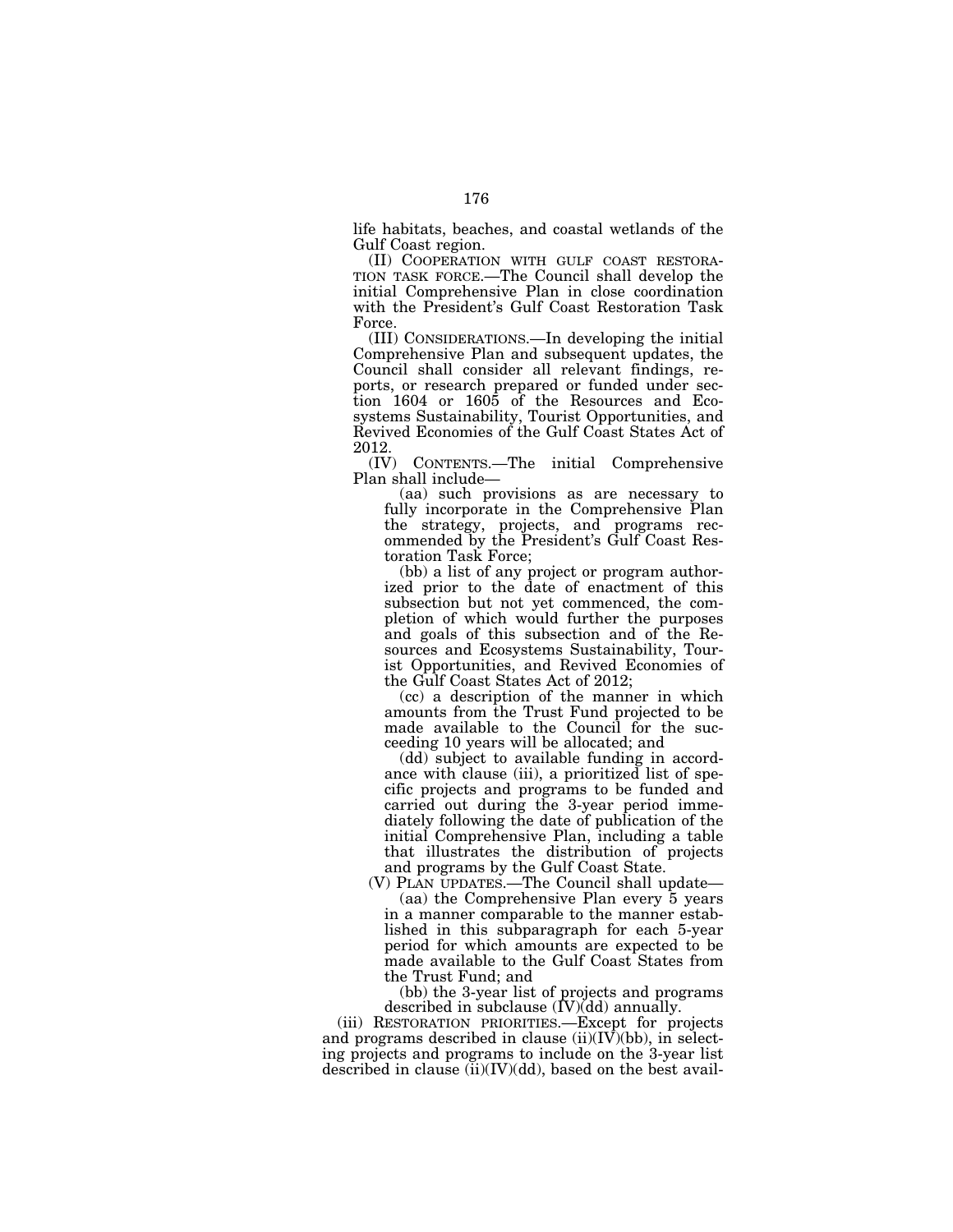able science, the Council shall give highest priority to projects that address 1 or more of the following criteria:

(I) Projects that are projected to make the greatest contribution to restoring and protecting the natural resources, ecosystems, fisheries, marine and wildlife habitats, beaches, and coastal wetlands of the Gulf Coast region, without regard to geographic location within the Gulf Coast region.

(II) Large-scale projects and programs that are projected to substantially contribute to restoring and protecting the natural resources, ecosystems, fisheries, marine and wildlife habitats, beaches, and coastal wetlands of the Gulf Coast ecosystem.

(III) Projects contained in existing Gulf Coast State comprehensive plans for the restoration and protection of natural resources, ecosystems, fisheries, marine and wildlife habitats, beaches, and coastal wetlands of the Gulf Coast region.

(IV) Projects that restore long-term resiliency of the natural resources, ecosystems, fisheries, marine and wildlife habitats, beaches, and coastal wetlands most impacted by the Deepwater Horizon oil spill.

(E) IMPLEMENTATION.— (i) IN GENERAL.—The Council, acting through the Federal agencies represented on the Council and Gulf Coast States, shall expend funds made available from the Trust Fund to carry out projects and programs adopted in the Comprehensive Plan.

(ii) ADMINISTRATIVE RESPONSIBILITY.— (I) IN GENERAL.—Primary authority and responsibility for each project and program included in the Comprehensive Plan shall be assigned by the Council to a Gulf Coast State represented on the Council or a Federal agency.

(II) TRANSFER OF AMOUNTS.—Amounts necessary to carry out each project or program included in the Comprehensive Plan shall be transferred by the Secretary of the Treasury from the Trust Fund to that Federal agency or Gulf Coast State as the project or program is implemented, subject to such conditions as the Secretary of the Treasury, in consultation with the Secretary of the Interior and the Secretary of Commerce, established pursuant to section 1602 of the Resources and Ecosystems Sustainability, Tourist Opportunities, and Revived Economies of the Gulf Coast States Act of 2012.

(III) LIMITATION ON TRANSFERS.— (aa) GRANTS TO NONGOVERNMENTAL ENTI- TIES.—In the case of funds transferred to a Federal or State agency under subclause (II), the agency shall not make 1 or more grants or cooperative agreements to a nongovernmental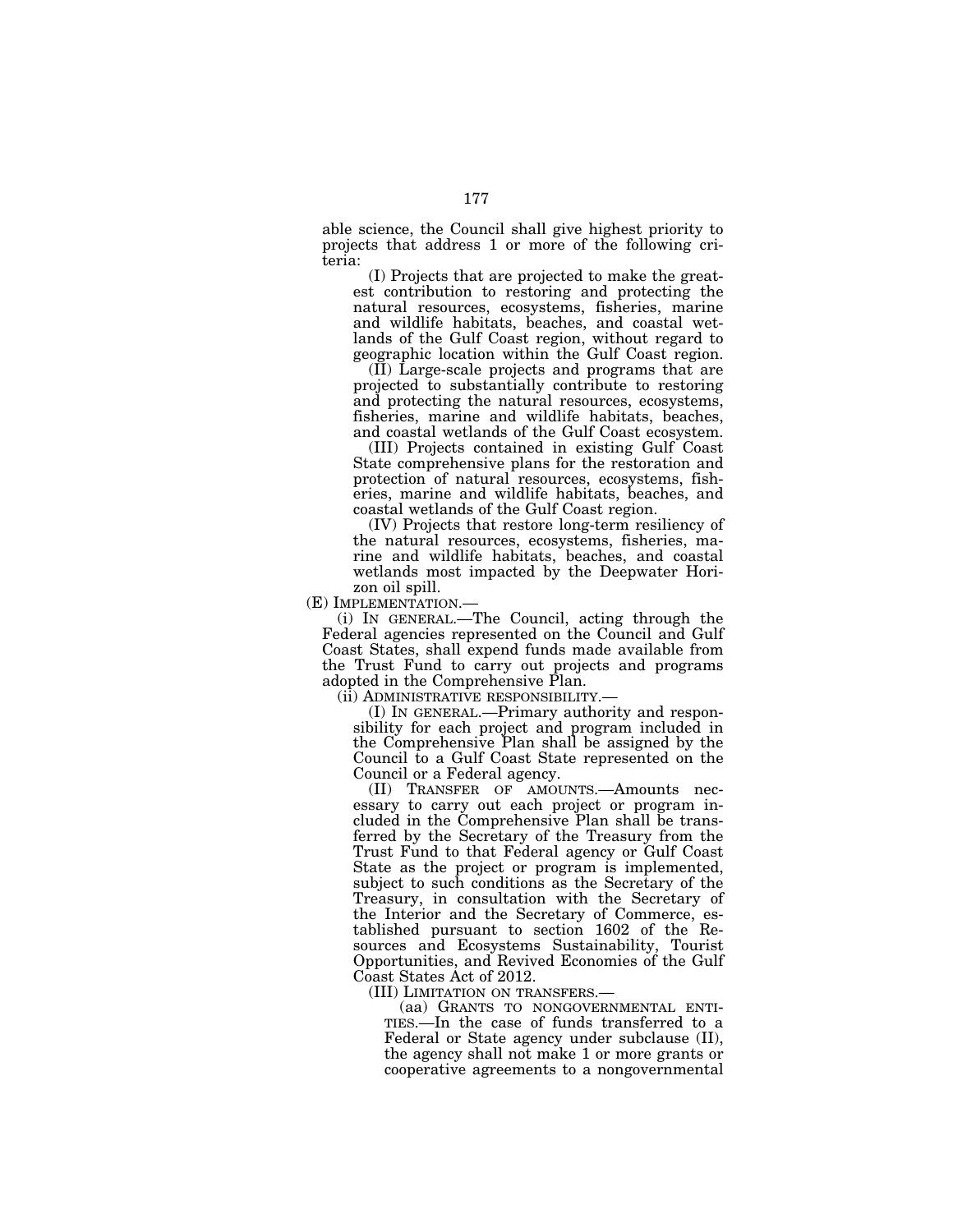entity if the total amount provided to the entity would equal or exceed 10 percent of the total amount provided to the agency for that particular project or program, unless the 1 or more grants have been reported in accordance with item (bb).

(bb) REPORTING OF GRANTEES.—At least 30 days prior to making a grant or entering into a cooperative agreement described in item (aa), the name of each grantee, including the amount and purpose of each grant or cooperative agreement, shall be published in the Federal Register and delivered to the congressional committees listed in subparagraph  $(C)(vii)(VII)(ff).$ 

(cc) ANNUAL REPORTING OF GRANTEES.—Annually, the name of each grantee, including the amount and purposes of each grant or cooperative agreement, shall be published in the Federal Register and delivered to Congress as part of the report submitted pursuant to subparagraph  $(C)(\nabla i)(VII)$ .

(IV) PROJECT AND PROGRAM LIMITATION.—The Council, a Federal agency, or a State may not carry out a project or program funded under this paragraph outside of the Gulf Coast region.

(F) COORDINATION.—The Council and the Federal members of the Council may develop memoranda of understanding establishing integrated funding and implementation plans among the member agencies and authorities.

(3) OIL SPILL RESTORATION IMPACT ALLOCATION.—

(A) IN GENERAL.—

(i) DISBURSEMENT.—Of the total amount made available from the Trust Fund, 30 percent shall be disbursed pursuant to the formula in clause (ii) to the Gulf Coast States on the approval of the plan described in subparagraph  $(B)(i)$ .

(ii) FORMULA.—Subject to subparagraph (B), for each Gulf Coast State, the amount disbursed under this paragraph shall be based on a formula established by the Council by regulation that is based on a weighted average of the following criteria:

(I) 40 percent based on the proportionate number of miles of shoreline in each Gulf Coast State that experienced oiling on or before April 10, 2011, compared to the total number of miles of shoreline that experienced oiling as a result of the Deepwater Horizon oil spill.

(II) 40 percent based on the inverse proportion of the average distance from the mobile offshore drilling unit *Deepwater Horizon* at the time of the explosion to the nearest and farthest point of the shoreline that experienced oiling of each Gulf Coast State.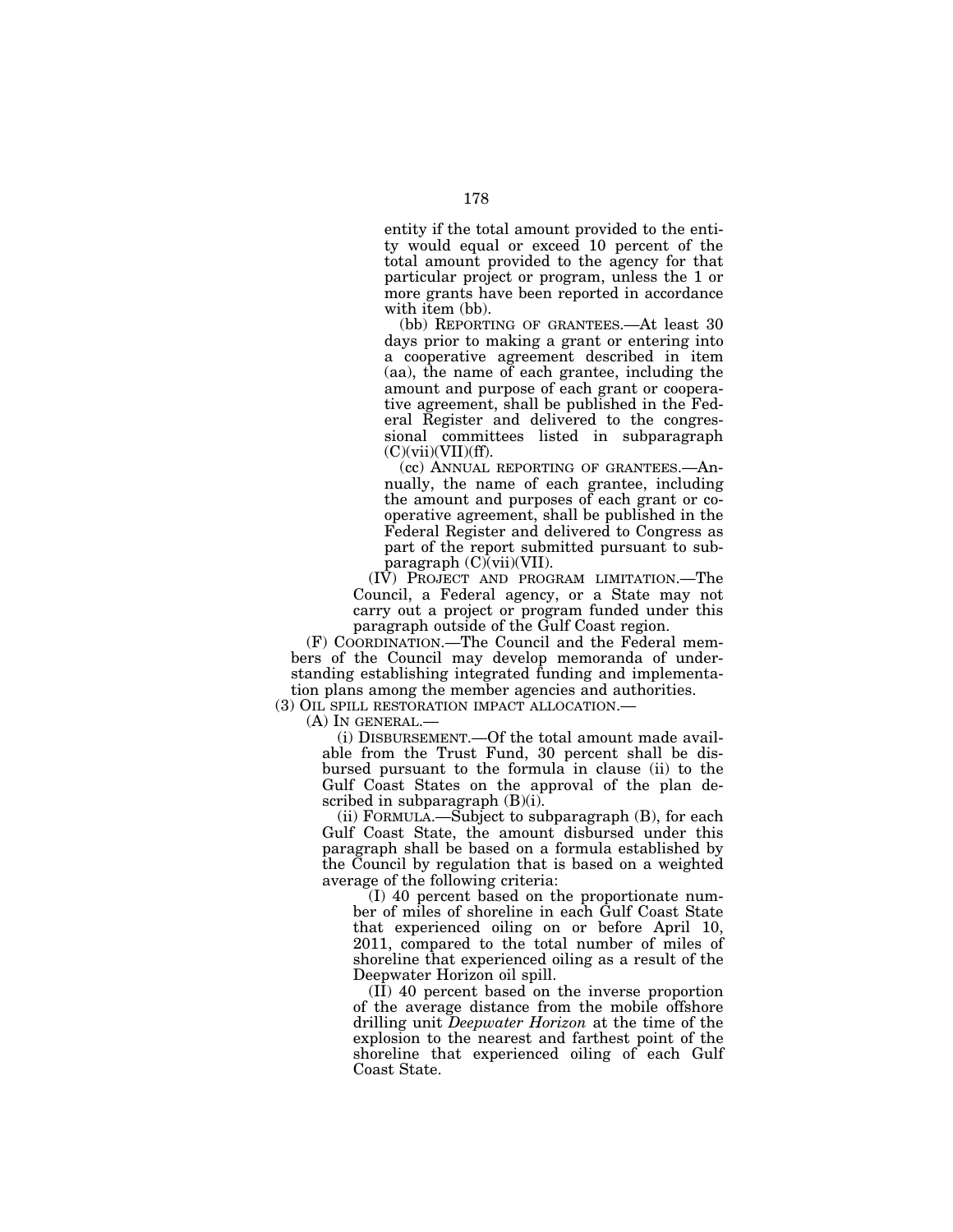(III) 20 percent based on the average population in the 2010 decennial census of coastal counties bordering the Gulf of Mexico within each Gulf Coast State.

(iii) MINIMUM ALLOCATION.—The amount disbursed to a Gulf Coast State for each fiscal year under clause (ii) shall be at least 5 percent of the total amounts made available under this paragraph.

(B) DISBURSEMENT OF FUNDS.

(i) IN GENERAL.—The Council shall disburse amounts to the respective Gulf Coast States in accordance with the formula developed under subparagraph (A) for projects, programs, and activities that will improve the ecosystems or economy of the Gulf Coast region, subject to the condition that each Gulf Coast State submits a plan for the expenditure of amounts disbursed under this paragraph that meets the following criteria:

(I) All projects, programs, and activities included in the plan are eligible activities pursuant to clauses (i) and (ii) of paragraph (1)(B).

(II) The projects, programs, and activities included in the plan contribute to the overall economic and ecological recovery of the Gulf Coast.

(III) The plan takes into consideration the Comprehensive Plan and is consistent with the goals and objectives of the Plan, as described in para $graph (2)(B)(i).$ 

(ii) FUNDING.—

(I) IN GENERAL.—Except as provided in subclause (II), the plan described in clause (i) may use not more than 25 percent of the funding made available for infrastructure projects eligible under subclauses (VI) and (VII) of paragraph  $\tilde{(1)}(B)(i)$ .

(II) EXCEPTION.—The plan described in clause (i) may propose to use more than 25 percent of the funding made available for infrastructure projects eligible under subclauses (VI) and (VII) of paragraph  $(1)(B)(i)$  if the plan certifies that-

(aa) ecosystem restoration needs in the State will be addressed by the projects in the proposed plan; and

(bb) additional investment in infrastructure is required to mitigate the impacts of the Deepwater Horizon Oil Spill to the ecosystem or economy.

(iii) DEVELOPMENT.—The plan described in clause (i) shall be developed by—

(I) in the State of Alabama, the Alabama Gulf Coast Recovery Council established under paragraph  $(1)(F)(i)$ ;

 $(\overline{II})$  in the State of Florida, a consortia of local political subdivisions that includes at a minimum 1 representative of each affected county;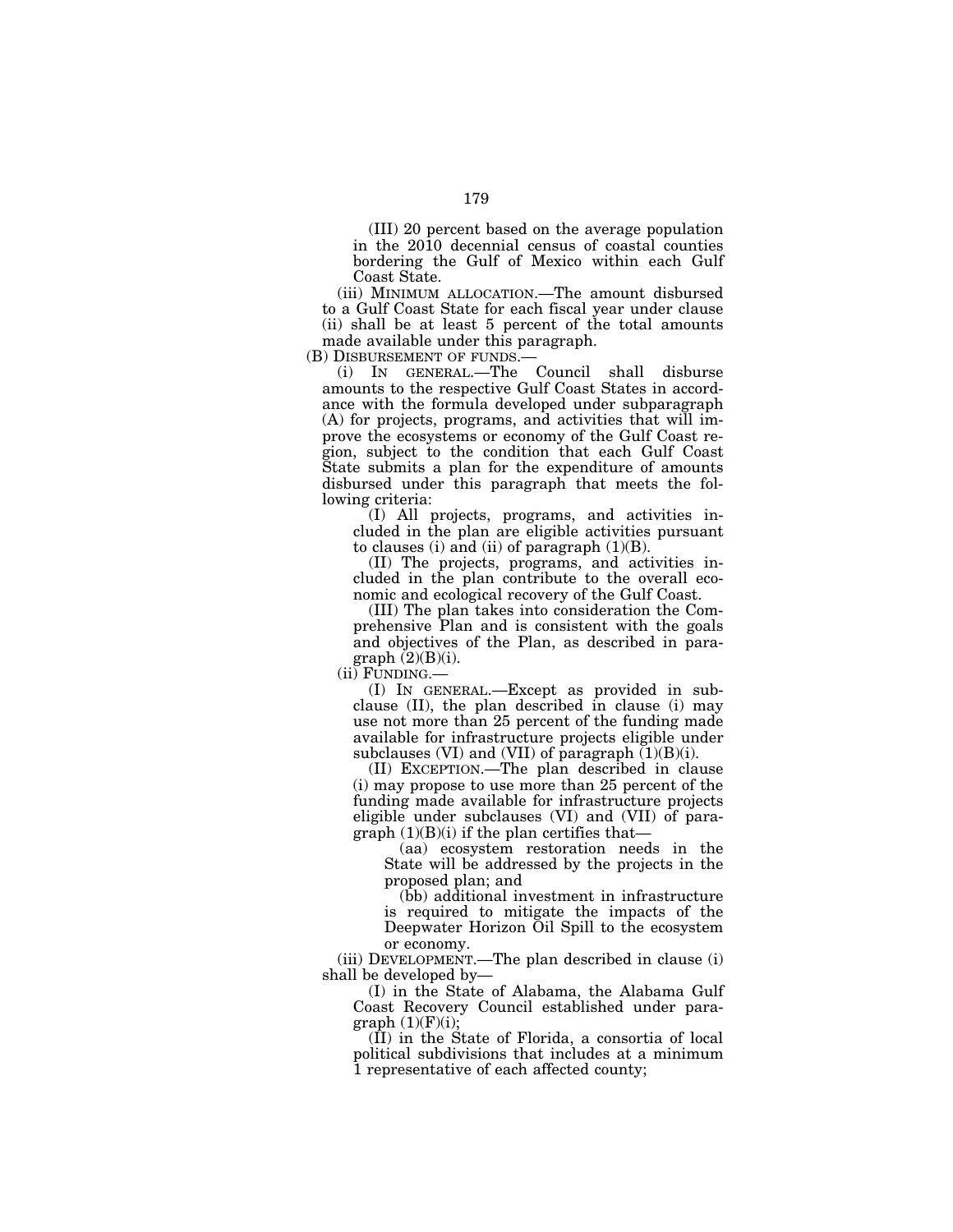(III) in the State of Louisiana, the Coastal Protection and Restoration Authority of Louisiana;

(IV) in the State of Mississippi, the Office of the Governor or an appointee of the Office of the Governor; and

(V) in the State of Texas, the Office of the Governor or an appointee of the Office of the Governor.

(iv) APPROVAL.—Not later than 60 days after the date on which a plan is submitted under clause (i), the Council shall approve or disapprove the plan based on the conditions of clause (i).

(C) DISAPPROVAL.—If the Council disapproves a plan pursuant to subparagraph (B)(iv), the Council shall—

(i) provide the reasons for disapproval in writing; and

(ii) consult with the State to address any identified deficiencies with the State plan.

(D) FAILURE TO SUBMIT ADEQUATE PLAN.—If a State fails to submit an adequate plan under this paragraph, any funds made available under this paragraph shall remain in the Trust Fund until such date as a plan is submitted and approved pursuant to this paragraph.

(E) JUDICIAL REVIEW.—If the Council fails to approve or take action within 60 days on a plan, as described in subparagraph (B)(iv), the State may obtain expedited judicial review within 90 days of that decision in a district court of the United States, of appropriate jurisdiction and venue, that is located within the State seeking the review.

(F) COST-SHARING.—

(i) IN GENERAL.—A Gulf Coast State or coastal political subdivision may use, in whole or in part, amounts made available to that Gulf Coast State or coastal political subdivision under this paragraph to satisfy the non-Federal share of any project or program that—

(I) is authorized by other Federal law; and

(II) is an eligible activity described in clause (i) or (ii) of paragraph  $(1)(B)$ .

(ii) EFFECT ON OTHER FUNDS.—The use of funds made available from the Trust Fund under this paragraph to satisfy the non-Federal share of the cost of a project or program described in clause (i) shall not affect the priority in which other Federal funds are allocated or awarded.

(4) AUTHORIZATION OF INTEREST TRANSFERS.—Of the total amount made available for any fiscal year from the Trust Fund that is equal to the interest earned by the Trust Fund and proceeds from investments made by the Trust Fund in the preceding fiscal year—

(A) 50 percent shall be divided equally between—

(i) the Gulf Coast Ecosystem Restoration Science, Observation, Monitoring, and Technology program authorized in section 1604 of the Resources and Ecosystems Sustainability, Tourist Opportunities, and Re-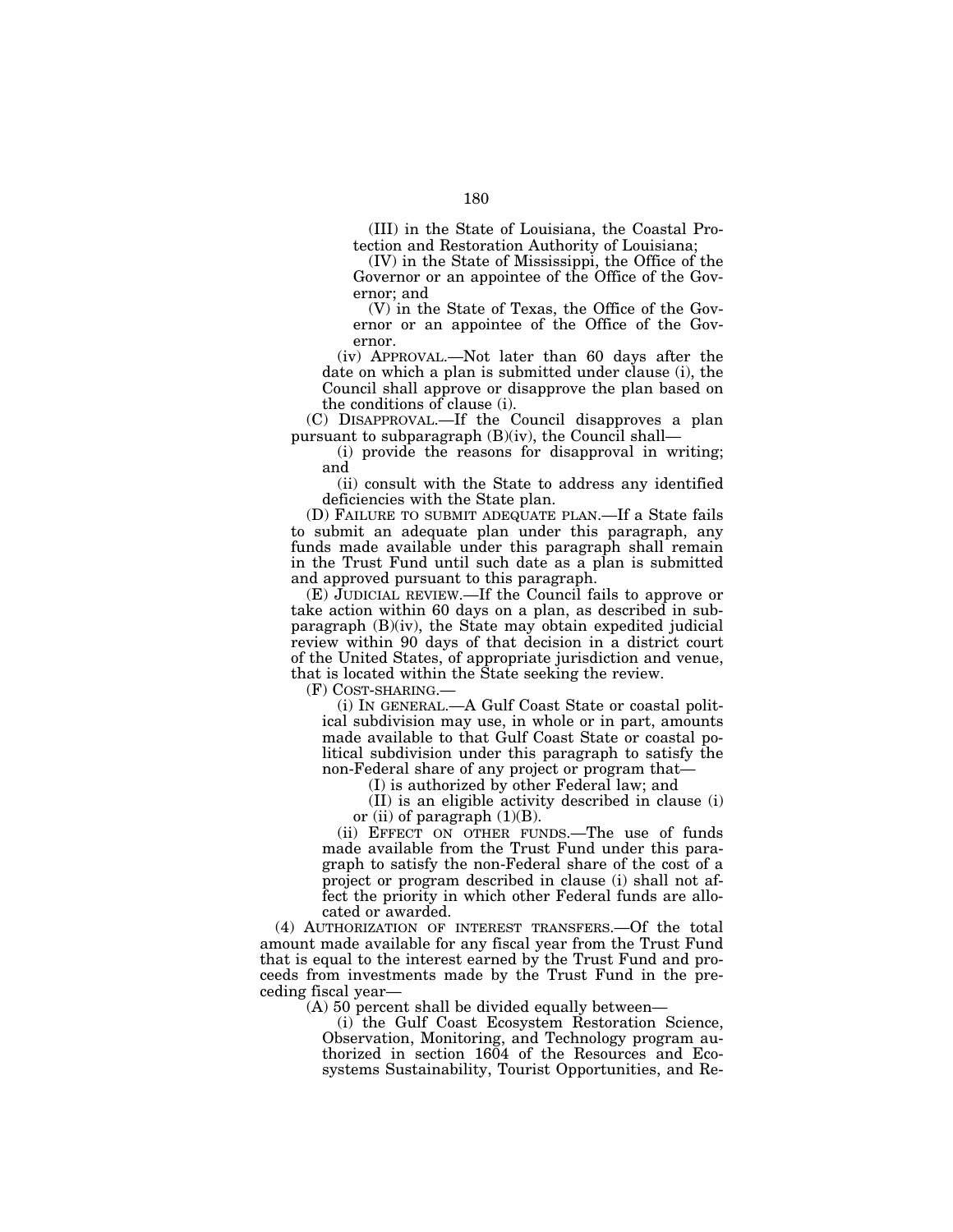vived Economies of the Gulf Coast States Act of 2012; and

(ii) the centers of excellence research grants authorized in section 1605 of that Act; and

(B) 50 percent shall be made available to the Gulf Coast Ecosystem Restoration Council to carry out the Comprehensive Plan pursuant to paragraph (2).

\* \* \* \* \* \* \*

## **NONINDIGENOUS AQUATIC NUISANCE PREVENTION AND CONTROL ACT OF 1990**

## **TITLE I—AQUATIC NUISANCE PREVENTION AND CONTROL**

## **Subtitle A—General Provisions**

\* \* \* \* \* \* \*

#### **SEC. 1002. FINDINGS AND PURPOSES.**

(a) FINDINGS.—The Congress finds that—

(1) the discharge of untreated water in the ballast tanks of vessels and through other means results in unintentional introductions of nonindigenous species to fresh, brackish, and saltwater environments;

(2) when environmental conditions are favorable, nonindigenous species become established, may compete with or prey upon native species of plants, fish, and wildlife, may carry diseases or parasites that affect native species, and may disrupt the aquatic environment and economy of affected nearshore areas;

(3) the zebra mussel was unintentionally introduced into the Great Lakes and has infested—

(A) waters south of the Great Lakes, into a good portion of the Mississippi River drainage;

(B) waters west of the Great Lakes, into the Arkansas River in Oklahoma; and

(C) waters east of the Great Lakes, into the Hudson River and Lake Champlain;

(4) the potential economic disruption to communities affected by the zebra mussel due to its colonization of water pipes, boat hulls and other hard surfaces has been estimated at \$5,000,000,000 by the year 2000, and the potential disruption to the diversity and abundance of native fish and other species by the zebra mussel and ruffe, round goby, and other nonindigenous species could be severe;

(5) the zebra mussel was discovered on Lake Champlain during 1993 and the opportunity exists to act quickly to establish zebra mussel controls before Lake Champlain is further infested and management costs escalate;

(6) in 1992, the zebra mussel was discovered at the northernmost reaches of the Chesapeake Bay watershed;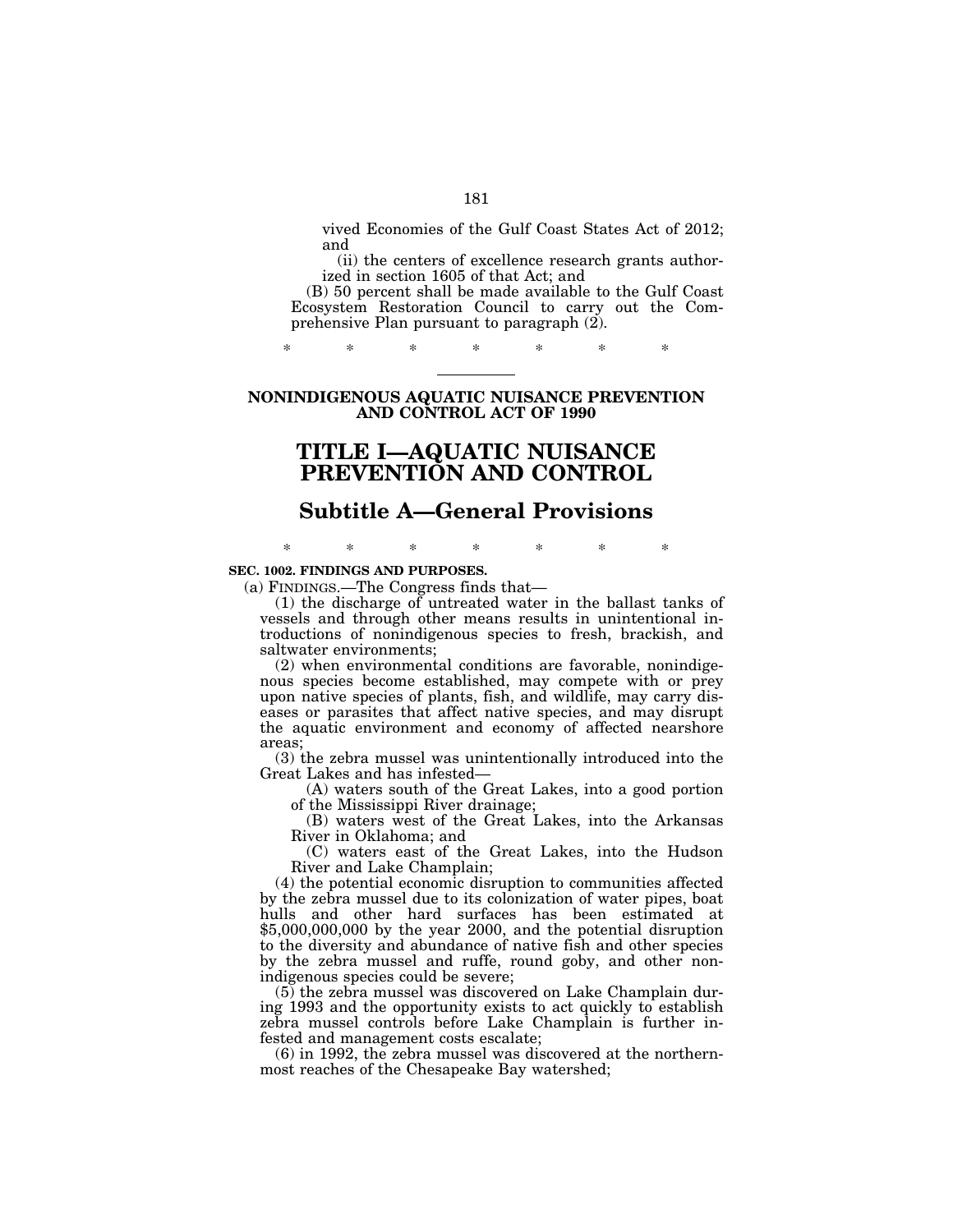(7) the zebra mussel poses an imminent risk of invasion in the main waters of the Chesapeake Bay;

(8) since the Chesapeake Bay is the largest recipient of foreign ballast water on the East Coast, there is a risk of further invasions of other nonindigenous species;

(9) the zebra mussel is only one example of thousands of nonindigenous species that have become established in waters of the United States and may be causing economic and ecological degradation with respect to the natural resources of waters of the United States;

(10) since their introduction in the early 1980's in ballast water discharges, ruffe—

(A) have caused severe declines in populations of other species of fish in Duluth Harbor (in Minnesota and Wisconsin);

(B) have spread to Lake Huron; and

(C) are likely to spread quickly to most other waters in North America if action is not taken promptly to control their spread;

(11) examples of nonindigenous species that, as of the date of enactment of the National Invasive Species Act of 1996, infest coastal waters of the United States and that have the potential for causing adverse economic and ecological effects include—

(A) the mitten crab (Eriocher sinensis) that has become established on the Pacific Coast;

(B) the green crab (Carcinus maenas) that has become established in the coastal waters of the Atlantic Ocean;

(C) the brown mussel (Perna perna) that has become established along the Gulf of Mexico; and

(D) certain shellfish pathogens;

(12) many aquatic nuisance vegetation species, such as Eurasian watermilfoil, hydrilla, water hyacinth, and water chestnut, have been introduced to waters of the United States from other parts of the world causing or having a potential to cause adverse environmental, ecological, and economic effects;

(13) if preventive management measures are not taken nationwide to prevent and control unintentionally introduced nonindigenous aquatic species in a timely manner, further introductions and infestations of species that are as destructive as, or more destructive than, the zebra mussel or the ruffe infestations may occur;

(14) once introduced into waters of the United States, aquatic nuisance species are unintentionally transported and introduced into inland lakes and rivers by recreational boaters, commercial barge traffic, and a variety of other pathways; and

(15) resolving the problems associated with aquatic nuisance species will require the participation and cooperation of the Federal Government and State governments, and investment in the development of prevention technologies.

(b) PURPOSES.—The purposes of this Act are—

(1) to prevent unintentional introduction and dispersal of nonindigenous species into waters of the United States through ballast water management and other requirements;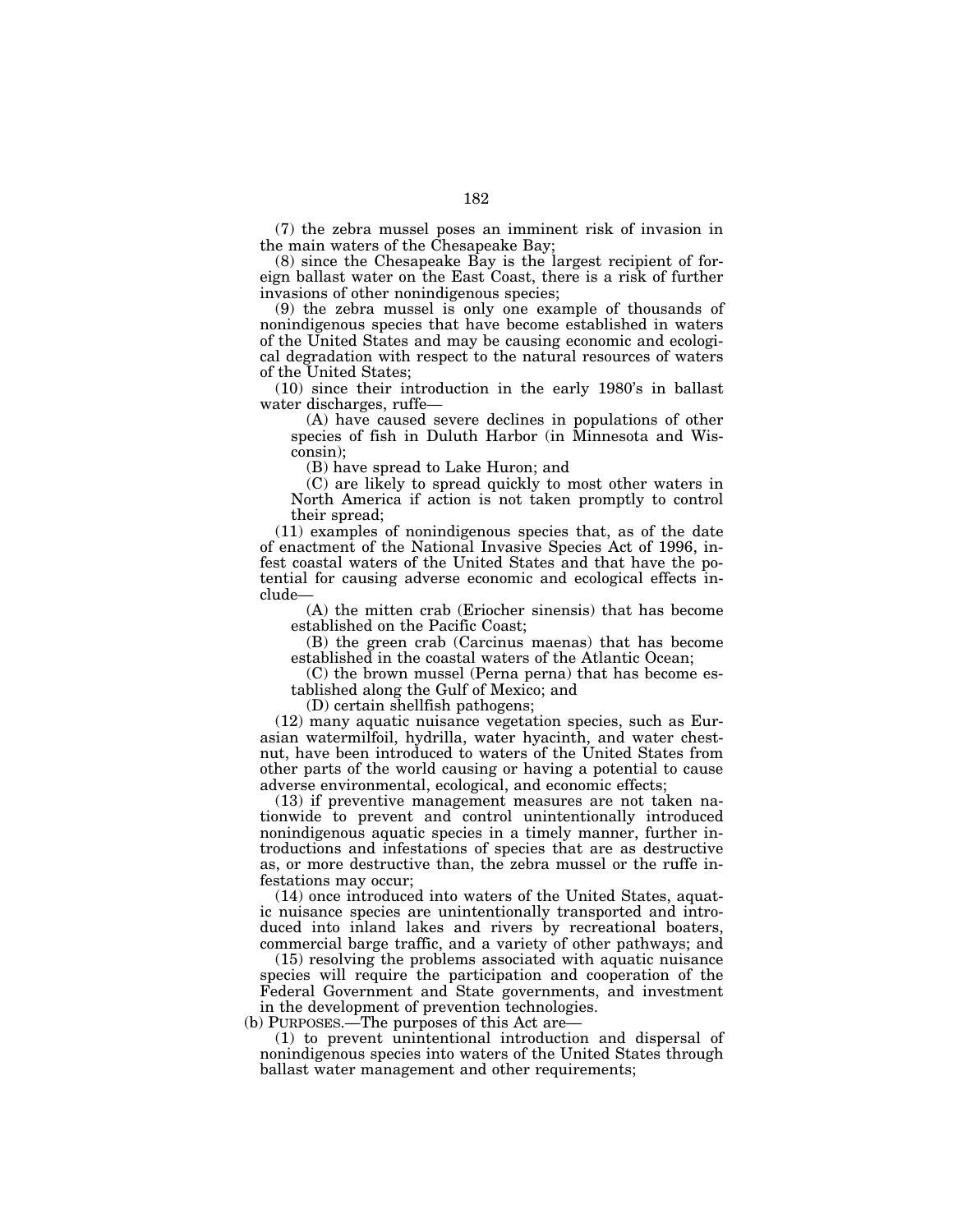(2) to coordinate federally conducted, funded*,* or authorized research, prevention control, information dissemination and other activities regarding the zebra mussel and other aquatic nuisance species;

(3) to develop and carry out environmentally sound control methods to prevent, monitor and control unintentional introductions of nonindigenous species from pathways other than ballast water exchange;

(4) to understand and minimize economic and ecological impacts of nonindigenous aquatic nuisance species that become established, including the zebra mussel; and

(5) to establish a program of research and technology development and assistance to States in the management and removal of zebra mussels.

#### **SEC. 1003. DEFINITIONS.**

As used in this Act, the term—

(1) ''aquatic nuisance species'' means a nonindigenous species that threatens the diversity or abundance of native species or the ecological stability of infested waters, or commercial, agricultural, aquacultural or recreational activities dependent on such waters;

(2) ''Assistant Secretary'' means the Assistant Secretary of the Army (Civil Works);

(3) ''ballast water'' means any water and associated sediments used to manipulate the trim and stability of a vessel;

(4) ''Director'' means the Director of the United States Fish and Wildlife Service;

(5) "exclusive economic zone" means the Exclusive Economic Zone of the United States established by Proclamation Number 5030, dated March 10, 1983, and the equivalent zone of Canada;

(6) ''environmentally sound'' methods, efforts, actions or programs means methods, efforts, actions or programs to prevent introductions or control infestations of aquatic nuisance species that minimize adverse impacts to the structure and function of an ecosystem and adverse effects on non-target organisms and ecosystems and emphasize integrated pest management techniques and nonchemical measures;

(7) ''Great Lakes'' means Lake Ontario, Lake Erie, Lake Huron (including Lake St. Clair), Lake Michigan, Lake Superior, and the connecting channels (Saint Mary's River, Saint Clair River, Detroit River, Niagara River, and Saint Lawrence River to the *[Canandian] Canadian Border*), and includes all other bodies of water within the drainage basin of such lakes and connecting channels.

(8) ''Great Lakes region'' means the 8 States that border on the Great Lakes;

(9) ''Indian tribe'' means any Indian tribe, band, nation, or other organized group or community, including any Alaska Native village or regional corporation (as defined in or established pursuant to the Alaska Native Claims Settlement Act (43 U.S.C. 1601 et seq.)) that is recognized as eligible for the special programs and services provided by the United States to Indians because of their status as Indians;

(10) ''interstate organization'' means an entity—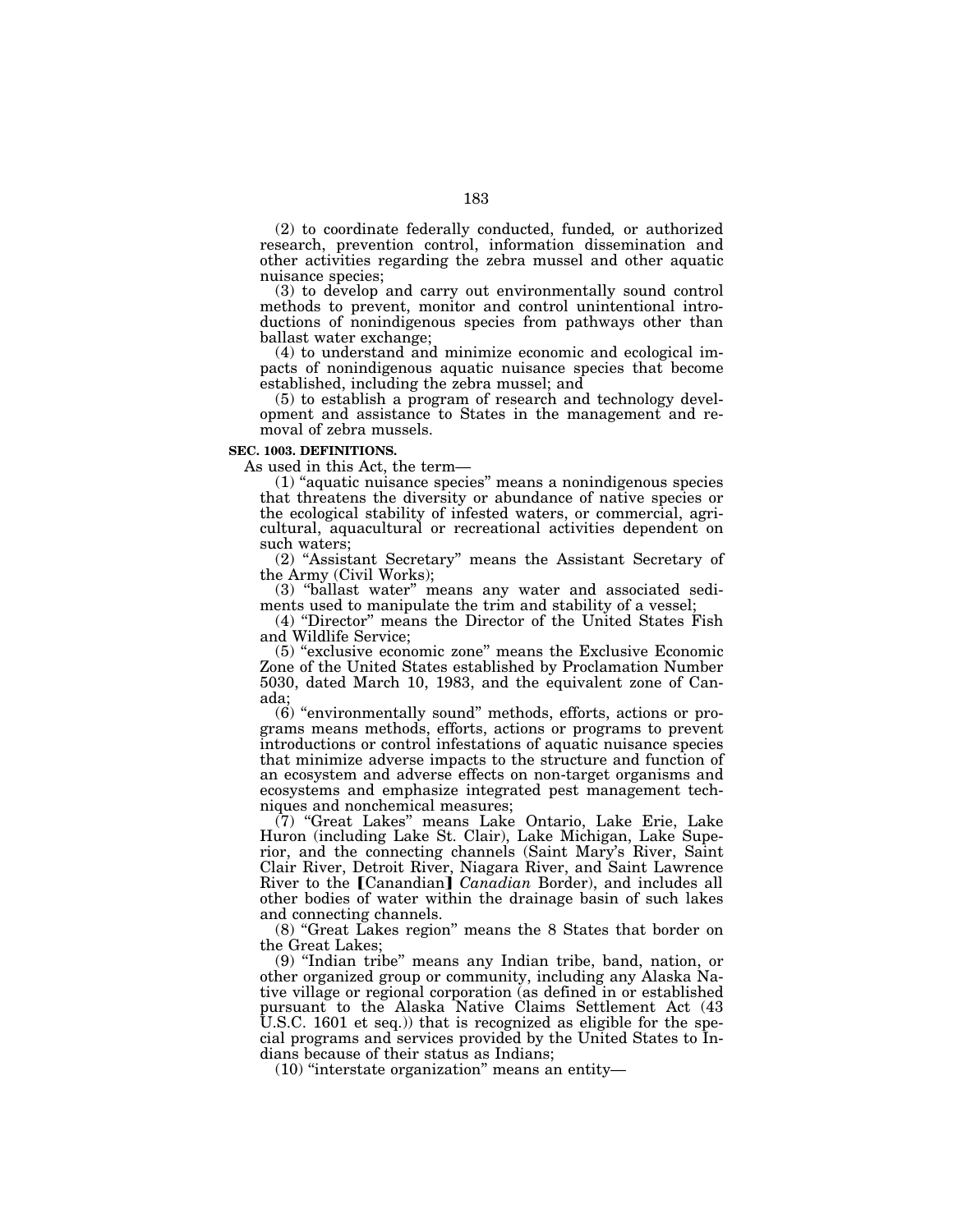(A) established by—

(i) an interstate compact that is approved by Congress;

(ii) a Federal statute; or

(iii) a treaty or other international agreement with respect to which the United States is a party; and

 $(B)(i)$  that represents 2 or more-

(I) States or political subdivisions thereof; or

(II) Indian tribes; or

(ii) that represents—

(I) 1 or more States or political subdivisions thereof; and

(II) 1 or more Indian tribes; or

(iii) that represents the Federal Government and 1 or more foreign governments; and

(C) has jurisdiction over, serves as forum for coordinating, or otherwise has a role or responsibility for the management of, any land or other natural resource;

(11) ''nonindigenous species'' means any species or other viable biological material that enters an ecosystem beyond its historic range, including any such organism transferred from one country into another;

(12) ''Secretary'' means the Secretary of the department in which the Coast Guard is operating;

*(13) ''State'' means each of the several States, the District of Columbia, American Samoa, Guam, Puerto Rico, the Northern Mariana Islands, and the Virgin Islands of the United States;* 

*(14) ''recreational vessel'' has the meaning given that term in section 502 of the Federal Water Pollution Control Act (33 U.S.C. 1362);* 

 $[(13)]$   $(15)$  "Task Force" means the Aquatic Nuisance Species Task Force established under section 1201 of this Act;

 $[(14)]$  (16) "territorial sea" means the belt of the sea measured from the baseline of the United States determined in accordance with international law, as set forth in Presidential Proclamation Number 5928, dated December 27, 1988;

[(15)] (17) "Under Secretary" means the Under Secretary of Commerce for Oceans and Atmosphere;

 $[(16)]$   $(18)$  "waters of the United States" means the navigable waters and the territorial sea of the United States; and

 $[(17)]$   $(19)$  "unintentional introduction" means an introduction of nonindigenous species that occurs as the result of activities other than the purposeful or intentional introduction of the species involved, such as the transport of nonindigenous species in ballast or in water used to transport fish, mollusks or crustaceans for aquaculture or other purposes.

\* \* \* \* \* \* \*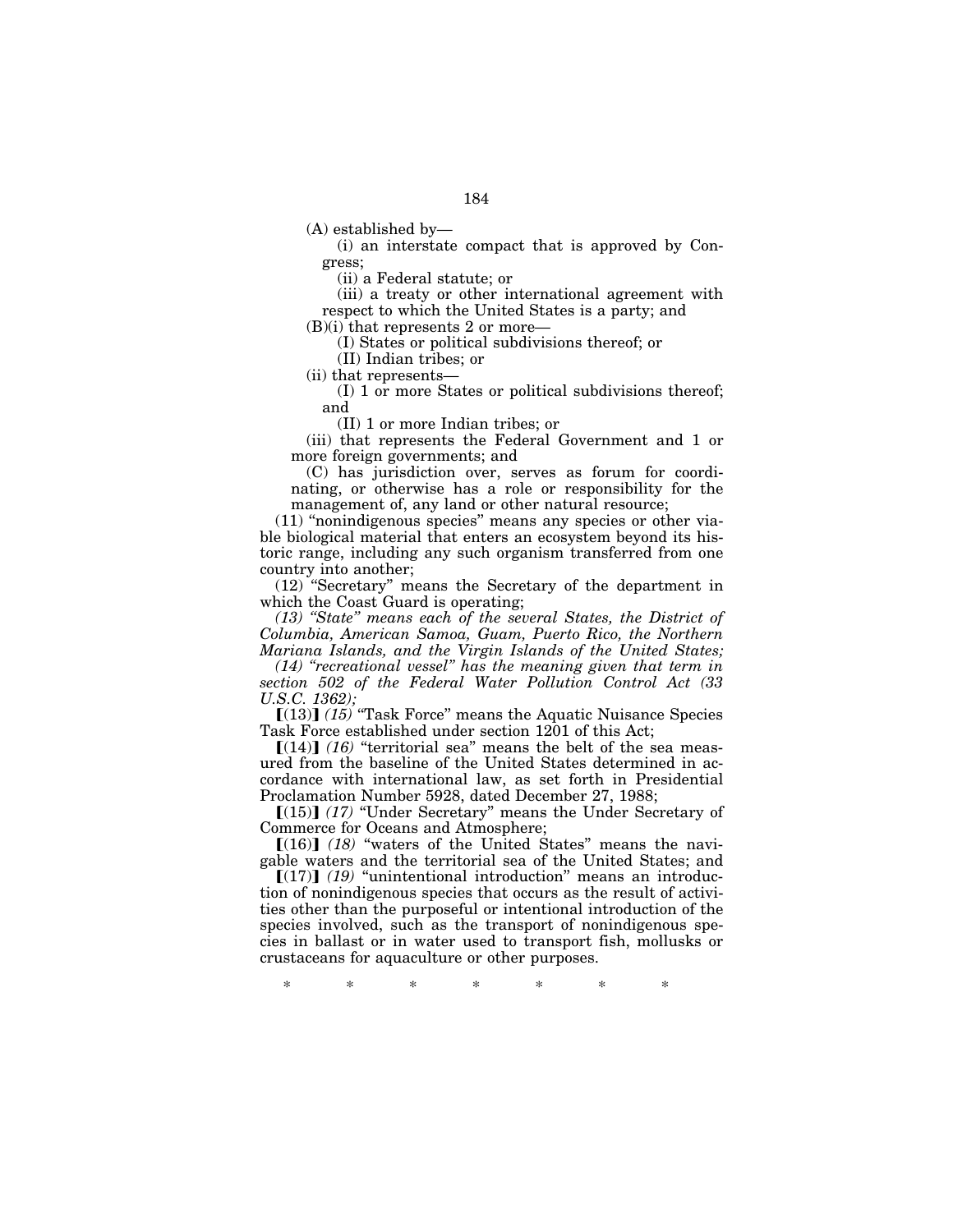# **Subtitle C—Prevention and Control of Aquatic Nuisance Species Dispersal**

### **SEC. 1201. ESTABLISHMENT OF TASK FORCE.**

(a) TASK FORCE.—There is hereby established an ''Aquatic Nuisance Species Task Force''.

(b) MEMBERSHIP.—Membership of the Task Force shall consist of—

(1) the Director;

(2) the Under Secretary;

(3) the Administrator of the Environmental Protection Agency;

(4) the Commandant of the United States Coast Guard;

(5) the Assistant Secretary;

 $(6)$  the Secretary of Agriculture; [and]

*(7) the Director of the National Park Service;* 

*(8) the Director of the Bureau of Land Management;* 

*(9) the Commissioner of Reclamation; and* 

 $\lceil (7) \rceil$  (10) the head of any other Federal agency that the chairpersons designated under subsection (d) deem appropriate.

(c) EX OFFICIO MEMBERS.—The chairpersons designated under subsection (d) shall invite representatives of the Great Lakes Commission, the Lake Champlain Basin Program, the Chesapeake Bay Program, the San Francisco Bay-Delta Estuary Program,and State agencies and other governmental entities to participate as ex officio members of the Task Force.

(d) CHAIRPERSONS.—The Director and the Under Secretary shall serve as co-chairpersons of the Task Force and shall be jointly responsible, and are authorized to undertake such activities as may be necessary, for carrying out this subtitle in consultation and cooperation with the other members of the Task Force.

(e) MEMORANDUM OF UNDERSTANDING.—Within six months of the date of enactment of this Act, the Director and the Under Secretary shall develop a memorandum of understanding that describes the role of each in jointly carrying out this subtitle.

(f) COORDINATION.—Each Task Force member shall coordinate any action to carry out this subtitle with any such action by other members of the Task Force, and regional, State and local entities.

*(g) OBSERVERS.—The chairpersons designated under subsection (d) may invite representatives of nongovernmental entities to participate as observers of the Task Force.* 

#### **SEC. 1202. AQUATIC NUISANCE SPECIES PROGRAM.**

(a) IN GENERAL.—The Task Force shall develop and implement a program for waters of the United States to prevent introduction and dispersal of aquatic nuisance species; to monitor, control and study such species; and to disseminate related information.

(b) CONTENT.—The program developed under subsection (a) shall—

(1) identify the goals, priorities, and approaches for aquatic nuisance species prevention, monitoring, control, education and research to be conducted or funded by the Federal Government;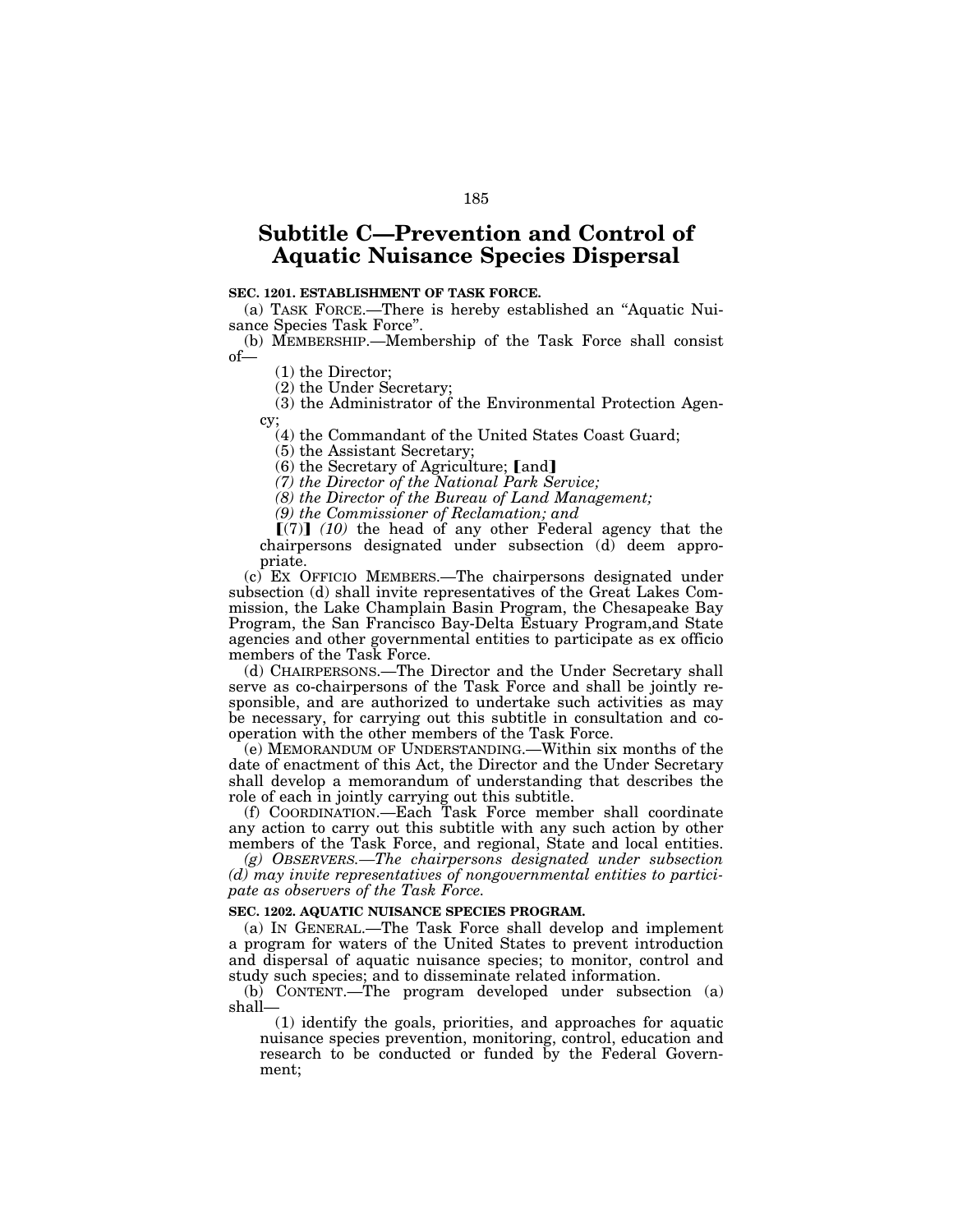(2) describe the specific prevention, monitoring, control, education and research activities to be conducted by each Task Force member;

(3) coordinate aquatic nuisance species programs and activities of Task Force members and affected State agencies;

(4) describe the role of each Task Force member in implementing the elements of the program as set forth in this subtitle;

(5) include recommendations for funding to implement elements of the program; and

(6) develop a demonstration program of prevention, monitoring, control, education and research for the zebra mussel, to be implemented in the Great Lakes and any other waters infested, or likely to become infested in the near future, by the zebra mussel.

(c) PREVENTION.—

(1) IN GENERAL.—The Task Force shall establish and implement measures, within the program developed under subsection (a), to minimize the risk of introduction of aquatic nuisance species to waters of the United States, including—

(A) identification of pathways by which aquatic organisms are introduced to waters of the United States;

(B) assessment of the risk that an aquatic organism carried by an identified pathway may become an aquatic nuisance species; and

(C) evaluation of whether measures to prevent introductions of aquatic nuisance species are effective and environmentally sound.

(2) IMPLEMENTATION.—Whenever the Task Force determines that there is a substantial risk of unintentional introduction of an aquatic nuisance species by an identified pathway and that the adverse consequences of such an introduction are likely to be substantial, the Task Force shall, acting through the appropriate Federal agency, and after an opportunity for public comment, carry out cooperative, environmentally sound efforts with regional, State and local entities to minimize the risk of such an introduction.

(d) MONITORING.—The Task Force shall establish and implement monitoring measures, within the program developed under subsection (a), to—

(1) detect unintentional introductions of aquatic nuisance species;

(2) determine the dispersal of aquatic nuisance species after introduction; and

(3) provide for the early detection and prevention of infestations of aquatic nuisance species in unaffected drainage basins. (e) CONTROL.—

(1) IN GENERAL.—The Task Force may develop cooperative efforts, within the program established under subsection (a), to control established aquatic nuisance species to minimize the risk of harm to the environment and the public health and welfare. For purposes of this Act, control efforts include eradication of infestations, reductions of populations, development of means of adapting human activities and public facilities to accommodate infestations, and prevention of the spread of aquat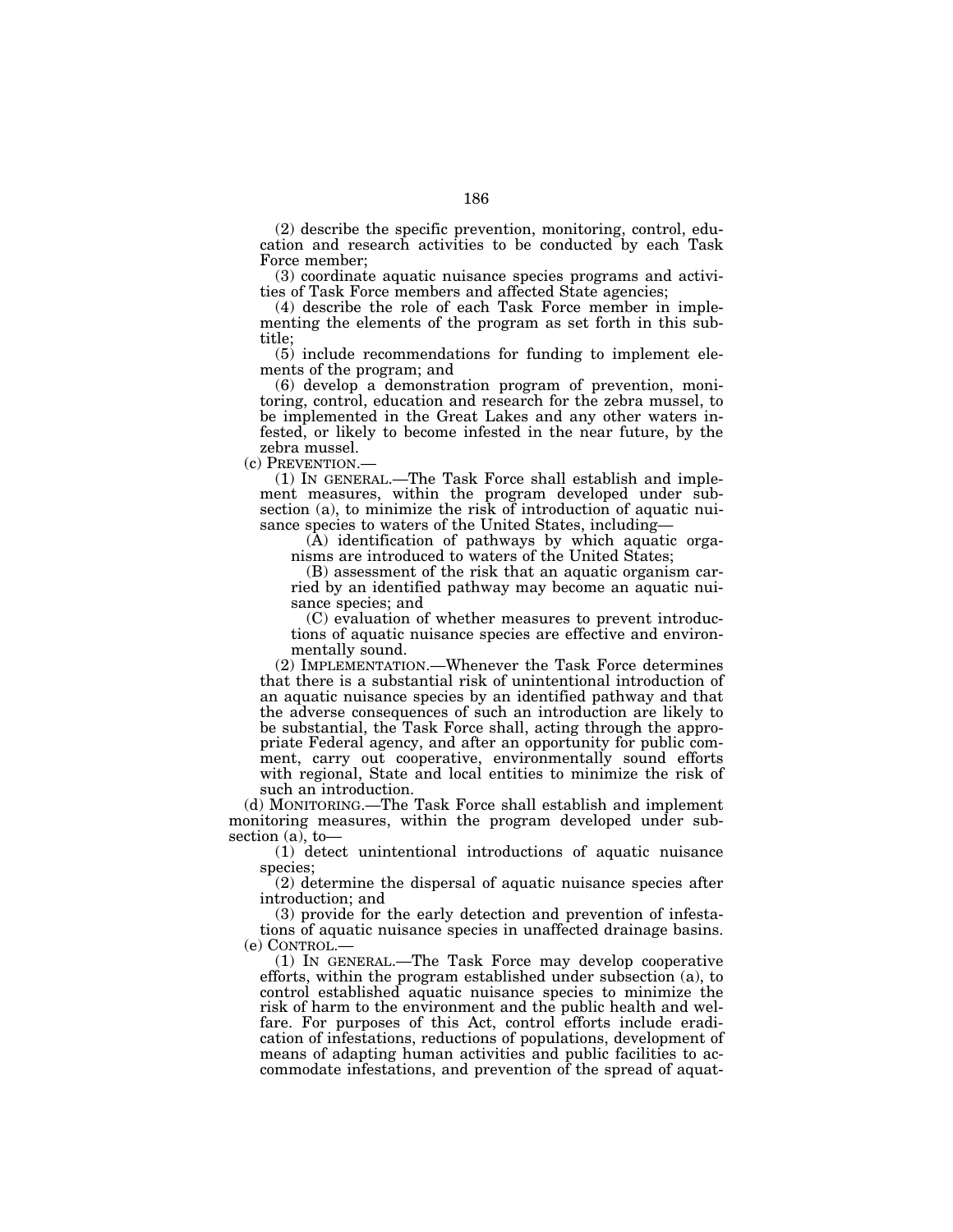ic nuisance species from infested areas. Such control efforts shall be developed in consultation with affected Federal agencies, States, Indian Tribes, local governments, interjurisdictional organizations, and other appropriate entities. Control actions authorized by this section shall be based on the best available scientific information and shall be conducted in an environmentally sound manner.

(2) DECISIONS.—The Task Force or any other affected agency or entity may recommend that the Task Force initiate a control effort. In determining whether a control program is warranted, the Task Force shall evaluate the need for control (including the projected consequences of no control and less than full control); the technical and biological feasibility and cost-effectiveness of alternative control strategies and actions; whether the benefits of control, including costs avoided, exceed the costs of the program; the risk of harm to non-target organisms and ecosystems, public health and welfare; and such other considerations the Task Force determines appropriate. The Task Force shall also determine the nature and extent of control of target aquatic nuisance species that is feasible and desirable.

(3) PROGRAMS.—If the Task Force determines in accordance with paragraph (2) that control of an aquatic nuisance species is warranted, the Task Force shall develop a proposed control program to achieve the target level of control. A notice summarizing the proposed action and soliciting comments shall be published in the Federal Register, in major newspapers in the region affected, and in principal trade publications of the industries affected. Within 180 days of proposing a control program, and after consultation with affected governmental and other appropriate entities and taking into consideration other comments received, the Task Force shall complete development of the proposed control program.

*(4) TECHNICAL ASSISTANCE AND RECOMMENDATIONS.—The Task Force may provide technical assistance and recommendations for best practices to an agency or entity engaged in vessel inspections or decontaminations for the purpose of—* 

*(A) effectively managing and controlling the movement of aquatic nuisance species into, within, or out of water of the United States; and* 

*(B) inspecting recreational vessels in a manner that minimizes disruptions to public access for boating and recreation in non-contaminated vessels.* 

*(5) CONSULTATION.—In carrying out paragraph (4), including the development of recommendations, the Task Force may consult with—* 

*(A) State fish and wildlife management agencies;* 

*(B) other State agencies that manage fishery resources of the State or sustain fishery habitat; and* 

*(C) relevant nongovernmental entities.* 

(f) RESEARCH.— (1) PRIORITIES.—The Task Force shall, within the program developed under subsection (a), conduct research concerning—

(A) the environmental and economic risks and impacts associated with the introduction of aquatic nuisance species into the waters of the United States;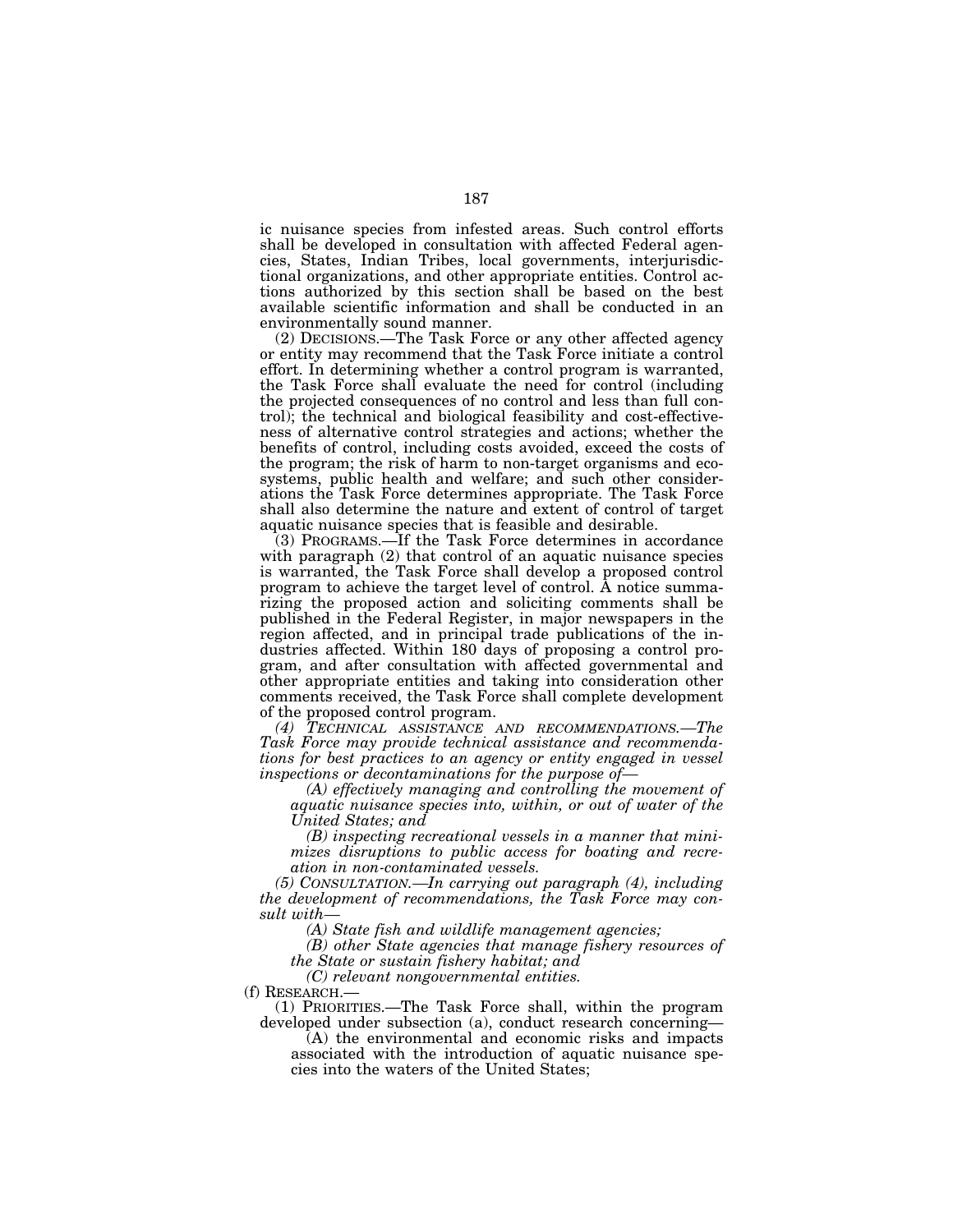(B) the principal pathways by which aquatic nuisance species are introduced and dispersed;

(C) possible methods for the prevention, monitoring and control of aquatic nuisance species; and

(D) the assessment of the effectiveness of prevention, monitoring and control methods.

(2) PROTOCOL.—Within 90 days of the date of enactment of this Act, the Task Force shall establish and follow a protocol to ensure that research activities carried out under this subtitle do not result in the introduction of aquatic nuisance species to waters of the United States.

(3) GRANTS FOR RESEARCH.—The Task Force shall allocate funds authorized under this Act for competitive research grants to study all aspects of aquatic nuisance species, which shall be administered through the National Sea Grant College Program and the Cooperative Fishery and Wildlife Research Units. Grants shall be conditioned to ensure that any recipient of funds follows the protocol established under paragraph (2) of this subsection.

(g) TECHNICAL ASSISTANCE.—The Task Force shall, within the program developed under subsection (a), provide technical assistance to State and local governments and persons to minimize the environmental, public health, and safety risks associated with aquatic nuisance species, including an early warning system for advance notice of possible infestations and appropriate responses.

(h) EDUCATION.—The Task Force shall, with the program developed under subsection (a), establish and implement educational programs through Sea Grant Marine Advisory Services and any other available resources that it determines to be appropriate to inform the general public, State governments, governments of political subdivisions of States, and industrial and recreational users of aquatic resources in connection with matters concerning the identification of aquatic nuisance species, and control methods for such species, including the prevention of the further distribution of such species.

(i) ZEBRA MUSSEL DEMONSTRATION PROGRAM.—<br>
(1) ZEBRA MUSSEL.—<br>
(A) IN GENERAL.—The Task Force shall, within the program developed under subsection (a), undertake a program of prevention, monitoring, control, education and research for the zebra mussel to be implemented in the Great Lakes and any other waters of the United States infested or likely to become infested by the zebra mussel, including—

> (i) research and development concerning the species life history, environmental tolerances and impacts on fisheries and other ecosystem components, and the efficacy of control mechanisms and means of avoiding or minimizing impacts;

> (ii) tracking the dispersal of the species and establishment of an early warning system to alert likely areas of future infestations;

> (iii) development of control plans in coordination with regional, State and local entities; and

> (iv) provision of technical assistance to regional, State and local entities to carry out this section.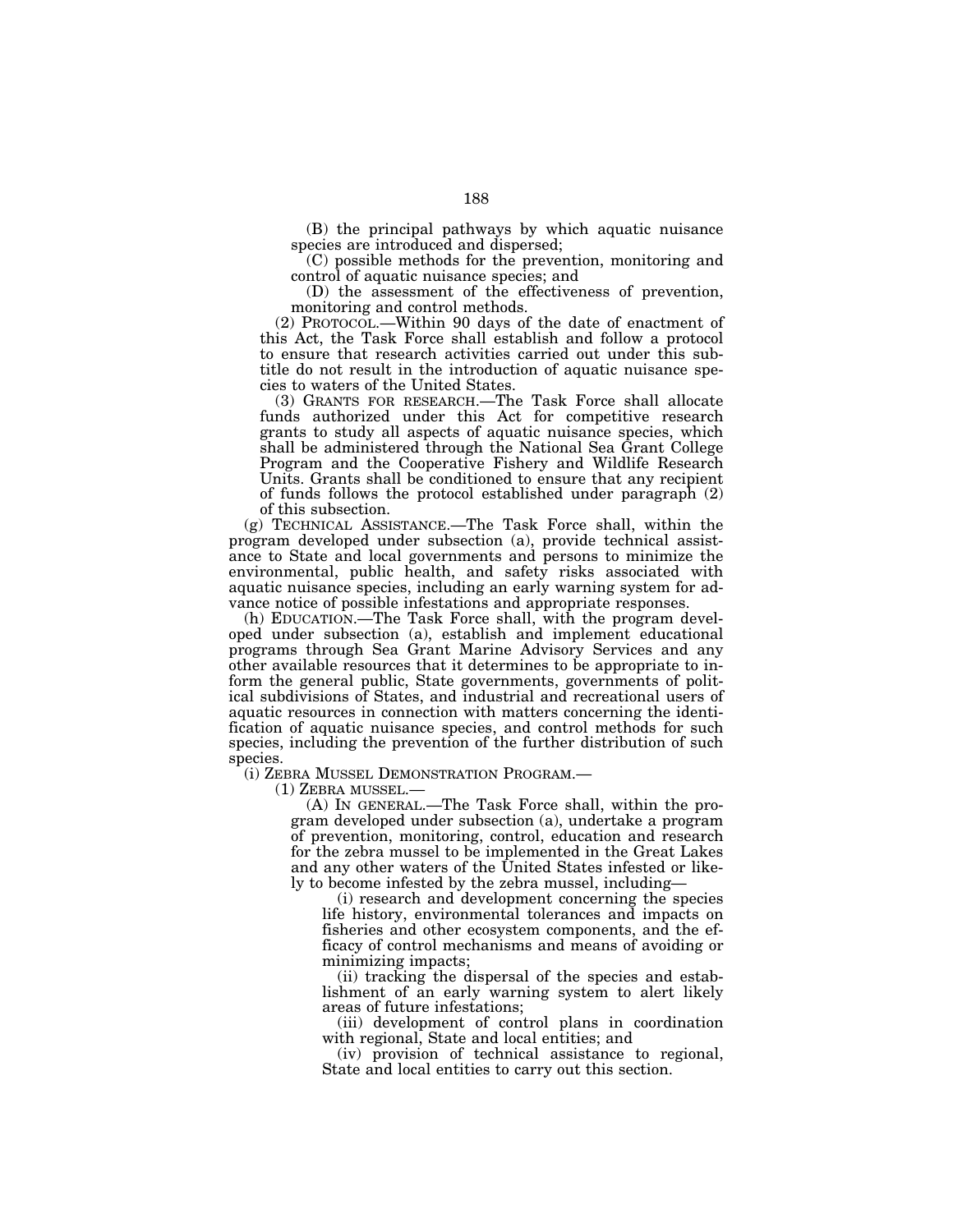(B) PUBLIC FACILITY RESEARCH AND DEVELOP-MENT.—The Assistant Secretary, in consultation with the Task Force, shall develop a program of research, technology development, and demonstration for the environmentally sound control of zebra mussels in and around public facilities. The Assistant Secretary shall collect and make available, through publications and other appropriate means, information pertaining to such control methods.

(C) VOLUNTARY GUIDELINES.—Not later than 1 year after the date of enactment of this subparagraph, the Task Force shall develop and submit to the Secretary voluntary guidelines for controlling the spread of the zebra mussel and, if appropriate, other aquatic nuisance species through recreational activities, including boating and fishing. Not later than 4 months after the date of such submission, and after providing notice and an opportunity for public comment, the Secretary shall issue voluntary guidelines that are based on the guidelines developed by the Task Force under this subparagraph.

(2) DISPERSAL CONTAINMENT ANALYSIS.—

(A) RESEARCH.—The Administrator of the Environmental Protection Agency, in cooperation with the National Science Foundation and the Task Force, shall provide research grants on a competitive basis for projects that—

(i) identify environmentally sound methods for controlling the dispersal of aquatic nuisance species, such as the zebra mussel; and

(ii) adhere to research protocols developed pursuant to subsection  $(f)(2)$ .

(B) AUTHORIZATION OF APPROPRIATIONS.—There are authorized to be appropriated to the Environmental Protection Agency to carry out this paragraph, \$500,000.

(3) DISPERSAL BARRIER DEMONSTRATION.—

(A) IN GENERAL.—The Assistant Secretary, in consultation with the Task Force, shall investigate and identify environmentally sound methods for preventing and reducing the dispersal of aquatic nuisance species between the Great Lakes-Saint Lawrence drainage and the Mississippi River drainage through the Chicago River Ship and Sanitary Canal, including any of those methods that could be incorporated into the operation or construction of the lock system of the Chicago River Ship and Sanitary Canal.

(B) REPORT.—Not later than 18 months after the date of enactment of this paragraph, the Assistant Secretary shall issue a report to the Congress that includes recommendations concerning—

(i) which of the methods that are identified under the study conducted under this paragraph are most promising with respect to preventing and reducing the dispersal of aquatic nuisance species; and

(ii) ways to incorporate those methods into ongoing operations of the United States Army Corps of Engineers that are conducted at the Chicago River Ship and Sanitary Canal.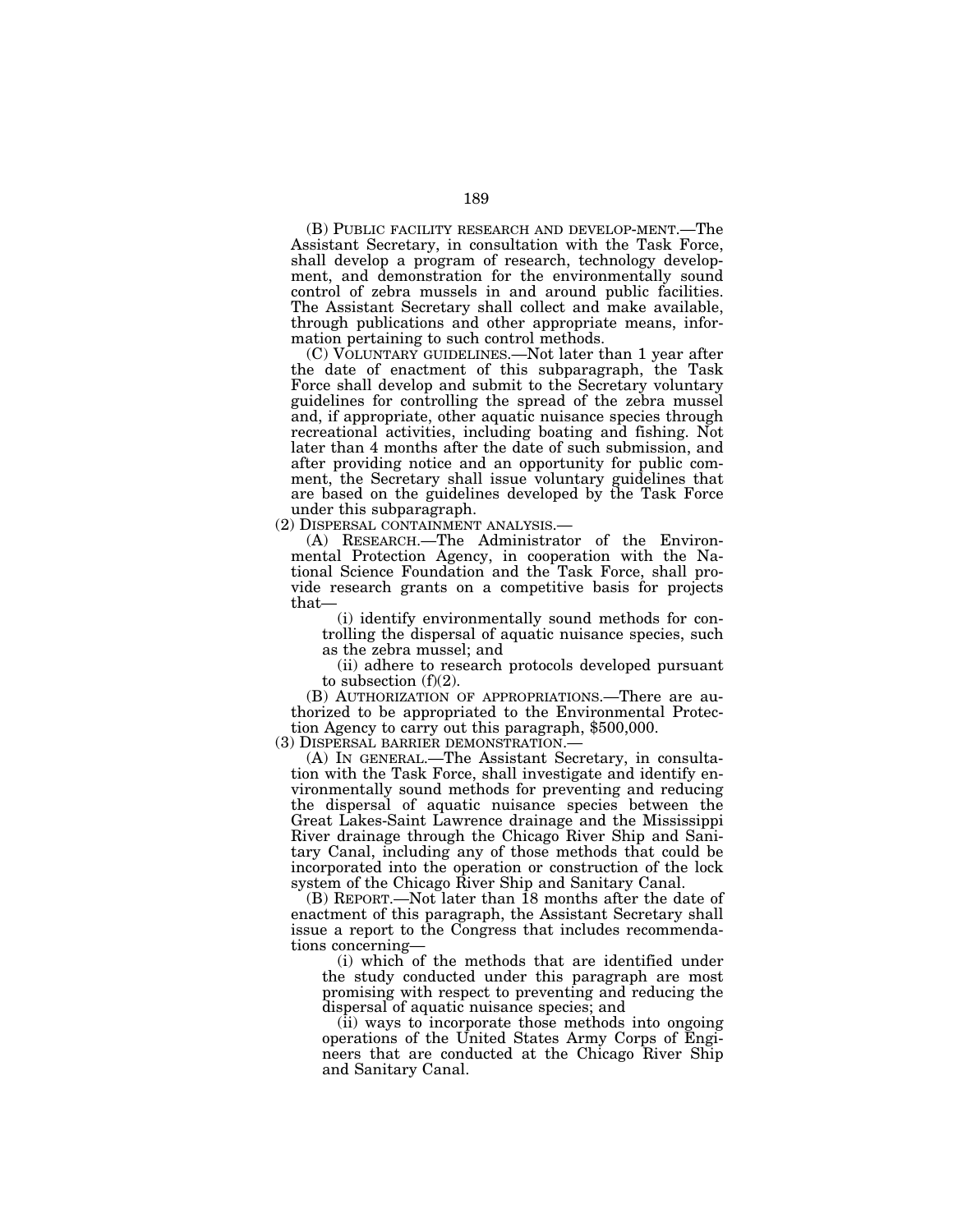(C) AUTHORIZATION OF APPROPRIATIONS.—There are authorized to be appropriated to the Department of the Army such sums as are necessary to carry out the dispersal barrier demonstration project directed by this paragraph.

(4) CONTRIBUTIONS.—To the extent allowable by law, in carrying out the studies under paragraphs (2) and (3), the Administrator of the Environmental Protection Agency and the Secretary of the Army may enter into an agreement with an interested party under which that party provides in kind or monetary contributions for the study.

(5) TECHNICAL ASSISTANCE.—The Great Lakes Environmental Research Laboratory of the National Oceanic and Atmospheric Administration shall provide technical assistance to appropriate entities to assist in the research conducted pursuant to this subsection.

(j) IMPLEMENTATION.—

(1) REGULATIONS.—The Director, the Secretary, and the Under Secretary may issue such rules and regulations as may be necessary to implement this section.

(2) PARTICIPATION OF OTHERS.—The Task Force shall provide opportunities for affected Federal agencies which are not part of the Task Force, State and local government agencies, and regional and other entities with the necessary expertise to participate in control programs. If these other agencies or entities have sufficient authority or jurisdiction and expertise and where this will be more efficient or effective, responsibility for implementing all or a portion of a control program may be delegated to such agencies or entities.

(k) REPORTS.—

(1) Not later than 12 months after the date of enactment of this Act, the Task Force shall submit a report describing the program developed under subsection (a), including the research protocol required under subsection (f)(2), to the Congress.

(2) On an annual basis after the submission of the report under paragraph (1), the Task Force shall submit a report to the Congress detailing progress in carrying out this section.

*(3) Not later than 90 days after the date of enactment of the Coast Guard Authorization Act of 2022, the Task Force shall submit a report to Congress recommending legislative, programmatic, or regulatory changes to eliminate remaining gaps in authorities between members of the Task Force to effectively manage and control the movement of aquatic nuisance species.* 

### **SEC. 1203. REGIONAL COORDINATION.**

(a) GREAT LAKES PANEL.—

(1) IN GENERAL.—Not later than 30 days following the date of enactment of this Act, the Task Force shall request that the Great Lakes Commission (established under Article IV of the Great Lakes Compact to which the Congress granted consent in the Act of July 24, 1968, P.L. 90-419) convene a panel of Great Lakes region representatives from Federal, State and local agencies and from private environmental and commercial interests to—

(A) identify priorities for the Great Lakes region with respect to aquatic nuisance species;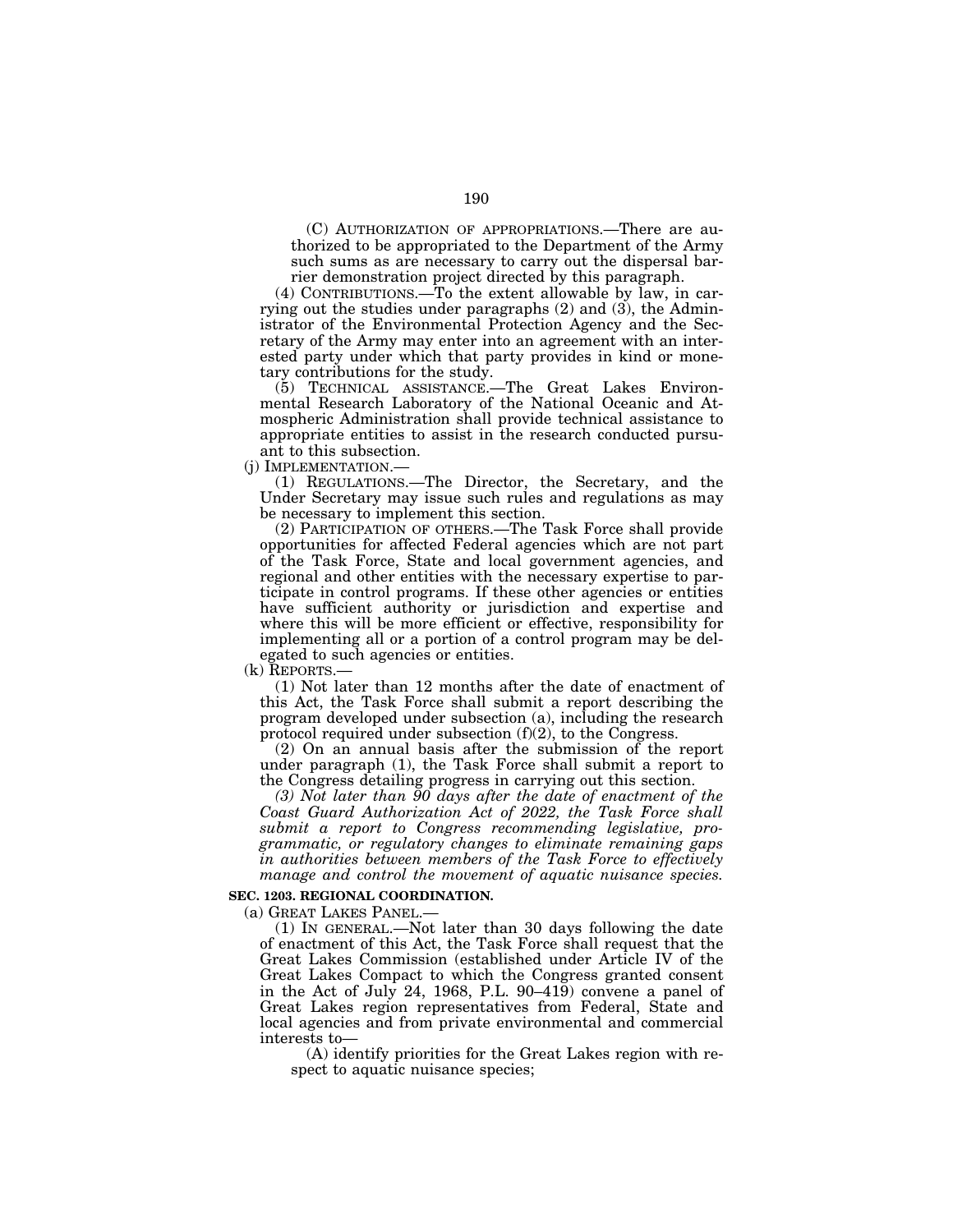(B) make recommendations to the Task Force regarding programs to carry out section 1202(i) of this Act;

(C) assist the Task Force in coordinating Federal aquatic nuisance species program activities in the Great Lakes region;

(D) coordinate, where possible, aquatic nuisance species program activities in the Great Lakes region that are not conducted pursuant to this Act;

(E) provide advice to public and private individuals and entities concerning methods of controlling aquatic nuisance species; and

(F) submit annually a report to the Task Force describing activities within the Great Lakes region related to aquatic nuisance species prevention, research, *and* control.

(2) CONSULTATION.—The Task Force shall request that the Great Lakes Fishery Commission provide information to the panel convened under this subsection on technical and policy matters related to the international fishery resources of the Great Lakes.

(3) CANADIAN PARTICIPATION.—The panel convened under this subsection is [encourage] *encouraged* to invite representatives from the Federal, provincial or territorial governments of Canada to participate as observers.

(b) WESTERN REGIONAL PANEL.—Not later than 30 days after the date of enactment of the National Invasive Species Act of 1996, the Task Force shall request a Western regional panel, comprised of Western region representatives from Federal, State, and local agencies and from private environmental and commercial interests, to—

(1) identify priorities for the Western region with respect to aquatic nuisance species;

(2) make recommendations to the Task Force regarding an education, monitoring (including inspection), prevention, and control program to prevent the spread of the zebra mussel west of the 100th Meridian pursuant to section 1202(i) of this Act;

(3) coordinate, where possible, other aquatic nuisance species program activities in the Western region that are not conducted pursuant to this Act;

(4) develop an emergency response strategy for Federal, State, and local entities for stemming new invasions of aquatic nuisance species in the region;

(5) provide advice to public and private individuals and entities concerning methods of preventing and controlling aquatic nuisance species infestations; and

(6) submit annually a report to the Task Force describing activities within the Western region related to aquatic nuisance species prevention, research, and control.

(c) ADDITIONAL REGIONAL PANELS.—The Task Force shall—

(1) encourage the development and use of regional panels and other similar entities in regions in addition to the Great Lakes and Western regions (including providing financial assistance for the development and use of such entities) to carry out, with respect to those regions, activities that are similar to the activities described in subsections (a) and (b); and

(2) cooperate with regional panels and similar entities that carry out the activities described in paragraph (1).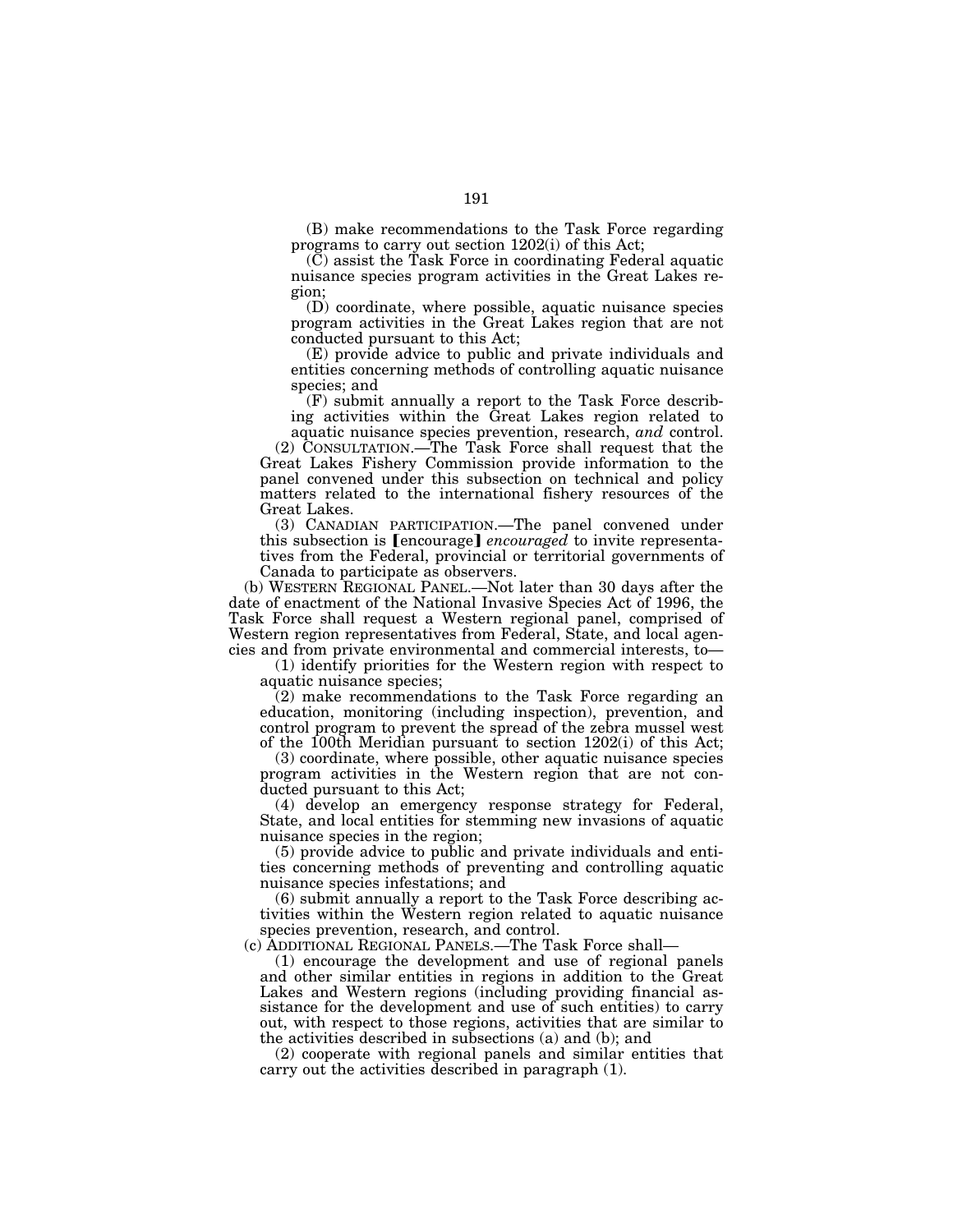**SEC. 1204. STATE AQUATIC NUISANCE SPECIES MANAGEMENT PLANS.**  (a) STATE OR INTERSTATE INVASIVE SPECIES MANAGEMENT PLANS.—

(1) IN GENERAL.—After providing notice and opportunity for public comment, the Governor of each State may prepare and submit, or the Governors of the States and the governments of the Indian tribes involved in an interstate organization, may jointly prepare and submit—

(A) a comprehensive management plan to the Task Force for approval which identifies those areas or activities within the State or within the interstate region involved, other than those related to public facilities, for which technical, enforcement, or financial assistance (or any combination thereof) is needed to eliminate or reduce the environmental, public health, and safety risks associated with aquatic nuisance species, particularly the zebra mussel; and

(B) a public facility management plan to the Assistant Secretary for approval which is limited solely to identifying those public facilities within the State or within the interstate region involved for which technical and financial assistance is needed to reduce infestations of zebra mussels.

(2) CONTENT.—Each plan shall, to the extent possible, identify the management practices and measures that will be undertaken to reduce infestations of aquatic nuisance species. Each plan shall—

(A) identify and describe State and local programs for environmentally sound prevention and control of the target aquatic nuisance species;

(B) identify Federal activities that may be needed for environmentally sound prevention and control of aquatic nuisance species and a description of the manner in which those activities should be coordinated with State and local government activities;

(C) identify any authority that the State (or any State or Indian tribe involved in the interstate organization) does not have at the time of the development of the plan that may be necessary for the State (or any State or Indian tribe involved in the interstate organization) to protect public health, property, and the environment from harm by aquatic nuisance species; and

(D) a schedule of implementing the plan, including a schedule of annual objectives, and enabling legislation.

(3) CONSULTATION.—

(A) In developing and implementing a management plan, the State or interstate organization should, to the maximum extent practicable, involve local governments and regional entities, Indian tribes, and public and private organizations that have expertise in the control of aquatic nuisance species.

(B) Upon the request of a State or the appropriate official of an interstate organization, the Task Force or the Assistant Secretary, as appropriate under paragraph (1),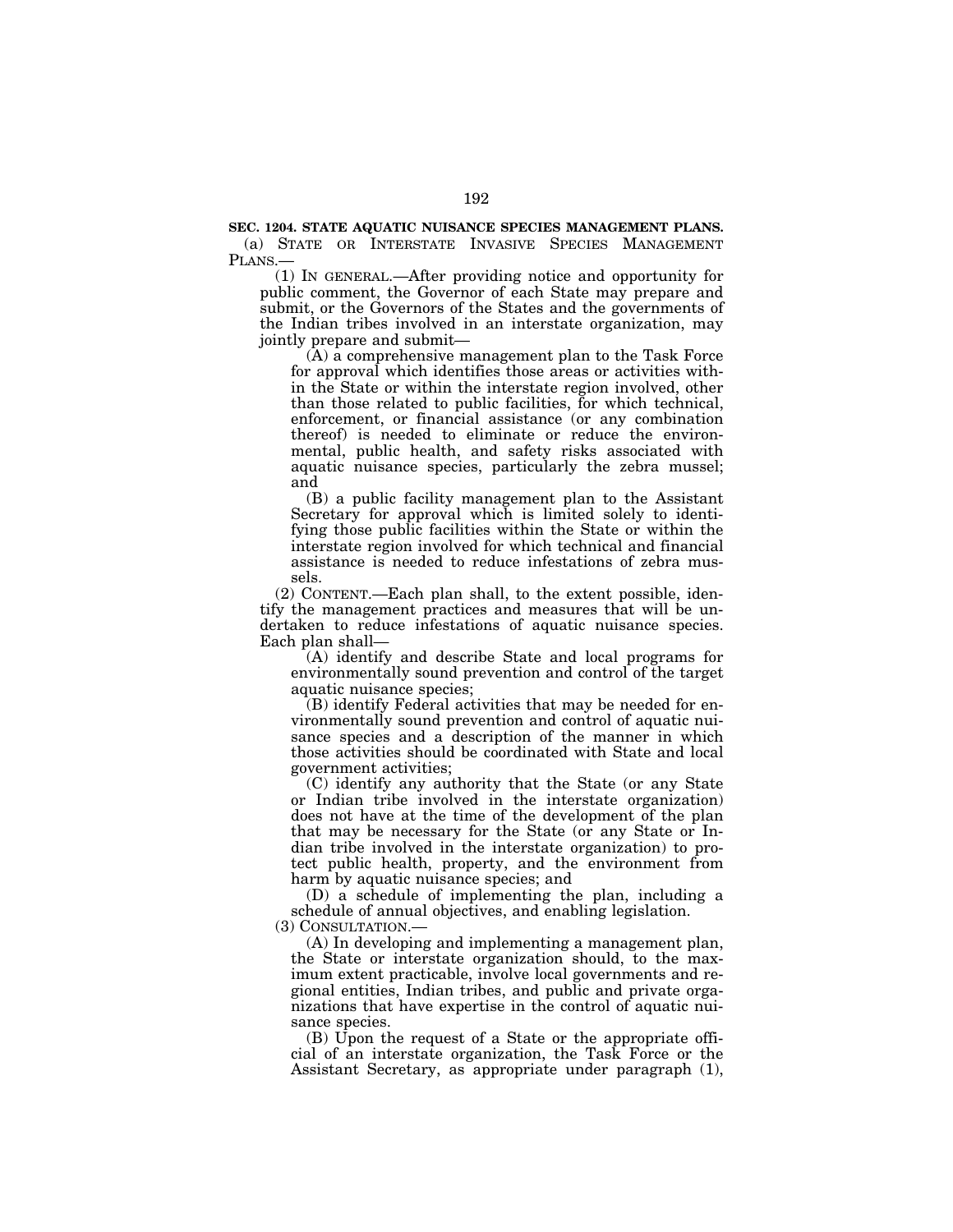may provide technical assistance in developing and implementing a management plan.

(4) PLAN APPROVAL.—Within 90 days after the submission of a management plan, the Task Force or the Assistant Secretary in consultation with the Task Force, as appropriate under paragraph (1), shall review the proposed plan and approve it if it meets the requirements of this subsection or return the plan to the Governor or the interstate organization with recommended modifications.<br>(b) GRANT PROGRAM.—

(b) GRANT PROGRAM.— (1) STATE GRANTS.—The Director may, at the recommendation of the Task Force, make grants to States with management plans approved under subsection (a) for the implementation of those plans.

(2) APPLICATION.—An application for a grant under this subsection shall include an identification and description of the best management practices and measures which the State proposes to utilize in implementing an approved management plan with any Federal assistance to be provided under the grant.

(3) FEDERAL SHARE.— (A) The Federal share of the cost of each comprehensive management plan implemented with Federal assistance under this section in any fiscal year shall not exceed 75 percent of the cost incurred by the State in implementing such management program and the non-Federal share of such costs shall be provided from non-Federal sources.

(B) The Federal share of the cost of each public facility management plan implemented with Federal assistance under this section in any fiscal year shall not exceed 50 percent of the cost incurred by the State in implementing such management program and the non-Federal share of such costs shall be provided from non-Federal sources.

(4) [ADMINISRATIVE] *ADMINISTRATIVE* COSTS.—For the purposes of this section, administrative costs for activities and programs carried out with a grant in any fiscal year shall not exceed 5 percent of the amount of the grant in that year.

(5) IN-KIND CONTRIBUTIONS.—In addition to cash outlays and payments, in-kind contributions of property or personnel services by non-Federal interests for activities under this section may be used for the non-Federal share of the cost of those activities.

(c) ENFORCEMENT ASSISTANCE.—Upon request of a State or Indian tribe, the Director or the Under Secretary, to the extent allowable by law and in a manner consistent with section 141 of title 14, United States Code, may provide assistance to a State or Indian tribe in enforcing an approved State or interstate invasive species management plan.

\* \* \* \* \* \* \*

#### **SEC. 1209. BROWN TREE SNAKE CONTROL PROGRAM.**

The Task Force shall, within the program developed under [subsection (a)] *section 1202(a)*, undertake a comprehensive, environmentally sound program in coordination with regional, territorial, State and local entities to control the brown tree snake (Boiga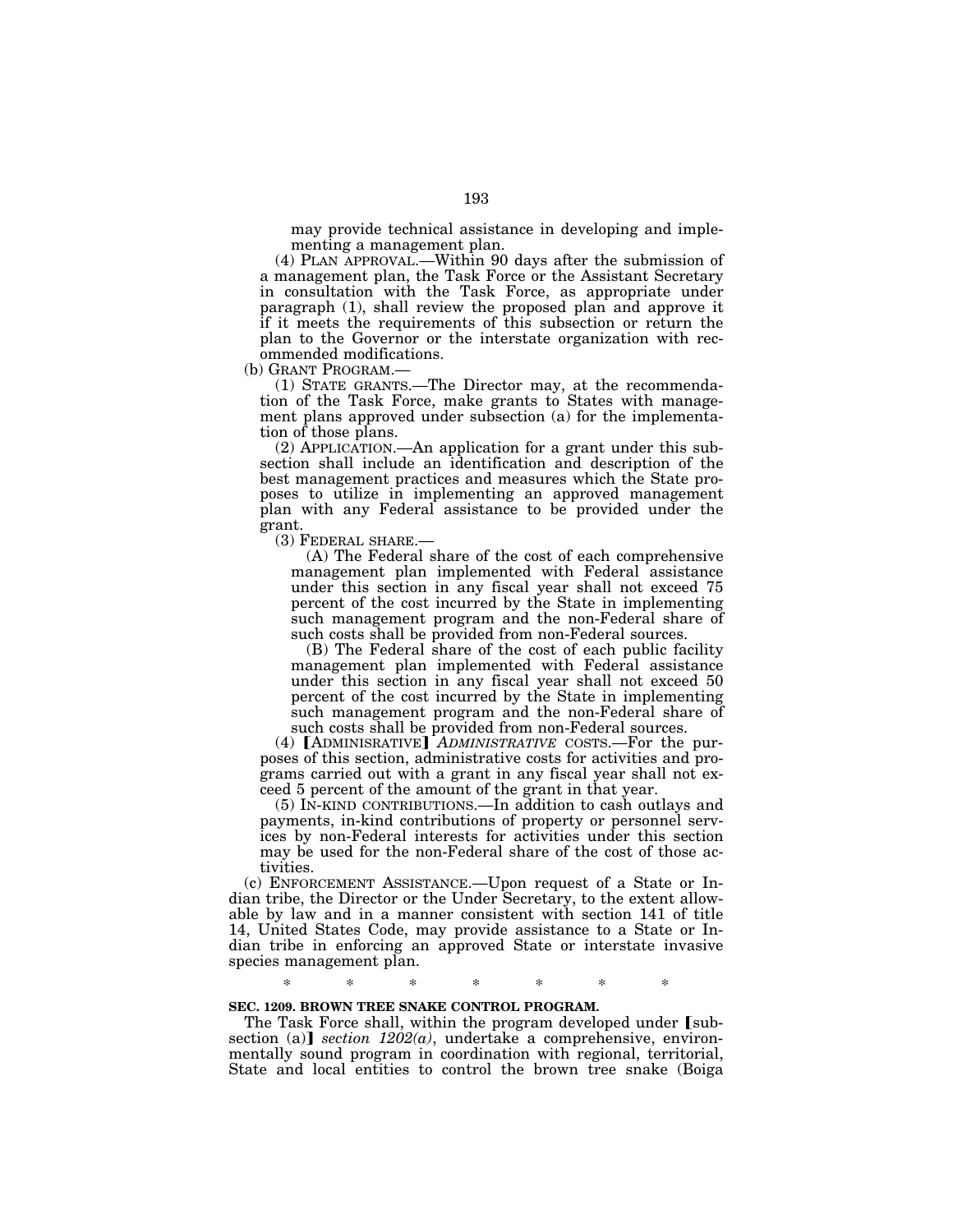irregularis) in Guam and other areas where the species is established outside of its historic range.

**COAST GUARD AUTHORIZATION ACT OF 2016** 

\* \* \* \* \* \* \*

\* \* \* \* \* \* \*

## **TITLE V—CONVEYANCES**

\* \* \* \* \* \* \*

# **Subtitle C—Conveyance of Coast Guard Property at Point Spencer, Alaska**

\* \* \* \* \* \* \*

## **SEC. 541. PORT COORDINATION COUNCIL FOR POINT SPENCER.**

(a) ESTABLISHMENT.—There is established a Port Coordination Council for the Port of Point Spencer.

(b) MEMBERSHIP.—The Council shall consist of a representative appointed by each of the following:

 $(1)$  The State.

 $(2)$  BSNC.

*(1) BSNC (to serve as Council Chair).* 

*(2) The Secretary of Homeland Security.* 

*(3) An Oil Spill Response Organization that serves the area in which such Port is located.* 

(c) DUTIES.—The duties of the Council are as follows:

(1) To develop a Port Management Coordination Plan to help coordinate infrastructure development and operations at the Port of Point Spencer, that includes plans for—

(A) construction;

(B) funding eligibility; *and* 

 $\mathbf{C}(C)$  land use planning and development; and

ø(D) public interest use and access, emergency preparedness, law enforcement, protection of Alaska Native archaeological and cultural resources, and other matters that are necessary for public and private entities to function in proximity together in a remote location.]

*(C) land use planning and development on the Bering Sea, the Chukchi Sea, and the Arctic Ocean, in support of—* 

*(i) search and rescue;* 

*(ii) shipping safety;* 

*(iii) economic development;* 

*(iv) oil spill prevention and response;* 

*(v) national security;* 

*(vi) major marine casualties;* 

*(vii) protection of Alaska Native archaeological and cultural resources; and* 

*(viii) port of refuge, arctic research, and maritime law enforcement.*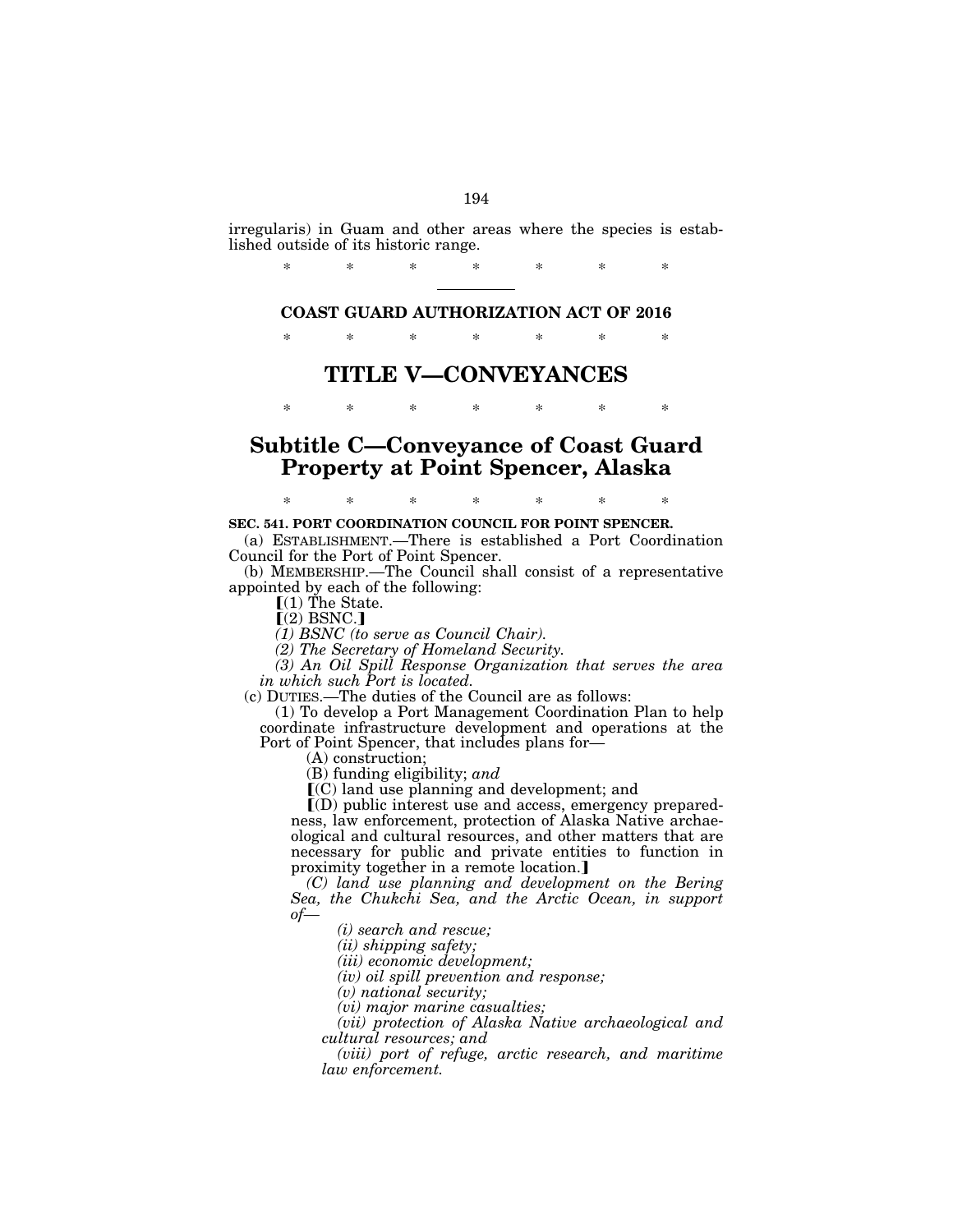(2) Update the Plan annually for the first 5 years after the date of the enactment of this Act and biennially thereafter.

ø(3) Facilitate coordination among BSNC, the State, and the Coast Guard, on the development and use of the land and coastline as such development relates to activities at the Port of Point Spencer.]

*(3) Facilitate coordination among members of the Council on the development and use of the land and coastline of Point Spencer, as such development and use relate to activities of the Council at the Port of Point Spencer.* 

(4) Assess the need, benefits, efficacy, and desirability of establishing in the future a port authority at Point Spencer under State law and act upon that assessment, as appropriate, including taking steps for the potential formation of such a port authority.

(d) PLAN.—In addition to the requirements under subsection (c)(1) to the greatest extent practicable, the Plan developed by the Council shall facilitate and support the statutory missions and duties of the Coast Guard and operations of the Coast Guard in the Arctic.

 $(e)$  COSTS.— $[Operations and management costs]$ 

*(1) DETERMINATION OF COSTS.—Operations and management costs* for airstrips, runways, and taxiways at Point Spencer shall be determined pursuant to provisions of the Plan, as negotiated by the Council.

*(2) FUNDING.—To facilitate the mooring buoy system in Port Clarence and to assist the Council in the development of other oil spill prevention and response infrastructure, including reactivating the airstrip at Point Spencer with appropriate technology and safety equipment in support of response operations, there is authorized to be made available \$5,000,000 for each of fiscal years 2023 through 2025 from the interest generated from the Oil Spill Liability Trust Fund.* 

\* \* \* \* \* \* \*

### **ACT OF JUNE 21, 1940 (POPULARLY KNOWN AS THE TRUMAN-HOBBS ACT)**

AN ACT To provide for the alteration of certain bridges over navigable waters of the United States, for the apportionment of the cost of such alterations between the United States and the owners of such bridges, and for other purposes.

\* \* \* \* \* \* \*

**[**Note: Section 603 of H.R. 6865 (as reported) provides to retroactively restore section  $12(a)$  of the Act of June 21, 1940, redesignate as section 12 of such Act, and amend such section. Such section 12 (as so restored and amended) reads as follows:**]** 

*SEC. 12. The first sentence of section 4 of the Act entitled ''An Act to regulate the construction of bridges over navigable waters'', approved March 23, 1906 (U. S. C., 1934 edition, title 33, sec. 494), and section 18 of the Act entitled ''An Act making appropriations for the construction, repair, and preservation of certain public works on rivers and harbors, and for other purposes'', approved March 3, 1899 (U. S. C., 1934 edition, title 33, sec. 502), shall be inapplicable*